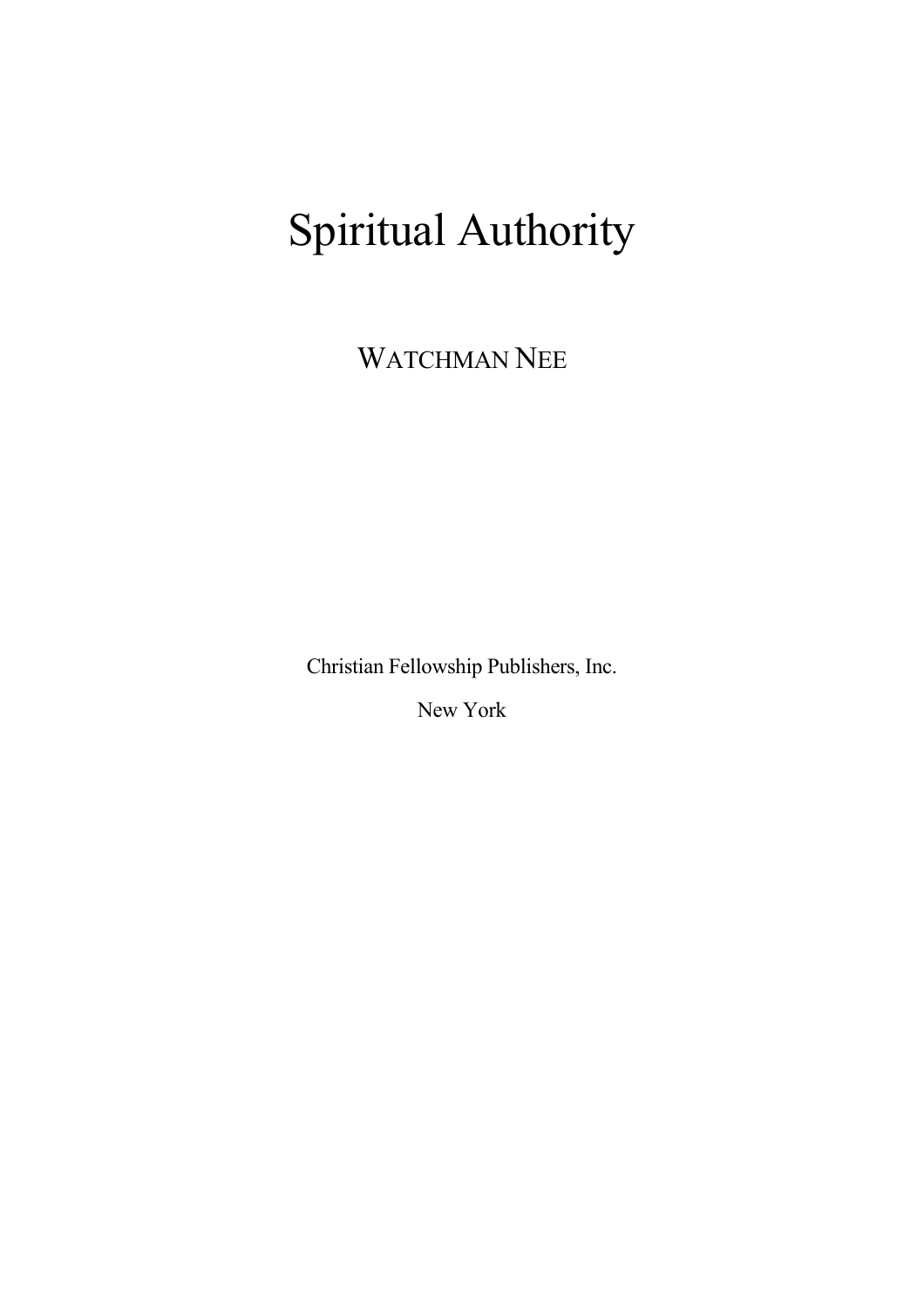Copyright ©1972 Christian Fellowship Publishers, Inc. New York All Rights Reserved

ISBN 0-935008-35-7

Available from the Publishers at:

11515 Allecingie Parkway Richmond, Virginia 23235

PRINTED IN U.S.A.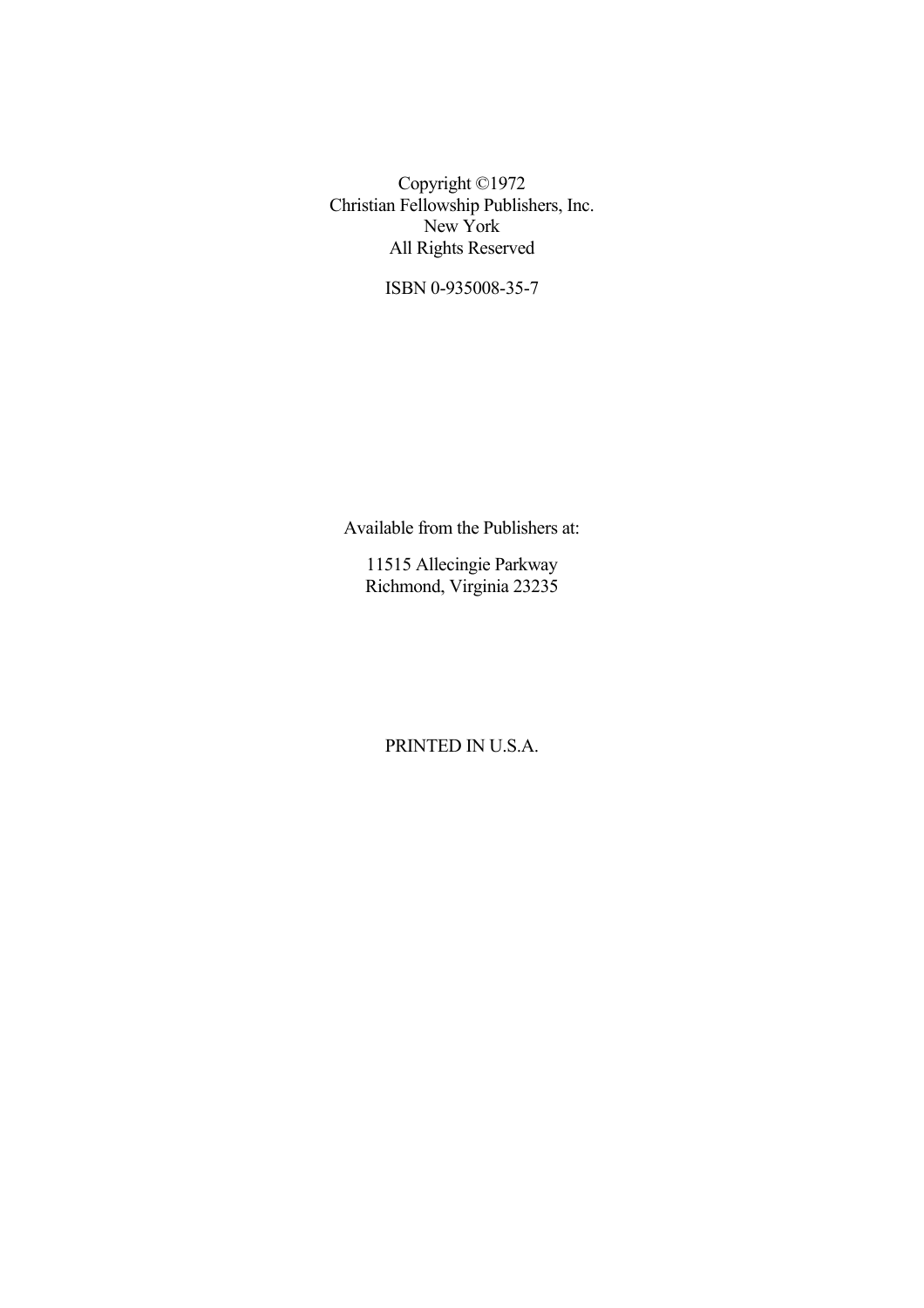### **CONTENTS**

#### *Part ONE:* **AUTHORITY AND SUBJECTION**

| 1. The Importance of Authority                                    | 7   |
|-------------------------------------------------------------------|-----|
| 2. Old Testament Instances of Rebellion                           | 17  |
| 3. Old Testament Instances of Rebellion (Continued)               | 25  |
| 4. David's Knowledge of Authority                                 | 39  |
| 5. The Obedience of the Son                                       | 43  |
| 6. How God Establishes His Kingdom                                | 51  |
| 7. Men Should Obey Delegated Authority                            | 59  |
| 8. The Authority of the Body                                      | 73  |
| 9. The Manifestations of Man's Rebellion                          | 83  |
| 10. The Manifestations of Man's Rebellion (Continued)             | 97  |
| 11. The Measure of Obeying Authority                              | 105 |
| <b>Part TWO: DELEGATED AUTHORITIES</b>                            |     |
| 12. Those Whom God Apprehends As Delegated Authorities            | 113 |
| 13. Primary Credential for Delegated Authorities: Revelation      | 123 |
| 14. The Character of Delegated Authorities: Graciousness          | 133 |
| 15. The Basis for Being Delegated Authorities: Resurrection       | 139 |
| 16. Misuse of Authority and God's Governmental Discipline         | 147 |
| 17. Delegated Authorities Must Be under Authority                 | 155 |
| 18. The Daily Life and Inward Motivation of Delegated Authorities | 167 |
| 19. Delegated Authorities Must Sanctify Themselves                | 177 |
| 20. The Conditions for Being Delegated Authorities                | 185 |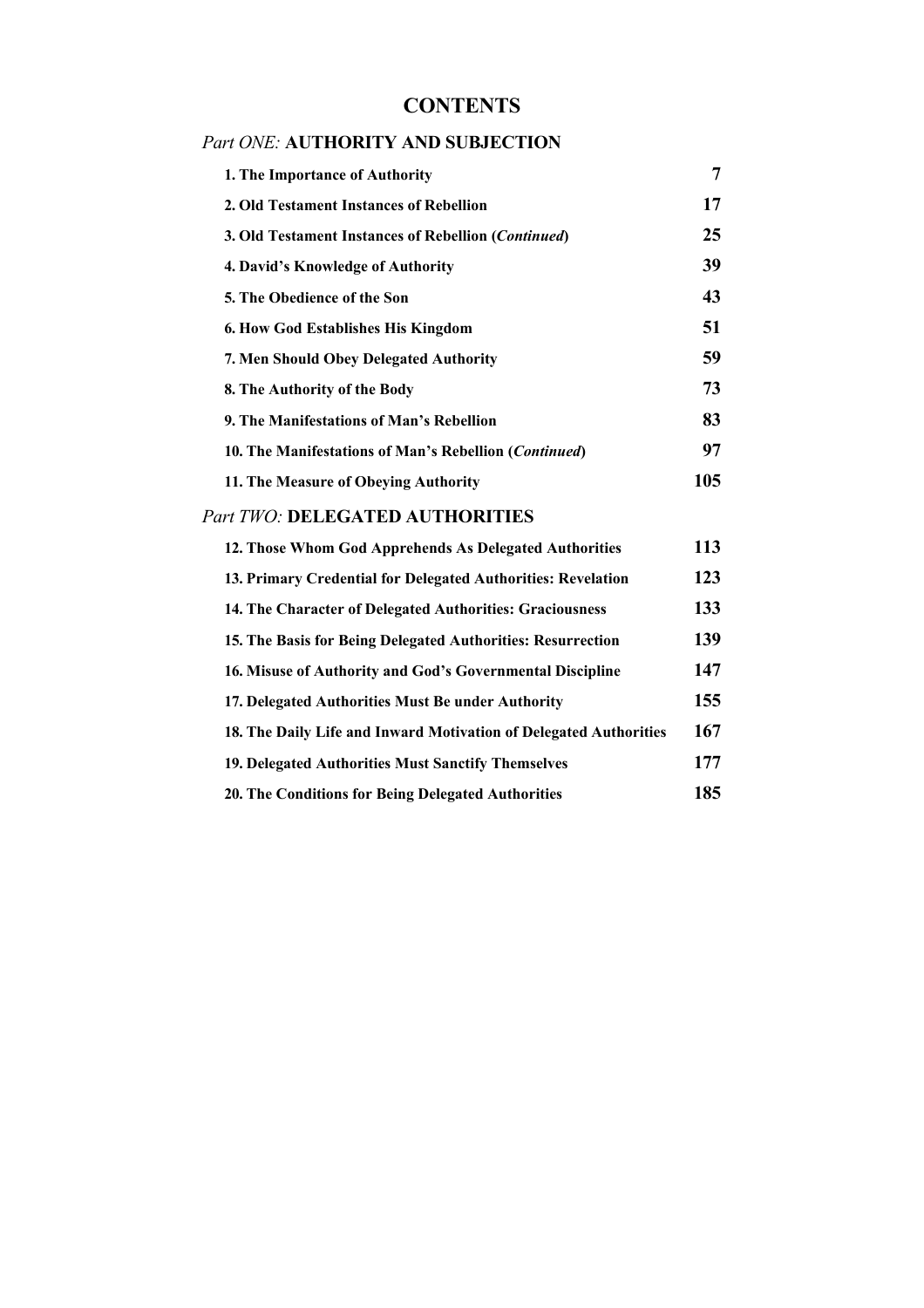The contents of this volume comprise a series of messages which were delivered in Chinese by the author during a training period for workers held in Kuling, Foochow, China, in 1948, and are now translated from the edited notes taken by some who attended that training.

Scripture quotations are from the American Standard Version of the Bible (1901), unless otherwise indicated.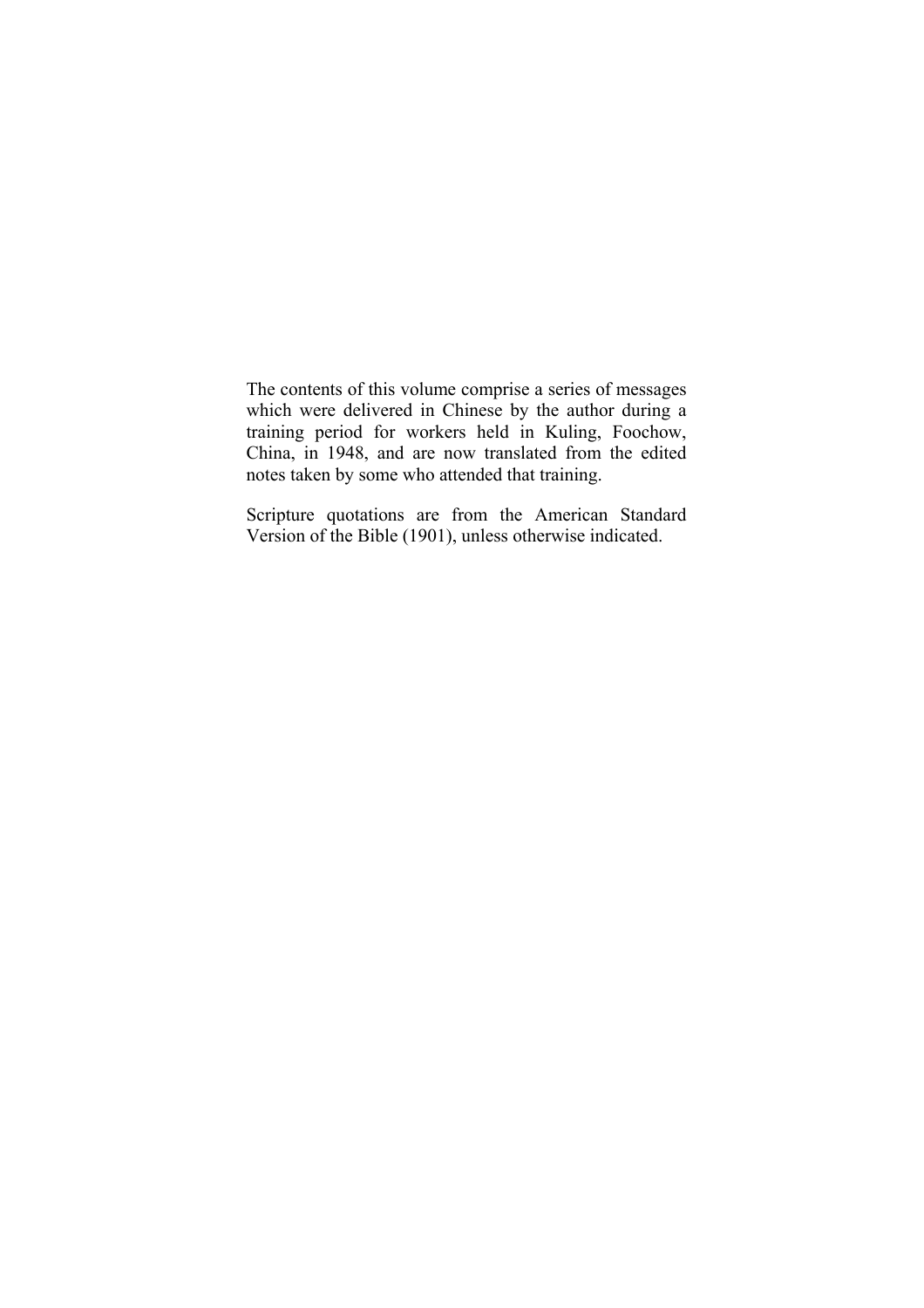#### *P A R T O N E*

#### **AUTHORITY AND SUBJECTION**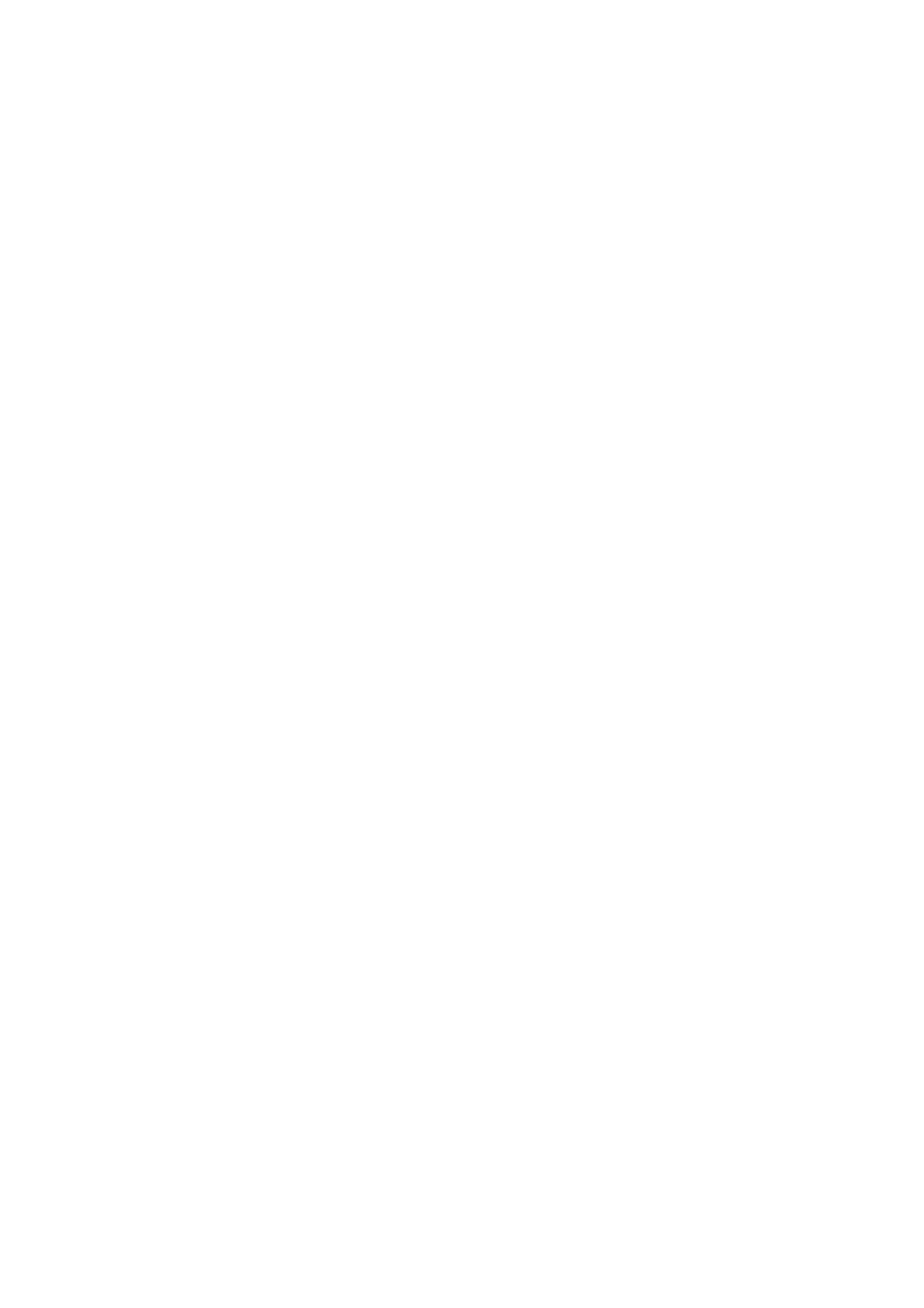<span id="page-6-0"></span>**1The Importance of Authority**<br>
Let every soul be in subjection to the higher powers:<br>
for there is no power but of God; and the powers that be<br>
are ordained of God. Therefore he that resisteth the<br>
power, withstandeth the *Let every soul be in subjection to the higher powers: for there is no power but of God; and the powers that be are ordained of God. Therefore he that resisteth the power, withstandeth the ordinance of God: and they that withstand shall receive to themselves judgment. For rulers are not a terror to the good work, but to the evil. And wouldest thou have no fear of the power? do that which is good, and thou shalt have praise from the same: for he is a minister of God to thee for good. But if thou do that which is evil, be afraid; for he beareth not the sword in vain: for he is a minister of God, an avenger for wrath to him that doeth evil. Wherefore ye must needs be in subjection, not only because of the wrath, but also for conscience' sake. For this cause ye pay tribute also; for they are ministers of God's service, attending continually upon this very thing. Render to all their dues: tribute to whom tribute is due; custom to whom custom; fear to whom fear; honor to whom honor. (Rom. 13.1-7)*

*Who being the effulgence of his glory, and the very image of his substance, and upholding all things by the word of his power, when he had made purification of sins, sat down on the right hand of the Majesty on high. (Heb. 1.3)*

*How art thou fallen from heaven, Lucifer, son of the morning! Thou art cut down to the ground, that didst prostrate the nations! And thou that didst say in thy heart, I will ascend into the heavens, I will exalt my throne above the stars of God, and I will sit upon the mount of assembly, in the recesses of the north; I will ascend above the heights of the clouds, I will be like the Most High. (Is. 14.12-14 Darby)* 

*And bring us not into temptation, but deliver us from the evil one. (Matt. 6.13)*

*And the high priest stood up, and said unto him, Answerest thou nothing? what is it which these witness against thee? But Jesus held his peace. And the high priest said unto him, I adjure thee by the living God, that thou tell us whether thou art the Christ, the Son of God. Jesus saith unto him, Thou hast said: nevertheless I say unto you, Henceforth ye shall see the Son of*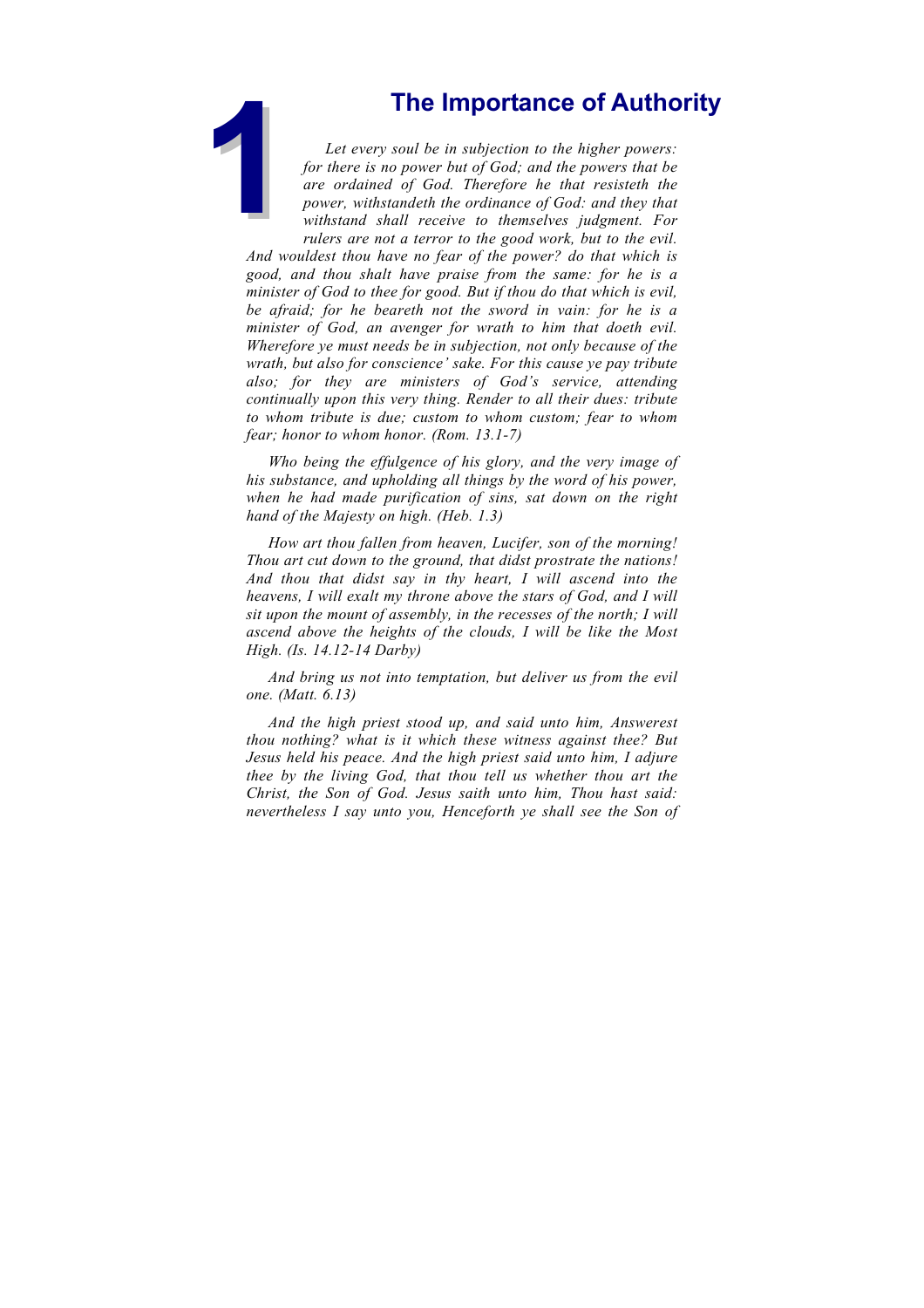*man sitting at the right hand of Power, and coming on the clouds of heaven. (Matt. 26.62-64)* 

#### *God's Throne Established on Authority*

The acts of God issue from His throne, and His throne is established on His authority. All things are created through God's authority and all physical laws of the universe are maintained by His authority. Hence the Bible expresses it as "upholding all things by the word of his power," which means upholding all things by the word of the power of His authority. For God's authority represents God Himself whereas His power stands only for His act. Sin against power is more easily forgiven than sin against authority, because the latter is a sin against God Himself. God alone is authority in all things; all the authorities of the earth are instituted by God. Authority is a tremendous thing in the universe—nothing overshadows it. It is therefore imperative for us who desire to serve God to know the authority of God.

#### *The Origin of Satan*

The archangel turned into Satan when he overreached God's authority, competed with God, and thus became an adversary of God. Rebellion was the cause of Satan's fall.

Both Isaiah 14.12-15 and Ezekiel 28.13-17 speak of the rise and fall of Satan. The first passage, though, lays stress on how Satan violated God's authority while the second passage emphasizes his trespassing against God's holiness. To offend God's authority is a rebellion far more serious than that of offending God's holiness. Since it is a matter of conduct, sinning is more easily forgiven than rebellion, the latter being a matter of principle. Satan's intent of setting his throne above the throne of God was the thing which violated God's authority; it was the principle of self-exaltation. The act of sinning was not the cause of Satan's fall; that act was but the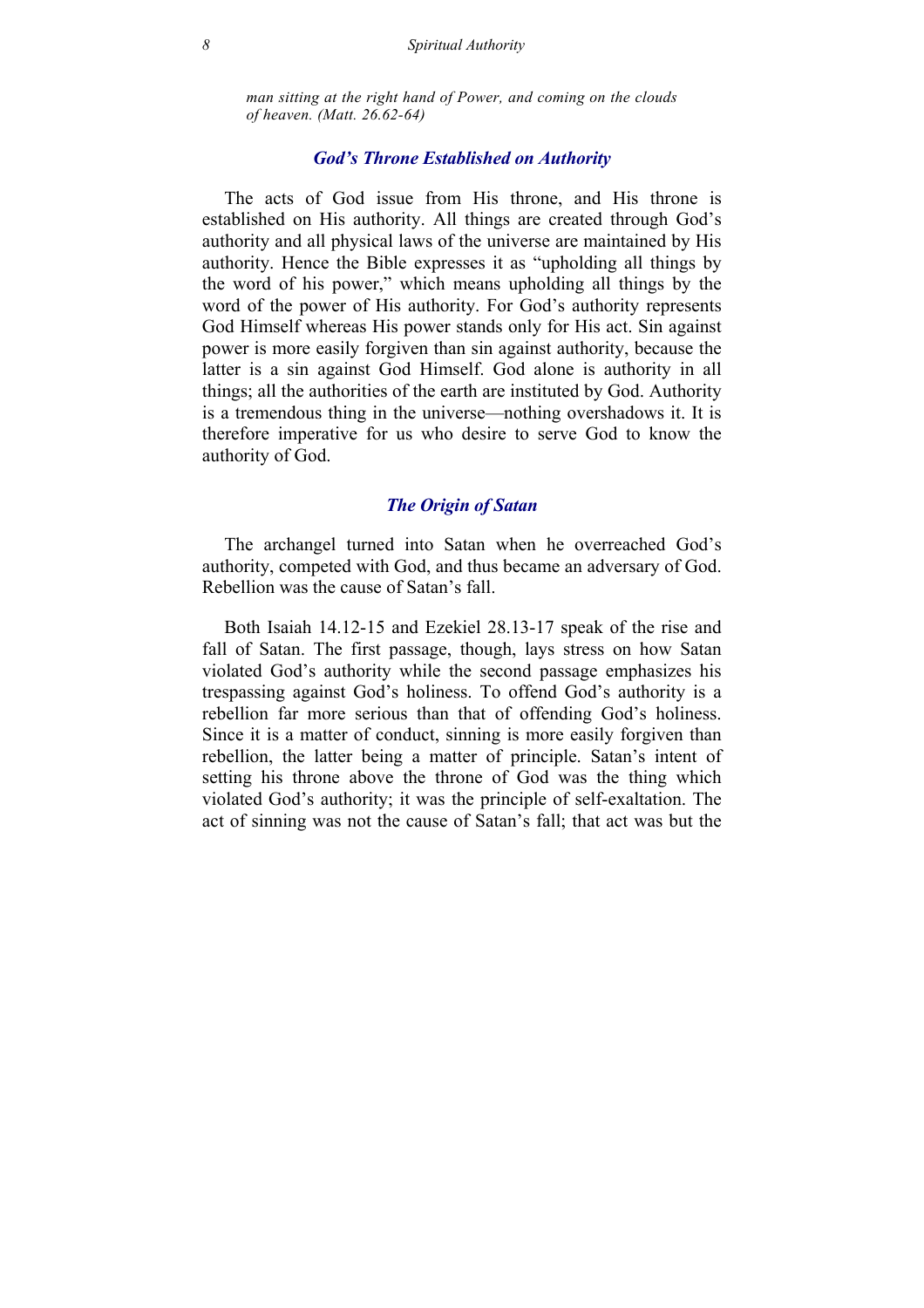product of his rebellion against authority. It was rebellion which God condemned.

In serving God we must not violate authorities, because to do so is a principle of Satan. How can we preach Christ according to Satan's principle? Yet it is possible in our work to stand with Christ in doctrine while at the same time stand with Satan in principle. How very wicked for us to assume that we are doing the work of the Lord. Please take note that Satan is not afraid of our preaching the word of Christ, yet how very much he is in fear of our being subject to the authority of Christ. Never should we who serve God serve according to the principle of Satan. Whenever the principle according to Christ is operating, that of Satan fades away. Satan is still a usurper today; he will be cast down at the time of the end of the book of Revelation. If we would truly serve God we must be completely purified from the principle of Satan.

In the prayer which our Lord teaches His church, the word "And bring us not into temptation" points to Satan's work, whereas the word "but deliver us from the evil one" refers directly to Satan himself. Immediately after these words the Lord makes a most significant declaration: "For thine is the kingdom, and the power, and the glory, for ever. Amen." (Matt. 6.13 margin) All kingdom, authority, and glory belong to God and to God alone. What sets us totally free from Satan is the seeing of this most precious truth—that the kingdom is God's. Since the whole universe is under the dominion of God, we have to subject ourselves to His authority. Let no one steal God's glory.

Satan showed all the kingdoms of the earth to the Lord, but the Lord answered that the kingdom of the heavens is God's. We must see who it is who has the authority. We preach the gospel in order to bring men into God's authority, but how can we establish God's authority on earth if we ourselves have not met authority? How can we possibly deal with Satan?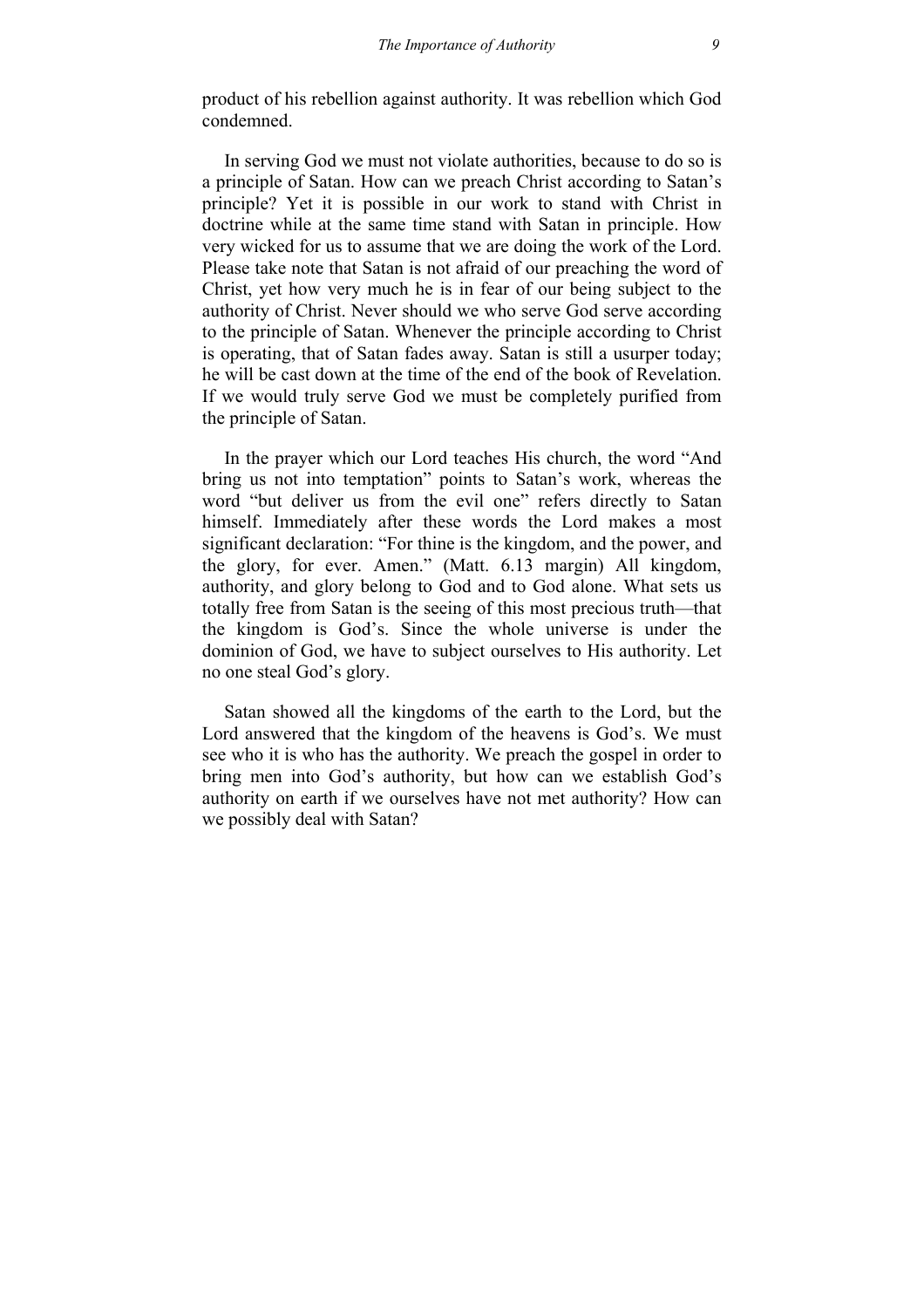#### *Authority, the Controversy of the Universe*

The controversy of the universe is centered on who shall have the authority, and our conflict with Satan is the direct result of our attributing authority to God. To maintain God's authority we must be subject to it with all our hearts. It is absolutely necessary for us to meet God's authority and to possess a basic knowledge of what it is.

Before he knew authority Paul tried to wipe out the church; after he had met the Lord on the Damascus road he saw that it was hard for the feet (human power) to kick against the goads (God's authority). He immediately fell to the ground and acknowledged Jesus as Lord. After that, he was able to submit to the directions given him by Ananias in the city of Damascus, for Paul had met God's authority. At the moment he was saved he knew God's authority as well as God's salvation.

How could Paul, being a clever and capable person, listen to the words of Ananias—an unknown little brother mentioned only once in the Bible—if he had not met the authority of God? Had he not encountered authority on the road to Damascus he could never have been subject to that obscure little brother in the city. This shows us that whoever has met authority deals purely with authority and not with man. Let us not see the man but only the authority vested in him. We do not obey man but God's authority in that man. Otherwise, how can we ever learn what authority is? We are on the wrong road if we meet man first before we obey authority. The opposite is the right way. Then we will not mind who the man is.

God has purposed to manifest His authority to the world through the church. God's authority can be seen in the coordination of the various members of the body of Christ.

God uses His utmost power to maintain His authority; therefore His authority is the hardest thing to come up against. We who are so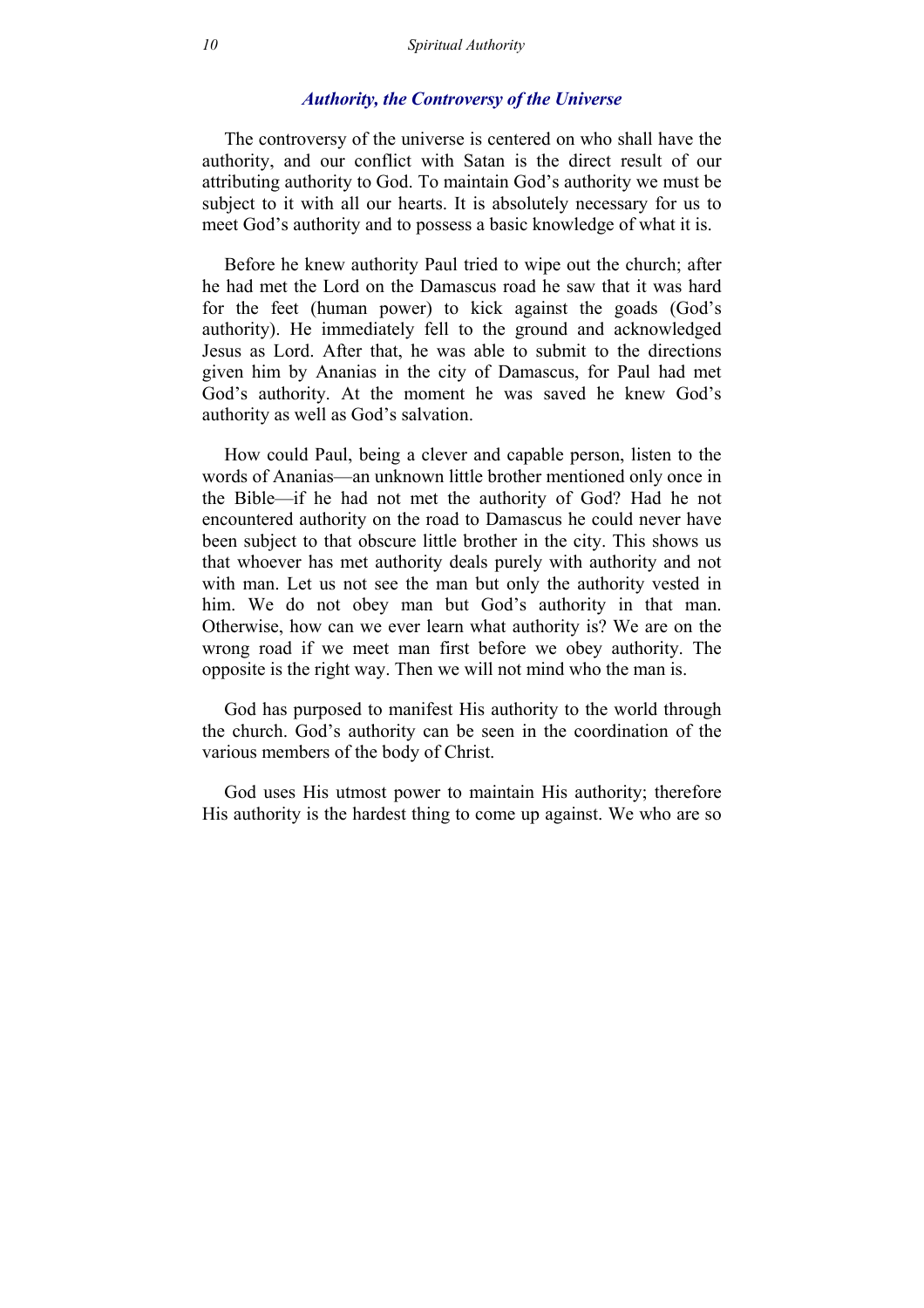self-righteous and yet so blind need once in our life to encounter God's authority so that we may be broken unto submission and so begin to learn obedience to the authority of God. Before a man can subject himself to God's delegated authority he must first meet God's inherent authority.

#### *Obedience to God's Will—the Greatest Demand of the Bible*

The greatest of God's demands on man is not for him to bear the cross, to serve, make offerings, or deny himself. The greatest demand is for him to obey. God ordered Saul to attack the Amalekites and destroy them utterly (1 Sam. 15). Yet after his victory Saul spared Agag, king of the Amalekites, along with the best of the sheep and oxen and the fatted beasts and lambs and all that was good. Saul would not devote them to destruction; he argued that these were spared to sacrifice to God. But Samuel said to him: "Behold, obedience is better than sacrifice, Attention than the fat of rams" (verse 15.22 Darby). The sacrifices mentioned here were sweet-savor offerings—having nothing to do with sin, for sin-offering was never called an offering of sweet-savor. They were offered for God's acceptance and satisfaction. Why did Samuel say that "obedience is better than sacrifice"? Because even in sacrifice there can be the element of self-will. Obedience alone is absolutely honoring to God, for it alone takes God's will as its center.

For authority to be expressed there must be subjection. If there is to be subjection, self needs to be excluded; but according to one's self-life, subjection is not possible. This is only possible when one lives in the Spirit. It is the highest expression of God's will.

#### *Our Lord's Prayer in Gethsemane*

Some think our Lord's prayer in Gethsemane when His sweat fell like great drops of blood was due to the weakness of His flesh, to His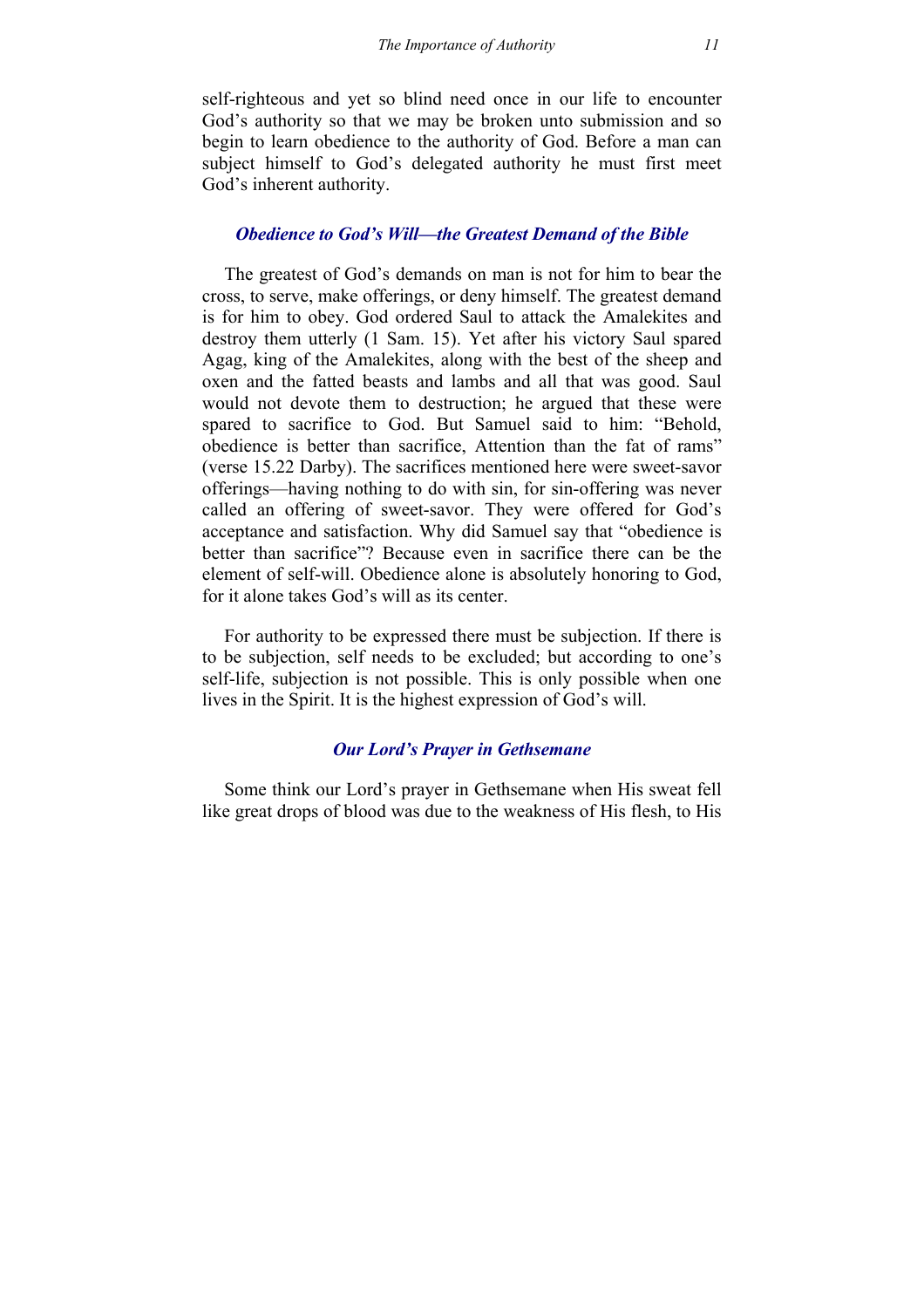fear of drinking the cup. Not at all, for the prayer in Gethsemane is on the same principle as 1 Samuel 15.22. It is the highest prayer in which our Lord expresses His obedience to God's authority. Our Lord obeys God's authority first, more than sacrificing Himself on the cross. He prays earnestly that He may know what is the will of God. He does not say, "I want to be crucified, I must drink the cup." He merely insists on obeying. He says in effect, "If it be possible for me not to go to the cross," but even here He has not His own will. Immediately He continues with, "but Thy will be done."

The will of God is the absolute thing; the cup (that is, the crucifixion) is not absolute. Should God will it that the Lord not be crucified, then He would not need to go to the cross. Before He knew the will of God, the cup and God's will were two separate things; after He knew it was of God, however, the cup and God's will merged into one. Will represents authority. Therefore, to know God's will and to obey it is to be subject to authority. But how can one be subject to authority if he does not pray or have the heart to know God's will?

"The cup which the Father hath given me, shall I not drink it?" says the Lord (John 18.11). Here He maintains the supremacy of the authority of God, not of His cross. Further, having once understood that drinking the cup—that is, being crucified for atonement—is God's will, He instantly says: "Arise, let us be going" (Matt. 26.46). In going to the cross He accomplishes God's will. Consequently the Lord's death is the highest expression of obedience to authority. Even the cross, the crux of the universe, cannot be higher than God's will. The Lord maintains God's authority (the will of God) more than His own cross (His sacrifice).

To serve God we are not called to choose self-denial or sacrifice, rather are we called to fulfill God's purpose. The basic principle is not to choose the cross but to obey God's will. Should the principle on which we work and serve include rebellion, then Satan will obtain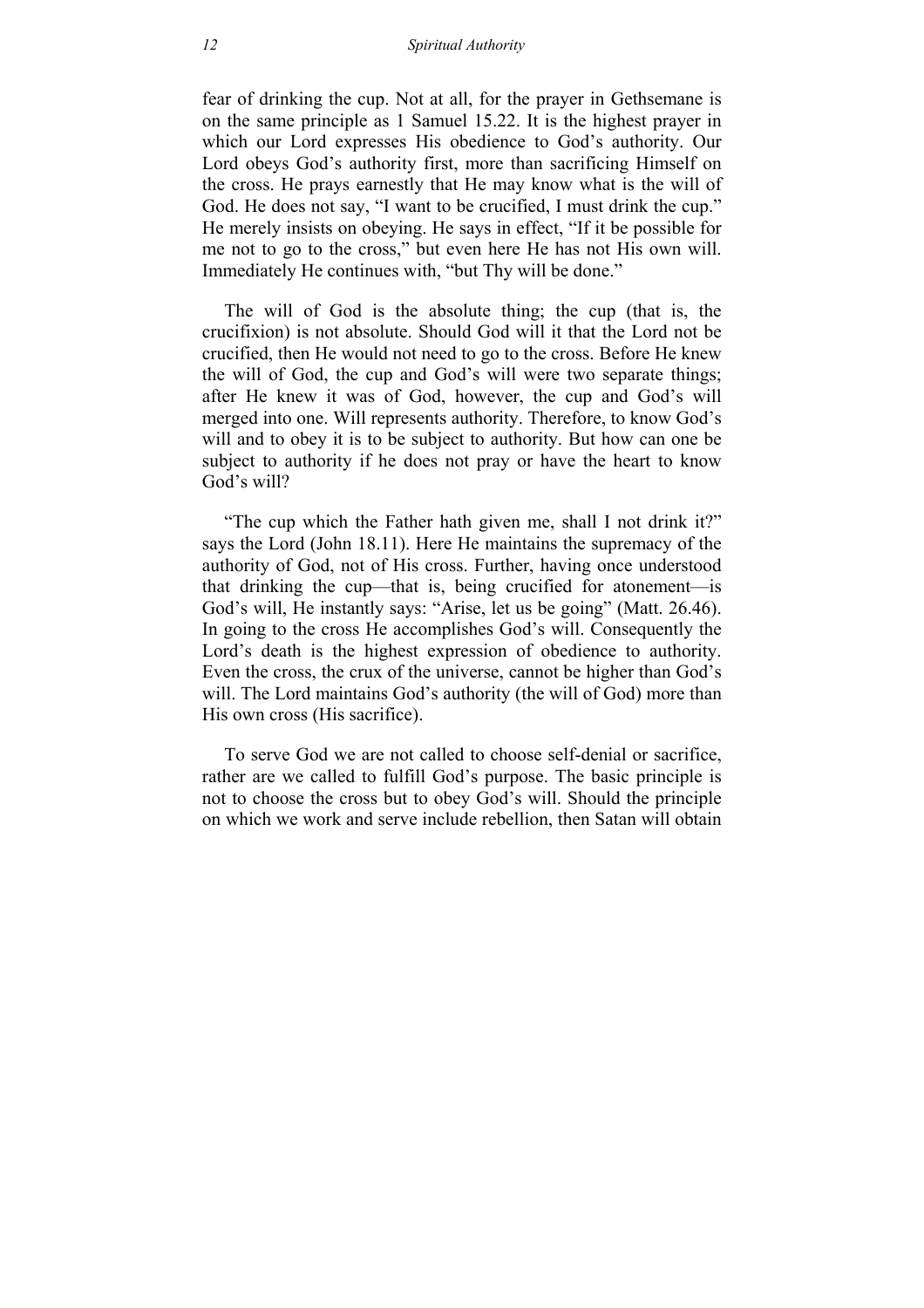and enjoy glory even through our sacrifices. Saul might offer sheep and oxen, yet God never accepted them as sacrifices to Himself because there was a Satanic principle involved. To overthrow God's authority is to overthrow God. That is why the Scripture indicates that "rebellion is as the sin of divination, and selfwill is as iniquity and idolatry" (1 Sam. 15.23 Darby).

As God's servants, the first thing we should meet is authority. To touch authority is as practical as touching salvation, but it is a deeper lesson. Before we can work for God we must be overturned by His authority. Our entire relationship with God is regulated by whether or not we have met authority. If we have, then we shall encounter authority everywhere, and being thus restrained by God we can begin to be used by Him.

#### *How Our Lord and Paul Acted under Judgment*

Matthew 26 records the two-fold judgment which our Lord Jesus underwent following His arrest. Before the high priest He received religious judgment and before Pilate, political judgment. When He was judged by Pilate the Lord made no answer, for He was not under earthly jurisdiction. But when the high priest adjured Him by the living God, then He replied. This is obedience to authority. Again, as recorded in Acts 23, when Paul was being judged he quickly submitted, upon discovering that Ananias was the high priest of God.

Hence we who labor must be brought face to face with authority. Otherwise our work will be under the rebellious principle of Satan and we will work without the need of knowing God's will. We will not be under the principle of obedience to authority. Yet it is only by working under obedience to authority that we can work in accordance with the will of God. Oh, this truly requires a great revelation!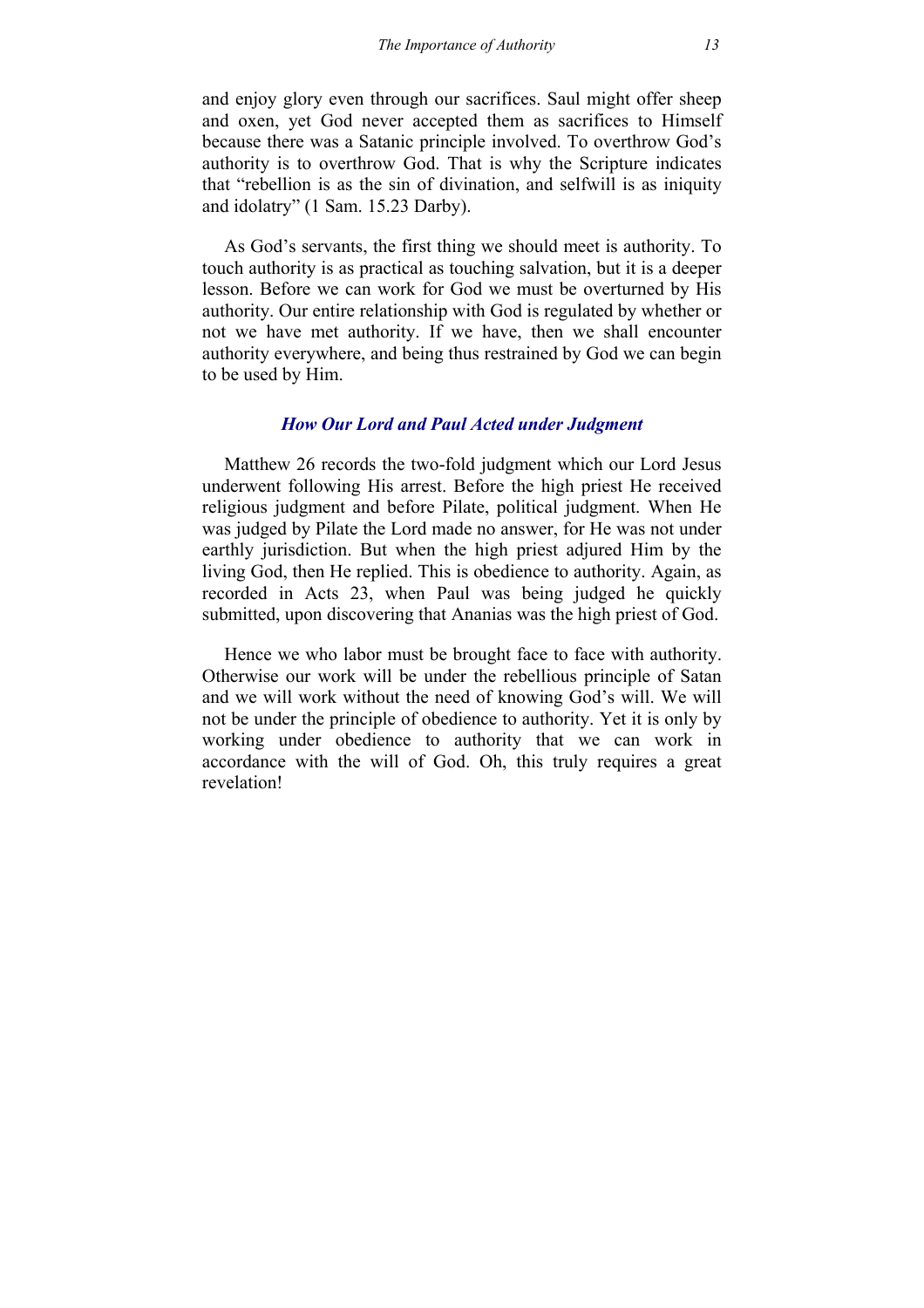In Matthew 7.21-23 we find our Lord reprimanding those who prophesy and cast out demons and do many mighty things in His name. Why are they disapproved? Because they make self their starting point; they themselves do things in the name of the Lord. This is the activity of the flesh. Wherefore our Lord pronounces them to be evildoers instead of His laborers. He emphasizes that only that person who does the will of His Father shall enter the kingdom of the heavens. This alone is work in obedience to God's will, that which originates with God. We are not to find work to do, rather are we to be sent to work by God. Once having understood this we shall truly experience the reality of the authority of the kingdom of the heavens.

#### *To See Authority Requires a Great Revelation*

There are two important matters in the universe: trusting in God's salvation and obeying His authority. Trust and obey. The Bible defines sin as lawlessness (1 John 3.4). The word in Romans 2.12 "without" law is the same as "against" law. Lawlessness is disobeying God's authority; and this is sin. Sinning is a matter of conduct but lawlessness is a matter of heart attitude. This present age is characterized by lawlessness. The world is full of the sin of lawlessness, and soon the son of lawlessness shall appear. Authority in the world is being increasingly undermined until at the end all authorities will be overthrown and lawlessness shall rule.

Let us know that there are two principles in the universe: the principle of God's authority and the principle of Satanic rebellion. We cannot serve God and simultaneously go the way of rebellion by having a rebellious spirit. Satan laughs when a rebellious person preaches the word, for in that person is dwelling the satanic principle. The principle of service must be authority. Are we going to obey God's authority or not? We who serve God must have this basic understanding of authority. Anyone who has once experienced an electric shock knows thereafter that he cannot be careless with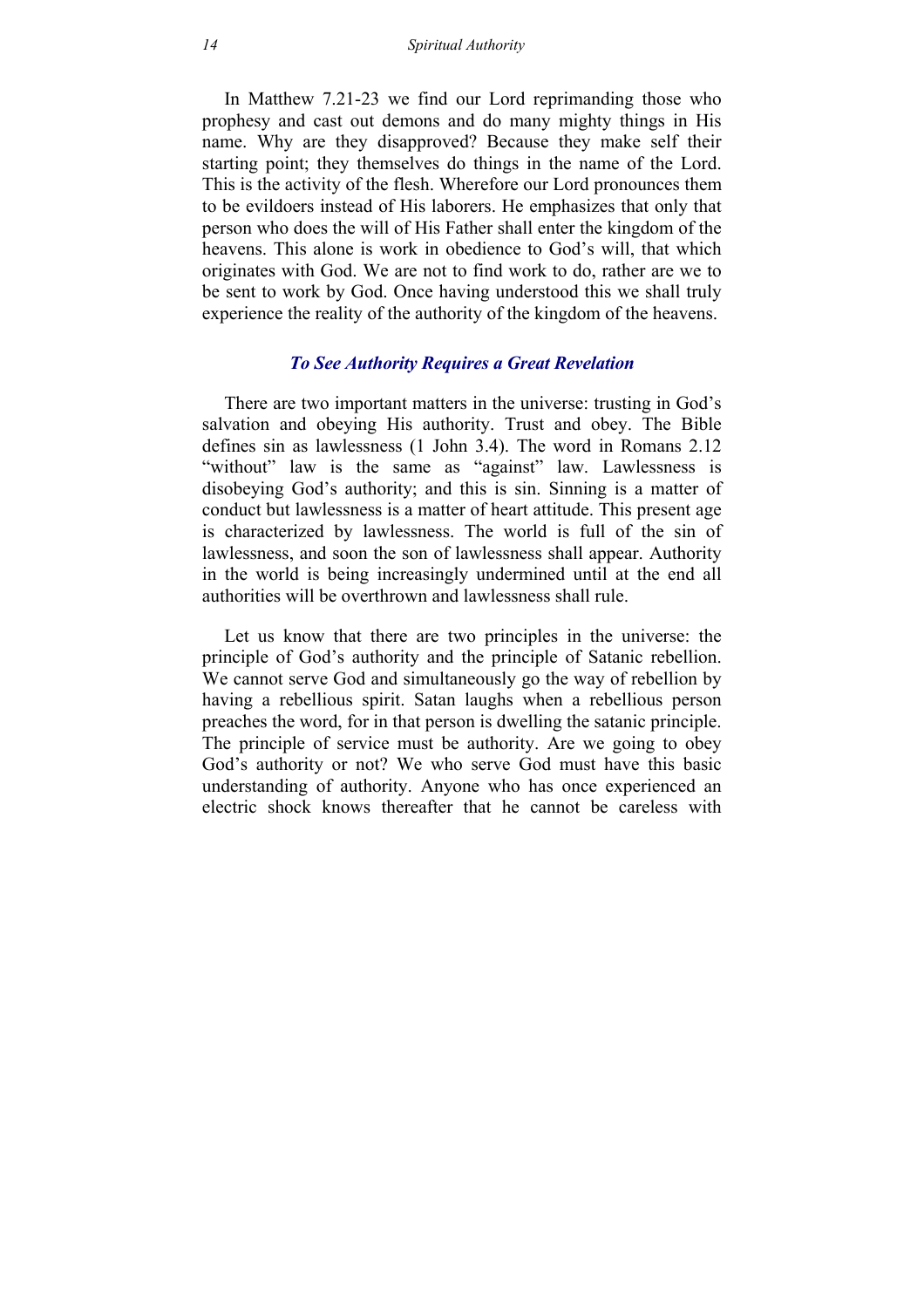electricity. Likewise, a person who has once been smitten by God's authority from then on has his eyes opened to judge what is lawless both in himself and in others.

May God be gracious to us by delivering us from rebellion. Only after we have known God's authority and learned obedience can we lead His children in the straight path.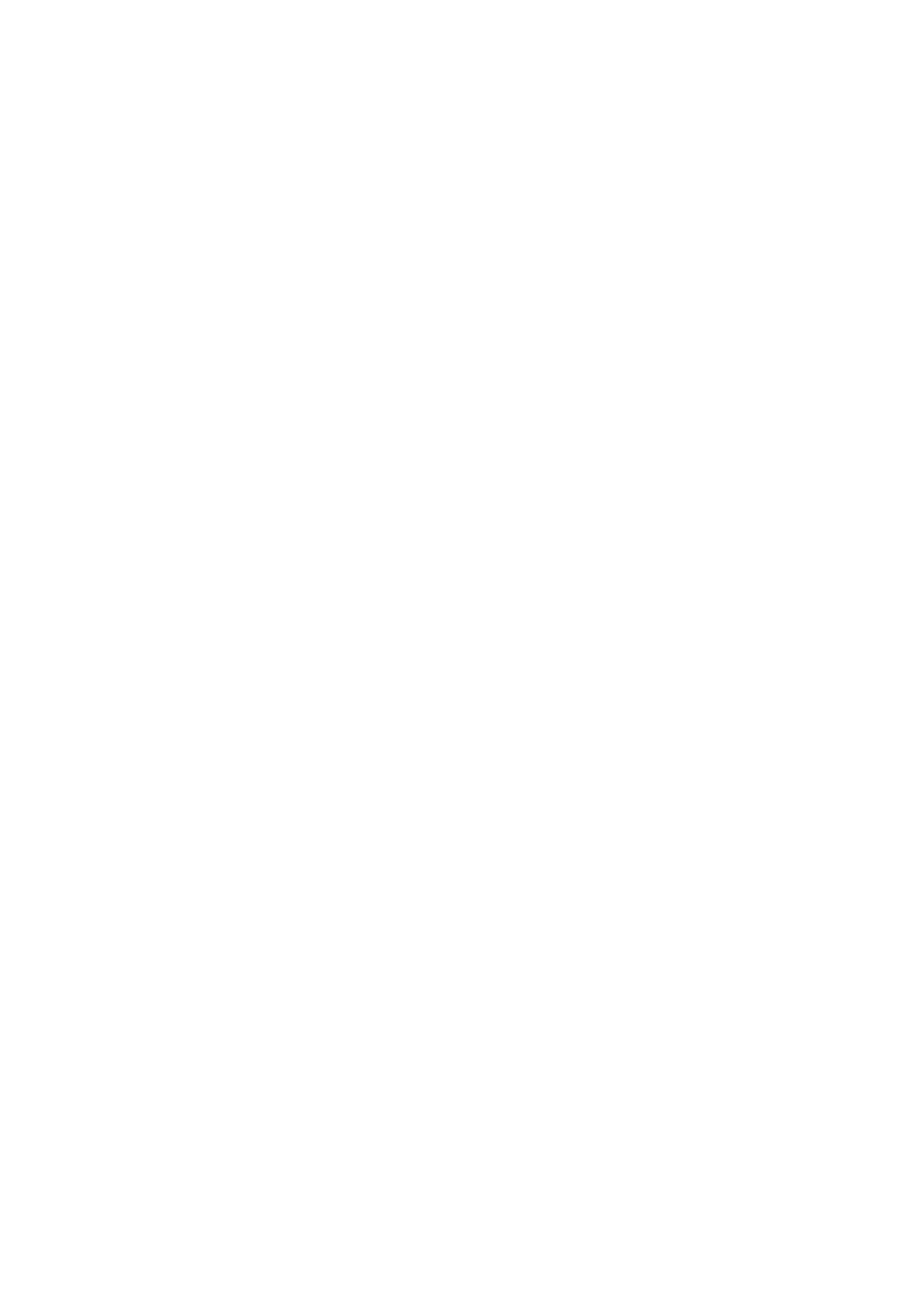

# <span id="page-16-0"></span>**2Old Testament Instances of Rebellion**

#### 1. THE FALL OF ADAM AND EVE.

*And Jehovah God commanded the man, saying, Of every tree of the garden thou mayest freely eat: but of the tree of the knowledge of good and evil, thou shalt not eat of it: for in the day that thou eatest thereof thou shalt surely die. (Gen. 2.16-17)*

*Now the serpent was more subtle than any beast of the field which Jehovah God had made. And he said unto the woman, Yea, hath God said, Ye shall not eat of any tree of the garden? And the woman said unto the serpent, Of the fruit of the trees of the garden we may eat; but of the fruit of the tree which is in the midst of the garden, God hath said, Ye shall not eat of it, neither shall ye touch it, lest ye die. And the serpent said unto the woman, Ye shall not surely die: for God doth know that in the day ye eat thereof, then your eyes shall be opened, and ye shall be as God, knowing good and evil. And when the woman saw that the tree was good for food, and that it was a delight to the eyes, and that the tree was to be desired to make one wise, she took of the fruit thereof, and did eat; and she gave also unto her husband with her, and he did eat. (Gen. 3.1-6)*

*For as through the one man's disobedience the many were made sinners. (Rom. 5.19)*

#### *Man's Fall Due to Disobedience*

Let us review the story of Adam and Eve as recorded in Genesis Chapters 2 and 3. After God had created Adam, He gave him a few charges; among these was the order to not eat the fruit of the tree of the knowledge of good and evil. The crux of this charge was more than the forbiddance to eat a certain fruit; rather was it that God was putting Adam under authority that he might learn obedience. On the one hand God placed all the created things on the earth under the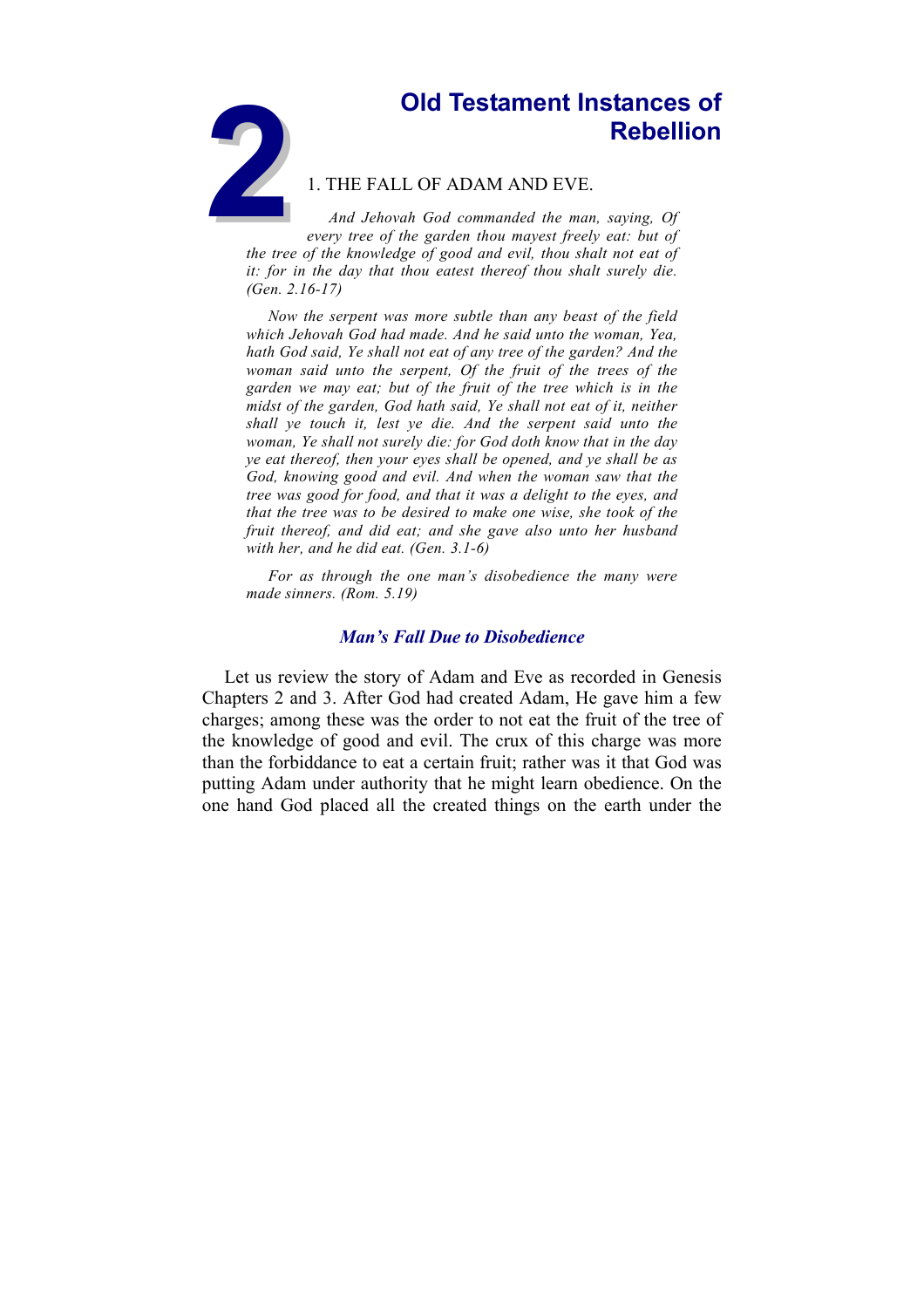authority of Adam that he might have dominion over them; but on the other hand God placed Adam himself under *His* authority that Adam might obey authority. Only the one who is under authority can be an authority.

According to the order of God's creation God made Adam before He made Eve. He put Adam in authority and Eve under Adam's authority. He set these two: the one as the authority and the other to be in subjection. In both the old and the new creation this order of priority is the basis of authority. Whoever is first created is to be the authority; whoever is first saved is to be the authority. Therefore, wherever we go, our first thought must be to find out who are those to whom God wants us to be subject. We can find authority everywhere and learn to obey authority at anytime.

The fall of man is due to disobedience to God's authority. Instead of obeying Adam, Eve made her own decision upon seeing that the fruit was good and pleasant to the eyes. She uncovered her head. Her eating the fruit did not come out of subjection but out of her own will. She not only violated God's order but disobeyed Adam as well. To rebel against God's representative authority is the same as to rebel against God. In listening to Eve and eating the forbidden fruit Adam sinned against God's direct will; hence he too was disobedient to God's authority. This also was rebellion.

#### *All Work Must Be Done in Obedience*

Eve was put not only under God's authority but also, in God's ordering, under Adam's authority. She had a double authority to obey. And our position today is no different from this. Now Eve, seeing that it was good for food, ate the fruit without inquiring as to whom she was obeying. Yet from the very beginning God had ordered man to obey and not to be self-willed. Eve's action, however, was not governed by obedience; it was initiated by her own will. She was not subject to God's order nor did she obey God's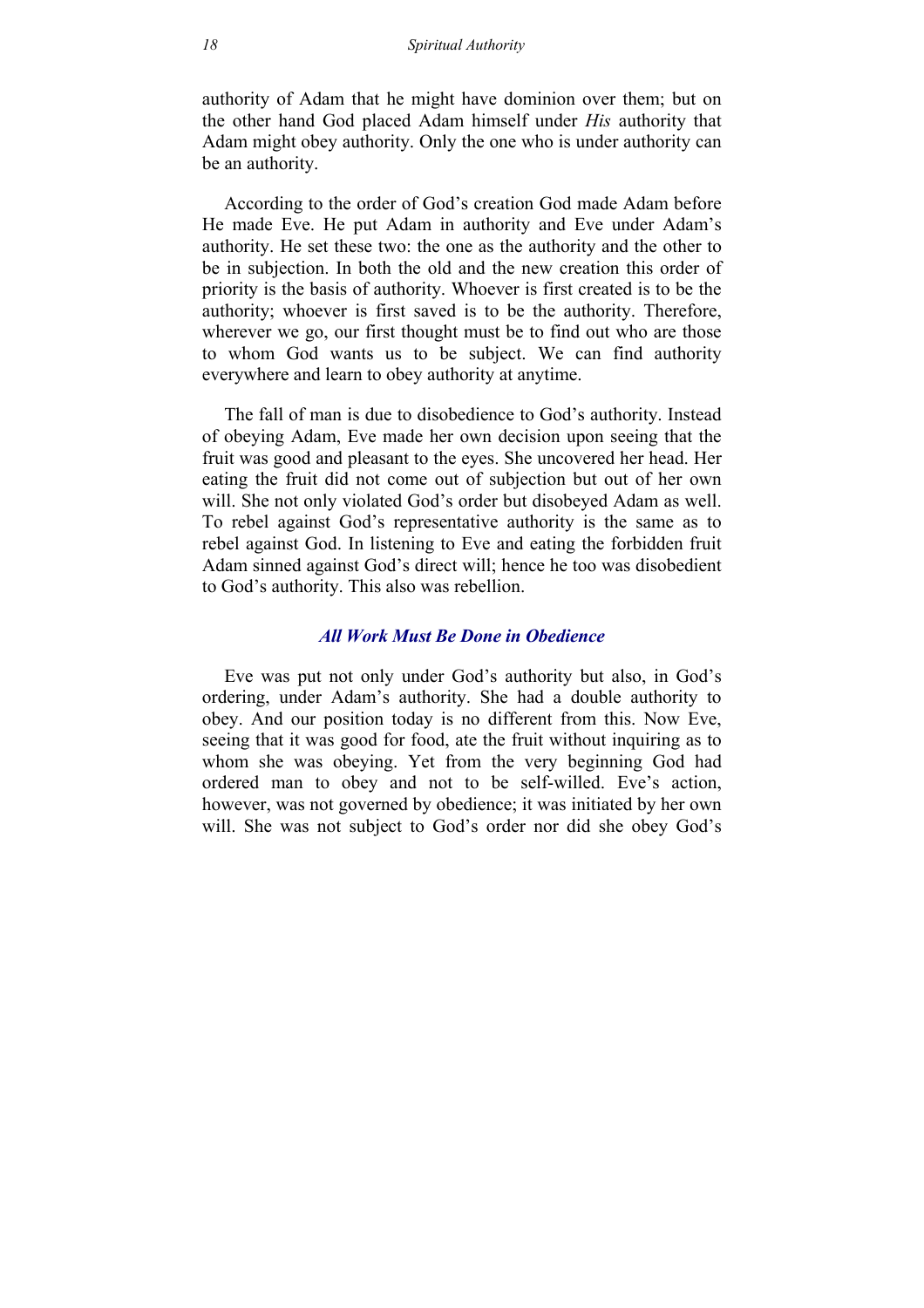authority. She instead made up her own mind. She rebelled against God and fell. Any action which lacks in obedience is a fall, and any act of disobedience is rebellion.

As man's obedience increases, his actions decrease. When we first begin to follow the Lord we are full of activity but quite short on obedience. But as we advance in spirituality our actions gradually diminish until we are filled with obedience. Many, however, do what they like and refuse to do what they dislike. They never ponder whether or not they are acting out of obedience. Hence many works are done out of self and not in obedience to God.

#### *Right or Wrong Is in God's Hand*

Man's action should not be governed by the knowledge of good or evil; it should be motivated by a sense of obedience. The principle of good and evil is to live according to what is right or what is wrong. Before Adam and Eve ate the forbidden fruit their right and wrong were in God's hand. If they did not live before God they knew nothing at all, for their right and wrong actually were in God. By taking the fruit of the tree of the knowledge of good and evil, they found a source of right and wrong in other than God Himself. Consequently, after the fall men need not find in God the sense of right and wrong. They have it in themselves. This is the result of the fall. The work of redemption is to bring us back to the place where we will now find our right and wrong in God.

#### *Christians Should Obey Authority*

There is no authority except from God; all authorities have been instituted by Him. By tracing all authorities back to their source we invariably end up with God. God is above all authorities, and all authorities are under Him. In touching God's authority we touch God Himself. God's work basically is done not by power but by authority.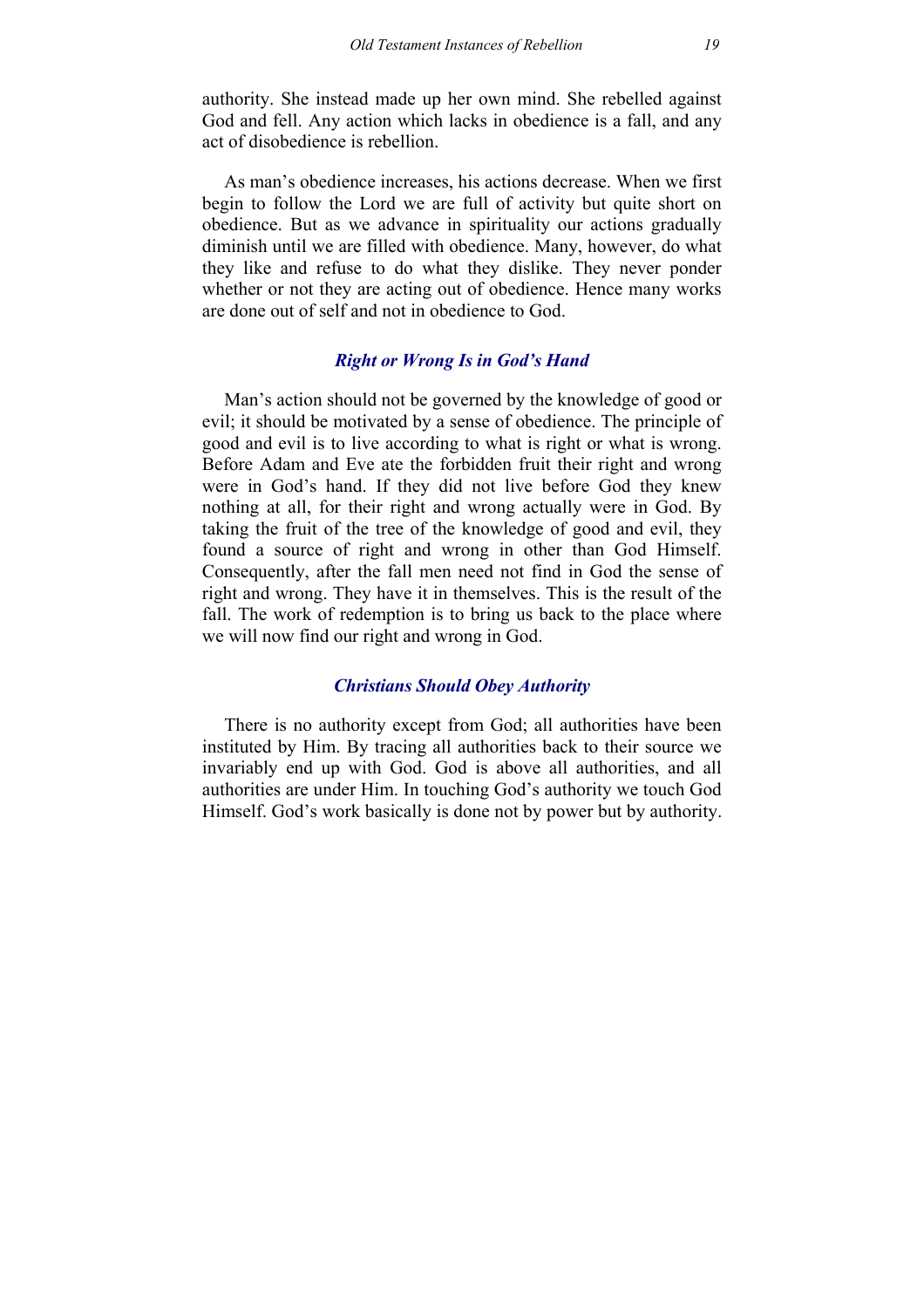He upholds all things by the powerful word of His authority, even as He created them by the same word. His word of command is authority. We cannot say how God's authority works; nevertheless, we know that He accomplishes everything by it.

A beloved servant of a centurion was sick. The centurion knew he was both under authority and in authority over others. So he asked the Lord to but say a word, believing the work of healing would thus be done—for are not all authorities in the Lord's hand? He believed in the Lord's authority. No wonder our Lord commended him for his great faith: "Verily I say unto you, I have not found so great faith, no, not in Israel" (Matt. 8.10). Touching God's authority is the same as meeting God. Today the universe is full of authorities set up by God. All the laws of the universe are established by God. Everything is under His authority. Whenever a person sins against God's authority he sins against God. All Christians must therefore learn to obey authority.

#### *First Lesson a Worker Should Learn Is Obey Authority*

We are under men's authority as well as having men under our authority. This is our position. Even the Lord Jesus on earth was subject not only to God but also to other's authority. Authority is everywhere. There is authority in the school, authority in the home. The policeman on the street, though perhaps less learned than you, is set up by God as your authority. Whenever a few brothers in Christ come together, immediately a spiritual order falls into place. A Christian worker ought to know who is above him. Some do not know who are the authorities above them, hence they do not obey. We should not be occupied with right or wrong, good or evil; rather should we know who is the authority above us. Once we learn to whom we must be subject, we naturally find our place in the body. Alas, how many Christians today have not the faintest idea concerning subjection. No wonder there is so much confusion and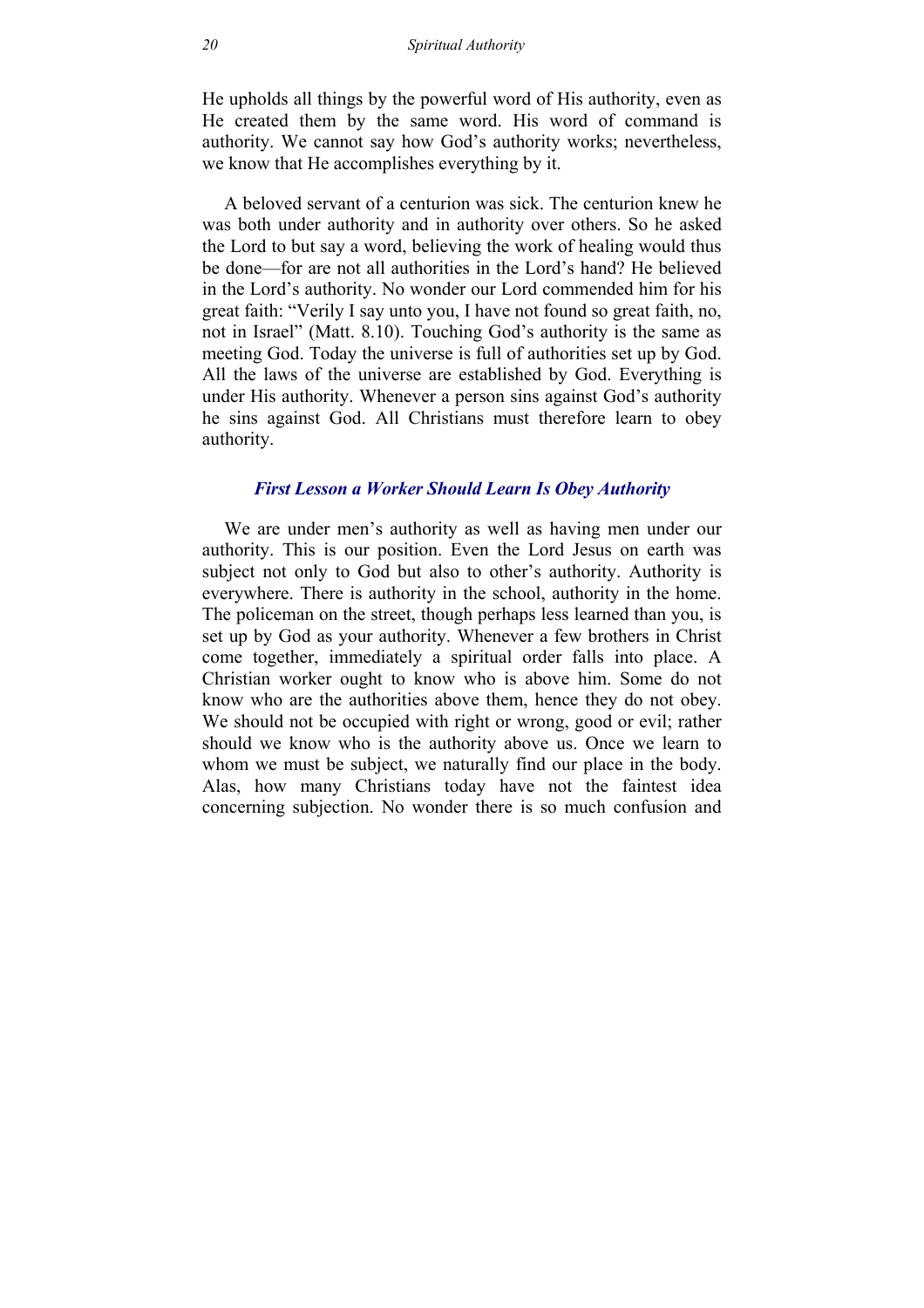disorder. For this reason, obedience to authority is the first lesson a worker ought to learn; and it also occupies a large place in the work itself.

#### *Obedience Must Be Recovered*

Since the fall of Adam disorder has prevailed in the universe. Everyone thinks he is able to distinguish good from evil and to judge what is right or wrong. He seems to know better than God. This is the folly of the fall. We need to be delivered from such a deception, because this is nothing other than rebellion.

Our knowledge of obedience is woefully inadequate. Some seem to think their obedience is complete and full upon their obedience to the Lord in baptism. Many young students look upon God's command to obey their teachers as harsh treatment. Many wives consider the divine command of being subject to difficult husbands as quite cruel. Countless Christians are living today in a state of rebellion; they have not so much as learned the first lesson in obedience.

The subjection taught in the Bible is concerned with being subject to the authorities established by God. How superficial was the old presentation of obedience! Obedience is a foundational principle. If this matter of authority remains unsolved, nothing can be solved. As faith is the principle by which we obtain life, so obedience is the principle by which that life is lived out. The divisions and disruptions currently within the church stem from rebellion. In order to recover authority, obedience must first be restored. Many have cultivated the habit of being the head, yet without ever having known obedience. We must therefore learn a lesson. Let obedience be our first reaction. God has not withheld anything from us concerning authority. He has already shown us how to be subject to both direct and indirect authority. Many profess they know how to obey God, but they really know nothing as to obeying delegated authority. Since all authorities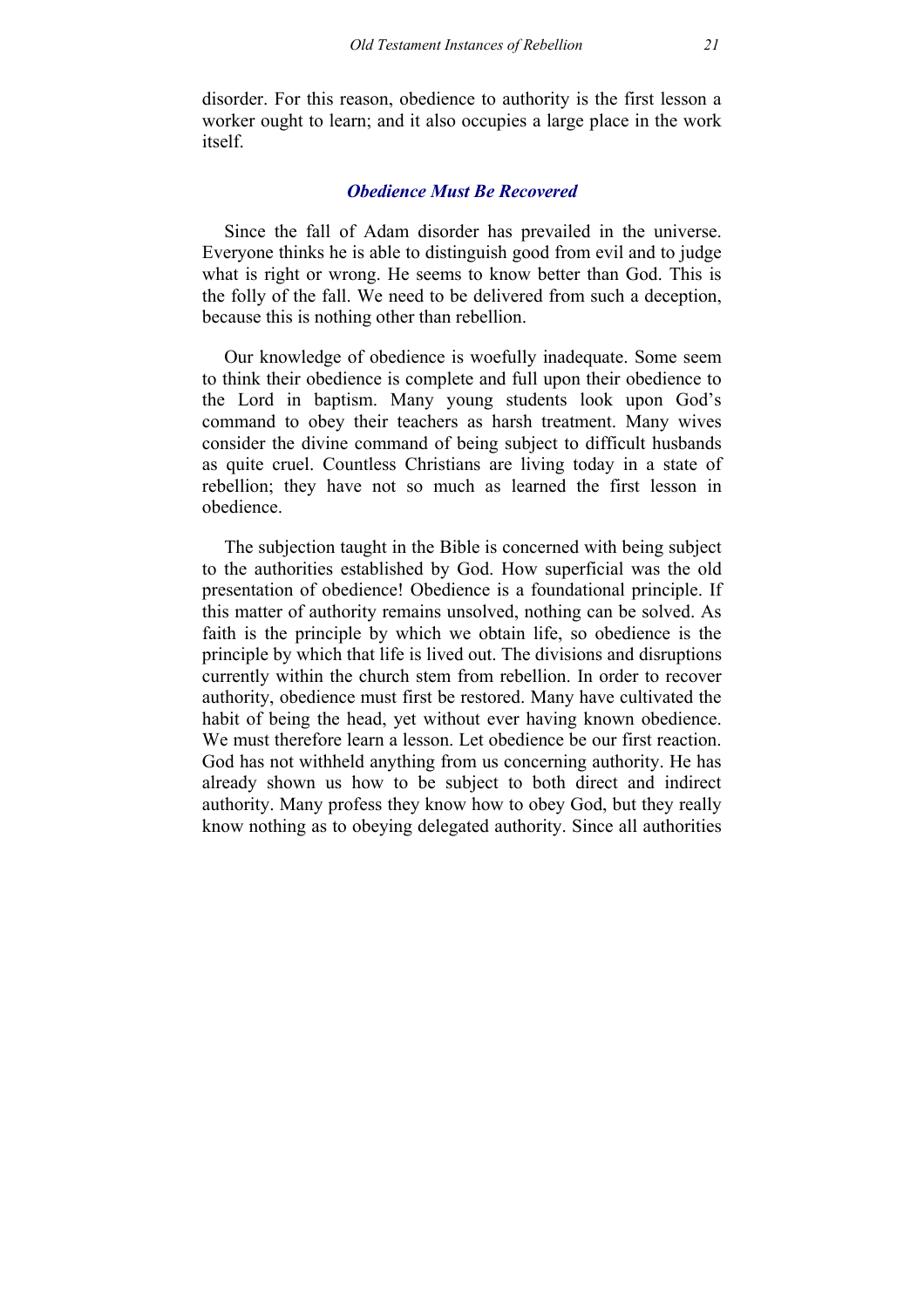come from God we must learn to obey them all. The problems facing us in our day are due to men living outside the authority of God.

#### *No Unity of Body Without Authority of Head*

God is working towards recovering the oneness of the body. But for this to be accomplished there must first be the life of the Head, followed next by the authority of the Head. Without the life of the Head there can be no body. Without the authority of the Head there can be no unity of the body. To maintain the oneness of the body we must let the life of the Head rule.

God wishes us to obey His delegated authorities as well as Himself. All the members of the body should be subject to one another. When this is so, the body is one with itself and with the Head. As the authority of the Head prevails, the will of God is done. Thus does the church become the kingdom of God.

#### *Some Lessons on Obedience*

Sooner or later, those who serve God must meet authority in the universe, in society, in the home, in the church. How can one serve and obey God if he has never met the authority of God? This is more than a matter of teaching or doctrine, for a teaching can be abstract. Some think it is very difficult to know how to obey authority, but if we have met God the difficulty evaporates. There is no one who can obey God's authority without God's mercy being upon him. Let us therefore learn a few lessons:

1. Have a spirit of obedience.

2. Practice obedience. Some individuals are like savages who just cannot obey. But those who are trained do not feel bound no matter where they are placed. They can naturally live out obedience.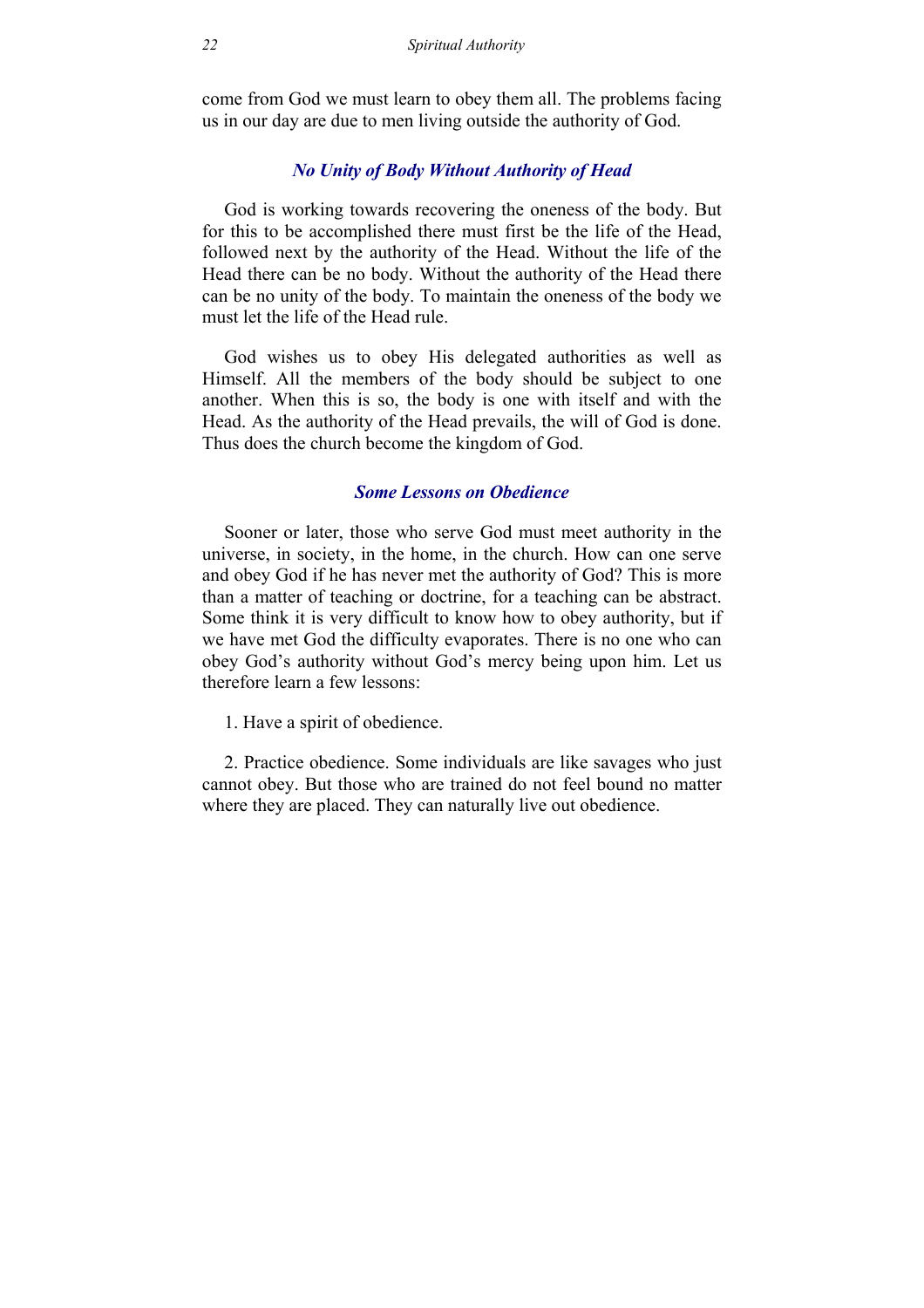3. Learn to exercise delegated authority. He who works for God needs not only to learn to obey authority but also to learn how to be God's delegated authority in the church and in the home. Once you have learned how to be under God's authority, you will count yourself as nothing even after God entrusts you with much.

Some learn only obedience, and fail to know how to be in authority when they are sent to some place to work. It is necessary to learn how both to be under authority and in authority. The church suffers from many who do not know how to obey, but she is likewise damaged through some who have not learned how to be in authority.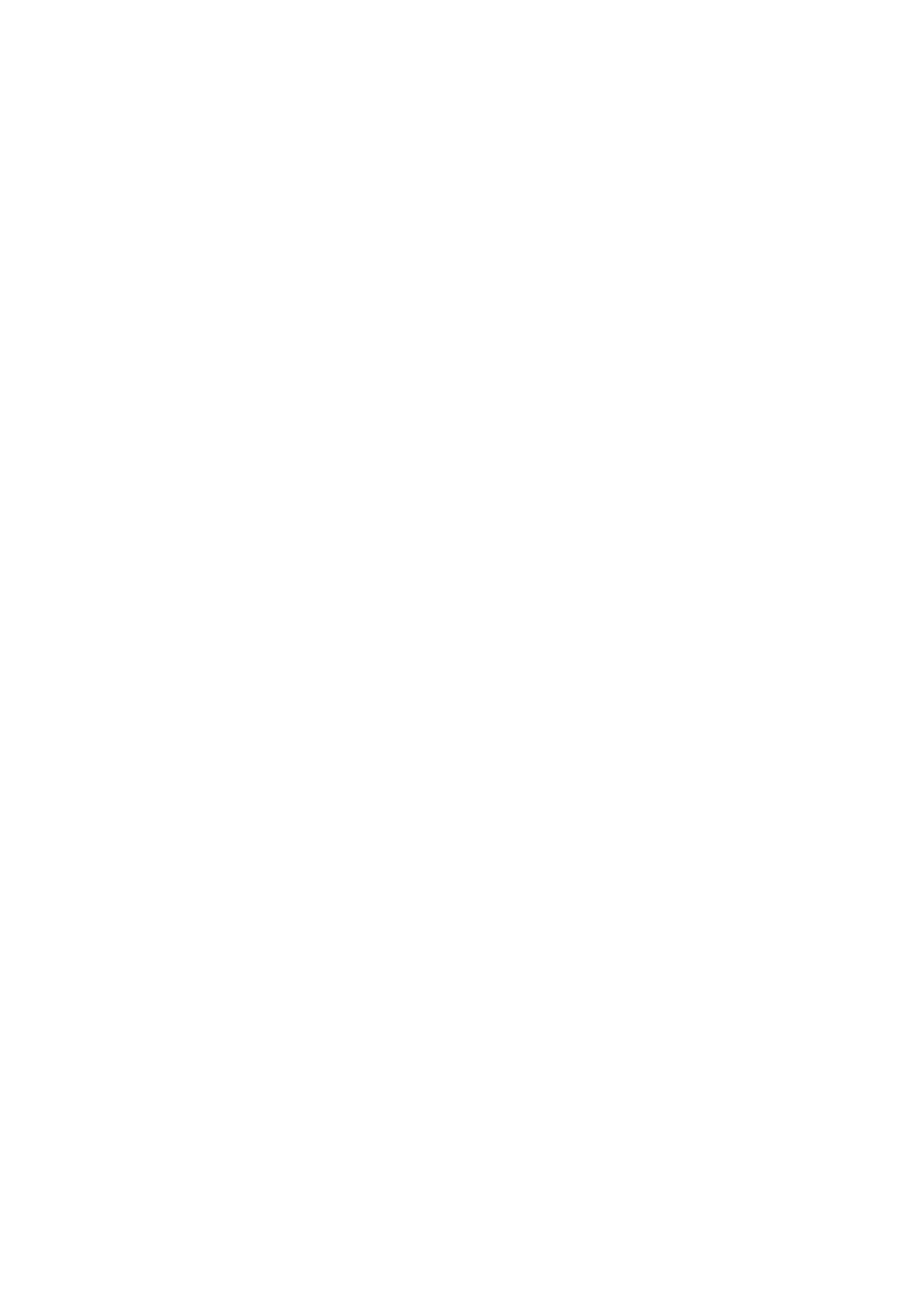## <span id="page-24-0"></span>**3Old Testament Instances of<br>Rebellion (Continued)**<br>2. THE REBELLION OF HAM.<br>And Noah began to be a husbandman, and planted a<br>vineyard: and he drank of the wine and was drunken; **Rebellion (***Continued***)**

#### 2. THE REBELLION OF HAM.

*And Noah began to be a husbandman, and planted a vineyard: and he drank of the wine and was drunken; and he was uncovered within his tent. And Ham, the father of Canaan, saw the nakedness of his father, and told his two brethren without. And Shem and Japheth took a garment, and laid it upon both their shoulders, and went backward, and covered the nakedness of their father; and their faces were backward, and they saw not their father's nakedness. And Noah awoke from his wine, and knew what his youngest son had done unto him. And he said, Cursed be Canaan; A servant of servants shall he be unto his brethren. And he said, Blessed be Jehovah, the God of Shem; And let Canaan be his servant. God enlarge Japheth, and let him dwell in the tents of Shem; and let Canaan be his servant. (Gen. 9.20-27)*

#### *Failure of Delegated Authority Tests Obedience*

In the Garden of Eden, Adam fell. In the vineyard, Noah also was defeated, but because of his righteousness God saved the family of Noah. In God's plan Noah was the head of the family. God put the whole family under Noah's authority; He also set Noah as the head of the world of that time.

But one day Noah became drunk in his vineyard and he uncovered himself in his tent. His youngest son, Ham, saw his father's nakedness and told his two brothers outside. So far as Noah's conduct was concerned, he certainly was wrong; he should not have been drunk. Yet Ham failed to see the dignity of authority. The father is God's instituted authority in the home, but the flesh delights in seeing a defect in authority so as to throw off all restraint. When Ham saw his father's improper conduct he did not have the slightest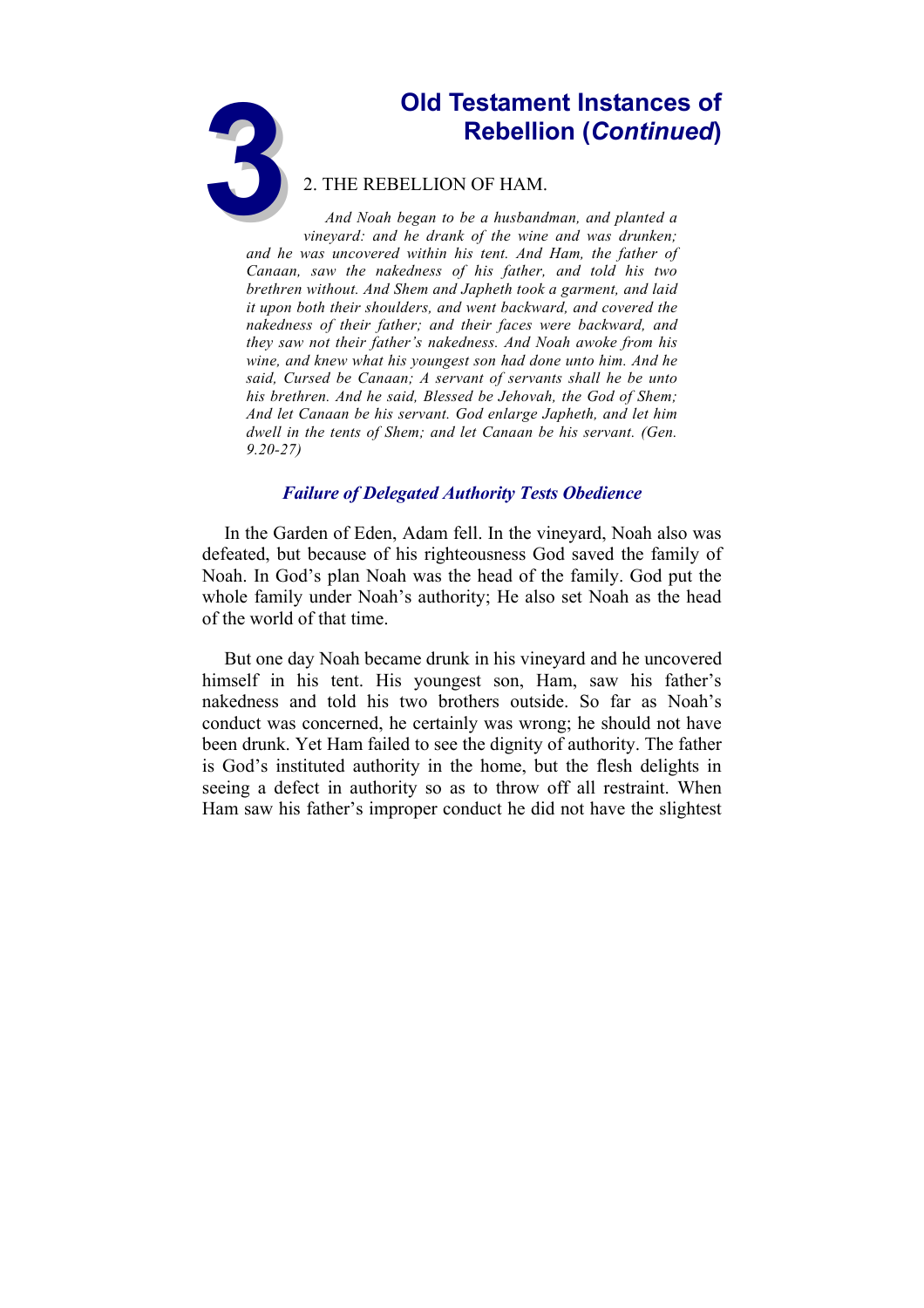sense of shame or sorrow, nor did he try to cover his father's fault. This reveals that he had a rebellious spirit. He went out instead and told his brethren, pointing out to them his father's ugliness and so adding to himself the sin of reviling. Observe, though, how Shem and Japheth managed the situation. They entered the tent backwards—thus avoiding seeing their father's nakedness—and covered their father with the upper garment which they had laid on their shoulders.

It is seen then that the failure of Noah became a test to Shem, Ham, Japheth, and Ham's son, Canaan. It revealed who was obedient and who was rebellious. Noah's fall unveiled Ham's rebellion.

After Noah awoke from the wine he prophesied that the descendants of Ham would be cursed and would become the slaves of slaves to their brethren. The first one in the Bible to become a slave was Ham. Thrice was the sentence pronounced that Canaan would be a slave. This is to say that the one who is not subject to authority shall be slave to him who does obey authority. Shem was to be blessed. Even our Lord Jesus came from Shem. Japheth was destined to preach Christ, and thus it is that the nations that propagate the gospel today belong to the descendants of Japheth. The first to be cursed after the flood was Ham. Not knowing authority, he was put under authority for generations to follow. Everyone who wishes to serve the Lord needs to meet authority. No one can serve in the spirit of lawlessness.

#### 3. STRANGE FIRE OFFERED BY NADAB AND ABIHU.

*And Nadab and Abihu, the sons of Aaron, took each of them his censer, and put fire therein, and laid incense thereon, and offered strange fire before Jehovah, which he had not commanded them. And there came forth fire from before Jehovah, and devoured them, and they died before Jehovah. (Lev.10.1-2)*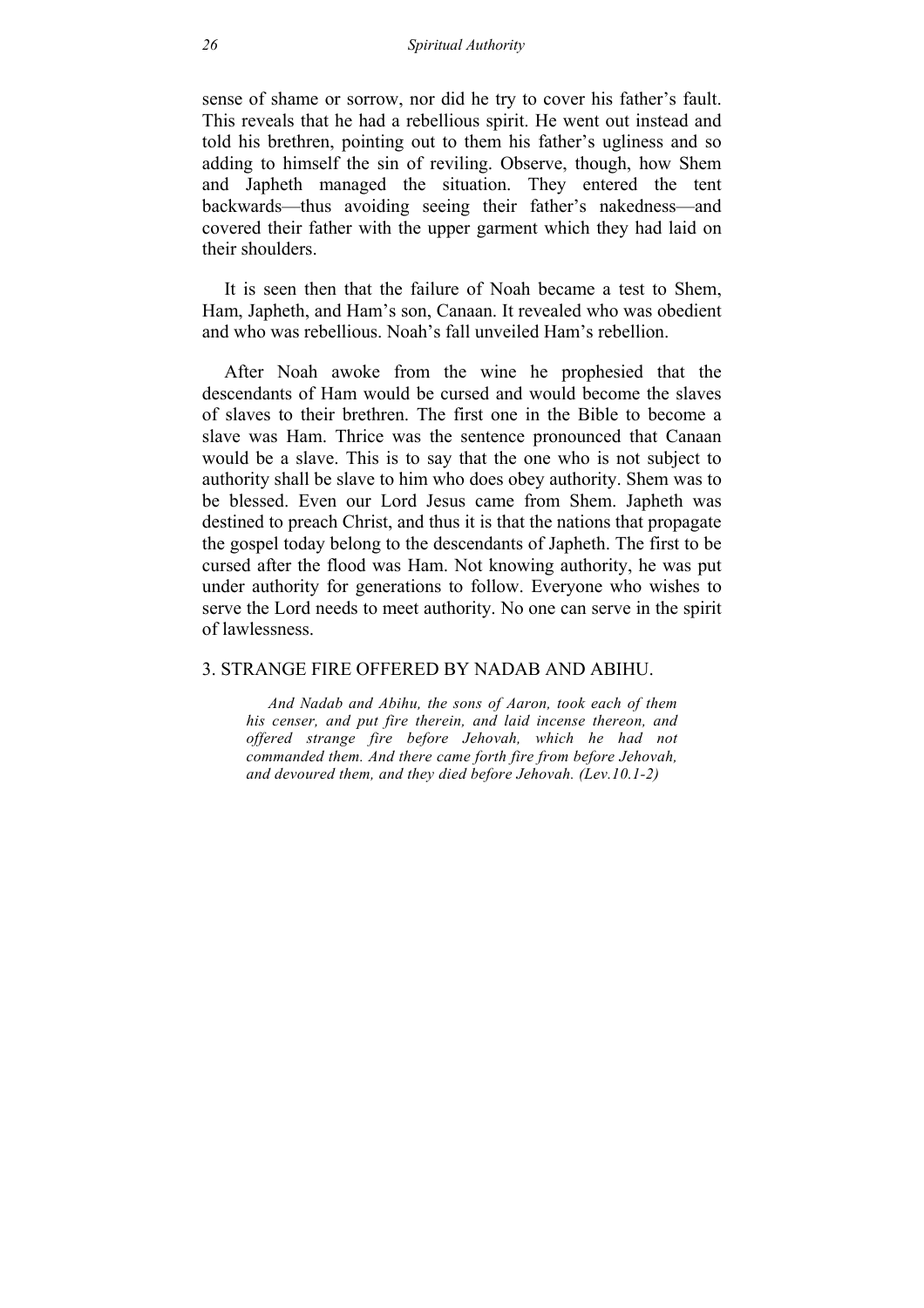#### *Why Nadab and Abihu Were Burned*

How sobering is the story of Nadab and Abihu! They served as priests, yet not because they were personally right but because they belonged to the family which God had chosen. God had set Aaron to be priest and the anointing oil was poured upon his head. In all matters of service Aaron was the chief; his sons were mere helpers, serving beside the altar in obedience to Aaron. God never meant to let the sons of Aaron serve independently; He placed them under the authority of Aaron. Twelve times Aaron and his sons are mentioned in Leviticus 8. In the next chapter Aaron offered sacrifices, with his sons helping him at his side. If Aaron made no move, his sons also ought not to move. Everything began with Aaron, not with his sons. Were the sons to venture to offer sacrifices by themselves, they would be offering strange fire. This, however, was exactly what Nadab and Abihu, the sons of Aaron, did. They thought they could offer sacrifices by themselves and so they offered without Aaron's order. The meaning of strange fire is to serve without an order, to serve without obedience to authority. They had watched their father offer; to them it was rather simple. And so they assumed that they could do the same thing. Nadab and Abihu only thought of whether or not they were able to do the same. They failed to see who represented God's authority.

#### *Service Is Initiated by God*

Here we face a most serious problem: serving God and offering strange fire seem to be very much alike, and yet they are worlds apart. True service is initiated by God. When man serves under God's authority, he is thereby accepted. Strange fire originates from man. It does not require knowing the will of God or obeying the authority of God. It is wholly done through man's own zeal, and it ends up in death. If it happens that our service and work become increasingly dead, it is time for us to ask for God's enlightenment as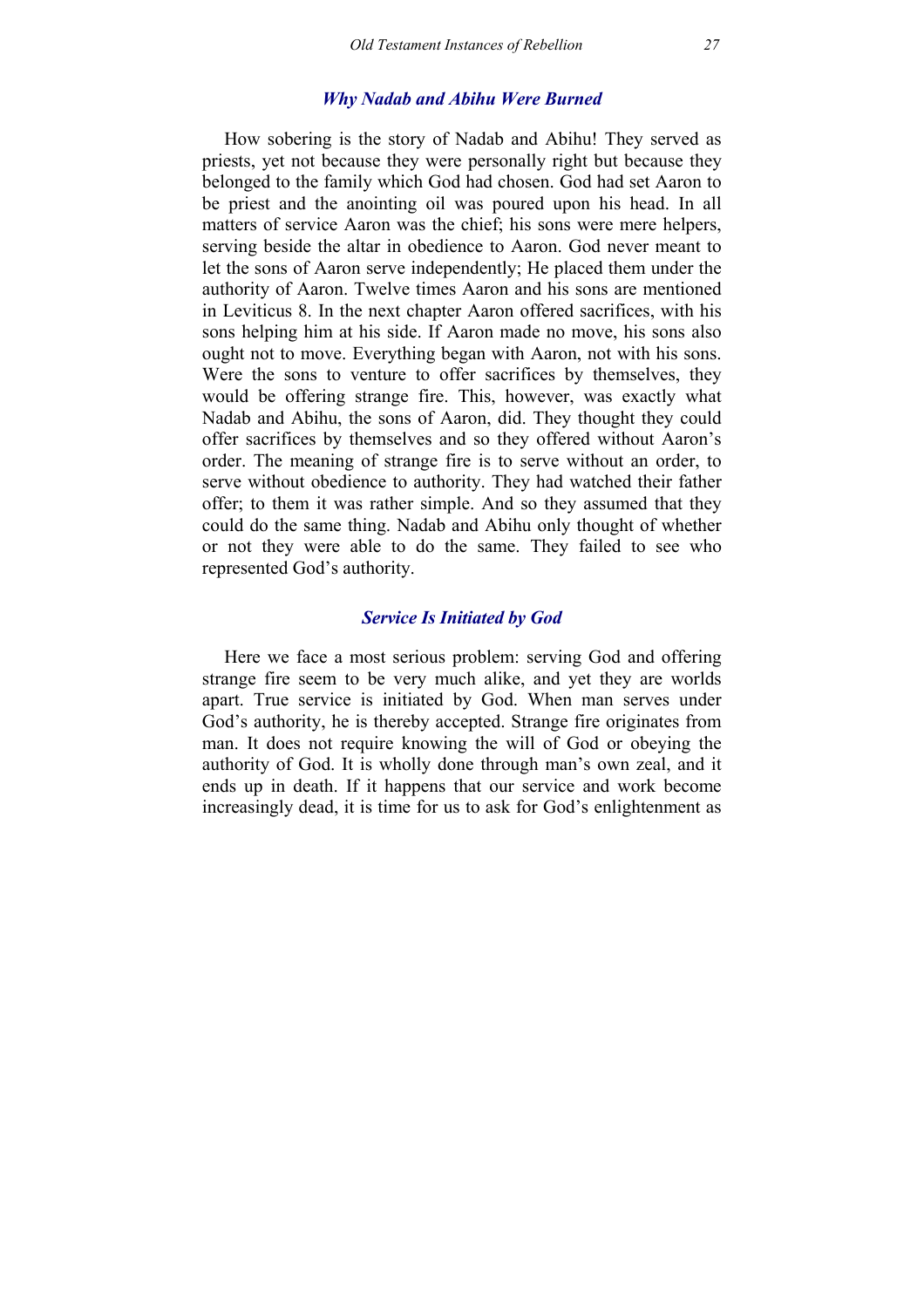to whether we are serving in the true principle of service or according to the principle of strange fire.

#### *God's Work Is the Coordination of Authority*

Nadab and Abihu worked apart from Aaron; hence they worked independently of God. The work of God must be coordinated under authority: God wanted Nadab and Abihu to serve under Aaron's authority. Notice in the New Testament how Barnabas and Paul, Paul and Timothy, and Peter and Mark worked together. Some were responsible while others were helping. In God's work He sets some to be in authority with others to be under authority. God has called us to be priests after the order of Melchizedek; we must therefore serve God according to the order of coordinated authority.

He who inordinately lifts his head and acts independently is being rebellious, the consequence of which is death. Whoever tries to serve without first meeting authority is offering strange fire. Anyone who says "If *he* can, *I* can too" is in a state of rebellion. God is not only careful to see that there is fire, He is also keen to notice the nature of the fire. Rebellion changes the nature of a fire. That which was not ordered by Jehovah nor by Aaron was strange fire. What God looks for is not the matter of sacrifice but the question of maintaining authority. Consequently men ought to learn how to follow, how to forever occupy a minor role.

Just as the delegated authority follows God, so those who are subject to authority should follow God's delegated authority. There is no place for isolated individual service. In spiritual work all must serve in coordination. Coordination is the rule; the individual is not the unit. Nadab and Abihu were out of coordination with Aaron, hence they were out of coordination with God. They should not have left Aaron and served independently. Those who violated authority would be consumed by fire from before God. And though Aaron was not conscious of the seriousness of this matter, Moses realized how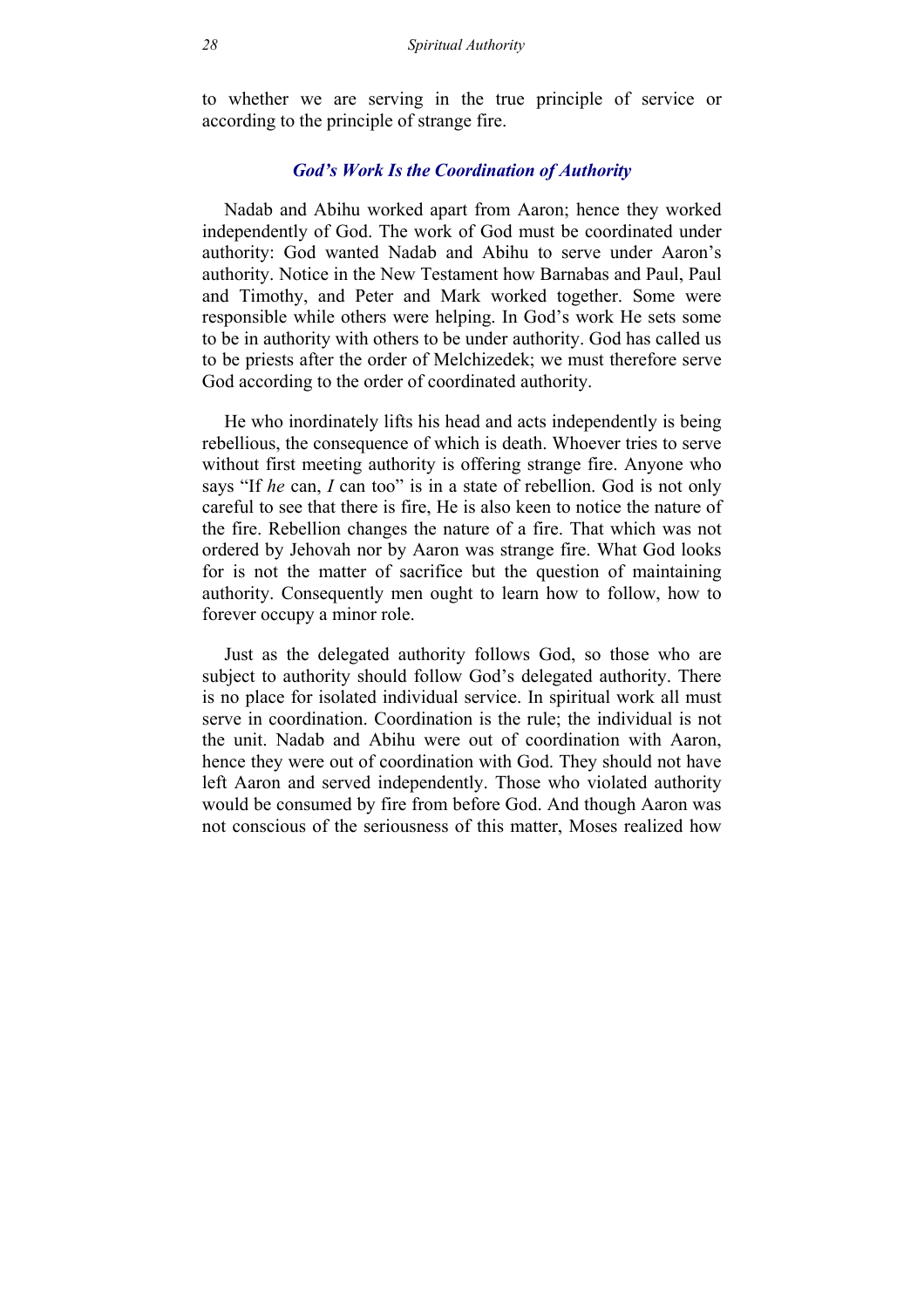serious it was to rebel against God's authority. Today many are trying to serve God independently. They have never been under authority; they unwittingly sin against God's authority.

#### 4. THE REVILING OF AARON AND MIRIAM.

*And Miriam and Aaron spake against Moses because of the Cushite woman whom he had married; for he had married a Cushite woman. And they said, Hath Jehovah indeed spoken only with Moses? Hath he not spoken also with us? And Jehovah heard it. Now the man Moses was very meek, above all the men that were upon the face of the earth.* 

*And Jehovah spake suddenly unto Moses, and unto Aaron, and unto Miriam, Come out ye three unto the tent of meeting. And the three came out. And Jehovah came down in a pillar of cloud, and stood at the door of the tent, and called Aaron and Miriam; and they both came forth. And he said, Hear now my words: if there be a prophet among you, I Jehovah will make myself known unto him in a vision, I will speak with him in a dream. My servant Moses is not so; he is faithful in all my house: with him will I speak mouth to mouth, even manifestly, and not in dark speeches; and the form of Jehovah shall he behold; wherefore then were ye not afraid to speak against my servant, against Moses?* 

*And the anger of Jehovah was kindled against them; and he departed. And the cloud removed from over the Tent; and, behold, Miriam was leprous, as white as snow: and Aaron looked upon Miriam, and behold, she was leprous. And Aaron said unto Moses, Oh, my lord, lay not, I pray thee, sin upon us, for that we have done foolishly, and for that we have sinned. Let her not, I pray, be as one dead, of whom the flesh is half consumed when he cometh out of his mother's womb. And Moses cried unto Jehovah, saying, Heal her, O God, I beseech thee. And Jehovah said unto Moses, If her father had but spit in her face, should she not be ashamed seven days? let her be shut up without the camp seven days, and after that she shall be brought in again. And Miriam was shut up without the camp seven days: and the people journeyed not till Miriam was brought in again. (Num. 12)*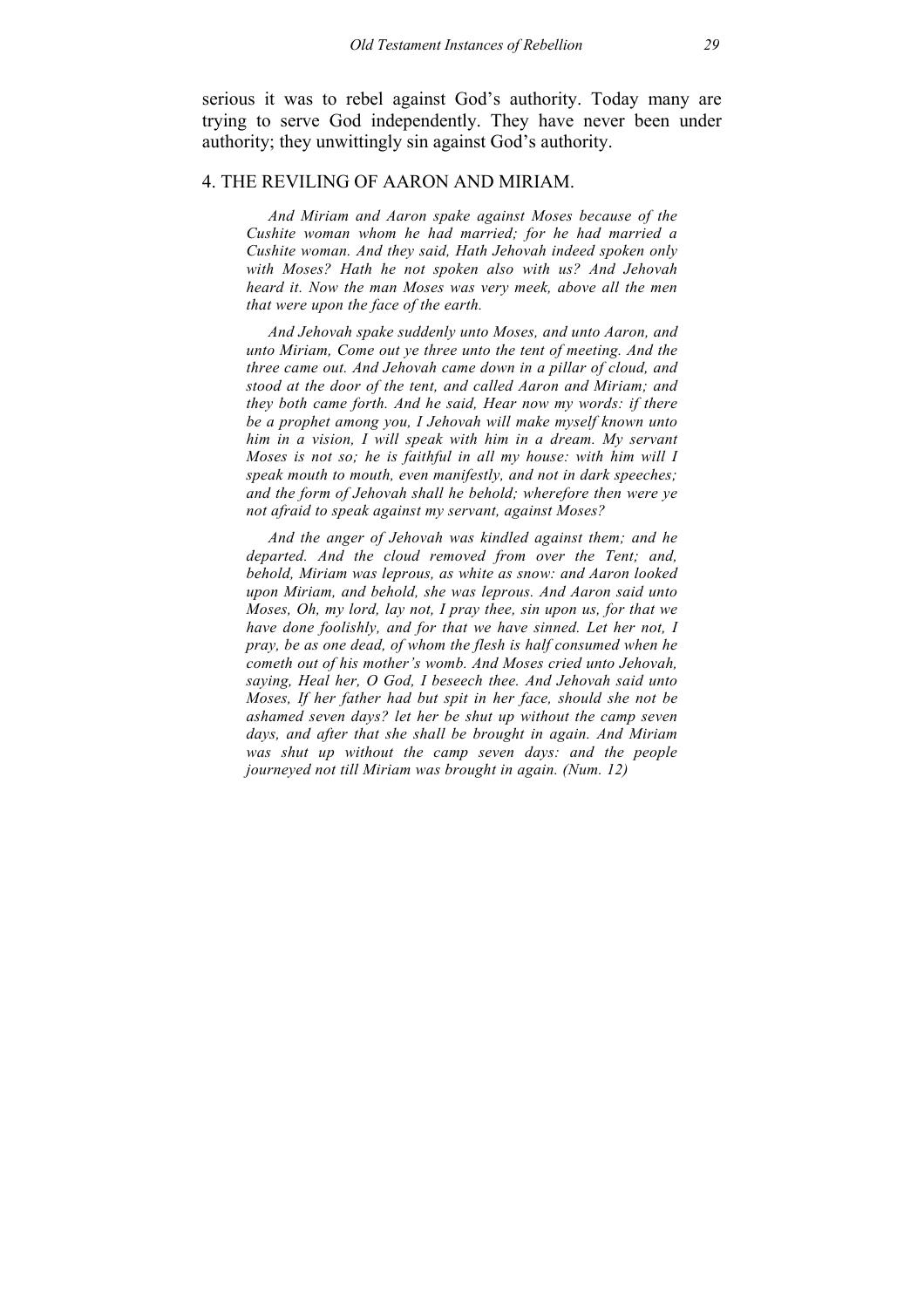#### *To Speak Against Representative Authority Incurs Divine Wrath*

Aaron and Miriam were elder brother and sister to Moses. Thus in the home Moses should be subject to their authority. But in the calling and work of God they ought to subject themselves to Moses' authority. They were not happy with the Ethiopian woman whom Moses had married, so they spoke against Moses by saying, "Hath Jehovah indeed spoken only with Moses? hath he not spoken also with us?" An Ethiopian is an African, a descendant of Ham. Moses should not have married this Ethiopian woman. As an older sister, Miriam could reprimand her brother on the basis of their family relationship. But when she opened her mouth to slander she touched upon the work of God, challenging the position of Moses.

God had entrusted His delegated authority in the work to Moses. How wrong it was for Aaron and Miriam to attack Moses' position on the basis of a family reason. It was God who had chosen Moses to lead the people of Israel out of Egypt, nevertheless Miriam despised Moses. For this God was greatly displeased with her. She could deal with her brother, but she could not revile God's authority. The trouble was that neither Aaron nor Miriam recognized God's authority. In standing on natural ground they conceived a rebellious heart.

Yet Moses did not answer back. He knew that if he had been set up by God to be the authority he need not defend himself. Whoever reviled him touched death. So long as God gave him authority he could remain silent. A lion needs no protection, since full authority lies within it. Moses was able to represent God in authority because he had first been subject to God's authority, for he was very meek, above all men who were upon the face of the earth. The authority which Moses represented was God's own. And no one can take away God-given authority.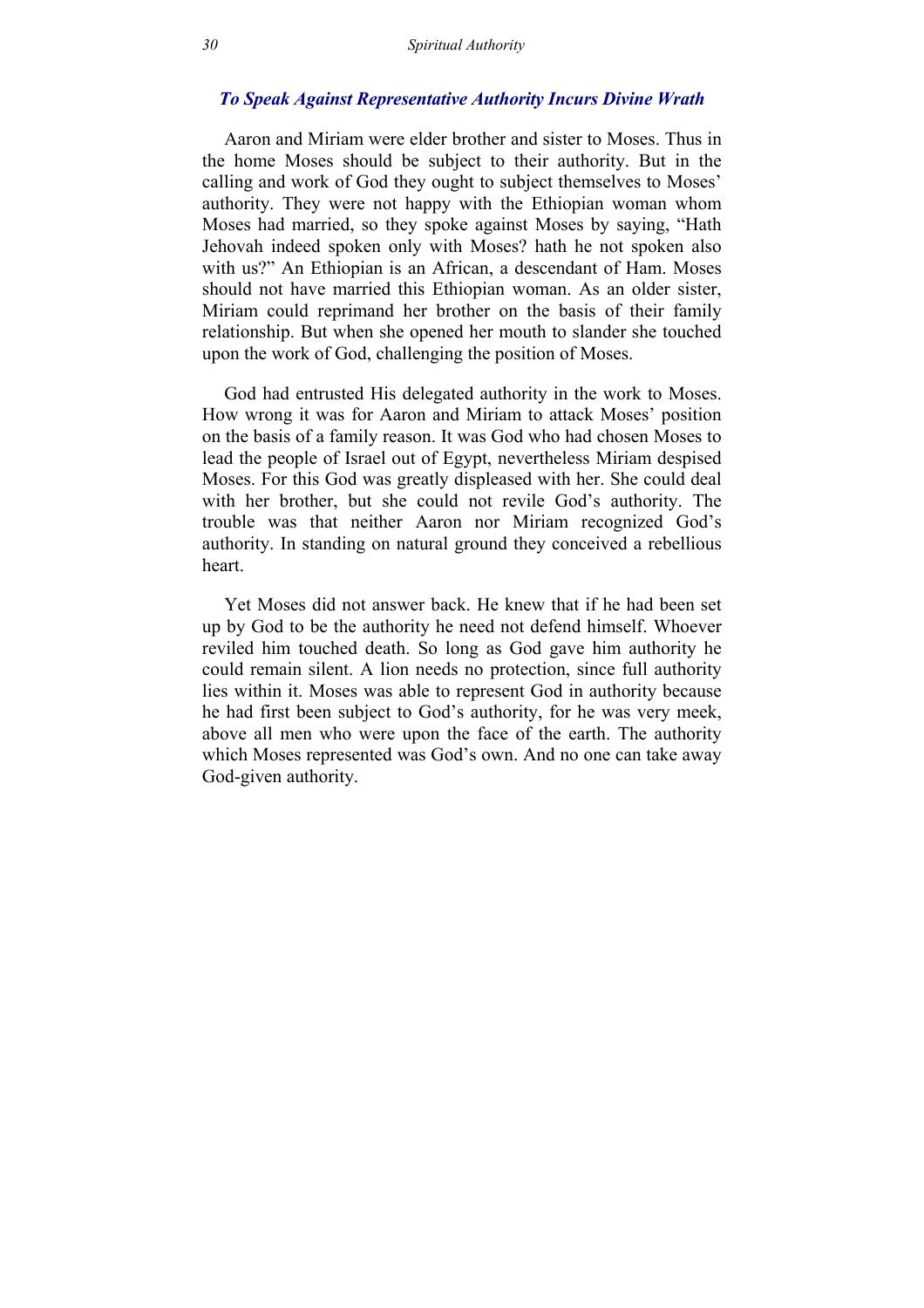Rebellious words ascend to heaven and are heard by God. When Aaron and Miriam sinned against Moses, they sinned against God who was in Moses. The anger of the Lord was kindled against them. Whenever man touches God's delegated authority he touches God within that person; sinning against delegated authority is sinning against God.

#### *Authority Is God's Choice, Not Man's Attainment*

God summoned the three to the tent of meeting. Aaron and Miriam went without any hesitation, because they thought God must be on their side and also because they had much to say to God since Moses had caused all these troubles in the family by marrying an Ethiopian woman. But God proclaimed that Moses was His servant who was faithful in all His house. How dare they speak against His servant? Spiritual authority is not something one attains to by effort. It is given by God to whomever He chooses. How very different is the spiritual from the natural.

God Himself is the authority. Beware lest we offend. Whoever speaks against Moses speaks against God's chosen one. Let us never despise God's chosen vessel.

#### *Rebellion Is Manifested in Leprosy*

The anger of the Lord was kindled against them and the cloud departed from off the tent. God's presence was lost, and immediately Miriam became leprous as snow. Her leprosy did not come through contamination; it was clearly a chastisement of God. To be leprous was in no way better than to be an Ethiopian woman. Miriam's inward rebellion was manifested in outward leprosy. And she who had thus become leprous must be isolated, losing all communication with others.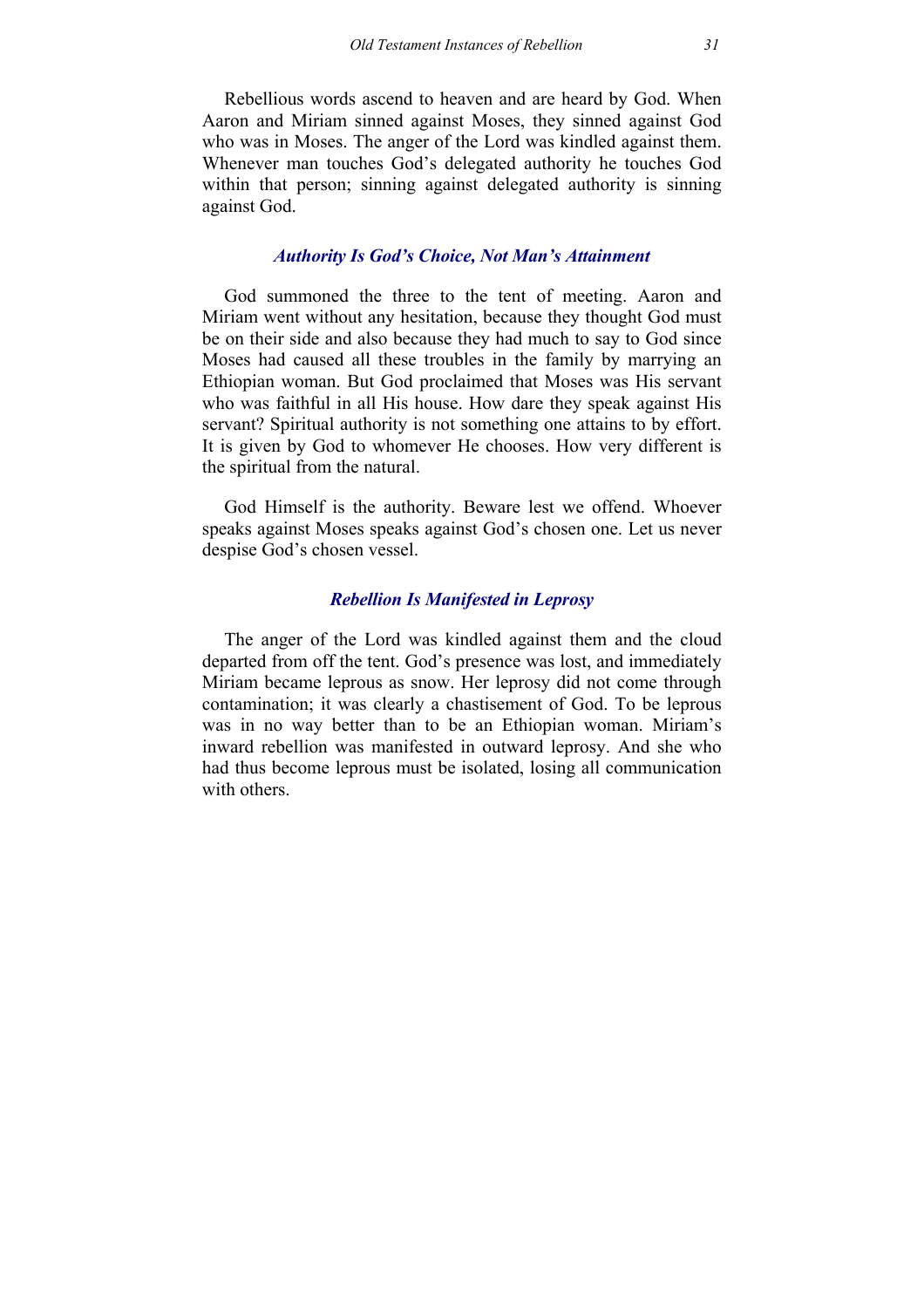When Aaron saw that Miriam was leprous, he entreated Moses to act as mediator and pray for healing. God said, "If her father had but spit in her face, should she not be ashamed seven days? let her be shut up without the camp seven days, and after that she shall be brought in again." And as a result, the journey of the tent was delayed seven days. Whenever there is rebellion and reviling among us we shall lose the presence of God, and the earthly tent becomes immovable. God's pillar of cloud will not descend until those words of reviling have been dealt with. If this matter of authority is not solved all else becomes void and vain.

#### *Besides Direct Authority, Be Subject to Representative Authority*

Many consider themselves obedient to God while actually knowing nothing of being subject to God's delegated authority. He who is truly obedient will find God's authority in every circumstance, in the home, and in other institutions. God asked, "Why are you not afraid to revile against My servant?" Special attention must be paid each time words of reviling are uttered. Such words should not be idly spoken. Reviling proves that there is a rebellious spirit within; it is the germination of rebellion. We ought to fear God and not speak carelessly. But there are those today who speak against the elders in the church or others above them; they do not realize the gravity of their speaking so. When the church is revived in the grace of God, those who have reviled will be treated as leprous.

May God be gracious to us that we may understand that this is not a matter of our brother, but a matter of God's instituted authority. After we have met authority we will realize how much we have sinned against God. Our concept of sin will undergo a drastic change. We shall look at sin as God sees it. We will see that the sin which God condemns is the rebellion of man.

5. THE REBELLION OF KORAH, DATHAN, AND ABIRAM.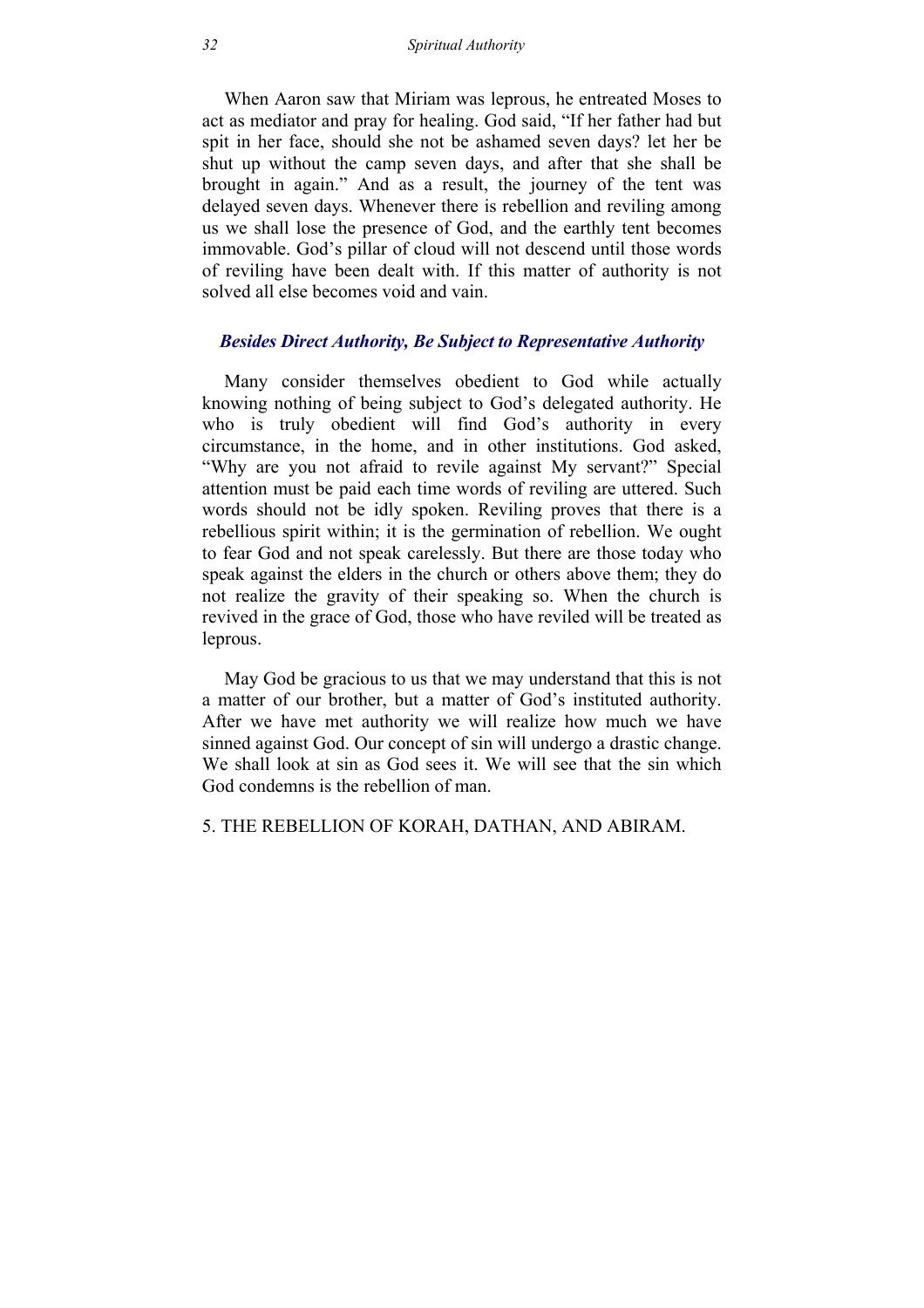#### *Collective Rebellion*

An instance of collective rebellion is recorded in Chapter 16 of Numbers. Korah and his company belonged to the Levites; therefore they represented the spiritual ones. On the other hand, Dathan and Abiram were sons of Reuben, and so they stood for the leading ones. All these, together with two hundred and fifty leaders of the congregation, assembled to rebel against Moses and Aaron. They arbitrarily attacked the two saying, "Ye take too much upon you, seeing all the congregation are holy, every one of them, and Jehovah is among them: wherefore then lift ye up yourselves above the assembly of Jehovah?" (verse 3) They were disrespectful of Moses and Aaron. They may have been quite honest in what they said, yet they failed to see the authority of the Lord. They considered this matter a personal problem, as if there were no authority among God's people. In their attack they did not mention Moses' relationship with God nor the commandment of God.

Nevertheless, even under these serious accusations Moses neither got angry nor lost his temper. He simply fell on his face before the Lord. Since authority belongs to the Lord, he would not use any authority nor do anything for himself. He told Korah and his company to wait until the next morning when the Lord would show who was His and who was holy. Thus did he answer the wrong spirit with a right spirit.

What Korah and his party said was based on reason and conjecture; Moses, however, answered, "Jehovah will show who are his, and who is holy, and will cause him to come near unto him" (verse 5). The question was not with Moses, but with the Lord. The people thought they were merely opposing Moses and Aaron; they had not the slightest intention of being rebellious to God, for they still wished to serve Him. They were merely scornful of Moses and Aaron.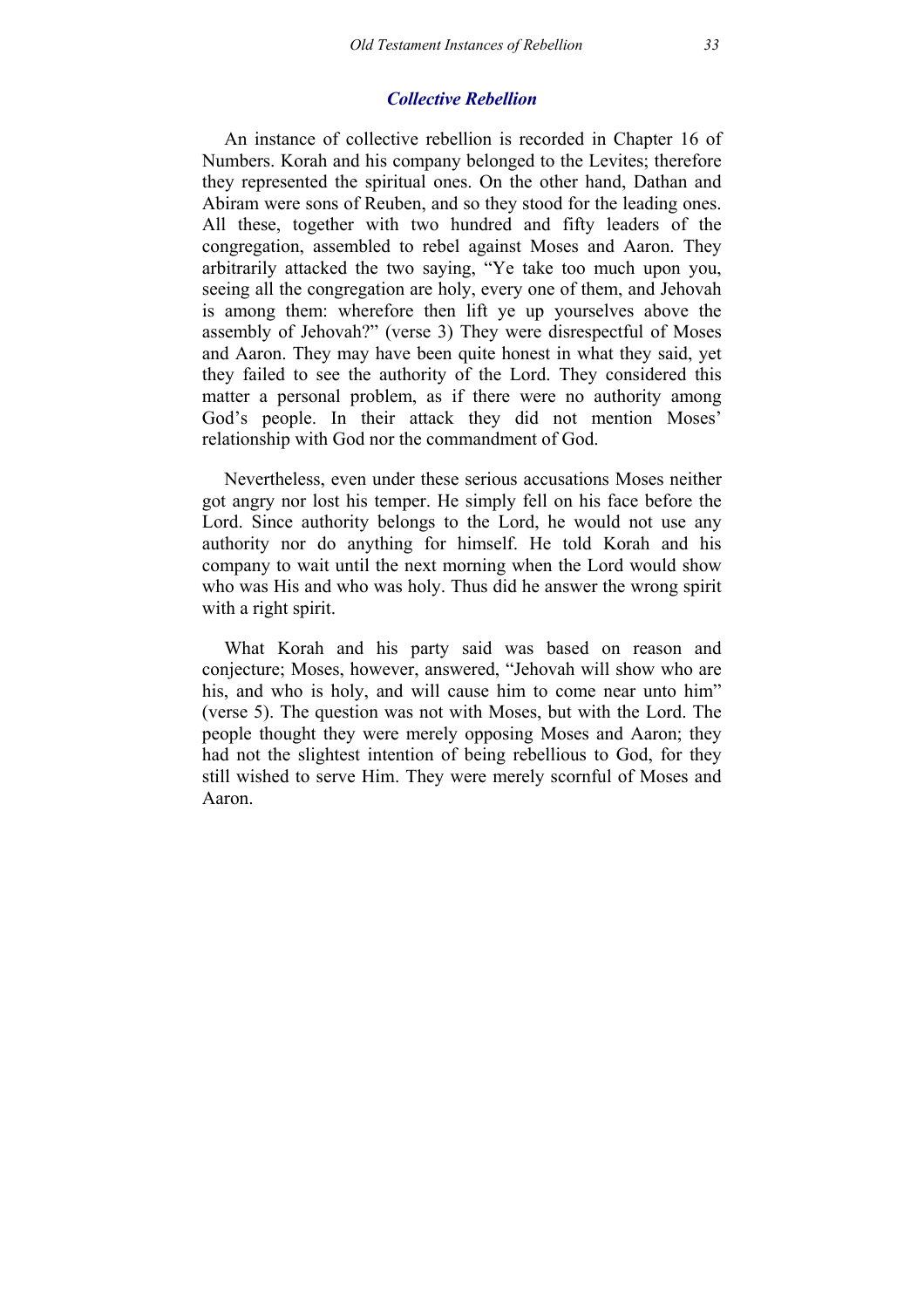But, God and His delegated authority are inseparable. It is not possible to maintain one attitude towards God and another attitude towards Moses and Aaron. No one can reject God's delegated authority with one hand and receive God with the other hand. If they would submit themselves to the authority of Moses and Aaron they would then be in subjection to God.

Moses, however, did not lift himself up because of the authority God had given him. Instead, he humbled himself under the authority of God and answered his accuser with meekness, saying, "This do: take you censers, Korah, and all his company; and put fire in them and put incense upon them before Jehovah to-morrow: and it shall be that the man whom Jehovah doth choose, he shall be holy" (verses 6- 7). Being more matured, he foresaw the consequence; so he sighed, "Ye take too much upon you, ye sons of Levi: . . . seemeth it but a small thing unto you, that the God of Israel hath separated you from the congregation of Israel, to bring you near to himself, to do the service of the tabernacle of Jehovah, and to stand before the congregation to minister unto them? ... Therefore thou and all thy company are gathered together against Jehovah" (verses 7-11).

Dathan and Abiram were not present at the moment. For when Moses had sent to call them, they refused to come but grumbled, "Is it a small thing that thou hast brought us up out of a land flowing with milk and honey (Egypt), to kill us in the wilderness? wilt thou put out the eyes of these men?" (verses 13-14) Their attitude was most rebellious. They believed not in God's promise; what they looked for was earthly blessing. They forgot that it was through their own fault they did not enter Canaan; instead they spoke sharply against Moses.

#### *God Wiped Rebellion Out of His People*

At this juncture Moses' anger was aroused. Instead of speaking to them, he prayed to God. How frequently man's rebellion forces the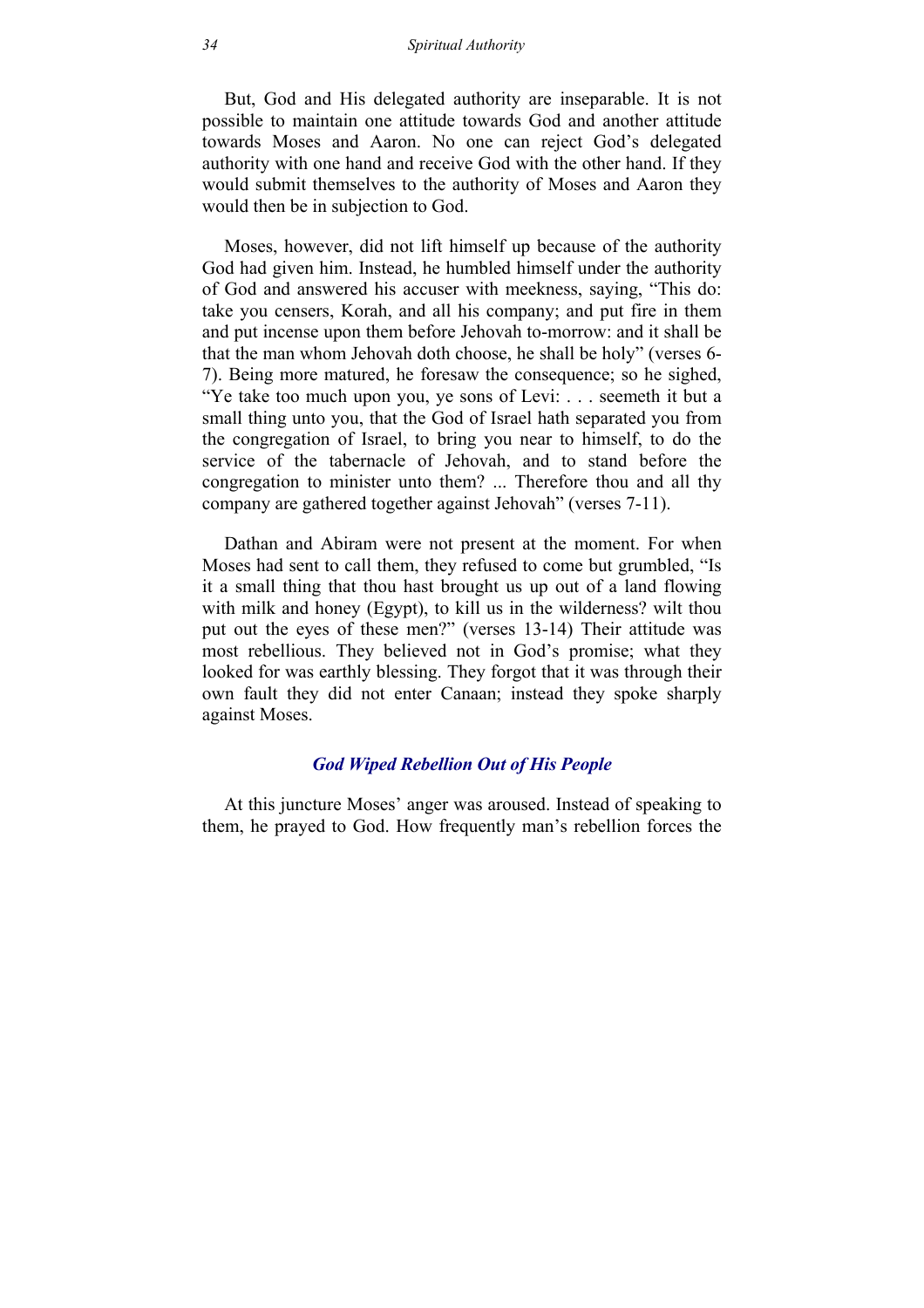judicial hand of God. Ten times the Israelites tempted God and five times they disbelieved Him, and God forbore and forgave; but for the rebellion of this time God came out to judge. Said God, "Let me consume the congregation in a moment" (see verse 21); He would wipe out rebellion from among His people. But Moses and Aaron fell on their faces and prayed, "Shall one man sin, and wilt thou be wroth with all the congregation?" (verse 22). God answered their prayer but judged Korah and his company. The authority whom God set up was the person to whom Israel must listen. Even God Himself testified before the Israelites that He too would accept the words of Moses.

Rebellion is a hellish principle. These people rebelled, and so the gate of Sheol was opened. The earth opened its mouth and swallowed up all the men who belonged to Korah, Dathan, and Abiram, and all their goods. Hence they and all which belonged to them went down alive into Sheol (verses 32-33). The gates of Hades shall not prevail against the church, but a rebellious spirit can open its gates. One reason the church sometimes does not prevail is because of the presence of the rebellious. The earth will not open its mouth unless there is a rebellious spirit. All sins release the power of death, but the sin of rebellion releases it the most. Only the obedient can shut Hades' gates and release life.

#### *The Obedient Follow Faith, Not Reason*

For the Israelites to complain that Moses had not brought them into a land flowing with milk and honey nor given them an inheritance of fields with vineyards was not without reason. They were still in the wilderness and had yet to enter the land of milk and honey. But please notice here; he who walks after reason and sight goes the way of reason; only he who obeys authority enters Canaan by faith. None who follow reason can walk the spiritual pathway, because it is beyond and above human reasoning. The faithful alone may enjoy spiritual abundance, those who by faith accept the pillar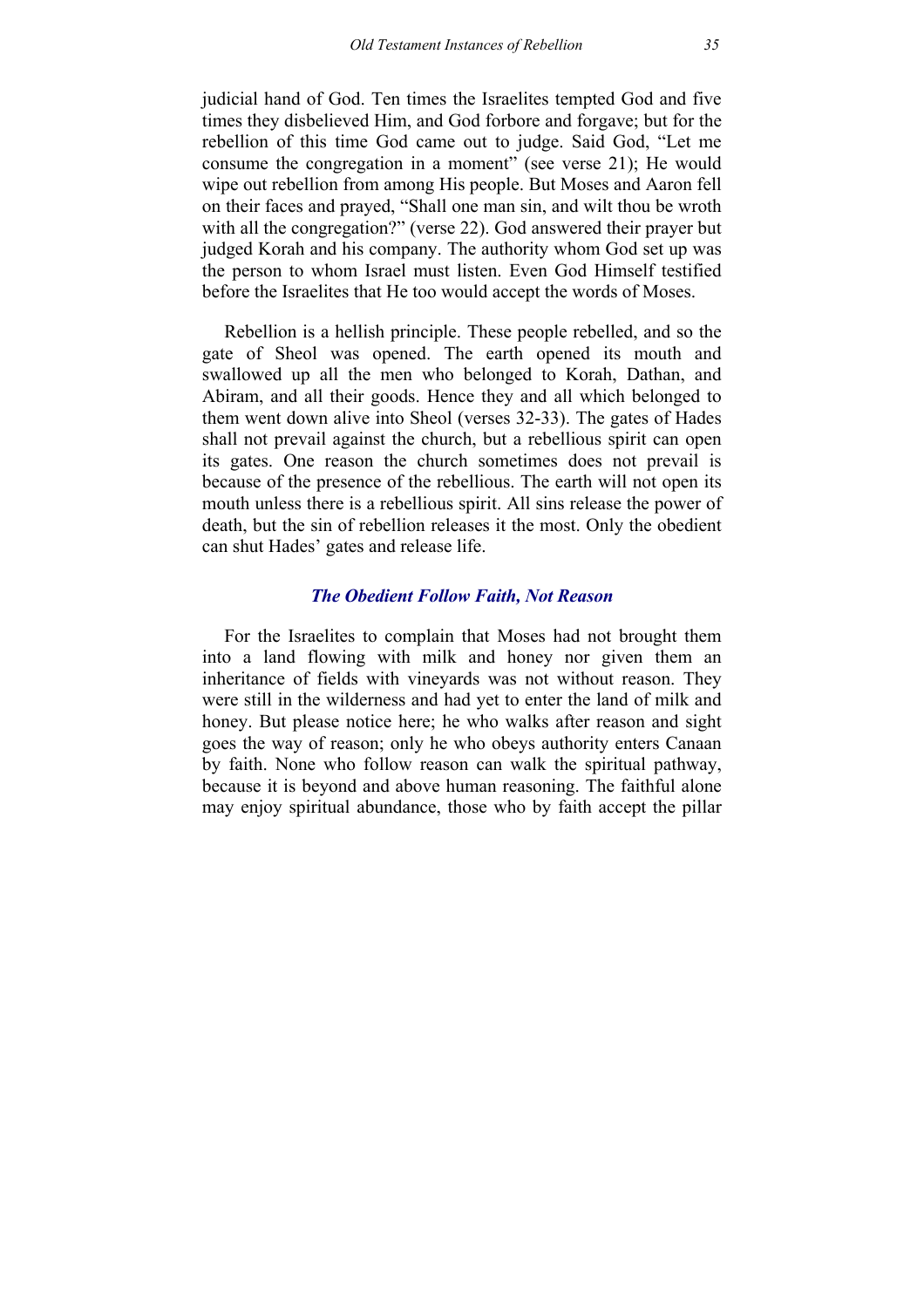of cloud and of fire and the leadership of God's delegated authority such as that represented by Moses.

The earth opens its mouth to hasten the downfall of the disobedient into Sheol, for they are traveling in the way of death. The eyes of the disobedient are quite sharp but, alas, all they see is the barrenness of the wilderness. Though those who proceed by faith may appear to be blind, for they do not notice the barrenness before them, yet their eyes of faith see the better promise which lies ahead. And thus they enter Canaan. Therefore, men ought to be under the restraint of God's authority and learn to be led by God's delegated authority. Those who meet only fathers, brothers, and sisters do not know what authority is, and hence have not met God. In brief, then, authority is not a matter of outside instruction but of inward revelation.

#### *Rebellion Is Contagious*

There are *two* instances of rebellion in Numbers 16. From verse 1 to verse 40 the leaders rebelled; from verse 41 to verse 50 the whole congregation rebelled. The spirit of rebellion is very contagious. The judgment of the two hundred and fifty leaders who offered incense did not bring pause to the whole congregation. They were still rebellious, declaring that Moses had killed their leaders. But Moses and Aaron could not command the earth to open its mouth! It was God who so commanded. Moses could not call down fire to burn up the people! The fire came from the Lord God.

Human eyes see only men; they know not that authority comes from God. Such people are so bold that they do not fear, even though they have seen judgment. How dangerous is the lack of the knowledge of authority. When the whole congregation assembled against Moses and Aaron, the glory of the Lord appeared. This proved that the authority was of God. God came forth to execute judgment. A plague began, and fourteen thousand seven hundred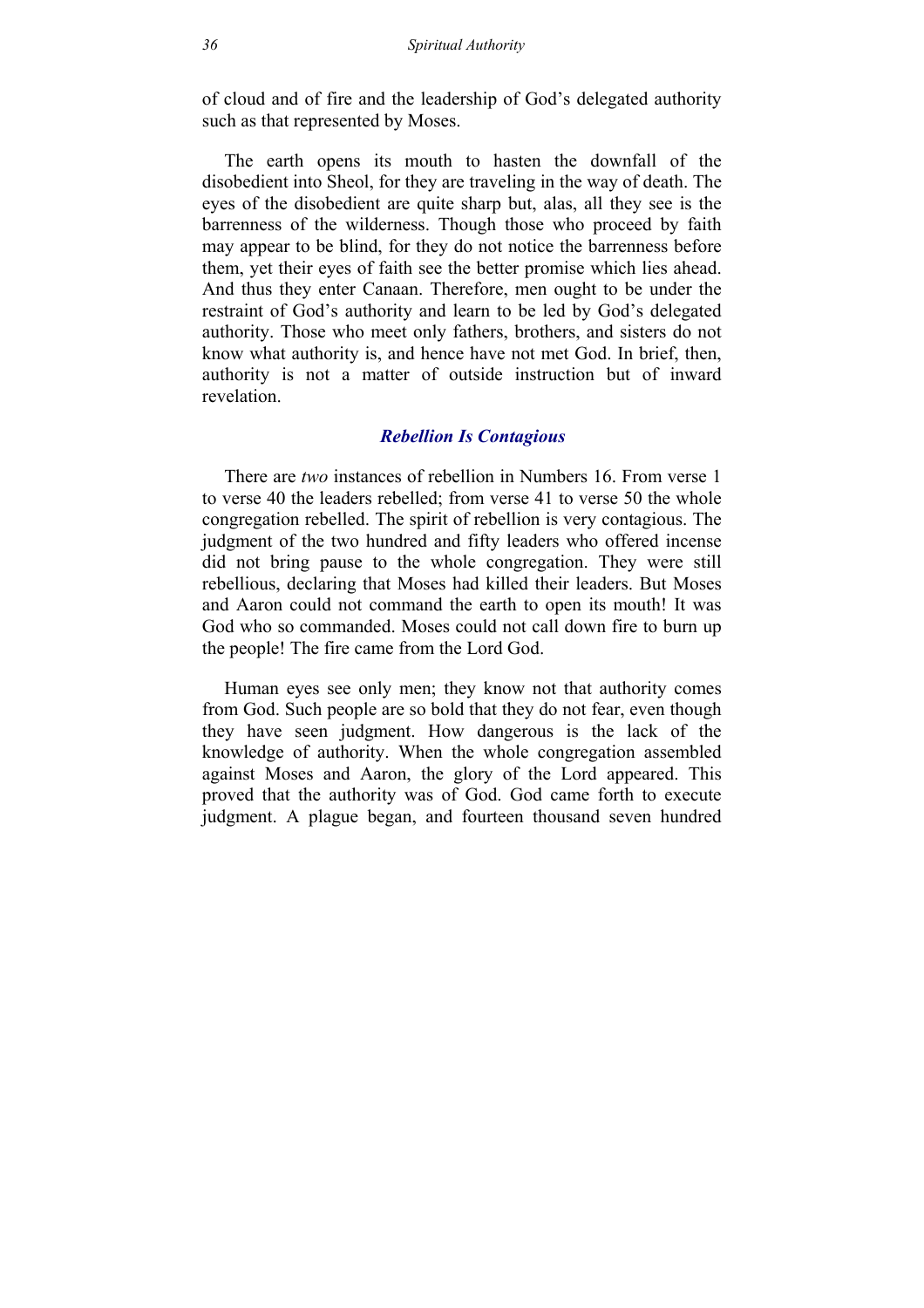people died by the plague. In the midst of this, Moses' spiritual sense was most keen; immediately he asked Aaron to take his censer and put fire therein from off the altar and lay incense in it and carry it quickly to the congregation and make atonement for them. And as Aaron stood between the dead and the living, the plague was stopped.

God could forbear their murmurings in the wilderness ten times, but He would not allow them to resist His authority. Many sins God can bear and forbear, but rebellion He cannot stand, because rebellion is the principle of death, the principle of Satan. Hence the sin of rebellion is more serious than any other sin. Whenever man resists authority, God immediately judges. How solemn this is!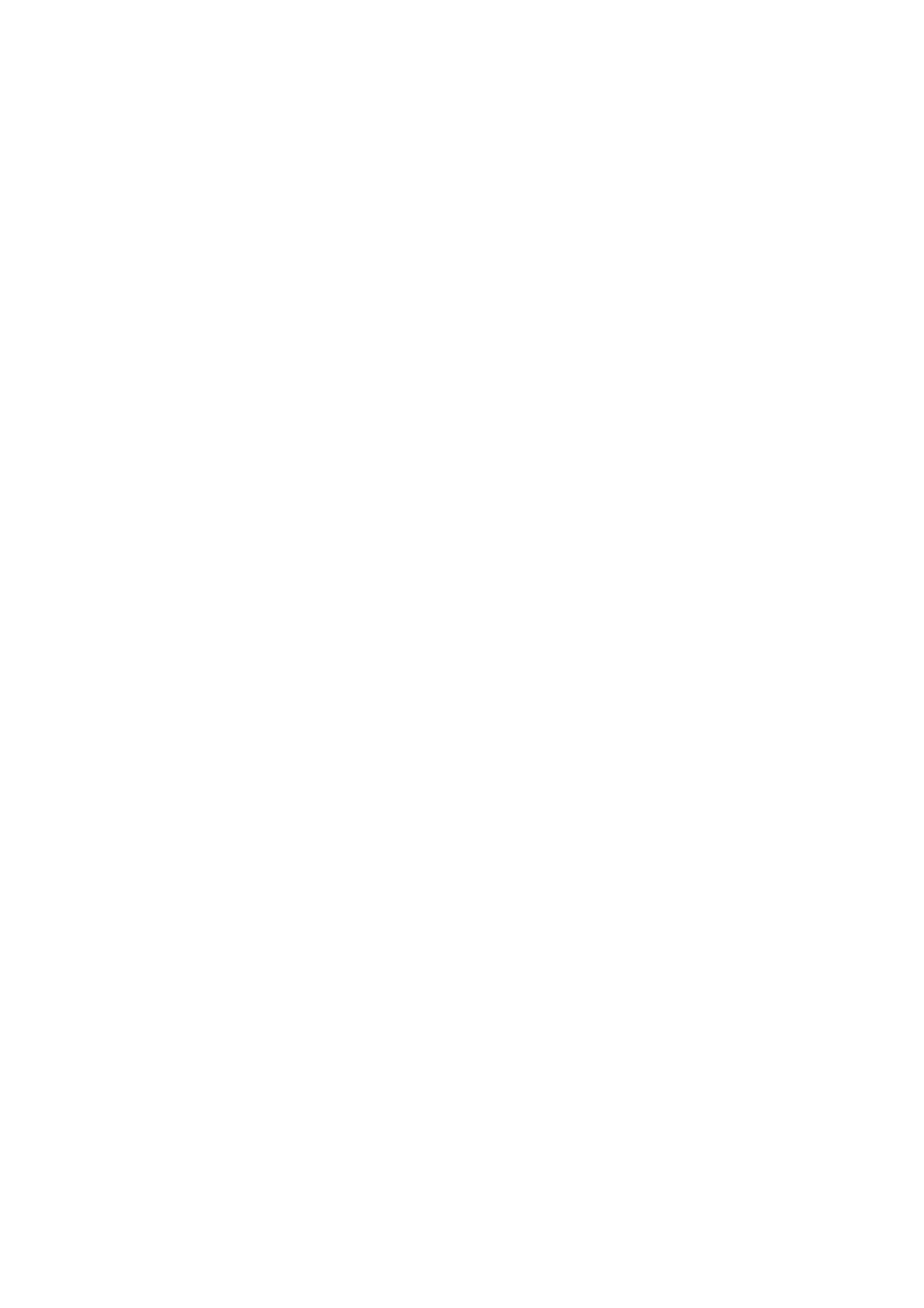**4David's Knowledge of Authority**<br>**4David Standard Standard Standard Standard Standard Standard Standard Standard Standard Standard Standard Standard Standard Standard Standard Standard Standard Standard Standard Standard** *And the men of David said unto him, Behold, the day of which Jehovah said unto thee, Behold, I will deliver thine enemy into thy hand, and thou shalt do to him as it shall seem good unto thee. Then David arose, and cut off the skirt of Saul's robe privily. And it came to pass afterward, that David's heart smote him, because he had cut off Saul's skirt. And he said unto his men, Jehovah forbid that*

*I should do this thing unto my lord, Jehovah's anointed, to put forth my hand against him, seeing he is Jehovah's anointed. (1 Sam. 24.4-6)*

*And David said to Abishai, Destroy him not; for who can put forth his hand against Jehovah's anointed, and be guiltless?… Jehovah forbid that I should put forth my hand against Jehovah's anointed. (1 Sam. 2 6.9,11)*

*And David said unto him, How wast thou not afraid to put forth thy hand to destroy Jehovah's anointed? (2 Sam. 1.14)*

#### *Not at Price of Rebellion Did David Seek the Throne*

The time God formally inaugurated His authority on earth was at the time the kingdom of Israel was established. The Israelites, having entered Canaan, asked God for a king. Where upon God commissioned Samuel to anoint Saul to be the first king. Saul was chosen and set up by God to be His delegated authority. Unfortunately, after he became king he disobeyed God's authority even to the point of seeking to destroy it. He spared the king of the Amalekites and the best of the sheep, the oxen, the fatlings, and the lambs and all that was good. Since this was done in disobedience to God's word, God rejected Saul and anointed David. Nevertheless, David was still a man under Saul's authority. He was numbered among Saul's people, was enlisted in Saul's army, and was later chosen as Saul's son-in-law. Hence both of them were anointed. But then many times Saul sought to kill David. Israel now had two kings!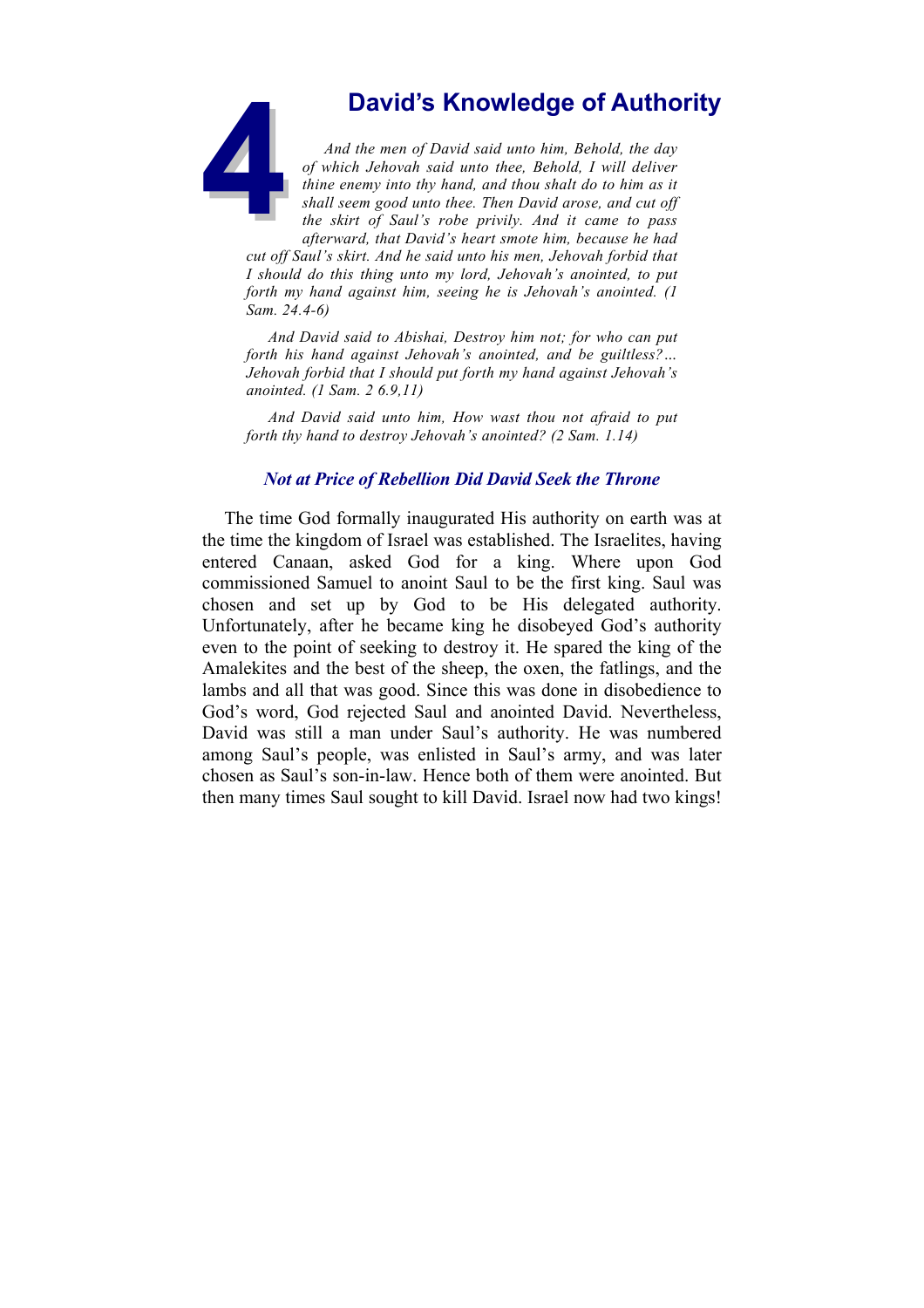The rejected one was still on the throne; the chosen one had not yet ascended. David was in a most difficult position.

Saul went to seek David in the wilderness of Engedi. Along the way he entered a cave in which were sitting David and his men in the innermost part. The men of David suggested to him that he should kill Saul, but David resisted the temptation for he dared not raise his hand against authority. So far as the throne was concerned, was it not that David was anointed by God? And since he was standing directly in the plan and will of God, could anyone forbid him from being king? Why, then, should David not help himself to be king? Would it not be a good move to help God accomplish His will? Yet David strongly felt he could not kill Saul. To do so would be to rebel against God's authority, since the anointing of the Lord was still on Saul. Though Saul was rejected, he was nonetheless God's anointed—one set up by God. Were Saul to be killed at this moment, David could immediately ascend to the throne and the will of God need not be delayed for many years. But David was a man who knew how to deny himself. He would rather delay his own ascension than be a rebellious person. That is why he finally became God's delegated authority.

Once God had installed Saul as king and had put David under Saul's authority, David would have had to pay the price of rebellion to get to the throne by killing Saul. He would have had to become a rebel. This he dared not do. The principle involved is similar to Michael's restraint from pronouncing a reviling judgment upon Satan (Jude 9). Authority, we can therefore see, is a matter of extremely deep implications.

#### *Obedience Higher Than Work*

If men are to serve God subjection to authority is an absolute necessity. Obedience transcends our work. Should David rule his kingdom but fail to be subject to God's authority, he would be as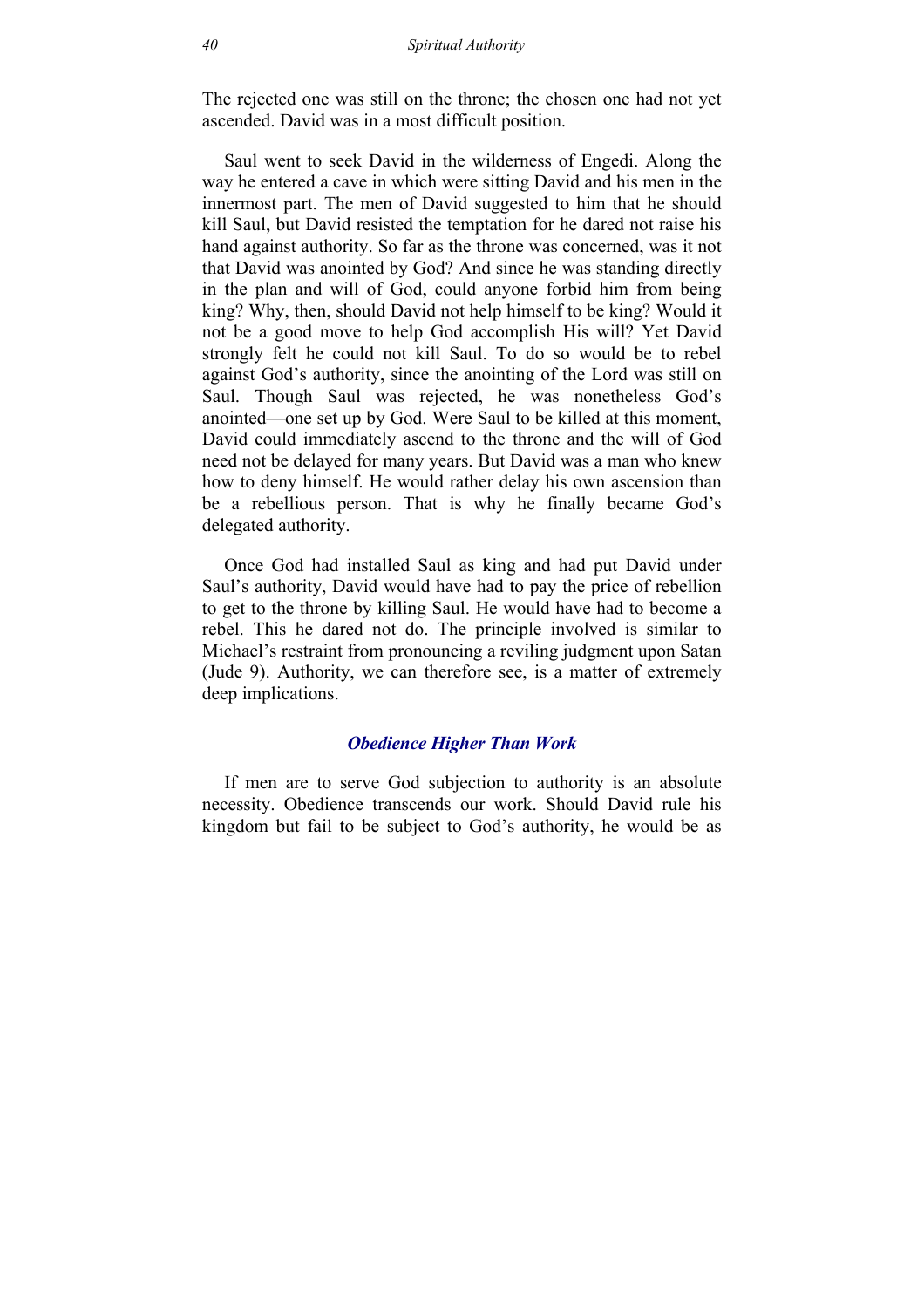useless as Saul. The same principle of rebellion works both in the Old Testament Saul and in the New Testament Judas: the first spared the best of the sheep and of the oxen, while the second coveted the thirty pieces of silver. Consecration does not cover the sin of rebellion. David did not dare kill Saul with his own hand in order to expedite God's plan and will. He waited for God to work; his heart was in quiet obedience. Even that one time when he cut off Saul's skirt, his heart smote him.

David's spiritual sense was as keen as that of New Testament believers. Today we should not merely condemn killing, even a smaller action such as the cutting off of another's skirt with a small knife is to be condemned, for it too is rebellion. Backbiting or bad manners or inward resistance may not be classified as killing, yet they certainly constitute the same as cutting off the skirt. They all originate from a rebellious spirit.

David was one who knew the authority of God in his heart. Although repeatedly chased by Saul, he submitted himself to God's authority. He even addressed Saul as "my lord" or "the Lord's anointed." This reveals an important fact: subjection to authority is not a being subject to a person, but a being subject to the anointing which is upon that person, the anointing which came to him when God ordained him to be an authority. David recognized the anointing upon Saul and acknowledged that he was the Lord's anointed. He would therefore rather flee for his own life than stretch out his hand to kill Saul. True, Saul disobeyed God's commandment and was rejected by God; this, however, was between Saul and God. David's responsibility before God was to be subject to the Lord's anointed.

#### *David Maintained God's Authority*

David stood absolutely for God's authority. It is just this trait which God desires to recover. Once, in the wilderness of Ziph, a similar occasion arose. The temptation to kill Saul came a second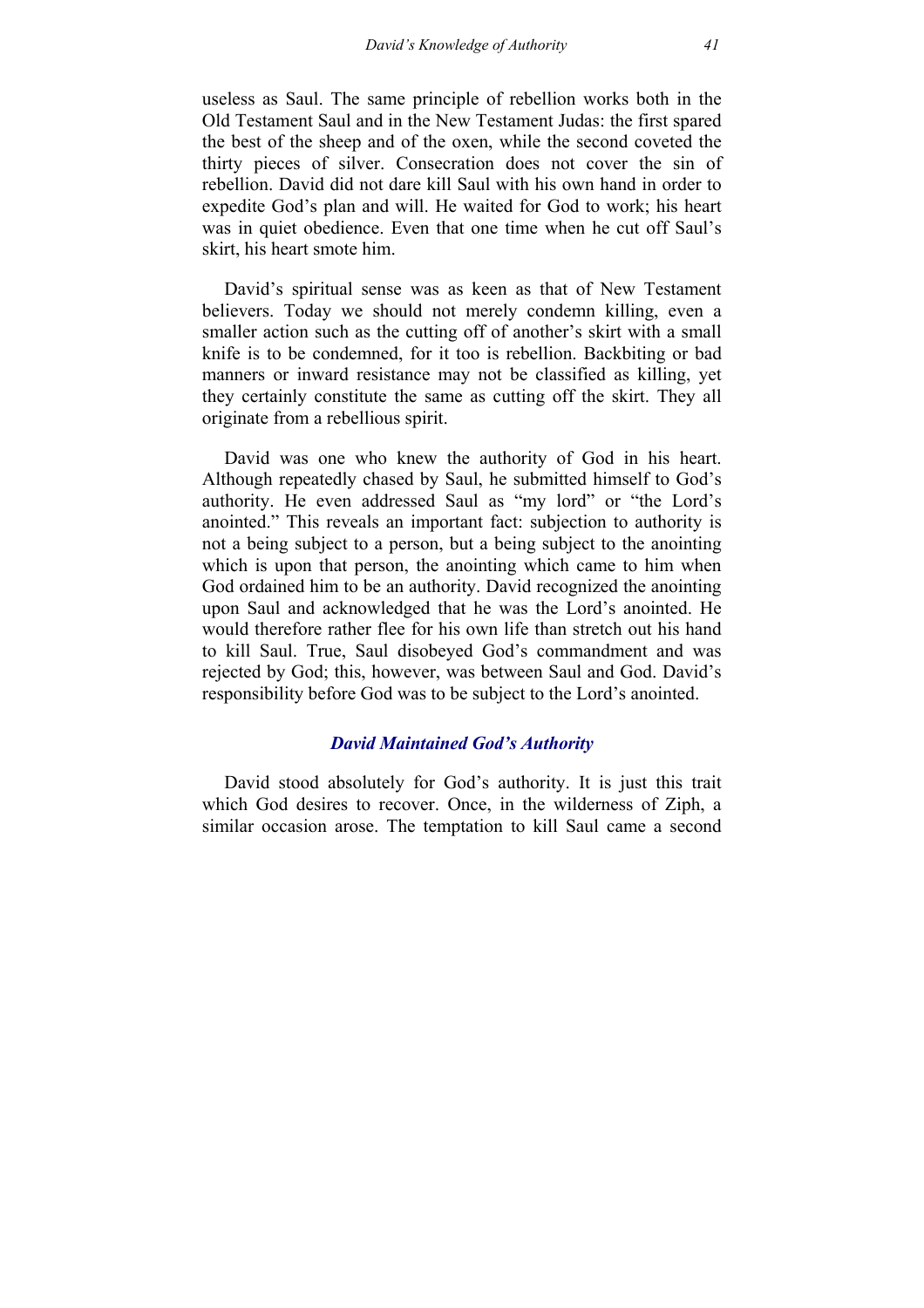time: Said lay sleeping and David found his way into his encampment. Abishai desired to kill Saul, but David forbade him and answered with an oath, "Who can put forth his hand against Jehovah's anointed, and be guiltless?" (1 Sam. 26.9) For the second time David spared Saul. He merely took away the spear and the jar of water which lay at Saul's head. This was a big improvement over the former instance, because this time he only touched things outside Saul's body, not something upon his body. David would rather be obedient to God and maintain God's authority than save his own life.

In 1 Samuel 31 and 2 Samuel 1, we read how Saul successfully attempted suicide with the help of a youthful Amalekite. The youth came running to David to seek a reward, saying that he had killed Saul. But David's attitude was still one of completely denying himself and submitting to God's authority. He spoke to the youth, declaring, "How wast thou not afraid to put forth thy hand to destroy Jehovah's anointed?" And he immediately ordered the young news bearer to be killed.

Because David maintained the authority of God, God acknowledged him as a man after His own heart. The kingdom of David continues until now; even the Lord Jesus is a descendant of David. Only those who are subject to authority can be authority. This matter is exceedingly serious. We must eradicate all roots of rebellion from within us. It is absolutely essential that we be subject to authority before we exercise authority. The church exists for the sake of obedience. She is not afraid of the weak ones, but she is afraid of the rebellious ones. We must subject ourselves to God's authority *in our heart* before the church can be blessed. Whether or not there is a future for the church depends on us. We are living in solemn days.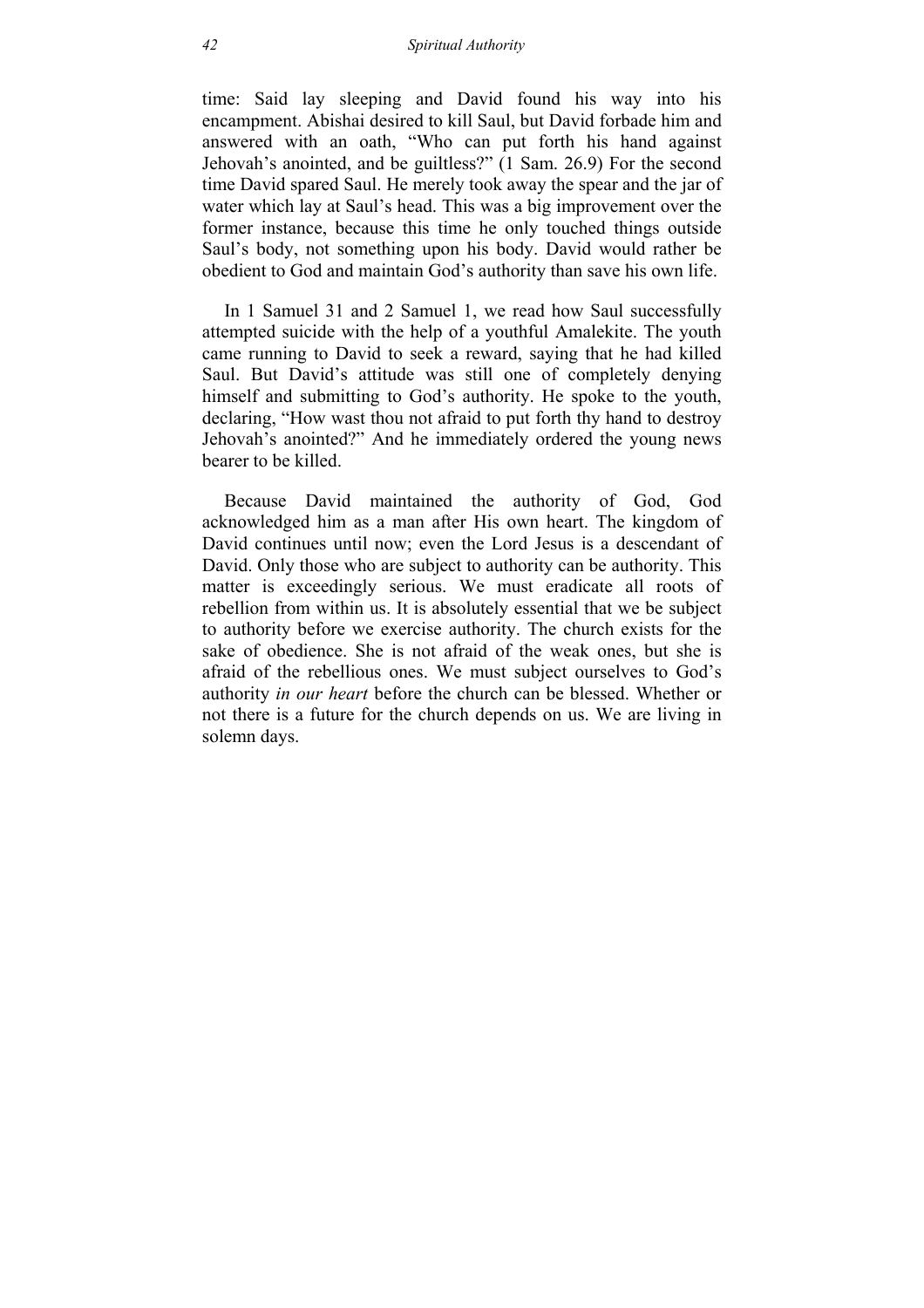**5The Obedience of the Son**<br>*Have this mind in you, which was also in Christ*<br>*Jesus: who, existing in the form of God, counted not the*<br>*being on an equality with God a thing to be grasped, but*<br>*emptied himself, taking t Have this mind in you, which was also in Christ Jesus: who, existing in the form of God, counted not the being on an equality with God a thing to be grasped, but emptied himself, taking the form of a servant, being made in the likeness of men; and being found in fashion as a man, he humbled himself, becoming obedient even* 

*unto death, yea, the death of the cross. Wherefore also God highly exalted him, and gave unto him the name which is above every name; that in the name of Jesus every knee should bow, of things in heaven and things on earth and things under the earth, and that every tongue should confess that Jesus Christ is Lord, to the glory of God the Father. (Phil. 2.5-11)*

*Who in the days of his flesh, having offered up prayers and supplications with strong crying and tears unto him that was able to save him from death, and having been heard for his godly fear, though he was a Son, yet learned obedience by the things which he suffered; and having been made perfect, he became unto all them that obey him the author of eternal salvation. (Heb. 5.7-9)*

#### *The Lord Initiates Obedience*

The Bible tells us that the Lord Jesus and the Father are one. In the beginning was the Word, and the Word was God. The heaven and the earth were made through the Word. The glory which God had in the beginning, even the unapproachable glory of God, was also the Son's glory. The Father and the Son exist equally and are equal in power and possession. Only in Person is there a difference between Father and Son. This is not an essential difference; it is merely an arrangement within the Godhead. Therefore the Scripture says that the Lord "counted not the being on an equality with God a thing to be grasped"—that is, a thing to be seized. His equality with God is neither something seized upon nor acquired, for inherently He is the image of God.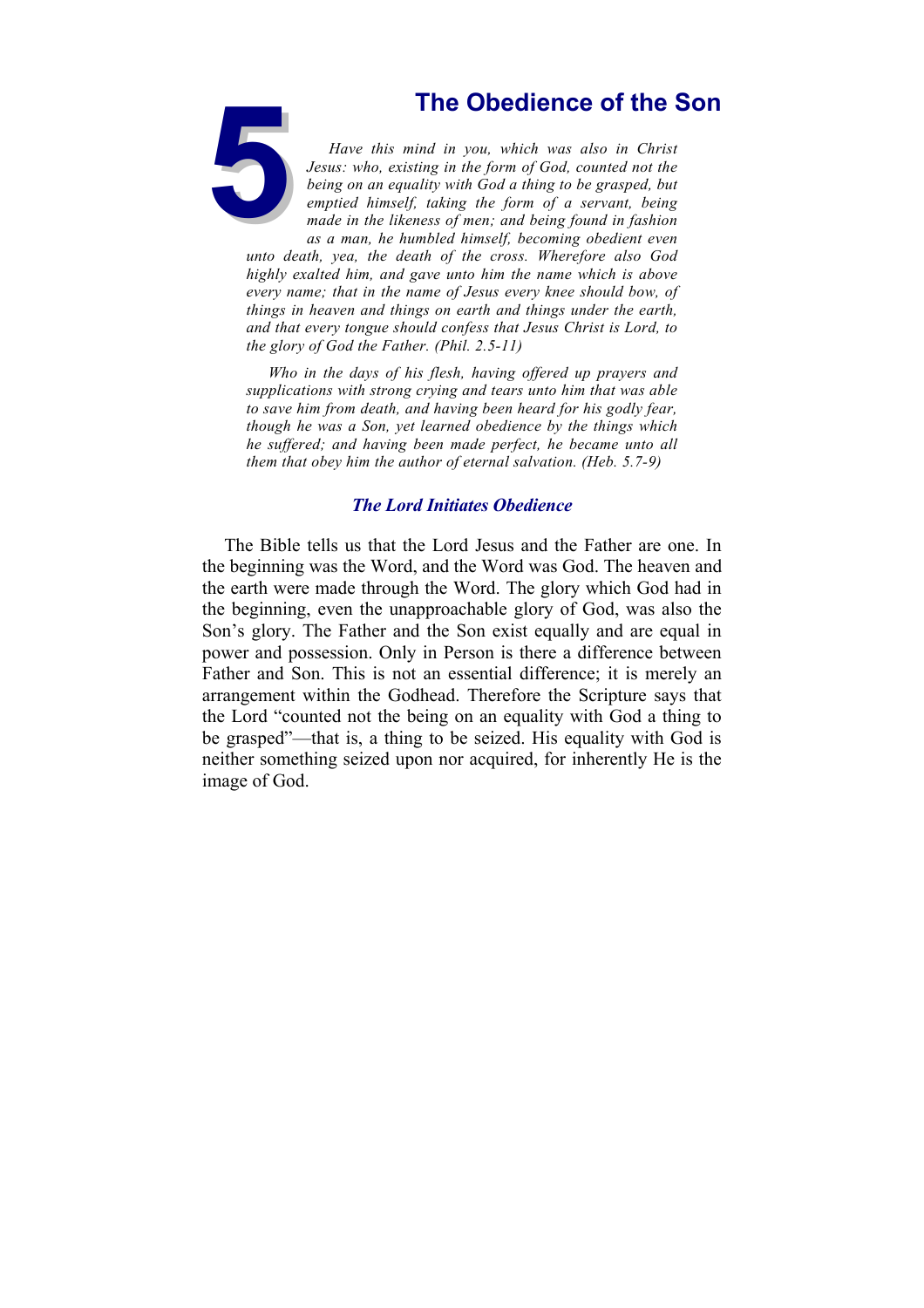Philippians 2.5-7 forms one section and verses 8-11, another. In these two sections our Lord is seen as having humbled Himself twice: first He emptied Himself in His divinity, and then He humbled Himself in His humanity. By the time He came to this world, the Lord had so emptied Himself of the glory, power, status, and form of His divinity that no one then living, other than by revelation, knew Him nor acknowledged Him as God. They treated Him as a man, as an ordinary person of this world. As the Son He willingly submits to the Father's authority and declares that "the Father is greater than I" (John 14.28). Thus there is perfect harmony in the Godhead. Gladly the Father takes the place of the Head, and the Son responds with obedience. God becomes the emblem of authority, while Christ assumes the symbol of obedience.

For we men to be obedient it should be simple, because all we need is but a little humility. For Christ to be obedient, however, is not so simple a matter. It is much harder for Him to be obedient than for Him to create the heavens and the earth. Why? Because He has to empty Himself of all the glory and power of His divinity and take the form of a slave before He is even qualified to obey. Hence obedience is initiated by the Son of God.

The Son originally shared the same glory and authority with the Father. But when He came to the world He on the one hand forsook authority and on the other hand took up obedience. He willingly took the place of a slave, accepting the human limitation of time and space. He humbled Himself further and became obedient unto death. Obedience within the Godhead is the most wonderful sight in the whole universe. Since Christ was obedient unto death—suffering a most painful and shameful death on the cross—God has highly exalted Him. God exalts whoever humbles himself. This is a divine principle.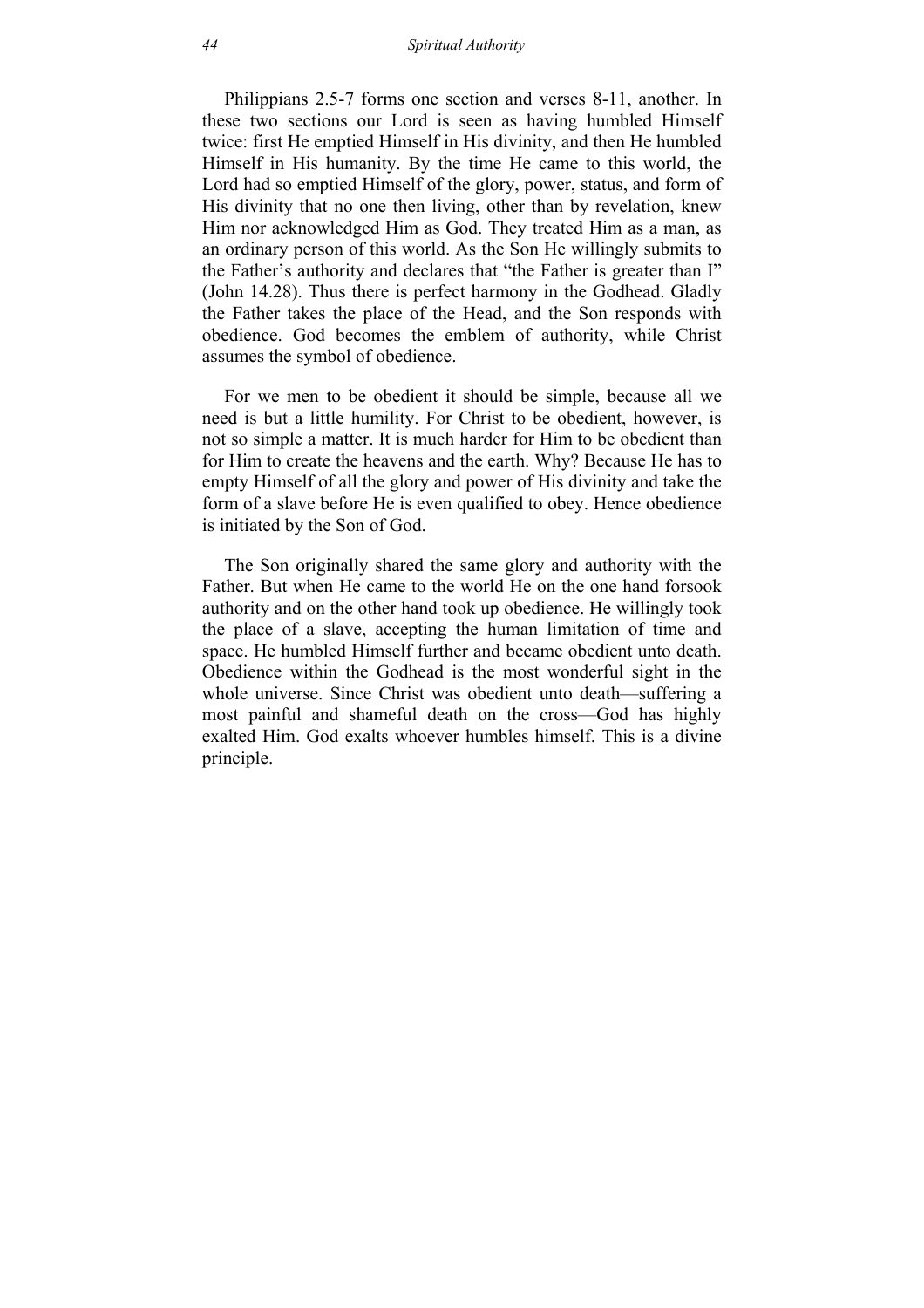#### *To Be Filled with Christ Is to Be Filled with Obedience*

Since the Lord has initiated obedience, the Father has become the Head of Christ. Now because both authority and obedience have been instituted by God, it is natural for those who know God and Christ to obey. But those who know not God and Christ know neither authority nor obedience. Christ is the principle of obedience. He who accepts Christ accepts the principle of obedience. Hence a person who is filled with Christ must be one who is also filled with obedience.

Nowadays people often ask, "Why should I obey? Since both you and I are brothers, why must I obey you?" But men are not qualified to ask in this manner. The Lord alone is qualified; yet He has never said such words nor has such a thought ever entered His mind. Christ represents obedience, which is as perfect as the authority of God is perfect. May God be merciful to those who claim they know authority when obedience is yet missing in their lives.

#### *The Way of the Lord*

As regards the Godhead, the Son and the Father are co-equal; but His being the Lord is rewarded Him by God. The Lord Jesus Christ was made Lord only after He emptied Himself. His deity derives from who He is, for His being God is His inherent nature. His being Lord, though, issues out of what He has done. He was exalted and rewarded by God to be Lord only after He forsook His glory and maintained the perfect role of obedience. As regards Himself, He is God; as regards reward, He is Lord. His Lordship did not exist originally in the Godhead.

The passage in Philippians 2 is most difficult to explain, for it is most controversial besides being most holy. Let us remove our shoes and stand on holy ground as we review this Scripture. It seems as though at the beginning a council was held within the Godhead. God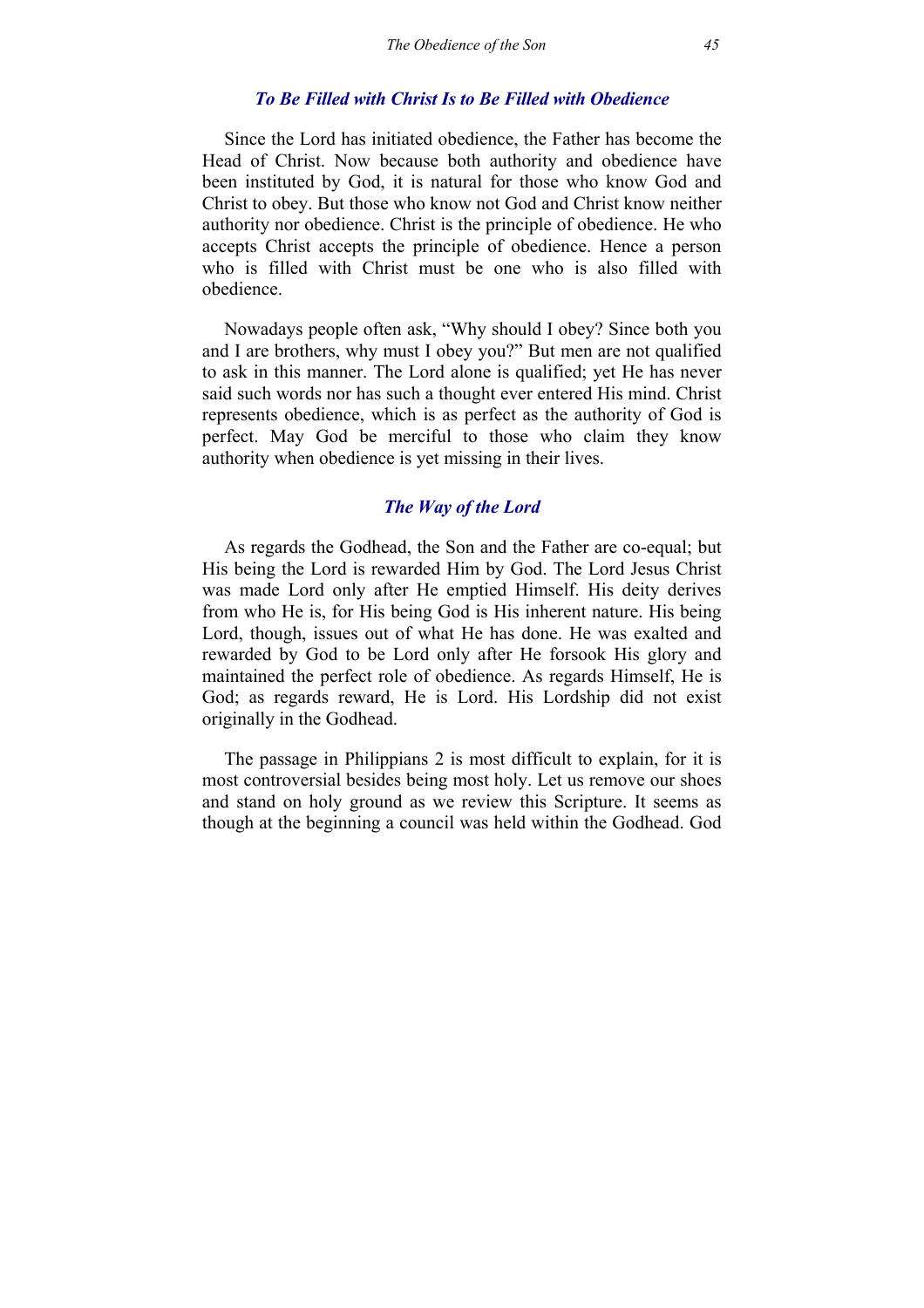conceived a plan to create the universe. In that plan the Godhead agreed to have authority represented by the Father. But authority cannot be established in the universe without obedience, since it cannot exist alone. God must therefore find obedience in the universe. Two living beings were to be created: angels (spirits) and men (living souls). According to His foreknowledge God foresaw the rebellion of the angels and the fall of men; hence He was unable to establish His authority in angels or in the Adamic race. Consequently, within the Godhead perfect accord was reached that authority would be answered by obedience in the Son. From this come the distinctive operations of God the Father and God the Son. One day God the Son emptied Himself, and being born in the likeness of men He became the symbol of obedience. Inasmuch as rebellion came from the created beings, so obedience must now be established in a created being. Man sinned and rebelled; therefore the authority of God must be erected on man's obedience. This explains why the Lord came to the world and was made as one of the created men.

The birth of our Lord is actually God coming forth. Instead of remaining as God with authority He came to man's side, accepting all the limitations of man and taking the form of a slave. He braved the possible peril of not being able to return with glory. Should He have become disobedient on earth as a man, He would have still been able to reclaim His place in the Godhead by asserting His original authority; but if so, He would have forever broken down the principle of obedience.

There were two ways for the Lord to return: one way was to obey absolutely and unreservedly as man, establishing the authority of God in all things on all occasions without the slightest hint of rebellion; thus, step by step through obedience to God, He would be made Lord over all. The other way would be to force His way back by reclaiming and using the authority and power and glory of His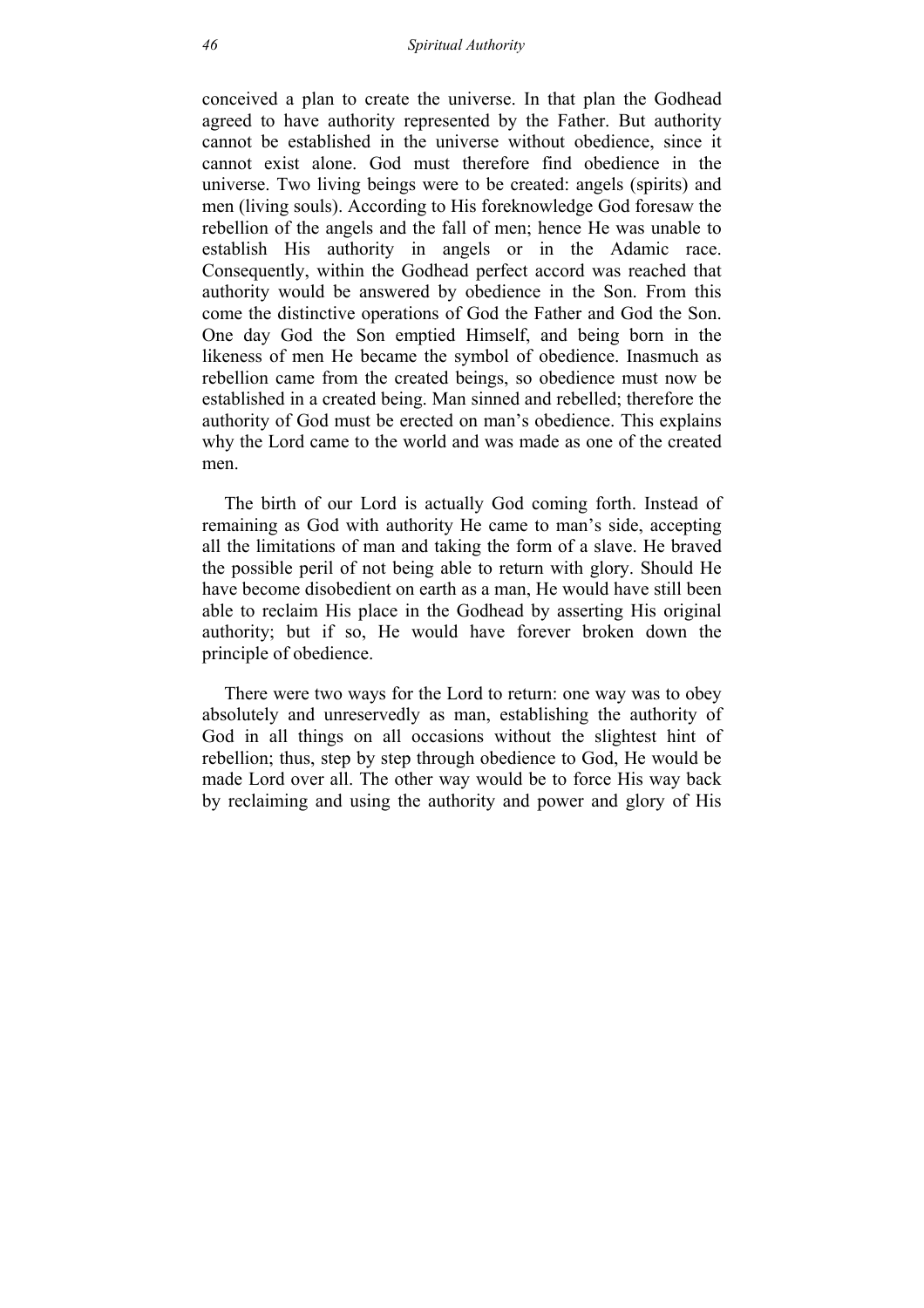deity because of having found obedience impossible through the weakness and limitation of human flesh.

Now the Lord discarded this second path and walked humbly in the way of obedience—even unto death. Once having emptied Himself, He refused to fill Himself again. He never took such an ambiguous course. Had the Lord failed in the way of obedience after having relinquished His divine glory and authority and taken the form of a slave, He would have never again returned with glory. Only by the way of obedience as man did He go back. Thus it was that He returned on the basis of perfect and singular obedience. Though suffering was added upon suffering, He displayed absolute obedience, without ever the slightest tinge of resistance or rebellion.

Consequently, God highly exalted Him and made Him Lord when He returned to glory. It was not *He* who filled Himself up with that which He had once emptied Himself of; rather, it was God the Father. It was the Father who was the One who brought this *Man* back into glory. And so God the Son is now also become Jesus the Man in His return to glory. For this reason, the name of Jesus is most precious; there is no one in the universe like Him. When on the cross He shouted "It is finished!", it proclaimed not only the accomplishment of salvation but also the fulfillment of all that His name signifies. Therefore, He has obtained a name which is above every name, and at His name every knee shall bow and every tongue shall confess that Jesus is Lord. Henceforward, He is Lord as well as God. His being Lord speaks of His relationship with God, how He has been rewarded by God. His being Christ reveals His relationship with the church.

To summarize, then: when the Son left the glory He did not intend to return on the basis of His divine attributes; on the contrary, He desired to be exalted as a man. In this manner, God has affirmed His principle of obedience. How necessary it is that we be wholly obedient without even the faintest trace of rebellion. The Son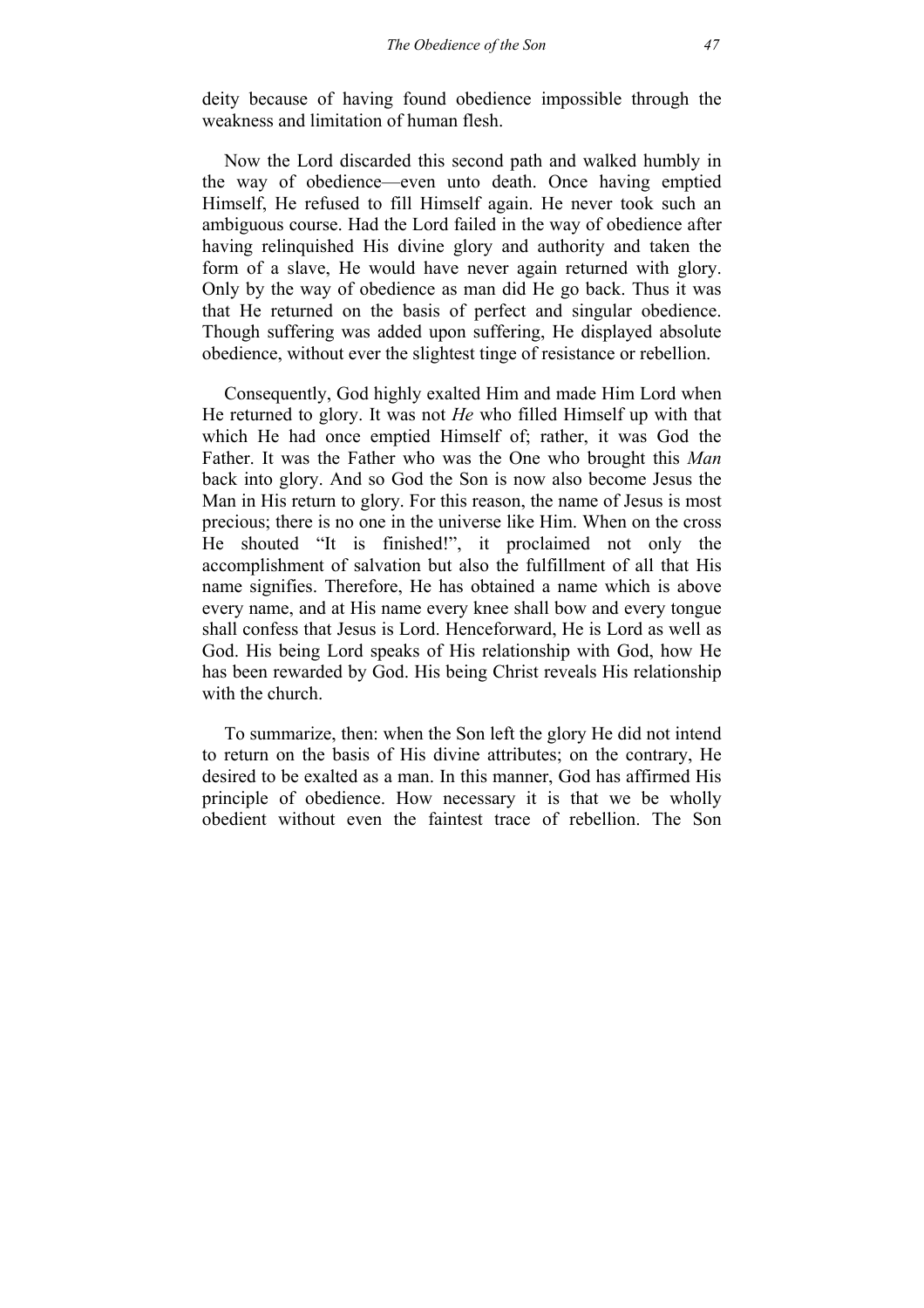returned to heaven as a man; He was exalted by God after He was obedient in the likeness of men. Let us face this great mystery of the Bible. In bidding farewell to the glory and clothing Himself with human flesh, the Lord determined not to return by virtue of His divine attributes. And because He never gave the slightest appearance of disobedience, He was exalted by God on the ground of His humanity. The Lord set aside His glory when He came; but when He returned, He not only regained that glory but received even further glory.

Let us too have this mind which was in Christ Jesus. Let us all walk in the way of the Lord and attain to obedience by making this principle of obedience our own principle. Let us be subject to one another. Once having seen this principle, we will have no trouble discerning that no sin is more serious than rebellion and nothing is more important than obedience. Only in the principle of obedience can we serve God; only in obeying as Christ did can we reaffirm God's principle of authority, for rebellion is the outworking of the principle of Satan.

#### *Learning Obedience through Suffering*

It is told in Hebrews 5.8 that Christ "learned obedience through what He suffered." Suffering called forth obedience from the Lord. Please note here that He did not bring obedience to this earth; He *learned* it—and He did so through suffering.

When we meet suffering we then learn obedience. Such obedience is real. Our usefulness is not determined by whether or not we have suffered, but by how much obedience we have learned through that suffering. The obedient ones alone are useful to God. As long as our heart is not softened, suffering will not leave us. Our way lies in many sufferings; the easy-goers and pleasure-lovers are useless before God. Let us therefore learn to obey in suffering.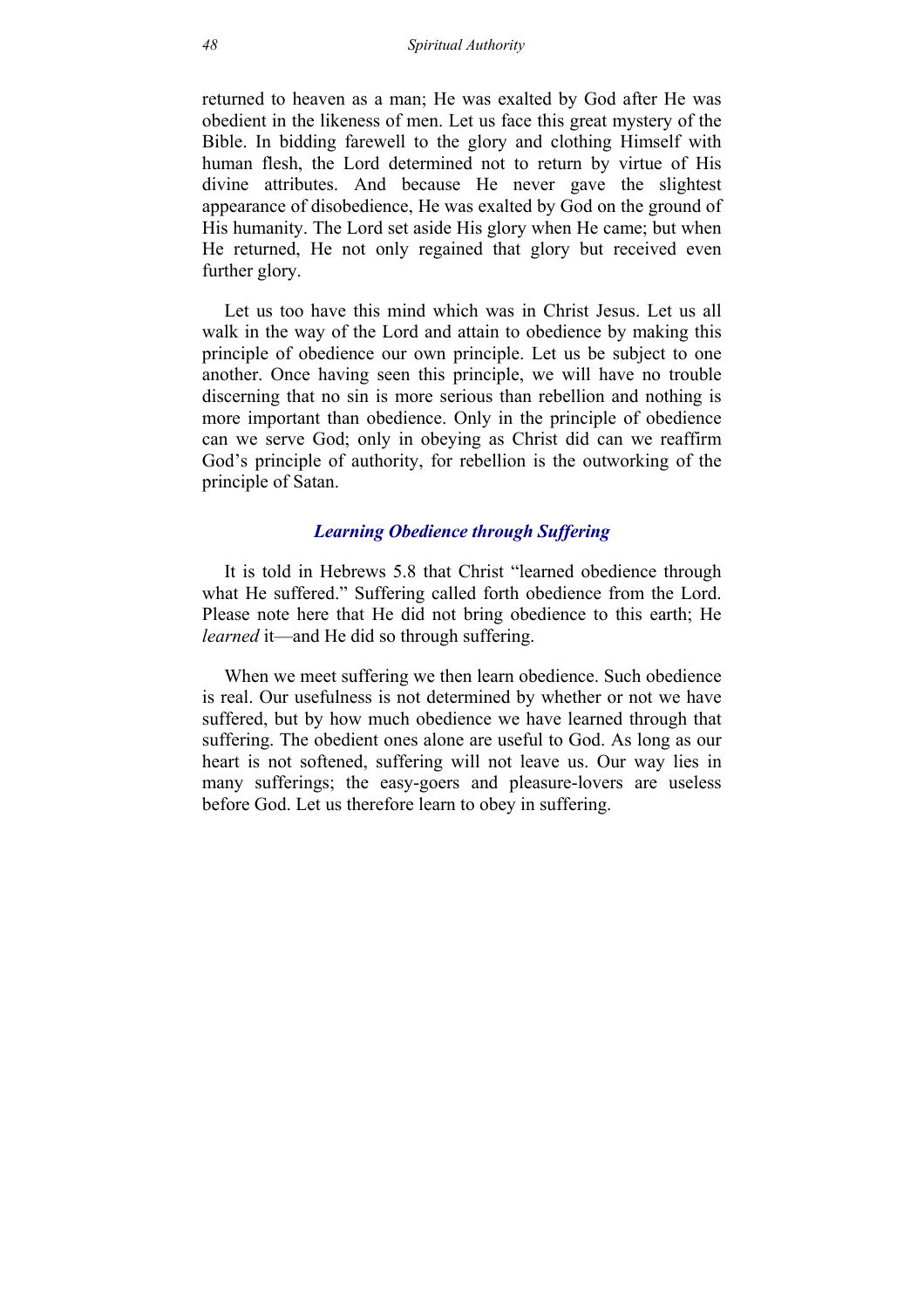Salvation makes people obedient as well as joyous. If we seek only joy, our spiritual possessions will not be rich; but those who are obedient will experience the abundance of salvation. Let us not change the nature of salvation. Let us obey—for our Lord Jesus, having been made perfect through obedience, has become the source of our eternal salvation. God saves us that we may obey His will. If we have met God's authority we shall discover obedience to be easy and God's will to be simple, because the Lord Himself was always obedient and has given this life of obedience to us.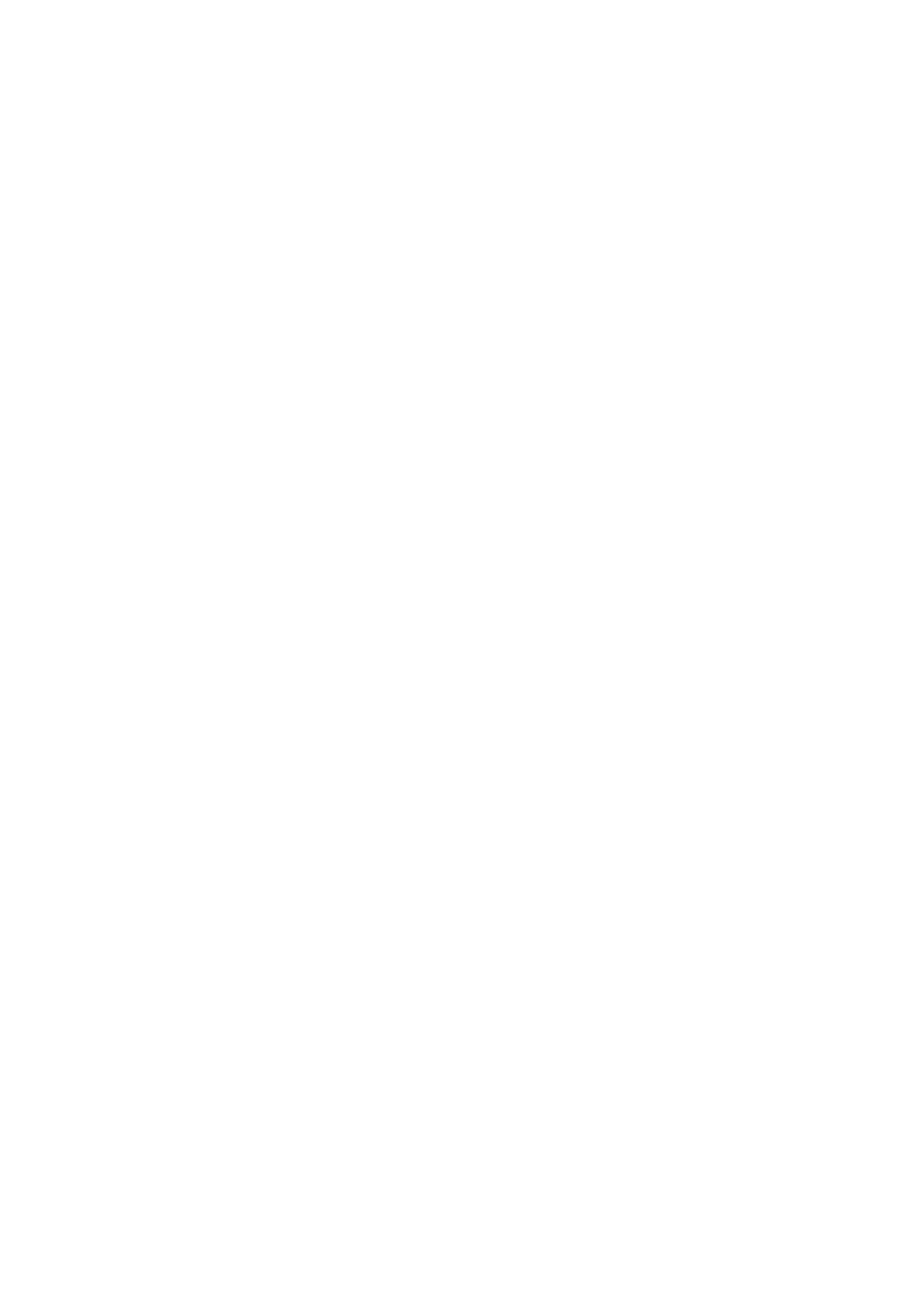

## **6How God Establishes His Kingdom**

*Though he was a Son, yet learned obedience by the things which he suffered; and having been made perfect, he became unto all them that obey him the author of eternal salvation. (Heb. 5.8-9)*

*And we are witnesses of these things; and so is the Holy Spirit, whom God hath given to them that obey him. (Acts 5.32)*

*But they have not all obeyed the glad tidings. For Esaias says, Lord, who has believed our report? (Rom. 10.16 Darby)* 

*Rendering vengeance to them that know not God, and to them that obey not the gospel of our Lord Jesus. (2 Thess. 1.8)*

*Seeing ye have purified your souls in your obedience to the truth unto unfeigned love of the brethren, love one another from the heart fervently. (1 Peter 1.22)*

#### *The Lord Learned Obedience through Suffering*

As God secured the principle of obedience through the life of our Lord, so God also established His authority through the Lord. Now let us see how God today establishes His kingdom on the basis of that authority. The Lord came to this world empty handed; He did not bring obedience with Him. He learned obedience through what He suffered and thus became the source of eternal salvation to all who obey Him. By going through suffering after suffering He learned to be obedient unto death, even death on a cross. When the Lord came forth from the Godhead to become man, He truly became a man—weak and acquainted with suffering. Every suffering He bore ripened into a fruit of obedience. No suffering of any kind was able to stir Him to murmuring or fretfulness.

How different from this are the many Christians who fail to learn obedience even after many years. Although their suffering increases, their obedience does not. When suffering comes they often murmur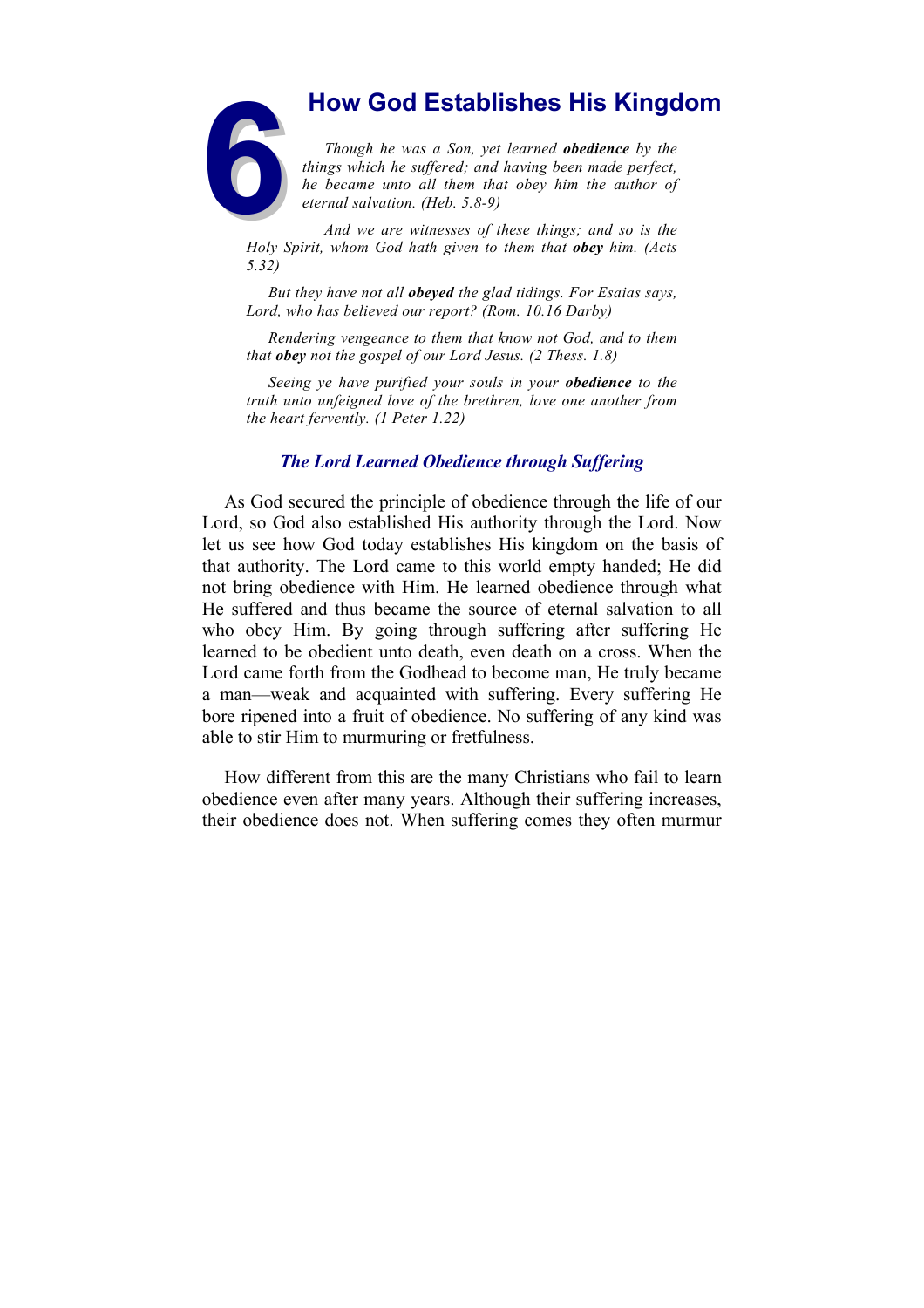with anguish, indicating again that they have not yet learned obedience. But as our Lord passed through all kinds of sufferings He continually exhibited the spirit of obedience; and so He has become the source of our eternal salvation. By the obedience of one man many have received grace. Our Lord's obedience is for the sake of God's kingdom. The aim of redemption is to further the kingdom of God.

#### *God Will Establish His Kingdom*

Have you noticed how greatly the fall of the angels and of man has affected the universe, what a great problem it has created for God? It was God's intention that the beings He created should accept His authority, yet both kinds of created beings rejected it. God could not establish His authority in the created beings; even so, He would not withdraw it. He might withdraw His presence, but He will never give up the authority He has initiated. Where His authority is, there is His rightful place. Hence God on the one hand will affirm His authority and on the other hand will establish His kingdom. Though Satan continually violates God's authority and men daily rebel against Him, God will not permit such rebellion to continue forever; He *will* set up His kingdom. Why does the Bible call God's kingdom the kingdom of the heavens? Because the rebellion has not been restricted simply to this earth, but has in addition reached to the heavens where the angels rebelled.

How, then, does the Lord establish God's kingdom? He establishes it through His obedience. Never once was He disobedient to God; never once did He resist God's authority while He was on earth. By obeying perfectly and by permitting God's authority to rule absolutely, He established God's kingdom within the realm of His own obedience. Now just as our Lord has done, so must the church today obey in order that the authority of God may prosper and the kingdom of God be manifested.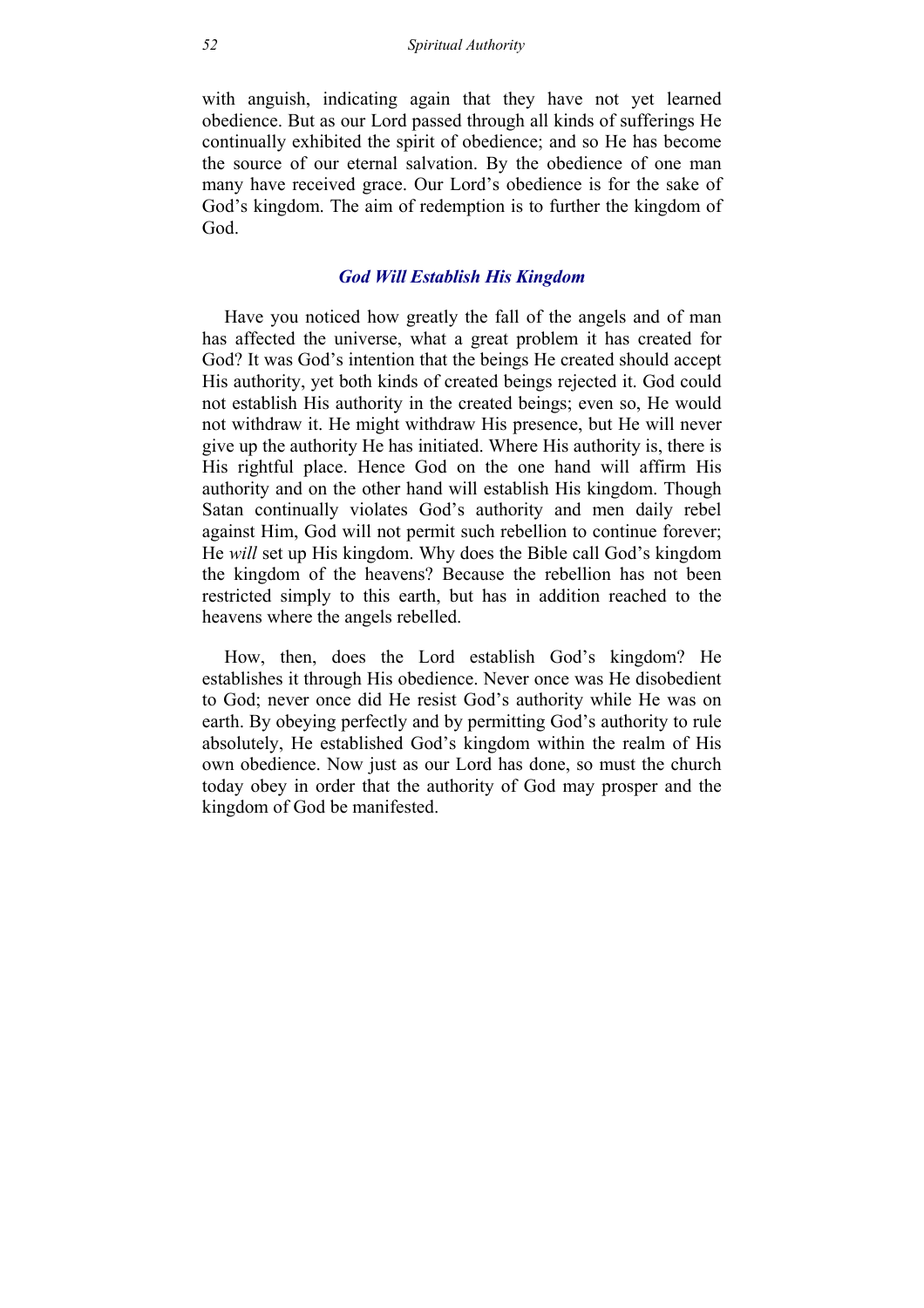#### *God Ordains the Church to Be the Vanguard of His Kingdom*

After the fall of Adam God chose Noah and his family. However, they too fell—after the flood. So God called out Abraham to be the father of a multitude of nations, His intention being to set up His kingdom through Abraham. Abraham was succeeded by the election of Isaac and then later of Jacob. The descendants of Jacob multiplied greatly under the Egyptian oppression, and therefore God sent Moses to deliver them out of Egypt that they might establish a new nation. But because there were disobedient ones among them, God led the Israelites through the wilderness in order to teach them obedience. Nevertheless, they persisted in their rebellion against God, with the result that the whole generation fell dead on the way.

Even though the second generation succeeded in entering Canaan, they still did not hearken to God's word with a perfect heart; hence they could not drive the Canaanites completely out of the land. Saul became the first king, but due to his rebellion the kingdom could not be established. It was not until David was chosen that God found in him the king who was after His own heart, for David fully obeyed the authority of God. Even so, traces of rebellion still remained within the nation. God had appointed Jerusalem to be the place where His name would be set, but the people continued to sacrifice at the great high place in Gibeon. They were weak in obedience. They had a king yet they lacked the spiritual substance of a kingdom. Before the time of David there was a kingdom without a proper king. At David's time, both the king and the kingdom were present, but the spiritual substance of the latter was still missing. God's kingdom had yet to be truly established.

The Lord came to this world to set up God's kingdom. His gospel is twofold in nature: the personal and the corporate. As to the personal, the gospel calls men to receive eternal life through faith; as to the corporate, it bids men to enter God's kingdom through repentance.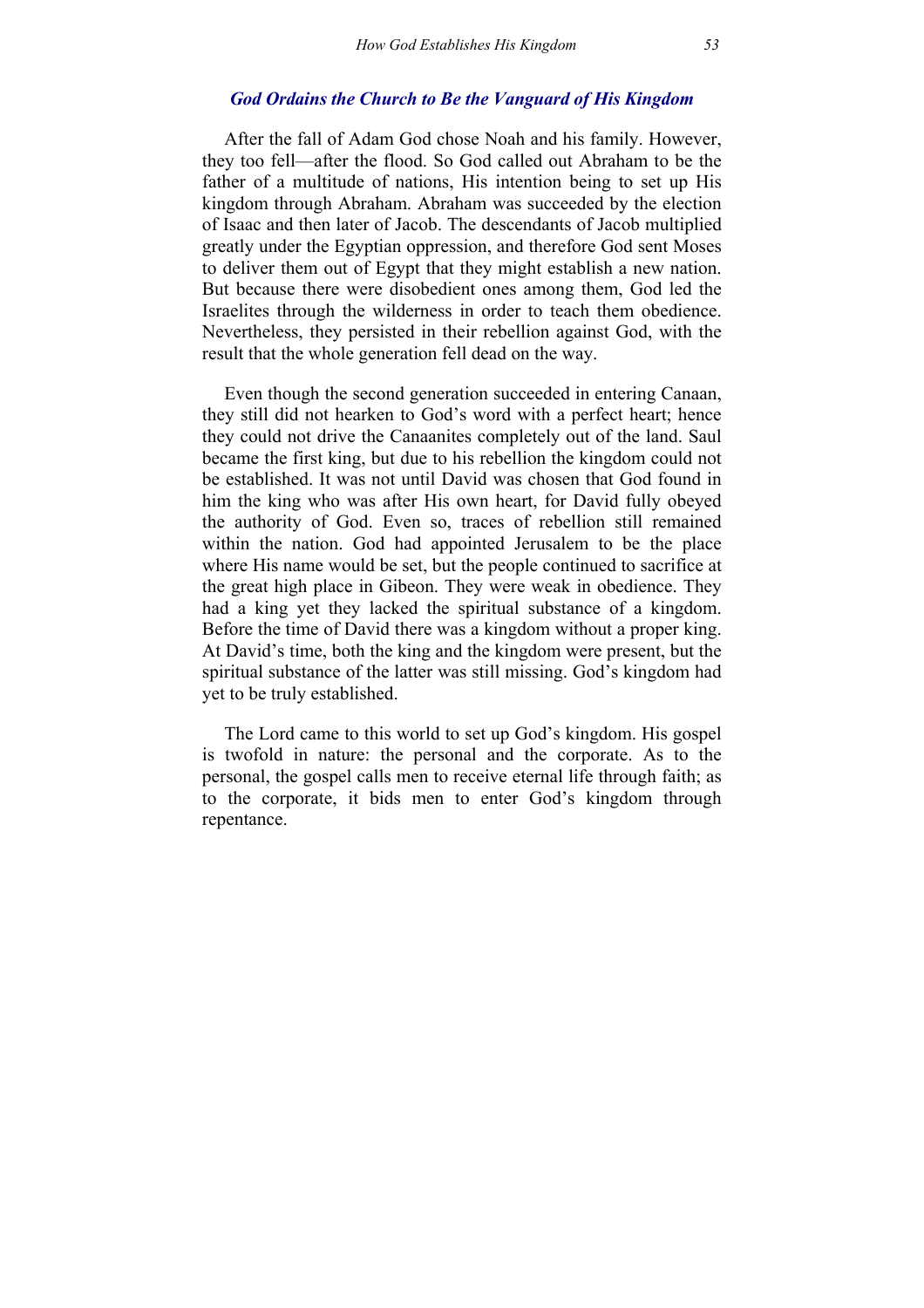God's eyes are on the kingdom: the so-called Lord's prayer, for example, begins and concludes with the kingdom. It starts with "Thy kingdom come, Thy will be done, as in heaven, so on earth." God's kingdom is that realm within which the will of God is carried out without any interference. The prayer ends with "thine is the kingdom, and the power, and the glory, for ever. Amen" (Matt. 6.13 margin). The kingdom and the power and the glory are interrelated. "Now is come the salvation, and the power, and the kingdom of our God, and the authority of his Christ," proclaims Revelation 12.10. This is because the kingdom is the scope of authority. "For lo, the kingdom of God is in the midst of you," says the Lord (Luke 17.21 margin). "In the midst of you", not "within you." The Lord Himself is actually the kingdom of God.

When the Lord Jesus is among you the kingdom of God is in your midst. This is because God's authority is completely carried out in His life. Now just as the kingdom of God is in the Lord, so is it to be found in the church—because the Lord's life is released to the church and so God's kingdom extends also to the church. Beginning with Noah God managed to get a kingdom, but it was earthy and not God's kingdom. God's kingdom actually begins with the Lord Jesus. How small was its scope at the outset. Today, though, this grain of wheat has borne much fruit. Its scope embraces not only the Lord but many saints as well.

God purposes that we be His kingdom and His church, since the church is ordained to be the sphere wherein God's authority is exercised. He wishes to have His rightful place in more than just a few individuals; He desires the whole church to give Him absolute preeminence in order that His authority may prevail and there be no rebellion. Thus will God set up His authority in the midst of His created beings. He wants us to be obedient not only to the direct authority which He Himself exercises but also to the delegated authorities whom He sets up. What He expects is full obedience, not a partial one.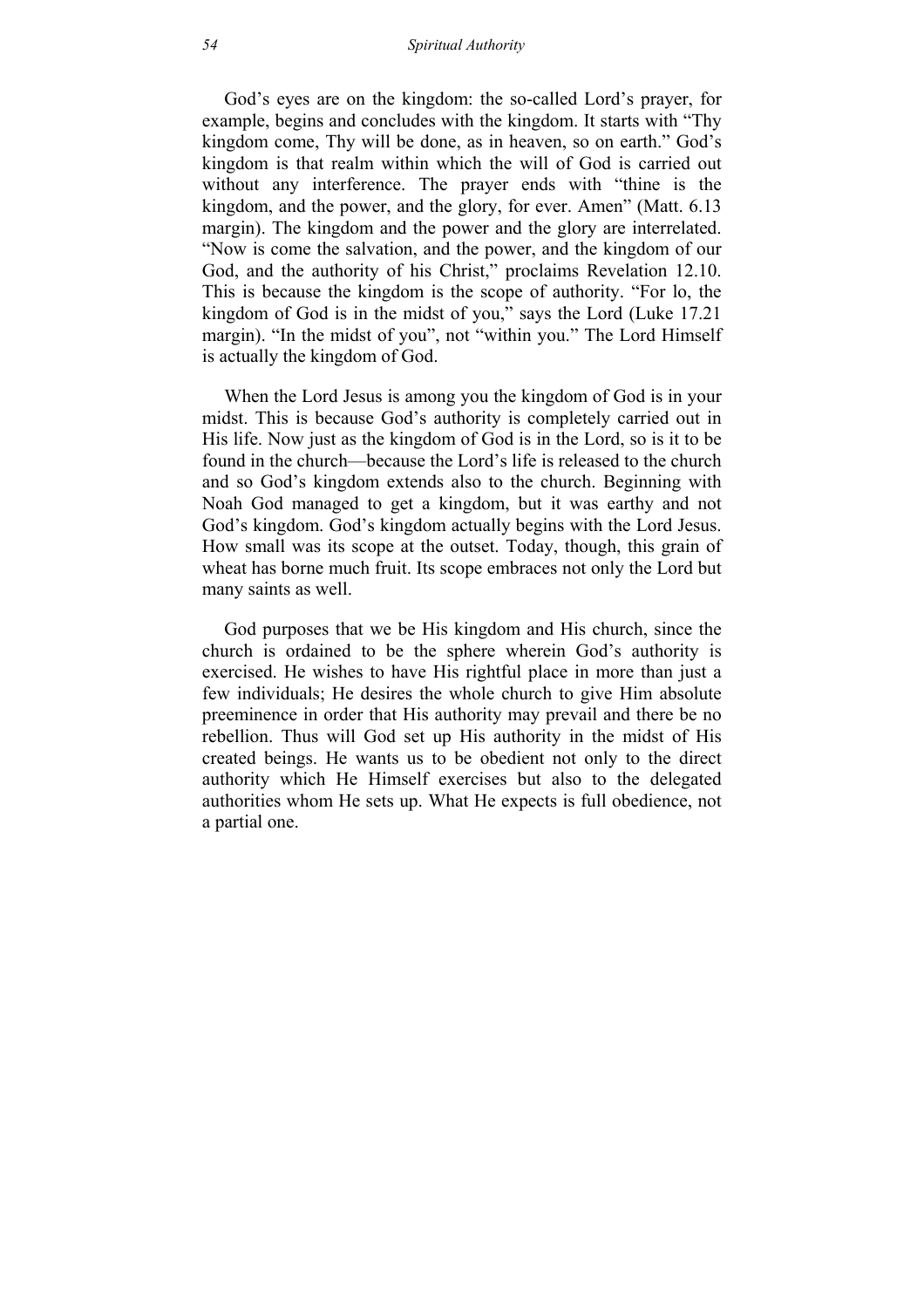#### *Gospel Calls People Not Only to Believe but Also to Obey*

The Bible mentions obedience as well as faith, for we are not only sinners but additionally sons of disobedience. What Romans 10.16 means by "believed our report" in Isaiah 53.1 is "obeyed the glad tidings" (Darby). The nature of believing the gospel is obeying it. "Rendering vengeance to them that know not God, and to them that obey not the gospel of our Lord Jesus" (2 Thess. 1.8). Those who do not obey are the rebellious: "Unto them that are factious, and obey not the truth . . . shall be wrath and indignation" (Rom. 2.8). The disobedient are the rebellious ones. "Seeing ye have purified your souls in your obedience to the truth" (1 Peter 1.22). This clearly indicates that purification is by obedience to the truth. Faith is obedience.

Believers would best be called "obeyers," for they are to be subject to the authority of the Lord as well as to believe in Him. After Paul had been enlightened he asked: "What shall I do, Lord?" (Acts 22.10) He not only believed, he in addition submitted to the Lord. His repentance was caused both by understanding grace and by obedience to authority. When he was moved by the Holy Spirit to see the authority of the gospel, he addressed Jesus as Lord.

God calls us not only to receive His life through faith but also to maintain His authority through obedience. He counsels us who are in the church to obey the authorities He has established—in home, school, society, and church—as well as to obey His direct authority. It is not necessary to point out specifically which person you should obey. It simply means that whenever you encounter God's authority, directly or indirectly, you should learn obedience.

Many are able to hearken to and obey only a certain person. This shows that they have not seen authority. It is vain to obey man; it is authority that we must obey. To those who know authority, even a slight disobedience will make them feel that they have been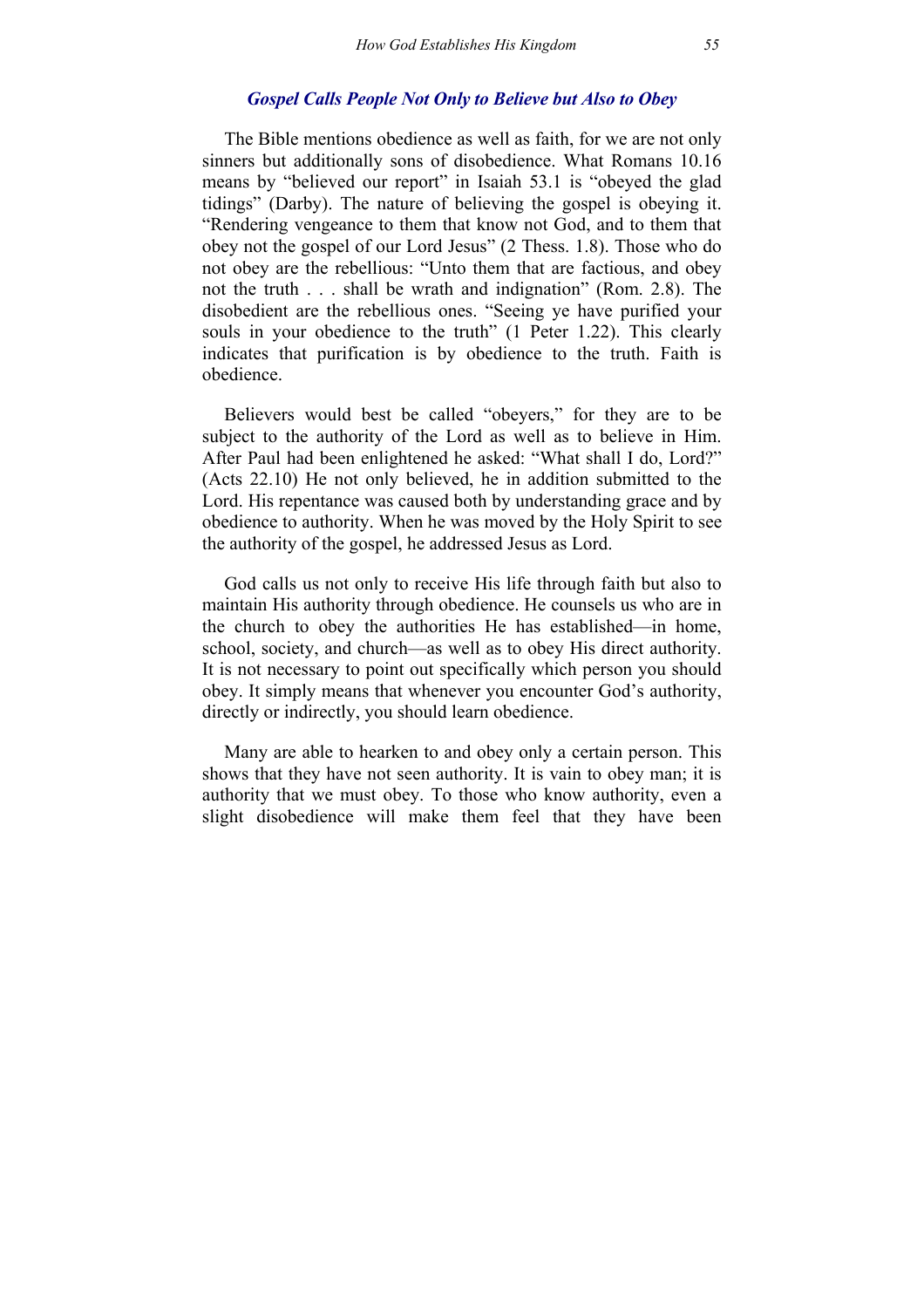rebellious. But those who have not seen authority have no idea how rebellious they are. Before being enlightened, Paul kicked against the goads without realizing what he was doing. After enlightenment, however, the first thing which happens is that the eyes of Paul are opened to see authority, and this seeing continues to increase thereafter. Though Paul met only a little brother by the name of Ananias, he never questioned what kind of man Ananias was whether learned or illiterate—because he was not looking at man. Paul recognized that Ananias was sent by God and he accordingly subjected himself to that delegated authority. How easy it is to obey after one has learned authority.

#### *Through the Church the Nations to Become God's Kingdom*

If the church refuses to accept God's authority God has no way to establish His kingdom. God's way of obtaining His kingdom is first in the Lord Jesus, then in the church, and lastly in the whole world. One day a proclamation will go out, announcing that "the kingdom of the world is become the kingdom of our Lord, and of his Christ" (Rev. 11.15). The church occupies the place between the kingdom found in the person of the Lord Jesus and the further extension of that kingdom to be found when the world becomes the kingdom of the Lord and of His Christ. The kingdom must be found in the Lord Jesus before it can be established in the church; it needs to be implanted in the church before it can be secured among the nations. There can be no church without the Lord Jesus, and there can be no further extension of God's kingdom without the church.

While on earth the Lord obeyed in even very minor matters. For example, He paid the temple tax. Having no money, He obtained the shekel from the mouth of a fish. Again, when asked on another occasion about paying civil taxes, He affirmed: "Render . . . to Caesar the things that are Caesar's, and to God the things that are God's" (Matt. 22.21). Although Caesar was a rebellious person, he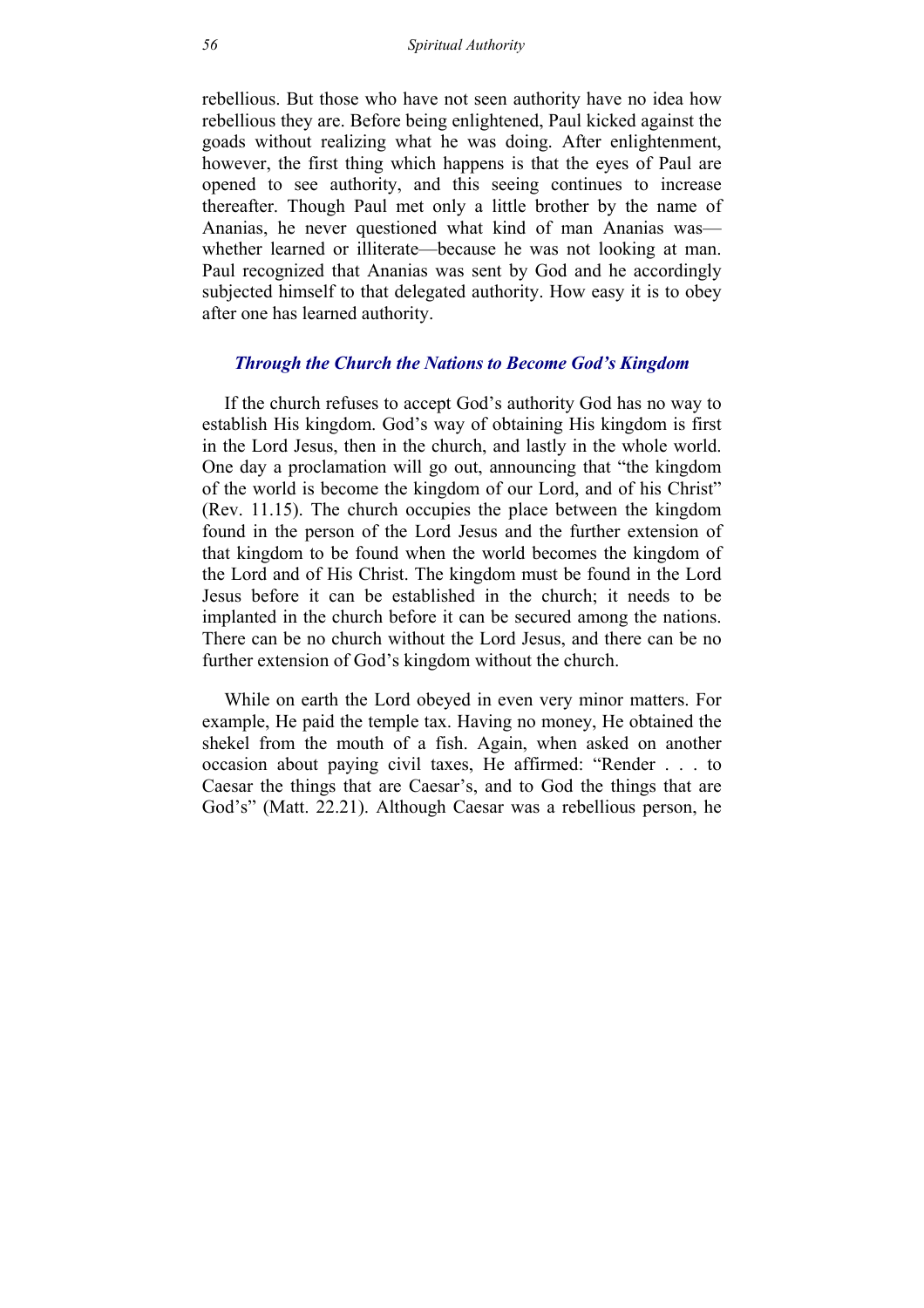was nonetheless set up by God; consequently, he must be obeyed. After we have fully obeyed, our Lord will then rise up and deal with those who disobey.

Through our obedience the kingdom shall be extended to the whole earth. Today, though, many are sensitive to sin yet not to rebellion. Men ought to have a sense for authority as well as a sense of sin. To be deficient in sensing sin deprives one from living as a Christian; to lack in sensing authority disqualifies him as an obeyer.

#### *The Church Must Obey God's Authority*

We must know how to obey in the church. There is no authority within the church which does not require obedience. God intends to have His authority fully manifested in the church and to have His kingdom extended through the church. After the church has fully obeyed, the entire earth shall be brought under the authority of God Should the church fail to let God's authority prevail within it, God's kingdom will be thwarted from covering the whole earth. The church is therefore the way to the kingdom; but it can equally be the frustration to the kingdom.

How can God's kingdom be manifested if we are not able to be subject to a little hardship in the church? How can God's kingdom prevail if we always reason and argue among ourselves? We have greatly delayed God's time. All rebellion must be eradicated so that God's way may not be blocked. Once the church has truly obeyed, all nations will follow suit. The responsibility on the church is immense. When the will and command of God find free passage in the church, His kingdom shall surely come.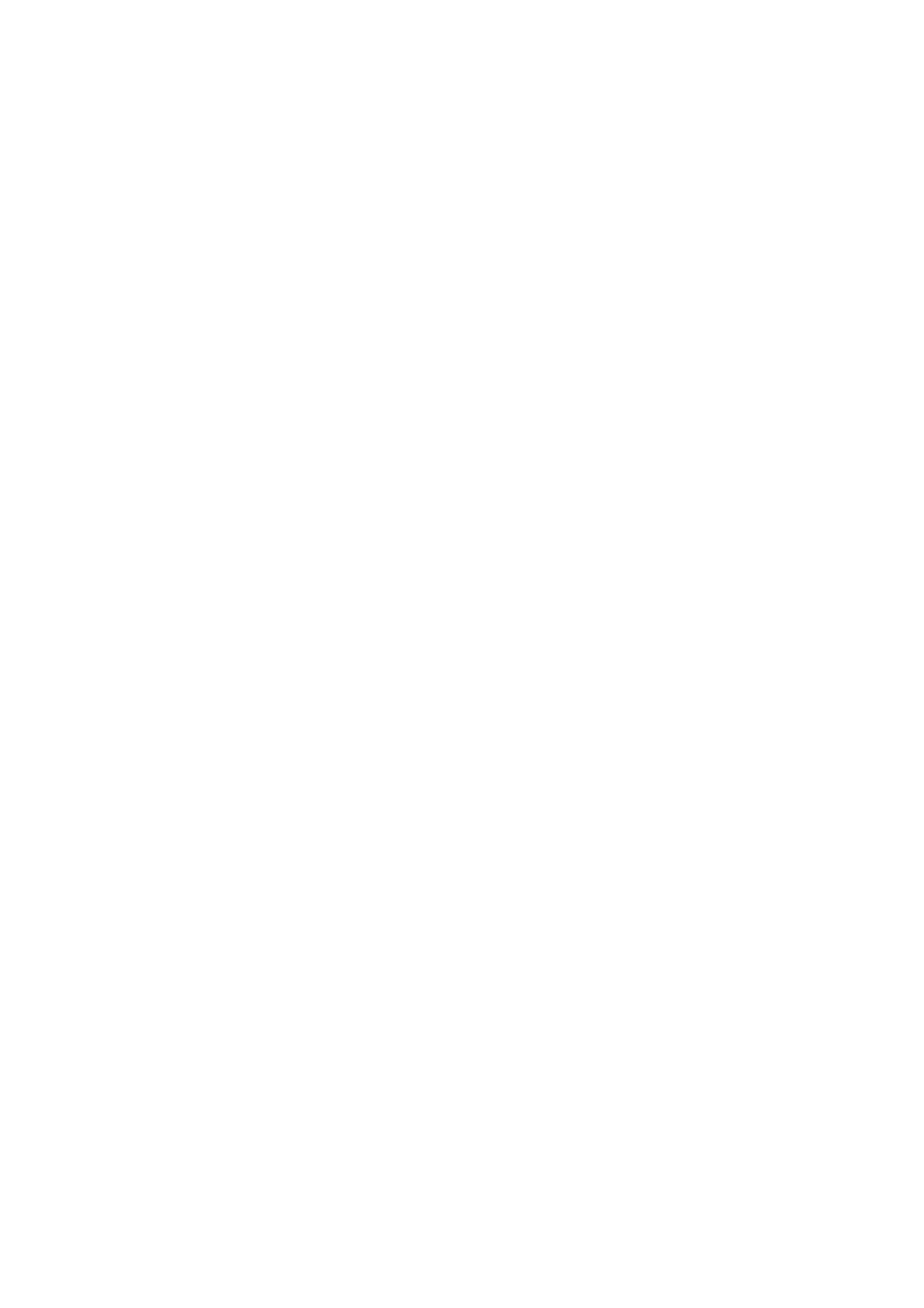

# **7Men Should Obey Delegated<br>Authority<br>Authorities Instituted by God<br>1. IN THE WORLD. Authority**

## *Authorities Instituted by God*

### 1. IN THE WORLD.

*Let every soul be subject to the authorities that are above him. For there is no authority except from God. (Rom. 13.1 Darby)*

*Be subject to every ordinance of man for the Lord's sake: whether to the king, as supreme; or unto governors, as sent by him for vengeance on evil-doers and for praise to them that do well. (1 Peter 2.13-14)*

God is the source of all authorities in the universe. Now since all governing authorities are instituted by Him, then all authorities are delegated by Him and represent His authority. God Himself has established this system of authority in order to manifest Himself. Wherever people encounter authority they meet God. It is possible for men to come to know God through His presence; but even without His presence they can still know Him through His authority.

In the garden of Eden men knew God through His presence, or, during His absence, by remembering His command. Today though, men seldom encounter God directly in this world. (This, of course, does not apply to those in the church who live constantly in the spirit, for they often see God's face.) The place today where He manifests Himself the most is in His commandments. Only those who are foolish like the foolish tenants in the parable of Mark 12.1-9 have to have the personal presence of the Owner of the vineyard in order to obey, for in the story are not the servants and His Son sent ahead of Him as His representatives?

Those who are set up by God are to exercise authority for Him. Since all governing authorities are ordained and instituted by God,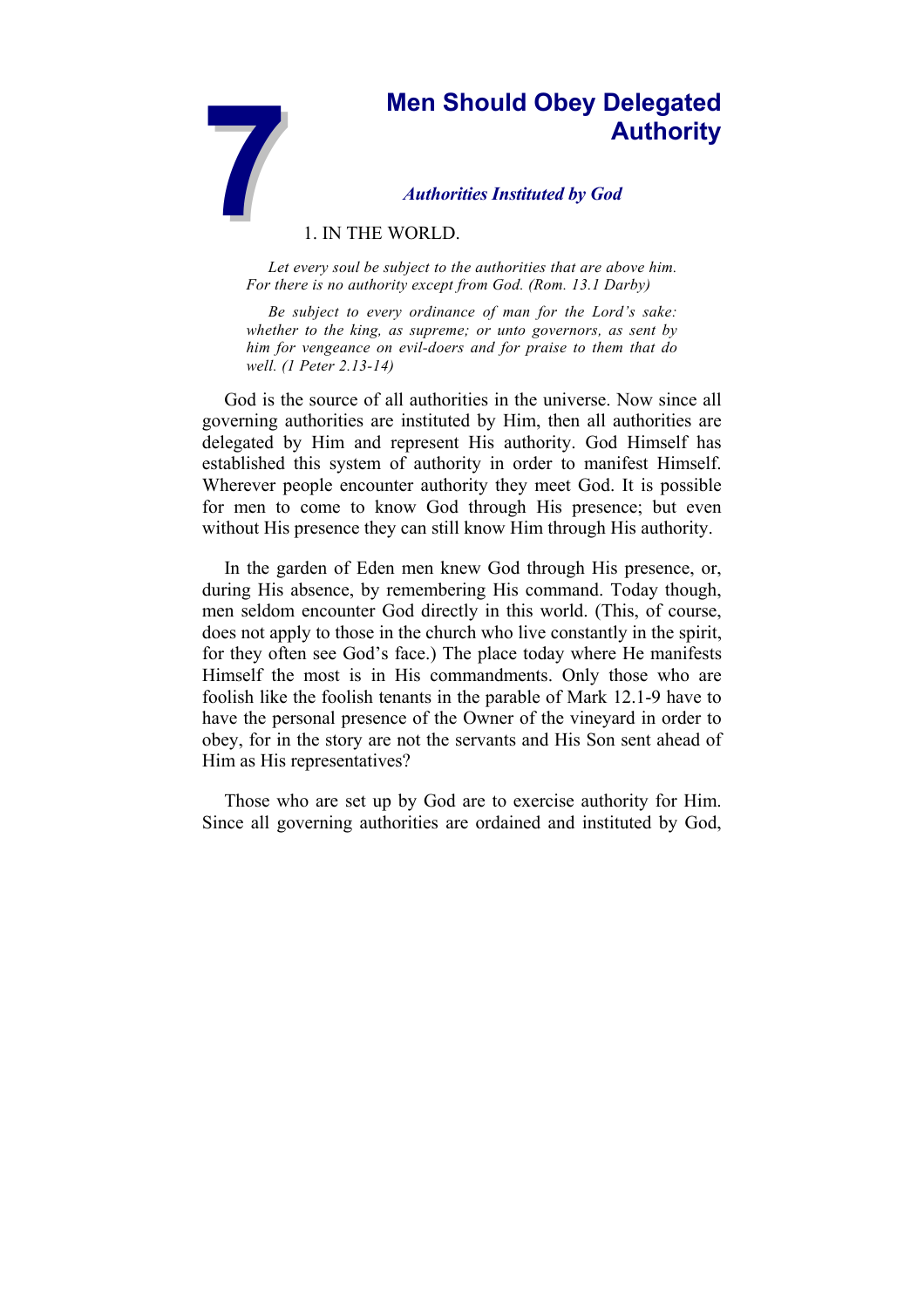they are meant to be obeyed. If we would indeed learn how to obey God, we would then have no trouble recognizing on whom God's authority rests. But if we know only God's direct authority, we may possibly violate more than half of His authority. Upon how many lives can we identify the authority of God? Is there any room for us to choose between God's direct authority and His delegated authority? No, we must be subject to delegated authority as well as to God's direct authority, for "there is no authority except from God."

As to earthly authorities, Paul not only exhorts positively towards subjection but also warns negatively against resistance. He who resists the authorities resists God's own command; he who rejects God's delegated authorities rejects God's own authority. Authority, according to the Bible, is characterized by a unique nature: there is no authority except from God. He who resists authority resists God, and those who resist will incur judgment. There is no possibility of rebellion without judgment. The consequence of resisting authority is death. Man has no choice in the matter of authority.

During Adam's time God gave men dominion over the whole earth. What they were to govern, however, were the living creatures. After the flood God handed the power of governing man's fellowman to Noah, stating that "Whoso sheddeth man's blood, by man shall his blood be shed" (Gen. 9.6). From then on, the authority of governing man was invested in men. Ever since then there has been human government under which men are placed.

After having led His people out of Egypt into the wilderness, God gave them the Ten Commandments and many ordinances. Among these was one which declared: "Thou shalt not revile God, nor curse a ruler of thy people" (Ex. 22.28). This proves that God had put them under rulers. Even in Moses' time, the Israelites who resisted authority were actually resisting God.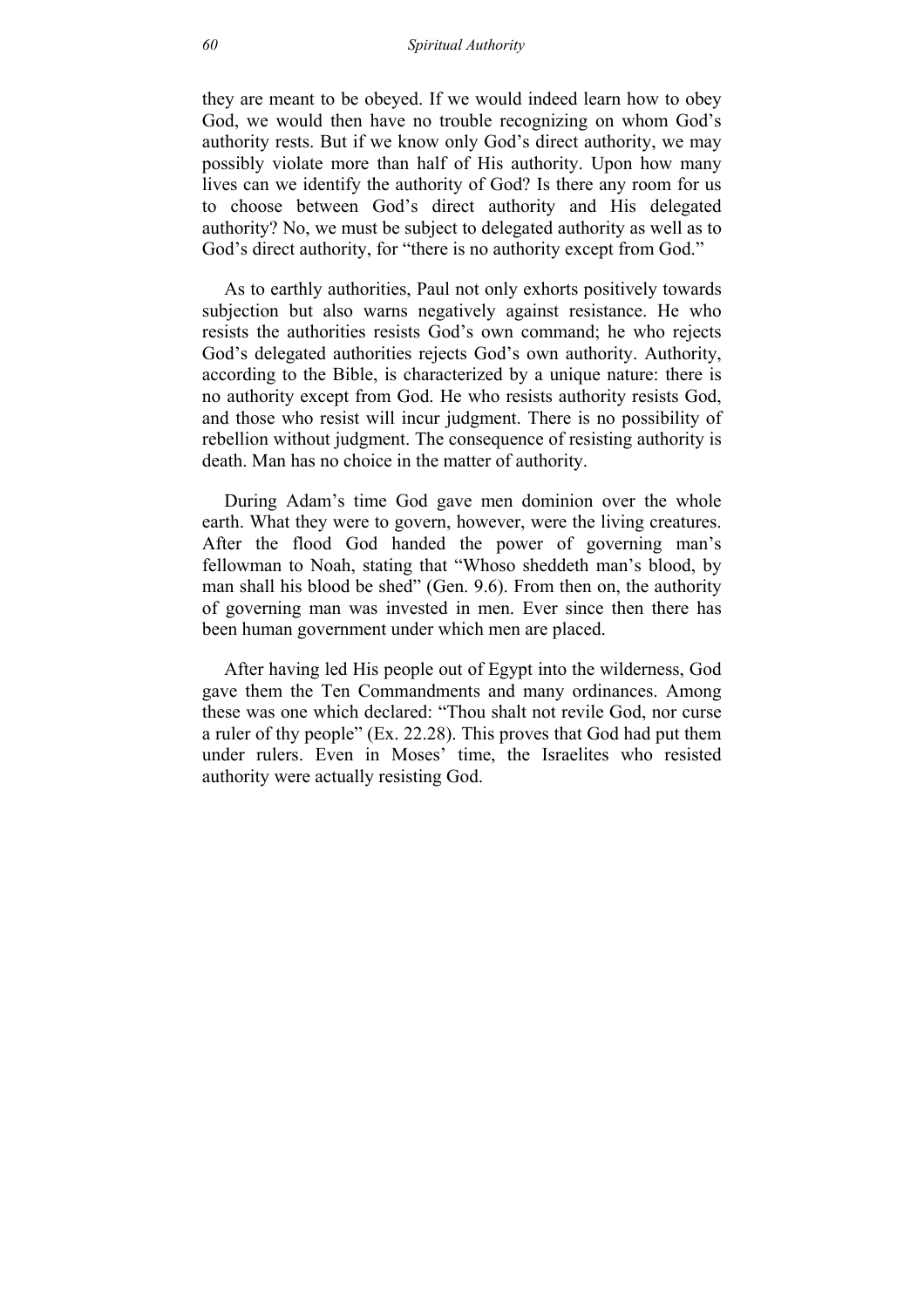Although the rulers of the nations did not believe in God and their countries were under the dominion of Satan, the principle of authority remained unchanged. Just as Israel was God's kingdom and King David was chosen by God, so the Persian Emperor was likewise said to have been set up by God. When our Lord was on earth He was subject to the governing authorities as well as to the authority of the high priest. He paid taxes and taught men to "render unto Caesar the things that are Caesar's" (Matt. 22.21). During questioning, when the high priest adjured Him by the living God to tell whether He was the Christ the Son of God, the Lord immediately obeyed (Matt. 26.63-64), thus acknowledging in all these instances that they were the authorities on earth. Our Lord was never a party to any rebellion.

Paul shows us in Romans 13 that all who are in authority are God's servants. We must be subject to the local authority under which we live, as well as to the authority of our own nation and race. We should not disobey local authority simply because we may be of a different nationality. The law is not a terror to good conduct but to bad. However different the laws of nations are, they are all derived from the law of God; the basic principle of all God's laws is to punish the evil and reward the good. All powers have their own laws. Their function is to maintain and execute their laws that the good may be approved and the bad disciplined. They do not bear the sword in vain. In spite of the fact that some powers do exalt evil and suppress good, they have to resort to distortion by calling the evil good and the good evil. They dare not come out openly and declare that the evil person is exalted because of his wickedness while the good one is chastened because of his goodness.

Up to the present, all powers are still following—at least in principle—the rule of rewarding the good and punishing the bad. This principle has not been changed; therefore the law of God remains in force. The day shall come when the lawless one who is the anti-Christ shall be in power; he then will distort the entire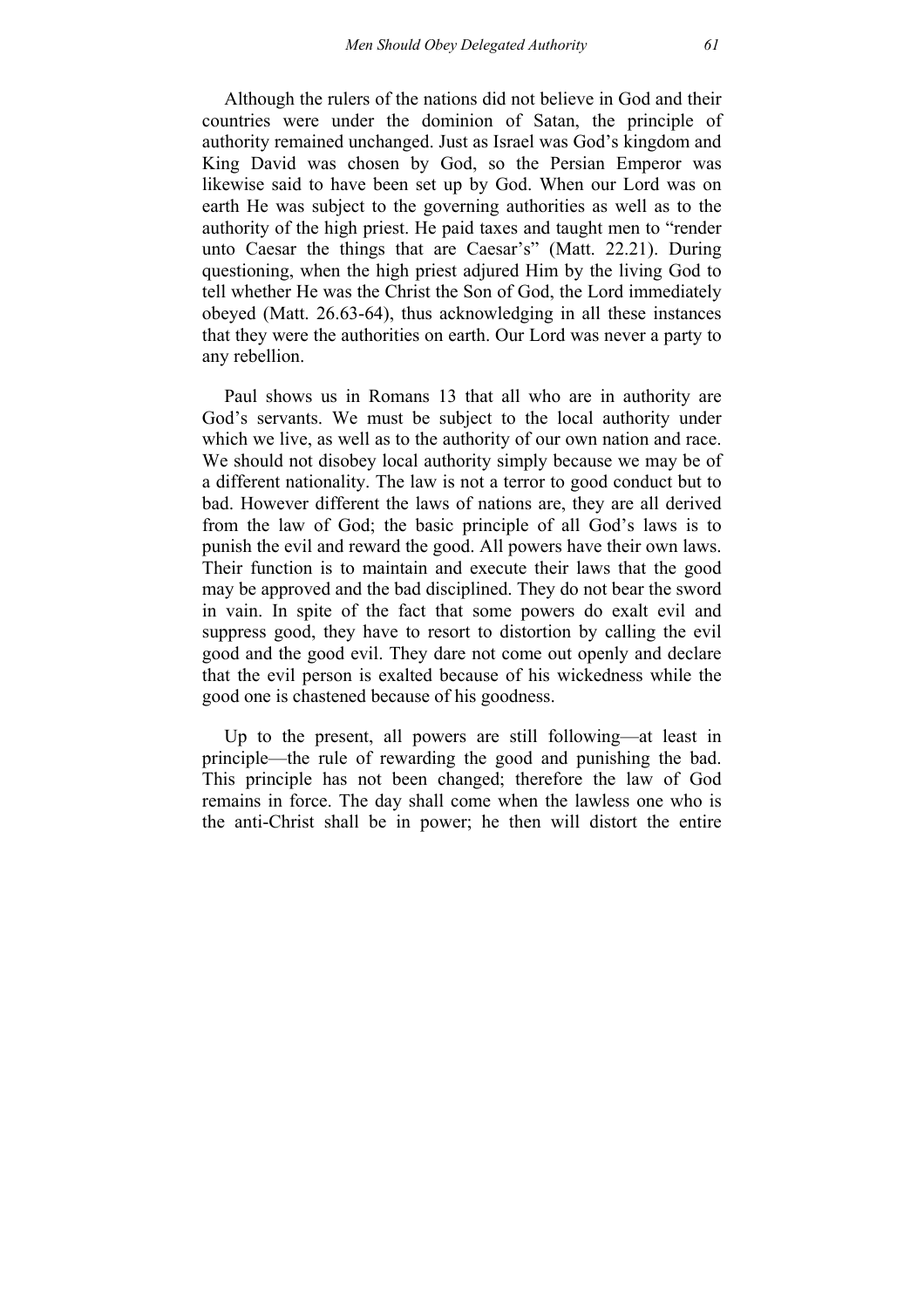system of law and openly label the good as bad and vice versa. Then the good shall be killed and the evil shall be exalted.

The symbols for subjection to earthly authorities are fourfold: taxes to whom taxes are due, revenue to whom revenue is due, respect to whom respect is due, and honor to whom honor is due.

A Christian obeys the law not only to avoid God's wrath but also for the sake of conscience. His conscience reproves him if he is disobedient. Hence we must learn to be subject to local authorities. The children of God should not carelessly criticize or denounce the government. Even the police on the streets are instituted by God for they are commissioned to a specific task. When the tax-collectors or revenue inspectors come to us, what is our attitude towards them? Do we hear them as God's delegated authorities? Are we in subjection to them?

How difficult it is to obey if we do not see the authority of God. The more we try to obey the harder it becomes. "But chiefly them that walk after the flesh in the lust of defilement, and despise dominion. Daring, self-willed, they tremble not to rail at dignities" (2 Peter 2.10). How many lose their power and forfeit their lives through reviling. Men should not fall into a state of anarchy. We need not be overly concerned with how God will deal with that which is done unrighteously, though we should pray for God's discipline on the ground of righteousness. In any event, insubordination to authority is mutiny towards God. If we are insubordinate, we will be a help to the principle of anti-Christ. Let us ask ourselves, When the mystery of lawlessness is at work are we a restraint or a help?

#### 2. IN THE FAMILY.

*Wives, be in subjection unto your own husbands, as unto the Lord. For the husband is the head of the wife, as Christ also is the head of the church . . . But as the church is subject to Christ,*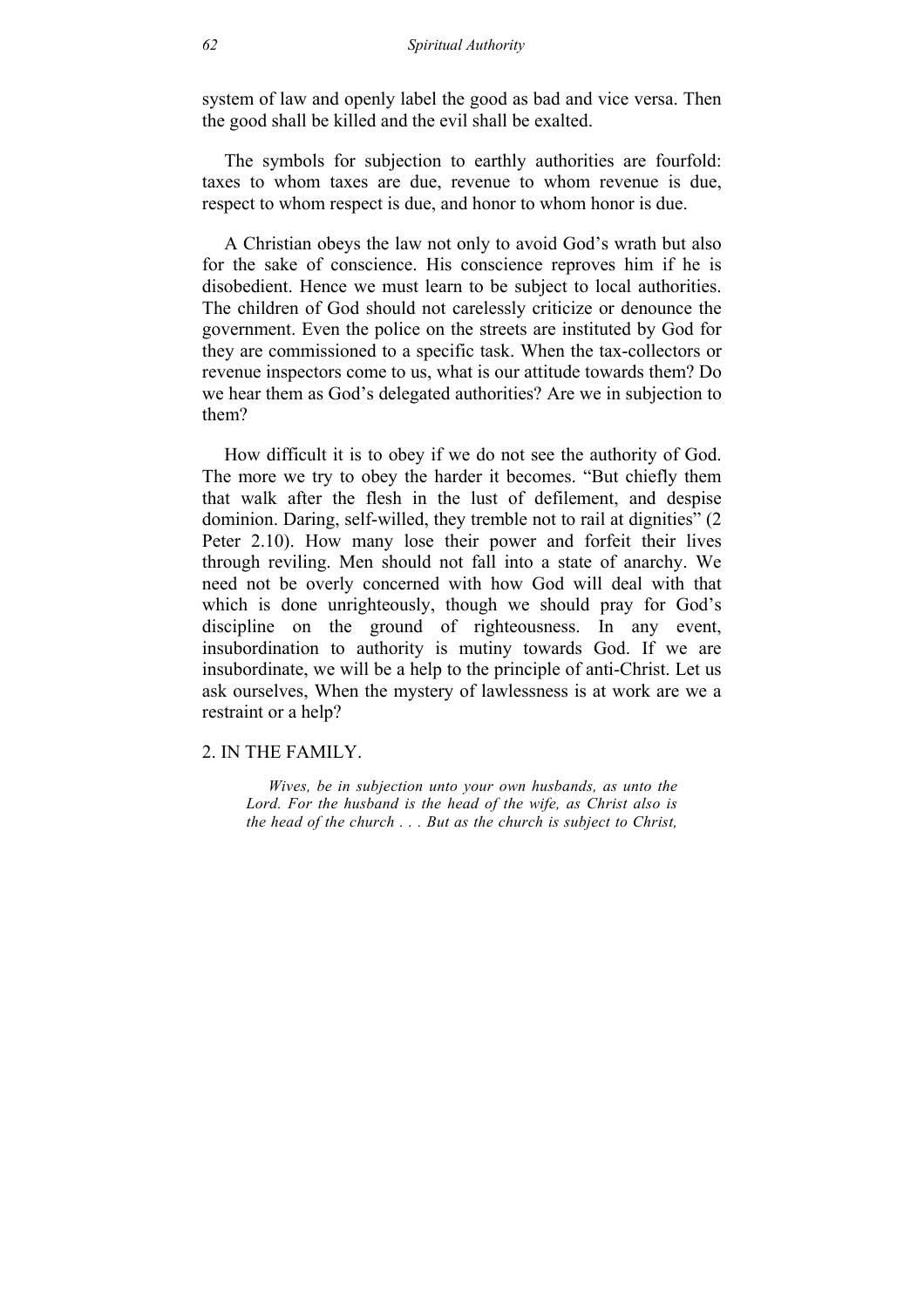*so let the wives also be to their husbands in everything. (Eph. 5.22-24)* 

*Children, obey your parents in the Lord: for this is right. Honor thy father and mother (which is the first commandment with promise), that it may be well with thee, and thou mayest live long on the earth. (Eph. 6.1-3)* 

*Wives, be in subjection to your husbands, as is fitting in the Lord . . . Children, obey your parents in all things, for this is well-pleasing in the Lord . . . Servants, obey in all things them that are your masters according to the flesh; not with eye-service, as men-pleasers, but in singleness of heart, fearing the Lord. (Col. 3.18,20,22)* 

God sets up His authority in the home, but many of His children do not pay enough attention to this sphere of the family. Yet the epistles, such as Ephesians and Colossians which are considered the most spiritual letters, do not overlook this matter. They specifically mention subjection in the home, that without this there will be difficulty in the service of God. The letters of 1 Timothy and Titus deal with the subject of work, but they also speak of the family problem as being something which could affect the work. Peter's first letter focuses on the kingdom, but he too considers rebellion against familial authority as rebellion against the kingdom. Once the members of a family see authority many difficulties in the home will disappear.

God has set the husband as the delegated authority of Christ, with the wife as representative of the church. It would be difficult for the wife to be subject to her husband if she did not see the delegated authority vested in him by God. She needs to realize that the real issue is God's authority, not her husband. "That they may train the young women to love their husbands, to love their children, to be sober-minded, chaste, workers at home, kind, being in subjection to their own husbands, that the word of God be not blasphemed" (Titus 2.4-5). "In like manner, ye wives, be in subjection to your own husbands; that, even if any obey not the word, they may without the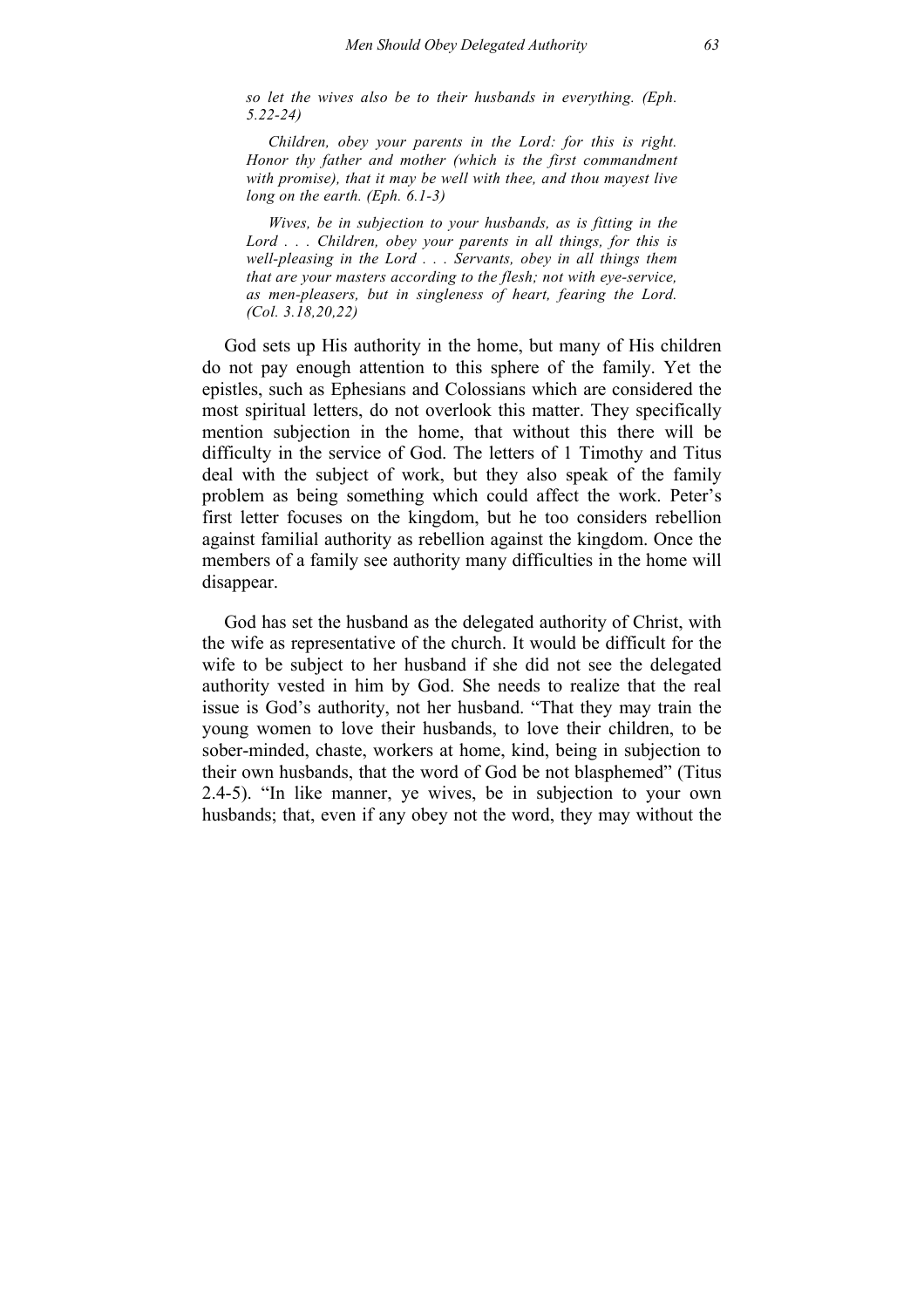word be gained by the behavior of their wives" (1 Peter 3.1). "For after this manner aforetime the holy women also, who hoped in God, adorned themselves, being in subjection to their own husbands; as Sarah obeyed Abraham, calling him lord" (1 Peter 3.5-6).

"Children, obey your parents in the Lord" (Eph. 6.1), because God has set up the parents as authority. "Honor thy father and mother. . . that it may be well with thee, and thou mayest live long on the earth" (Eph. 6.2-3). Of the Ten Commandments this is the first one with a special promise. Some may die early because of their lack in paying filial honor, while others may be healed once their relationship with their parents is normalized. "Children, obey your parents in all things, for this is well-pleasing in the Lord" (Col. 3.20). To be subject to the parents requires a seeing of God's authority.

*Servants, be obedient unto them that according to the flesh are your masters, with fear and trembling, in singleness of your heart, as unto Christ; not in the way of eyeservice, as menpleasers; but as servants of Christ, doing the will of God from the heart; with good will doing service, as unto the Lord, and not unto men. (Eph. 6.5-7)* 

*Let as many as are servants under the yoke count their own masters worthy of all honor, that the name of God and the doctrine be not blasphemed. (1 Tim. 6.1)* 

*Exhort servants to be in subjection to their own masters, and to be well-pleasing to them in all things; not gain-saying; not purloining, but showing all good fidelity; that they may adorn the doctrine of God our Saviour in all things. (Titus 2.9-10)* 

If we honor the authority of the Lord in our lives others will respect the Lord's authority in us. When Peter and Paul spoke these words slavery was at its worst in the Roman Empire. Whether slavery is wrong or right is not a problem for our consideration now, but we want to see that God has ordained that servants should obey their masters.

3. IN THE CHURCH.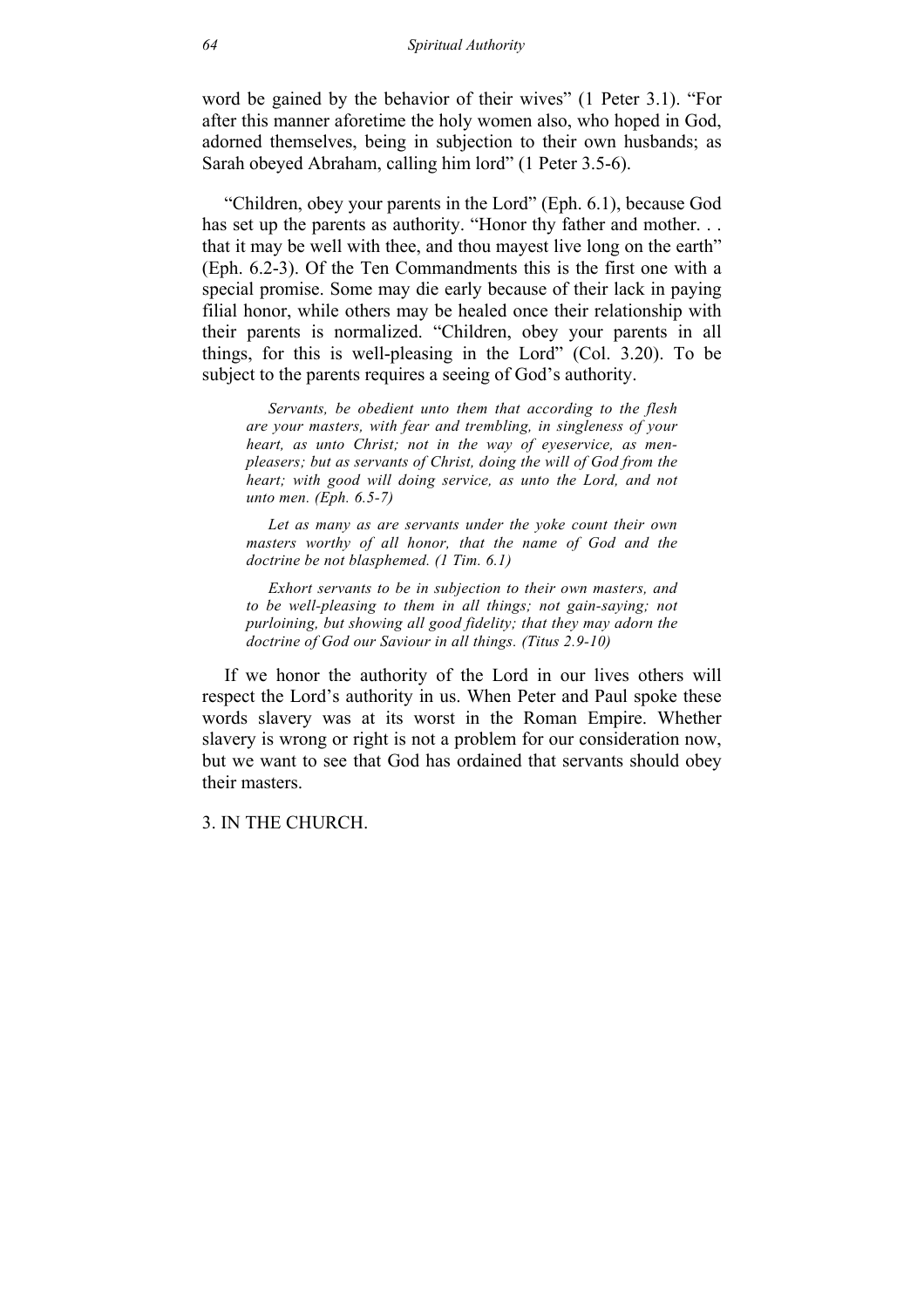*But we beseech you, brethren, to know them that labor among you, and are over you in the Lord, and admonish you; and to esteem them exceeding highly in love for their work's sake. Be at peace among yourselves. (1 Thess. 5.12-13)* 

Let the elders that rule well be counted worthy of double *honor, especially those who labor in the word and in teaching. (1 Tim. 5.17)* 

*Now I beseech you, brethren (ye know the house of Stephanas, that it is the firstfruits of Achaia, and that they have set themselves to minister unto the saints), that ye also be in subjection unto such, and to every one that helpeth in the work and laboreth. (1 Cor. 16.15-16)* 

God sets in the church authorities such as "the elders who rule well" and "those who labor in preaching and teaching." They are the ones whom everyone should obey. The younger ones in age must also learn to be subject to the older ones. The apostle exhorted the Corinthian believers to honor especially men like Stephanas whose family was the first converts in Achaia and who was willing to serve the saints with great humility.

In the church the women ought to be subject to the men. "I would have you know, that the head of every man is Christ; and the head of the woman is the man; and the head of Christ is God" (1 Cor. 11.3). God has arranged to have the men represent Christ as authority and the women represent the church in subjection. Therefore, the women ought to have a veil (Greek: authority) on their heads because of the angels (1 Cor. 11.10), and they should be subject to their own husbands.

"As in all the churches of the saints, let the women keep silence in the churches: for it is not permitted unto them to speak; but let them be in subjection, as also saith the law. And if they would learn anything, let them ask their own husbands at home" (1 Cor. 14.33- 35). Some sisters ask, Supposing our husbands cannot answer our questions? Well, God tells you to ask, and so you ask. After awhile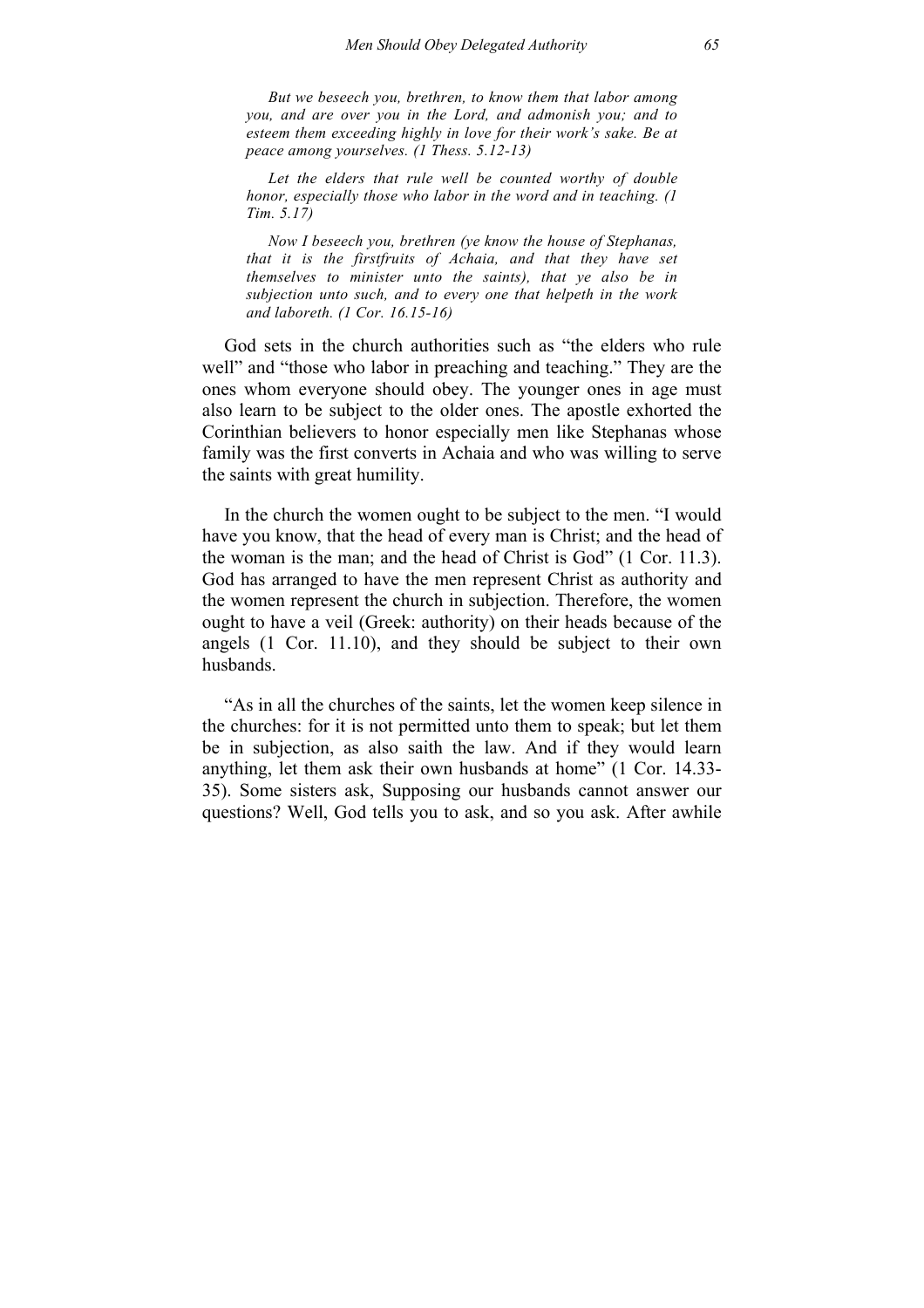your husband will know, since being repeatedly asked he will be forced to seek for understanding. And so you help your husband as well as yourself. "Let a woman learn in quietness with all subjection. But I permit not a woman to teach, nor to have dominion over a man, but to be in quietness. For Adam was first formed, then Eve" (1 Tim. 2.11-13).

"All of you gird yourselves with humility, to serve one another" (1 Peter 5.5). It is most shameful for anyone to consciously display his position and authority.

God has also instituted authorities in the spiritual world. "But chiefly them that walk after the flesh in the lust of defilement, and despise dominion. Daring, self-willed, they tremble not to rail at dignities: whereas angels, though greater in might and power, bring not a railing judgment against them before the Lord" (2 Peter 2.10- 11). Here we are told of a most significant fact: that there are authorities and glorious ones in the spiritual world under whom angels are assigned. Although some of them have failed, the angels dare not revile them because once they were superiors. After their fall, though you may recount the fact of the fall, you may not add on your judgment, for fact plus judgment is reviling.

"But Michael the archangel, when contending with the devil he disputed about the body of Moses, durst not bring against him a railing judgment, but said, The Lord rebuke thee" (Jude 9). Why? Because at one time God had made Lucifer the chief of the archangels; and Michael, being one of the archangels, had been under his authority. Later Michael, in obedience to God, sought the body of Moses because one day Moses was to be raised from the dead (possibly at the Mount of Transfiguration). When Michael was hindered by Satan, he could, in a rebellious spirit, have dealt with that rebellious one, Satan, by opening his mouth and reviling him. But he dared not do so. All he said was, "The Lord rebuke thee." (With men it is a different story, since God has never placed men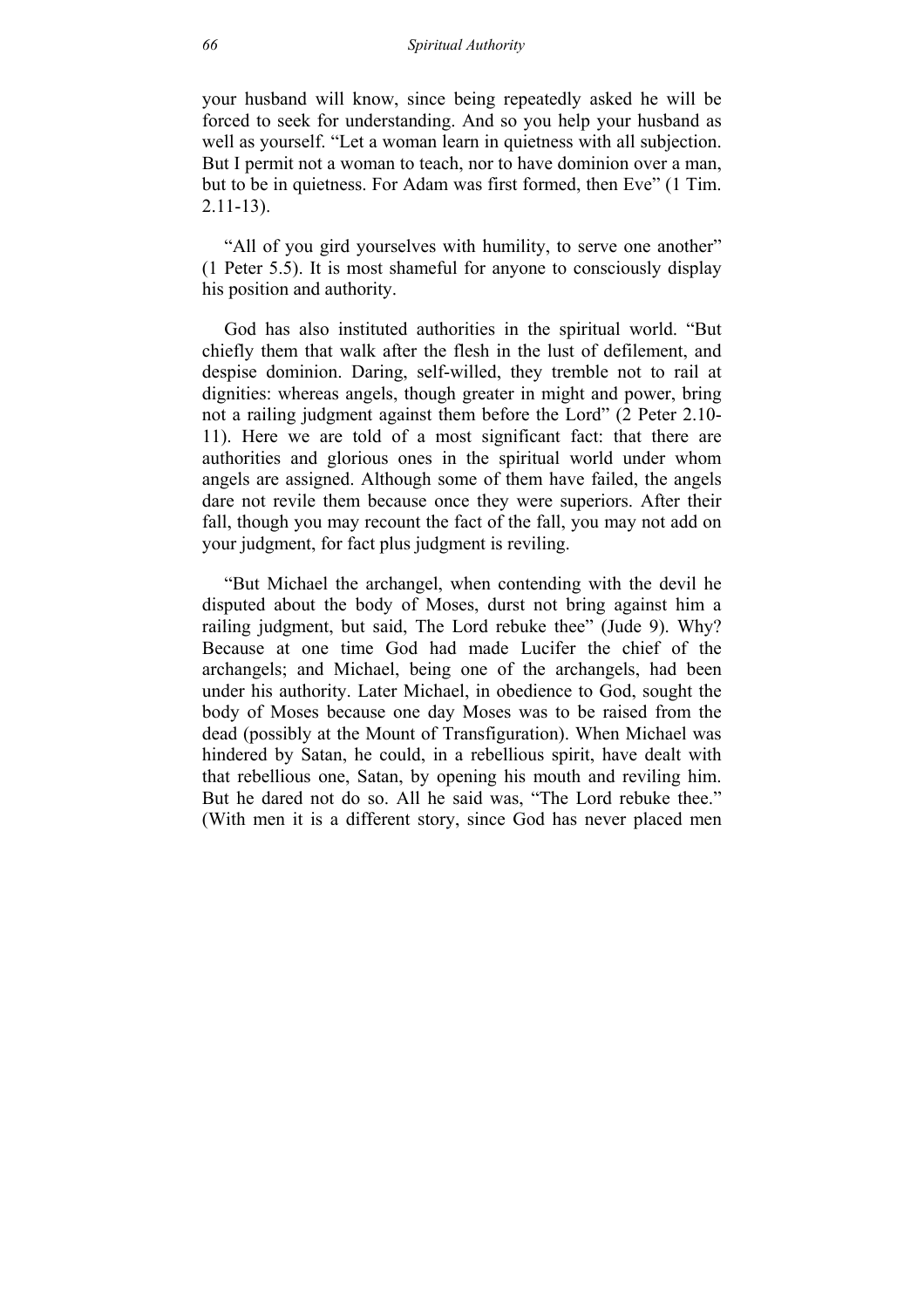under the authority of Satan. Though once we fell into his rule, we were never under his authority.)

On the same principle, David at one period submitted himself to the delegated authority of Saul. Subsequently, he still dared not overthrow Saul's fading authority. How dignified is delegated authority in the spiritual realm. It should not be despised; any reviling of it will result in the loss of spiritual power.

If you ever once in your life meet authority you will then be able to see God's authority everywhere. Wherever you go, your first question will be: Whom should I obey, To whom should I hearken? A Christian ought to have two senses: the sense of sin and the sense of authority. Even when two brothers consult together, though each may voice his opinion, only one makes the final decision.

In Acts 15 there was a council. The young as well as the old could rise up and speak. Every brother could offer his opinion. Yet after Peter and Paul had finished their words, James got up to give the decision. Peter and Paul only related facts, but James made the judgment. Even among the elders or the apostles there was an order. "For I am the least of the apostles," says Paul (1 Cor. 15.9). Some apostles are greater, some are lesser. This order is not arranged by man; nonetheless, each needs to know where he stands.

What a lovely testimony and beautiful picture this is. It is what Satan is afraid of, for eventually it will cause the downfall of his kingdom. For after we are all on the course of obedience God will come to judge the world.

#### *Be Fearlessly Subject to Delegated Authority*

What a risk God has taken in instituting authorities! What a loss God will incur if the delegated authorities He institutes misrepresent Him! Yet, undaunted, God has set up these authorities. It is much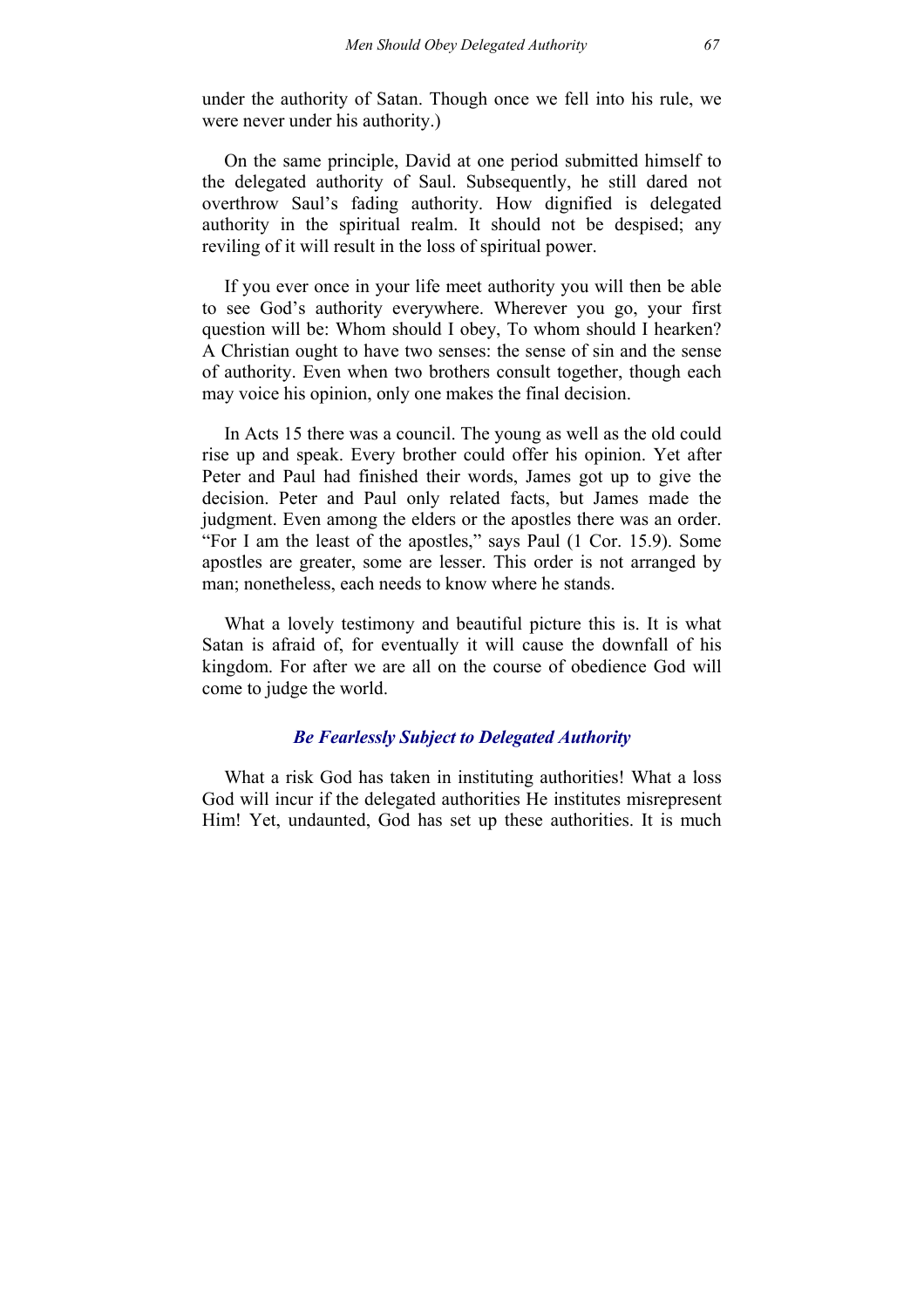easier for us to fearlessly obey authorities than for God to institute them. Can we not then obey them without apprehension since God Himself has not been afraid to entrust authority to men? Even as God has boldly established authorities, so let us courageously obey them. If anything should be amiss, the fault does not lie with us but with the authorities, for the Lord declares: Let every soul be in subjection to the higher powers" (Rom. 13.1).

"Whosoever shall receive this little child in my name receiveth me" (Luke 9.48). For our Lord to represent the Father is no problem. The Father has confidence in Him and calls us to trust Him as we would trust the Father. But in the eyes of the Lord these children also represent Him. He has faith in these children and exhorts us to receive them as we receive Him.

When He sent out His disciples the Lord told them that "he that heareth you heareth me; and he that rejecteth you rejecteth me" (Luke 10.16). Whatever these disciples said or decided was reckoned as representing the Lord. How unafraid the Lord was in delegating His authority to them. He acknowledged every word which they spoke in His name. So that those who rejected them rejected Him. He did not forewarn the disciples not to speak carelessly. He was not at all apprehensive that they might do wrong. He had the faith and boldness to entrust His authority to them.

The Jews, though, were different. They doubted and questioned: "How can this be? How can we be sure that what you say is right? We need time to consider." They dared not believe and were much afraid.

Let us suppose you are the head of an institution. In sending a representative out, you tell him that you will acknowledge whatever he does according to his best judgment and that people listening to him will be considered as listening to you. Surely you will require him to report to you daily lest he make a mistake. But the Lord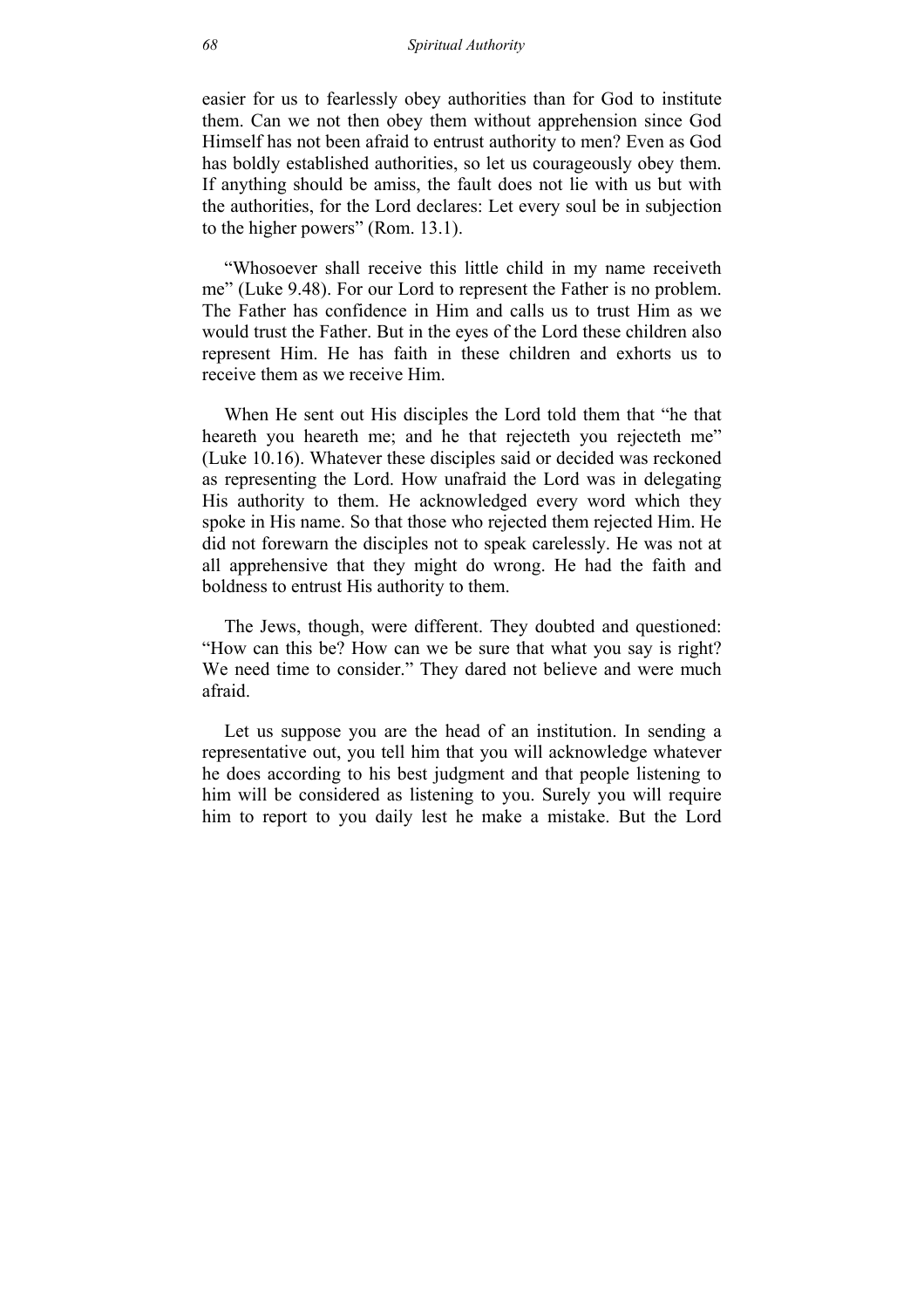makes us representatives plenipotentiary. What confidence He has in us! Can we trust any less when our Lord displays such trust in His delegated authority?

People will perhaps argue, "What if the authority is wrong?" The answer is, If God dares to entrust His authority to men, then we can dare to obey. Whether the one in authority is right or wrong does not concern us, since he has to be responsible directly to God. The obedient needs only to obey; the Lord will not hold us responsible for any mistaken obedience, rather will He hold the delegated authority responsible for his erroneous act. Insubordination, however, is rebellion, and for this the one under authority must answer to God.

It is therefore clear that no human element is involved in this matter of authority. If our subjection is merely directed to a man the whole meaning of authority is lost. When God institutes His delegated authority He is bound by His honor to maintain that authority. We are each one of us responsible before God in this matter. Let us be careful that we make no mistake.

#### *To Reject Delegated Authority Is an Affront to God*

The entire parable recorded in Luke 20.9-16 focuses on the matter of delegated authority. God did not come personally to gather His due after He had rented the vineyard to the tenants. Three times He sent His servants and the fourth time He sent His own Son. These all were His delegates. He wanted to see if the tenants would be subject to His delegated authorities. He could have come and collected Himself, but He sent delegates instead.

In God's view, those who reject His servants reject Him. It is impossible for us to hearken to God's word and not to the words of His delegates. If we are subject to God's authority, then we must also be subject to His delegated authority. Other than in Acts 9.4-15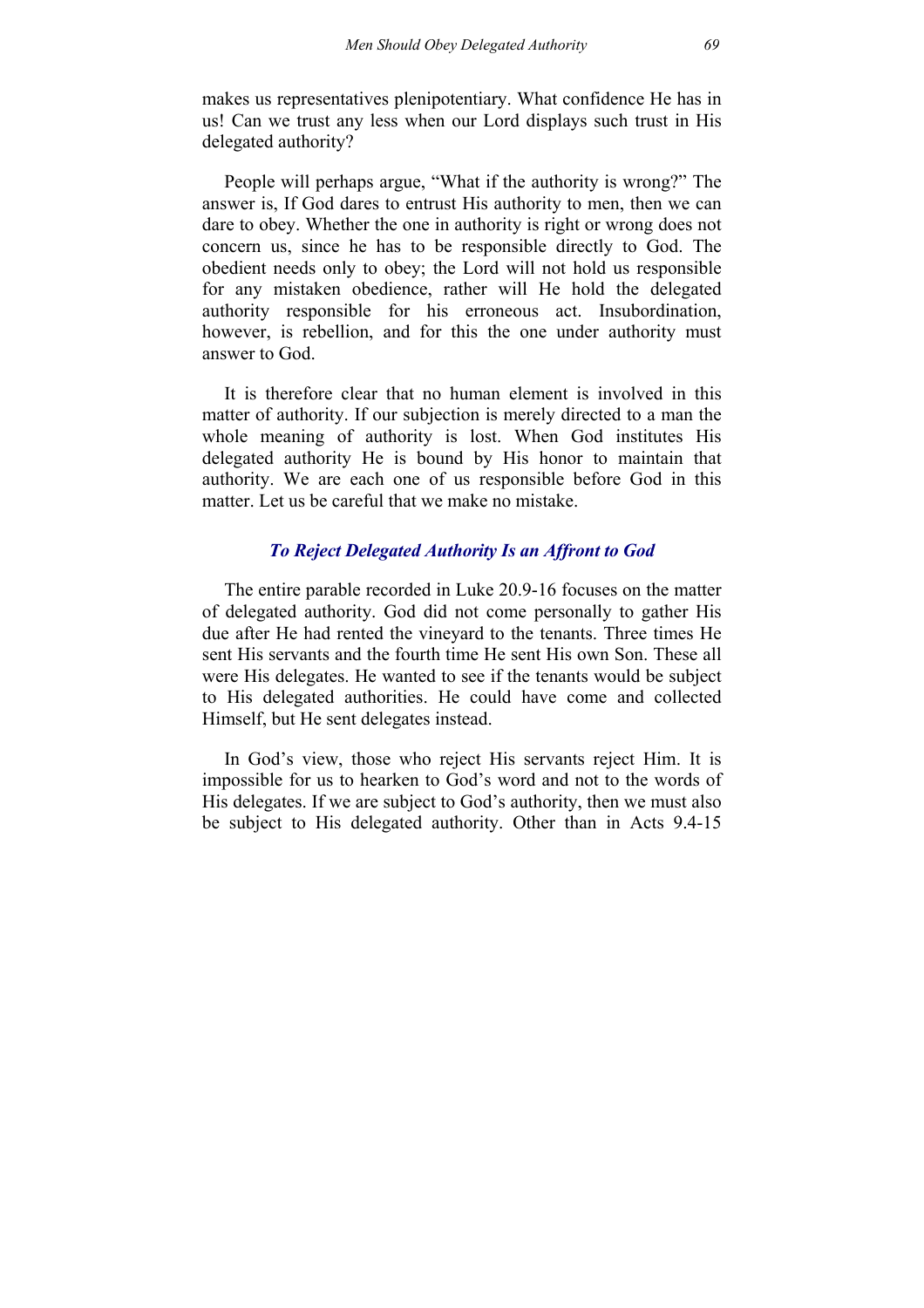which illustrates the direct authority of the Lord, the rest of the Bible demonstrates the authority He has delegated to men. It may be said that He has given almost all His authority to men. Men may often think they are merely being subject to other men, but those who know authority realize that these other men are God's delegated authorities. It does not require humility to be obedient to God's direct authority, but it does demand humbleness and brokenness to be subject to delegated authority. Unless one sets aside the flesh completely he is not able to receive and to hearken to delegated authority. May we realize that instead of coming Himself, He sends His delegates to collect His due. What, then, should be our attitude towards God? Should we wait till God comes Himself? Remember that when He appears He will come to judge, not to collect!

The Lord showed Paul how he had kicked against the goads when he had resisted the Lord. Once Paul saw the light and saw authority, however, he asked, "What shall I do, Lord?" By this action he put himself under the direct authority of the Lord. Nevertheless, the Lord immediately shifted Paul to His delegated authority. "Rise, and enter into the city, and it shall be told thee what thou must do" (Acts 9.6). From here on Paul recognized authority. He did not consider himself so exceptional. that he would only listen if the Lord Himself told him what to do. During their very first encounter the Lord put Paul under His delegated authority. How about us? Since we have believed in the Lord how much have we been subject to delegated authority? To how many delegated authorities have we been submissive?

In the past God overlooked our transgressions because we were ignorant, but now we ought to be serious about God's delegated authorities. What God stresses is not His own direct authority but the indirect authorities which He has established. All who are insubordinate to God's indirect authorities are not in subjection to God's direct authority.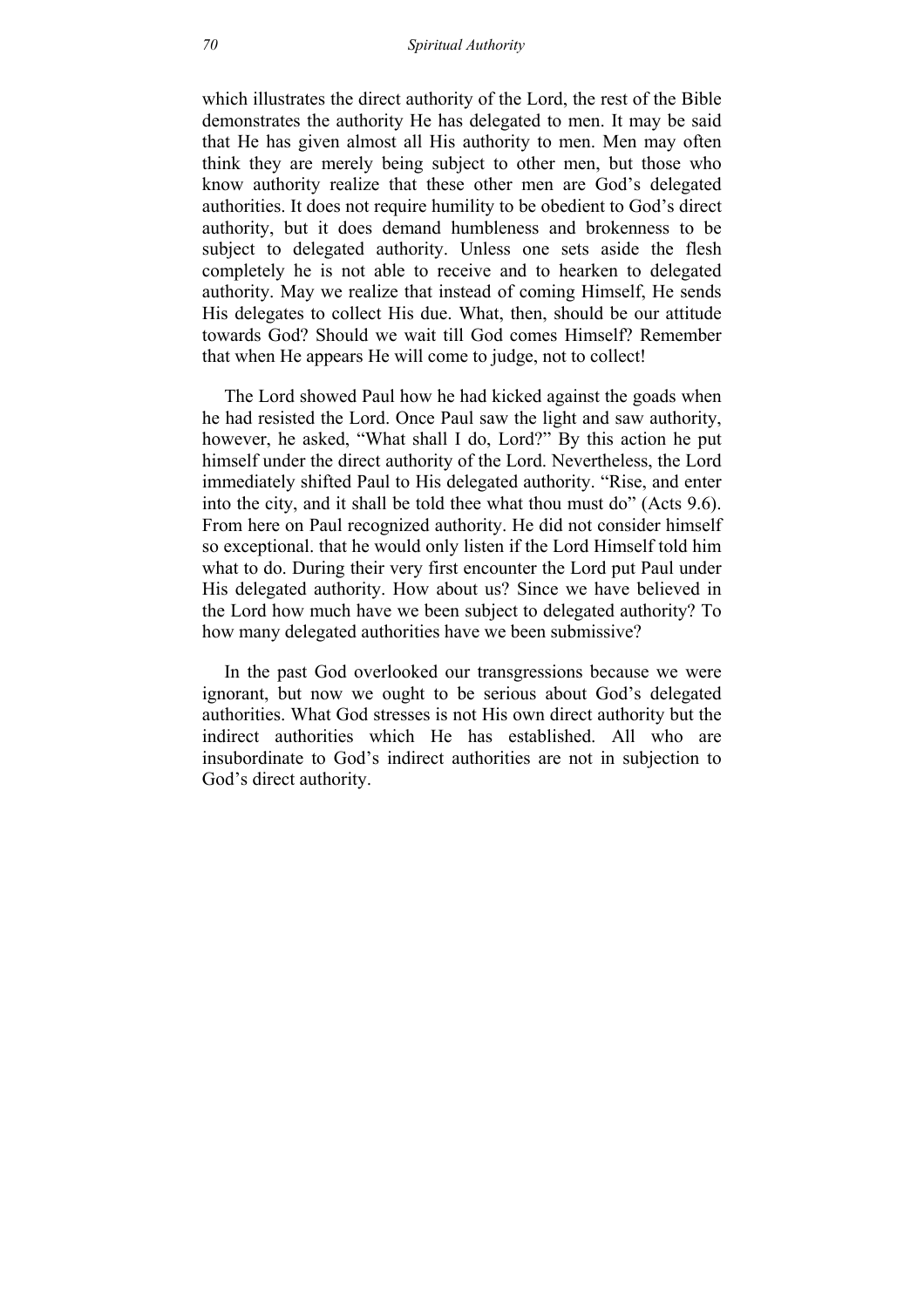For the convenience of explanation, we distinguish between direct authority and delegated authority; to God, though, there is but one authority. Let us not despise the authorities in home and in church; let us not neglect all those delegated authorities. Although Paul was stricken blind, he waited for Ananias with his inner eyes wide open. To see Ananias was like seeing the Lord; to hearken to him was like hearkening to the Lord.

Delegated authority is so serious that if one offends it he is at odds with God. No one can expect to obtain light directly from the Lord if he refuses to have light from delegated authority. Paul did not reason: "Since Cornelius asked for Peter, I will ask for either Peter or James; I will not have this little brother Ananias to be my authority." It is absolutely impossible for us to reject delegated authority and yet be subject directly to God; rejecting the first is the same as rejecting the second. Only a fool takes pleasure in the failure of delegated authority. He who dislikes God's delegate dislikes God Himself. It is the rebellious nature of man that makes him want to obey God's direct authority without being subject to the delegated authorities God has established.

#### *God Respects His Delegated Authority*

Numbers 30 deals with the matter of a woman's vow or pledge. While within her father's house in her youth a woman's vow or pledge was binding only if the father said nothing against it. If she were married, her vow had to be approved or disapproved by her husband. Direct authority would act upon what the delegated authority had consented to or it would annul what the latter had cancelled. God loves to delegate His authority and He also respects His delegate. Since the woman was under her husband's authority God would rather have her obey authority than maintain her vow. But if the husband as the delegated authority erred, God would surely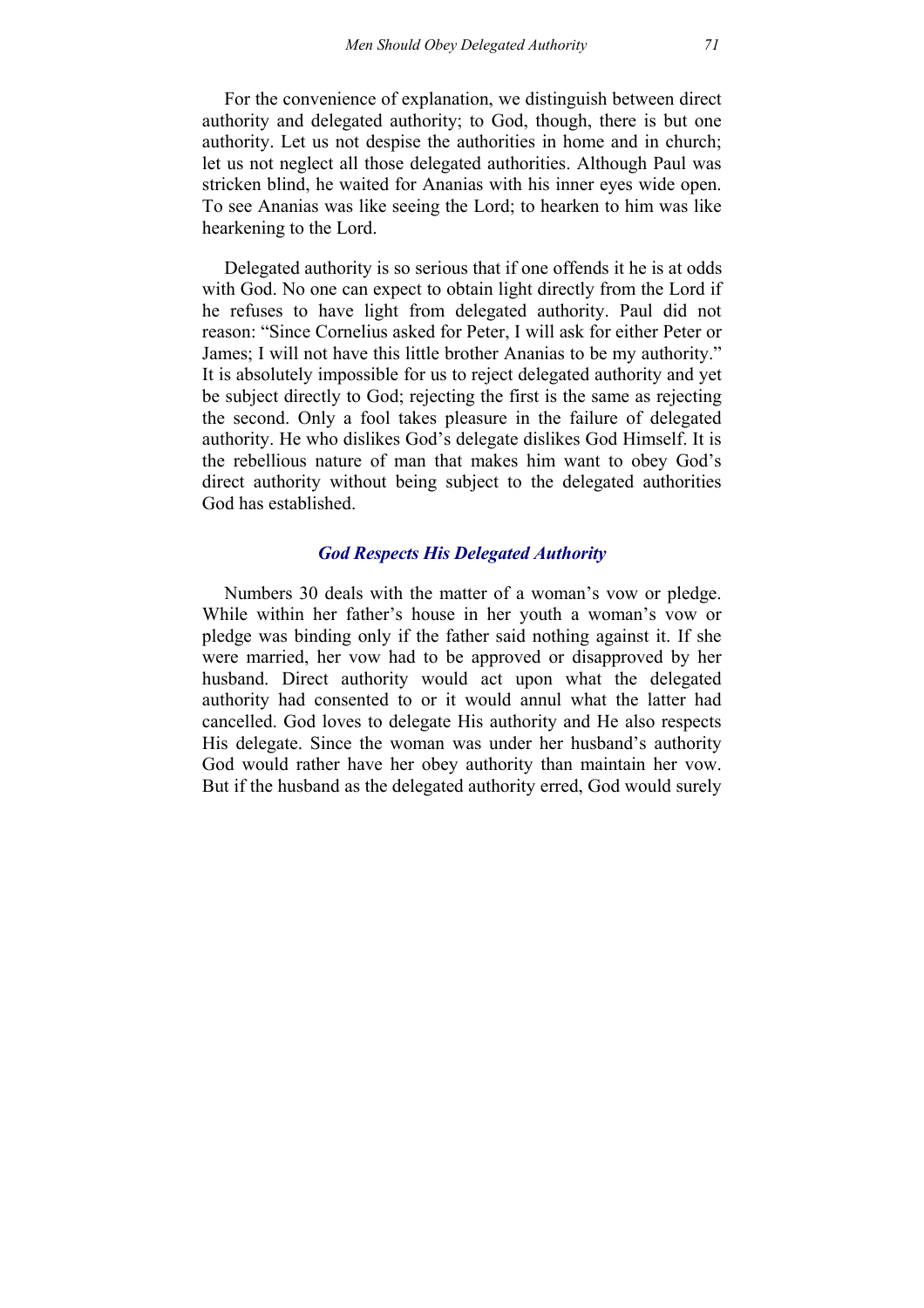deal with him, for he would bear her iniquity. The woman was not held responsible.

Thus this portion of the Scriptures tells us how we cannot bypass delegated authority to be subject to God's authority. Having delegated His authority to men, God Himself will not supersede delegated authority; rather is He restrained by the authority He has delegated. He confirms what delegated authority has confirmed and voids what it has also voided. God always maintains the authority which He has delegated. We are therefore left with no choice but to be subject to the governing authorities.

The whole New Testament stands behind delegated authority. The only exception is found in Acts 5.29 when Peter and the apostles answered the Jewish council which forbade them to teach in the name of the Lord Jesus. Peter answered by saying, "We must obey God rather then men." This was due to the fact that the delegated authority here had distinctly violated God's command and trespassed against the Person of the Lord. Such an answer as Peter's can only be given under this particular situation. In all other circumstances we must learn to be subject to delegated authorities. We can never bring in obedience through rebellion.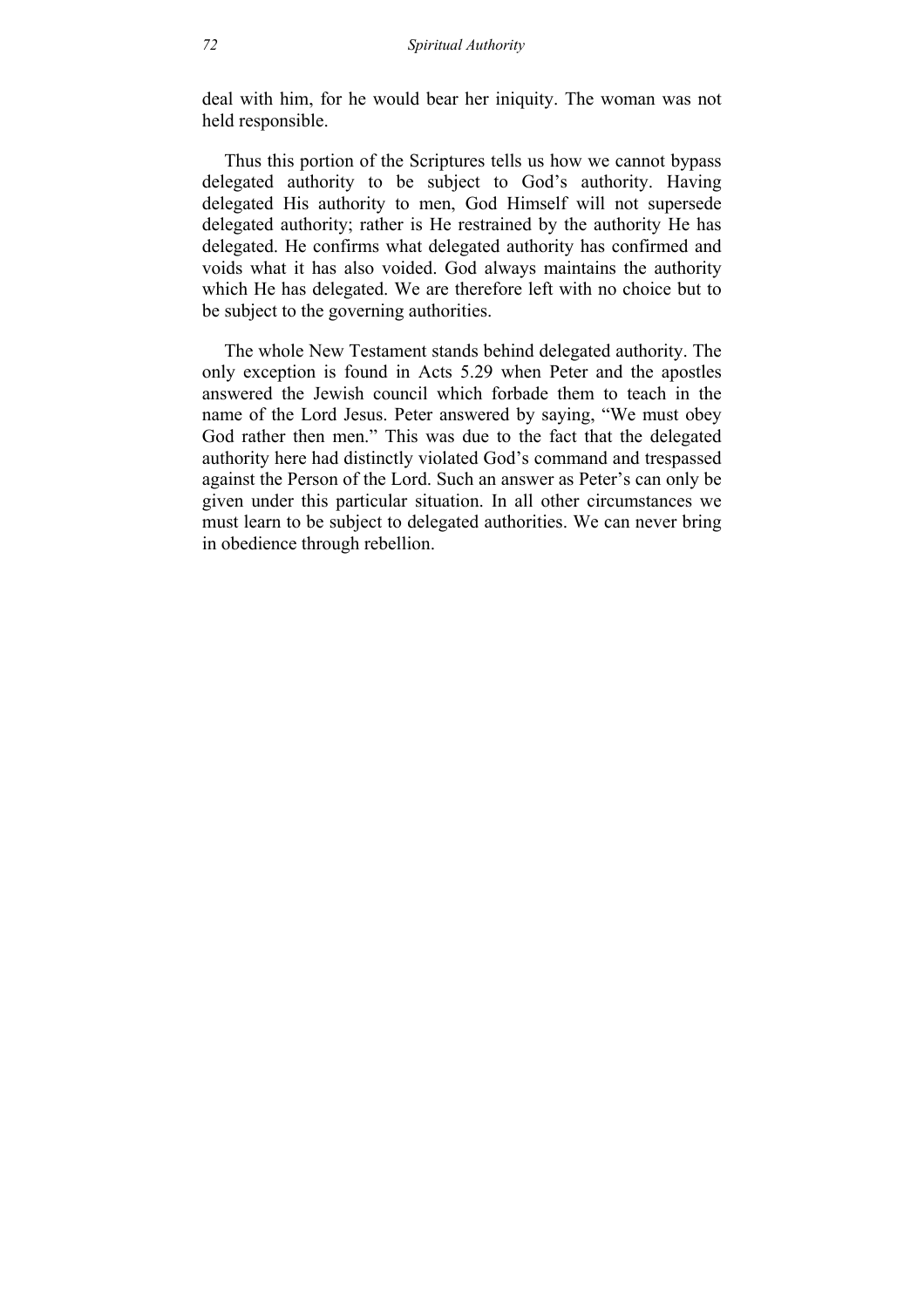**8The Authority of the Body**<br>
For as the body is one, and hath many members, and<br>
all the members of the body, being many, are one body;<br>
so also is Christ. For in one Spirit were we all baptized<br>
into one body, whether Je *For as the body is one, and hath many members, and all the members of the body, being many, are one body; so also is Christ. For in one Spirit were we all baptized into one body, whether Jews or Greeks, whether bond or free; and were all made to drink of one Spirit. For the body is not one member, but many. If the foot shall say,* 

*Because I am not the hand, I am not of the body; it is not therefore not of the body. And if the ear shall say, Because I am not the eye, I am not of the body; it is not therefore not of the body. If the whole body were an eye, where were the hearing? If the whole were hearing, where were the smelling? But now hath God set the members each one of them in the body, even as it pleased him. And if they were all one member, where were the body? But now they are many members, but one body. And the eye cannot say to the hand, I have no need of thee: or again the head to the feet, I have no need of you. (1 Cor. 12.12-21)*

*And if thy brother sin against thee, go, show him his fault between thee and him alone: if he hear thee, thou hast gained thy brother. But if he hear thee not, take with thee one or two more, that at the mouth of two witnesses or three every word may be established. And if he refuse to hear them, tell it unto the church: and if he refuse to hear the church also, let him be unto thee as the Gentile and the publican. Verily I say unto you, What things soever ye shall bind on earth shall be bound in heaven; and what things soever ye shall loose on earth shall be loosed in heaven. (Matt. 18.15-18)*

#### *Authority Finds Its Fullest Expression in the Body*

The fullest expression of God's authority is found in the body of Christ, His church. Though God has established the procedure of authority in this world, none of those relationships (rulers and people, parents and children, husbands and wives, masters and servants) can give authority its fullest expression. Because the many governing authorities on earth are all institutional, there is always the possibility of the *appearance* of subordination without there being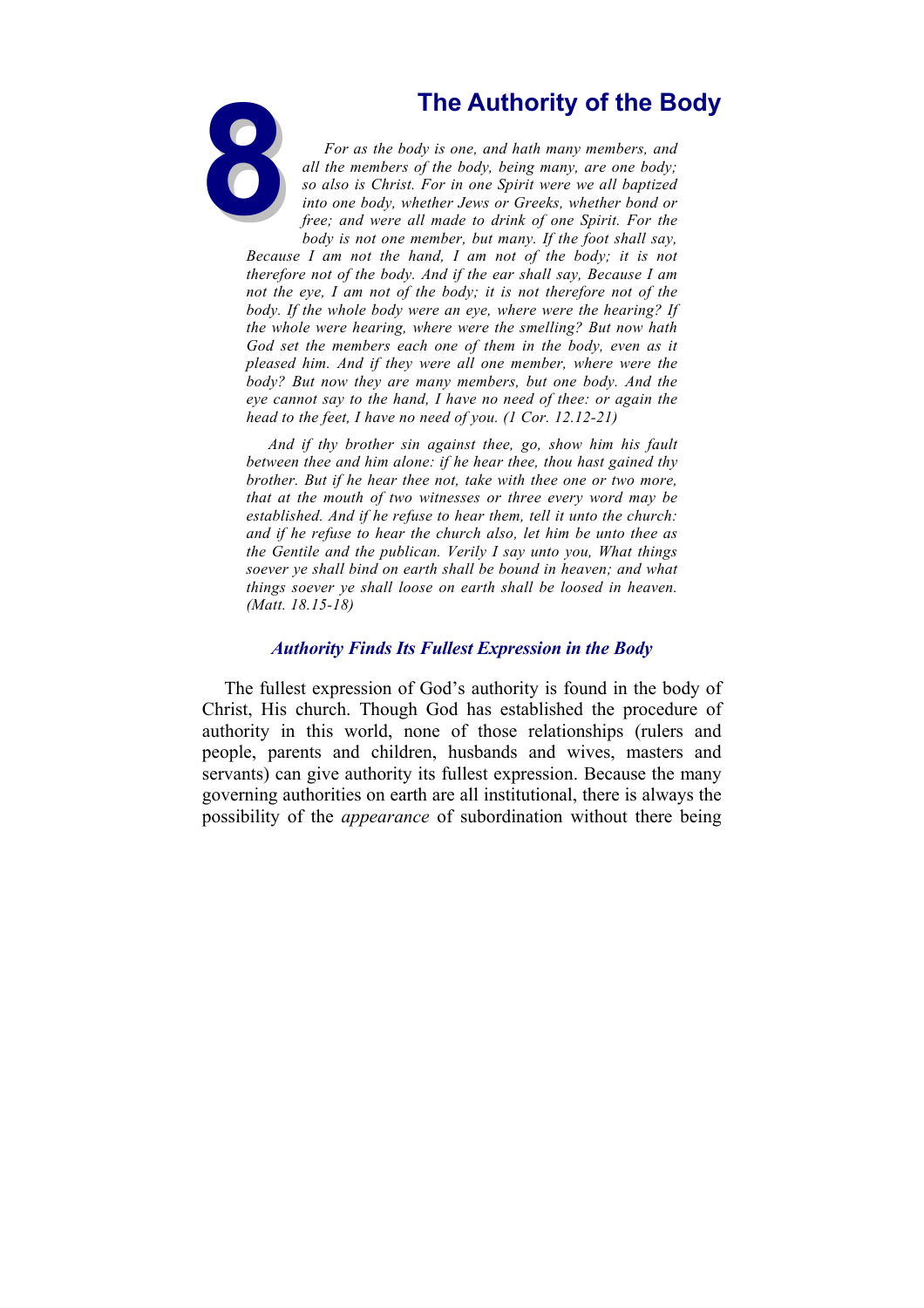the real subjection of heart. There is no way to detect whether the people are following an order of the ruler from their hearts or merely rendering lip-service. It is equally difficult to tell whether the children are hearkening to their parents wholeheartedly or not. Hence subjection to authority cannot be typified by the way children are subject to their parents, servants to their masters, or people to their rulers. Though God's authority cannot be established without subjection, neither can it be if the subjection is not from the heart. Then again, all these instances of subjection lie within the scope of human relationships; consequently they are temporal and are subject to separation. So it is clear that absolute and perfect subjection cannot be found in them.

Only the relationship between Christ and the church can fully express both authority and obedience. For God has not called the church to be an institution; He has ordained her to be the body of Christ. We often think of the church as a gathering of believers with the same faith or as a meeting of loving hearts, but God looks at her differently. She stands not only for the same faith and united love but even more so as one body.

The church is the body of Christ, while Christ is the Head of the church. The relationships of parents and children, masters and servants, and even husbands and wives may all be severed, but the physical head and its body are inseparable; they are forever one. In like manner, Christ and the church too can never be sundered apart. The authority and obedience found in Christ and the church are of such a perfect nature that they surpass all other expressions of authority and obedience.

In spite of the love parents have towards their children, they are liable to misuse their authority. Similarly, governments may issue wrong orders or masters may abuse their authority. In this world, authority as well as obedience are all imperfect. This explains why God desires to set up a perfect authority and a perfect obedience in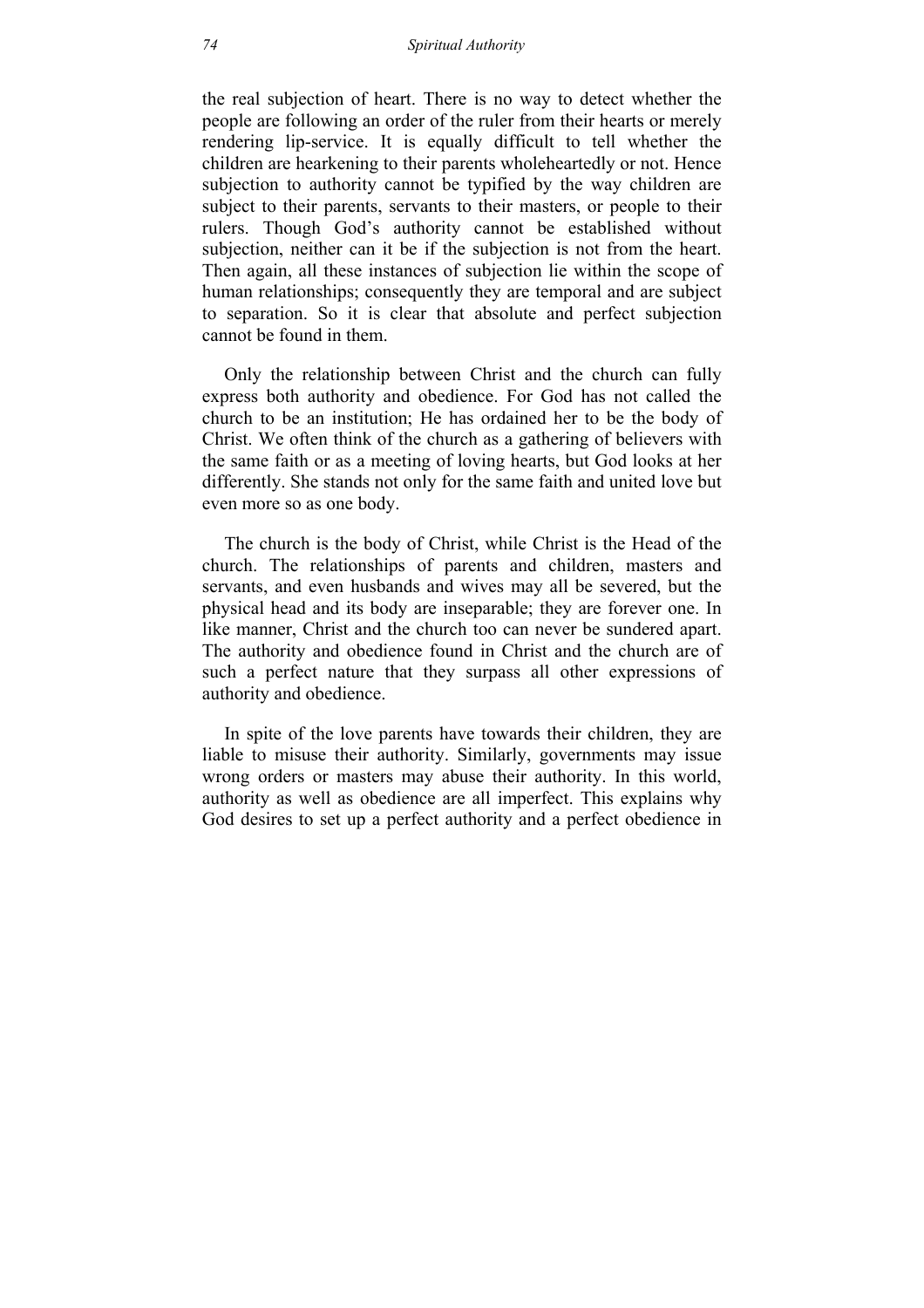Christ and the church, they being the Head and the body. Parents might even sometimes hurt their children, husbands their wives, masters their servants, and governments their people. But no head will do harm to its own body; the authority of the head is not subject to error, but is perfect. Likewise, the obedience of the body to the head is perfect. As soon as the head conceives an idea, the fingers move naturally, harmoniously, soundlessly. God's intention for us is that we render complete obedience; He will not be satisfied until we are brought to that same degree of obedience as is a body to its head.

This goes even beyond what can be represented by the relationship of husbands and wives, since husbands and wives are separate entities. But in Christ these two are one: He is the obedience as well as the authority. They are one in Him. This differs from the world, because in that sphere authority and obedience are two separate things. Not so the body and the head; movement of the body requires little effort from the head; the body moves graciously at the slightest impulse from the head. This is the kind of obedience which satisfies God, not the subjection children give to parents or wives to husbands, but such as the body renders to its head. How opposite this is from subjection through subjugation.

After one has learned more about obedience he will be shown the difference between God's command and God's will. The first is a word spoken by God while the latter is an idea conceived in God's mind. Command must be uttered but will can be silent. The Lord Jesus moved in accordance with both God's will and His word.

In similar fashion God will work in His people until the relationship between Christ and the church fits the same pattern as the relationship between God and His Christ. God must continue laboring until we obey Christ as Christ obeys God. The first phase of God's work is to make Himself Christ's Head. The second phase is to make Christ the Head of the church. God will work till we obey His will instantaneously without even the need of being disciplined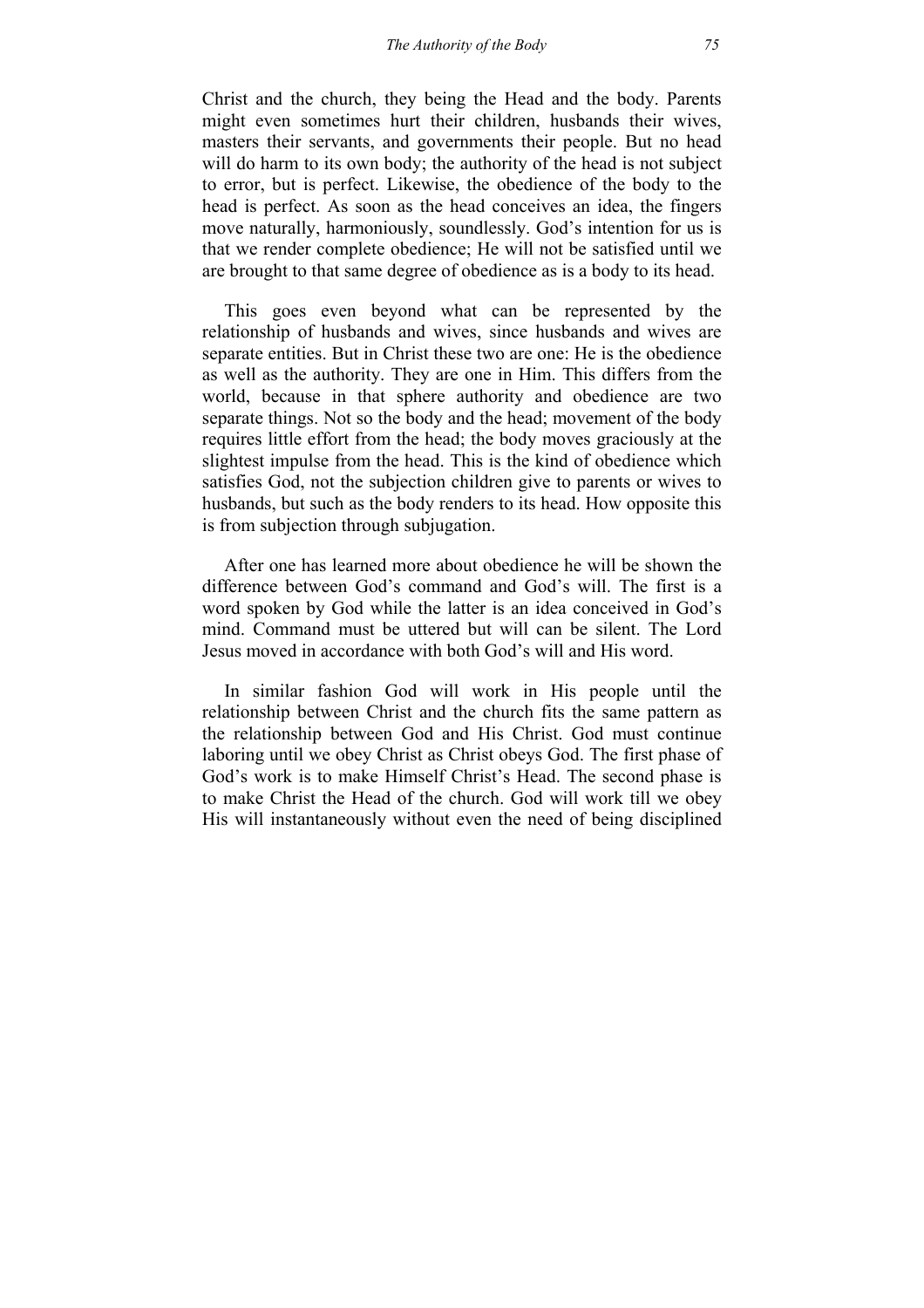by the Holy Spirit. The third phase is to make the kingdom of this world the kingdom of our Lord and of His Christ. The first phase has already been accomplished, the third is yet to come. Today we are in the middle phase. Its fulfillment is absolutely essential for the coming in of the third phase. Are we here to obey so that God may have His way, or do we disobey and thus hinder God's work? God has been trying to establish His authority in the universe, and the key to it is the church. The church stands in the middle, serving as the pivot. In this, God clothes us with much more glory. Upon our shoulders rests the responsibility of manifesting authority.

#### *For the Body to Obey the Head Is Most Natural and Agreeable*

God has provided that the head and the body should share one life and one nature. It is therefore most natural for the body to obey the head. Indeed, in such a relationship disobedience would be strange. For example, it is normal for the hand to be raised at the instruction of the head; should the hand fail to respond, something would be wrong! In like manner, the spirit of life which God has given us is one and the same as that which the Lord has; so is the nature of our life the same as His. Thus there is no possibility of discord and disobedience.

In our physical bodies some movements are conscious while others are automatic, because the head and the body are so united that obedience includes both the conscious and the automatic. For instance, one can breathe a deep breath consciously or one can breathe naturally without any conscious effort. Our heart beats automatically; it does not wait for any order. This is the obedience of life. The head solicits the obedience of the body without noise or compulsion, void of conflict, and perfectly harmonious. But many people today will only obey commands. This is not adequate, for behind command lies the will, and in the will is the law of life. Now perfect obedience can only be reckoned as obeying the law of life.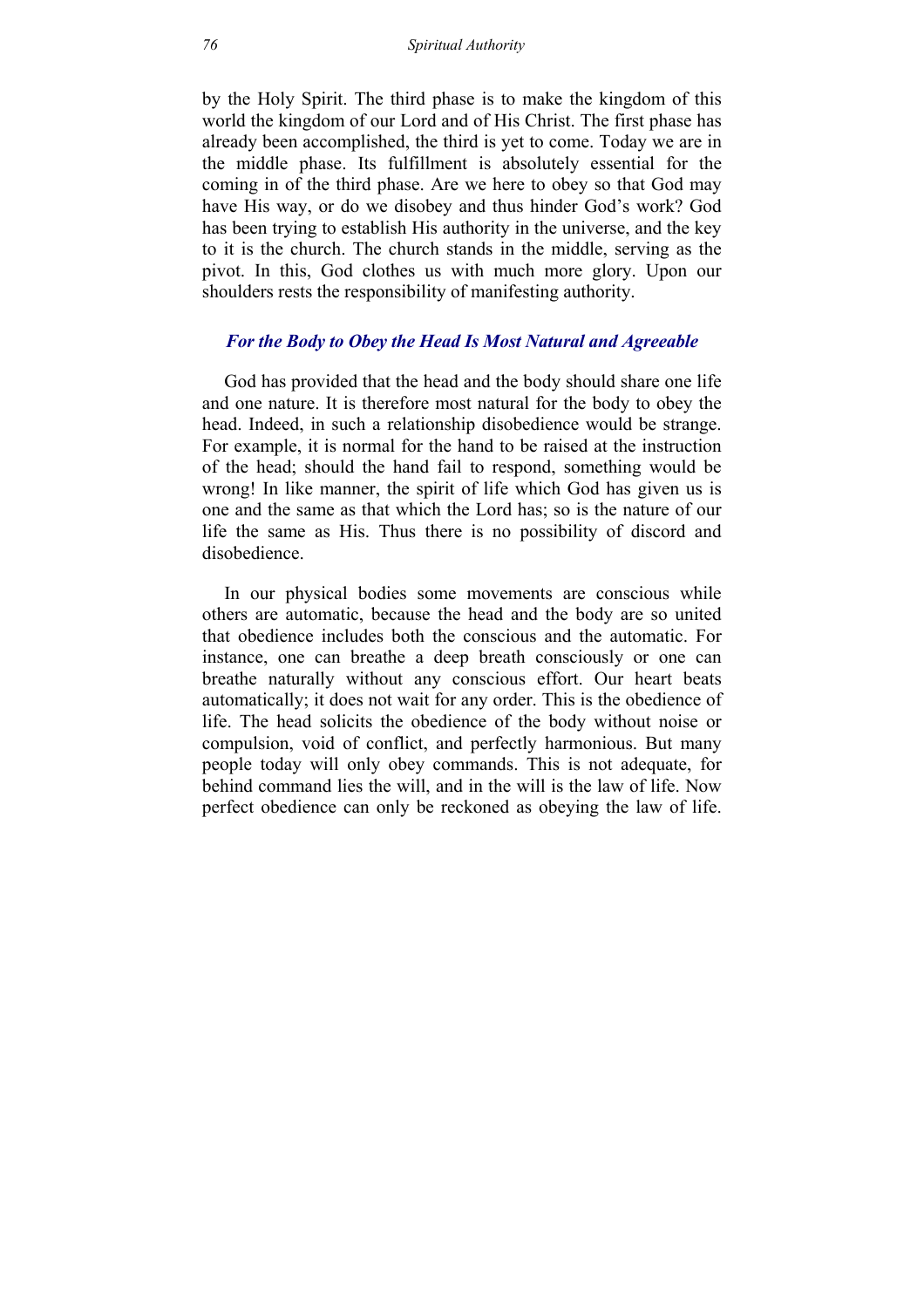Anything less than what a body renders to its head cannot be taken as obedience. Forced obedience does not meet the yardstick of obedience.

The Lord has put us in His body wherein is complete union and perfect obedience. It is truly marvelous to see the mind of the Holy Spirit worked out in the members, who are not even conscious of being different members because their relatedness is so indivisible and their coordination so harmonious. Sometimes we do not even need to think in order to coordinate the functions of various members. It is truly beyond human words to describe the harmony which exists among the members. But let us each one be careful lest we be a sick, friction-causing member. By living under God's authority we should be able to obey most naturally.

In short, the church is a place not only for the fellowship of brothers and sisters but also for the manifestation of authority.

#### *Resisting the Authority of the Members Is Resisting the Head*

Though the authority of the body is sometimes directly manifested, it often is indirectly manifested. Not only is the body subject to the head; in addition, its various members help one another and are subject to one another. The left and the right hands do not have direct communication; it is the head which moves both of them. The left hand is in no position to direct the right hand, and vice versa. Neither can the hand order the eyes to look, but it merely notifies the head and lets the head give command to the eyes. Hence all the various members are equally close to the head. Whatever a member does is attributed to the head. When my eyes look, it is I who look; and so with my walking and working. We may therefore conclude that frequently the judgment of the member is the judgment of the head. The hand cannot see by itself; it must accept the judgment of the eye. For the hand to ask the head to look or for the hand to ask to see by itself is asking amiss.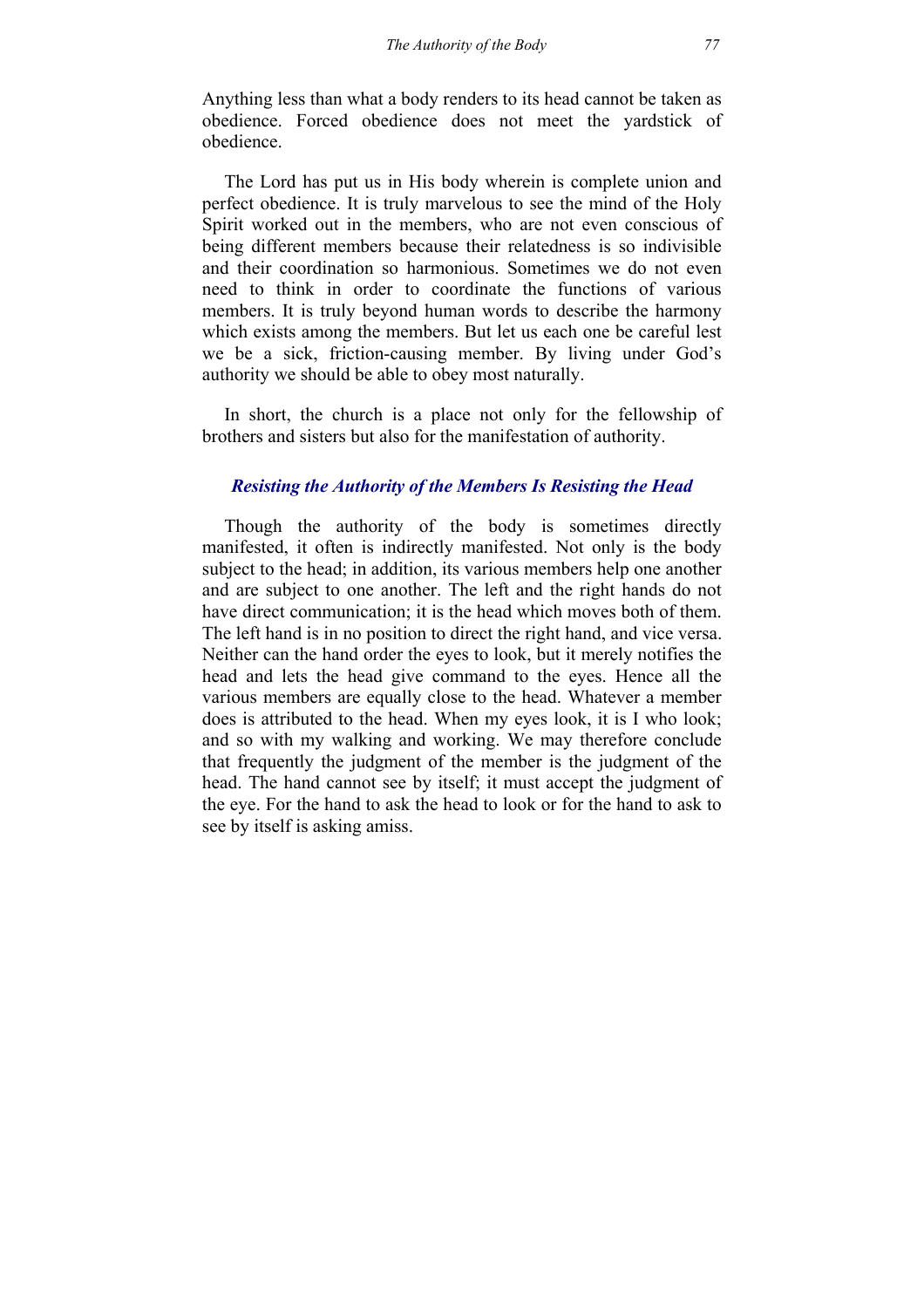Yet right here lies the common fault of God's children. We need to recognize in other members the authority of the Head. The function of each member is limited; the eye is to see, the hand is to work, and the foot is to walk; we must therefore learn to accept the functions of the other members. We ought not refuse the function of any member. If the foot should reject the hand, it is the same as rejecting the Head. But if we accept the authority of a member, it is the same as accepting the authority of the Head. By way of fellowship all other members can be my authority. Although the function of the hand of the physical body is tremendous, it has to accept the function of the feet when it comes to walking. The hand cannot feel color, so it needs to accept the authority of the eye. The function of each member constitutes its authority.

#### *The Riches of Christ Is Authority*

It is impossible to make each member a whole body; we must each learn to stand in the position of being a member and of accepting the workings of the other members. What others see and hear is reckoned as my seeing and hearing. To accept the workings of other members is to accept the riches of the Head. No member can afford to be independent, since each is but a member in the body; whatever the other members do is taken as the doing of all the members and hence the doing of the body.

Today's problem is that the hand insists on seeing, even after the eye has already seen. Everyone desires to have everything in himself, refusing to accept the supply of the other members. This creates poverty in him as well as in the church. Authority is but another expression of the riches of Christ. Only by accepting the functions of others—accepting their authority-does one receive the wealth of the whole body. Submitting to the authority of other members is to possess their riches. Insubordination brings in poverty. "If therefore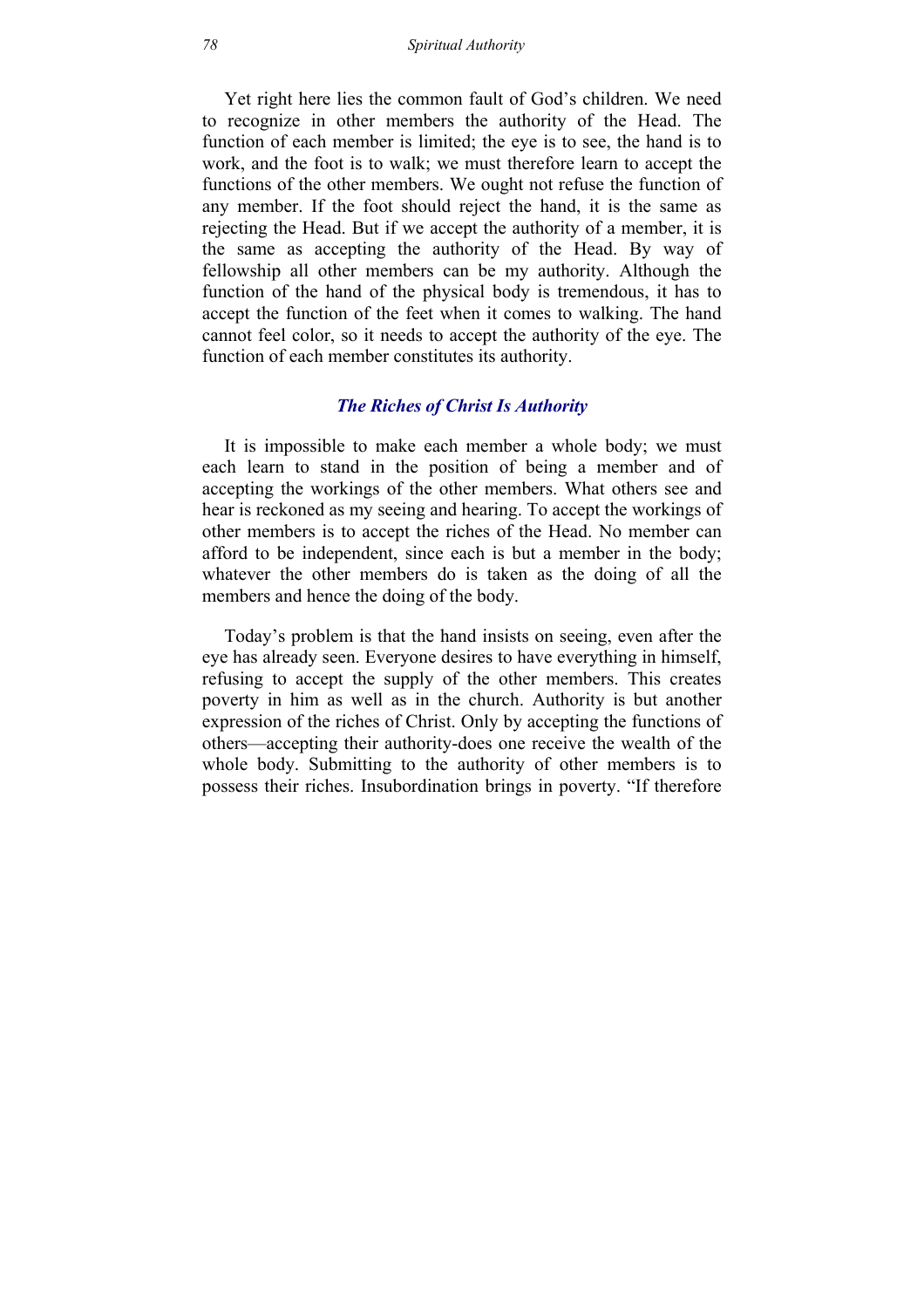thine eye be single, thy whole body shall be full of light" (Matt. 6.22); if your ear is good, the whole body will hear.

We often misunderstand authority as something which oppresses us, hurts us, and troubles us. God does not have such a concept. He uses authority to replenish our lack. His motive in instituting authority is to bestow His riches on us and to supply the need of the weak. He would not have you wait for decades and pass through many dark and painful days before you are able to see by yourself. By that time you might have led many into darkness. Indeed, you would become the blind leading the blind. What damage would God suffer through you! No, He first works in the life of another, and works thoroughly, so that He may give that person to you as an authority above you for you to learn obedience and to possess what you have never possessed before. This man's wealth becomes your wealth. Should you overlook this divine procedure, though you may live for fifty years, you may still lag far behind the attainment of that person.

The way God grants His grace to us is two fold: sometimes, though rarely, He grants grace to us directly; mostly He gives His riches to us indirectly—that is, God puts above you the brothers and sisters in the church who are more advanced spiritually so that you may accept their judgment as your judgment. This will then enable you to possess their wealth without you yourself having to go through their painful experiences. God has deposited much grace in the church; but He dispenses to each member some grace in particular, just as each star has its own particular glory. Hence authority brings in the riches of the church. The wealth of each member is the wealth of all. To rebel is to choose the way of poverty. To resist authority is to reject the means to grace and richness.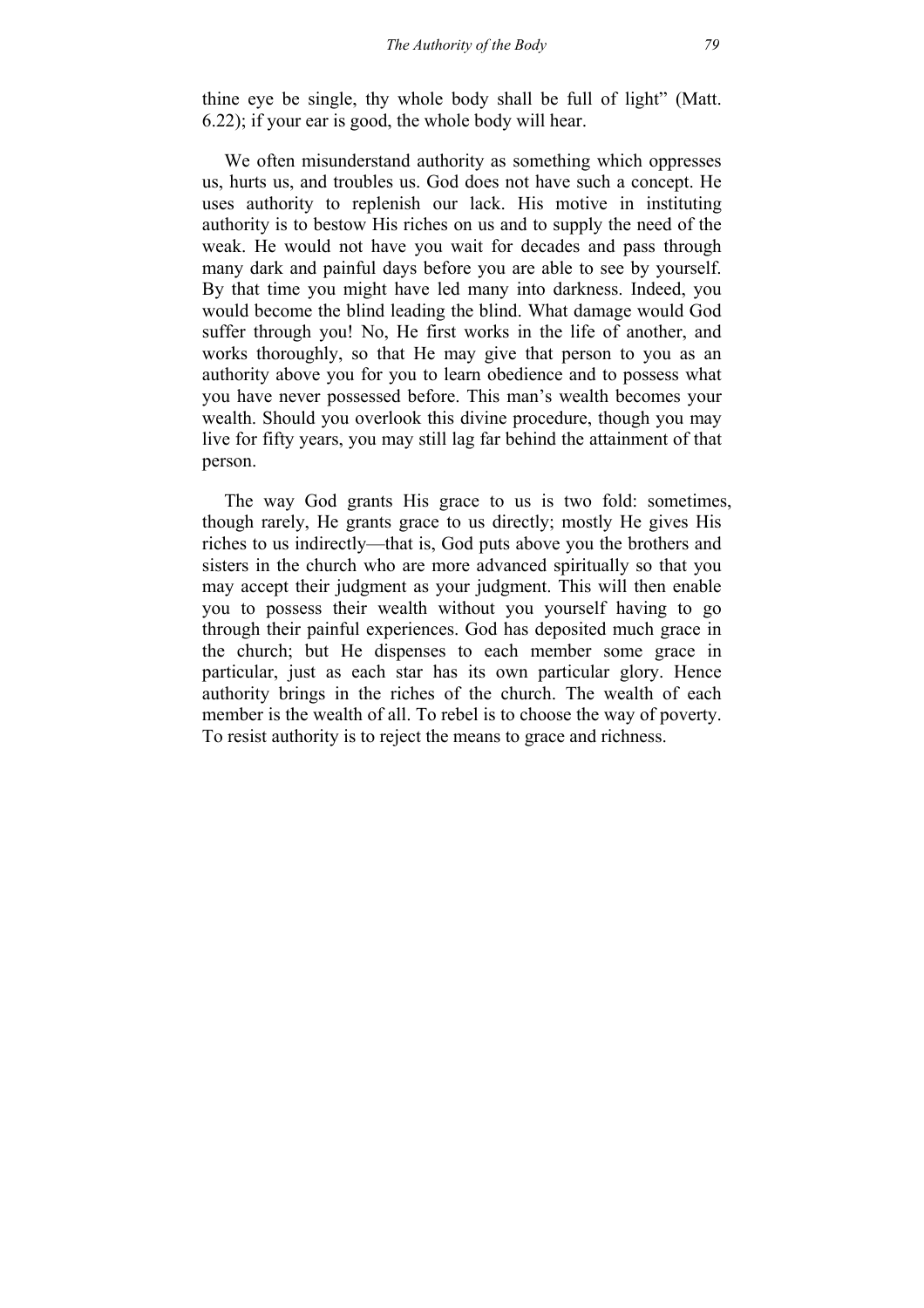#### *Distribution of Functions Is Also a Delegation of Authority*

Who would dare to disobey the Lord's authority? But let us remember that the authority of the members which God has coordinated in the body needs to be hearkened to also. God has joined many members together, and it is downright rebellion for anyone to resist the help of the other members. Sometimes the Lord uses a member in a direct way, but at other times He uses another member to supply the need of that member. As the head directs the eye to look, the whole body must accept the seeing of that eye as its seeing. Such distribution of function is a delegation of authority; this also represents the authority of the head. Should the other members presume to see themselves, they are rebellious. Never be so foolish as to think of yourself as almighty.

Always remember that you are but a member; you need to accept the workings of the other members. When you submit yourself to a visible authority you are in perfect harmony with the Head, since the fact that someone has the supply constitutes his authority. Whoever is gifted has a ministry, and whoever has a ministry has authority. The eye alone can see; so in the need to see you have to submit to the authority of the eye and receive its supply. The ministry God appoints is authority; no one should reject it. Most people want to have God's direct authority, but God's more frequent way is to set up indirect or delegated authorities for us to obey. Through them we are to receive spiritual supply.

#### *Life Makes Obedience Easy*

It is hard for the world, even as it was for the Israelites, to obey, because there is no link of life. But for us who have a life relationship, to disobey is hard. There is an inward oneness—one life and one Spirit, the Holy Spirit directing and controlling everything. We are happy and restful if we are subject to one another. If we try to bear all the burden entirely upon our own shoulders, we will tire. But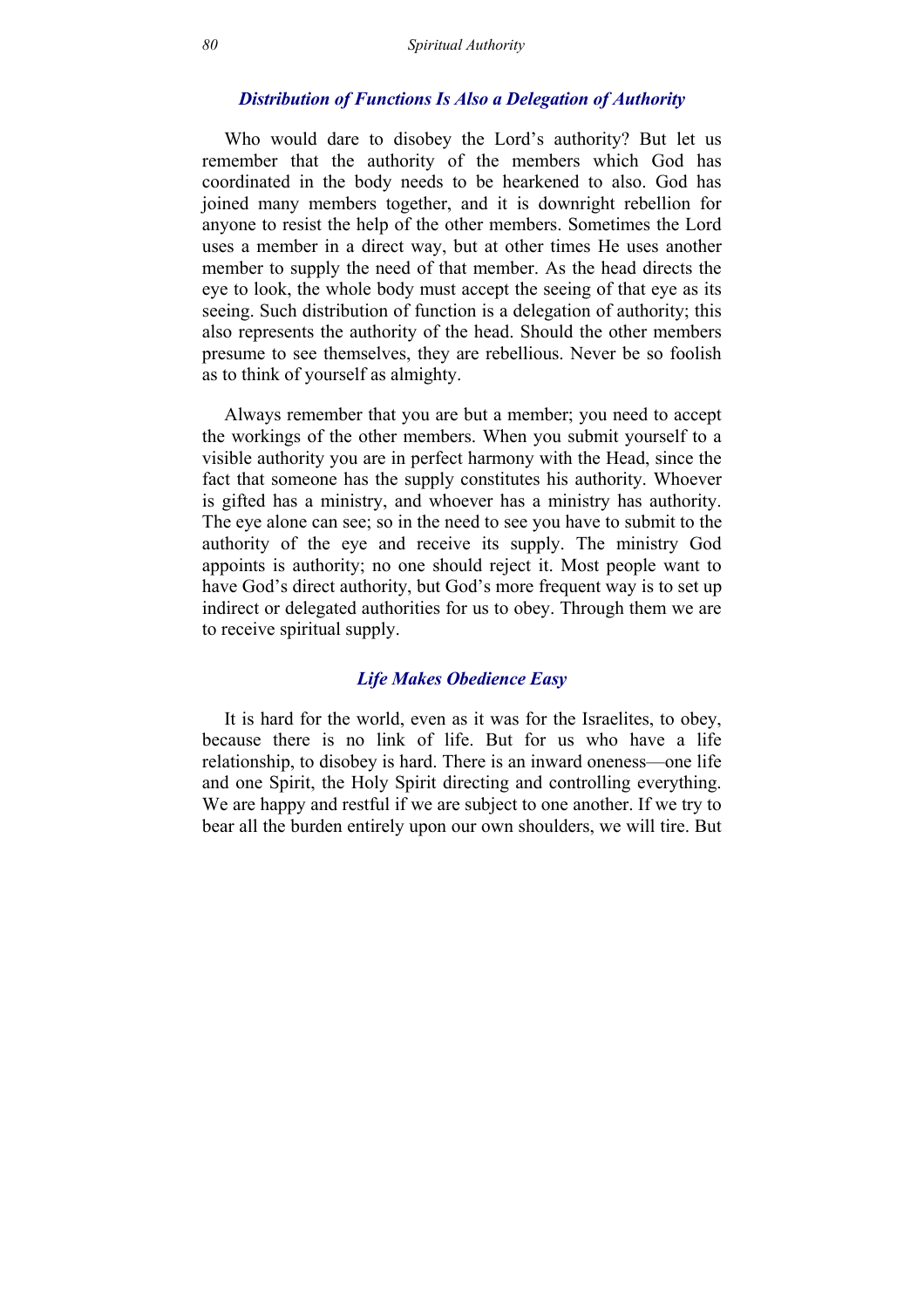if the burden is distributed to various members, we will feel restful. How peaceful it is to accept the restraint of the Lord. In being subject to the authority of other members we experience a great emancipation. But to stand in another's place makes us feel most forced. To obey is natural; to disobey is difficult.

The Lord calls us to learn obedience in the body, the church, as well as in the home and in the world. Were we to learn well in the body, we would have no difficulty in other areas. The church is where we should begin to learn obedience. It is the place of fulfillment even as it is the place of trial. Should we fail here, we will fail everywhere. If we learn well in the church, the problems of the kingdom, of the world, and of the universe can be solved.

In the past both authority and obedience were objective, that is, an outward subjection to an outside power. Today authority has become a living thing, something inward. Authority and obedience meet each other in the body of Christ. Instantly both turn subjective and the two are merged into one. Herein is the highest expression of God's authority. Authority and obedience reach their consummation in the body. Let us be built up here; otherwise, there is no way. The place where we meet authority is in the body. The Head (the source of authority) and the members (each with its function, ministering to each other as delegated authority as well as being obedient to authority) are all in the church. If we fail to acknowledge authority here, there is no way.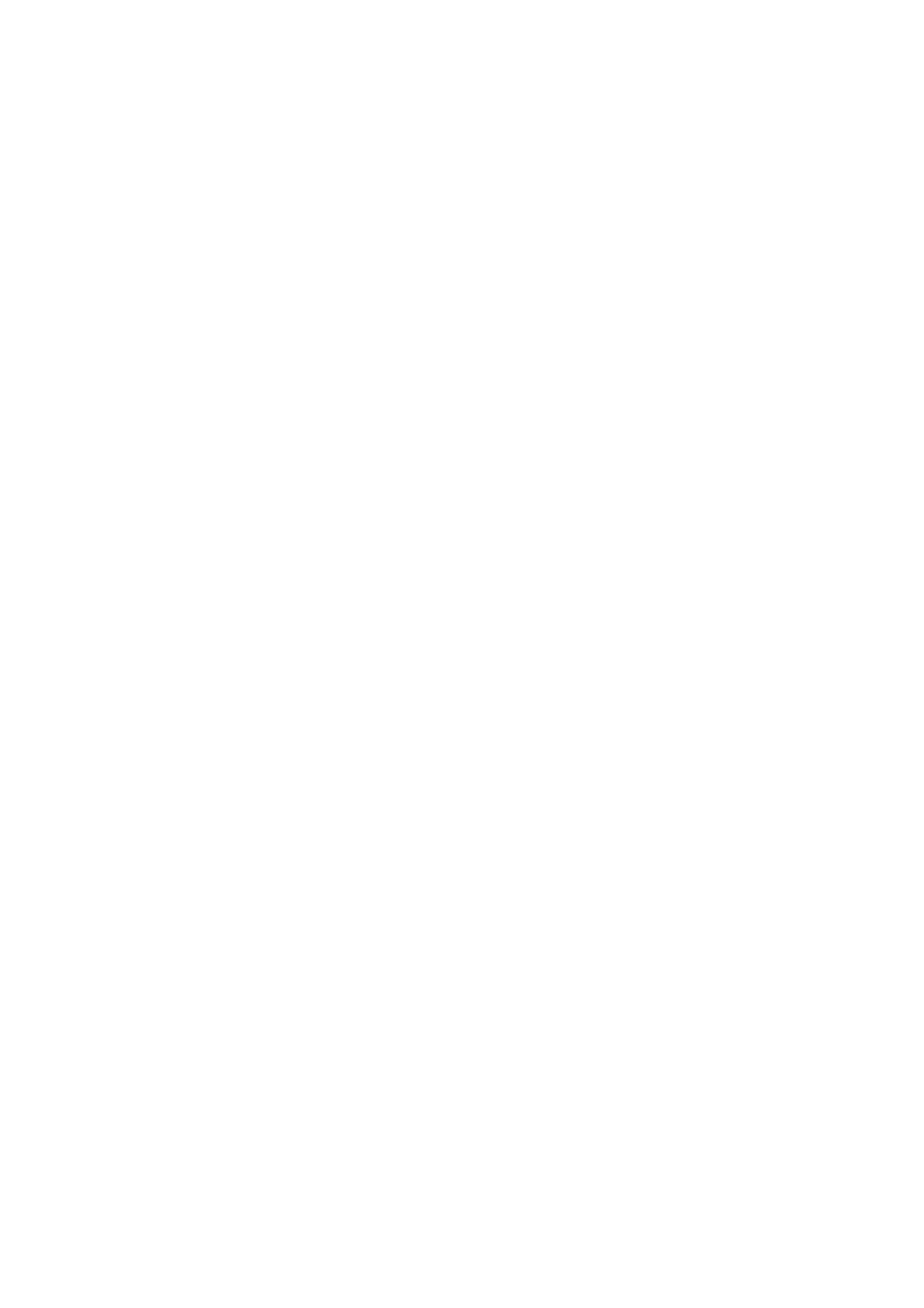

# **Rebellion**

**19The Manifestations of Man's Rebellion**<br>
In what particular areas is man's rebellion most<br>
obviously manifest? In words, in reasons, and in<br>
thoughts. Unless there are practical dealings in these In what particular areas is man's rebellion most obviously manifest? In words, in reasons, and in thoughts. Unless there are practical dealings in these

areas, the hope of deliverance from rebellion is very dim.

#### 1. WORDS.

*But chiefly them that walk after the flesh in the lust of defilement, and despise dominion. Daring, self-willed, they tremble not to rail at dignities: whereas angels, though greater in might and power, bring not a railing judgment against them before the Lord. But these, as creatures without reason, born mere animals to be taken and destroyed, railing in matters whereof they are ignorant, shall in their destroying (margin, "corruption") surely be destroyed. (2 Peter 2.10-12)*

*Let no man deceive you with empty words: for because of these things cometh the wrath of God upon the sons of disobedience. (Eph. 5.6)*

*Yet in like manner these also in their dreamings defile the flesh, and set at nought dominion, and rail at dignities. But Michael the archangel, when contending with the devil he disputed about the body of Moses, durst not bring against him a railing judgment, but said, The Lord rebuke thee. But these rail at whatsoever things they know not: and what they understand naturally, like the creatures without reason, in these things are they destroyed (margin, "corrupted"). (Jude 8-10)* 

*Ye offspring of vipers, how can ye, being evil, speak good things? for out of the abundance of the heart the mouth speaketh. (Matt. 12.34)*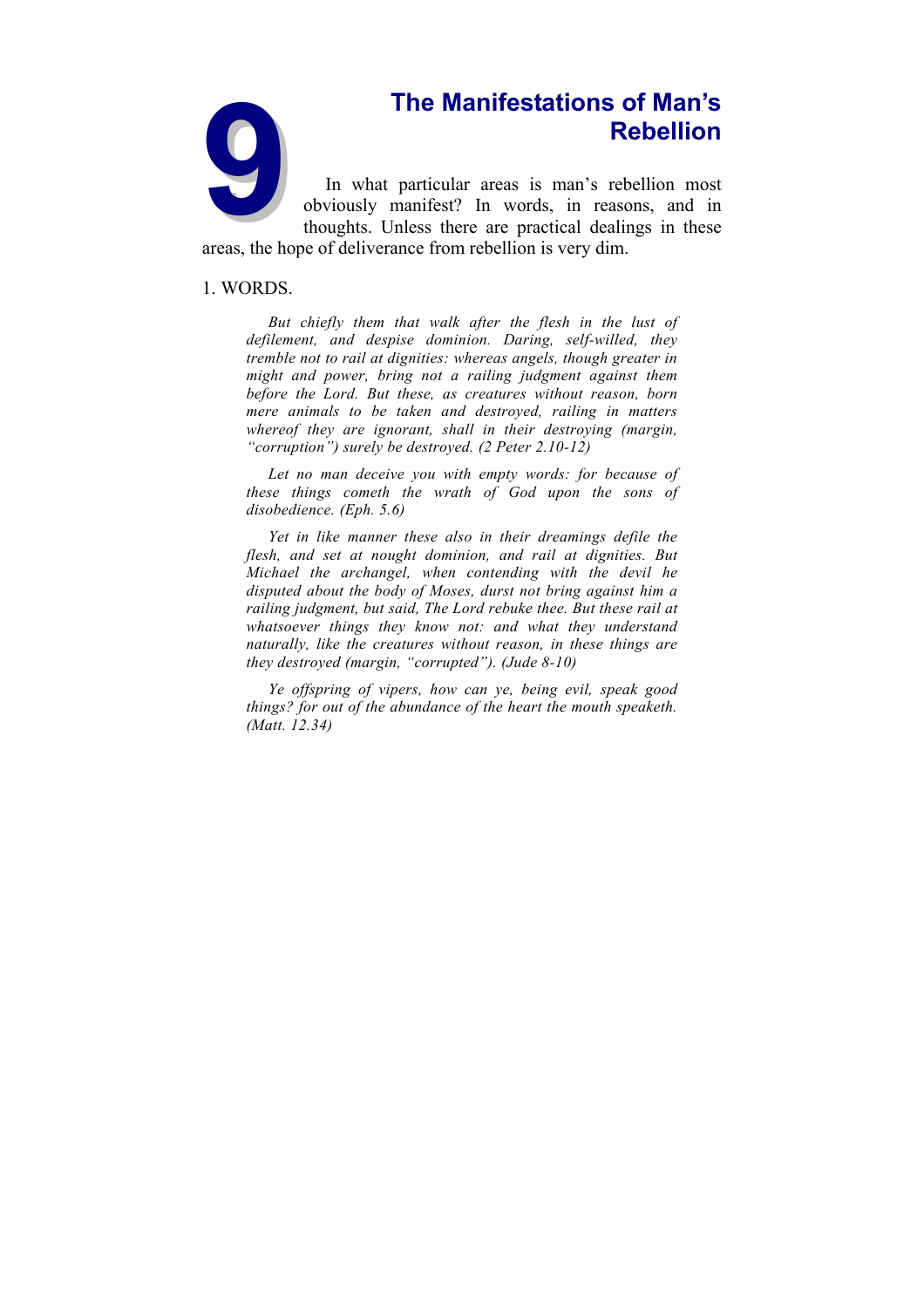#### *Words Are the Outlet of the Heart*

A man who is rebellious in heart will soon utter rebellious words, for out of the abundance of the heart the mouth speaks. To know authority, one must first meet authority; otherwise he will never obey. The mere hearing of the message of obedience is totally ineffective. He must have an encounter with God; then the foundation of God's authority will be laid in his life. Afterwards, whenever he says a rebellious word—nay, even before he utters it he will become conscious of his trespass and thus be inwardly restrained. If one can freely speak rebellious words without any inward sense of restraint, he certainly has never met authority. It is much easier to utter rebellious words than to perform rebellious acts.

The tongue is hard to be tamed. Very quickly a man's rebellion is expressed through his tongue. He may agree with a person to his face but revile him behind his back; he may keep quiet in front of a man but have much to say aloud later on. It is not hard to use the mouth in rebellion. The people of today's society are all rebellious; they only give lip-service and outward subjection. The church ought to be different; in the church there should be obedience from the heart. Whether or not there is heart obedience can easily be detected by the words which come from one's mouth. God looks for heart obedience.

#### *Eve Carelessly Added to God's Word*

When Eve was tempted, she added "neither shall ye touch it" to God's word (Gen. 3.3). Let us realize how serious this is. One who knows the authority of God would never dare add a syllable. The word of God is clear enough: "Of every tree of the garden thou mayest freely eat: but of the tree of the knowledge of good and evil, thou shalt not eat of it" (Gen. 2.16-17). God had never said "touch not"; this was added by Eve. All who easily change God's word, either by adding or by deleting, give evidence that they do not know authority; hence they are rebellious and untaught.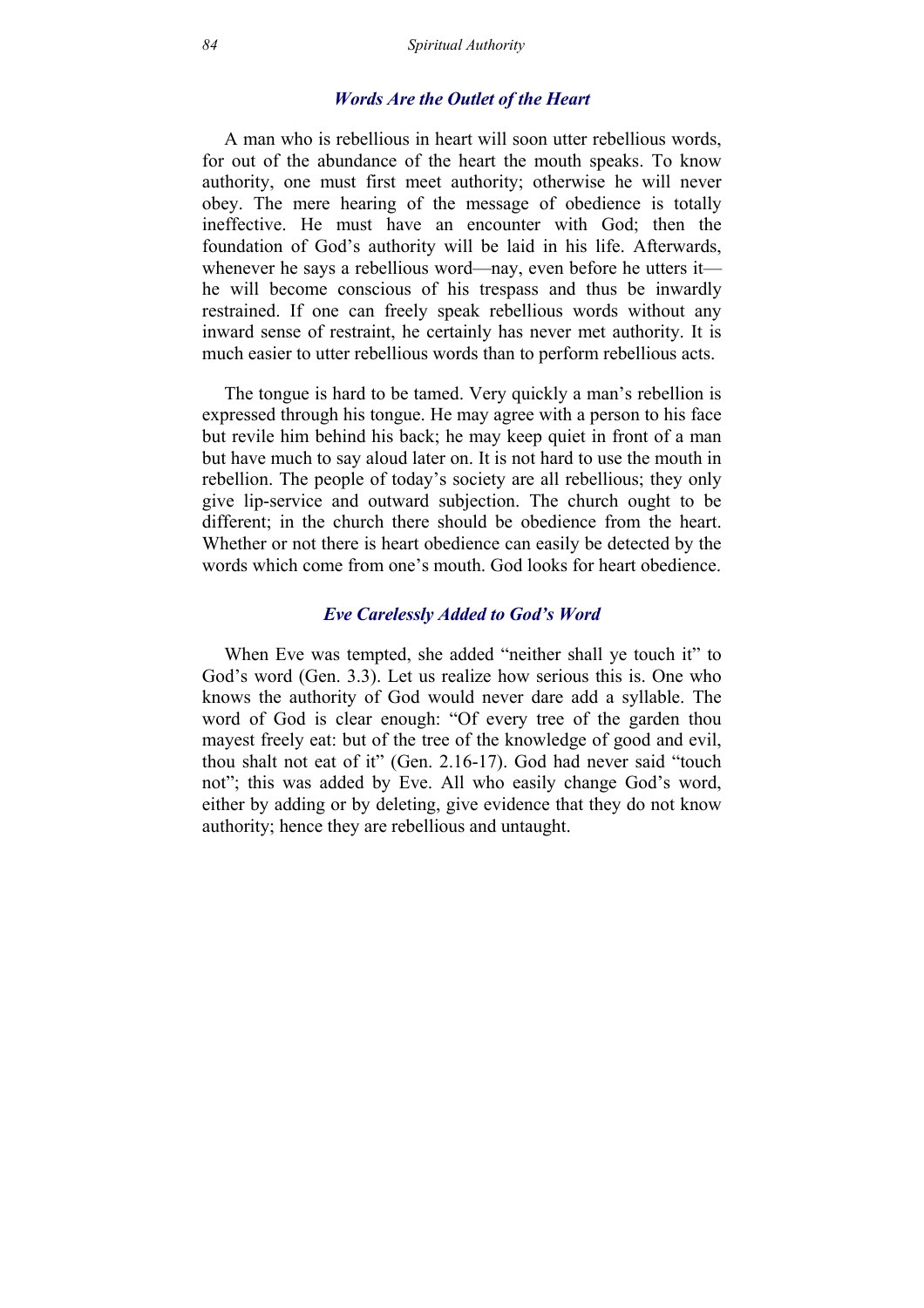Suppose one is sent someplace by his government to be a representative and spokesman; surely that one will try hard to memorize what he has been commissioned to say; he would not dare add any of his own words. Although Eve saw God daily, she did not recognize authority; therefore she carelessly added her own words. Perhaps she figured there was not much difference in a few words more or less. No, even an earthly person serving an earthly master dare not freely change his master's words. How, then, dare we who serve the living God?

#### *Ham Broadcast His Father's Failure*

Let us see what Ham did when he saw his father's nakedness. He went out to tell it to his brothers, Shem and Japheth. He who is insubordinate in heart always expects the authority to fall. Thus Ham got his chance to reveal his father's fault. His doing so fully proved that he was not at all in subjection to his father's authority. Ordinarily he outwardly submitted to his father, but it was only halfhearted. Now, though, he had discovered his father's weakness, so he seized the opportunity to broadcast it to his brothers. Today many brethren, due to a lack of love, enjoy criticizing people and take great delight in disclosing others' faults. Ham had neither love nor subjection. He is a manifestation of rebellion.

#### *Miriam and Aaron Reviled Moses*

Numbers 12 records how Miriam and Aaron spoke against Moses and dragged family affairs into the work. Moses occupied a unique position in God's calling; Miriam and Aaron were mere subordinates. This was God's ordering. Nevertheless, these two rebelled against that order and expressed their feeling by speaking against Moses. They did not know authority, since a knowledge of authority seals mouths and settles many problems. Natural difficulties are solved as soon as they encounter authority. Miriam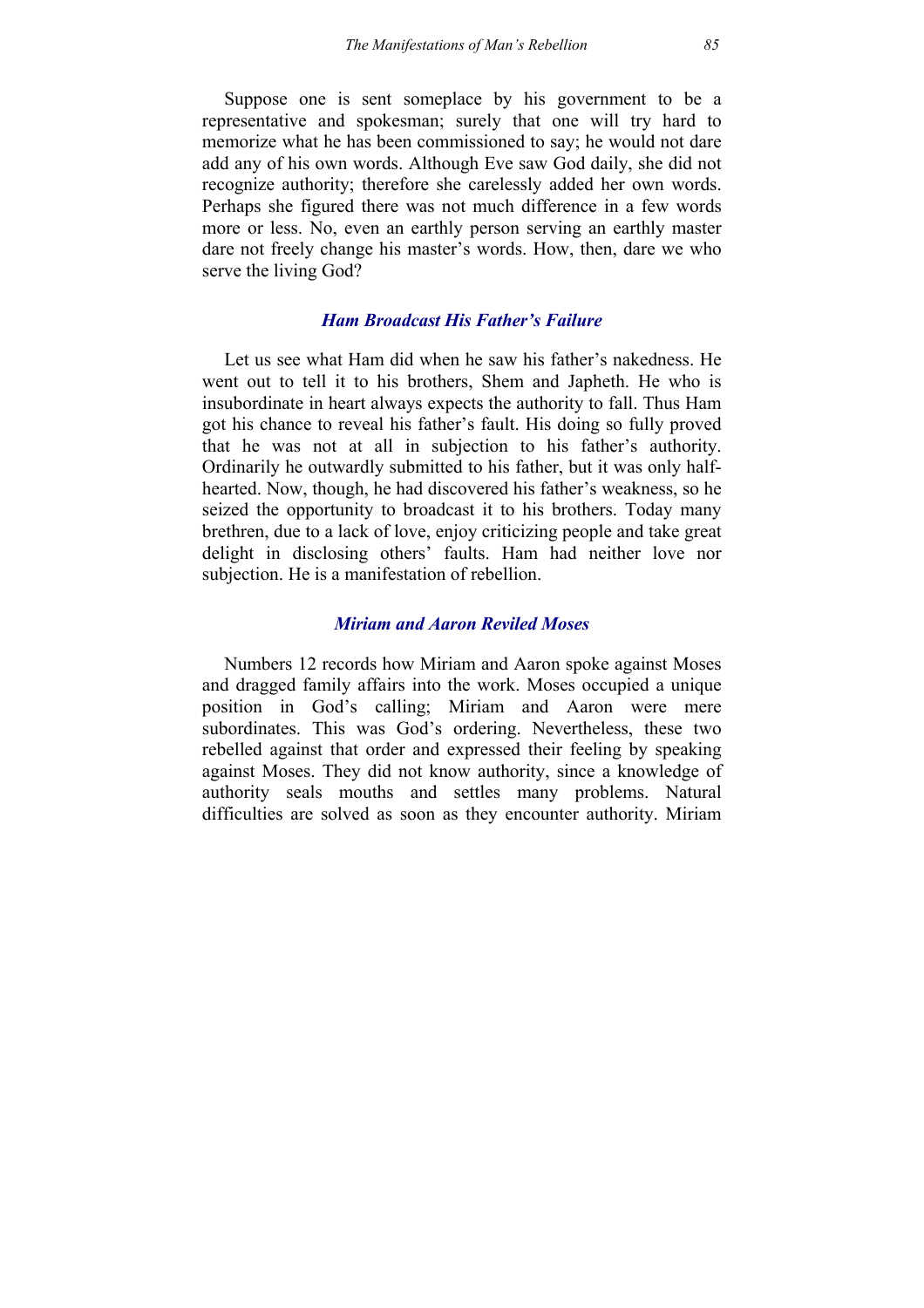merely said, "Hath Jehovah indeed spoken only with Moses? hath he not spoken also with us?" (verse 2). She did not seem to say much, yet God perceived that this was slanderous. Probably she had many more words still left unuttered, just as an iceberg has only one-tenth of its mass appearing on the surface while the other nine-tenths remain hidden in the water. However light the words may be, if there is a rebellious spirit within a person he will immediately be discovered by God. Rebellion usually manifests itself in words. No matter how light or how heavy these words are, it is rebellion.

#### *Korah and His Company Attacked Moses*

In Numbers 16 Korah and his company with two hundred fifty leaders of the congregation assembled themselves together against Moses. They attacked him with words. They uttered all which was in their hearts. They railed at Moses. Though Miriam spoke against him, her words were restrained; therefore she could be restored. But Korah and his company, like an uncontrollable flood, threw off all restraint. In this we see two different degrees of rebellion: some can be disgraced but finally restored, while some must be swallowed by Sheol, for they have no restraint whatsoever. These in Numbers 16 not only spoke against Moses but also openly censured him severely. The situation was so serious that Moses could do nothing but prostrate himself on the ground.

How grave was their accusation! They said to Moses, "Ye take too much upon you . . . Wherefore then lift ye up yourselves above the assembly of Jehovah?" (verse 3) It was as if they were saying, "We acknowledge that God is in the midst of the congregation for the congregation is holy, but we do not acknowledge your authority for you are a usurper." We learn from this instance that *all who hearken to God's direct authority but reject delegated authority are nonetheless under the principle of rebellion.*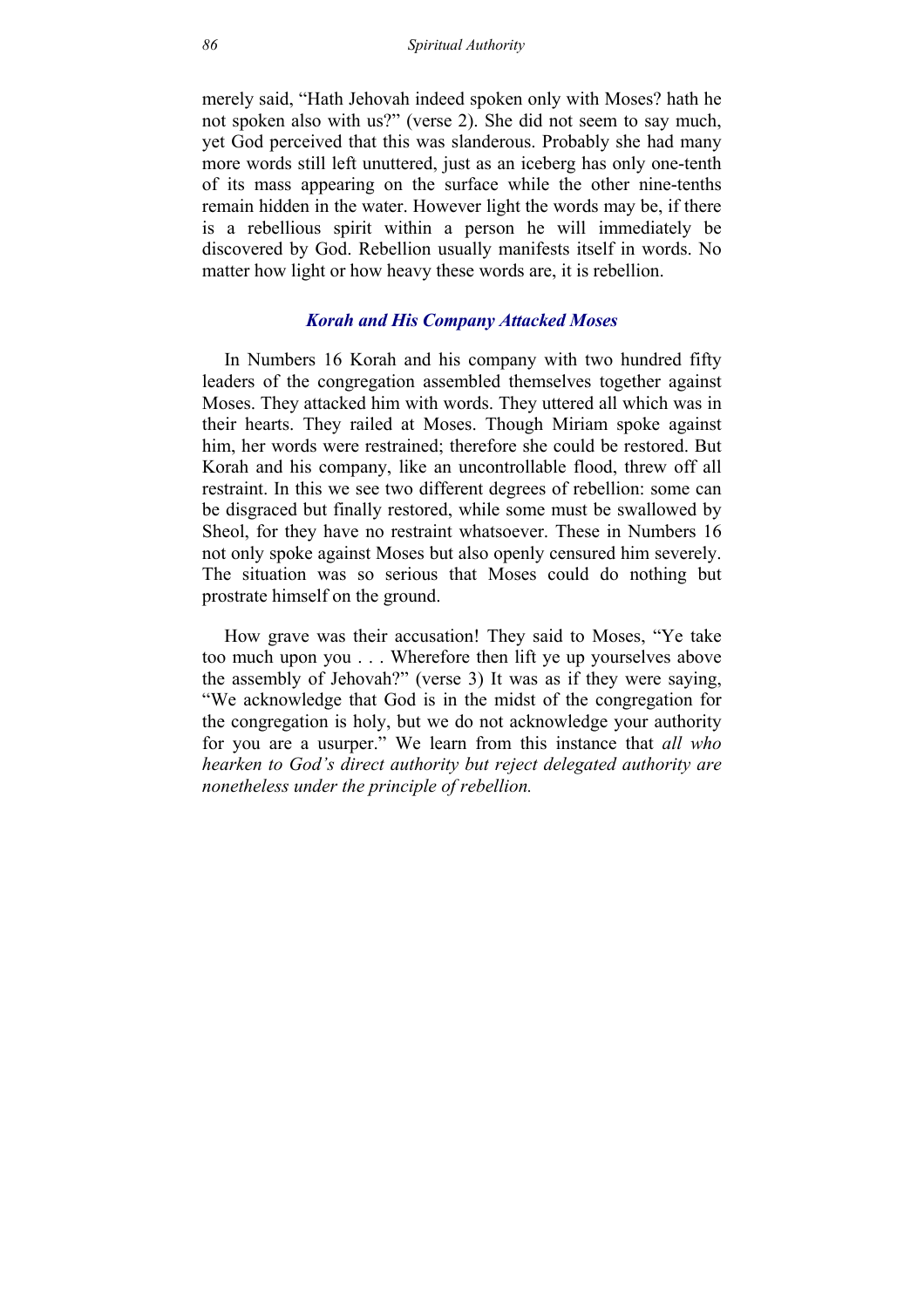Were one submissive to authority he would surely control his mouth; he would not dare speak so loosely. When Paul was judged by the council he spoke as a prophet to the high priest, saying, "God shall smite thee, thou whited wall" (Acts 23.3). But he was also a Jew, so that as soon as he was told that Ananias was the high priest he turned around and said, "I knew not, brethren, that he was high priest: for it is written, Thou shalt not speak evil of a ruler of thy people" (verse 5). How careful he was with his words and how strictly he controlled his mouth.

#### *Rebellion Is Linked with Fleshly Indulgence*

The apostle Peter mentioned those who despise authority immediately after he spoke of those who indulge in the lust of defiling passion. The symptom of those who despise authority is in speaking against, that is, in uttering rebellious words.

Like attracts like. A person will naturally mix with those like him and communicate with those of a kindred nature. The rebellious and the fleshly are joined together. God looks upon them as equals. The rebellious and the fleshly are so bad and willful that they are not afraid to revile the glorious ones. Those who know God would tremble to do so. It is the lust of the mouth to speak reviling words. Had one known God, he would repent and abhor himself because he would know how much God hates it. The angels were once under the jurisdiction of these glorious ones, hence they dared not pronounce a reviling judgment upon the latter before the Lord. They were cautious not to harbor a rebellious attitude in dealing with those spirits who had not remained in their former position.

For the same reason, we ought not revile others, speaking against them before God, not even in our prayers. David proved himself to be one who kept his position by acknowledging that Saul was the anointed of the Lord. Satan's power is established by those who do not keep their place, whereas the angels are those who do keep their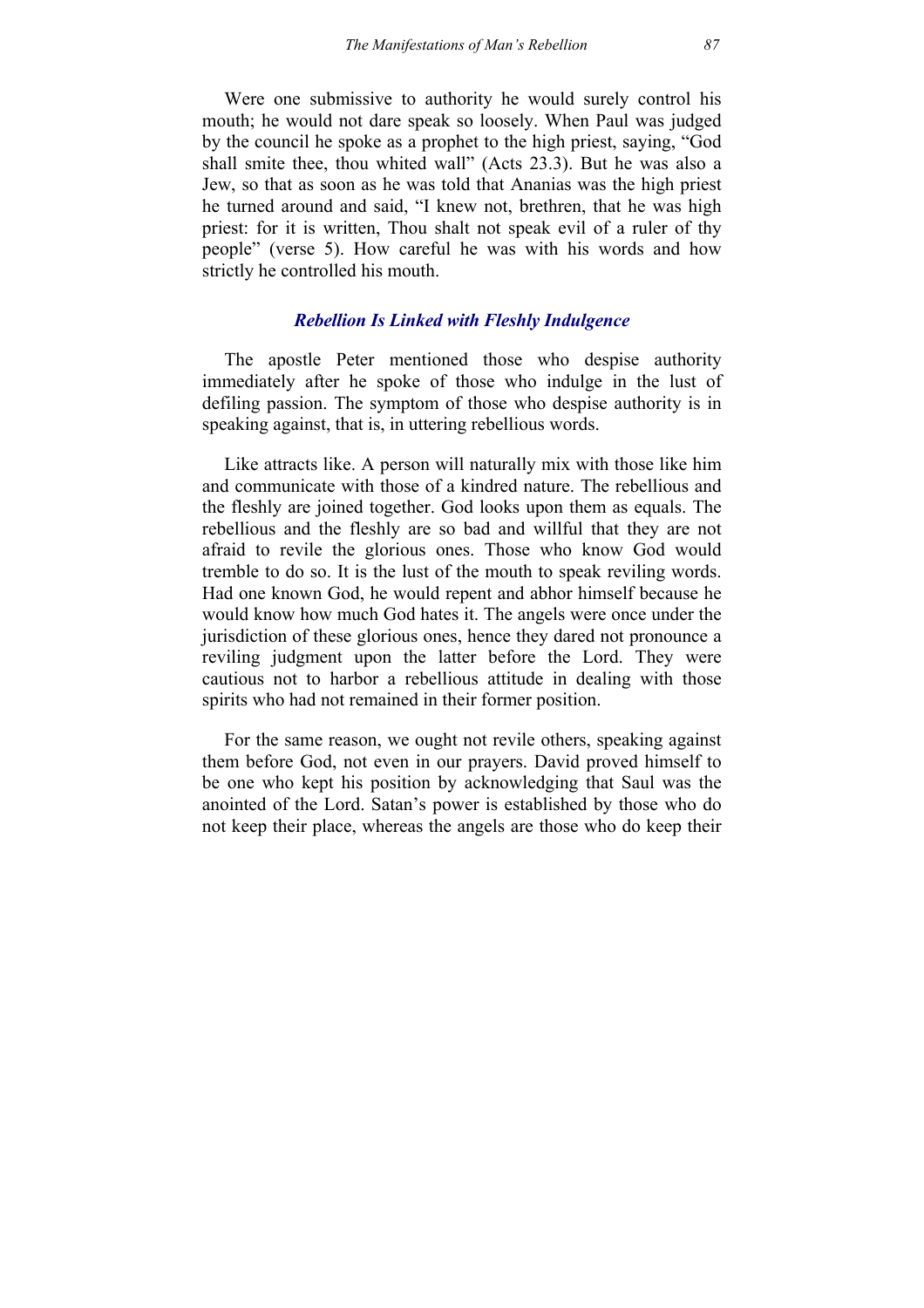place. Peter uses the angels to illustrate this principle of keeping in place so that we may be more careful about it.

There are two things which cause Christians to lose their power: (1) sin, (2) a reviling of authority. Each time one speaks out against another, it means loss of power. Loss of power is greater when disobedience is put into words than when it is hidden in the heart. The effect of words on power far exceeds our common notion.

It is true that in the sight of God a man's thought is judged as being equal to the act. He who conceives evil has already committed that evil. On the other hand the Lord says: "For out of the abundance of the heart the mouth speaketh . . . And I say unto you, that every idle word that men shall speak, they shall give account thereof in the day of judgment. For by thy words thou shalt be justified, and by thy words thou shalt be condemned" (Matt. 12.34,36-37). This implies that there is a difference between words and thought. Thought can still be covered, but once the word is spoken everything is bared. Christians today lose their power no less through mouth than through act; nay, they lose even more power through mouth. All rebellious ones have trouble with their mouths. Those who cannot control their words cannot control themselves.

#### *God Strongly Rebukes the Rebellious*

Read again 2 Peter 2.12. "But these, as creatures without reason, born mere animals to be taken and destroyed." Can there be any stronger words of rebuke in the Bible than those found here? Why chide them as animals? Because they are so insensitive. Authority being the most central thing in the whole Bible, reviling against it constitutes the gravest sin. Our mouth should not talk inadvertently. As soon as we meet God our mouth will be under restraint; we will not dare rail at authorities. Meeting authority creates in us an awareness of authority just as meeting the Lord makes us conscious of sin.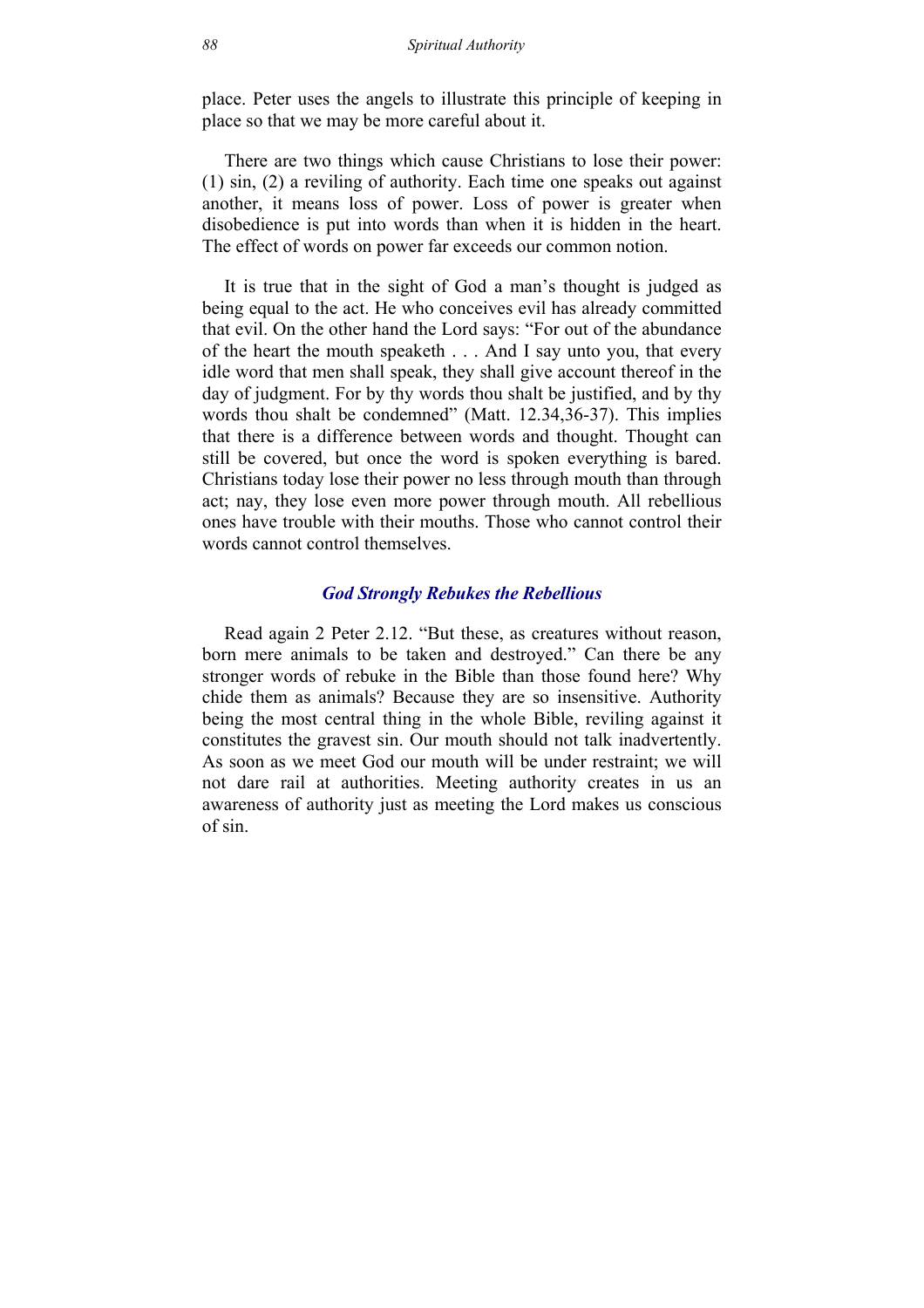#### *Difficulties in the Church Often Derive from Slanderous Words*

Speaking inadvertently is largely responsible for the breaking of the unity of the church and the losing of power. Probably most difficulties in the church today are due primarily to slanderous words; only a minor part of the difficulties are real problems. In fact, most of the troubles in this world have been created through lies. If in the church we can stop slandering we will have eliminated the major part of our difficulties. How we need to confess our sins before God and ask for His forgiveness. All our words of reviling must be carefully and thoroughly terminated before God. "Doth the fountain send forth from the same opening sweet water and bitter?" (James 3.11) There ought not come from the same lips loving words and slanderous words. May God set a watch over our lips, and not only over our lips but also over our heart, that we be delivered from rebellious thoughts and reviling words. May reviling words forevermore depart from us.

#### 2. REASONS.

*For the children being not yet born, neither having done anything good or bad, that the purpose of God according to election might stand, not of works, but of him that calleth, it was said unto her, The elder shall serve the younger. Even as it is written, Jacob I loved, but Esau I hated.* 

*What shall we say then? Is there unrighteousness with God? God forbid. For he saith to Moses, I will have mercy on whom I have mercy, and I will have compassion on whom I have compassion. So then it is not of him that willeth, nor of him that runneth, but of God that hath mercy. For the scripture saith unto Pharaoh, For this very purpose did I raise thee up, that I might show in thee my power, and that my name might be published abroad in all the earth. So then he hath mercy on whom he will, and whom he will he hardeneth.* 

*Thou wilt say then unto me, Why doth he still find fault? For who withstandeth his will? Nay but, O man, who art thou that repliest against God? Shall the thing formed say to him that*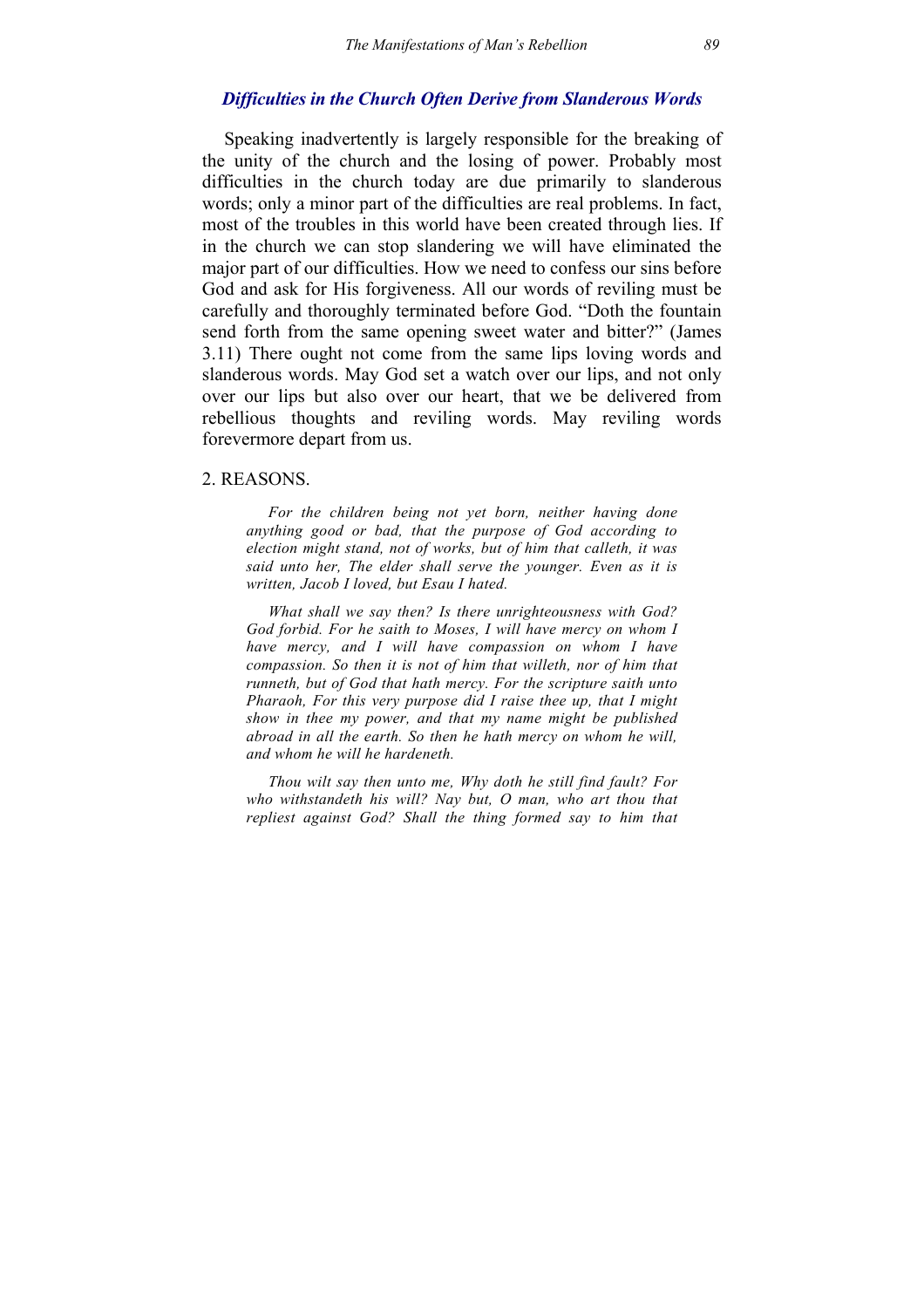*formed it, Why didst thou make me thus? Or hath not the potter a right over the clay, from the same lump to make one part a vessel unto honor, and another unto dishonor? What if God, willing to show his wrath, and to make his power known, endured with much longsuffering vessels of wrath fitted unto destruction: and that he might make known the riches of his glory upon vessels of mercy, which he afore prepared unto glory, even us, whom he also called, not from the Jews only, but also from the Gentiles? (Rom. 9.11-24)* 

#### *Slander Comes from Reason*

Man's rebellion against authority is manifested in word, in reason, in thought. If he does not know authority he will speak slanderous words; such words usually issue out of his reason. Ham had his reason to slander his father, for Noah was naked. Miriam spoke against Moses on the basis of the fact of his brother's marriage to a Cushite woman. One who is subject to authority, however, lives under authority and not in reason. Korah and his company with two hundred fifty leaders reviled against Moses and Aaron saying, "All the congregation are holy, every one of them, and Jehovah is among them: wherefore then lift ye up yourselves above the assembly of Jehovah?" (Num. 16.3) They had their reason too; slanderous words like that usually are produced by reason.

Dathan and Abiram seemed to have an even stronger reason; they answered Moses by saying, "Moreover thou hast not brought us into a land flowing with milk and honey, nor given us inheritance of fields and vineyards: wilt thou put out the eyes of these men?" (verse 14) What they meant was that their eyes could see most clearly what the land was like there where they were. The more they pondered, the stronger their reason for distrusting Moses appeared to be. Reason cannot bear thinking, since it will only be aggravated further by the latter. People of this world live in reason. Wherein, then, are we any different from worldly people if we too live in that realm?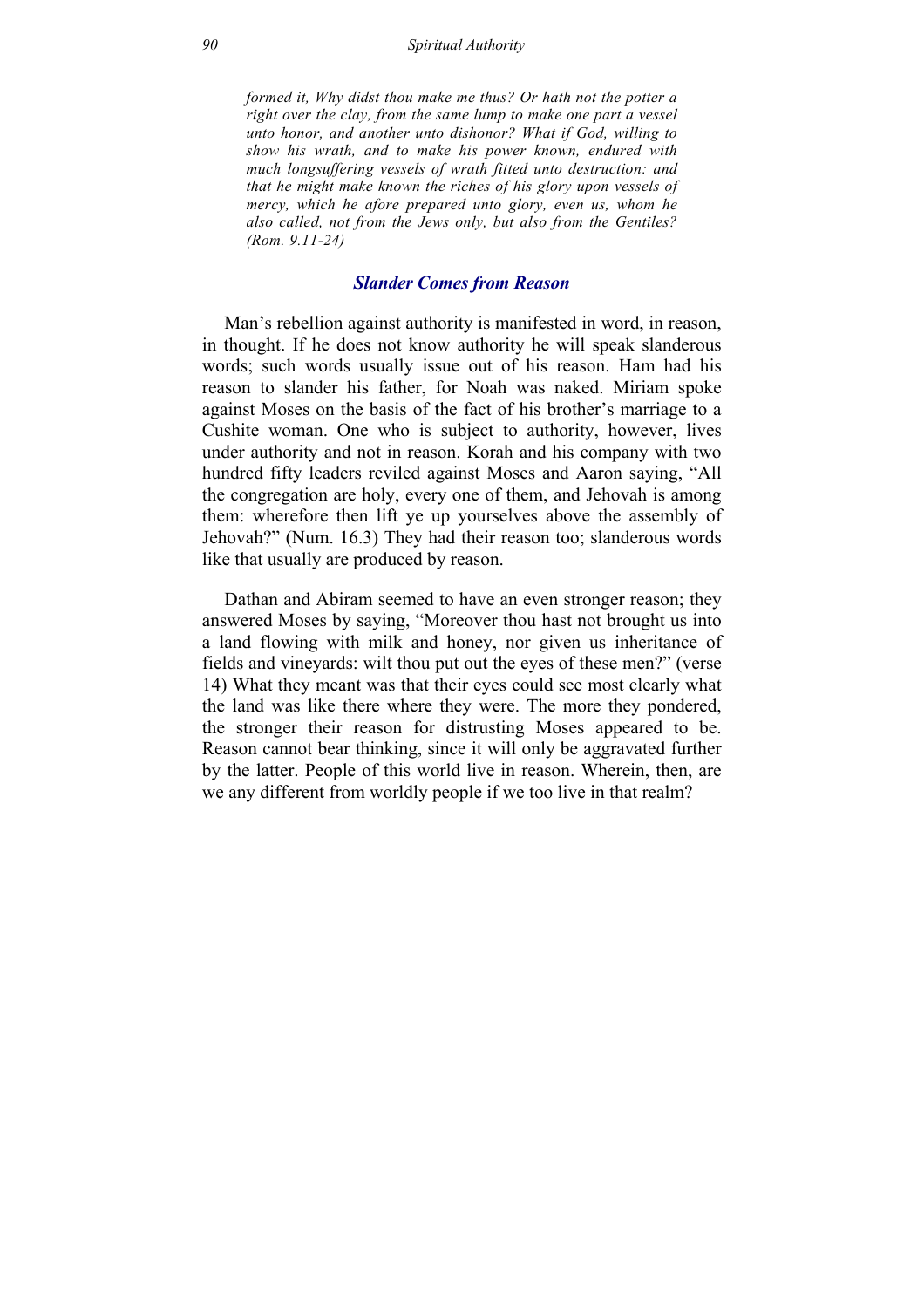#### *Following the Lord Demands Deliverance from Reason*

It is very true that we need to have the eyes of our reason put out in order to follow the Lord. What governs our lives? Is it reason or is it authority? When one is enlightened by the Lord he will be blinded by the light, and his reason will be cast aside. Paul turned blind under the great light on the road to Damascus; no longer did he hold onto his own reason. Moses never had his eyes put out, nevertheless he acted as if he were blind. He had his arguments and his reasons, but in obedience to God he lived above reason. Those under the authority of God do not live by sight. The servants of God must be delivered from the life of reason. Reason is the first cause of rebellion; hence there can be no control over our words unless reason is thoroughly dealt with first. Unless one is delivered by the Lord from the bondage of reason, sooner or later he will utter slanderous words.

It sounds easy to talk about deliverance from the life of reason. But as rational beings how can we refrain from reasoning with God? It seems most difficult. We reason from childhood to adulthood, from our state as non-believers straight through until now. The basic principle of our life is reasoning. How then can we cease? To cease literally asks for the very life of our flesh! Hence there are two classes of Christians: those who live on the level of reason, and those who live on the level of authority.

Let us ask ourselves, Where do we live today? When God's command comes to us, do we stop and consider the matter to see if there are sufficient reasons for us to do it? Oh! This is nothing but a manifestation of the tree of the knowledge of good and evil. The fruit of that tree governs not only our personal affairs, even God's appointed things have to pass through our reason and judgment. We think for God and decide what God should think. Without doubt this is the principle of Satan, for is it not that he desires to be equal with God? All who really know God obey Him without argument; then there is no possibility of mixing up reason with obedience. If anyone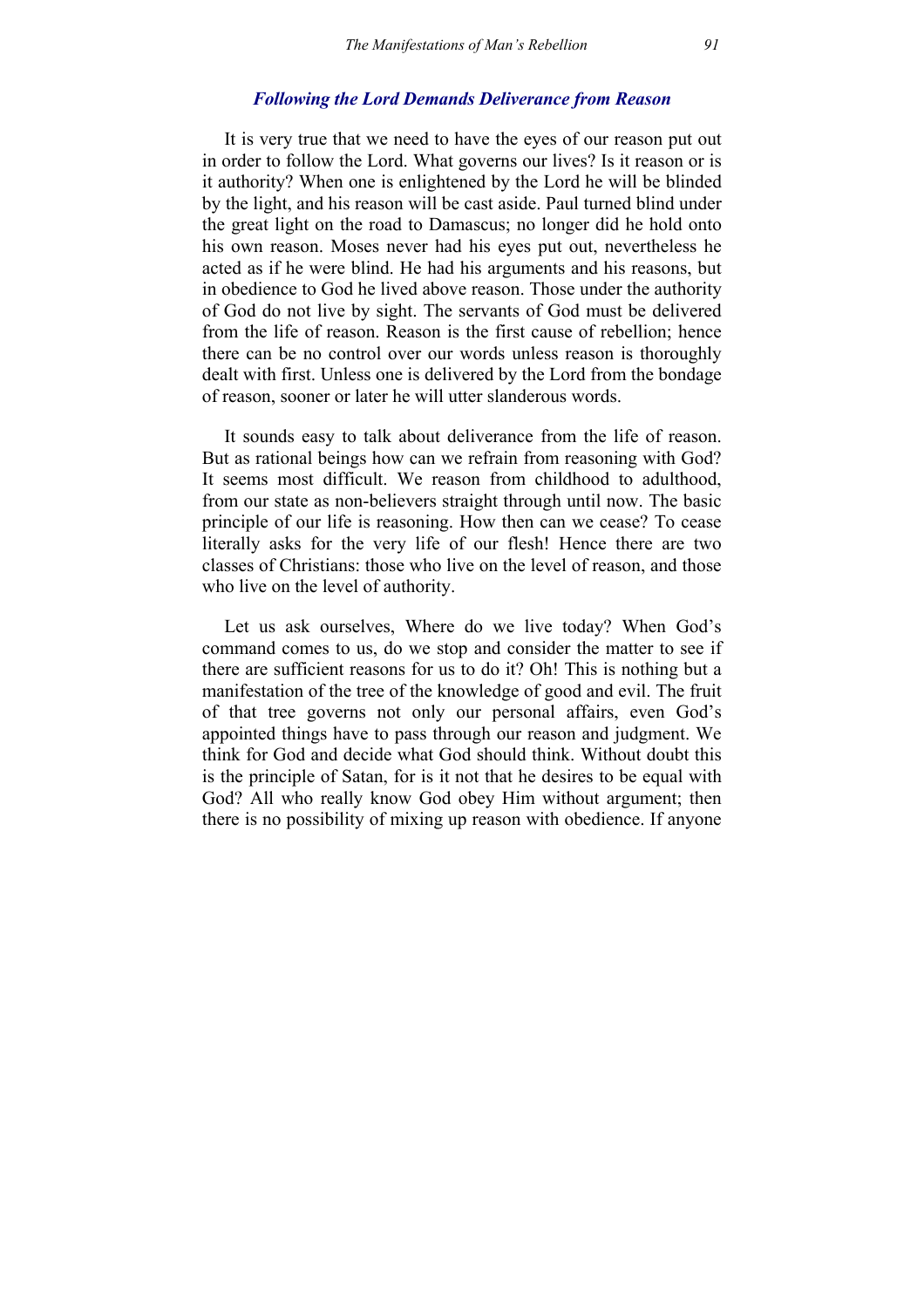wishes to learn obedience he must cast aside reason. He must either live by God's authority or live by human reason—it is absolutely impossible to live by both.

The earthly life of the Lord Jesus was entirely above reason. What reason could there be for the disgrace, the lashing, and the crucifixion which He suffered? But He submitted Himself to God's authority; He neither argued nor questioned; He only obeyed! To live under reason is so complicated! Consider the birds of the air and the lilies in the valley. How simply they live. The more we are subject to authority the simpler our lives will be.

#### *God Never Argues*

In Romans 9 Paul proved to the Jews that God also calls the Gentiles. He suggests that of the descendants of Abraham only Isaac was chosen and of the seed of Isaac only Jacob was chosen. All is according to the election of God. So why should not God choose the Gentiles? He can have mercy on whom He has mercy and compassion on whom He has compassion. He loves the treacherous Jacob and hates the honest Esau (at least this is what men surmise). He even hardens the heart of Pharaoh. Is He therefore unjust? But God sits on the throne of glory above and men are subject to His authority. Who are you, speck of dust, to argue with God?

He is God, and He has the authority to do what He likes. We cannot follow Him on the one hand and on the other hand demand to know the reason. If we desire to serve Him, we must not argue. All who meet God must throw away their reasonings. We can only stand on the ground of obedience. Let us not interfere through our arguments, trying to be God's counselors. Listen to what God asserts: "I will have mercy on whom I have mercy." How precious is the word "will". Let us worship Him. God never argues; He simply does what He wills. He is the God of glory. Paul also attests: "So then it is not of him that willeth, nor of him that runneth, but of God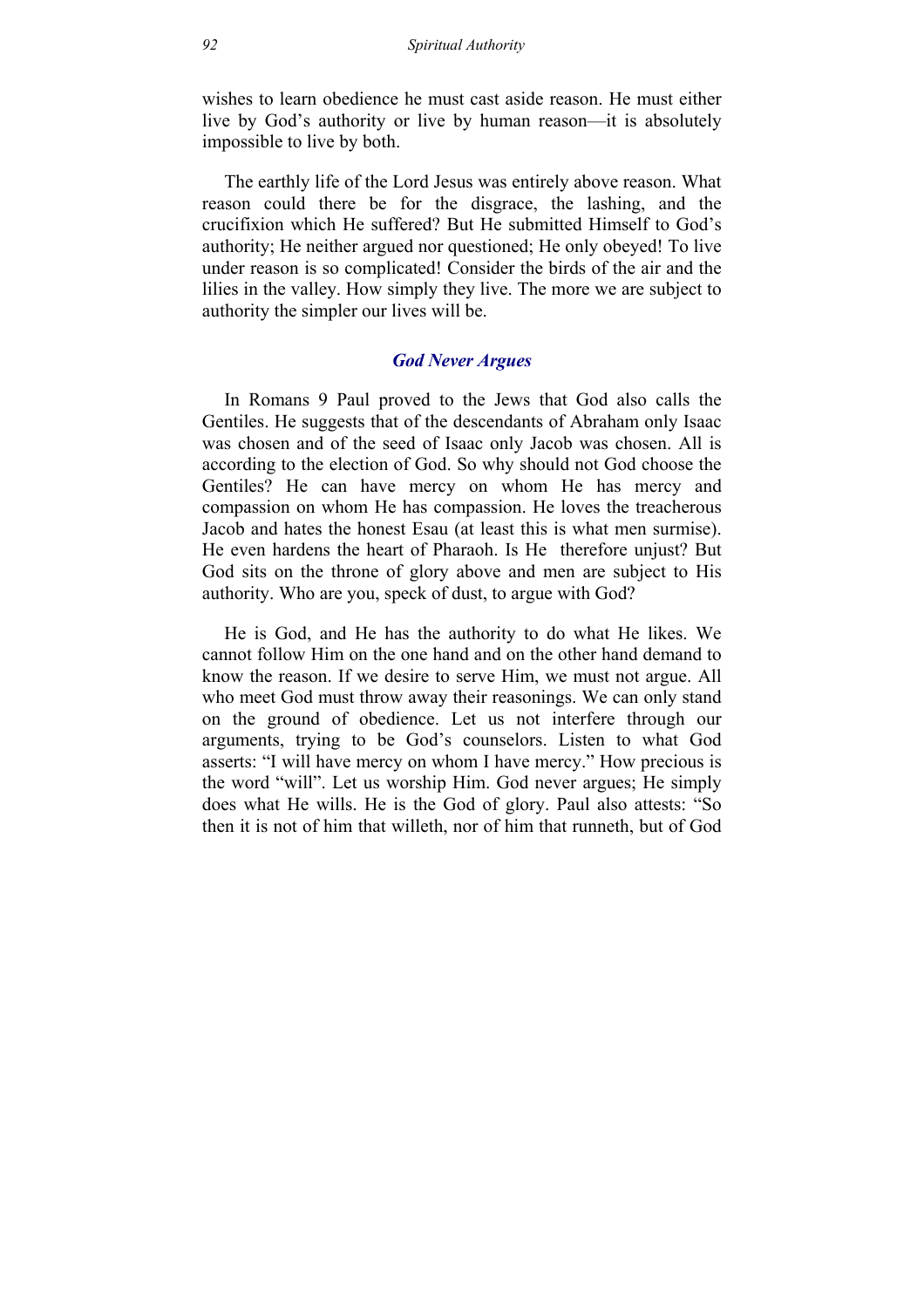that hath mercy. For the scripture saith unto Pharaoh, For this very purpose did I raise thee up, that I might show in thee my power, and that my name might be published abroad in all the earth. So then he hath mercy on whom he will, and whom he will he hardeneth" (Rom. 9.16-18). To harden his heart does not mean to cause him to sin; it merely means to give him up (see Rom. 1.24,26,28).

Paul, foreseeing that they to whom he is writing may raise an objection, forestalls their argument by saying, "Thou wilt say then unto me, Why doth he still find fault? For who withstandeth his will?" (verse 19) Many would agree that the above reasoning is tremendously strong. Paul too knows the strength of such an argument. So he continues: "Nay but, O man, who art thou that repliest against God? Shall the thing formed say to him that formed it, Why didst thou make me thus?" (verse 20) He does not answer their argument; he asks them instead, "Who art thou?" He does not say, "What did you say?" He only asks, "Who art thou that repliest against God?" When God exercises authority He has no need to consult with you or gain your approval. He simply requires you to obey His authority and acknowledge that if this is of God, it is good.

Men always like to reason; but may we not ask, Is there any real reason for our being saved? There is no reason whatsoever. I have neither willed nor run, yet I am saved. This is the most unreasonable thing which ever happens. But God will have mercy on whom He has mercy. The potter has the right over the clay to make out of the same lump one vessel for beauty and another for menial use. It is a matter of authority, not a question of reason.

The basic difficulty with us men today is that we are still living under the principle of the knowledge of good and evil, under the power of reasoning. Were the Bible a book of arguments then we certainly should reason everything. Yet in Romans 9 God opens the window of heaven and enlightens us not by arguing with us but by asking us, "Who art thou?"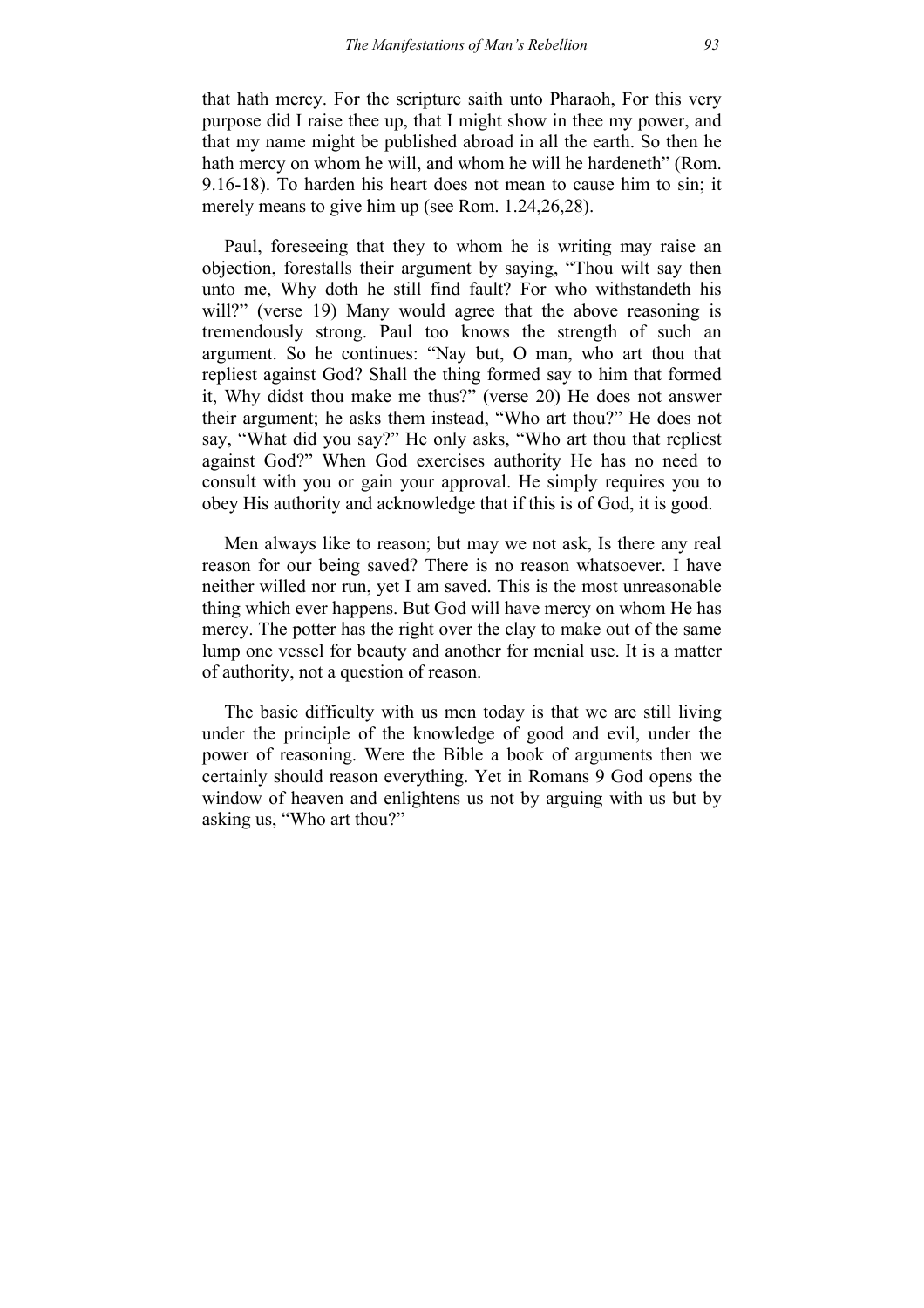#### *God's Glory Delivers from Reason*

It is not easy for men to be freed from slanderous words; it is harder still to be delivered from reasonings. When I was young I was frequently offended by the unreasonable things which God did. Later I read Romans 9, and for the first time in my life I touched a little of the authority of God. I began to see who I was—only a being created by Him. How dare I answer back to Him with my most reasonable words? He who is far above all lives in unapproachable glory. The glimpse of a fraction of His glory would send us to our knees and make us throw away our reasonings. Only those who live afar off can be haughty; those who sit in darkness can live by reasonings. But no one in all the world is able to truly see himself by the light of his own burning. Yet as soon as the Lord grants him a little light and permits him to see a little of God's glory, then he shall fall down as one dead—even as did the apostle John of old.

May God be merciful to us that we may realize once and for all how mean and low we are. Then we will not dare answer back to God. The Queen of the South was shown a little of the glory of Solomon and there was no more spirit left in her. A greater than Solomon is here; what matters my feeble reason? Since the time when Adam sinned by taking the fruit of the tree of the knowledge of good and evil, reason has become the life principle of man. Only after the glory of the Lord appears to us do we realize that we are but dead dogs and lumps of clay. All our arguments will fade away in the light of His glory. The more a person lives in glory, the less he reasons. If anyone reasons a lot, we may know that he has never seen glory.

During these years I am beginning to learn that God often acts without reason. Even though I do not understand what He does I still learn to worship Him, for I am but a servant. Had I understood all His ways I myself would have sat on the throne. But once I see He is far above me—that He alone is the God on high—I prostrate in dust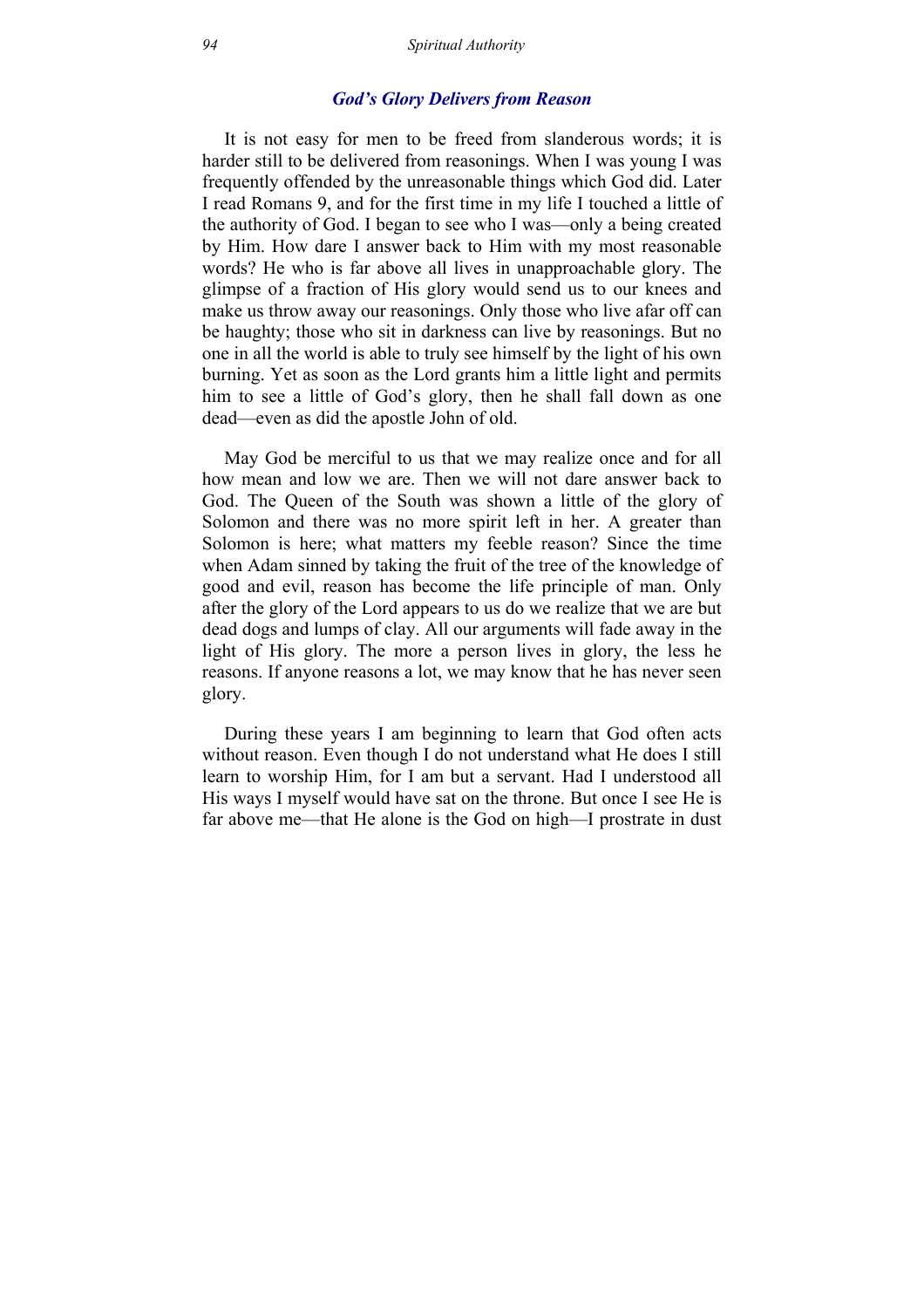and ashes, all my reasonings disappearing. Henceforth authority alone is factual to me; reason and right or wrong no longer control my life. He who knows God knows himself and therefore is delivered from reason.

The way to know God is through obedience. All who still live in their reasonings have not known Him. The obedient alone truly know God. Herein is how the knowledge of good and evil which comes from Adam is eliminated. Thereafter it is relatively easy for us to obey.

#### *"I Am the Lord Your God"—This Is the Reason*

In Leviticus 18-22, each time God orders the people of Israel to do certain things, He interpolates a phrase: "I am the Lord your God." This is not even prefixed with the preposition "for." It means "I so speak because I am the Lord your God. I do not need to give any reason. I, the Lord, am the reason." If you see this you will never be able to live by reason any more. You will say to God: "Whereas in the past I lived by thought and reason, now I bow and worship You; whatever You have done, because it is You who have done it, is sufficient for me." After Paul fell on the road to Damascus his reasonings were all cast aside. The question he asked was, "What shall I do, Lord?" He instantly put himself in subjection to the Lord. No one who knows God will argue, for reason is judged and set aside by the light.

To argue with God implies that God needs to get our consent for all He does. This is utmost folly. When God acts He is under no obligation to tell us the reason, because His ways are higher than our ways. If we bring God down to reasonings we will lose Him because we make Him one of us. In reasonings we shall not have worship. As soon as obedience is absent, worship is lost. By judging God with our reason we set ourselves up as gods. Where, then, is the difference between the potter and the clay? Does the potter need to ask the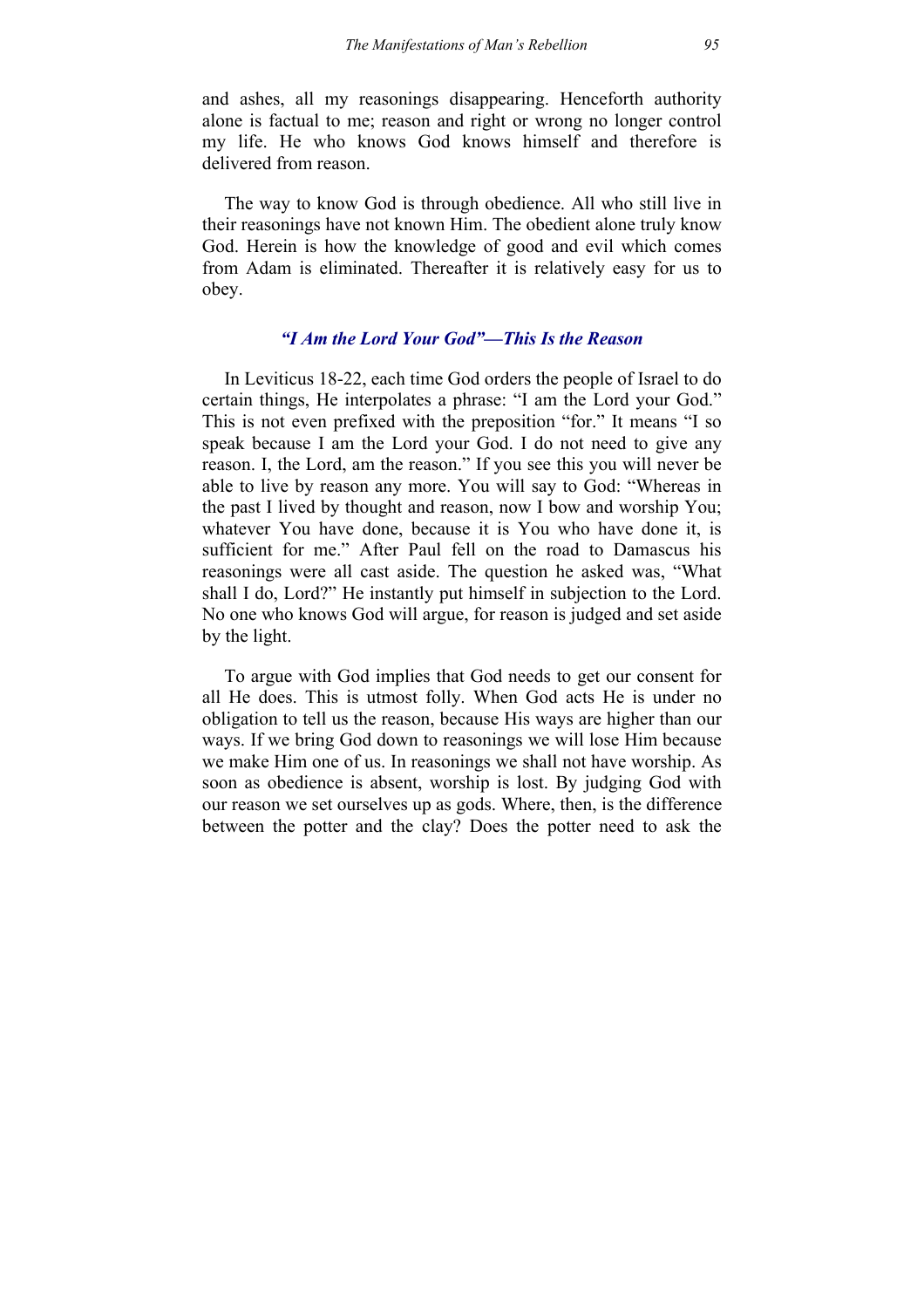consent of the clay in his work? May the glorious appearing of the Lord put an end to all our reasonings.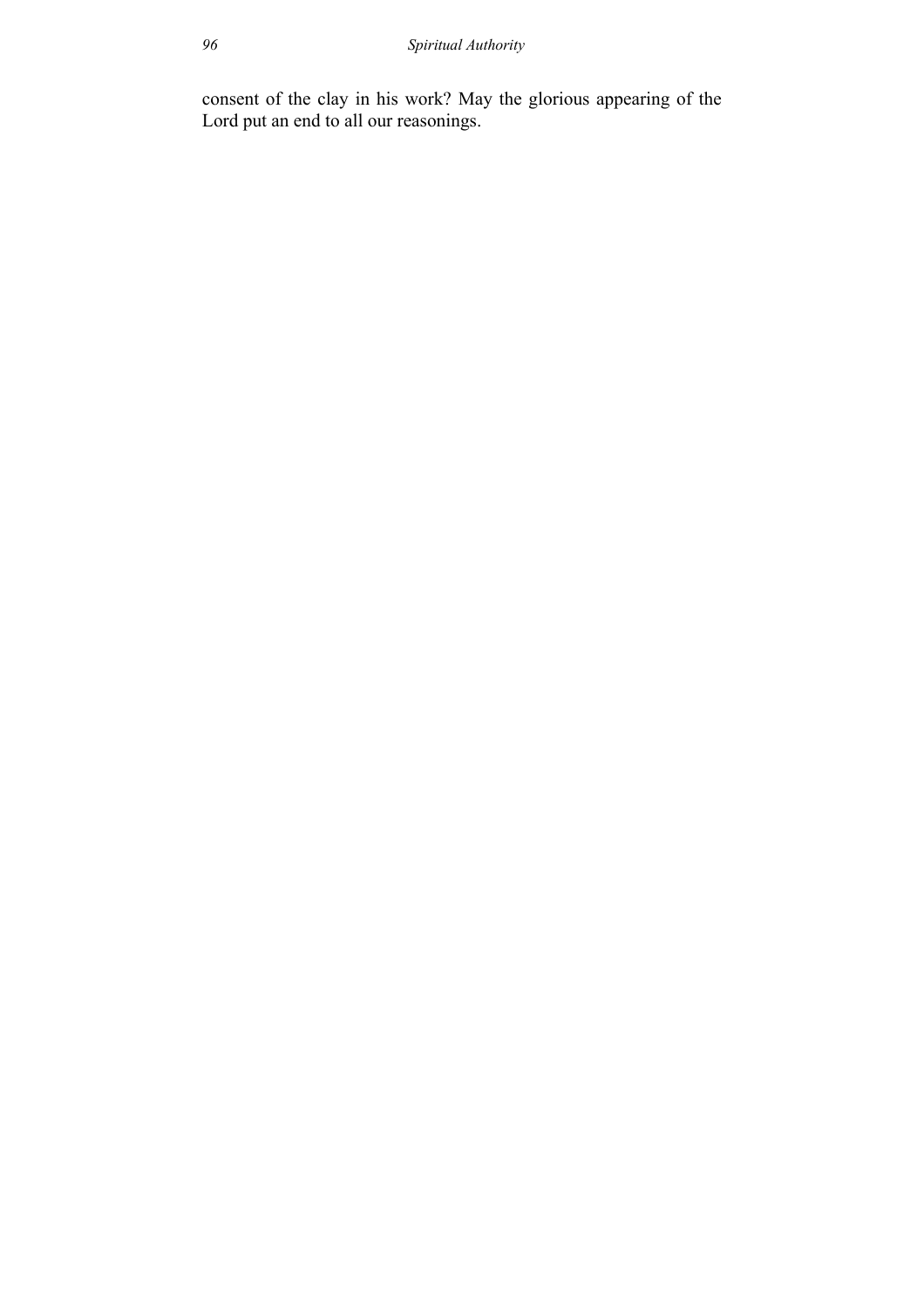

# **Rebellion (***Continued***)**

3. THOUGHTS.

*For the arms of our warfare are not fleshly, but powerful according to God to the overthrow of strongholds; overthrowing reasonings and every high thing that lifts itself up against the knowledge of God, and leading captive every thought into the obedience of the Christ; and having in readiness to avenge all disobedience when your obedience shall have been fulfilled. (2 Cor. 10.4-6 Darby)*

*The Link between Reason and Thought* 

Man manifests his rebellion not only in word and reason but in thought as well. Rebellious words come from rebellious reasoning, and reasoning in turn is "cooked up" in thought. Hence thought is the central factor in rebellion.

2 Corinthians 10.4-6 is one of the most important passages in the Bible, because in these verses the particular area in man where obedience to Christ is required is especially pointed out. Verse 5 says: "leading captive every thought into the obedience of the Christ." This suggests that man's rebellion is basically in his thought.

Paul mentions that we must destroy reasonings and every high thing that lifts itself up against the knowledge of God. Man likes to build reasons as strongholds around his thought, yet these reasons must be destroyed and thought taken captive. Reasons are to be cast aside, but thought is to be brought back. In spiritual warfare, the strongholds need to be stormed before the thought can be taken captive. If reasons are not cast aside there is no possibility of bringing man's thought into obedience to Christ.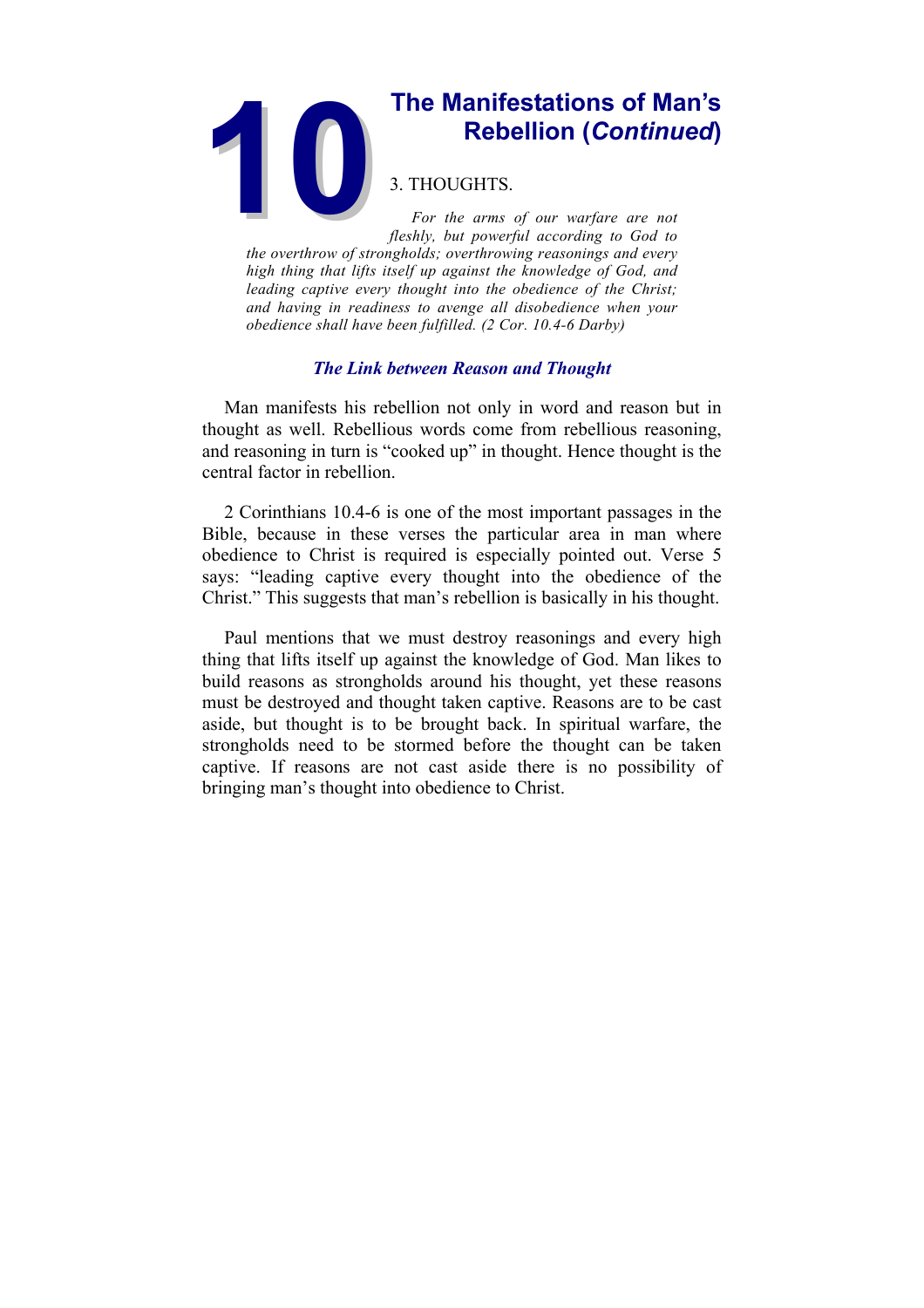The phrase "high thing" in verse 5 is "tall building" in the original. From God's viewpoint human reasoning is like a skyscraper, blocking out the knowledge of God. As soon as man commences to reason, his thought comes under siege and so is not free to obey God, since obedience is a matter of the thought. Reason expressed outwardly becomes words, but when the reasonings are hidden inside they surround thought and paralyze it from obedience. Man's habit of reasoning is so serious that it cannot be resolved without a battle

Yet Paul did not use reason to fight against reason. The mental inclination to reason must be met with spiritual weapons, namely, the power of God. It is God who battles against us, for we have become His foe. Our mental habit of reasoning is something we inherited from the tree of the knowledge of good and evil, yet how few there are who realize how much difficulty these minds of ours give God. Satan employs all sorts of reasons to enslave us so that we, instead of being apprehended by God, become enemies of God.

Genesis 3 illustrates 2 Corinthians 10. Satan reasoned with Eve, and Eve, seeing that the tree was good for food, responded with reasoning. She did not listen to God, for she had her reasons. When reason arises, man's thought falls into a trap. Reason and thought are closely joined; the first tends to capture the second. And once the thought is taken captive, man finds himself incapable of obeying Christ. It therefore follows that if we really desire to obey God we must know how the authority of God destroys the strongholds of reason.

#### *Recapturing the Captive Mind*

In the Greek New Testament the word "noema" ("noemata", pl.) is used six times: Philippians 4.7; 2 Corinthians 2.11, 3.14, 4.4, 10.5 and 11.3. It is translated into English as "thought" or "thoughts" meaning "the device(s) of the mind." "Mind" is the faculty; "device"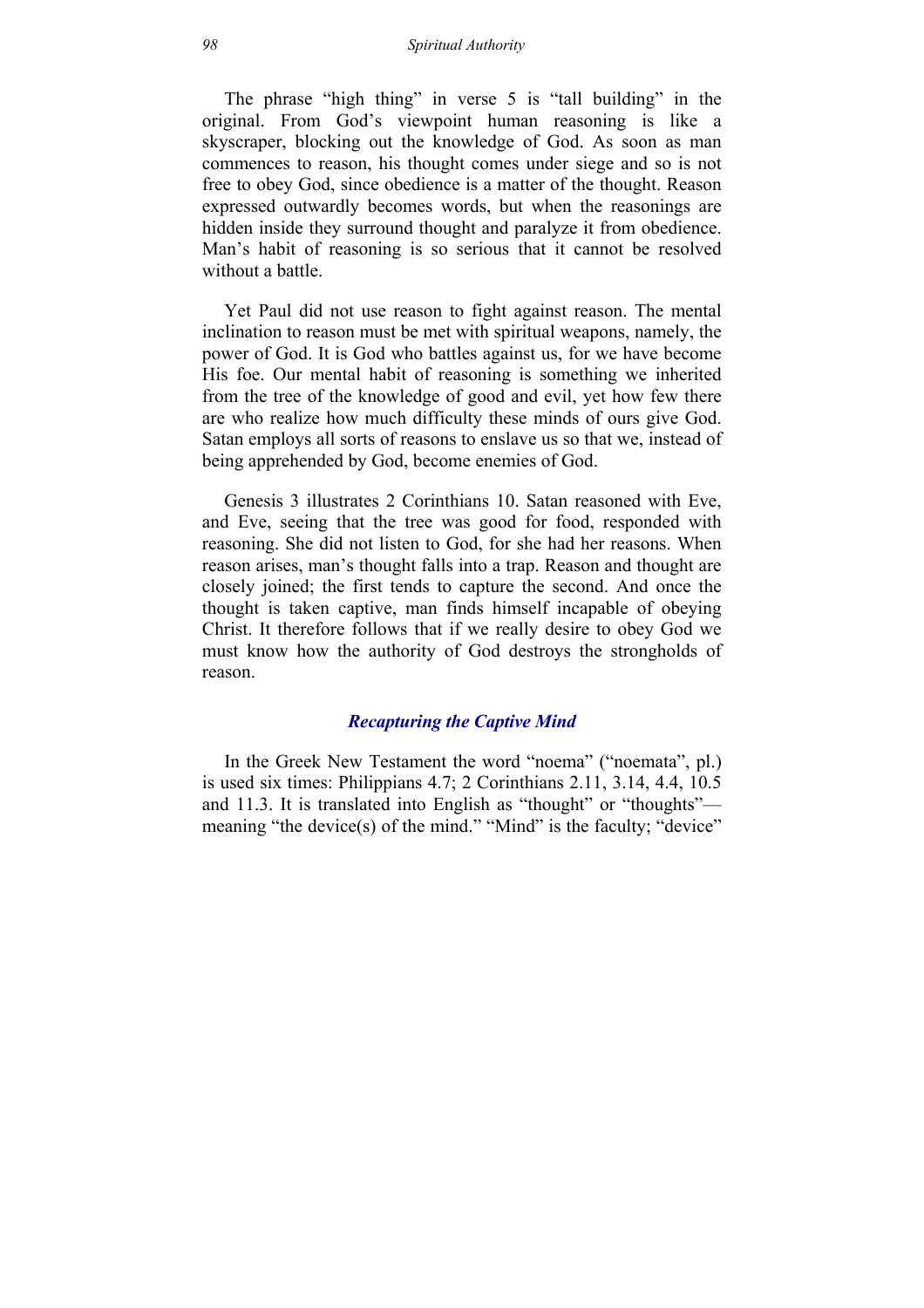is its action—the product of the human mind. Through the faculty of the mind man freely thinks and decides, and this represents the very man himself. Thus if one wants to preserve his freedom he has to say that all his thoughts are good and correct. He dare not open them to interference and hence must surround them with many reasonings. This is why men fail to believe in the Lord: they are so often imprisoned in the stronghold of some reasoning or other.

An unbeliever may say, "I will wait until I become very old"; or, "Many Christians do not behave too well. Therefore I cannot believe"; or, "Not yet. I will wait until my parents pass away." Similarly, there are reasons which believers may give for not loving the Lord: students will say that they are too busy with their lessons; businessmen are too occupied with their businesses; the un-well feel that their physical health is too poor, and so on. Unless God destroys these strongholds men will never be set free. Satan imprisons men by strongholds of reasonings. Most men are behind so many defensive lines that they are unable to break through to freedom. Only the authority of God can take every thought captive to obey Christ.

To know authority man's reasonings must first be overthrown. Not until man begins to see that God is God as stated in Romans 9 will his reasons be destroyed. And once Satan's strong holds are destroyed, no more reasoning will remain and man's thoughts can then be taken captive to obey Christ. Only after his thoughts are recaptured can man be truly obedient to Christ.

We may perceive whether or not one has met authority by observing whether his words, reasonings, and thoughts have been duly dealt with. Once one encounters God's authority his tongue dare not freely wiggle, his reasonings and, deeper still, his thoughts can no longer be loosely expressed. Ordinarily man has numerous thoughts, all fortified with many reasonings. But there must come a day when God's authority overthrows all the strongholds of reasoning which Satan has erected and recaptures all a man's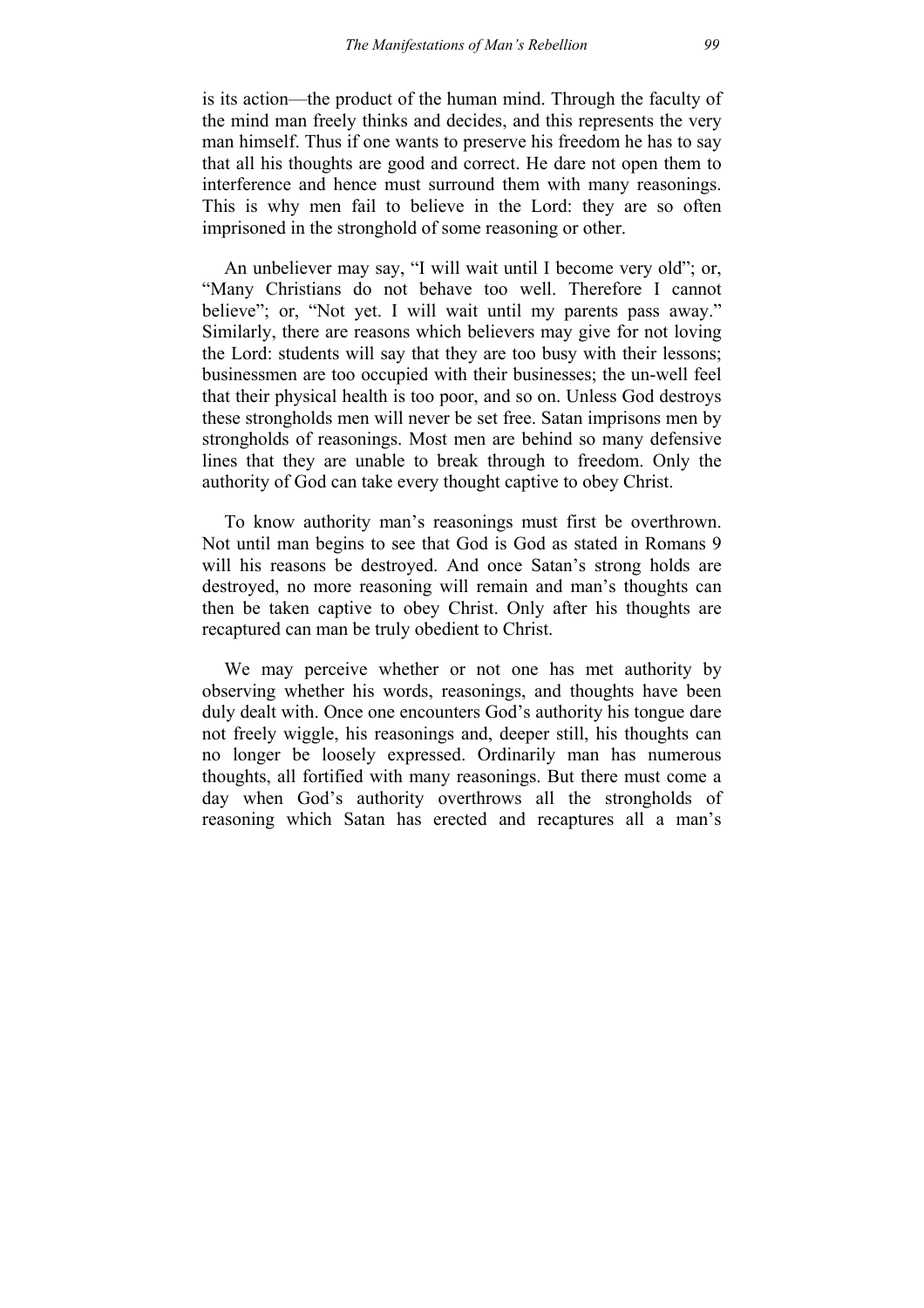thoughts so as to make him a willing slave of God. Whereupon he no longer thinks independently of Christ; he is wholly obedient to Him. This is full deliverance.

One who has not met authority often aspires to be God's counselor. Such a person does not have his thoughts recaptured by God. Wherever he goes, his first thought is how to improve the situation there. His thoughts have never been disciplined, hence his reasonings are so many and so unceasing. We must allow the Lord to do a cutting work in us, to cut to the very depth of our thoughts until they are all taken captive by God. Thereafter we will recognize God's authority and will not dare to freely reason or counsel.

We act as if there were two persons in the universe who are omniscient: God and myself. I am a counselor who knows everything! Such an attitude clearly indicates that my thoughts have yet to be recaptured, that I know nothing of authority. If I were one whose strongholds of reasonings had really been overthrown by God's authority, I could no longer offer counsel, nor would I have the interest to do so. My thoughts would be subordinate to God, and I would no longer be a free person. (Natural freedom is the ground of Satan's attack; it ought to be forfeited.) I would be willing to listen. Man's thoughts are controlled by either one of two powers: either by reasoning or by the authority of Christ. In fact, no one in this universe can freely exercise his will, because he is either captured by reasonings or apprehended by Christ. He consequently either serves Satan or serves God.

Whether or not a brother has met authority may be readily discerned by observing: (1) whether he has any rebellious words, (2) whether he reasons before God, and (3) whether he still offers many opinions. The overthrowing of reasonings is merely the negative aspect; its positive sequence is to have all one's thoughts taken captive to obey Christ so that he no longer offers his own independent opinion. Formerly I had many arguments to support my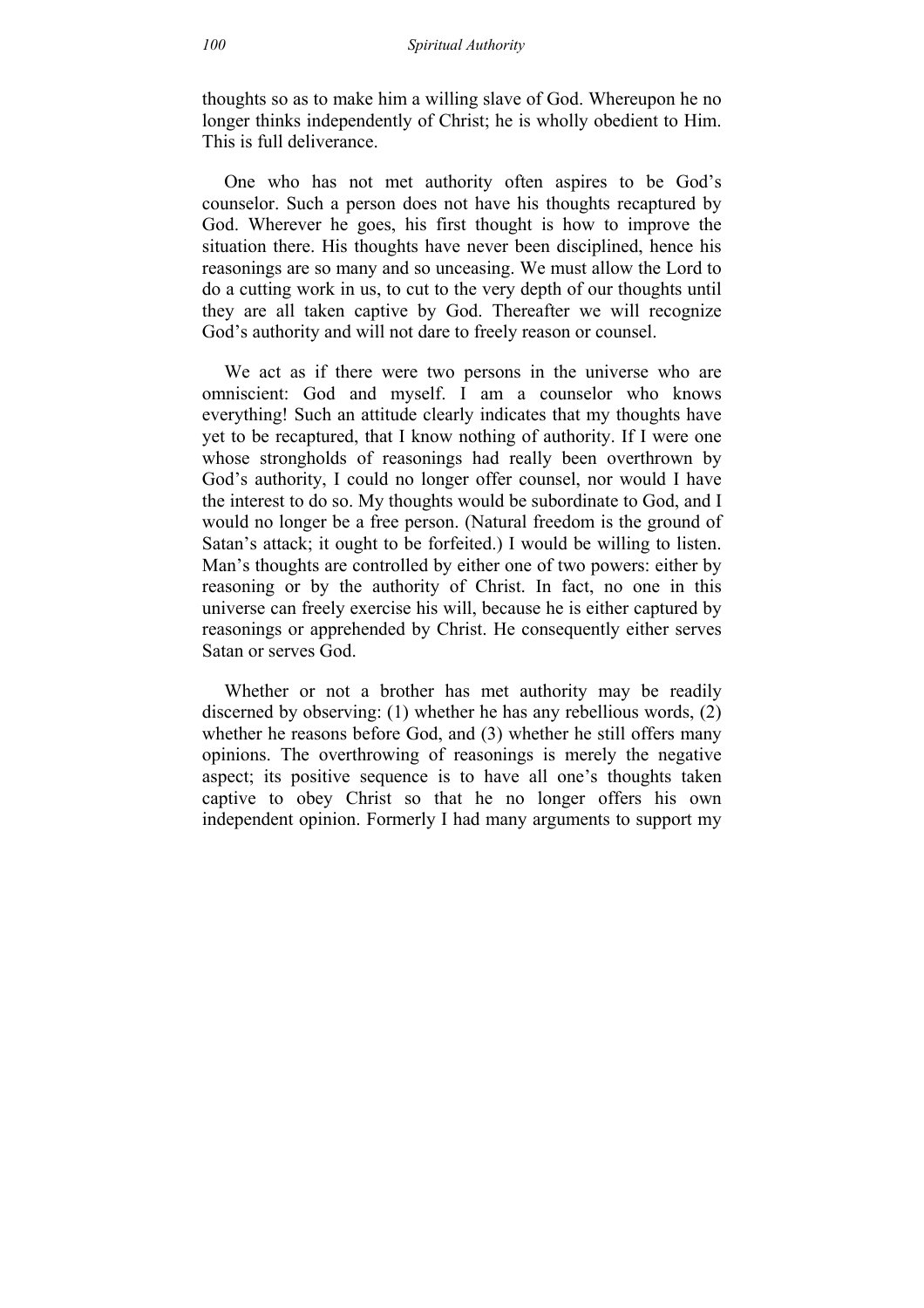many thoughts; but now I have no more argument for I have been captured. A captive has no freedom; who would pay any attention to the opinion of a slave? A slave is to accept other's thoughts, not to offer his own opinion. Consequently we who are captured by Christ are ready to accept God's thoughts and not to offer any counsel of our own.

#### *Warnings to the Opinionated*

1. PAUL.

In the natural, Paul was a clever, capable, wise, and rational person. He could always find a way to do things, he had confidence, and he served God with all his enthusiasm. But while he was heading a group of people on their way to Damascus to seize the Christians there, he was smitten to the ground by a great light. Then and there all his intentions, ways, and ability were dissolved. He neither returned to Tarsus nor went back to Jerusalem. He had not only abandoned his task in Damascus but he had also cast away all his reasons for it.

Many when they encounter difficulty change their direction, trying first this way and then that; but no matter what they do they are still going on according to their own ways and ideas. They are so foolish as not to fall after they have been smitten by God. Though God has prostrated them in that particular thing, they will not be smitten as to their reasonings and thoughts. Thus, many may indeed have their road to Damascus blocked, yet they still retain their ways to Tarsus or to Jerusalem.

Not so with Paul. Once he was smitten, he lost everything. He could neither say nor think of anything. He knew nothing at all. "What shall I do, Lord?" he asked. Here we find one whose thoughts had been taken captive by the Lord and who obeyed from the depth of his heart. Formerly, no matter what the circumstance, Saul of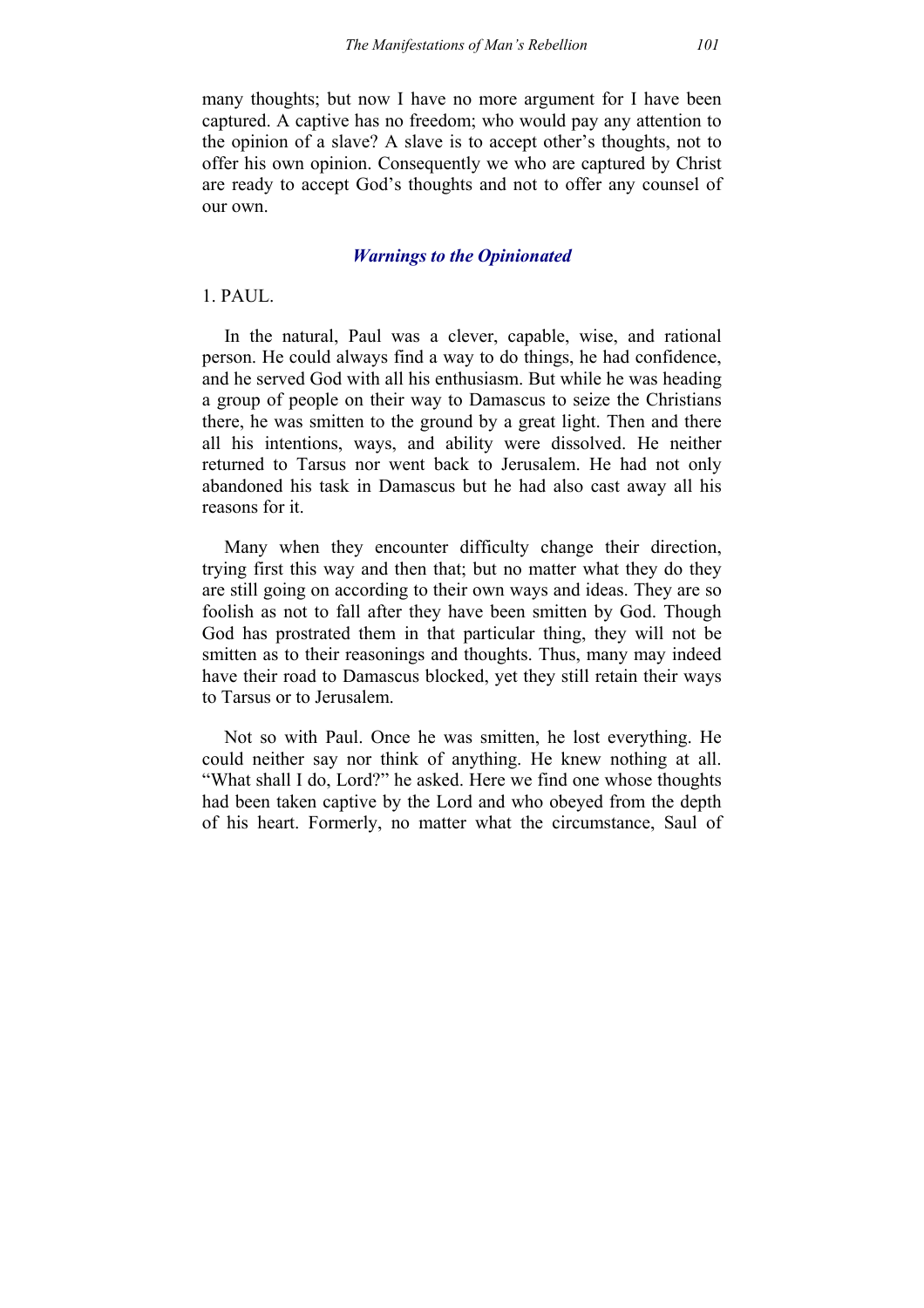Tarsus always took the lead; but now, having met the authority of God, Paul lost his opinions. The primary evidence that one has met God is in the disappearing of one's opinions and cleverness. May we honestly ask God to grant us the bewilderment of light. Paul seemed to say: "I am a man recaptured by God and thus a prisoner of the Lord. It is now the time for me to listen and obey, not to think and decide<sup>"</sup>

2. KING SAUL.

King Saul was rejected by God not because of stealing but because of sparing the best of the sheep and of the oxen to sacrifice to the Lord. This was something which came from his own opinion—his own thoughts of how to please God. His rejection was due to his thoughts being uncaptured by God. No one could say that King Saul was not zealous in serving God. He did not lie, since he actually *had* spared the best of the cattle and sheep. But he had made his decision according to his own thought. (See 1 Sam. 15)

The inference is clear: all who serve God must categorically refrain from making decisions on the basis of their own thoughts; rather, they are to execute the will of God. They should expectantly say, "Lord, what do You want me to do?" To say more would be totally wrong. To obey is better than to sacrifice. Men have absolutely no right to offer counsel to God.

When King Saul saw these sheep and cattle, he wished to spare them for sacrifice. His heart may have been towards God, yet he was lacking in the spirit of obedience. A heart towards God cannot replace the attitude of "I dare not say anything"; an offering of fat cannot supersede "making no voice." Because King Saul refused to destroy all of the Amalekites with their sheep and cattle as God had commanded, he was to be slain by an Amalekite and his rule thereby terminated. All who spare the Amalekite out of their own thought will finally be killed by an Amalekite.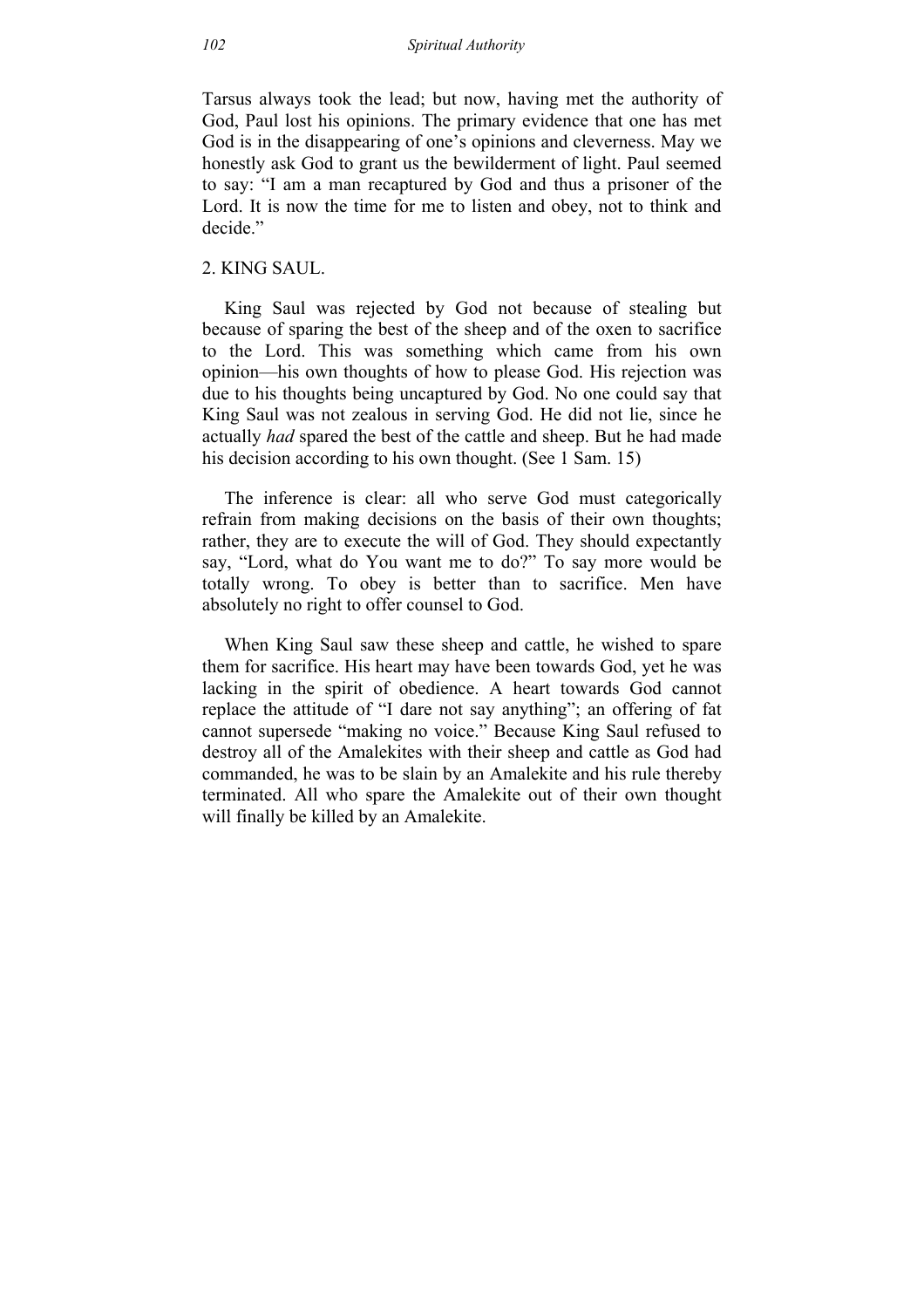#### 3. NADAB AND ABIHU.

Nadab and Abihu became rebels in the matter of the offering because they failed to be subject to their father's authority. They tried to carry out their own thoughts. They sinned against God by offering strange fire; thus they offended the administration of God. Though they neither spoke one word nor offered any reasons, nevertheless they burned incense according to their own thought and feeling. They considered such service as doing a good thing; that if they erred it would only be erring on the side of doing a good thing—namely, serving God. They thought such sin was insignificant. But they did not know they would be out-rightly rejected by God and punished with death.

#### *Testimony of the Kingdom Brought In through Obedience*

God does not look at how fervently we preach the gospel or how willingly we suffer for Him; He looks to see how obedient we are. God's kingdom begins when there is an absolute obedience to God no voicing of opinion, no presenting of reasonings, no murmuring, no reviling. For this glorious day God has waited since the creation of the world. Although God has His first-born Son who is the firstfruit of obedience, He is waiting for His many sons to be like the First-born. Wherever there is a church on this earth which truly obeys God's authority, there is the testimony of the kingdom and there Satan is defeated. Satan is not afraid of our work so long as we act on the principle of rebellion. He only laughs in secret when we do things according to our own thoughts.

The Mosaic law stated that the ark must be borne by the Levites, but the Philistines sent the ark back to Israel by putting it on an oxcart. David, in transporting the ark to his city, failed to consult God. Instead, he ordered according to his own thought that it should be brought up by ox-cart. The oxen stumbled and the ark began to fall. Uzzah put out his hand toward the ark of God and took hold of it.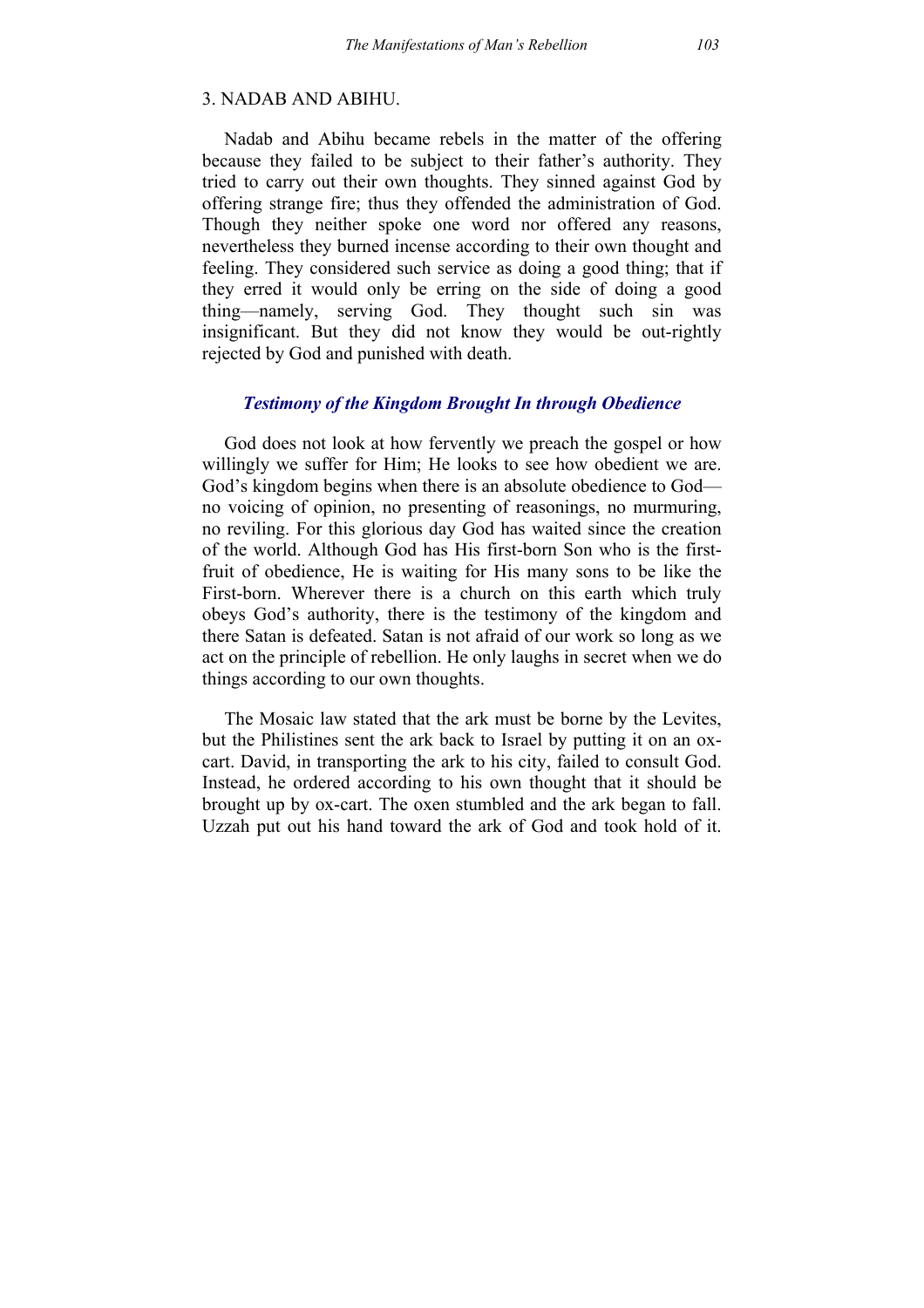Instantly he was stricken to death by God. Even if the ark had not fallen, it was not upon the shoulders of the Levites where it belonged, but upon an ox-cart. At an earlier time when the ark was borne by the Levites through the River Jordan it was safe and secure in spite of the overflow of the river. The contrast shows us that God wants us to obey Him, not to suggest our thoughts to Him. God must empty us before His will can be carried out without interference. The way of service is forever blocked if we bring in man's thoughts. God must rule; men must not give counsel.

Hence man's thoughts must be totally cast aside. In the past we found freedom in living by ourselves; now we find true freedom in having our thoughts recaptured by God to the obedience of Christ. In losing our freedom, we gain true freedom in the Lord.

"Being in readiness to avenge all disobedience, when your obedience shall be made full" (2 Cor. 10.6). Perfect obedience is possible only after the thoughts are recaptured. All who still incline to offer counsel to God are not fully obedient. The Lord is ready to avenge all disobedience when our obedience has been completed. If we as a company of believers can turn so thoroughly as to obey God absolutely, fearing our own ideas and opinions, then God will be able to manifest His authority on earth. How can we expect the world to be obedient if the church does not obey? A disobedient church cannot expect unbelievers to obey the gospel. But with an obedient church there will also come obedience to the gospel.

We must all learn to accept discipline that our mouths may be so instructed as not to speak loosely, our mind not to argue, and our hearts not to offer counsel. The way of glory is just ahead of us. God shall manifest His authority on this earth.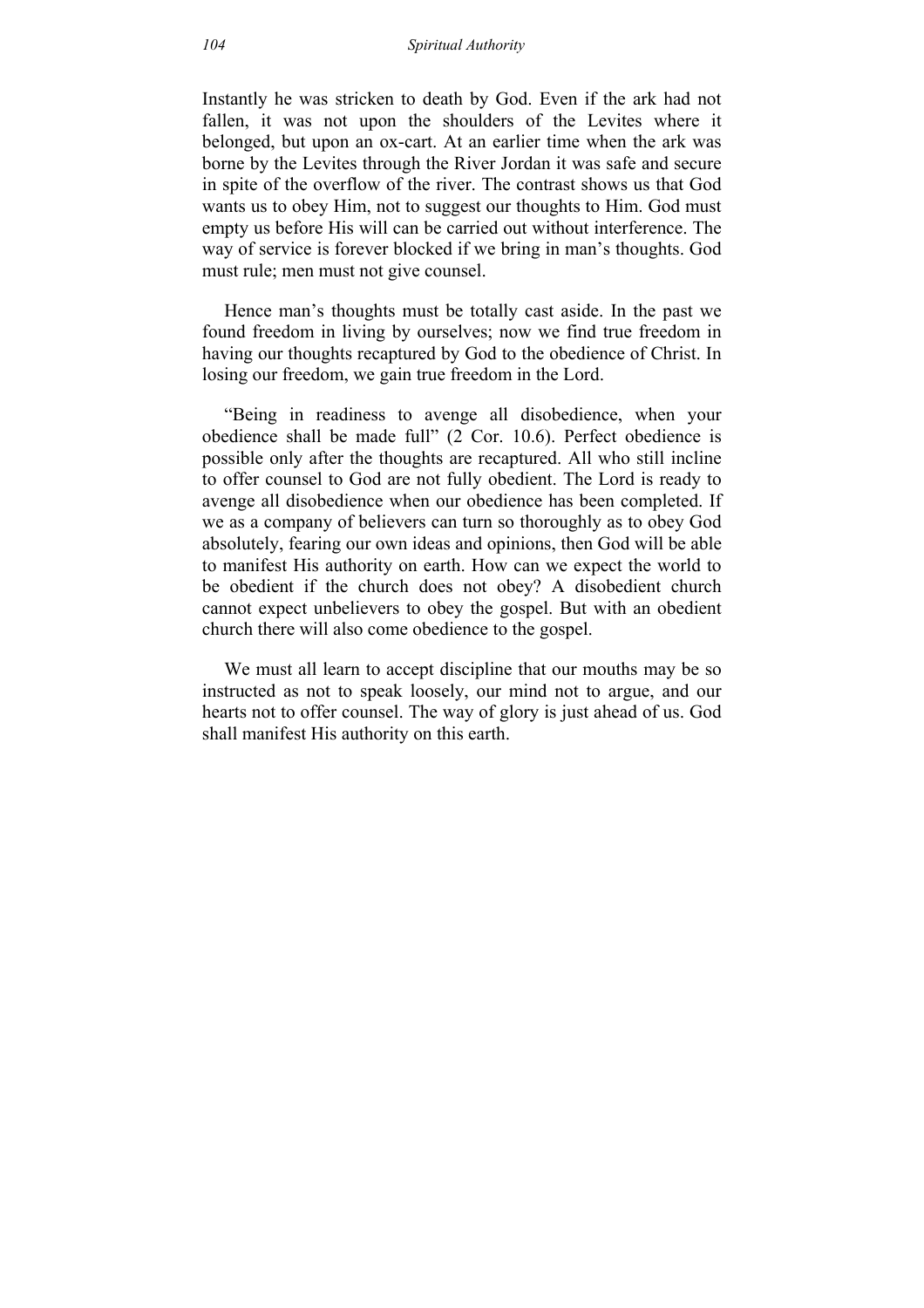

## **The Measure of Obeying Authority**

*hid t hree months by his parents, because they saw he was a goodly child; and they*  were *y faith Moses, when he was born, was not afraid of the king's* 

*commandment. (Heb. 11.23 )*

*But the midwives feared God, and did not as the king of Egypt commanded them, but saved the men-children alive. (Ex. 1.17)*

*If it be so, our God whom we serve is able to deliver us from the burning fiery furnace; and he will deliver us out of thy hand, O king. But if not, be it known unto thee, O king, that we will not serve thy gods, nor worship the golden image which thou hast set up. (Dan. 3.17-18)*

*And when Daniel knew that the writing was signed, he went into his house; (now his windows were open in his chamber toward Jerusalem;) and he kneeled upon his knees three times a day, and prayed, and gave thanks before his God, as he did aforetime. (Dan. 6.10)*

*Now when they were departed, behold, an angel of the Lord appeareth to Joseph in a dream, saying, Arise and take the young child and his mother, and flee into Egypt, and be thou there until I tell thee: for Herod will seek the young child to destroy him. (Matt. 2.13)*

*But Peter and the apostles answered and said, We must obey God rather than men. (Acts 5.29)*

#### *Submission Is Absolute, but Obedience Is Relative*

Submission is a matter of attitude, while obedience is a matter of conduct. Peter and John answered the Jewish religious council: "Whether it is right in the sight of God to hearken unto you rather than unto God, judge ye" (Acts 4.19). Their spirit was not rebellious, since they still submitted to those who were in authority. Obedience, however, cannot be absolute. Some authorities must be obeyed;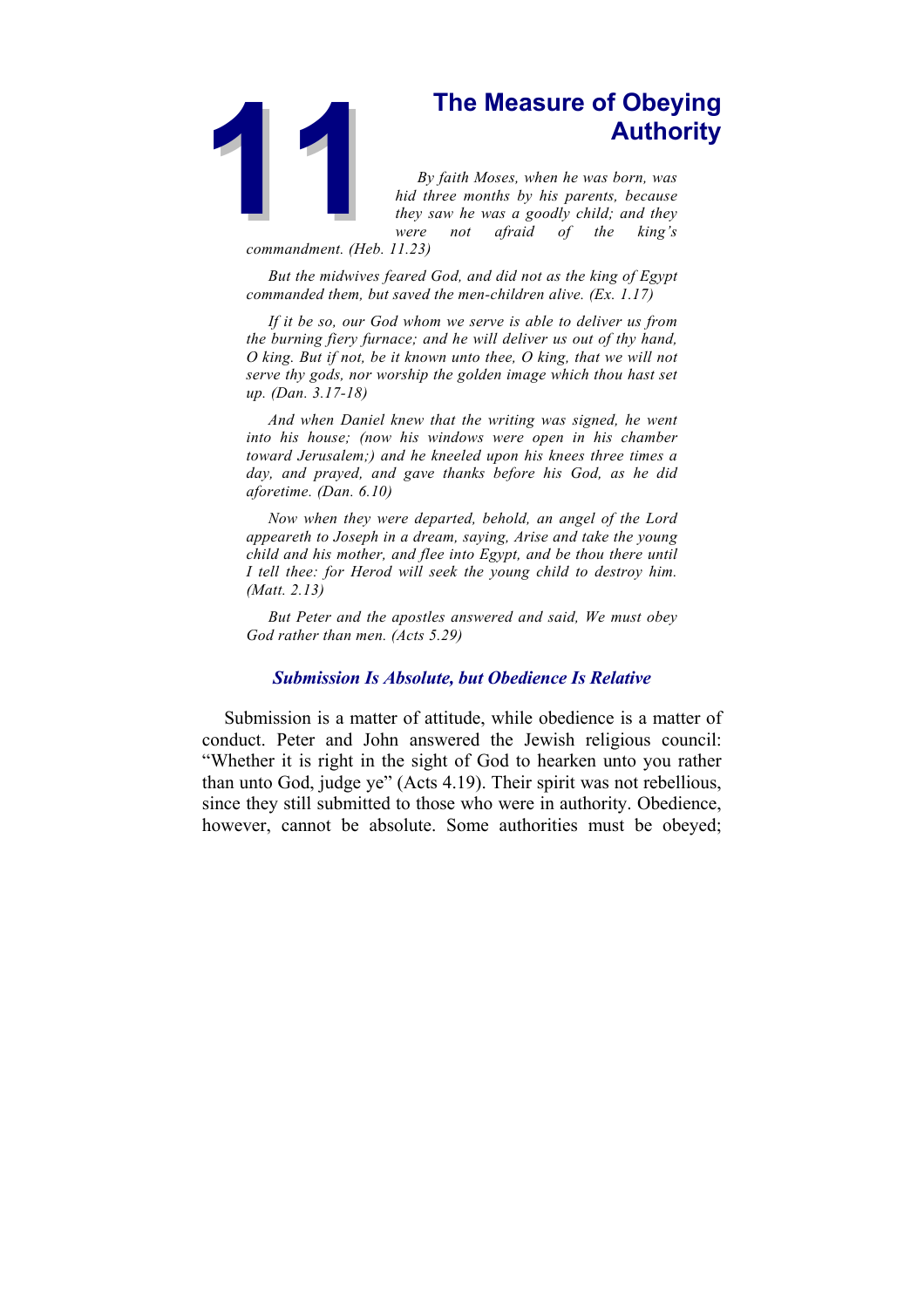while others should not be, especially in matters which touch upon Christian fundamentals—such as believing the Lord, preaching the gospel, and so forth. Children may make suggestions to their parents, yet they must not show an unsubmissive attitude. Submission ought to be absolute. Sometimes obedience is submission, whereas at other times an inability to obey may still be submission. Even when making a suggestion, we should maintain an attitude of submission.

Acts 15 serves as a good example of how the church meets. During the meeting there may be suggestions and debates, but once the decision is made all must learn to submit.

#### *The Measure of Obeying Delegated Authorities*

If parents should refuse to let their children gather with the saints, the children must maintain an attitude of submission though they may not necessarily obey. This is similar to the way the apostles responded to the Jewish council. When they were forbidden by the council to preach the gospel they kept a submissive spirit throughout the trial; even so, they continued on with the Lord's commission. They did not disobey with quarrels and shoutings, they only quietly and softly dissented. There absolutely should neither be a word of slander nor an attitude of insubordination towards the governing authorities. One who knows authority will be soft and tender. He will be absolute in his submission both in his heart, in his attitude, and in his word. There will be no signs of harshness or rebellion.

When delegated authority (men who represent God's authority) and direct authority (God Himself) are in conflict, one can render submission but not obedience to the delegated authority. Let us summarize this under three points:

1. Obedience is related to conduct: it is relative. Submission is related to heart attitude: it is absolute.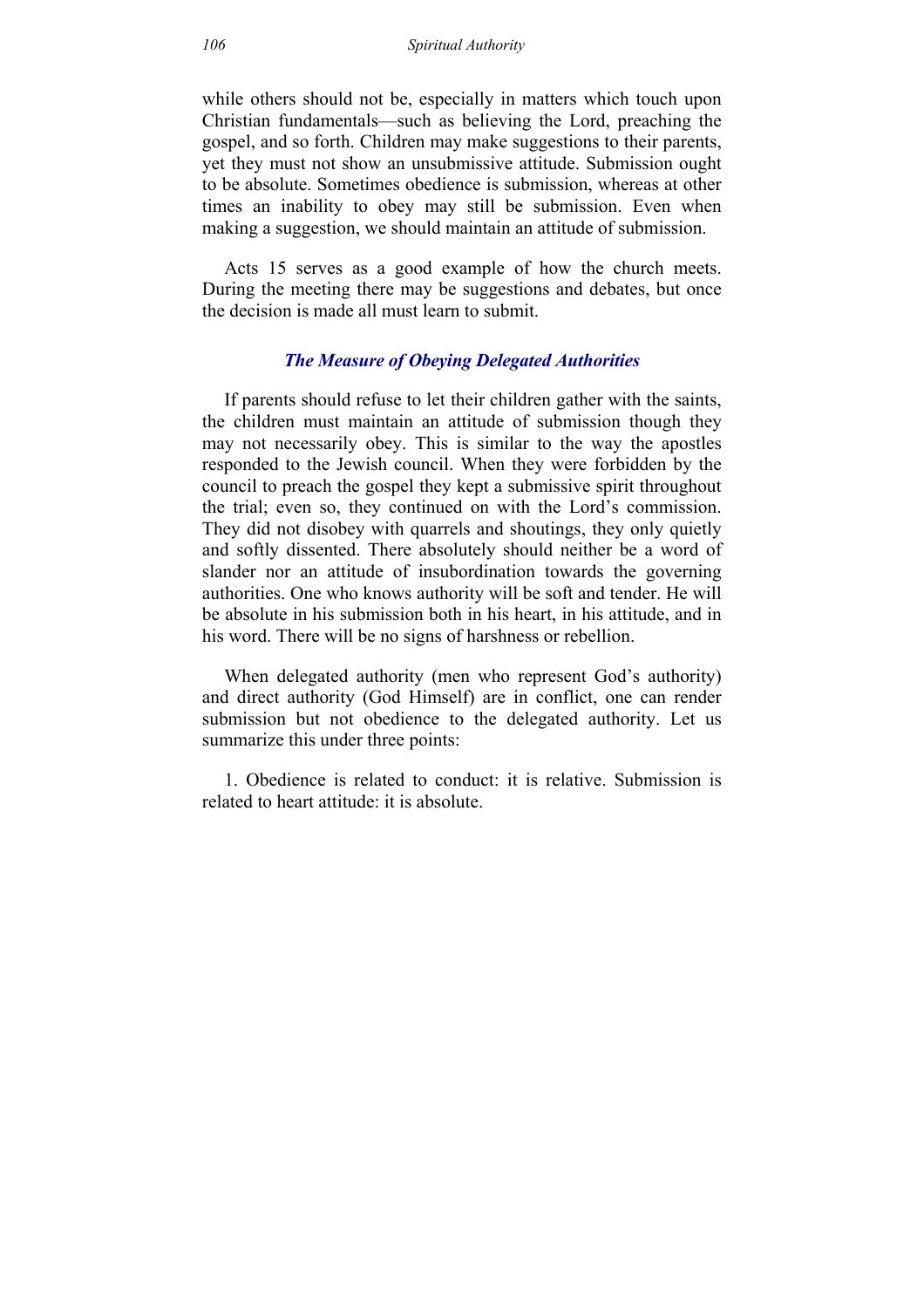2. God alone receives unqualified obedience without measure; any person lower than God can only receive qualified obedience.

3. Should the delegated authority issue an order clearly contradicting God's command, he will be given submission but not obedience. We should submit to the *person* who has received delegated authority from God, but we should disobey the order which offends God.

If parents want you as their children to go to some place where you as a Christian would rather not go (but not to a place where the question of sin would be involved), then the matter is open for discussion. Submission is absolute, while obedience may be a matter for consideration. Should the parents compel you to go, you go. But if they do not insist, then you are free not to go. God will deliver you from your environment if you as children maintain a right attitude.

### *Examples in the Bible*

1. The midwives and Moses' mother both disobeyed the decree of Pharaoh by preserving Moses alive. Yet they were considered to be women of faith.

2. The three friends of Daniel refused to bow to the golden image set up by King Nebuchadnezzar. They disobeyed the king's order, yet they submitted to the king's fire.

3. In disregard of the royal decree Daniel prayed to God; nevertheless he submitted to the king's judgment by being thrown into the lions' den.

4. Joseph took the Lord Jesus and fled to Egypt to avoid having the child killed by King Herod.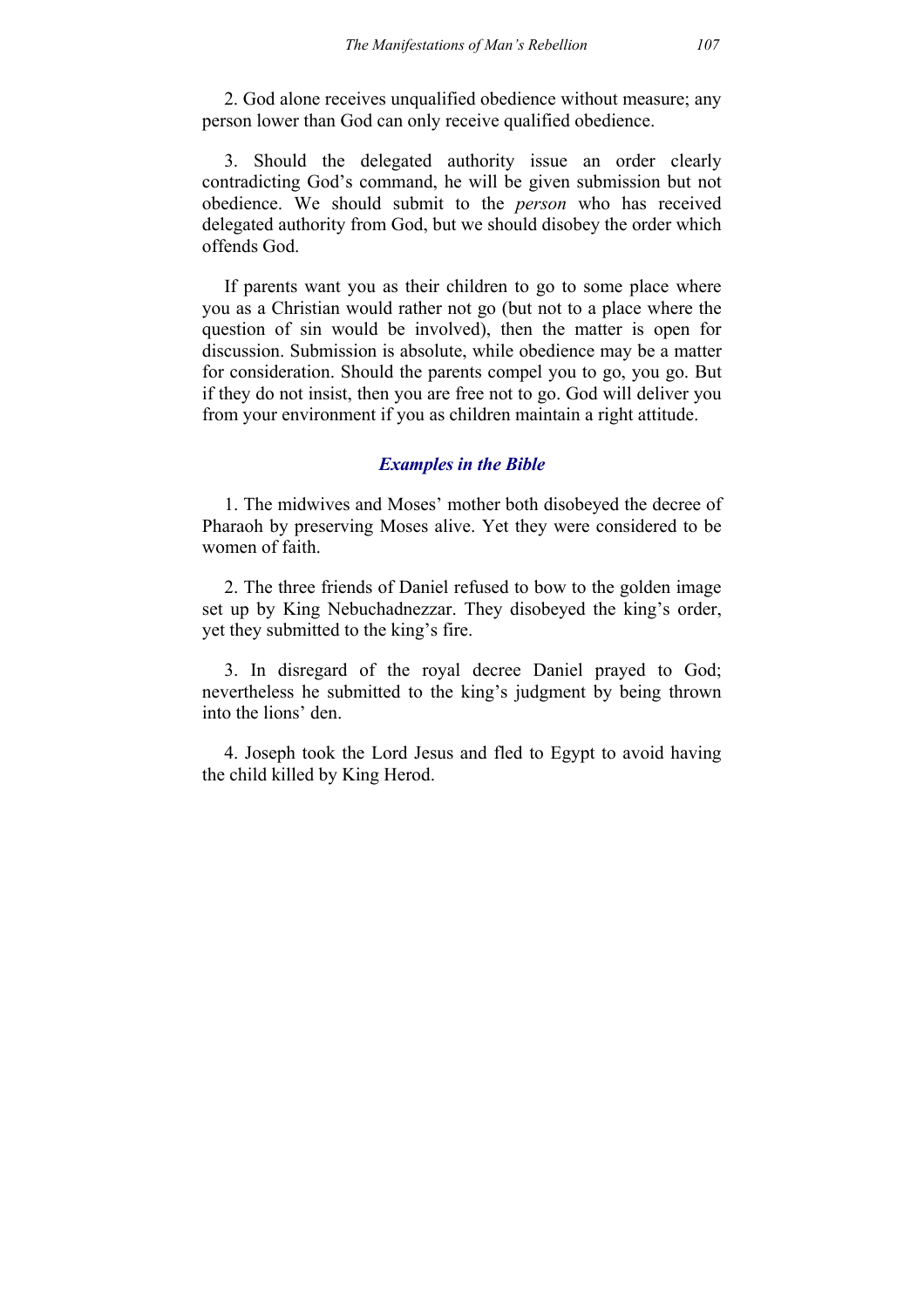5. Peter preached the gospel though it was against the command of the ruling council, for he said it was right to obey God rather than men. Yet he allowed himself to be taken into prison.

### *Indispensable Signs Accompanying the Obedient*

How can we judge whether a person is obedient to authority? By the following signs:

1. A person who has known authority will naturally try to find authority wherever he goes. The church is the place where obedience can be learned, since there is not really such a thing as obedience in this world. Only Christians can obey, and they too must learn to obey—not outwardly, but from the heart. Yet once this lesson of obedience has been learned, the Christian will look for and find authority everywhere.

2. A person who has met God's authority is soft and tender. He has been melted and is not able to be hard. He is afraid of being wrong and thus he is soft.

3. A person who has truly met authority never likes to be in authority. He has neither the thought nor the interest to become one in authority. He does not take delight in giving counsel, nor does he take pleasure in controlling others. The truly obedient is always in fear of making an error. But alas, how many there are who still aspire to be God's counselors. Only those who do not know authority are those who wish to be authorities.

4. A person who has contacted authority keeps his mouth closed. He is under restraint. He dare not speak carelessly because there is in him a sense of authority.

5. A person who has touched authority is sensitive to each act of lawlessness and rebellion around him. He sees how the principle of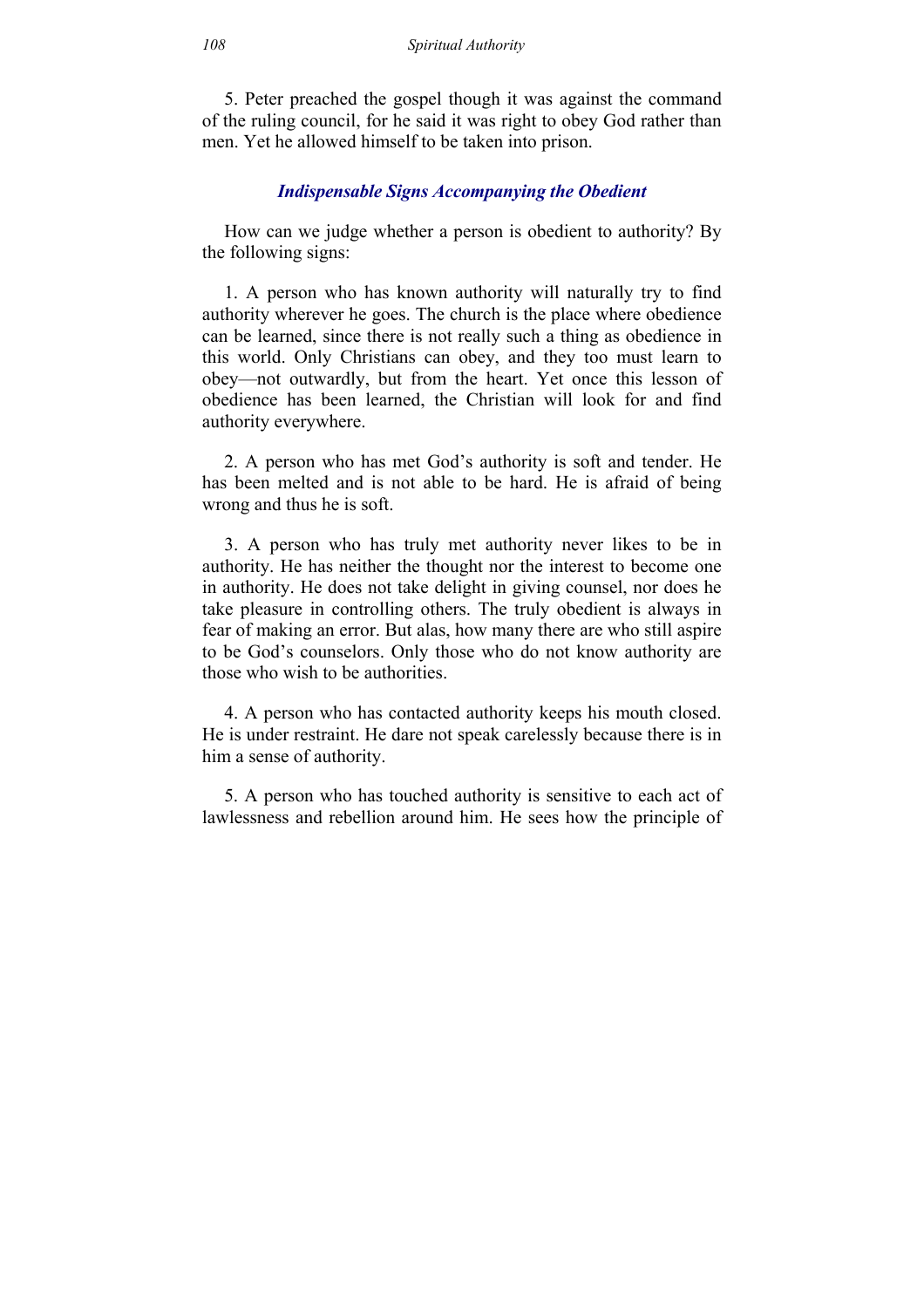lawlessness has filled the earth and even the church. Only those who have experienced authority can lead others into obedience. Brothers and sisters must learn to obey authority; otherwise the church will not have any testimony on earth.

#### *Maintenance of Order Is in the Knowing of Authority*

Unless men are brought into living touch with authority, it is impossible to establish the obedience and the authority which issue from the principle of obedience to authority. For instance, if you put two dogs together it is useless to try to establish one of them as the authority and the other as the one who obeys. Only a living contact with authority can solve the problems issuing from a lack of obedience to authority. And as soon as one offends authority, he will be instantly conscious of having offended God. It is futile to point out error to one who has never seen authority. No, first lead him to know authority and then you can show him his fault. In helping others, though, you must beware lest you too fall into their rebellion.

Now was it right for Martin Luther to stand up and speak for the fundamental principle of justification by faith? Yes, for he was obeying God in standing for the truth. Likewise is it proper for us too to stand for the truth, such as the testimony of the oneness of the local church, leaving behind denominational ground. We have seen the body of Christ and the glory of Christ; and thus we cannot take upon ourselves any name other than Christ's. The name of the Lord is important. Why do we not say "saved by the blood" but rather "saved by the name of the Lord"? Because the name of the Lord speaks also of His resurrection and ascension. "For neither is there any other name under heaven, that is given among men, wherein we must be saved" (Acts 4.12). We are baptized in the name of the Lord, and we gather unto His name too. Therefore the cross and the blood alone cannot solve the problem of denominations. But when we have once seen the glory of the ascended Lord we can no longer insist on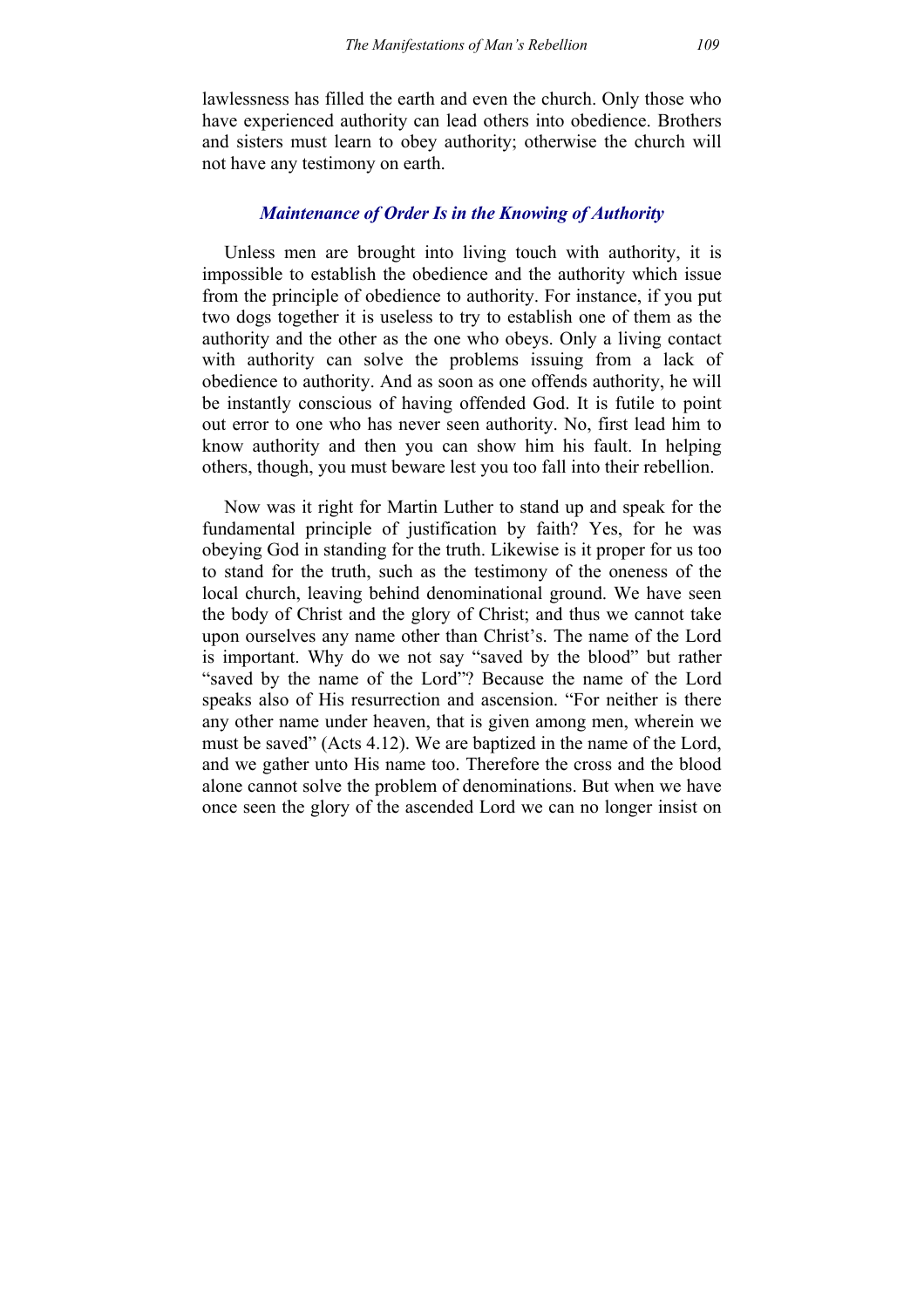having any other name but the Lord's. Then we can only lift up the Lord's name, refusing to have any other. The organized denominations of today are an affront to the glory of the Lord.

#### *Life and Authority*

The church is maintained by two essentials: life and authority. The indwelling life we have received is a life of submission, enabling us to obey authority. Difficulties within the church are rarely found in matters of outward disobedience; mostly they are related to a lack of inward submission. But the governing principle of our life ought to be submission, just as that of birds is to fly and that of fish is to swim.

"The unity of the faith, and of the knowledge of the Son of God" found in Ephesians 4.13 seems to be still so far away; yet it is not actually that far off if we have known authority. Saints may possess different opinions and yet there still be no insubordination, for even with differing opinions we can nonetheless submit to one another. Thus are we one in the faith.. Today we already have the indwelling life and we have touched something of the governing principle of that life; hence, if God be merciful to us, let us speedily move on. The life we have received is not only for dealing with sin—the negative side—but more is it for obeying—the vital and positive side. When the spirit of rebellion leaves us, then will the spirit of obedience be quickly restored to the church, and the sublime state of Ephesians 4 shall then be ushered in. If all the local churches walk in this way of obedience, the glorious fact of the unity of the faith will verily appear before our eyes.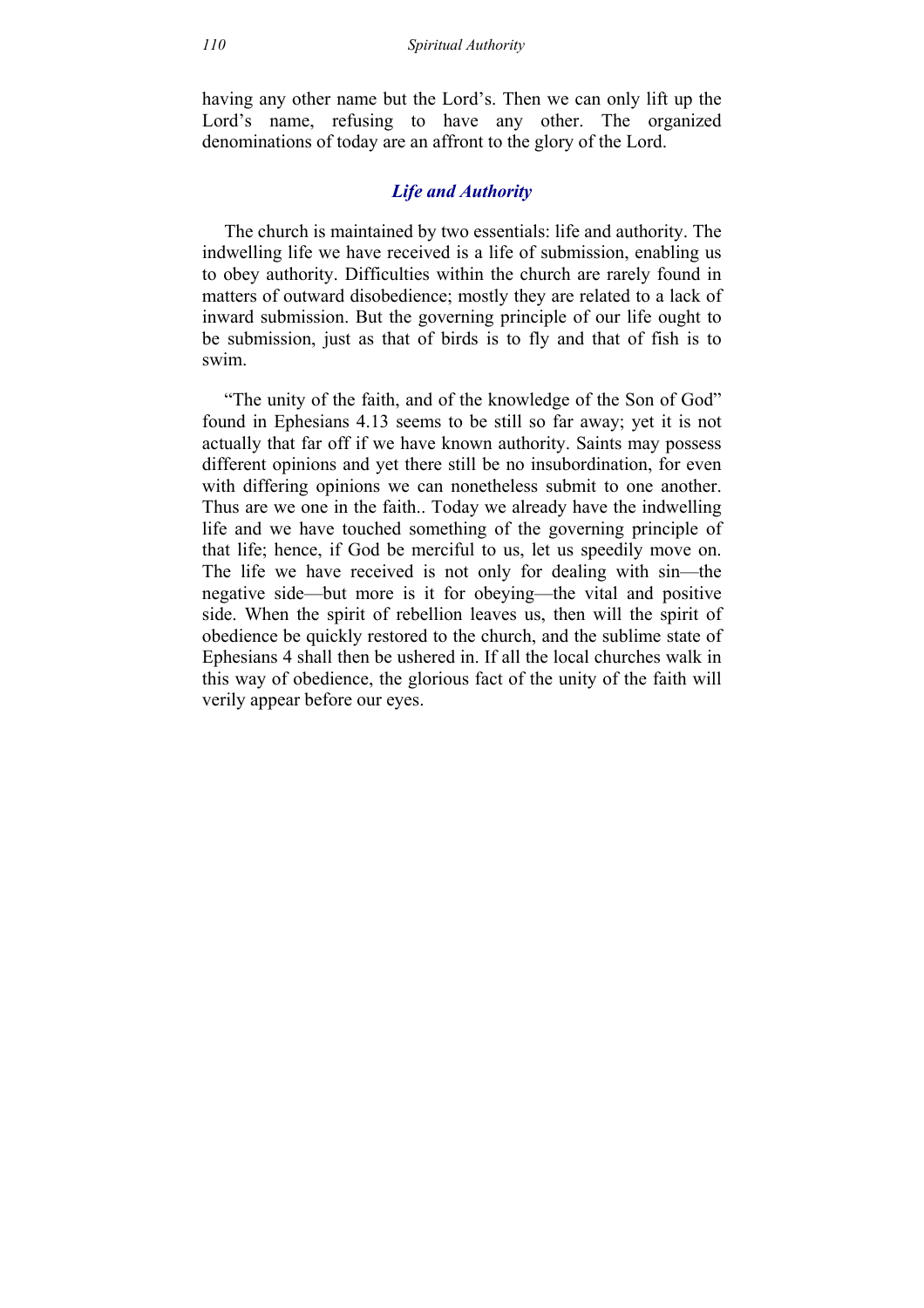## *P A R T T W O*

## **DELEGATED AUTHORITIES**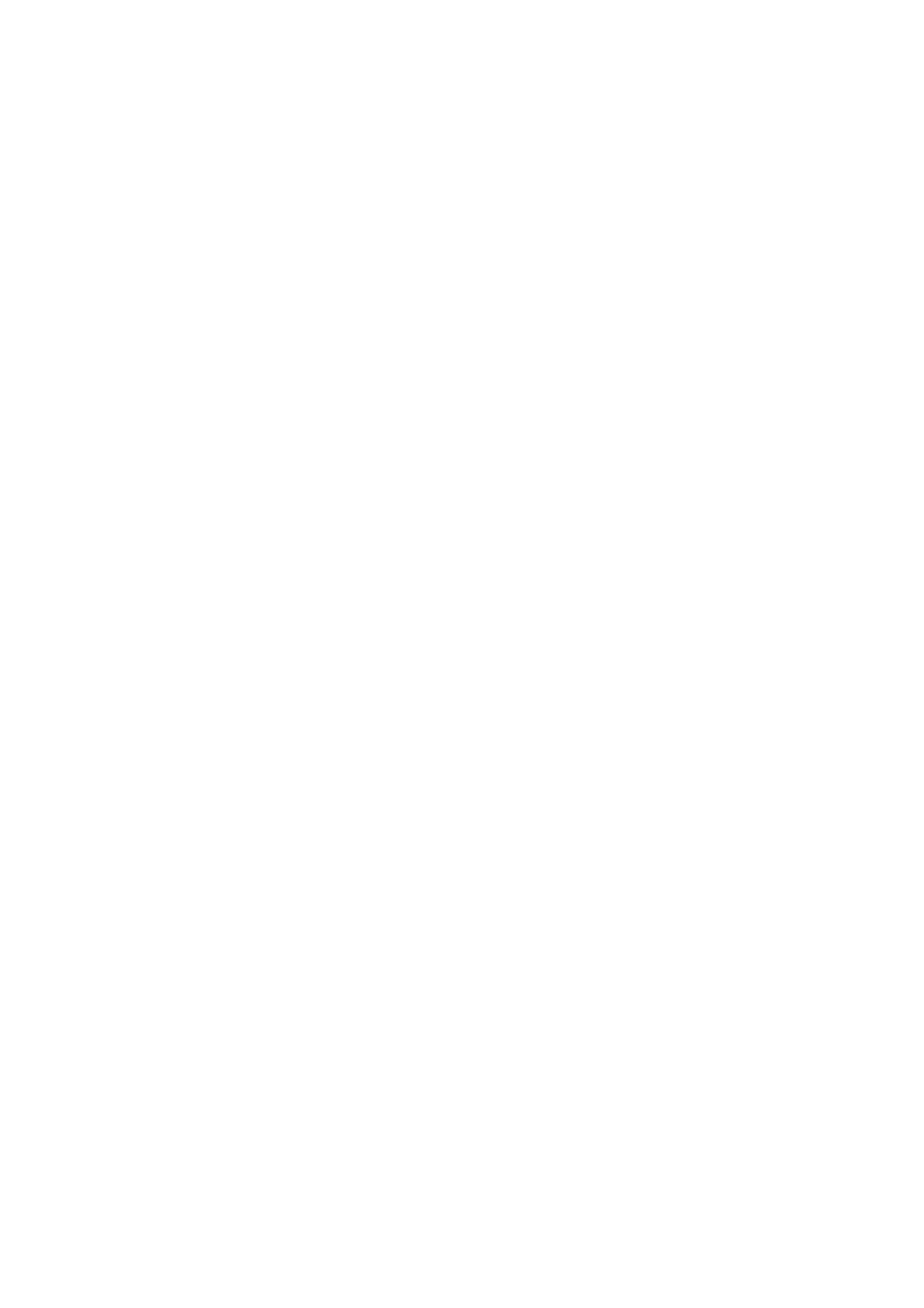

# **Apprehends As Delegated Authorities**

### *Obeying Delegated Authorities and Being a Delegated Authority*

God's children should not only learn to recognize authority, they should likewise be looking for those to whom they ought to be obedient. The centurion spoke to the Lord Jesus, saying: "I also am a man under authority, having under myself soldiers" (Matt. 8.9). He was truly a man who knew authority. Today, even as God upholds the whole universe with His authority, so He joins His children together through His authority. If any one of His children is independent and self-reliant, not subject to God's delegated authority, then that one can never accomplish the work of God on earth. Each and every child of God must look for some authority to obey so that he or she may be well coordinated with others. Sad to say, though, many have failed at this point.

How can we believe if we do not know whom to believe; how can we love if we do not know whom to love; or how then can we obey if we do not know whom to obey? Yet in the church there are many delegated authorities to whom we owe our submission. By submitting to them we submit to God. We are not to choose whom to obey, but to learn to be subject to all governing authorities.

There is no one who is fit to be God's delegated authority unless he himself first knows how to be under authority. No one can know how to exercise authority until his own rebellion has been dealt with. God's children are not a heap of yarn or a mixed multitude. If there is no testimony of authority, there is no church nor work. This poses a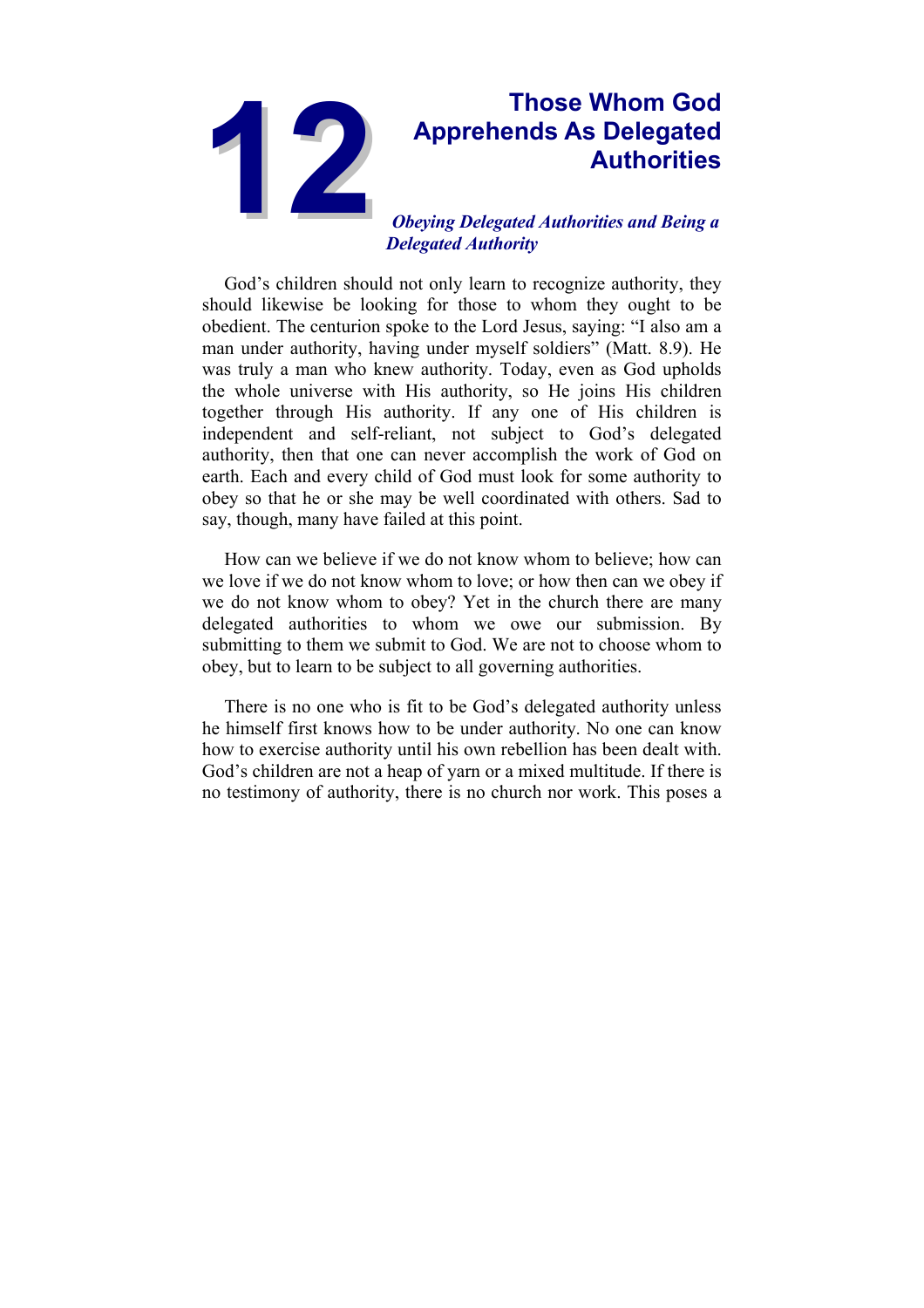serious problem. It is essential that we learn to be subject to one another and subject to delegated authorities.

#### *Three Requirements for a Delegated Authority*

Beyond a personal knowledge of authority and a life lived under authority, God's delegated authority needs to fulfill the three following principal requirements:

*1. He must know that all authority comes from God*. Every person who is called to be a delegated authority should remember that "there is no authority except from God; and those that exist are set up by God" (Rom. 13.1 Darby). He himself is not the authority, nor can anyone make of himself an authority. His opinions, ideas and thoughts are no better than those of others. They are utterly worthless. Only what comes from God constitutes authority and commands man's obedience. A delegated authority is to represent God's authority; never to assume that he too has authority.

We ourselves have not the slightest authority in the home, the world, or the church. All we can do is execute God's authority; we cannot create authority for ourselves. The policeman and the judge execute authority and enforce the law, but they should not write the law themselves. Likewise, those who are placed in authority in the church merely represent God's authority. Their authority is due to their being in a representative capacity, not because they in themselves have any merit more excellent than the rest.

For one to be in authority does not depend on his having ideas and thoughts; rather does it hinge on knowing the will of God. The measure of one's knowledge of God's will is the measure of his delegated authority. God establishes a person to be His delegated authority entirely on the basis of that person's knowledge of God's will. It has nothing at all to do with having many ideas, strong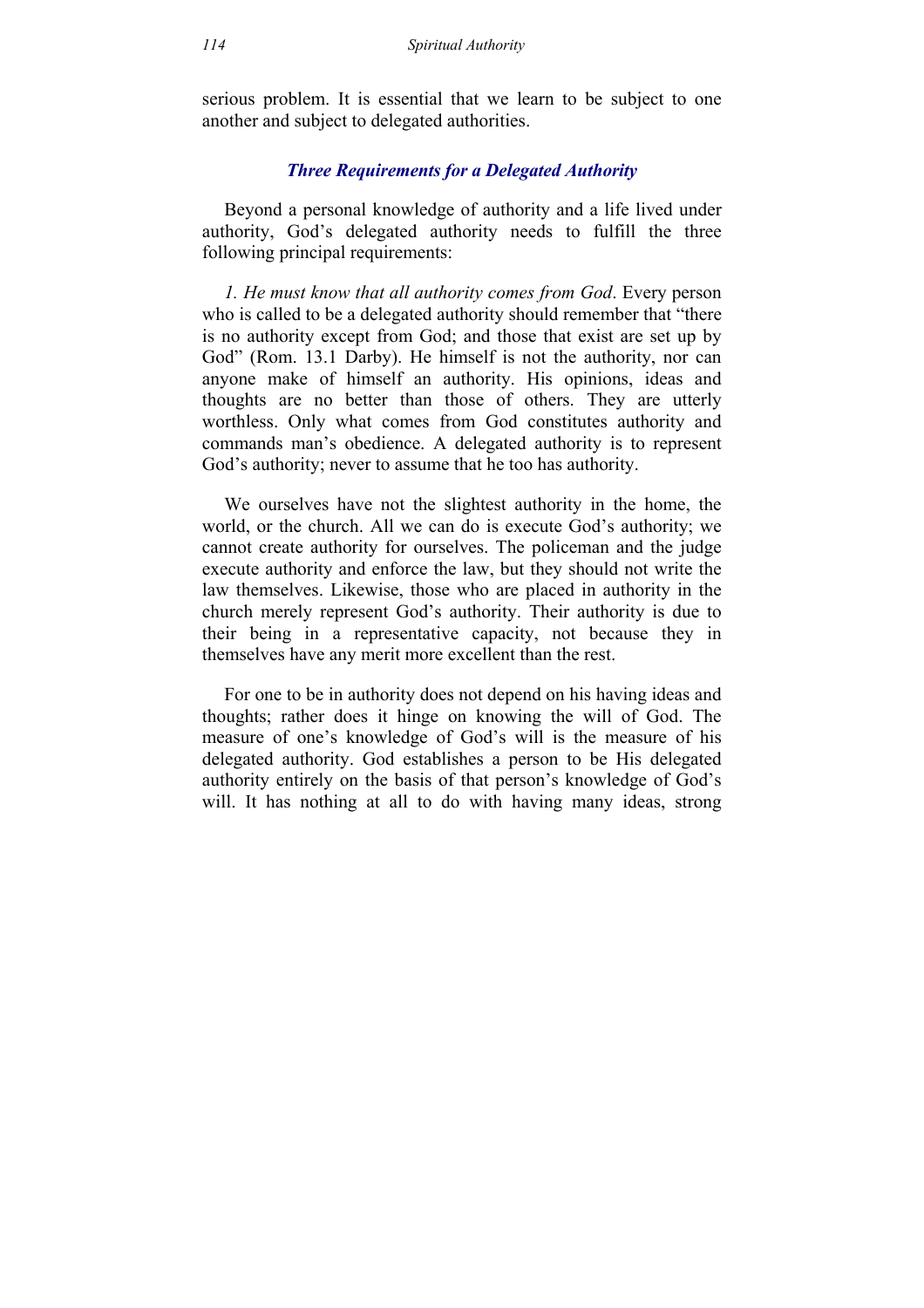opinions, or noble thoughts. Indeed, such persons who are strong in themselves are greatly to be feared in the church.

Many young brothers and sisters are as yet unlearned, not knowing God's will; hence God has put them under authority. Those in authority are responsible to instruct these younger ones in the knowledge of God's will. However, in each and every dealing with them, it is imperative for the delegated authority to know beyond doubt what the Lord's will is in that particular affair. Then he may act as God's representative and minister with authority. Apart from such knowledge, he has no authority to command obedience.

No one is able to be God's delegated authority unless he has learned to obey God's authority and understand His will. To illustrate. If a man represents a certain company in negotiating a business contract, before he signs the contract he must first consult with his general manager; he cannot sign the agreement independently. Similarly, one who acts as God's delegated authority needs to first know the will and the way of God before he is able to put authority into effect. He can never give to the brothers and sisters an order which God has not given. Were he to tell others what to do and yet not have it acknowledged by God, he would be representing himself and not God. Hence it is required of him that he first know God's will before he acts on God's behalf. Then shall his action come under God's approval. Only God's acknowledged judgment is authoritative; whatever comes from man is wholly void of authority, for it can only represent himself.

For this reason we must learn to rise high and touch deeply in spiritual things. We need to have a more abundant knowledge of God's will and way. We should see what others have not seen and attain to what others have not attained. What we do must come from what we have learned before God, and what we say must issue from that which we have experienced of Him. There is no authority except God. If we have seen nothing before God, then we have absolutely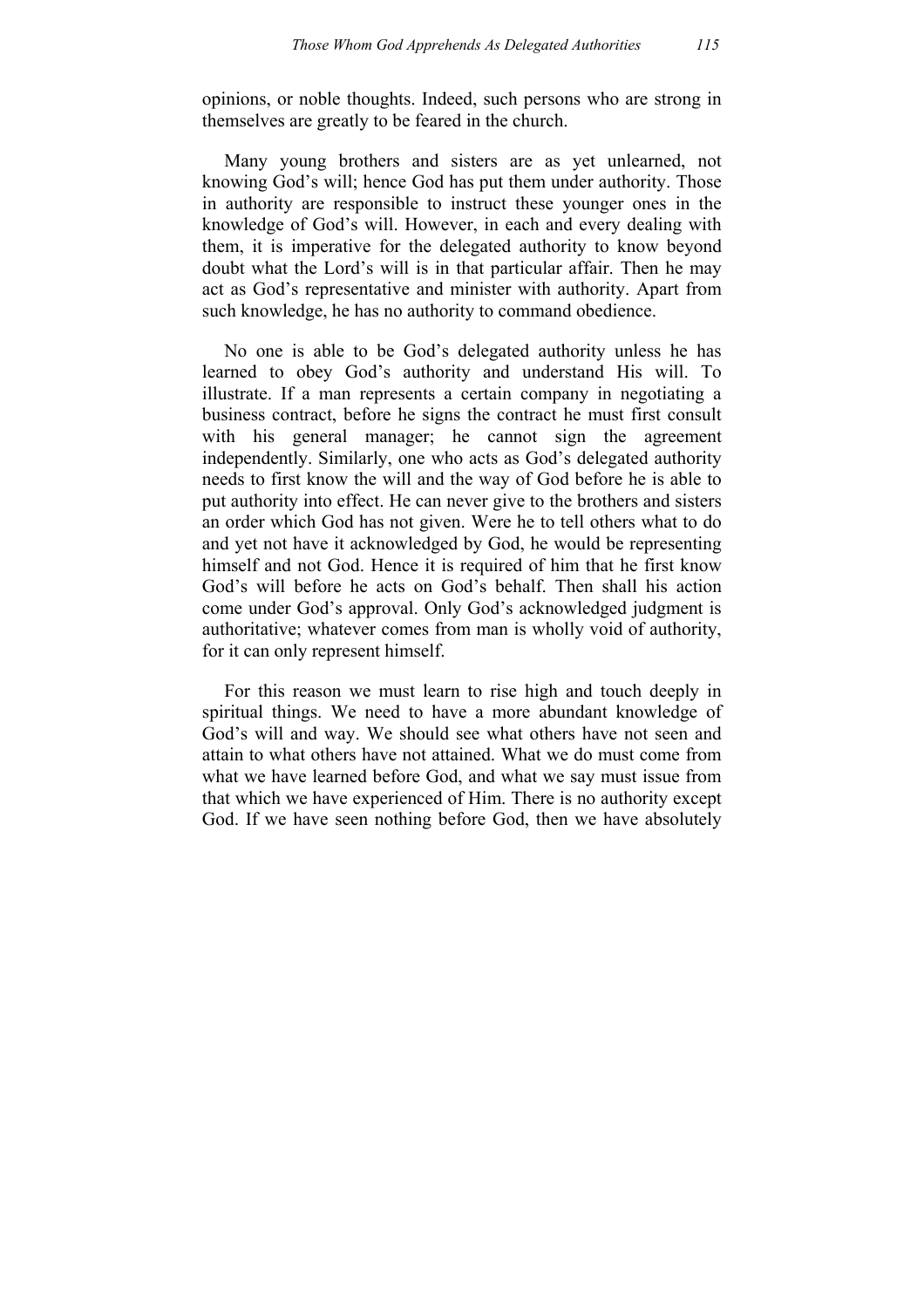no authority before men. All authority depends on what we have learned and known before God. Do not think that because one is older he can suppress the younger, because one is a brother he can oppress the sisters, or because one is quick-tempered he can subdue the slow in temper. To try to do this will not be successful. Whoever wishes that others be subject to authority must himself first learn to know God's authority.

*2. He must deny himself.* Until one knows the will of God he should keep his mouth shut. He should not exercise authority carelessly. He who is to represent God must learn on the positive side what God's authority is and on the negative side how to deny himself. Neither God nor the brothers and sisters will treasure your thoughts. Probably you yourself are the only one in the whole world who considers your opinion as the best. Persons with many opinions, ideas, and subjective thoughts are to be feared. They like to be counselors to all. They seize upon every opportunity to press their ideas on others. God can never use a person so full of opinions, ideas, and thoughts as the one to represent His authority. For example, who would ever employ a spendthrift to keep his accounts? To do so would be to invite acute suffering. Nor will God engage a man of many opinions to be His delegated authority lest He too should suffer damage.

Unless we are completely broken by the Lord we are not qualified to be God's delegated authority. God calls us to *represent* His authority, not to *substitute* His authority. God is sovereign in His personality and position. His will is His. He never consults with man nor does He allow anyone to be His counselor. Consequently, one who represents authority must not be a subjective person.

This is not to imply that before he can be used by God he must be reduced to having no opinion, no thought, and no judgment. Not at all. It merely means that the man must be truly broken; his cleverness and his opinions and his thoughts must all be broken. Those who are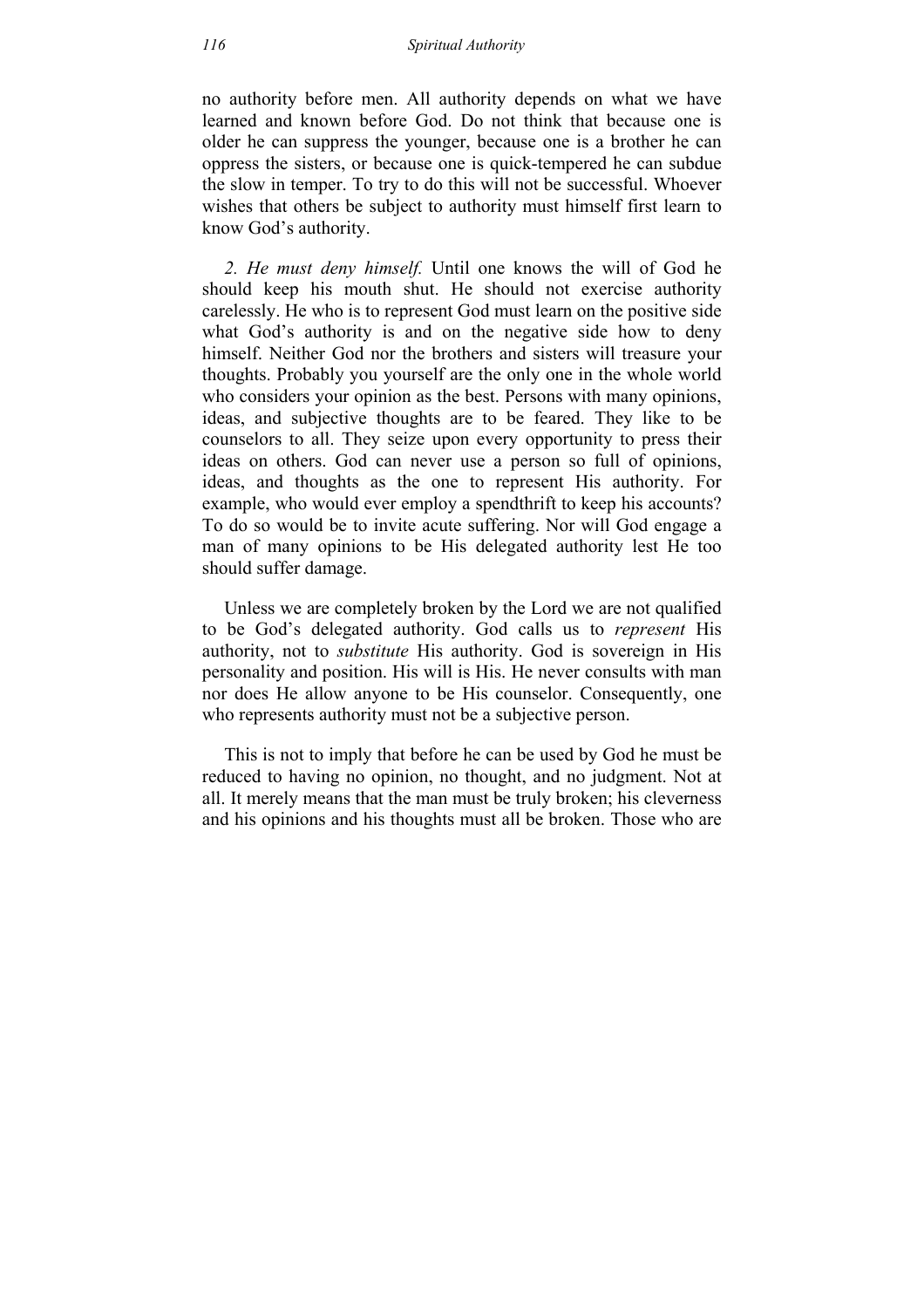naturally talkative, opinionated, and self-conceited need a radical dealing, a basic bending. This is something which cannot be either a doctrine or an imitation. It must be wounds in the flesh. Only after one is scourged by God does he begin to live in fear and trembling before Him. He dare not open his mouth inadvertently. Were his experience nothing more than doctrine or imitation, then as time goes on the fig leaves will soon dry up (Gen. 3.7) and his original state will reappear. It is futile for us to control ourselves by our own will. In our much talking we will soon forget ourselves and expose the real self. How we need to be slain by God's light. Like Balaam in Numbers 22.25, we need to be pushed against the wall and to have our foot crushed. We will then feel pained as we move and will dare not speak casually. It is not necessary to advise one, whose foot is crushed, to walk slowly. Only by such painful experiences as this shall we be delivered from ourselves.

As a delegated authority we are not to express our own views nor to itch to interfere with others' affairs. Some seem to consider themselves as supreme court justices. They pretend to know everything in the church and everything in the world. They have a ready opinion on anybody and everything, freely dispensing their teachings as if they were the gospel. A subjective person has never learned discipline, nor has he ever been seriously dealt with. He knows all, and can do all. His opinions and methods are as countless as the many items in a grocery store. Such a person is basically unqualified to be an authority, because the basic requirement for being God's delegated authority is to entertain no thought or opinion in oneself.

*3. He must constantly keep in fellowship with the Lord.* Those who are God's delegated authority need to maintain close fellowship with God. There must be not only communication but also communion.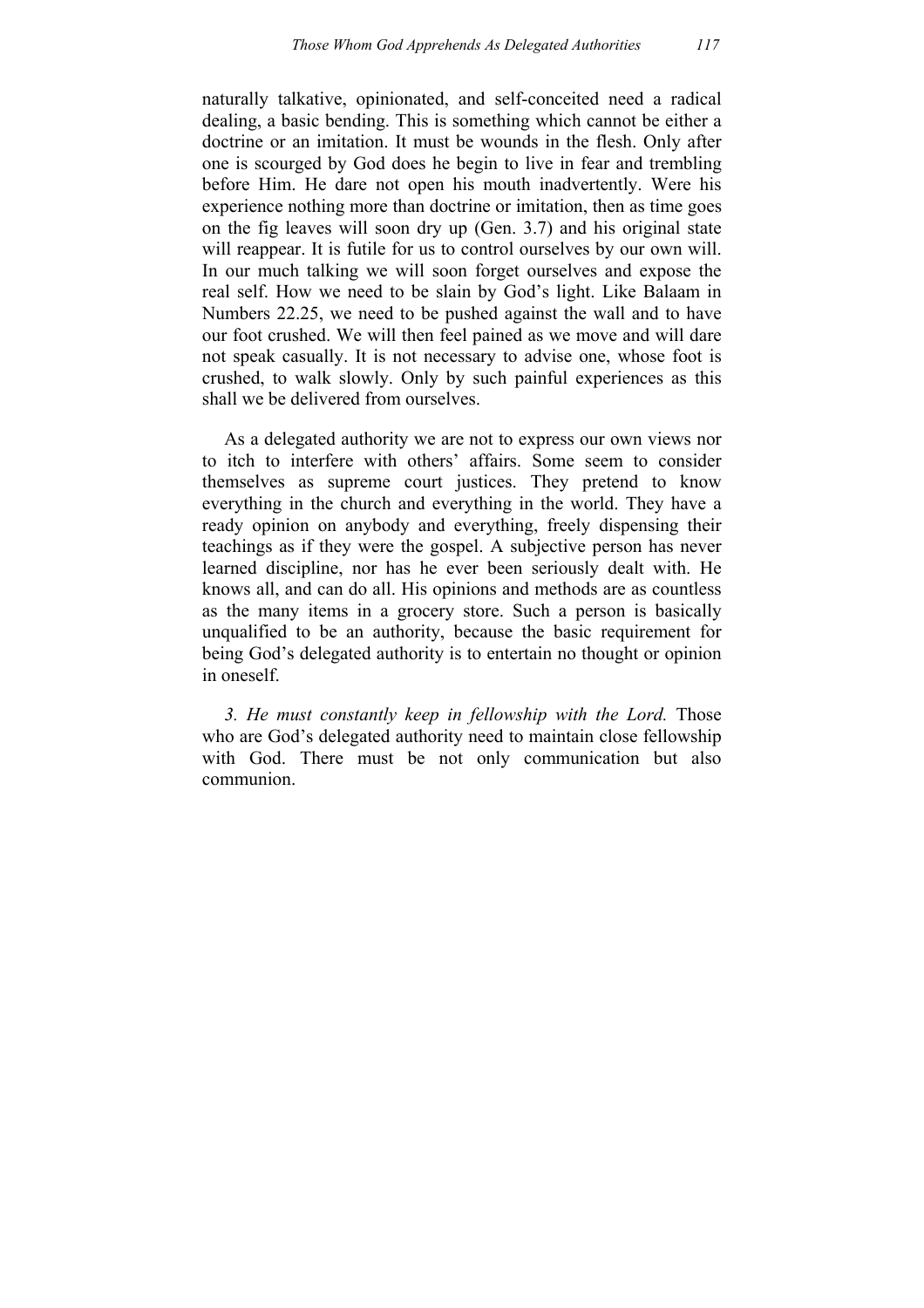Anyone who offers opinions freely and speaks in the name of the Lord carelessly is far away from God. He who mentions God's name casually only proves his remoteness from God. Those who are near to God have a godly fear; they know how defiling it is to carelessly express their own opinions.

Communion, therefore, is another principal requirement for one in authority. The nearer one is to the Lord, the clearer he sees his own faults. Having been brought face to face with God, he dare not thereafter speak with such firmness. He has no confidence in his flesh; he begins to be afraid lest he err. On the other hand, those who speak casually expose themselves as being far from God.

The fear of God cannot be put on outwardly; only those who always wait on the Lord possess this virtue. Although she had heard much, it was not until the Queen of Sheba actually came into the presence of Solomon that there was no more spirit in her. But we have a greater than Solomon before us. We should be breathless, waiting at the door like servants, acknowledging that indeed we know nothing. Nothing is more serious than that a servant of God should speak carelessly before he knows the will of God. What trouble one creates when he makes a judgment before he is clear concerning the Lord's will!

"Jesus therefore answered and said unto them, Verily, verily, I say unto you, The Son can do nothing of himself, but what he seeth the Father doing: for what things soever he doeth, these the Son also doeth in like manner . . . I can of myself do nothing: as I hear, I judge: and my judgment is righteous; because I seek not mine own will, but the will of him that sent me" (John 5.19,30). In like manner should we too learn to listen, to know, and to understand. This can come only through intimate fellowship with the Lord. Only those who live in God's presence and learn of Him are qualified to speak before the brothers and sisters. They alone know what to do when there are difficulties among the brethren or problems in the church.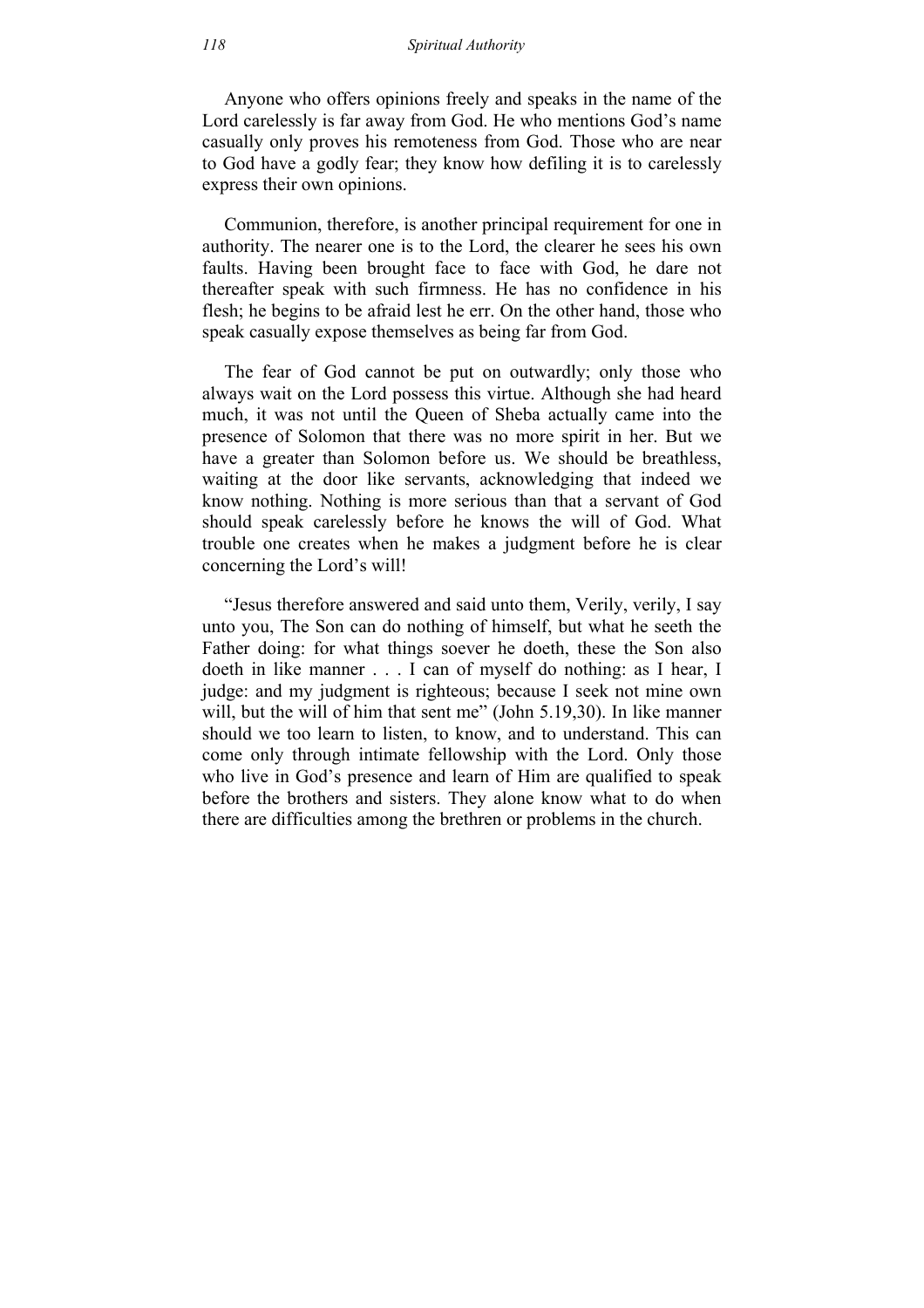May I speak frankly, that the difficulty today is that many of God's servants are either too bold or too strict or too overbearing. They dare speak what they have not heard from God! But with what authority do you thus speak? Who grants you the authority? What makes you any different from other brothers and sisters? What authority do you have if you are not sure that what you say is God's word?

Authority is representative in nature, not inherent. It means that one must live before God, learning, and being wounded so as not to project oneself into it. One should never be so mistaken as to consider oneself the authority. God alone has authority; no one else possesses it. When God's authority flows to me, it can then flow through me to others. What makes me different from others is God, not myself.

Hence we must learn to fear God and refrain from doing anything carelessly. We should confess that we are no different from other brothers and sisters. Since God has so arranged that today I should learn to be His delegated authority, I must live in His presence, commune with Him continuously, and seek to know His mind. Unless I have seen something there with God, I have nothing to say here to men.

Why do we use the word "communion"? Because we must live in the presence of the Lord continuously, not just once in awhile. Whenever we wander astray from God the character of our authority changes. May the Lord be merciful to us that we may forever live before God and fear Him.

These are the three principal requirements of a delegated authority. Since authority is of God, we have none of it within us; we are but representatives. Since authority is not ours we should not be subjective in our attitude. And since authority comes from God we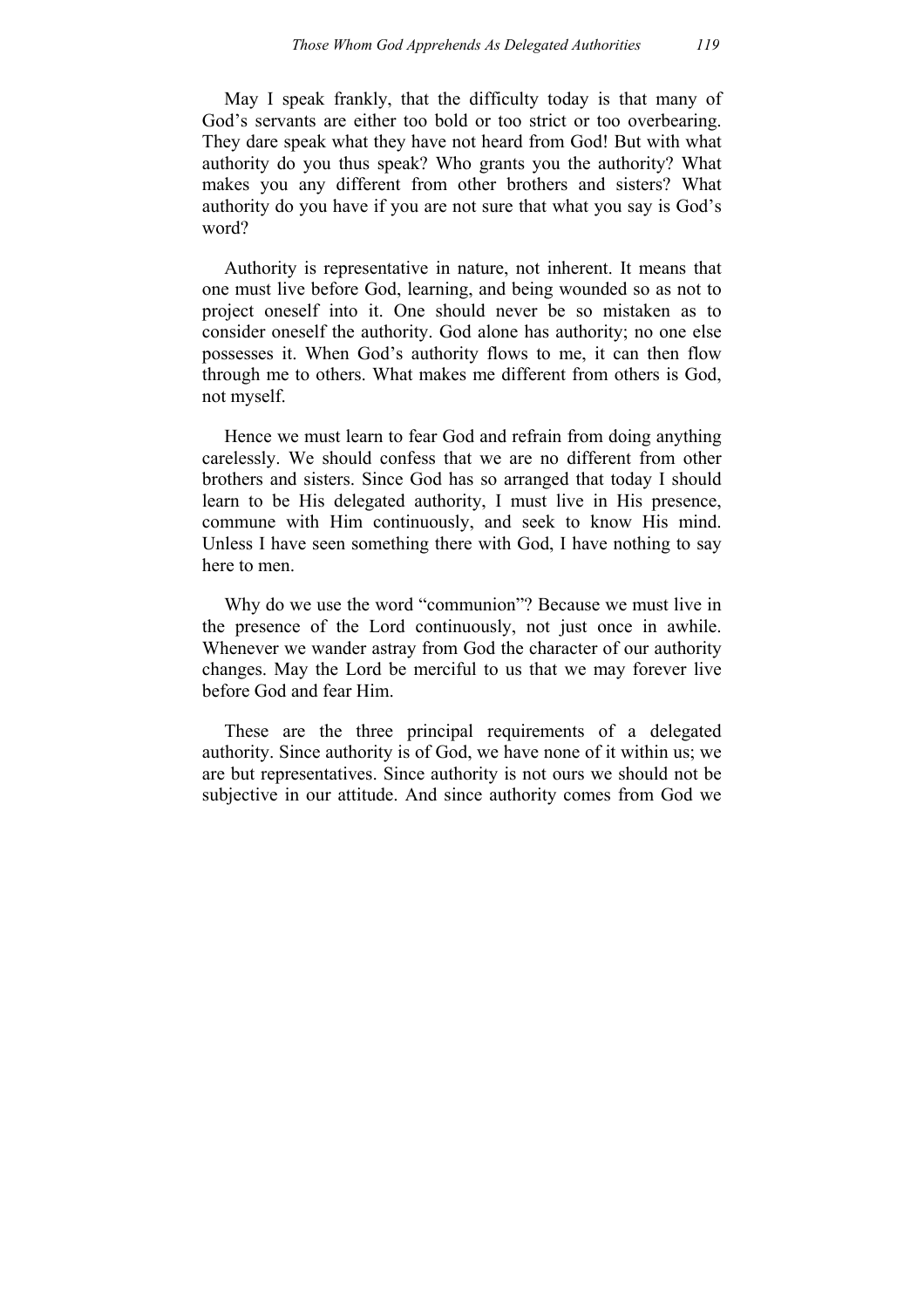must live in communion with Him. If communion is cut off, authority also ceases.

#### *Never Try to Establish One's Own Authority*

Authority is established by God; therefore no delegated authority need try to secure his authority. Do not insist that others listen to you. If they err, let them err; if they do not submit, let them be insubordinate; if they insist on going their own way, let them go. A delegated authority ought not strive with men. Why should I demand a hearing if I am not God's established authority? On the other hand, if I *am* set up by God, need I fear lest men not submit? Whoever refuses to hear me, disobeys God. It is not needful for me to force people to listen. God is my support, why then should I fear? We should never say so much as one word on behalf of our authority; rather, let us give people their liberty. The more God entrusts to us, the more liberty we grant to people. Those who are thirsty after the Lord will come to us. It is most defiling to speak on behalf of our own authority or to try to establish authority ourselves.

Although David was anointed by God and appointed to be king, for many years he remained under the hand of Saul. He did not stretch out his hand to institute his own authority. In the same way, if God ever appoints you to be an authority you too should be able to bear the opposition of others. But if you are not one who is ordained by God, any effort you make to establish authority will be painfully futile.

I do not like to hear some husbands say to their wives, "I am God's established authority; therefore you must listen to me"; nor do I take any pleasure in hearing the elders of the church say to brothers and sisters, "I am God's appointed authority." Beloved, never try to set up your own authority. If God chooses you, receive it with humility; if God does not call you, why should you strive?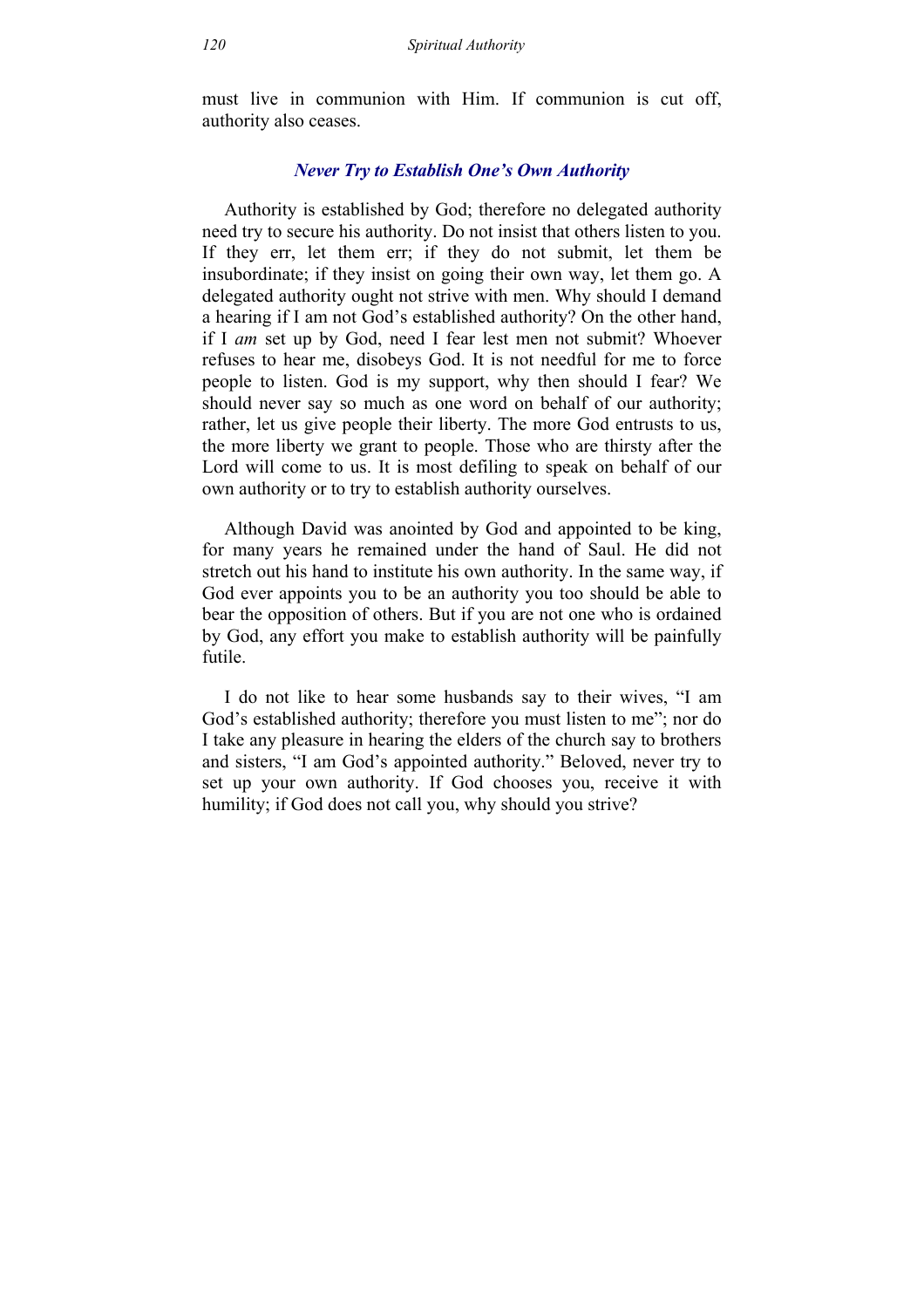Any attempt to set up oneself as an authority must be totally eradicated from among us. Let God establish His authority; let no man ever try. Should God really appoint you to be an authority, you have two alternatives before you: either you disobey and recede spiritually or you obey and receive grace.

When delegated authority entrusted to you is being tested, do nothing. Do not be in haste, nor strive, nor speak for yourself. They rebel not against you, but against God. They sin against God's authority, not against your authority. The One whom they thus disgrace, criticize, and oppose is not you. If your authority is really of God, those who oppose will find their spiritual course blocked; there will be no more revelation to them. The government of God is a most serious matter! May God be gracious to us that we may know what authority is, fearing God and distrusting ourselves!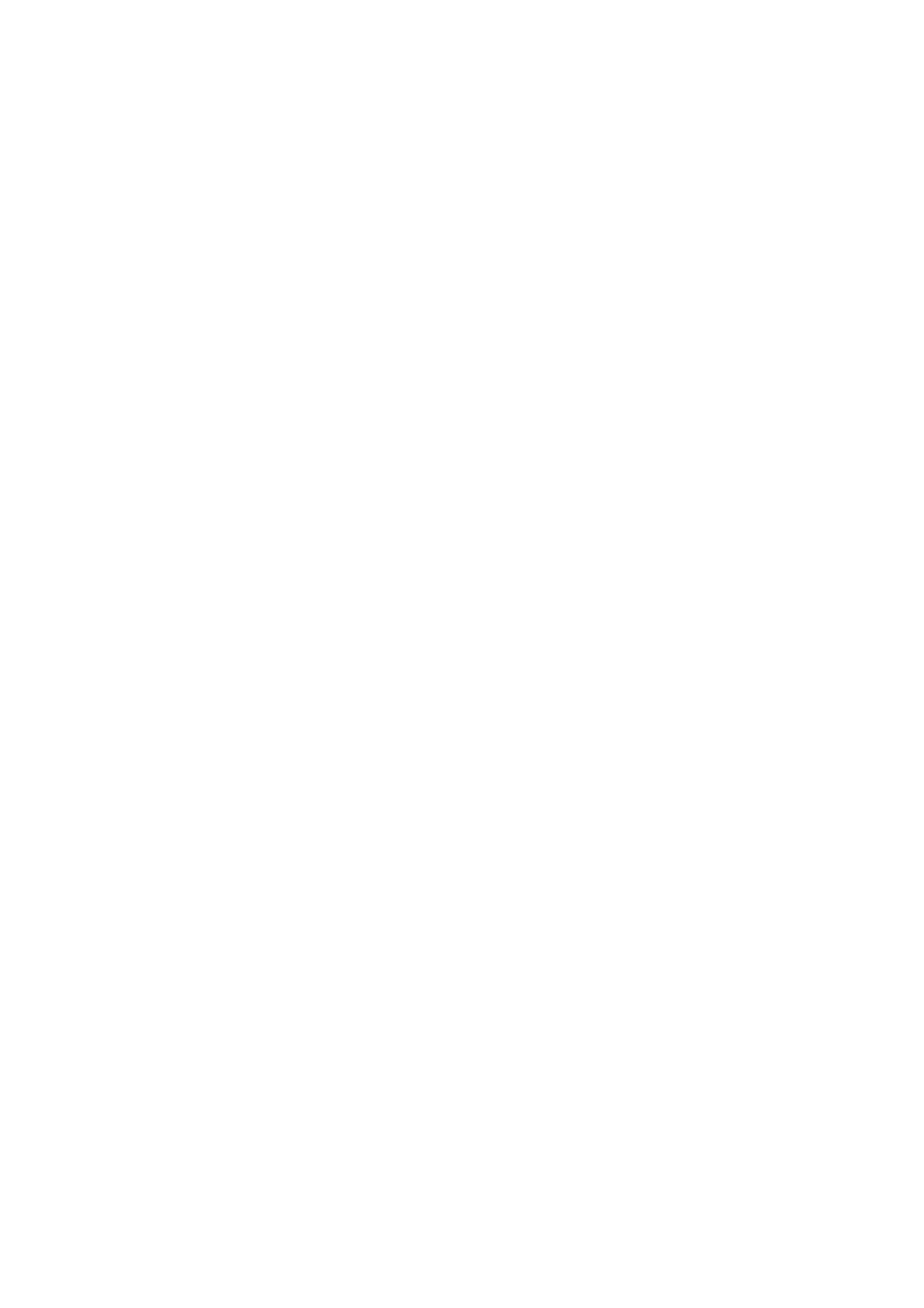# **13Primary Credential for<br>
13Primary Credential for<br>
13Primary Credential for<br>
13Primary Credential for<br>
13Primary Credential for<br>
13Primary Credential for Revelation<br>
13Primary Credential for Revelation<br>
13Primary Credent Delegated Authorities: Revelation**

*Now Moses was keeping the flock of Jethro his father-in-law, the priest of Midian: and he led the flock to the back of the wilderness, and came to the mountain of God, unto Horeb. And the angel of Jehovah appeared unto him in a flame of fire out of the midst of a bush: and he looked, and, behold, the bush burned with fire, and the bush was not consumed. And Moses said, I will turn aside now, and see this great sight, why the bush is not burnt. And when Jehovah saw that he turned aside to see, God called unto him out of the midst of the bush, and said, Moses, Moses. And he said, Here am I. And he said, Draw not nigh hither: put off thy shoes from off thy feet, for the place whereon thou standest is holy ground. Moreover he said, I am the God of thy father, the God of Abraham, the God of Isaac, and the God of Jacob. And Moses hid his face for he was afraid to look upon God. And Jehovah said, I have surely seen the affliction of my people that are in Egypt, and have heard their cry by reason of their taskmasters, for I know their sorrows; and I am come down to deliver them out of the hand of the Egyptians, and to bring them up out of that land unto a good land and a large, unto a land flowing with milk and honey; unto the place of the Canaanite, and the Hittite, and the Amorite, and the Perizzite, and the Hivite, and the Jebusite. And now, behold, the cry of the children of Israel is come unto me: moreover I have seen the oppression wherewith the Egyptians oppress them. Come now therefore, and I will send thee unto Pharaoh, that thou mayest bring forth my people the children of Israel out of Egypt. And Moses said unto God, Who am I, that I should go unto Pharaoh, and that I should bring forth the children of Israel out of Egypt? And he said, Certainly I will be with thee; and this shall be the token unto thee, that I have sent thee: when thou hast brought forth the people out of Egypt, ye shall serve God upon this mountain. (Ex. 3.1-12)*

*And Miriam and Aaron spake against Moses because of the Cushite woman whom he had married; for he had married a*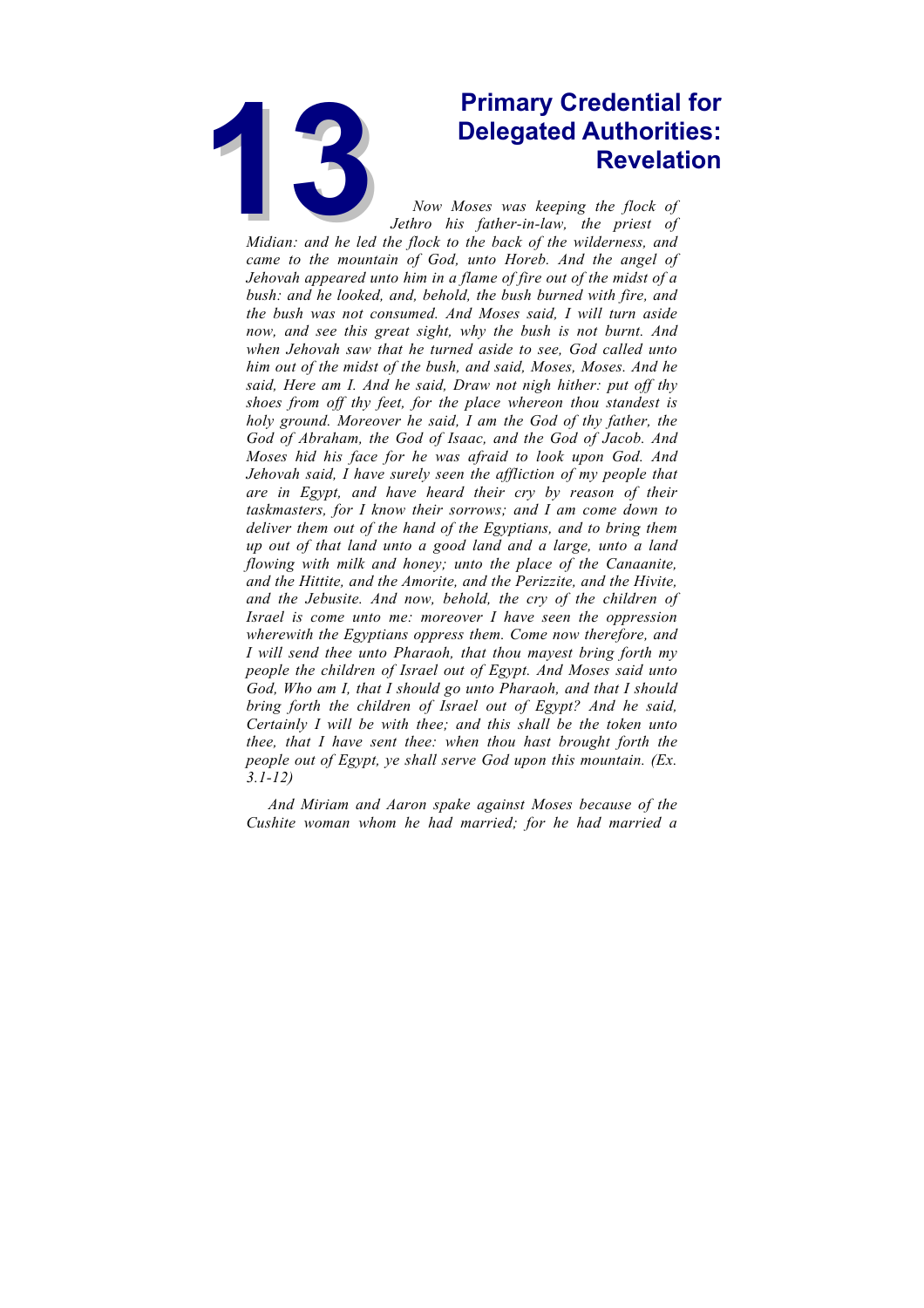*Cushite woman. And they said, Hath Jehovah indeed spoken only with Moses? hath he not spoken also with us? And Jehovah heard it. Now the man Moses was very meek, above all the men that were upon the face of the earth.* 

*And Jehovah spake suddenly unto Moses, and unto Aaron, and unto Miriam, Come out ye three unto the tent of meeting. And the three came out. And Jehovah came down in a pillar of cloud, and stood at the door of the Tent, and called Aaron and Miriam; and they both came forth. And he said, Hear now my words: if there be a prophet among you, I Jehovah will make myself known unto him in a vision, I will speak with him in a dream. My servant Moses is not so; he is faithful in all my house: with him will I speak mouth to mouth, even manifestly, and not in dark speeches; and the form of Jehovah shall he behold: wherefore then were ye not afraid to speak against my servant, against Moses?* 

*And the anger of Jehovah was kindled against them; and he departed. And the cloud removed from over the Tent; and, behold, Miriam was leprous, as white as snow: and Aaron looked upon Miriam, and behold, she was leprous. And Aaron said unto Moses, Oh, my lord, lay not, I pray thee, sin upon us, for that we have done foolishly, and for that we have sinned. Let her not, I pray, be as one dead, of whom the flesh is half consumed when he cometh out of his mother's womb. And Moses cried unto Jehovah, saying, Heal her, O God, I beseech thee. And Jehovah said unto Moses, If her father had but spit in her face, should she not be ashamed seven days? let her be shut up without the camp seven days, and after that she shall be brought in again. And Miriam was shut up without the camp seven days: and the people journeyed not till Miriam was brought in again. (Num. 12)* 

No delegated authority given by God in the Old Testament was greater than that of Moses, consequently we may use him as an example from which to learn. For the time being we will pass over all the dealings he received from God and focus on how he reacted when his authority was transgressed, ridiculed, opposed, and rejected.

Before the time of his appointment by God to authority Moses had killed an Egyptian and had reprimanded the Hebrews for struggling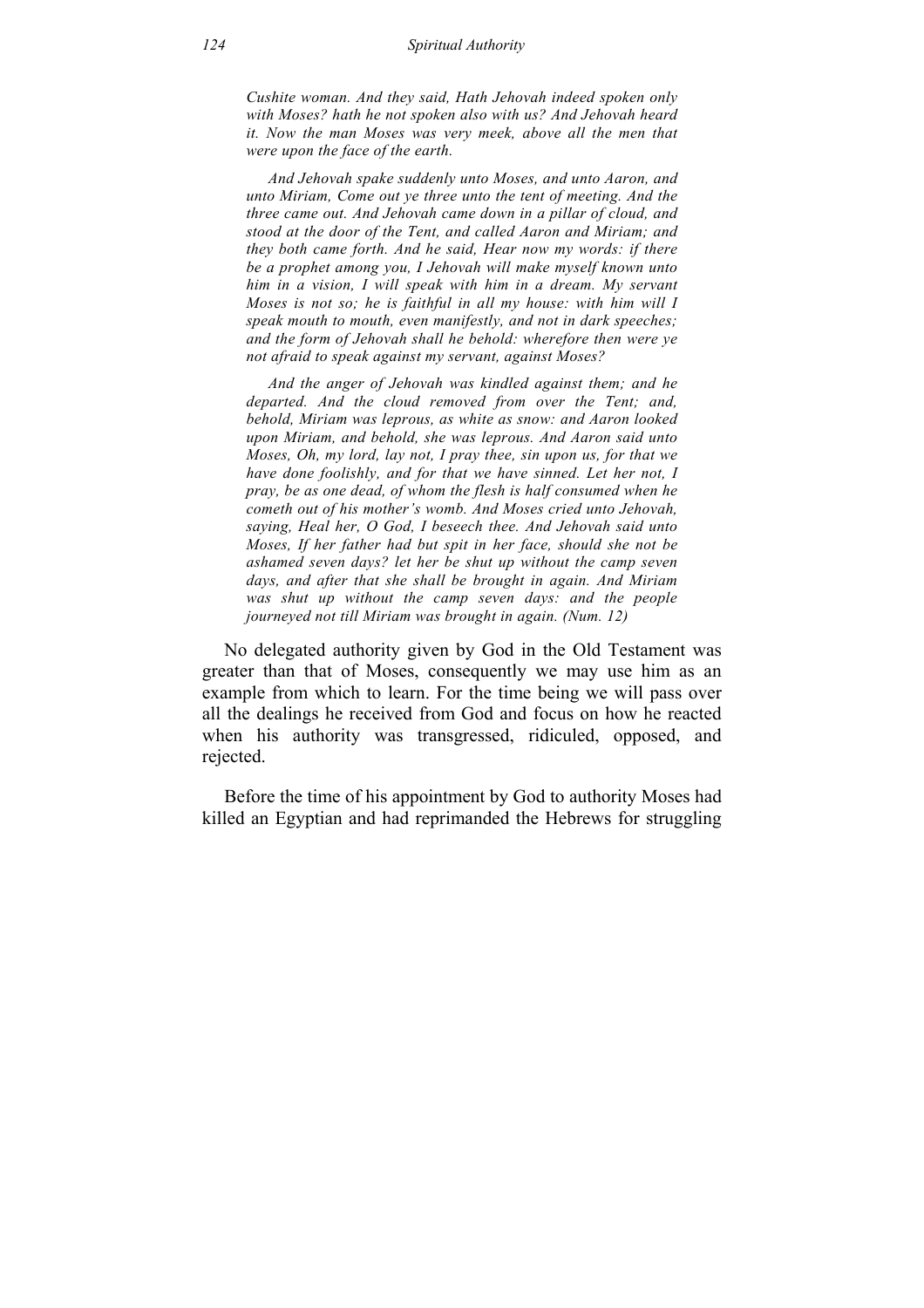together. When he was then challenged by a Hebrew ("Who made you a prince and a judge over us?"), Moses cracked and fled. At that time he had not yet experienced the cross and resurrection; he did everything by his natural strength. Though he was quick to reprimand and even brave to kill, within he was weak and empty. He could not stand under testing. When tried, he grew afraid and fled to the wilderness of Midian.

There, for forty years, he learned his lessons. After that long period of trials, God gave him one day a vision of the burning bush. The bush was on fire, yet it was not consumed. With this vision, God appointed him to authority. Let us now skip ahead to notice how Moses reacted later on when his brother Aaron and sister Miriam spoke against him and rejected his delegated authority.

#### *Do Not Listen to Slanderous Words*

They questioned Moses: Do you alone speak for God—you who have married a Cushite woman? Has not God spoken through us also? How can a seed of Shem married to a seed of Ham continue in God's ministry? Can we not minister, we who are children of Shem and not married to children of Ham? Of all this, the Bible simply records, "And Jehovah heard it." It was as if Moses had never heard it. Hence we find a man who could not be touched by men's words, for he was beyond the reach of slanderous words.

All who desire to be God's spokesmen and desire to help the brothers and sisters must learn not to listen to slanders. Let God do the listening. On your part, do not pay any attention to how people criticize you; do not get angry because of others' words. Those who are disturbed and overwhelmed by words of slander prove themselves unfit to be a delegated authority.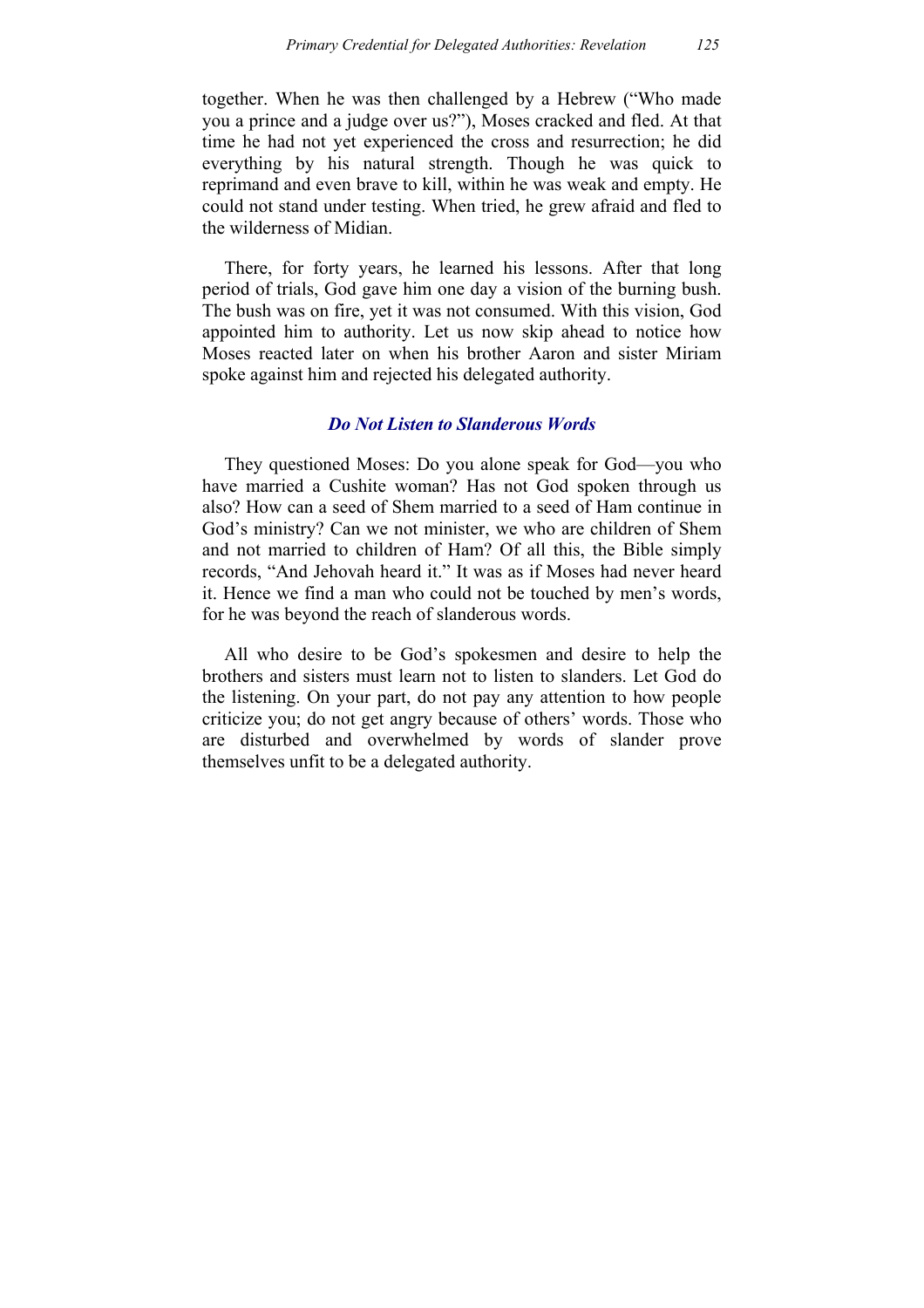#### *Make No Self Defense*

Vindication or defense or whatever reaction there may be should come from God, not from man. He who vindicates himself does not know God. No one on earth could ever be more authoritative than Christ, yet He never defended Himself. Authority and self-defense are incompatible. The one against whom you defend yourself becomes your judge. He rises higher than you when you begin to answer his criticism. He who speaks for himself is under judgment; therefore he is without authority. Whenever one tries to justify himself, he loses authority.

Paul stood before the Corinthian believers as a delegated authority, yet he said "I judge not mine own self" (1 Cor. 4.3). Vindication comes from God. The moment you justify yourself before a person, he becomes your judge. As soon as you try to explain, you are fallen before him.

#### *Very Meek*

Verse 2 of Numbers 12 records that God heard the slander, and verse 4, that God took action. But in between comes verse 3 as a parenthetic statement: "Now the man Moses was very meek, above all the men that were upon the face of the earth." Moses did not strive, because he realized he had erred. God cannot appoint a stiffnecked person to authority; He will not delegate authority to an arrogant person. Those whom He sets up in authority are the meek and the tender—and this is not ordinary meekness, it is the meekness of God.

We should never try to establish our own authority. The more we try, the less are we fit for authority. It is not the violent or the strong but a man like Paul—whose bodily presence is weak and whose speech is of no account—whom God will establish as authority. The Lord said that His kingdom is not of this world and that therefore His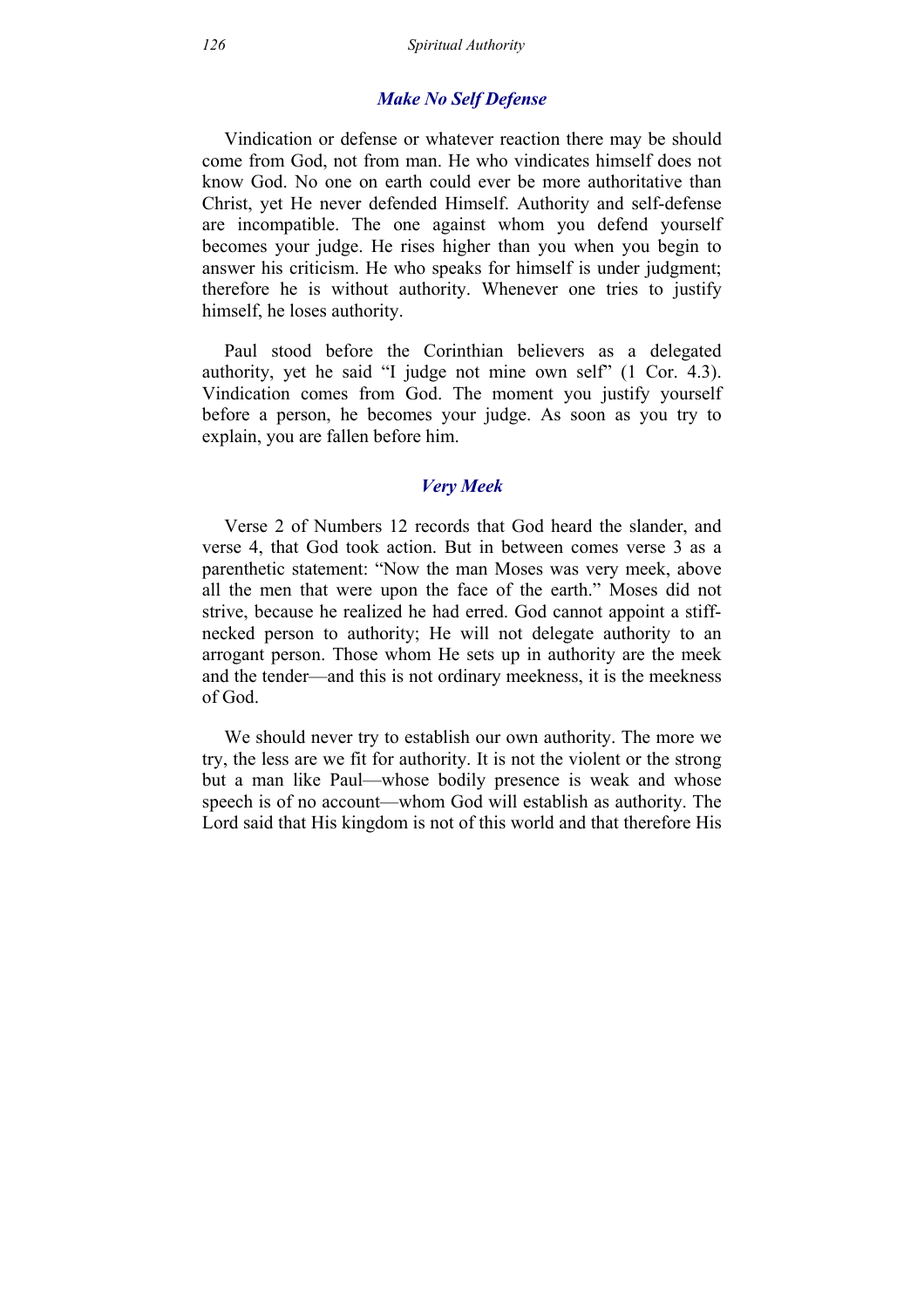servants need not fight for Him. Authority attained through fighting is not what is given by God.

People usually assume such things as the following to be the necessary requirements for an authority: splendor and magnificence; strength of personality, bearing or appearance; and power. To be an authority, they reason, one must possess a strong determination, clever ideas, and eloquent lips. But it is not these that represent authority; instead they stand for the flesh.

No one in the Old Testament exceeded Moses as a Godestablished authority, yet he was the meekest of all men. While he was in Egypt he was quite fierce, both in killing the Egyptian and in reprimanding the Hebrews. He dealt with people by his own fleshly hand. So at that time God did not appoint him as an authority. It was only after he had passed through many trials and been dealt with by God, only after he had become very meek—more than all men on earth—that God used him to be an authority. The person least likely to be given authority is often the very one who considers himself an authority. Likewise, the more authority a person thinks he has, the less he actually does have.

#### *Revelation: the One Credential of Authority*

"And Jehovah spake suddenly unto Moses, and unto Aaron, and unto Miriam, Come out ye three unto the tent of meeting." "Suddenly" means "unexpectedly." Aaron and Miriam may have spoken against Moses many times, but now abruptly God called the three of them to the tent of meeting. Many who rebel against authority do so outside the tent. It is very easy and convenient to criticize at home; even so, everything will be cleared up in the tent of meeting. As the three came to the tent the Lord spoke to Aaron and Miriam, "Hear now my words." In the past they had murmured, "Hath Jehovah indeed spoken only with Moses?" Now the Lord asked them to come and hear His words, revealing the fact that they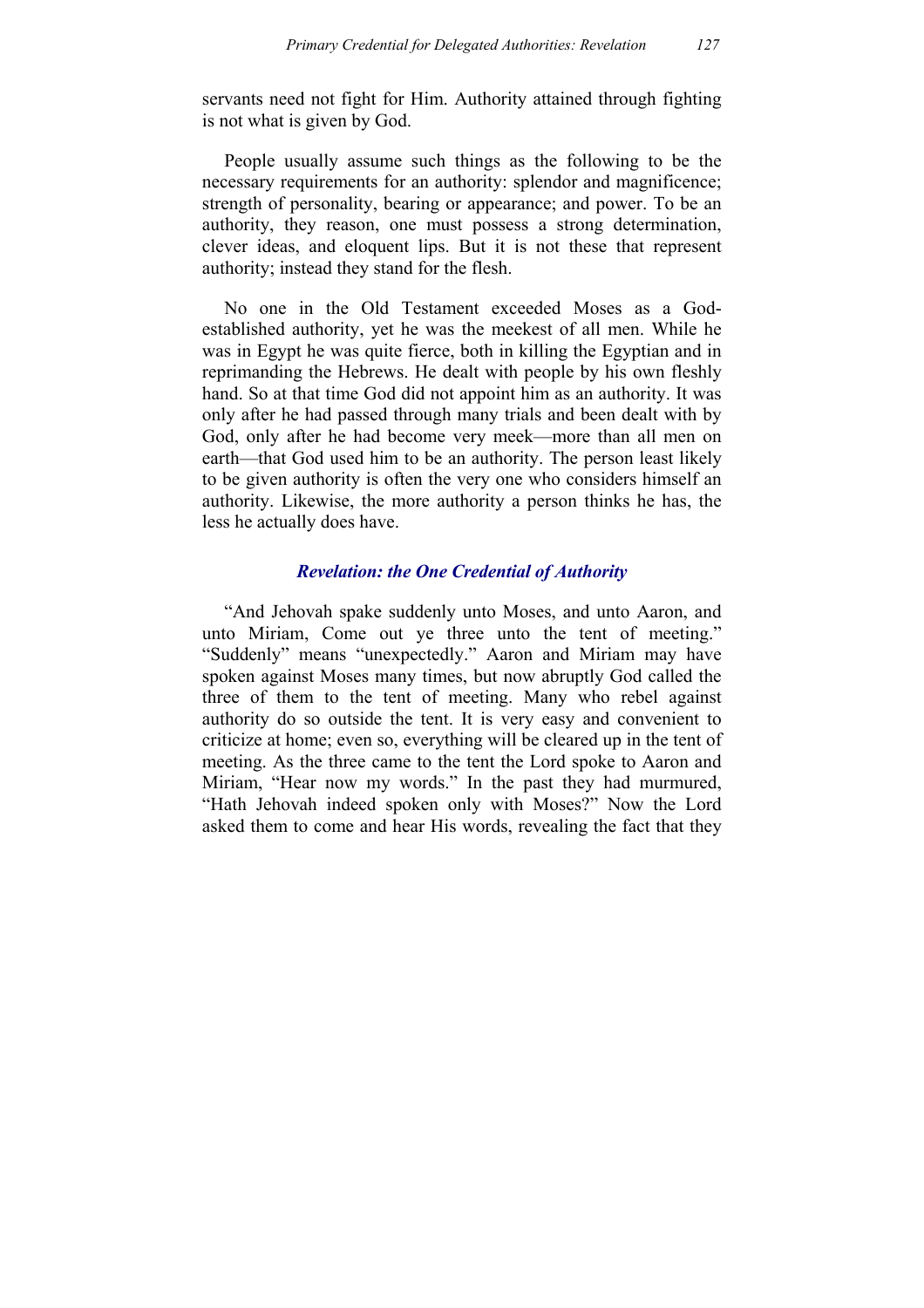had never before heard God's words. Aaron and Miriam had never known what God was saying. This was the first time the Lord spoke to them—and it was not in revelation but in reproof, not the manifestation of God's glory but the judgment of their conduct.

"Hear *now* my words" means that not only had the Lord not spoken before but that furthermore He was indicating that He wanted to be allowed to speak this once since they had already been speaking for so many days. "You who are well able to speak, hear now My words!" From this we can safely conclude that the talkative are not able to hear God's word; only the meek can do so. Moses was one who did not talk but did as he was told. It made no difference to him whether he advanced or retreated as long as it was of God. Aaron and Miriam, however, were different; they were hard and obstinate. Thus God even said: "If there be a prophet among you," as though He had forgotten that they were prophets.

Though Aaron and Miriam were prophets, the Lord only made Himself known to them in dreams and visions. With Moses it was not so, because God spoke mouth to mouth with him, clearly, and not in dark speech. Such was God's vindication. The revelation was given to Moses, not to Aaron and Miriam; for it is those who meet God face to face whom God establishes as authority. To set up authority belongs to God's jurisdiction; man is not allowed to intrude, nor can man's slander repudiate any authority. It was God who established Moses and God alone who could reject him. This was God's business; no person should interfere, therefore, with what God has established.

A man's value before God is not decided by others' judgment nor by his own judgment. He is measured by the revelation he receives from God. Revelation is God's valuation and measurement. Authority is built on God's revelation, and His estimation of a person is according to that revelation. If God gives revelation, authority is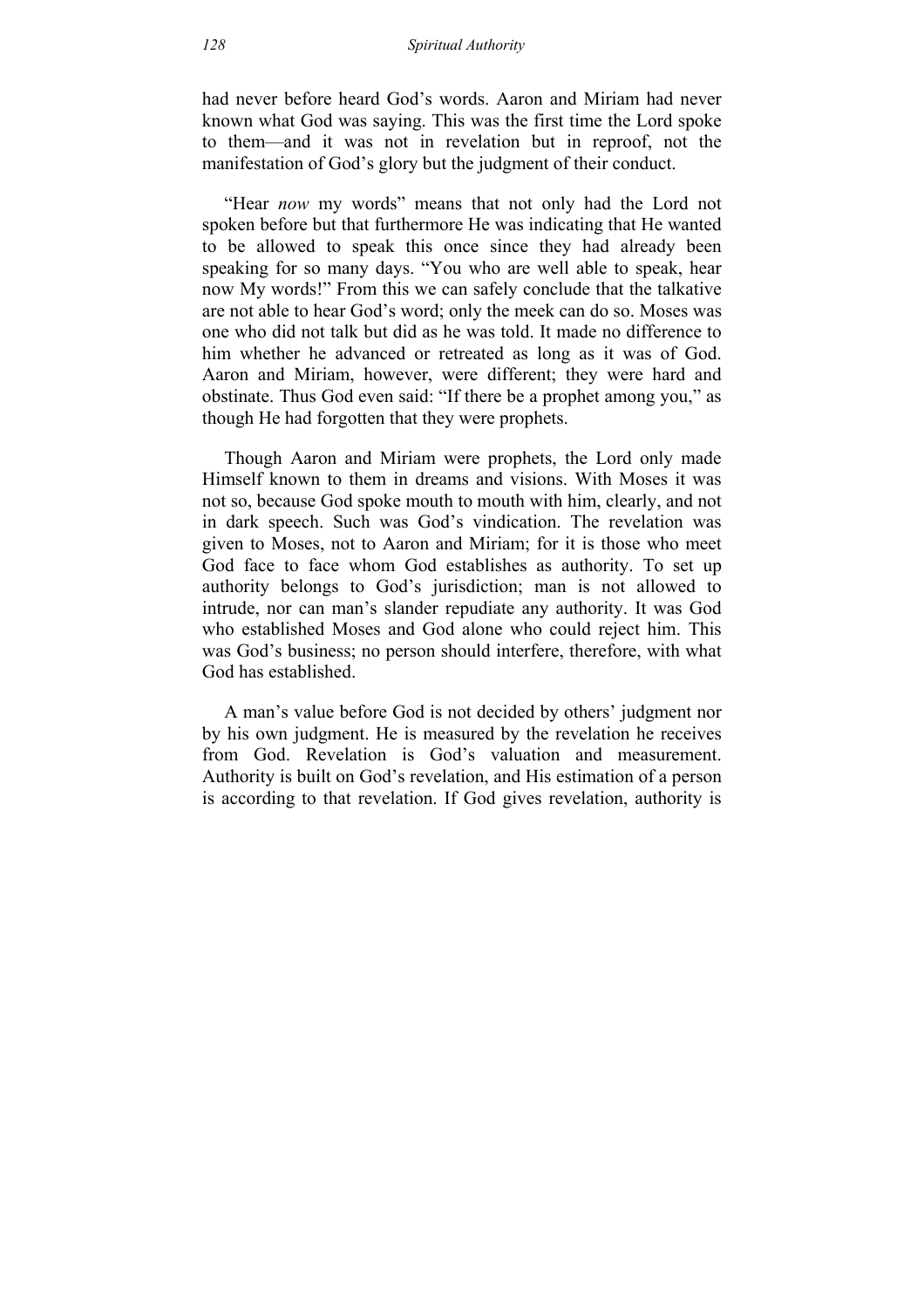established; but when His revelation is withdrawn, the man is rejected.

If we want to learn to be an authority we must pay attention to what is our state before God. If God is willing to give us revelation and to speak clearly with us, if we have face-to-face communion with Him, then no one can eliminate us. But if our communication above is severed and the heavens are shut, and though we were fully prospered on this earth, it will all come to naught. An open heaven is the seal of God and the testimony of sonship. After the Lord Jesus was baptized, the heavens opened to Him. Baptism symbolizes death. It was at the time when He entered into death and the greatest suffering, when it was all dark and there was no way out, that the heavens opened.

Revelation is therefore the evidence of authority. We must learn not to strive or to speak for ourselves. We should not join the ranks of Aaron and Miriam in struggling for authority. Indeed, if we do strive, it only proves that our authority is wholly carnal, dark, and void of heavenly vision.

Moses "is faithful in all my house" (Num. 12.7). Moses, a type of Christ, was faithful in the house of Israel. God called him "My servant." To be God's servant simply means that I belong to God, I am His possession, I have been sold to Him, and I have thereby lost my freedom. This explains why God cannot remain quiet but speaks out when His servants are slandered. We have no need to vindicate ourselves. What good is it for me to speak if God does not step forward to do it? Why should any of us try to reinforce our authority? If our authority is from God we need not strengthen it. Revelation shall be the proof. If there are those who speak against us let God turn off His supply and seal up His revelation to them, thus proving that we are appointed by Him. Whoever offends God's delegated authorities offends the One whom they represent. If they are the Lord's, they shall find a closed heaven above them, and they will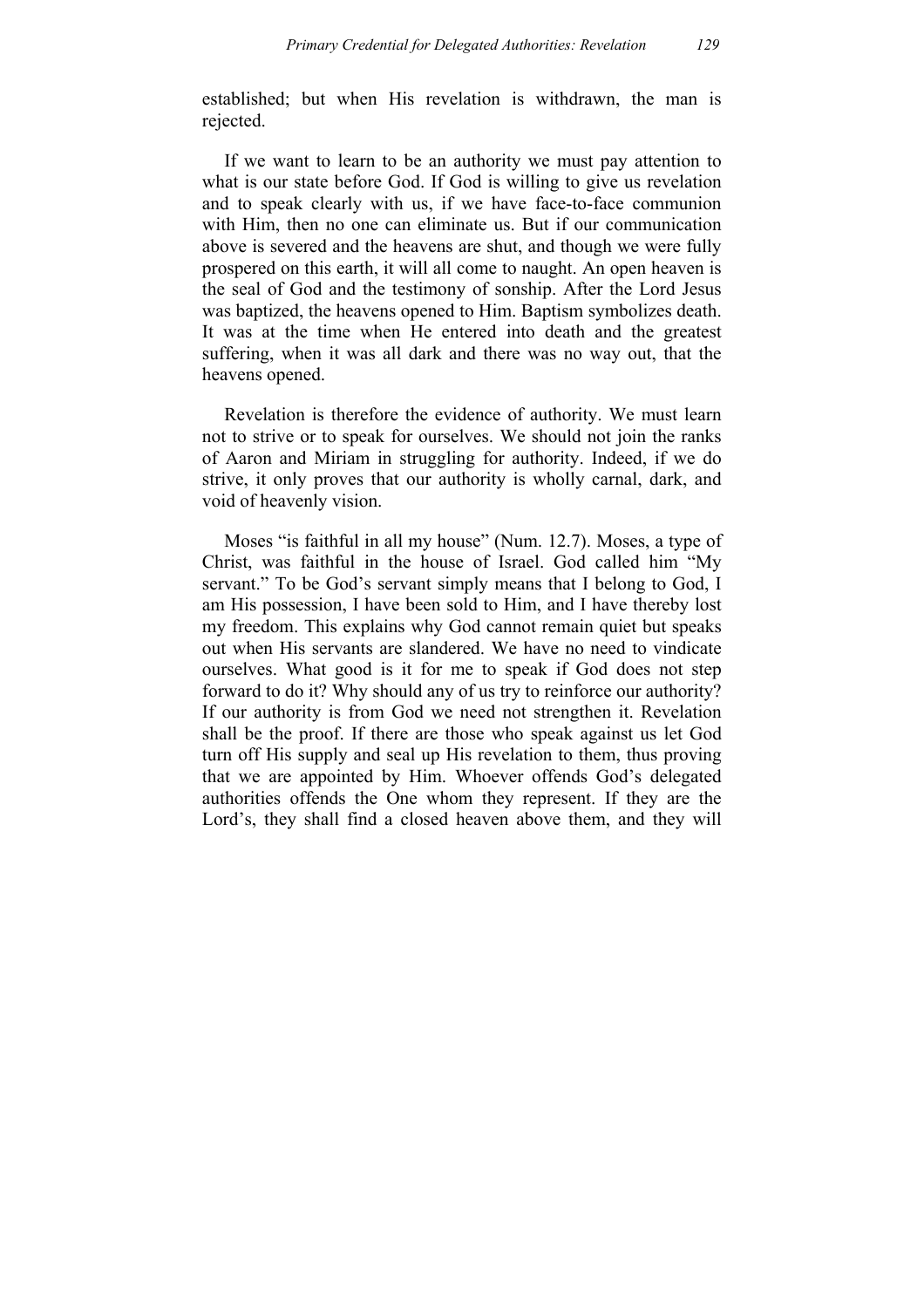have to humbly acknowledge those authorities whom God has established. Therefore, no one needs to strengthen his own authority; everything depends on God's proof. By shutting away revelation from others God proves to them whom He has appointed as His delegated authority.

#### *No Personal Feeling*

"Wherefore then were ye not afraid to speak against my servant, against Moses?" asked God. To Him, such slander was simply terrible. God, being God, knows what is love, what is light, and what is glory. But does He know what is fear? No doubt He does, because here He was fearful for Aaron and Miriam. As God, He has nothing to fear; nonetheless He was telling these two persons what a terrible thing they had done. Whereupon He ceased speaking with them and left in anger. This was how God maintained *His* authority, not Moses' authority. He did not say, Why did you speak against Moses; rather, Why did you speak against My servant Moses. He would not suffer anyone to impair His authority. If His authority is challenged, He will leave in anger. Thus the cloud, representing the presence of God, removed from the tent; and behold, Miriam was leprous. Aaron saw it and was afraid, for he too had a part in the rebellion, though Miriam no doubt had taken the lead.

The tent refused to give revelation, and Moses opened not his mouth. Although Moses was an eloquent man, he kept silent. Those who do not know how to control their hearts and lips are not fit to be authorities. But when Aaron pleaded with Moses, the latter cried to the Lord. During the entire affair Moses acted as though he were nothing more than a spectator. He had no personal ax to grind; he neither murmured nor reproved. He had no personal feeling, no opinion of his own. He had no intention to judge or to punish. But as soon as God's purpose was accomplished, he quickly forgave.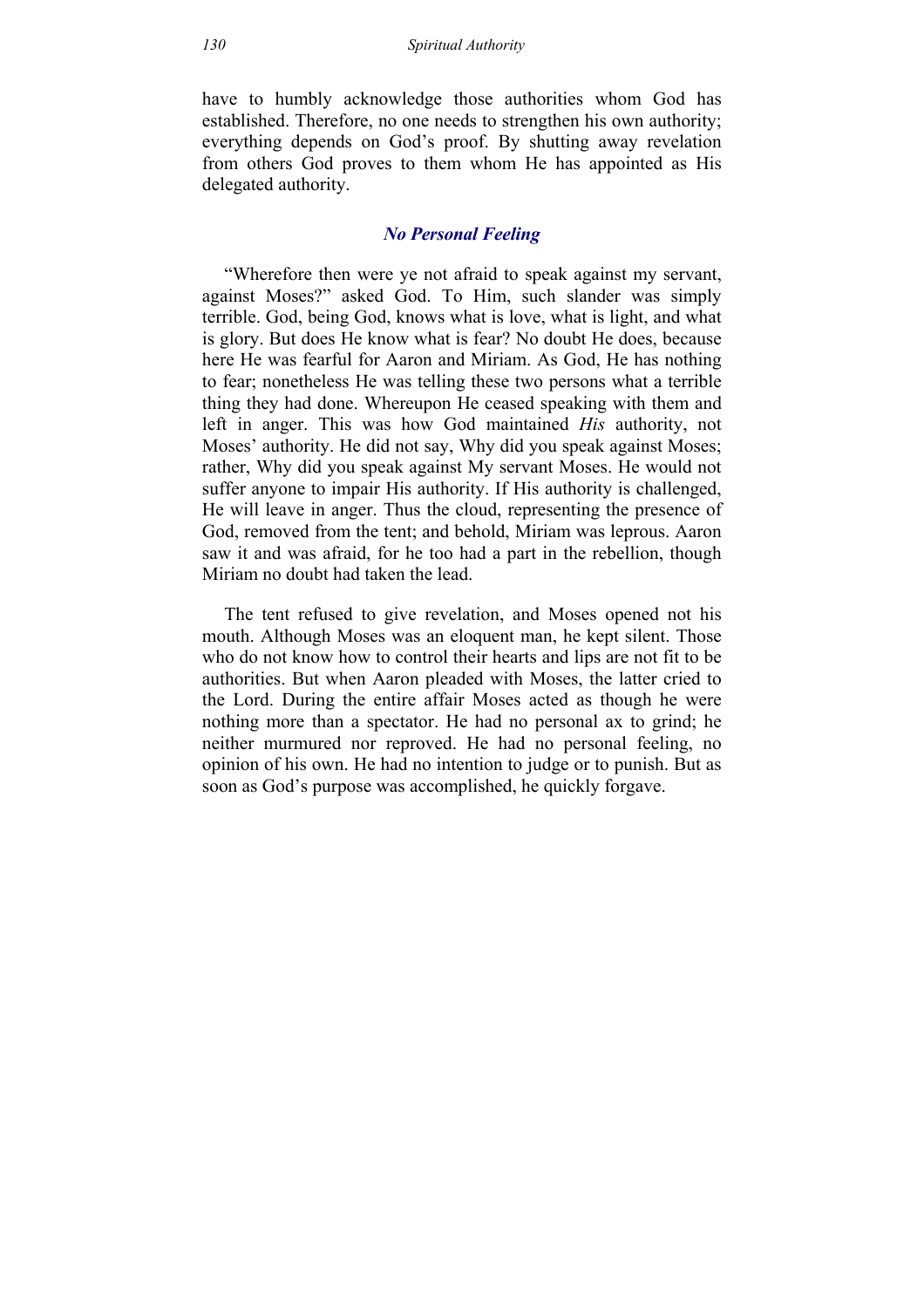Authority is set up to execute God's order, not to uplift oneself. It is to give God's children a sense of God, not to give a sense of oneself. The important thing is to help people to be subject to God's authority; it was therefore a small matter to Moses if he were rejected. So Moses cried to the Lord, "Heal her, O God, I beseech thee." Let us too be delivered from personal feeling, for the presence of it will damage God's affairs and bind God's hand.

Had Moses not known God's grace, then he certainly would have said to Aaron, "Why do you not yourself pray to God since you insist God speaks to you also?" And Moses would have also said to God, "Vindicate me, or I shall resign my post!" But Moses neither defended himself nor sought revenge on Aaron and Miriam, nor took advantage of God's vindication. He had no personal feeling, because he did not live in himself. His natural life had been dealt with; and thus he so readily pleaded for Miriam's recovery. His action was like that of Christ's when He asked God to forgive those who crucified Him.

Hence Moses proved himself to be God's delegated authority, for he was one able to represent God. He was not touched by the natural life, nor did he protect himself by seeking defense or revenge. God's authority could be diffused through him without any hindrance. Indeed, people met God's authority in him. To be a delegated authority is not at all an easy thing, because it requires the emptying of oneself.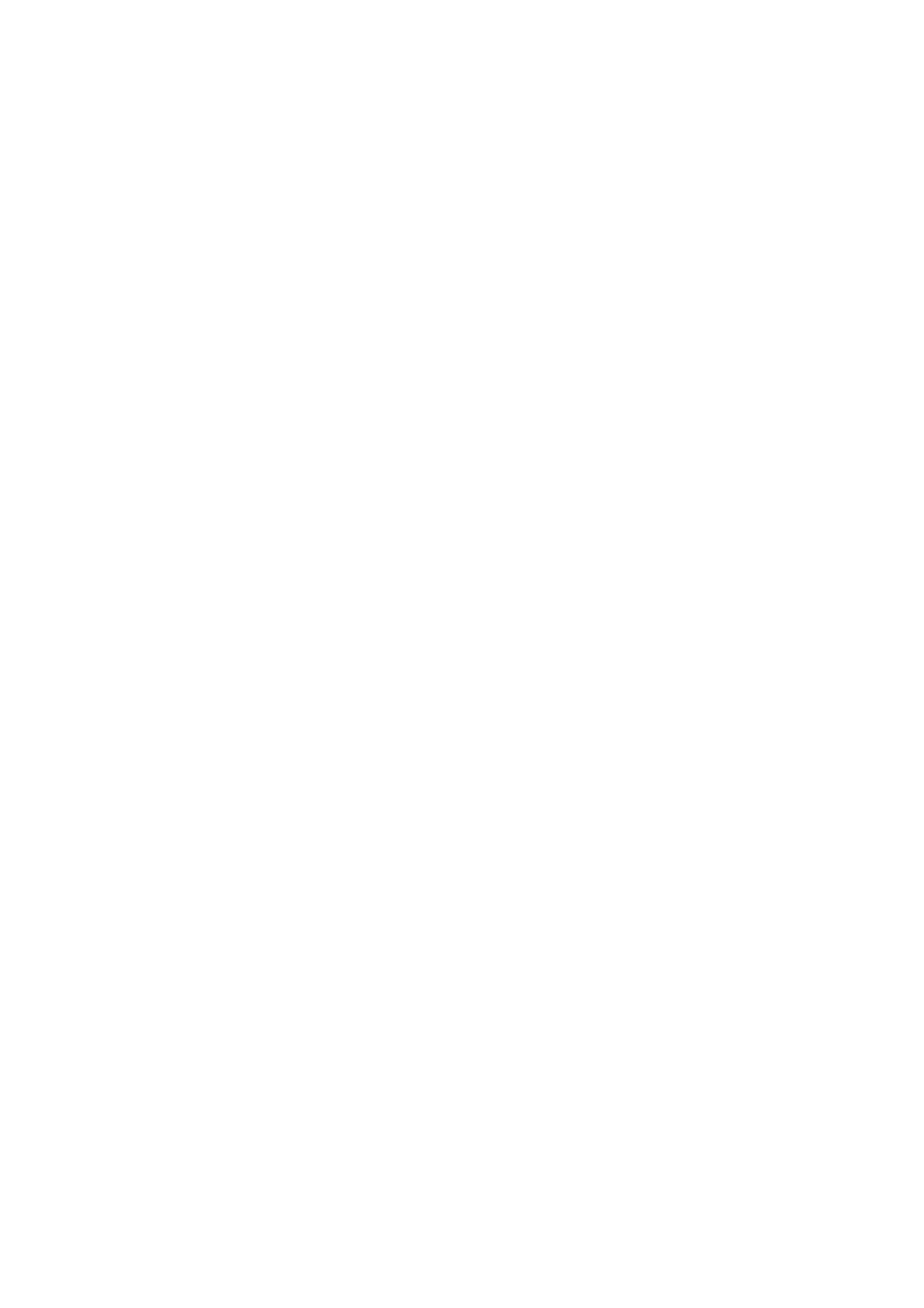## **14The Character of Delegated Authorities: Graciousness**<br>Moses' First Reaction towards Rebellion—<br>Falling on His Face **Authorities: Graciousness**  *Moses' First Reaction towards Rebellion— Falling on His Face*

There can be no rebellion on the part of the Israelites more serious than that which is recorded in Numbers Chapter 16. The leader of the rebellion was Korah, son of Levi, joined by Dathan and Abiram, sons of Reuben, and supported by two hundred and fifty leaders of the congregation. They assembled themselves together and with strong words attacked Moses and Aaron (verse 3). The slander of Numbers 12 was only on the part of Aaron and Miriam, and even then it was more hidden. But here the rebellion was a collective thing and the attack upon Moses and Aaron was open and direct. So let us in this situation pay special attention to: (1) What was Moses' personal state and attitude? and (2) How did Moses react to the crisis, how did he answer the rebellious ones?

Moses' first reaction was, that "he fell upon his face" (verse 4). This is verily the attitude every servant of God should have. The people were excited and so many were speaking, but Moses alone was prostrating himself upon the ground. Here again we are confronted by one who knows authority. Being truly gentle, he was empty of personal feeling. He neither defended himself nor got stirred up. The first thing he did was to fall on his face. Then he told them: "Jehovah will show who are his, and who is holy, and will cause him to come near unto him: even him whom he shall choose will he cause to come near unto him" (verse 5). It was not necessary to strive. Moses did not dare say anything for himself, because he knew the Lord would show who was His. It would be better to let God do the distinguishing. Moses had faith and thus he dared to trust everything to God. The Lord would give His judgment the next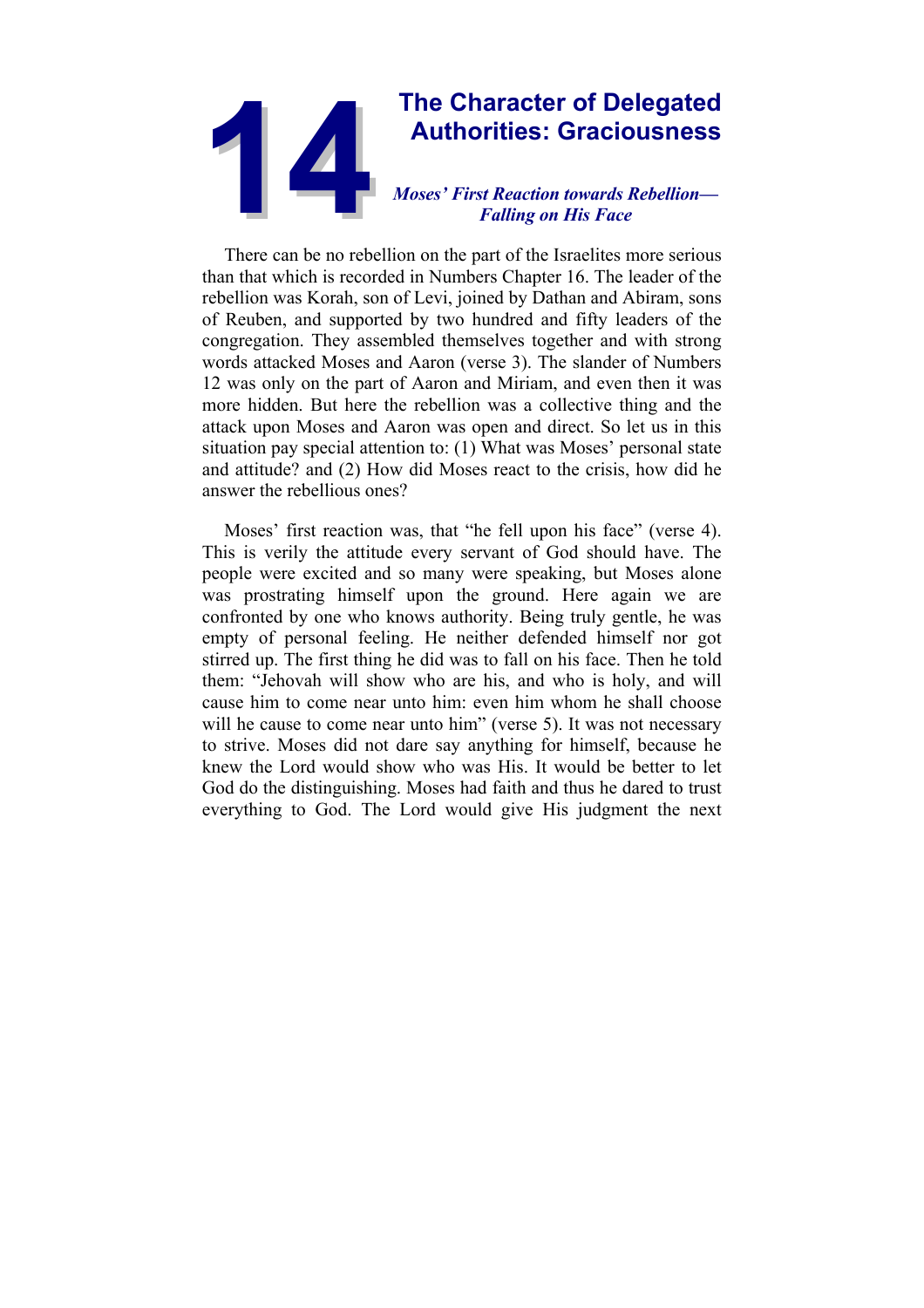morning when they all came before Him with incense. Moses' words were meek yet weighty. "Ye take too much upon you, ye sons of Levi," was the sigh of an old man who well knew God (verse 7).

#### *Exhortation and Restoration*

Moses exhorted Korah with words so as to restore him. He knew the seriousness of this matter and was really concerned for the rebellious ones. He not only sighed but exhorted them as well, saying,

*Hear now, ye sons of Levi: seemeth it but a small thing unto you, that the God of Israel hath separated you from the congregation of Israel to bring you near to himself, to do the service of the tabernacle of Jehovah, and to stand before the congregation to minister unto them ... And seek ye the priesthood also? Therefore thou and all thy company are gathered together against Jehovah: and Aaron, what is he that ye murmur against him?" (verses 8-11)* 

Exhortation is not an expression of lordliness; rather does it disclose meekness. He who persuades in return to attack is truly a meek person. But he who allows people to be in the wrong without any intention of restoring them proves his heart to be hard. To not exhort at such a time would be due to a lack of humility; it would obviously suggest pride. Moses was willing to exhort when attacked and then afterwards he gave his slanderers a whole night's time to repent.

Moses dealt with the rebellious ones separately. He first dealt with the Levite, Korah, then with Dathan and Abiram. He sent someone to call Dathan and Abiram to come, but they refused, clearly indicating they had broken with Moses (verse 12). In Moses' action we can see that those who represent authority seek for restoration, not division, even after they have been rejected. Those rebellious men accused Moses of bringing them out of a land flowing with milk and honey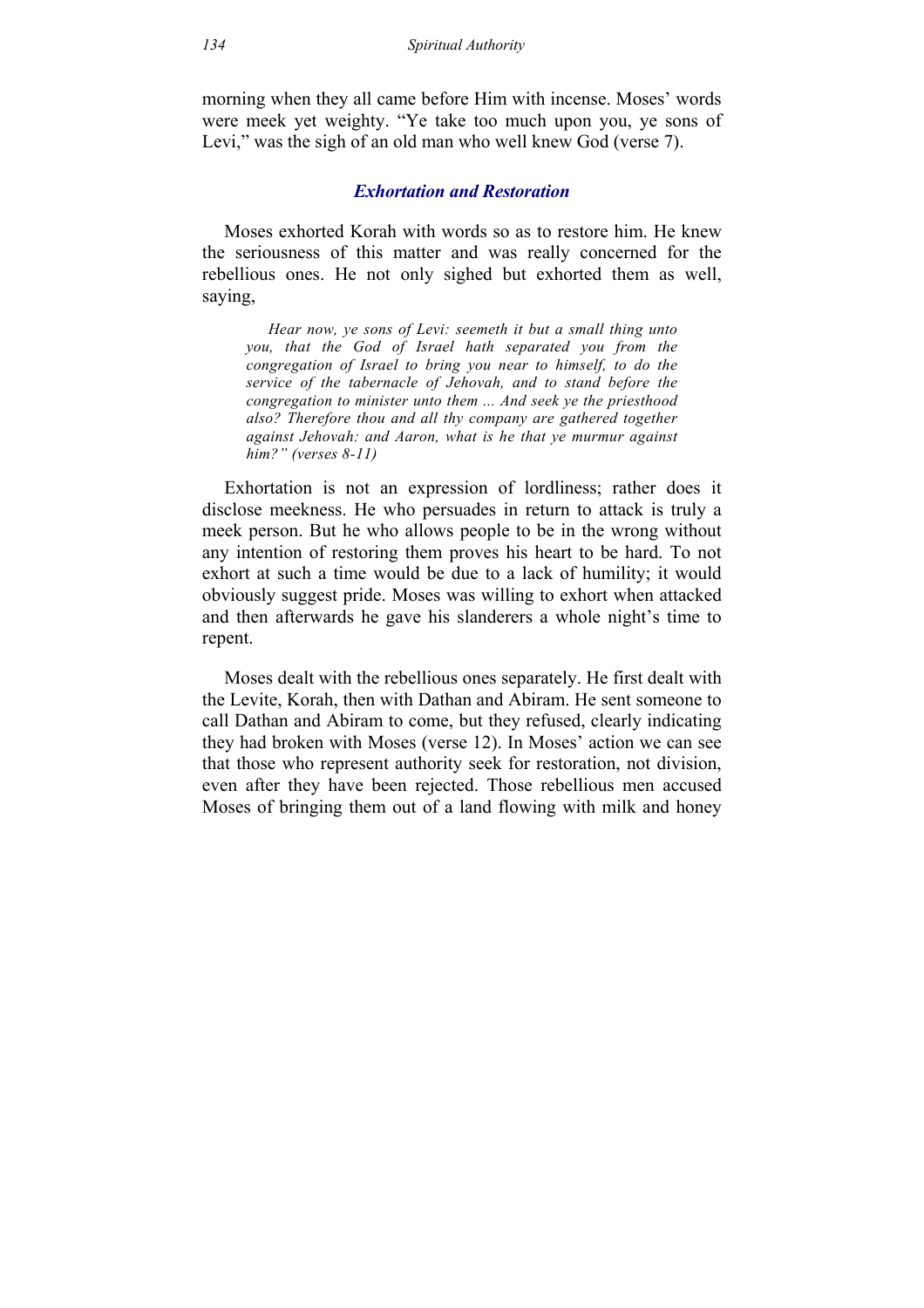(verse 13). How absurd was the accusation. Already they had forgotten that instead of milk and honey in Egypt they had been forced to make bricks and sometimes even without the supply of straw. These rebellious ones were no different from the ten spies who, after having clearly seen the abundance of Canaan, refused to enter in, yet blamed Moses for it. Their rebellion had reached the point of no return. There was nothing left but judgment. Hence Moses grew very angry and went to the Lord for a showdown (verse 15).

God came out to judge. He would consume not only Korah who was the chief instigator but also the congregation who followed Korah. But Moses fell on his face and pleaded for the congregation (verse 22). God answered his prayer and spared the congregation but ordered them to depart from the tents of the wicked. Then He judged Korah, Dathan, and Abiram.

#### *No Judging Spirit*

While God was preparing to mete out judgment to the rebellious, Moses clearly said that "Jehovah hath sent me to do all these words; for I have not done them of mine own mind" (verse 28). So far as his own feeling went he had no intention of judging anyone who rebelled against him. He proved himself to be the true servant of God when he insisted that these people had not sinned against him but that they had sinned against God. Let us learn how to touch a man's spirit. We find that in Moses there was not the slightest thought of judging. He acted in obedience to God because he was God's servant. He had no personal feeling except that he felt they had sinned against God. He further explained that the Lord would prove this to them by creating something new (verse 30). Thus God executed a great judgment to establish Moses' authority. Three families were destroyed and two hundred fifty leaders were burned to death (verses 27-35). The way of the rebellious leads to Sheol; rebellion and death are joined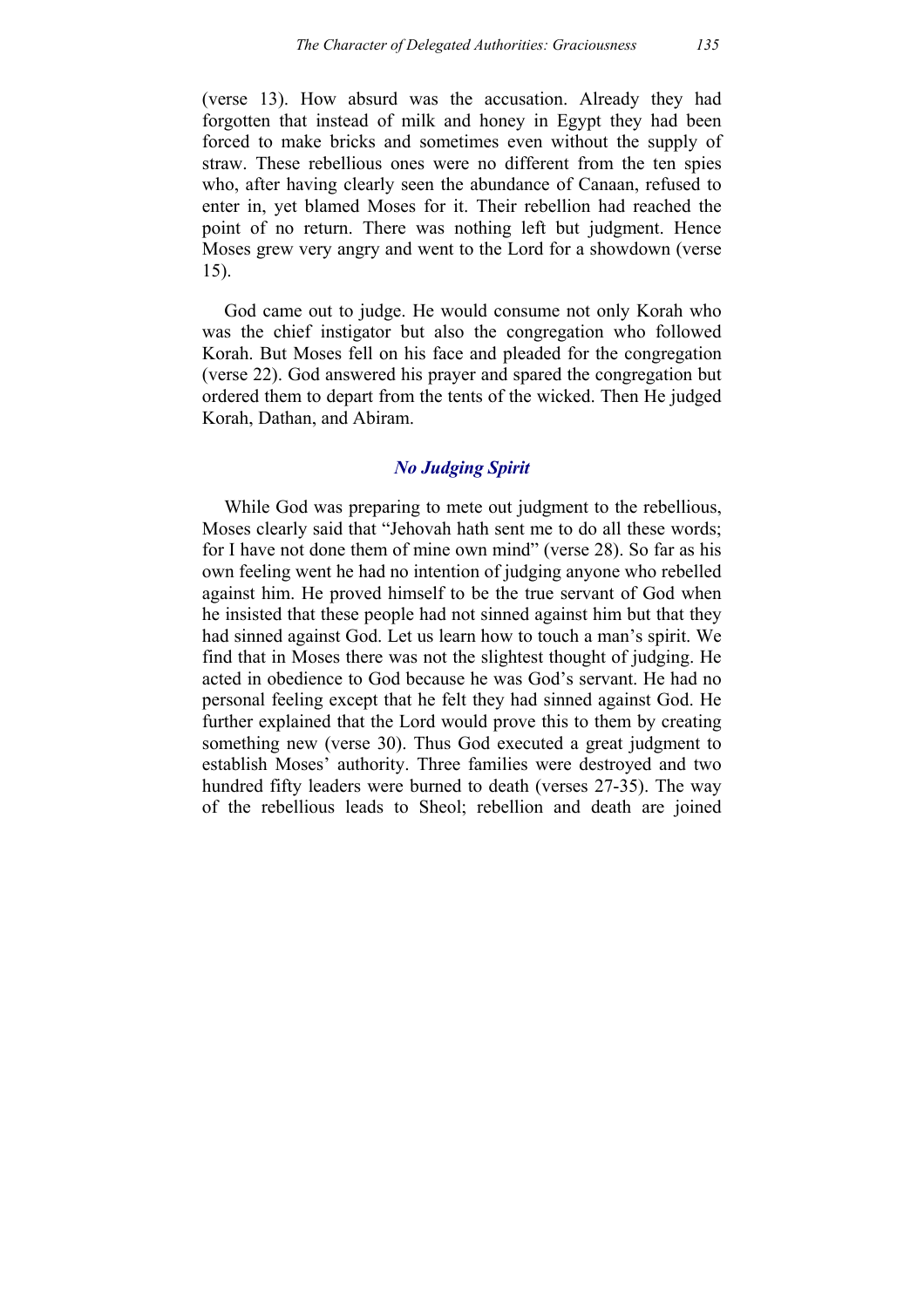together. Authority is something which God establishes; all who offend His established authorities despise God. But in Moses we find a delegated authority who had neither his own opinion nor a judging spirit.

#### *Intercession and Atonement*

Although the whole congregation of Israel witnessed the opening of the earth and the swallowing up of the rebellious families, and although they fled in terror, their fear was only of the punishment, not at all of God. They failed to understand Moses; their hearts remained untouched. So that after a night's thought, they themselves rebelled the very next day (verse 41). Unless one has met the grace of God, his inward condition remains the same.

The entire congregation murmured against Moses and Aaron, declaring: "Ye have killed the people of Jehovah" (verse 41). Let us notice now the whole story of how these delegated authorities responded to such a reaction against them.

Humanly speaking, Moses should be very angry at the attack. Clearly what had been done was God's doing; why should they murmur against him? Why did they not murmur against God rather than turn against His delegated authority? But God's reaction came more swiftly than Moses and Aaron's. Behold, the cloud covered the tent, and the glory of the Lord appeared (verse 42). God came to judge the congregation, and so He told Moses and Aaron to get away from the midst of the people. It was as though God were saying to Moses and Aaron: your prayer of yesterday was a mistake, today I am going to annihilate the whole congregation.

Nevertheless Moses and Aaron fell on their faces for the third time (verse 45). Moses' spiritual sense was so keen that he knew immediately this problem could not be solved by prayer alone. The sin of yesterday was not as open as the sin of today. He quickly told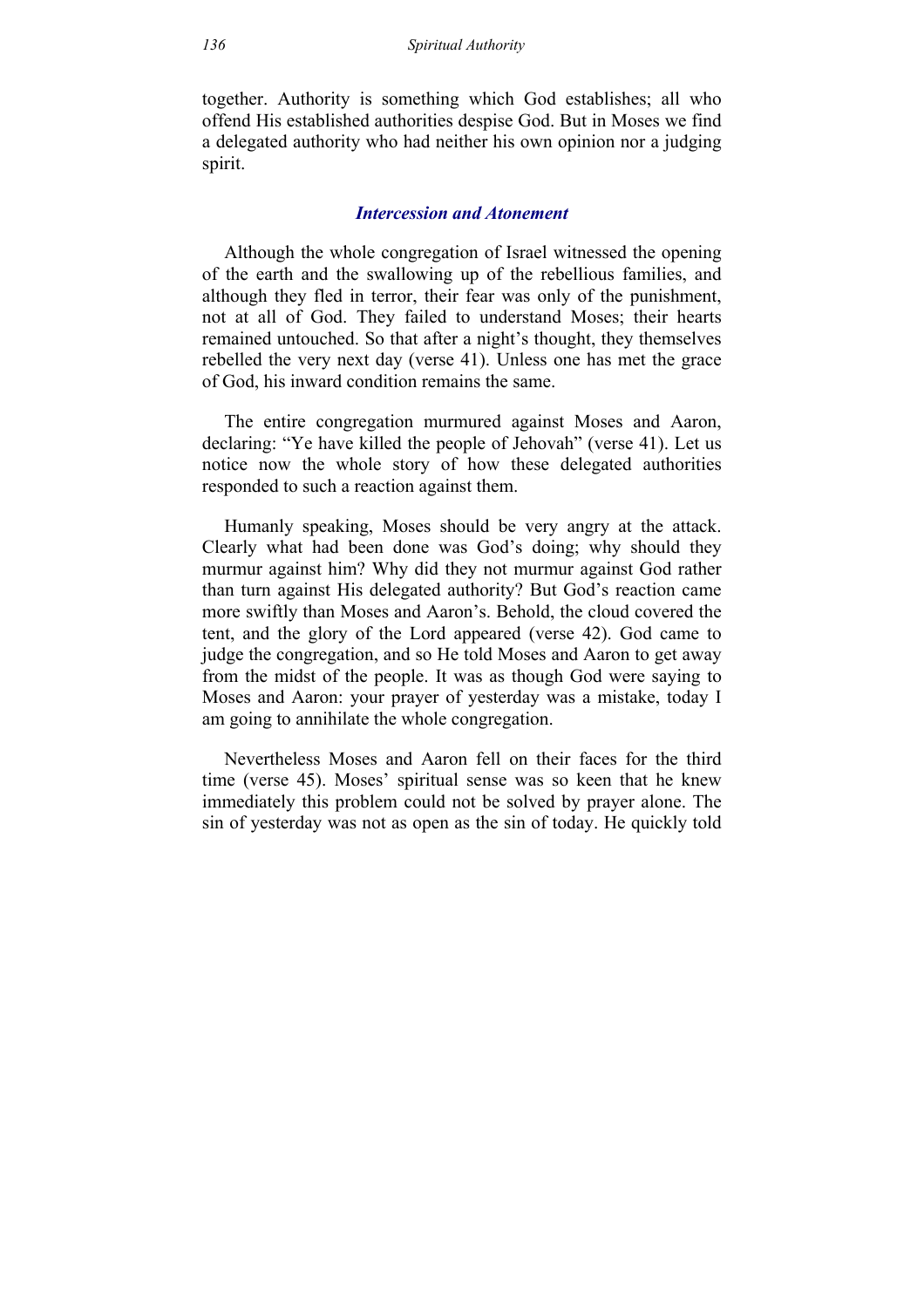Aaron to take his censer, go to the congregation, and make atonement for them (verse 46). Moses was certainly fit to be a delegated authority. He knew what a tragic consequence could come upon the people of Israel, and he was still hoping that God would be gracious to forgive. His heart was full of love and compassion, the yearning of one who truly knows God. Moses was not a priest, hence he requested Aaron to quickly atone for the people. Here was intercession plus atonement. The plague had already begun among the people; Aaron now stood between the dead and the living; with the result that the plague was stopped. Now those who died by the plague were fourteen thousand seven hundred (verse 49). Had Moses and Aaron been less alert, surely many more would have died.

The atoning grace seen in Moses was astonishingly similar to that seen in his Lord. He cared for God's people and he bore the responsibilities of both the obedient and the rebellious. A person who cares only for himself and who often complains of the responsibility he bears for others is unfit to represent authority. The way one reacts proves the type of person he is. Many think only of saving their faces and are extremely sensitive to the criticisms of others. All their thoughts are self-centered. Moses, however, was faithful in all the house of God. Possibly if God's house had suffered, Moses' flesh would have been satisfied; but he would not have been a faithful servant. A faithful servant, though personally rejected and despised himself, will bear the burdens of many. The Israelites rebelled against Moses, yet Moses bore their sins; they opposed and rejected him, yet he still interceded for them. If we care only for our own feelings we will not be able to bear the problems of God's children.

Let us therefore confess our sin, acknowledging that we are just too small and too hard. God's desire for us is that we have grace within. May we be those who allow God to judge in all things. To be gracious to others is the character of all who are in authority.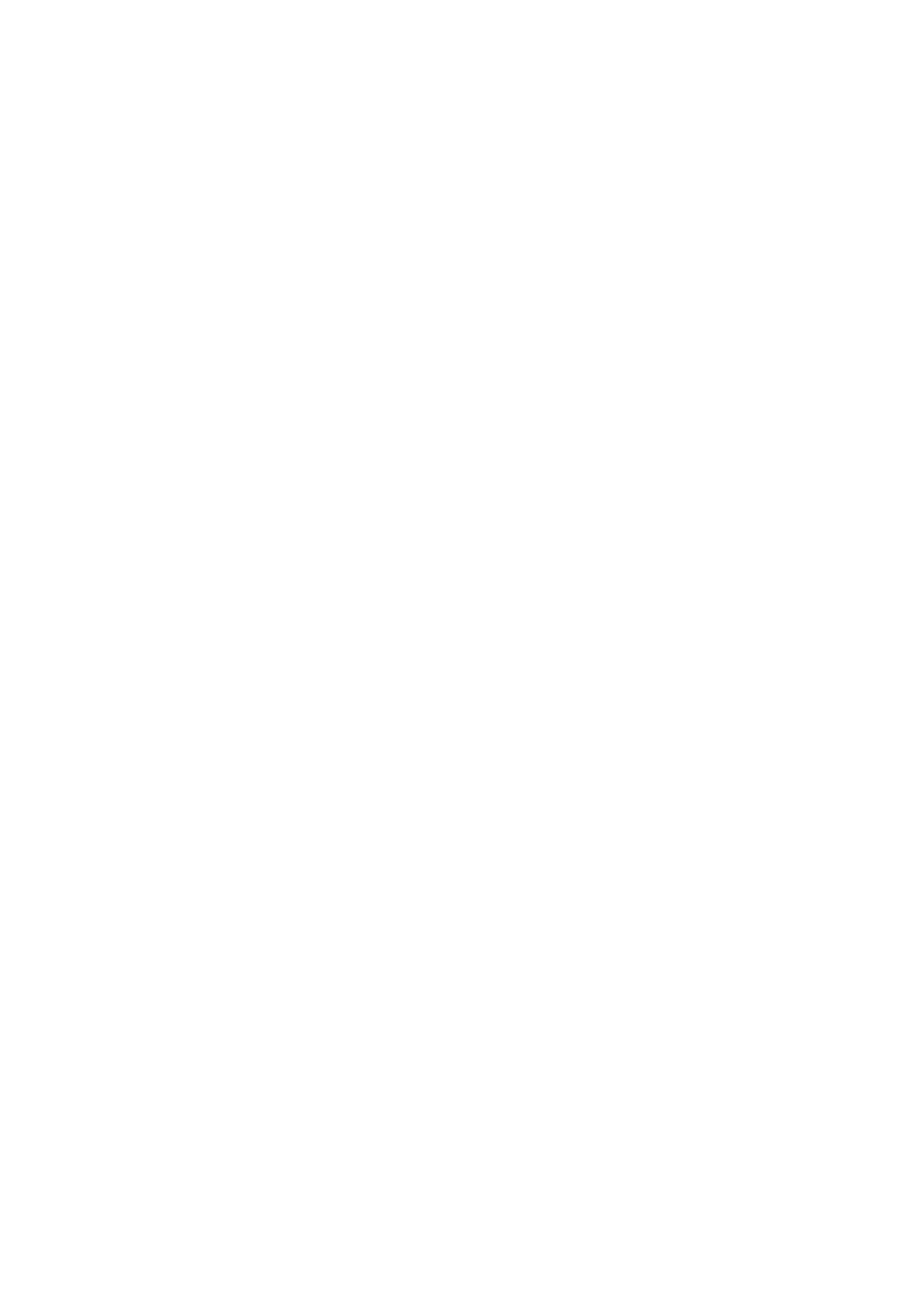

# **15The Basis for Being<br>
Delegated Authorities:**<br> **15The Basis for Being Resurrection**<br> *15The Speak unto the children of Israel, and take*<br>
of them rods one for each fathers' house of all their princes **Delegated Authorities: Resurrection**

*And Jehovah spake unto Moses, saying, Speak unto the children of Israel, and take of them rods, one for each fathers' house, of all their princes according to their fathers' houses, twelve rods: write thou every man's name upon his rod. And thou shalt write Aaron's name upon the rod of Levi; for there shall be one rod for each head of their fathers' houses. And thou shalt lay them up in the tent of meeting before the testimony, where I meet with you. And it shall come to pass, that the rod of the man whom I shall choose shall bud: and I will make to cease from me the murmurings of the children of Israel, which they murmur against you. And Moses spake unto the children of Israel; and all their princes gave him rods, for each prince one, according to their fathers' houses, even twelve rods: and the rod of Aaron was among their rods. And Moses laid up the rods before Jehovah in the tent of the testimony.* 

*And it came to pass on the morrow, that Moses went into the tent of the testimony; and, behold, the rod of Aaron for the house of Levi was budded, and put forth buds, and produced blossoms, and bare ripe almonds. And Moses brought out all the rods from before Jehovah unto all the children of Israel: and they looked, and took every man his rod. And Jehovah said unto Moses, Put back the rod of Aaron before the testimony, to be kept for a token against the children of rebellion; that thou mayest make an end of their murmurings against me, that they die not. Thus did Moses: as Jehovah commanded him, so did he. (Num. 17.1-11)*

The purpose of the incident in Numbers 17 is to deal with the rebellion of the people of Israel. In the preceding chapter we witnessed a rebellion exceeding all others; in the chapter before us now we are to see how God puts an end to such rebellion by delivering His people both from it and its consequence, death. God will prove to Israel that the authorities came from Him and that He had a basis and a reason for establishing them. Every person to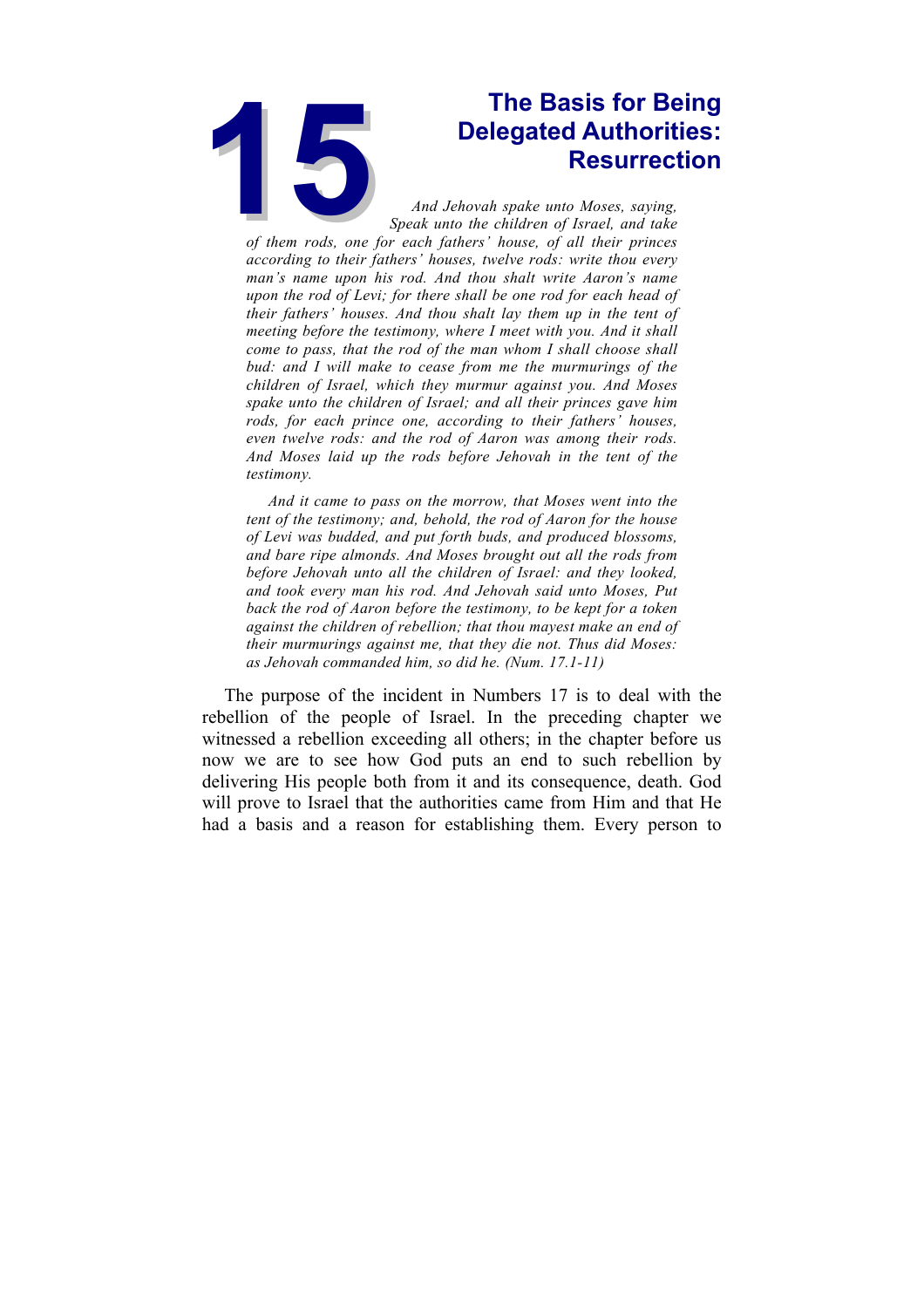whom God grants authority must have this basic experience. Otherwise he cannot be appointed by God.

#### *Resurrection Life Is Basis of Authority*

God commanded the twelve tribal leaders to get twelve rods, one for each father's house, and put them in the tent of meeting before the testimony. The rod of the man whom God chose would sprout. A rod is a piece of wood, a branch of tree, cut on both ends. It is cleared of leaves on one end and of roots on the other. Once it was alive but now it is dead. Formerly it drew sap from the tree and was able to bloom and bear fruit, but now it is a dead rod. All twelve were stripped of leaves and roots, all were dead and dried. But God said if one should sprout, it would be the rod of the one whom He had chosen. This suggests that resurrection is the basis for election as well as for authority.

In Chapter 16 the people rebelled against God's appointed authority; in Chapter 17 God confirms the authority He had appointed. God verified that the basis for authority was resurrection, thus putting an end to all the murmurings of the people. The people had no right to ask for God's reason, nonetheless God condescended Himself to inform them what His basis for His establishing of authorities was. The basis was resurrection; this was something the people of Israel could not argue about.

Naturally, both Aaron and the Israelites came from Adam. Both were children of wrath according to natural life; there was no difference. These twelve rods were all the same, all stripped of leaves and roots, dead and lifeless. The basis of ministry lies in being given resurrection life apart from the natural life. And this constitutes authority. Authority depends not on the person but on resurrection. Aaron was not different from the others except that God had chosen him and given him a resurrection life.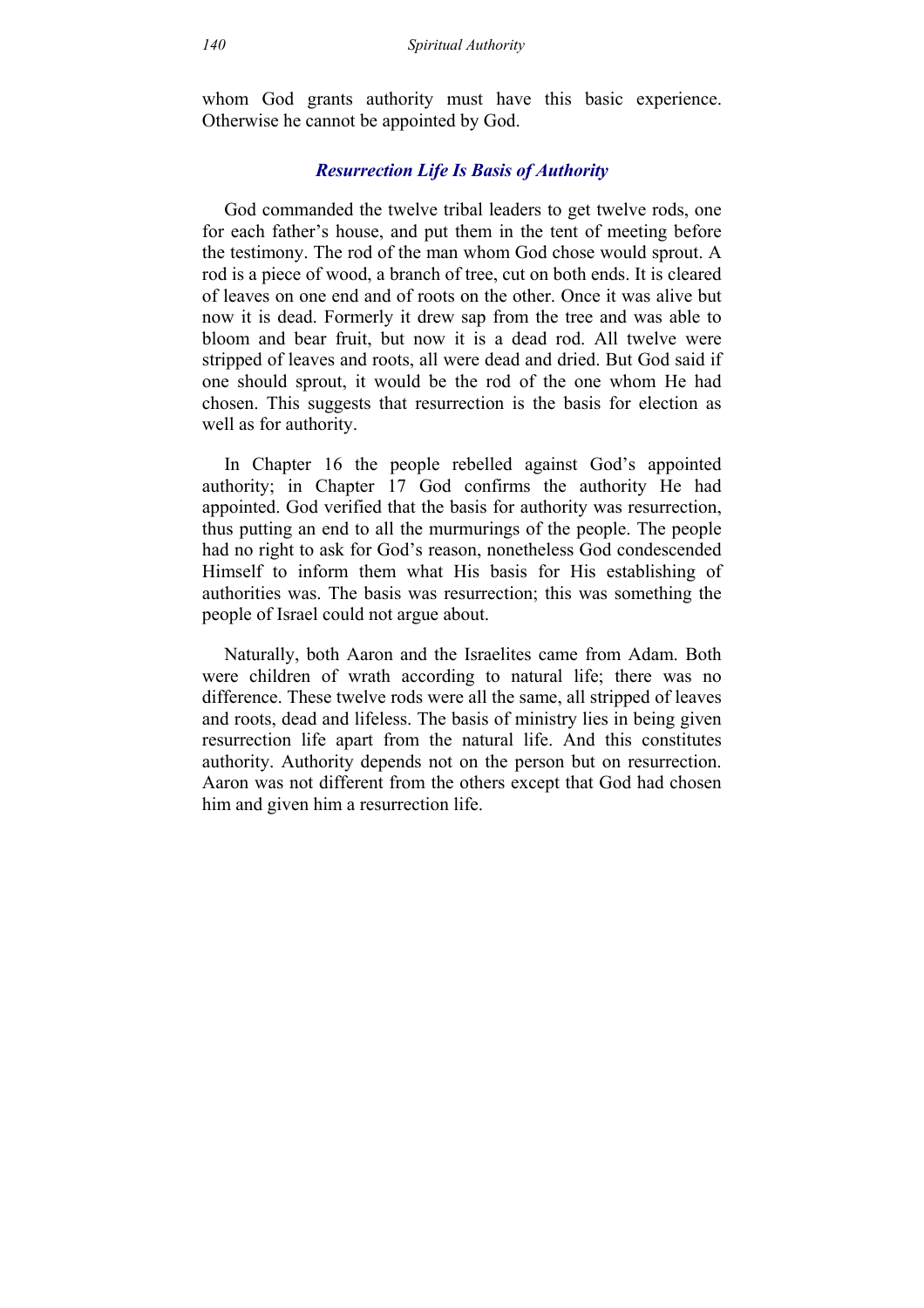#### *Sprouting of the Dried Rod Keeps Men Humble*

It is God who makes a rod sprout. It is He who puts the power of life into a dead and dried rod. The rod which sprouts causes both the owner of that rod to be humble and the murmurings of the owners of other rods to cease. The rod that we originally take is as dried and dead and hopeless as Aaron's, but if it sprouts and blooms and bears fruit on the second day we ought to weep before God and say, "This is your doing; it has nothing to do with me; this is your glory, not mine." We will naturally be humbled before God, for it is truly the treasure in the earthen vessel, demonstrating that the transcendent power belongs to God and not to us. Only the foolish can be proud. Those who are favored will prostrate themselves before God, saying, "This has been done by God; there is nothing of which man can boast; it is all of God's mercy, not of man's running. What is there that has not been received, for it is all of God's choosing?"

Let us accordingly realize that authority is not based upon us. In fact, it has no relation to us. Hereafter whenever Aaron used his authority in ministering to God he could confess, "My rod is just as dead as the others. The only reason I can serve and they cannot, why I have spiritual authority and they do not, is not in the rods (for all are equally dried), but due to God's mercy and choice." Aaron did not serve in the power of the rod, but in the power of the sprouting of the rod.

#### *Touchstone of Ministry Is Resurrection*

The rod indicates man's position, but sprouting indicates resurrection life. As far as position was concerned, those twelve men were all in the position of leadership in the twelve tribes of Israel. Aaron merely represented the tribe of Levi, one of the twelve tribes. He could not serve God on the ground of his position, for the other tribes would not agree to it. How did God solve the problem? He ordered them to deposit twelve rods—one each—in the tent of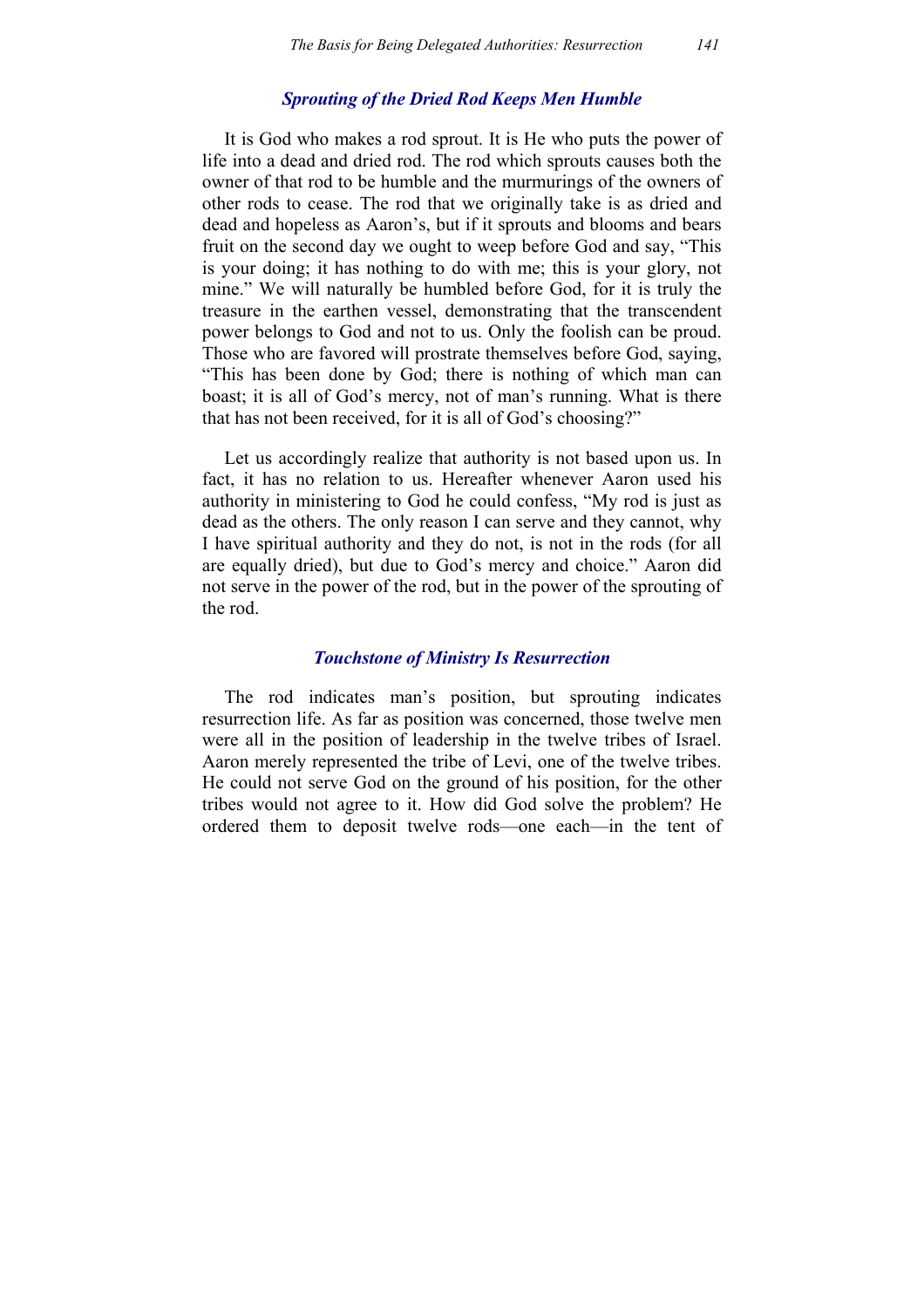meeting before the testimony. The rods were to stay there throughout the night, and the rod of the man whom He chose would sprout.

This is life out of death. Only those who have passed through death and come out in resurrection are recognized by God as His servants. The touchstone of ministry is resurrection. No one may point to his position; it must be of God's choice. After God made Aaron's rod sprout, bud, and bear fruit, and the other leaders had all seen it, they had nothing more to say.

Authority, then, does not come by striving. It is set up by God. It depends not on a position of leadership but on the experience of death and resurrection. Men are chosen to exercise spiritual authority not because they are different from the rest but on the basis of grace, election, and resurrection. It requires great darkness and blindness to be proud! As far as we are concerned, though we might deposit our rods for a lifetime they would still not sprout. The difficulty in this present day is that so few fall on their faces acknowledging that they are no different from the others.

#### *The Foolish Are Proud*

When the Lord Jesus entered Jerusalem riding on a colt the crowds shouted, "Hosanna to the Son of David: Blessed is he that cometh in the name of the Lord; Hosanna in the highest" (Matt. 21.9). Let us suppose for a moment that the colt, upon hearing the cry of hosanna and seeing the branches on the road, should turn to the Lord and ask, "Is this cry for you or for me?", or should turn to the ass and say, "After all, I am nobler than you." It would be evident that the colt did not recognize the One who rode upon it.

Many of God's servants are just as foolish. There was no difference between the ass and the colt; it is the Lord on the colt who was to be praised. The shouts of hosanna are not for you; neither are the branches spread for you. Only a fool would say, "I am better than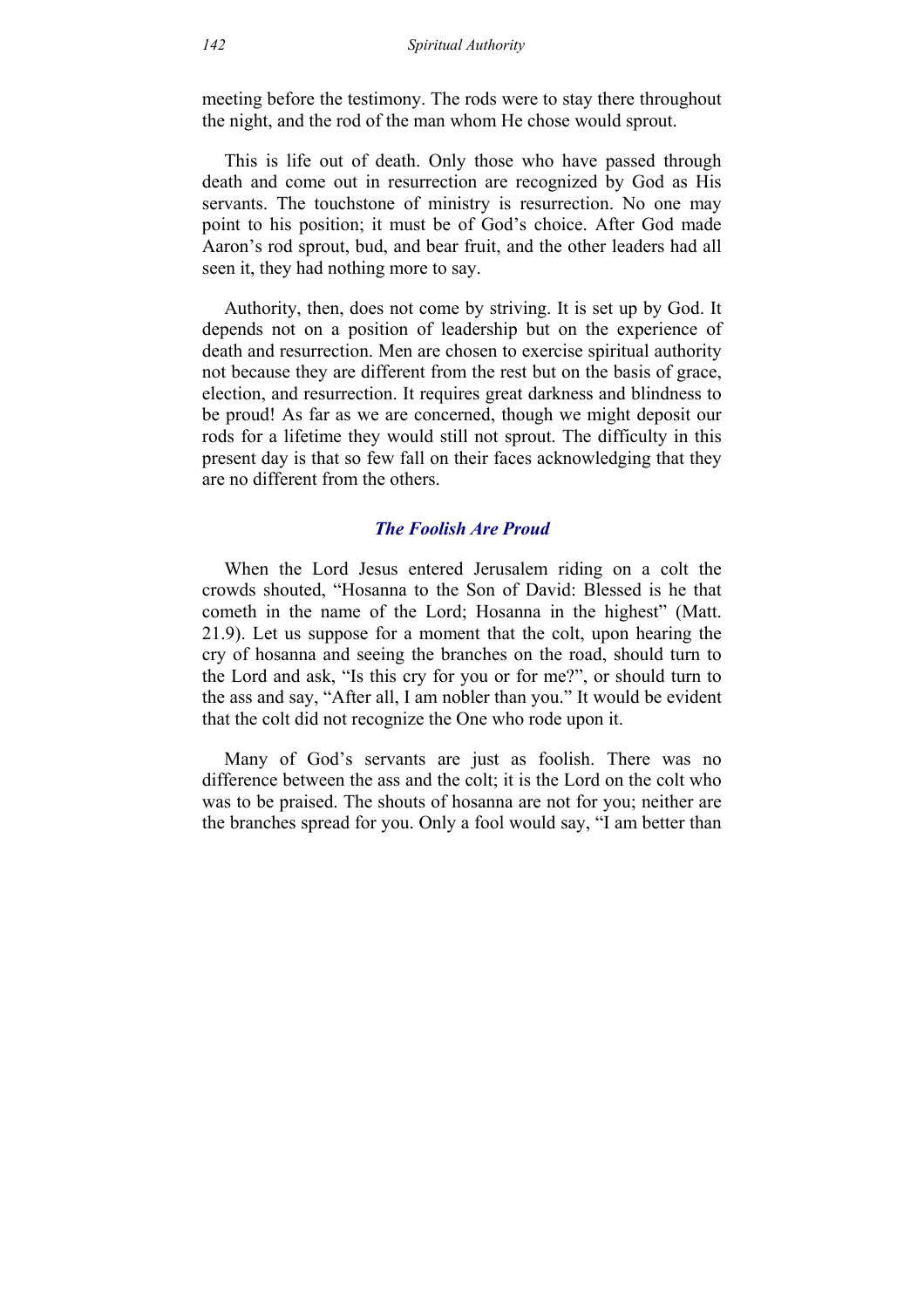you." When Aaron first saw his rod sprouted, his immediate reaction would be a sense of wonder. He would fall on his face and worship, saying, "How is it that my rod has sprouted? Is not my rod the same as the other rods? Why does God grant me such glory and power? By myself I can never sprout. That which is born of the flesh is flesh. As the people of God are, so am I." Others might be confused, but Aaron was clear. He knew that all his spiritual authority had been given by God. None of us has a right to be proud.

If we receive mercy today, it is because God has been willing. Who is competent for this ministry? Our competency is of God. For one to live in the presence of God and not be humble would be most strange. It would take a tremendous amount of self-confidence and foolishness on the part of the colt to imagine that the praise of that day was directed to it. One day it would wake up and be ashamed of itself. True, we shall be glorified, but our glory lies in the future, not now.

Young brothers and sisters should learn the lesson of humility. We all need to know that it does not in the least depend on us to run the course ahead. We should not consider ourselves different from others just because we have learned a little of spiritual lessons. All is God's grace, all is given by God, nothing comes from ourselves.

Aaron knew well that it was God who made his rod sprout, because the sprouting had been effected through supernatural power. God used this means to speak to Aaron as well as to the people of Israel. Hereafter Aaron knew that all ministry was based on sprouting, not on himself. Today as we minister before God we too ought to know that ministry comes from resurrection and resurrection comes from God.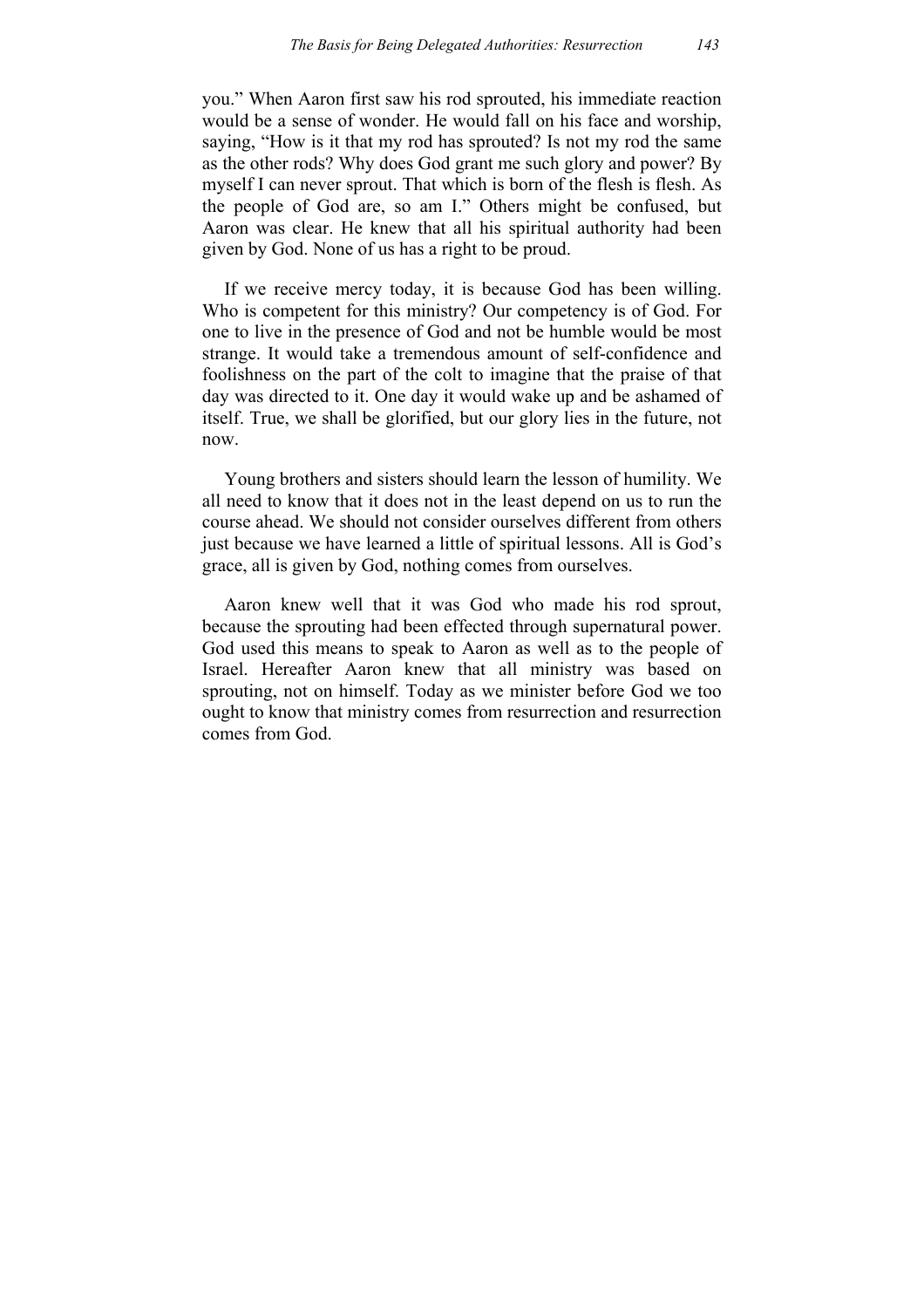#### *What Is Resurrection?*

Resurrection means that which is not of the natural, not of self or self-capability. It is what I cannot do, for it is beyond my ability. I can paint color and carve flowers on the rod, but I cannot make it sprout. No one has ever heard of an old rod sprouting, nor a woman in old age conceiving. Sarah gave birth to Isaac: this was God's doing. Hence Sarah represents resurrection. Resurrection is that which I cannot, but which God can; what I am not, but what God is. It matters not what I am, for it is based on God. It does not depend on greater cleverness or better eloquence. Whatever I have of spirituality is due to God's own working on me.

How absurd and foolish Aaron would be if he insisted that his rod sprouted because it was different from the other rods, more polished and straighter. If for one moment we think of ourselves as being better than others, we have done the most foolish thing in the world. Whatever difference there is comes from the Lord.

Isaac means laughter. Sarah laughed because she knew she was too old to conceive. She considered it impossible. Thus God called her child Isaac. In serving the Lord, we too should laugh and say: I cannot, I know for sure that I am unable, but this is the doing of the Lord. If there is any manifestation of authority, we must confess that it is His doing, not ours.

#### *Resurrection Is Permanent Rule for Service*

God returned all the rods to their respective owners except Aaron's rod which had sprouted. It was to remain in the ark for an everlasting memorial. This suggests that resurrection is the permanent rule for service. Unless a service passes through death into resurrection, it is not accepted by God. What is risen again is of God; it is not of us. All who reckon themselves as commendable have no knowledge of what resurrection is. Those who know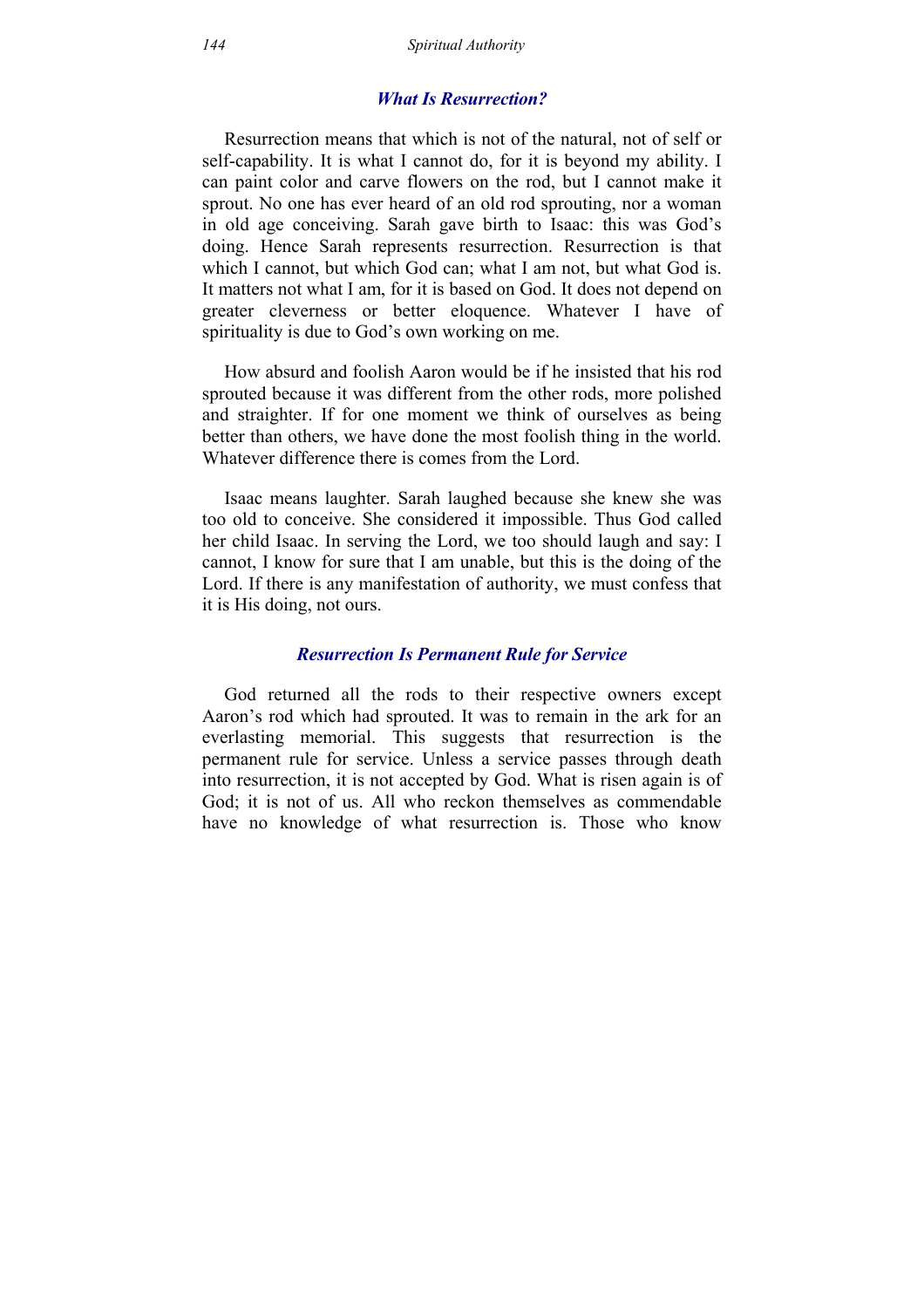resurrection have already despaired of themselves. So long as natural strength remains, the power of resurrection is obscured.

God's greatest power is not manifested in creation; it is shown in resurrection. Whatever man is capable of is not of resurrection. We must come to a place where we count ourselves as nothing, even as dead dogs; we must be so completely undone that all we can say to God is: "Whatever there is, is given by You: anything which has been done, has been all of You. Hereafter I will no more be mistaken about this, for I am fully persuaded that whatsoever is dead comes from me, but anything alive is of You." Thus ought we to be aware of this distinction. The Lord never misunderstands, yet we often misinterpret. It was absolutely impossible for Sarah to imagine that Isaac had been born through her strength. God must lead us to the point where we will never misunderstand God's doing.

Authority is of God, not of us. We are merely stewards of His authority. Such an insight makes us fit to be delegated authorities. Whenever we attempt to exercise authority as if it were our own, we are immediately dispossessed of any authority whatsoever. The dried rod can only dispense death. Where resurrection is, there is authority, because authority rests in resurrection and not in the natural. Since all we have is what is natural, we have no authority except in the Lord.

What Paul says in 2 Corinthians 4.7 harmonizes with the above interpretation. He compares himself to an earthen vessel, and the treasure, to the power of resurrection. He realizes quite well that he is merely an earthen vessel, but that the treasure in him possesses transcendent power. As to himself, he is afflicted in every way; yet through the treasure he is not crushed. There is death on the one hand, but life on the other. He is always given up to death, yet at the same time he manifests life. Where death is working, there life is manifested. We find the center of Paul's ministry in 2 Corinthians Chapters 4 and 5; and the rule of his ministry is death and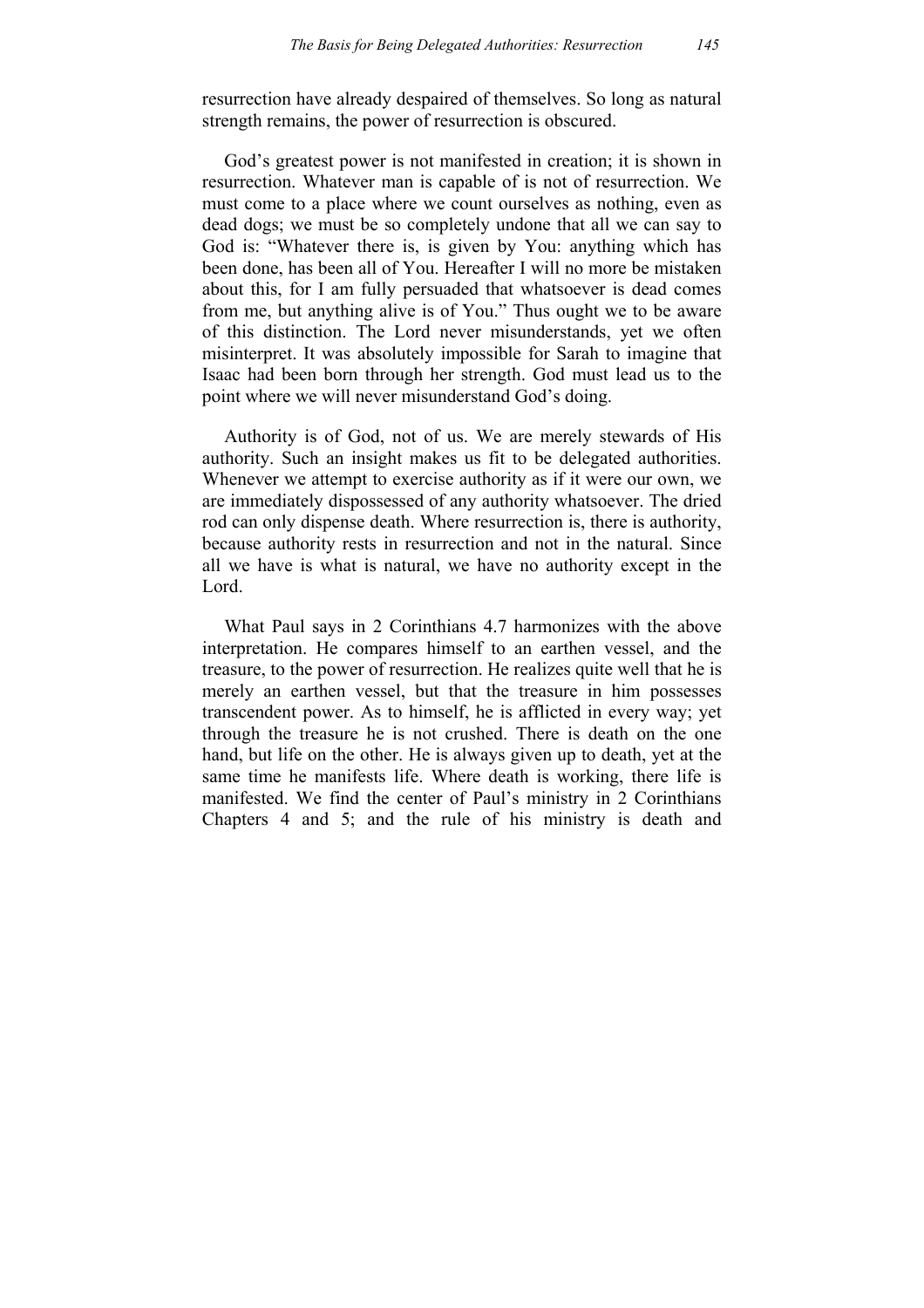resurrection. What is in us is death; what is in the Lord is resurrection.

Let us make no mistake that authority is of God. Each of us must clearly understand that all authority belongs to the Lord. We merely maintain the Lord's authority on earth, but we ourselves are not authority. Whenever we depend on the Lord we have authority. But as soon as a little of the natural comes in, we are as others—without authority. All that is of resurrection has authority. Authority comes from resurrection and not from ourselves. It is more than simply depositing the rod before God; it is the rod of resurrection which remains in the presence of God. To be God's delegated authority is not merely to manifest a little of resurrection, but it is to have the rod sprout, bloom, and bear fruit, thus becoming matured resurrection life.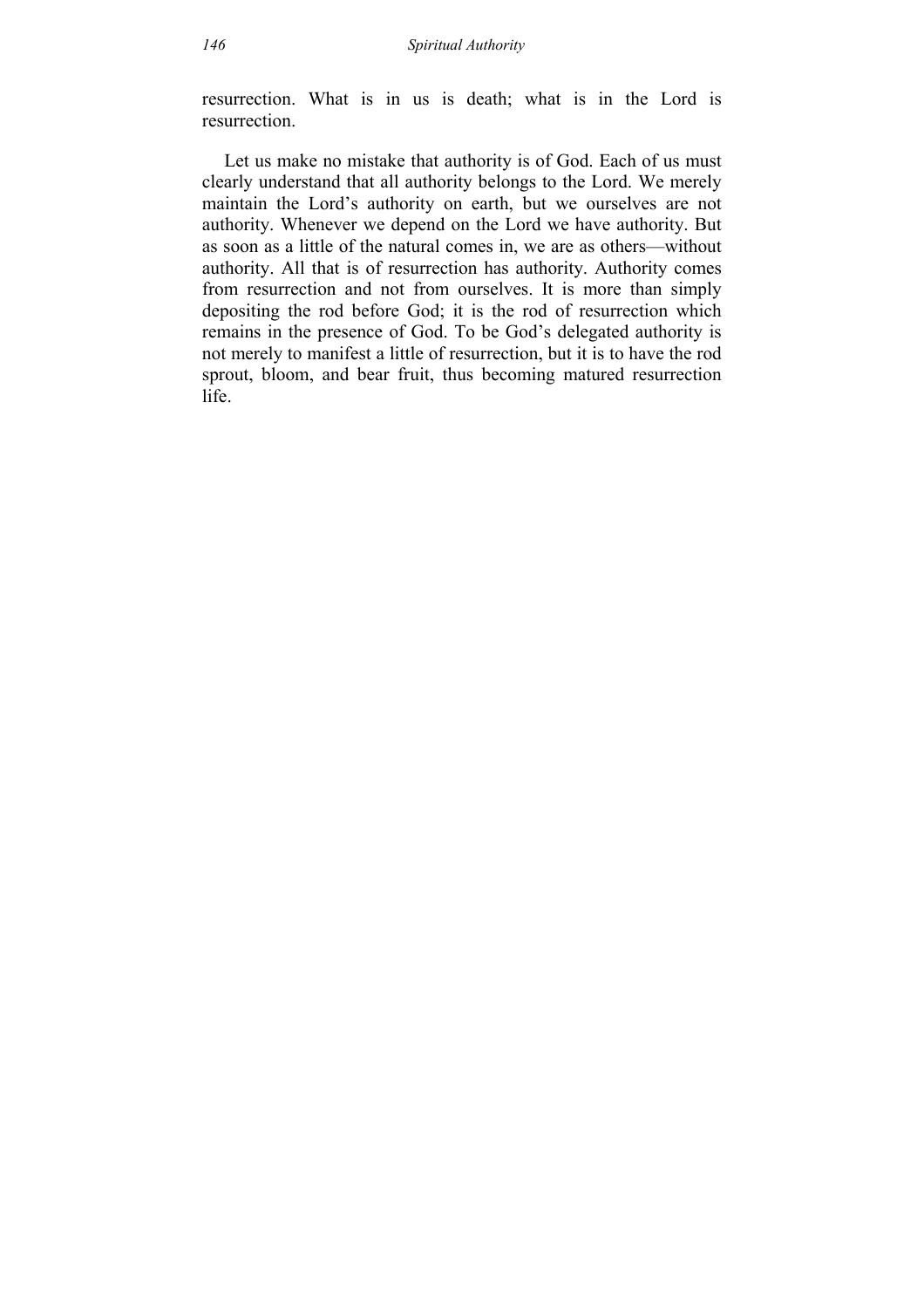

# **16 Misuse of Authority and God's Governmental Discipline God's Governmental Discipline**

*And there was no water for the congregation; and they assembled themselves together against Moses and against Aaron. And the people strove with Moses, and spake, saying, Would that we had died when our brethren died before Jehovah! . . . And Jehovah spake unto Moses, saying, Take the rod, and assemble the congregation, thou, and Aaron thy brother, and speak ye unto the rock before their eyes, that it give forth its water; and thou shalt bring forth to them water out of the rock; so thou shalt give the congregation and their cattle drink. And Moses took the rod from before Jehovah, as he commanded him.* 

*And Moses and Aaron gathered the assembly together before the rock, and he said unto them, Hear now, ye rebels; shall we bring you forth water out of this rock? And Moses lifted up his hand, and smote the rock with his rod twice: and water came forth abundantly, and the congregation drank, and their cattle. And Jehovah said unto Moses and Aaron, Because ye believed not in me, to sanctify me in the eyes of the children of Israel, therefore ye shall not bring this assembly into the land which I have given them. These are the waters of Meribah; because the children of Israel strove with Jehovah, and he was sanctified in them. (Num. 20.2-3, 7-13)*

*And Jehovah spake unto Moses and Aaron in mount Hor, by the border of the land of Edom, saying, Aaron shall be gathered unto his people; for he shall not enter into the land which I have given unto the children of Israel, because ye rebelled against my word at the waters of Meribah. Take Aaron and Eleazar his son, and bring them up unto mount Hor; and strip Aaron of his garments, and put them upon Eleazar his son: and Aaron shall be gathered unto his people, and shall die there. And Moses did as Jehovah commanded: and they went up into mount Hor in the sight of all the congregation. And Moses stripped Aaron of his garments, and put them upon Eleazar his son; and Aaron died*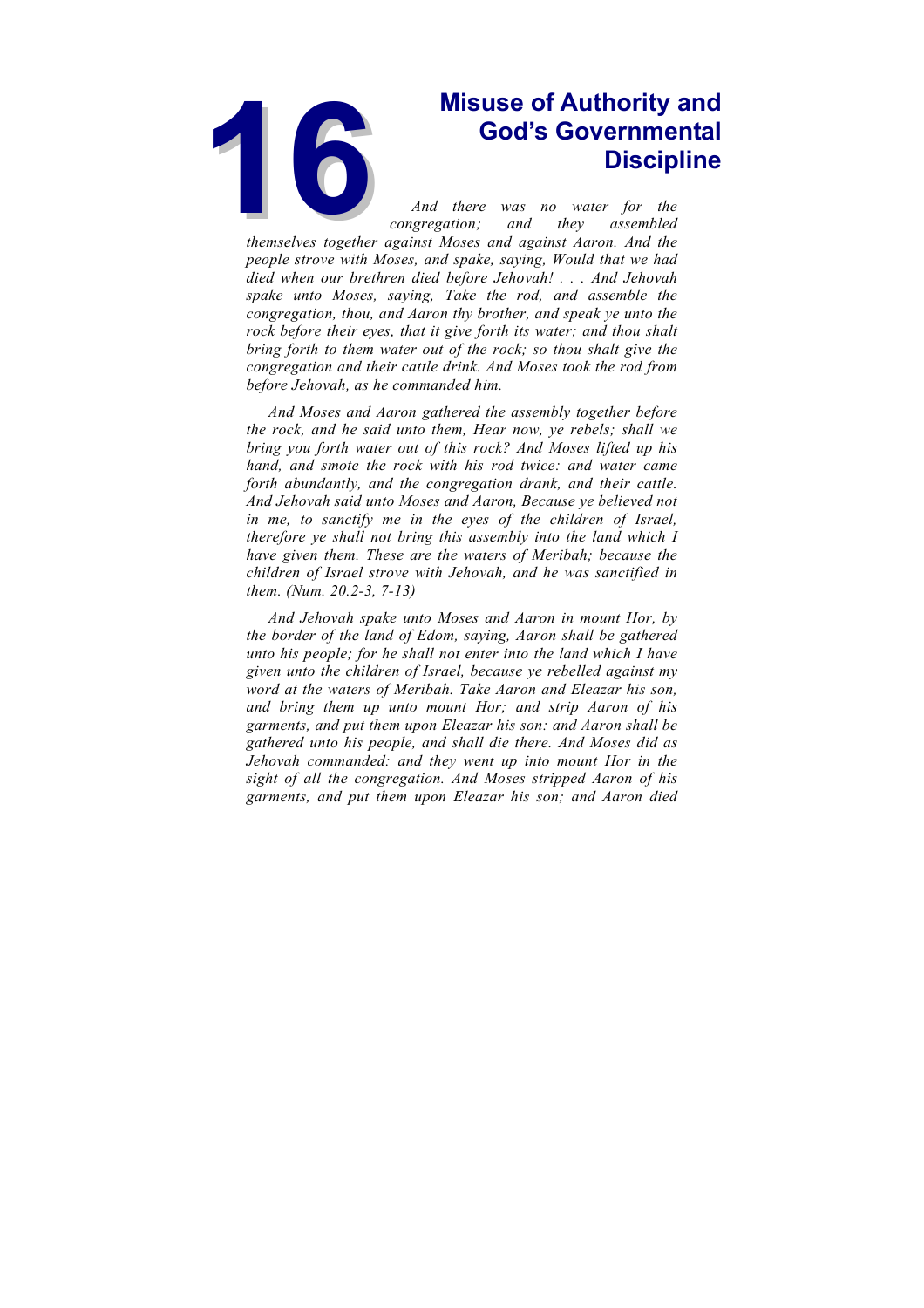*there on the top of the mount: and Moses and Eleazar came down from the mount. (Num. 20.23-28)* 

*And Jehovah spake unto Moses that selfsame day, saying, Get thee up into this mountain of Abarim, unto mount Nebo, which is in the land of Moab, that is over against Jericho; and behold the land of Canaan, which I give unto the children of Israel for a possession; and die in the mount whither thou goest up, and be gathered unto thy people, as Aaron thy brother died in mount Hor, and was gathered unto his people: because ye trespassed against me in the midst of the children of Israel at the waters of Meribah of Kadesh, in the wilderness of Zin; because ye sanctified me not in the midst of the children of Israel. For thou shalt see the land before thee; but thou shalt not go thither into the land which I give the children of Israel. (Deut. 32.48-52)* 

#### *Delegated Authority Ought to Sanctify God*

After over thirty years of wandering in the wilderness the people of Israel again forgot the lessons they had learned through their rebellion. When they came to the wilderness of Zin and found no water they once again contended with Moses and Aaron, uttering many unpleasant words. God nevertheless was not angry with them. He merely commanded to take the rod and speak to the rock that it might give water. Moses took the rod, a symbol of God's authority, in his hands. However, he was so provoked by anger that he called the people rebels and then, ignoring God's command, he smote the rock twice with the rod. He erred, yet water still flowed out of the rock.

Because of this, God reprimanded His servant, saying, "You did not believe in me, to sanctify me in the eyes of the people of Israel." It meant that Moses had not set God apart from himself and Aaron. He had misrepresented God, for it was of himself that he had had a wrong spirit and had thus spoken wrongly and smote wrongly. God seemingly remonstrated with Moses on this wise: "I saw my people thirsty and was willing to give them to drink, so why did you scold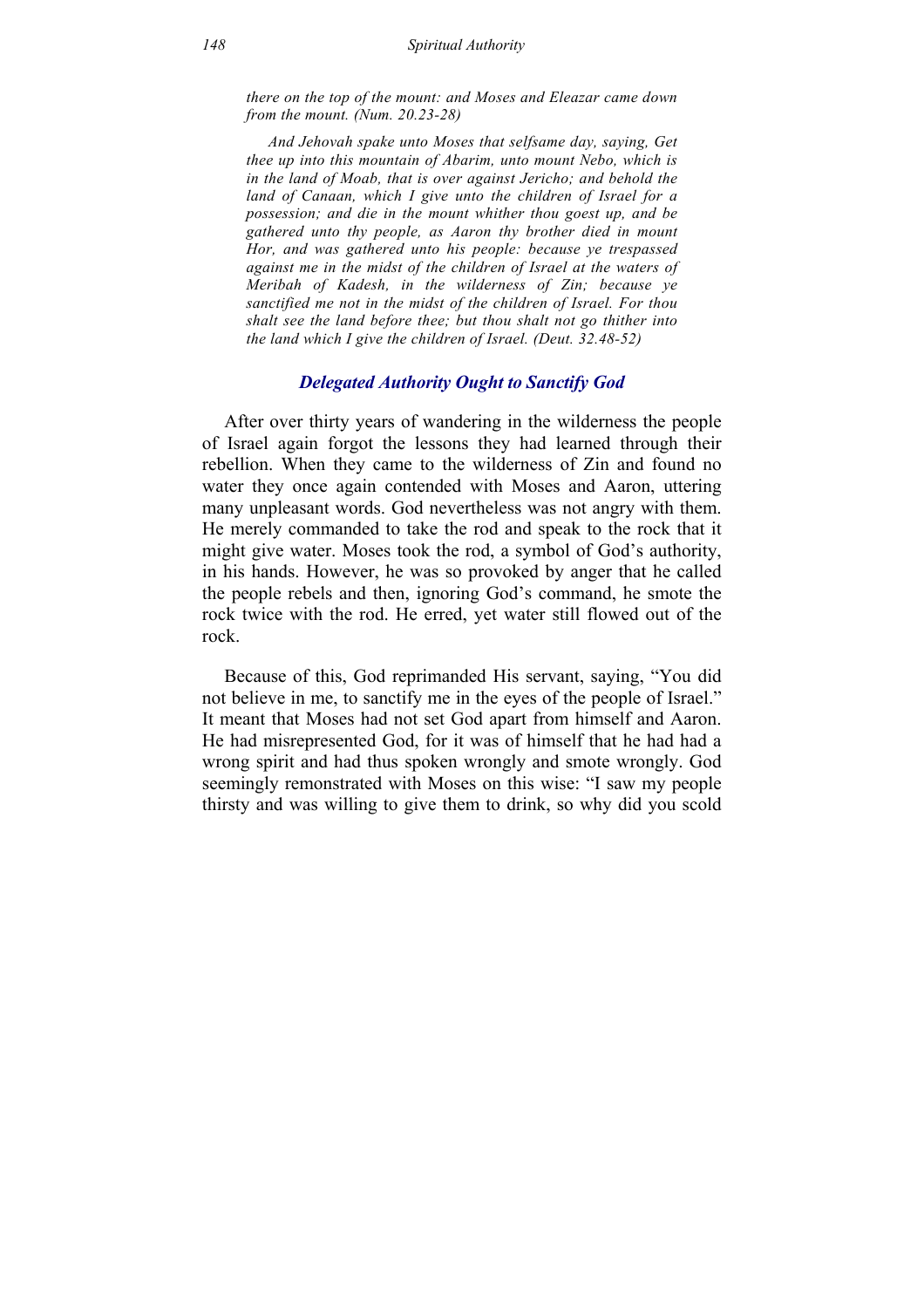them?" God did not reprove the people, but Moses did. And so he gave the people of Israel a wrong impression about God, as though God were fierce and reviling and lacking in grace.

To be an authority is to represent God. Whether it be in wrath or mercy, an authority must always be like God. If, in such a position, we do anything wrong, we should acknowledge it as our own doing. We ought never draw God into our own fault. Because Moses misrepresented God, he had to be judged. If anyone in authority misrepresents God and does not confess it, God will have to vindicate Himself.

Thus He showed the people of Israel that this was Moses' doing, not His. True, the people had murmured and perhaps their attitude had been rebellious, nevertheless God had not judged them. How could Moses be so impatient as to judge them before God did, and to speak angrily without restraint? It was *his* attitude and *his* wrath, but most likely the people of Israel got the impression that it was God's attitude and God's wrath. Hence God had to acquit Himself by separating Himself from Moses and Aaron.

Let us be careful that we never draw God into human failure by giving the wrong impression that He is expressing His attitude through us. In case such a wrong impression is made, God will have to absolve Himself. A delegated authority is supposed to manage affairs for God. If we should become angry, let us confess that this anger comes from us and not from God. The two must be separated. It is a dreadful thing to mix up one's own doing with God's.

We are too prone to err. Accordingly, whenever we do err, let us immediately acknowledge that it is our own error. Then we will not misrepresent God and give the evil one any ground, nor will we fall into darkness. If we confess first, then God will not need to defend Himself and we shall be delivered from falling into His governmental hand.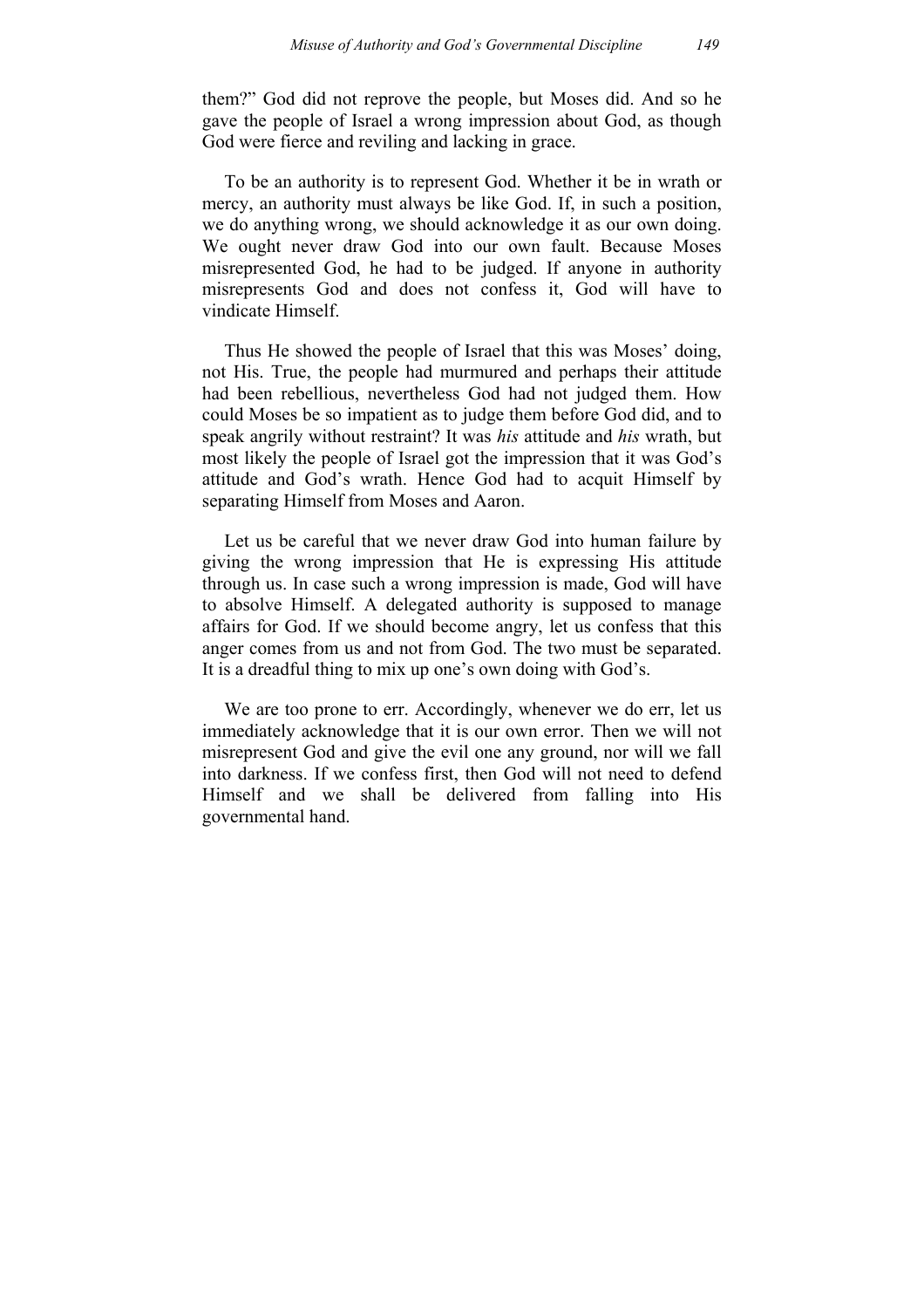#### *To Be a Delegated Authority Is a Serious Matter*

As a consequence of the above incident, God announced that both Moses and Aaron were not to be allowed to enter Canaan. If a person should speak carelessly and do something in a way which does not sanctify God, then, from the moment God has to step in to justify Himself there is no way left to ask for forgiveness. We must fear and tremble when we are managing the affairs of God. Let us beware lest we grow careless and reckless as we become older.

In earlier days, when Moses' anger burned hot and he smashed into pieces the tables on which God had written the law, God did not blame him. He had touched God's heart of jealousy, and so his anger was justified. Now, after having followed the Lord for many more years and yet failing to do as He commanded by smiting the rock twice and speaking hasty words, Moses had misrepresented God. For this, he was kept out of Canaan.

The people of Israel rebelled against God many times, but He was patient with them. Moses and Aaron, though, committed one mistake and yet they were barred from Canaan. It shows how serious it is to be delegated authorities. God is most strict with those who represent Him. In Numbers 18 the Lord said to Aaron, "Thou and thy sons and thy fathers' house with thee shall bear the iniquity of the sanctuary" (verse 1). The more authority which is delegated, the severer is God's dealing. The Lord also said, "To whomsoever much is given, of him shall much be required: and to whom they commit much, of him will they ask the more" (Luke 12.48).

It is truly a beautiful picture to see Moses and Aaron and Eleazar his son ascend together to Mount Hor. All of them were obedient to God in humbly accepting God's judgment. They did not even pray, for they knew God. Aaron knew his day had arrived, and Moses was also conscious of his own future. God ordered Moses to perform the transaction, since at the waters of Meribah Moses had also been the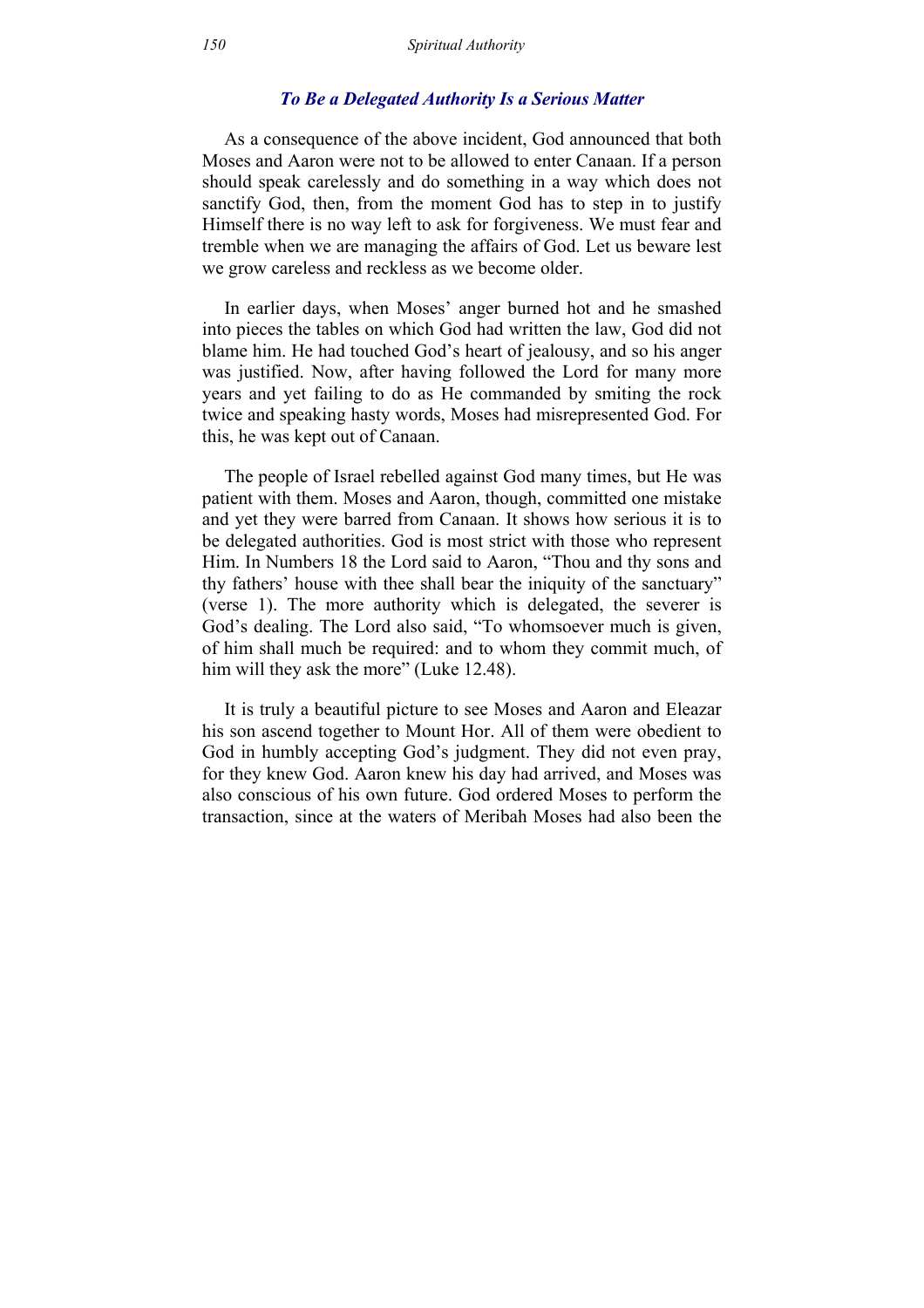chief character. By viewing how Aaron went, it was made known to Moses how he would also go.

As Aaron was stripped of his holy garments, he died. Ordinarily people do not die by their clothes being stripped off, but Aaron did, because his life was maintained by service. This suggests that the life of one who serves God ceases when his service ends.

Many years elapsed after the above, yet God's judgment did not pass away. Eventually He dealt with Moses in the same way He had dealt with Aaron. He summoned Moses to Mount Nebo to die, even though during the intervening years Moses had remained faithful. Before his death Moses blessed the people of Israel with a song, but he did not ask to be exempted from his particular judgment (see Deut. 33). He too humbled himself under the mighty hand of God. He who had represented God's authority and who had obeyed Him all his life except in that one instance in his old age, was not permitted to enter Canaan. What tremendous loss Moses incurred. He could not partake of God's promise made to Abraham six hundred years ago!

Nothing is more serious nor regarded more severely than for a delegated authority to do wrongly. Every time we execute authority we must ask to be united with God. If a mistake is made let us swiftly separate it from God lest we incur His judgment. Before we decide anything, let us seek to know His mind. Only after ascertaining His mind may we do it in His name. Moses could not claim that what he had done at the waters of Meribah was done in the Lord's name. Let us not be foolish, but let us learn to fear and tremble before God. Do not render judgment carelessly; rather, control your spirit and your mouth, especially at the time of provocation. The more one knows God, the less he is careless. There are some times when one may receive forgiveness after having fallen into God's governmental hand, but this does not always happen. The government of God ought not be offended. Let us be clear about it.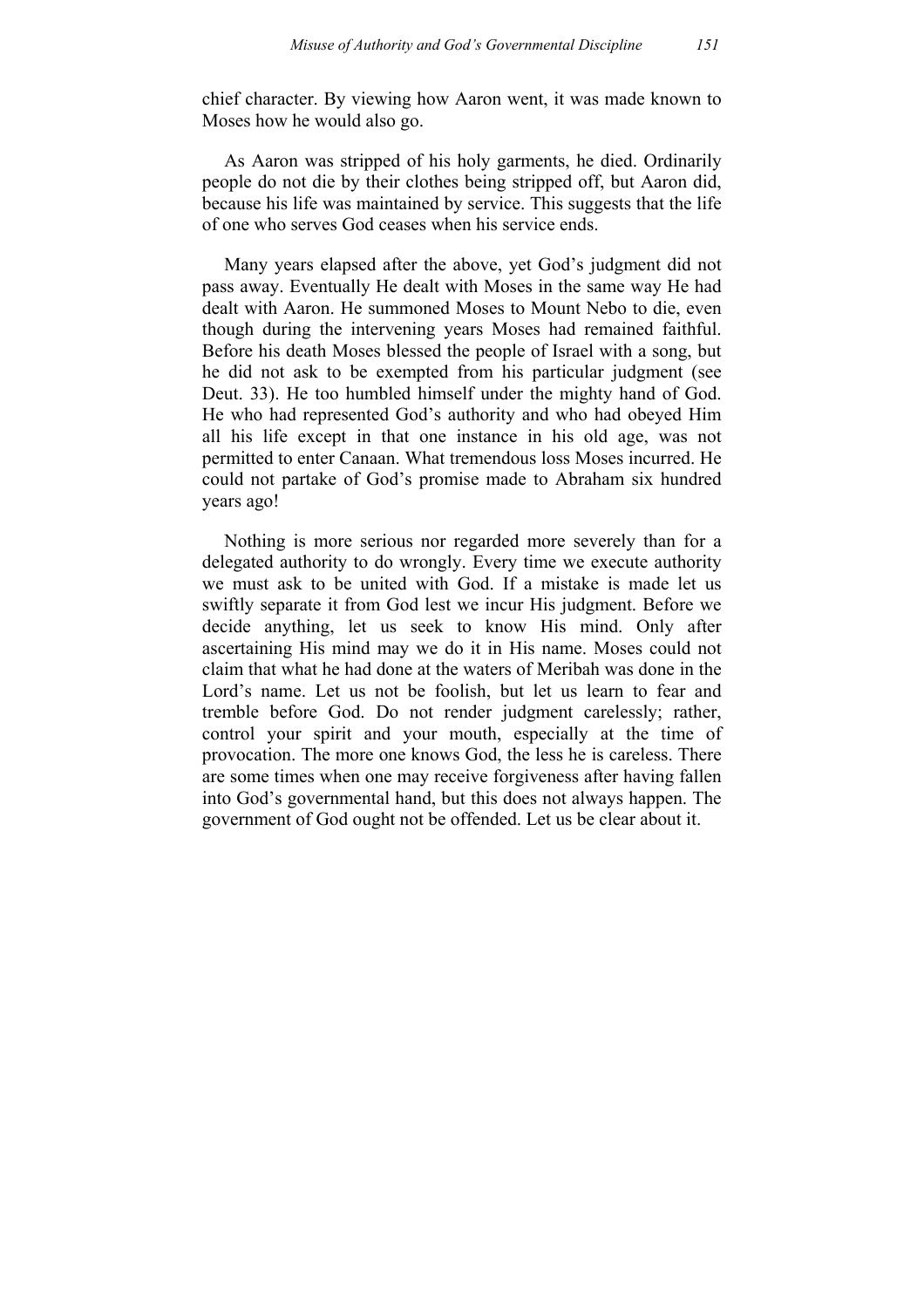#### *Delegated Authorities Should Not Err*

For our service to be approved by God we must not serve with our own strength but serve on resurrection ground. We ourselves have no authority, we are only representing authority. Thus the flesh has no place. We only cause problems if we do anything according to our own whims. The church is not only afraid of there being no authority, it is also afraid of the wrong authority. God has one thought, and that is to establish His own authority.

In the church submission to authority must be absolute. Without submission there can be no church. In like manner, the attitude of fear and trembling in those who represent authority must also be absolute. There are two difficulties in the church: the lack of absolute submission and the presence of wrong authority. We need to learn not to speak inadvertently, not to offer opinion carelessly. Our spirit must always be kept open towards the Lord, expecting His ready light. Otherwise, we will drag God into our error and do things in His name which are not of Him. For this reason, we must learn on the one hand how to submit and on the other hand how to represent God. This means we must know the cross and the resurrection. Whether the church has a future depends very much on how well we learn our lessons.

#### *Authority Comes from Ministry, Ministry from Resurrection*

A person's authority is based on his ministry, and his ministry is in turn based on resurrection. If there is no resurrection there can be no ministry; and if there is no ministry, there is no authority. Aaron's ministry came from resurrection; without that, he could not serve at all. God has never set up as an authority anyone who is without ministry.

Today authority is not a matter of position. Where spiritual ministry is lacking, there can be no positional authority. Whoever has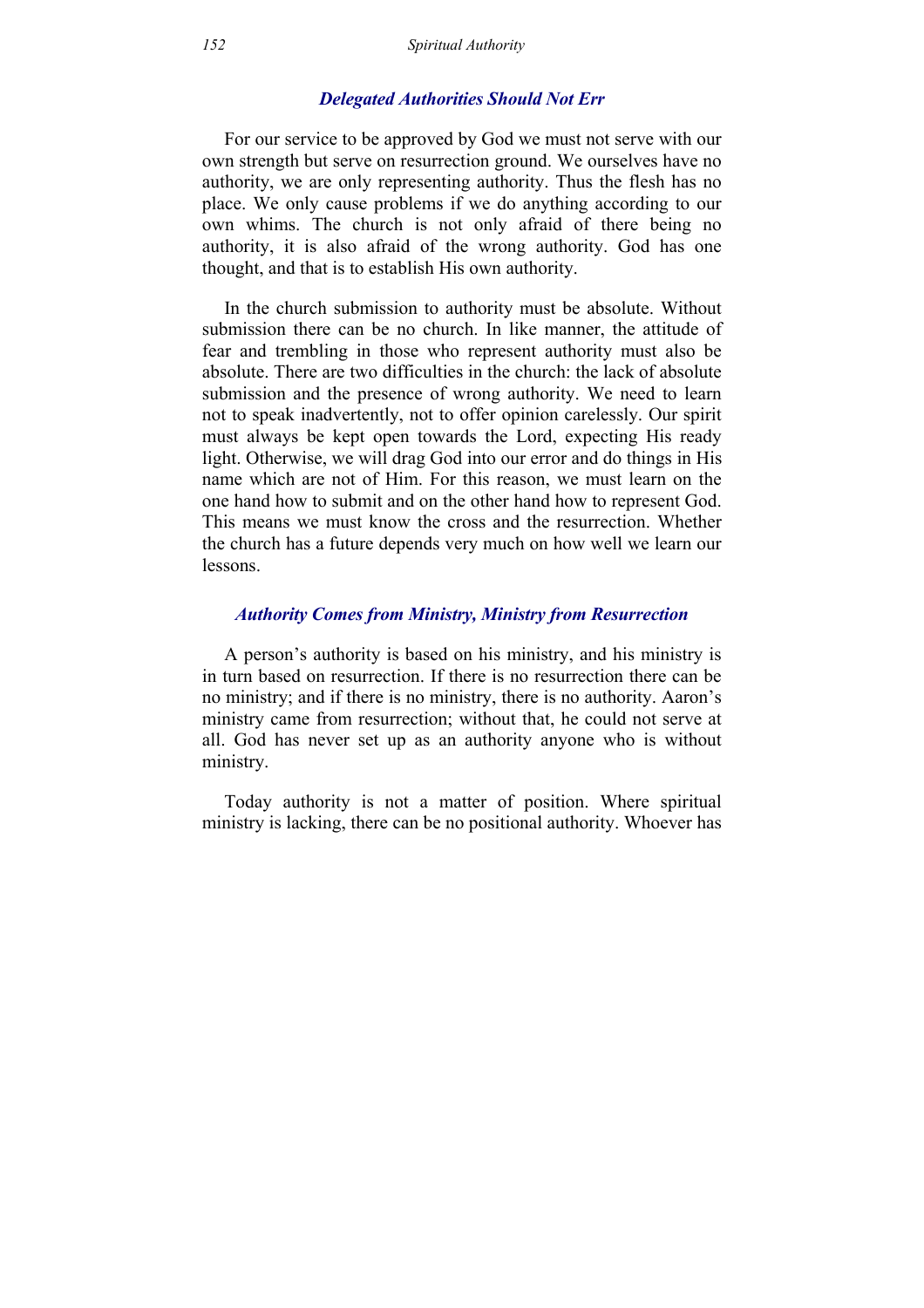spiritual service before God has authority before men. This means that one's spiritual ministry gives him authority among God's children. Who, then, can fight for this authority, for there is no way to strive for ministry? Just as ministry is distributed by the Lord, so authority is also decided by Him.

All authority is based on ministry. Aaron possessed authority because he had service before God. His censer could atone for the people and cause the plague to cease, whereas the censers of the two hundred fifty leaders were cursed by God. The rebellion in Numbers 16 was directed not only against authority but also against ministry. Aaron was in authority for he possessed ministry. No one's authority can exceed his ministry.

We should not attempt to outdo the authority of our ministry. Our attitude must always be that we dare not occupy ourselves with things too great and too marvelous for us (see Ps. 131.1). Let us learn instead to be faithful before God according to our portion. Many brothers mistakenly imagine that they can take up authority at random, not knowing that the authority which comes from ministry never lords it over God's children. One's authority before men is equal to one's ministry before God. The measure of ministry determines the proportion of authority. If authority exceeds ministry it becomes positional, and is therefore no longer spiritual.

If a delegated authority errs, God will come to judge. The highest principle in God's government is His own vindication. Since God is willing to give His name to us and allows us to use it just as someone trusts his seal to us for us to use—then He must exonerate Himself if we misrepresent Him. He will tell the people that the fault is not His but ours.

Aaron died, and Moses died too. They were not allowed to enter Canaan. Did they strive with God? No, because they were aware that God's justification was far more important than their entry into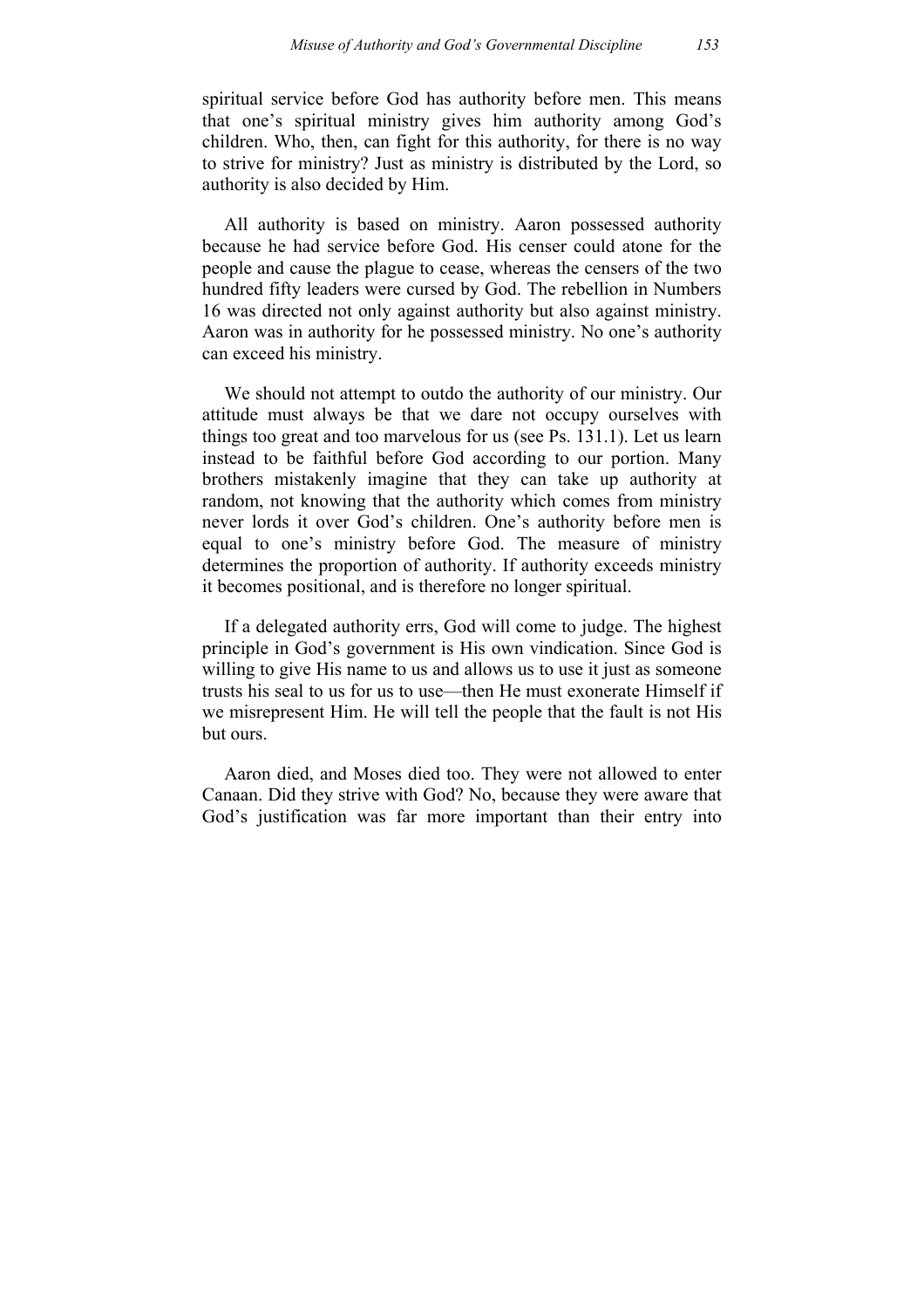Canaan. They would rather be barred from Canaan that God might acquit Himself. As can be seen in Deuteronomy 32, Moses took pains to explain to the people that it was Israel's fault, not God's. Hence we must maintain the absoluteness of truth. No faithful servant of the Lord should seek an easy or convenient way. God's vindication is far more important than man's face. Although Moses and Aaron did have some excuses, they neither argued nor pled for themselves. Many times in the past they had interceded for the people of Israel, but now they asked not for themselves. Such silence is most precious. They would rather bear the difficulty if this could give God a chance to absolve Himself.

Authority flows from ministry: it flows into people's hearts and makes them conscious of God. Ministry grows from resurrection life and is rooted in God. When a minister misrepresents God's authority his ministry ceases, just as Moses and Aaron's did. Let us therefore learn how to maintain the Lord's testimony. Let us not carelessly offer counsels, lest we fall into judgment.

May the Lord be gracious to us that we may be God-instructed. May He give grace to His church at this end-time. How we need to pray: O Lord, may Thy authority be manifested in the church; Lord, cause every brother and sister to know what authority is. The local church will be revealed when God is able to express His authority through men. Those in responsibility will not misrepresent, and the people who follow will not misunderstand. Each and every one will know his place and thus the Lord will have His way.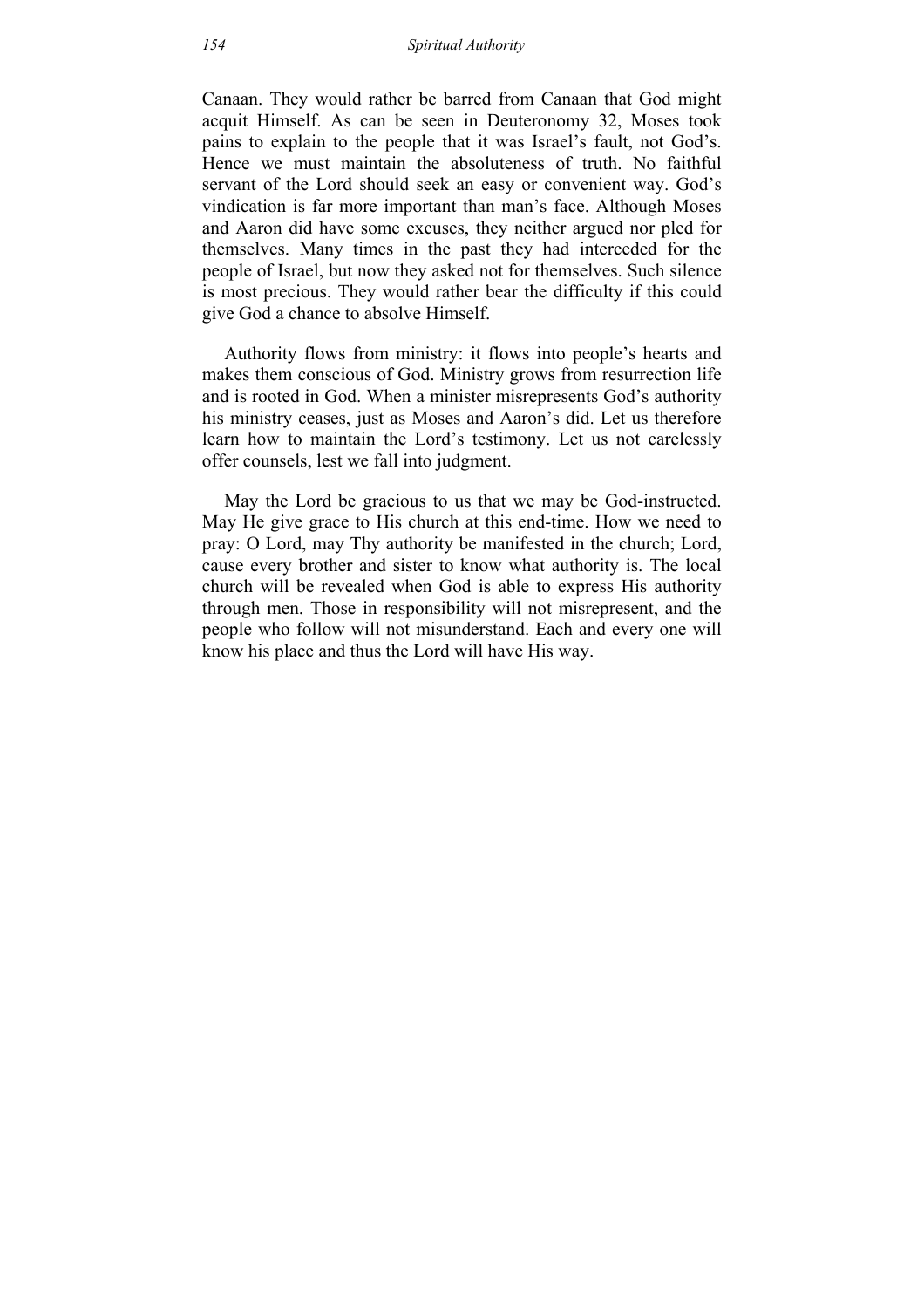

# **Be under Authority**

*And it came to pass, when Saul was returned from following the Philistines, that it was told him, saying, Behold, David is in the wilderness of En-gedi. Then Saul took* 

*three thousand chosen men out of all Israel, and went to seek David and his men upon the rocks of the wild goats. And he came to the sheepcotes by the way, where was a cave; and Saul went in to cover his feet. Now David and his men were abiding in the innermost parts of the cave. And the men of David said unto him, Behold, the day of which Jehovah said unto thee, Behold, I will deliver thine enemy into thy hand, and thou shalt do to him as it shall seem good unto thee. Then David arose, and cut off the skirt of Saul's robe privily. And it came to pass afterward, that David's heart smote him, because he had cut off Saul's skirt. And he said unto his men, Jehovah forbid that I should do this thing unto my lord, Jehovah's anointed, to put forth my hand against him, seeing he is Jehovah's anointed. (1 Sam. 24.1-6)*

*So David and Abishai came to the people by night: and, behold, Saul lay sleeping within the place of the wagons, with his spear stuck in the ground at his head; and Abner and the people lay round about him. Then said Abishai to David, God hath delivered up thine enemy into thy hand this day: now therefore let me smite him, I pray thee, with the spear to the earth at one stroke, and I will not smite him the second time. And David said to Abishai, Destroy him not; for who can put forth his hand against Jehovah's anointed, and be guiltless? And David said, As Jehovah liveth, Jehovah will smite him; or his day shall come to die; or he shall go down into battle, and perish. Jehovah forbid that I should put forth my hand against Jehovah's anointed: but now take, I pray thee, the spear that is at his head, and the cruse of water, and let us go. So David took the spear and the cruse of water from Saul's head; and they gat them away: and no man saw it, nor knew it, neither did any awake; for they were all asleep, because a deep sleep from Jehovah was fallen upon them. (1 Sam. 26.7-12)*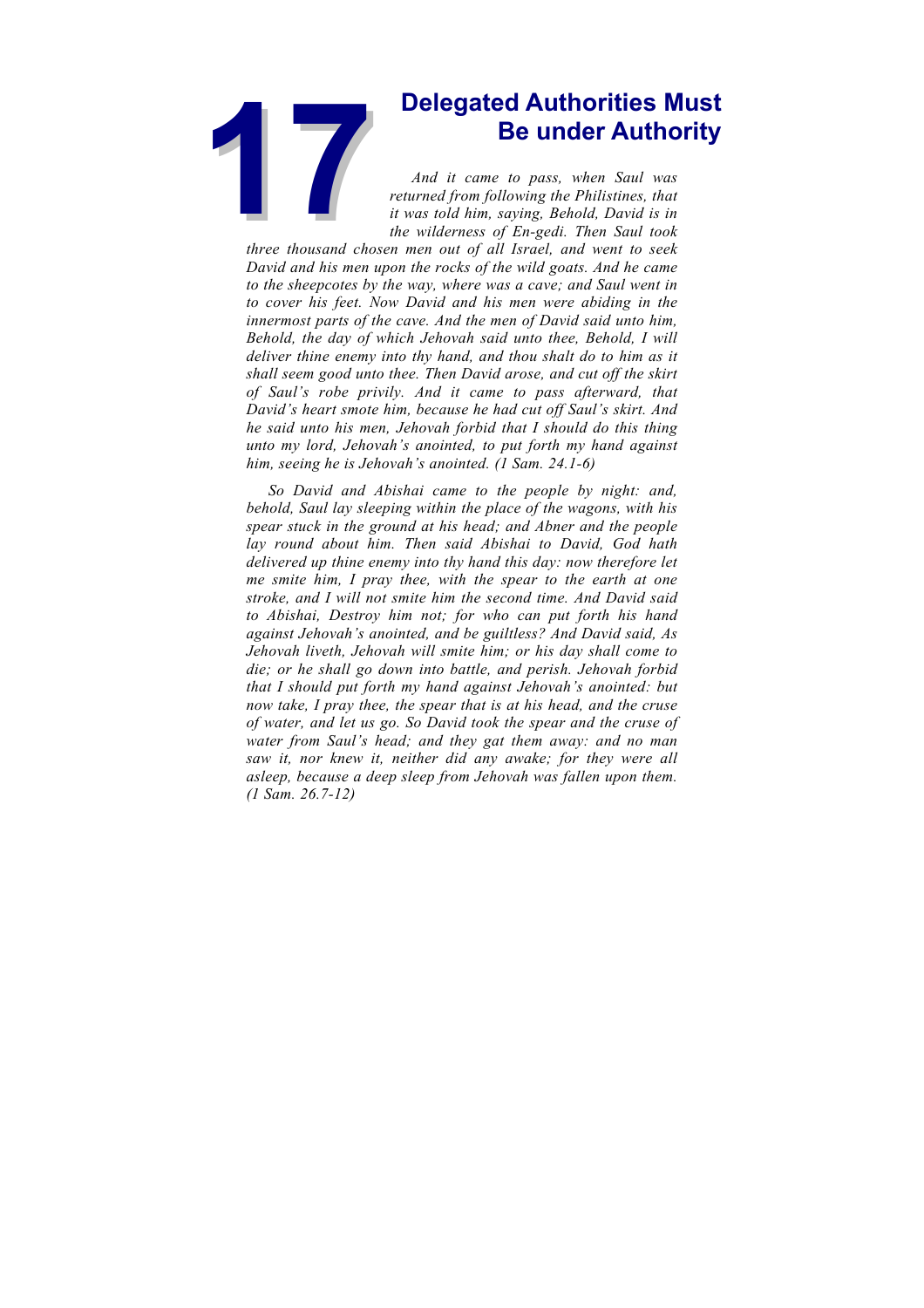*And David said unto the young man that told him, How knowest thou that Saul and Jonathan his son are dead? And the young man that told him said, As I happened by chance upon mount Gilboa, behold, Saul was leaning upon his spear; and, lo, the chariots and the horsemen followed hard after him. And when he looked behind him, he saw me, and called unto me. And I answered, Here am I. And he said unto me, Who art thou? And I answered him, I am an Amalekite. And he said unto me, Stand, I pray thee beside me, and slay me; for anguish hath taken hold of me, because my life is yet whole in me. So I stood beside him, and slew him, because I was sure that he could not live after that he was fallen: and I took the crown that was upon his head, and the bracelet that was on his arm, and have brought them hither unto my lord.* 

*Then David took hold on his clothes, and rent them; and likewise all the men that were with him: and they mourned, and wept, and fasted until even, for Saul, and for Jonathan his son, and for the people of Jehovah, and for the house of Israel; because they were fallen by the sword. And David said unto the young man that told him, Whence art thou? And he answered, I am the son of a sojourner, an Amalekite. And David said unto him, How wast thou not afraid to put forth thy hand to destroy Jehovah's anointed? And David called one of the young men, and said, Go near, and fall upon him. And he smote him, so that he died. (2 Sam. 1.5-15)* 

*And it came to pass after this, that David inquired of Jehovah, saying, Shall I go up into any of the cities of Judah? (2 Sam. 2.1)* 

*And the sons of Rimmon the Beerothite, Rechab and Baanah, went, and came about the heat of the day to the house of Ishbosheth, as he took his rest at noon. And they came thither into the midst of the house, as though they would have fetched wheat; and they smote him in the body: and Rechab and Baanah his brother escaped. Now when they came into the house, as he lay on his bed in his bedchamber, they smote him, and slew him, and beheaded him, and took his head, and went by the way of the Arabah all night. And they brought the head of Ish-bosheth unto David to Hebron, and said to the king, Behold, the head of Ishbosheth, the son of Saul, thine enemy, who sought thy life; and Jehovah hath avenged my lord the king this day of Saul, and of his seed. And David answered Rechab and Baanah his brother,*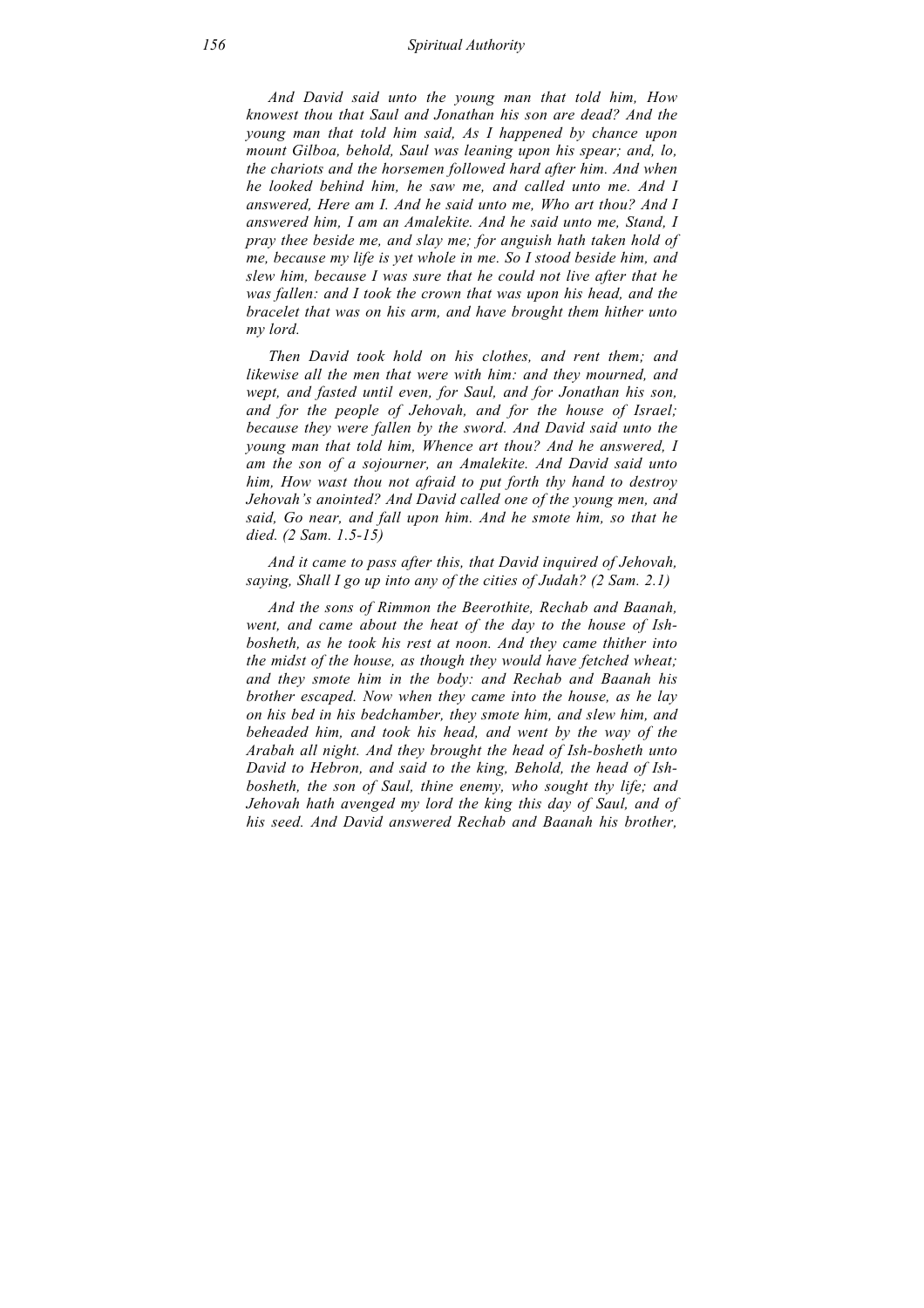*the sons of Rimmon the Beerothite, and said unto them, As Jehovah liveth, who hath redeemed my soul out of all adversity, when one told me, saying, Behold, Saul is dead, thinking to have brought good tidings, I took hold of him, and slew him in Ziklag, which was the reward I gave him for his tidings. How much more, when wicked men have slain a righteous person in his own house upon his bed, shall I not now require his blood of your hand, and take you away from the earth? And David commanded his young men, and they slew them, and cut off their hands and their feet, and hanged them up beside the pool in Hebron. But they took the head of Ish-bosheth, and buried it in the grave of Abner in Hebron. (2 Sam 4.5-12)* 

*Then came all the tribes of Israel to David unto Hebron, and spake, saying, Behold, we are thy bone and thy flesh. In times past, when Saul was king over us, it was thou that leddest out and broughtest in Israel: and Jehovah said to thee, Thou shalt be shepherd of my people Israel, and thou shalt be prince over Israel. So all the elders of Israel came to the king to Hebron; and king David made a covenant with them in Hebron before Jehovah: and they anointed David king over Israel. (2 Sam. 5.1- 3)* 

*And it was so, as the ark of Jehovah came into the city of David, that Michal the daughter of Saul looked out at the window, and saw king David leaping and dancing before Jehovah; and she despised him in her heart. And they brought in the ark of Jehovah, and set it in its place, in the midst of the tent that David had pitched for it; and David offered burnt-offerings and peace-offerings before Jehovah. And when David had made an end of offering the burnt-offering and the peace-offerings, he blessed the people in the name of Jehovah of hosts. And he dealt among all the people, even among the whole multitude of Israel, both to men and women, to every one a cake of bread, and a portion of flesh, and a cake of raisins. So all the people departed every one to his house.* 

*Then David returned to bless his household. And Michal the daughter of Saul came out to meet David, and said, How glorious was the king of Israel to-day, who uncovered himself to-day in the eyes of the handmaids of his servants, as one of the vain fellows shamelessly uncovereth himself! And David said unto Michal, It was before Jehovah, who chose me above thy father, and above*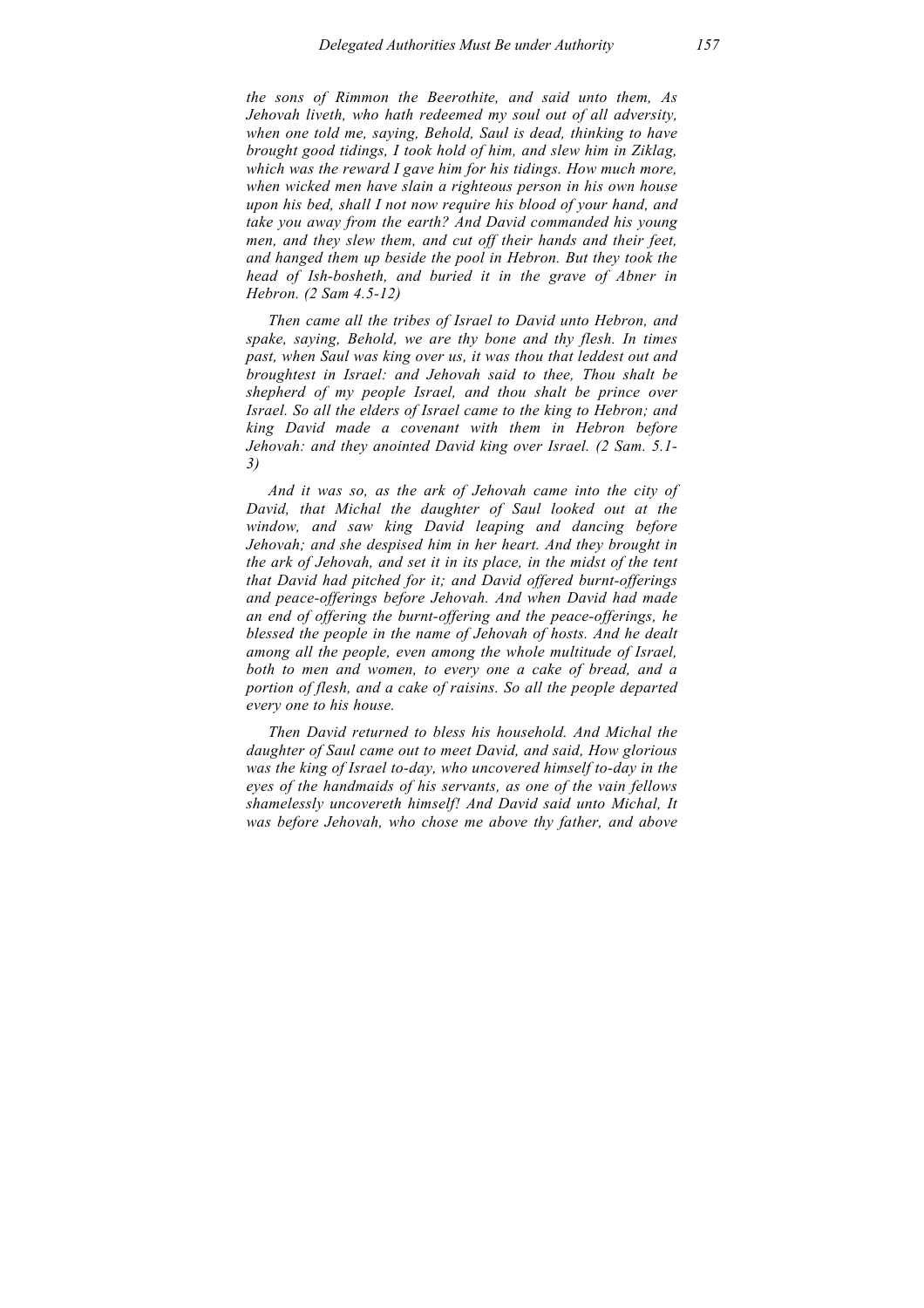*all his house, to appoint me prince over the people of Jehovah, over Israel: therefore will I play before Jehovah. And I will be yet more vile than this, and will be base in mine own sight: but of the handmaids of whom thou hast spoken, of them shall I be had in honor. And Michal the daughter of Saul had no child unto the day of her death. (2 Sam. 6.16-23)* 

*Then David the king went in, and sat before Jehovah; and he said, Who am I, O Lord Jehovah, and what is my house, that thou hast brought me thus far? (2 Sam. 7.18)* 

*Then said the king to Ittai the Gittite, Wherefore goest thou also with us? return, and abide with the king: for thou art a foreigner, and also an exile; return to thine own place. Whereas thou camest but yesterday, should I this day make thee go up and down with us, seeing I go whither I may? return thou, and take back thy brethren; mercy and truth be with thee. (2 Sam. 15.19- 20)* 

*And, lo, Zadok also came, and all the Levites with him, bearing the ark of the covenant of God; and they set down the ark of God; and Abiathar went up, until all the people had done passing out of the city. And the king said unto Zadok, Carry back the ark of God into the city: if I shall find favor in the eyes of Jehovah, he will bring me again, and show me both it, and his habitation: but if he say thus, I have no delight in thee; behold, here am I, let him do to me as seemeth good unto him. (2 Sam. 15.24-26)* 

*And when king David came to Bahurim, behold, there came out thence a man of the family of the house of Saul, whose name was Shimei, the son of Gera; he came out, and cursed still as he came. And he cast stones at David, and at all the servants of king David: and all the people and all the mighty men were on his right hand and on his left. And thus said Shimei when he cursed, Begone, begone, thou man of blood, and base fellow: Jehovah hath returned upon thee all the blood of the house of Saul, in whose stead thou hast reigned; and Jehovah hath delivered the kingdom into the hand of Absalom thy son; and, behold, thou art taken in thine own mischief, because thou art a man of blood.* 

*Then said Abishai the son of Zeruiah unto the king, Why should this dead dog curse my lord the king? let me go over, I pray thee, and take off his head. And the king said, What have I to*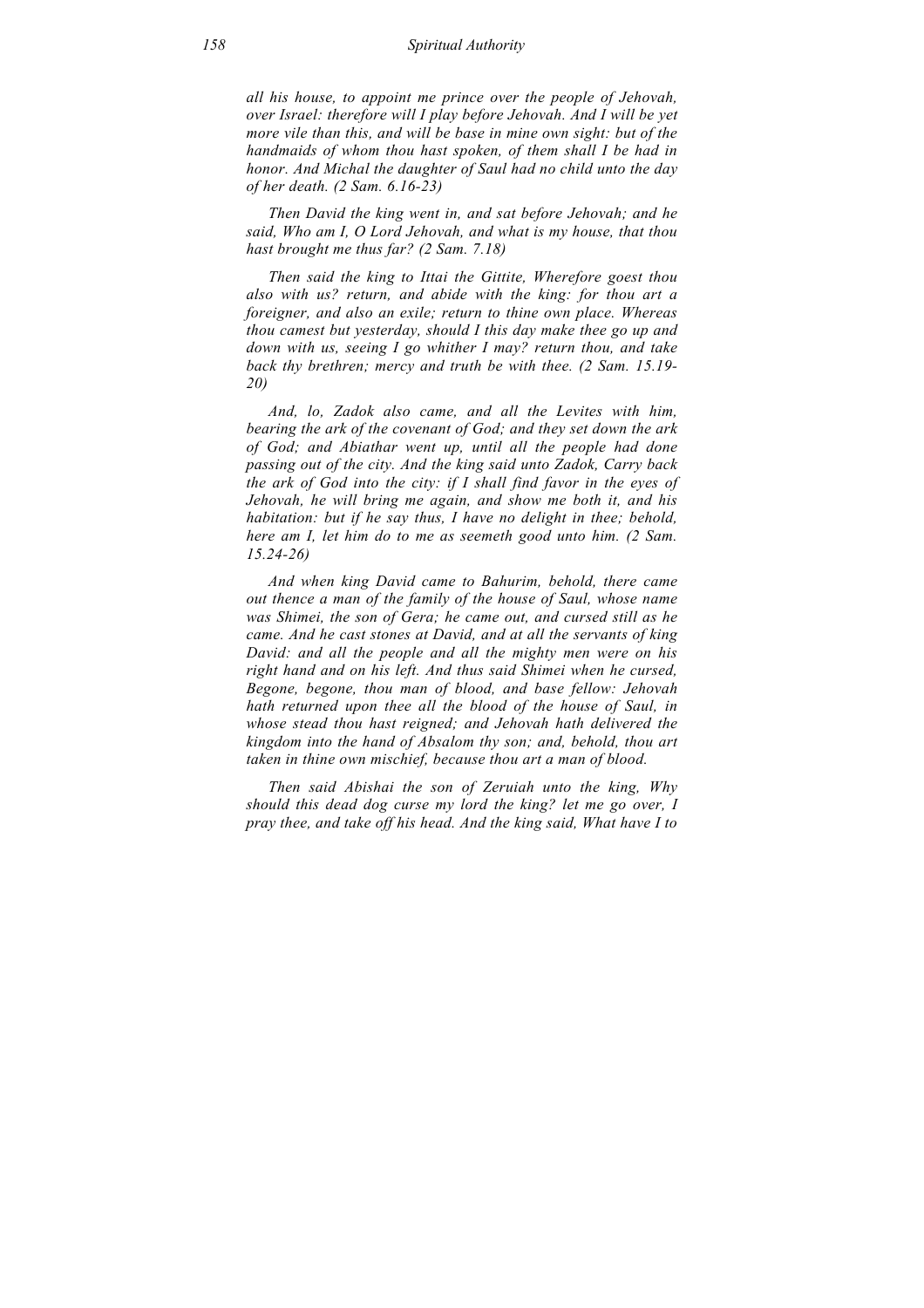*do with you, ye sons of Zeruiah? Because he curseth, and because Jehovah hath said unto him, Curse David; who then shall say, Wherefore hast thou done so? And David said to Abishai, and to all his servants, Behold, my son, who came forth from my bowels, seeketh my life: how much more may this Benjamite now do it? let him alone, and let him curse; for Jehovah hath bidden him. It may be that Jehovah will look on the wrong done unto me, and that Jehovah will requite me good for his cursing of me this day. So David and his men went by the way; and Shimei went along on the hill-side over against him, and cursed as he went, and threw stones at him, and cast dust. And the king, and all the people that were with him, came weary; and he refreshed himself there. (2 Sam. 16.5-14)* 

*And all the people were at strife throughout all the tribes of Israel, saying, The king delivered us out of the hand of our enemies, and he saved us out of the hand of the Philistines; and now he is fled out of the land from Absalom. And Absalom, whom we anointed over us, is dead in battle. Now therefore why speak ye not a word of bringing the king back?* 

*And king David sent to Zadok and to Abiathar the priests, saying, Speak unto the elders of Judah, saying, Why are ye the last to bring the king back to his house? seeing the speech of all Israel is come to the king, to bring him to his house. Ye are my brethren, ye are my bone and my flesh: wherefore then are ye the last to bring back the king? And say ye to Amasa, Art thou not my bone and my flesh? God do so to me, and more also, if thou be not captain of the host before me continually in the room of Joab. And he bowed the heart of all the men of Judah, even as the heart of one man; so that they sent unto the king, saying, Return thou, and all thy servants. So the king returned, and came to the Jordan. And Judah came to Gilgal, to go to meet the king, to bring the king over the Jordan. (2 Sam. 19.9-15)* 

In the Old Testament time David became the second person whom God made king; the first king, Saul, had also been set up by Him. David was the authority newly raised up by God, the newly anointed of the Lord; whereas Saul was the rejected authority, the one whose anointing was in the past, for the Spirit of God had already left him.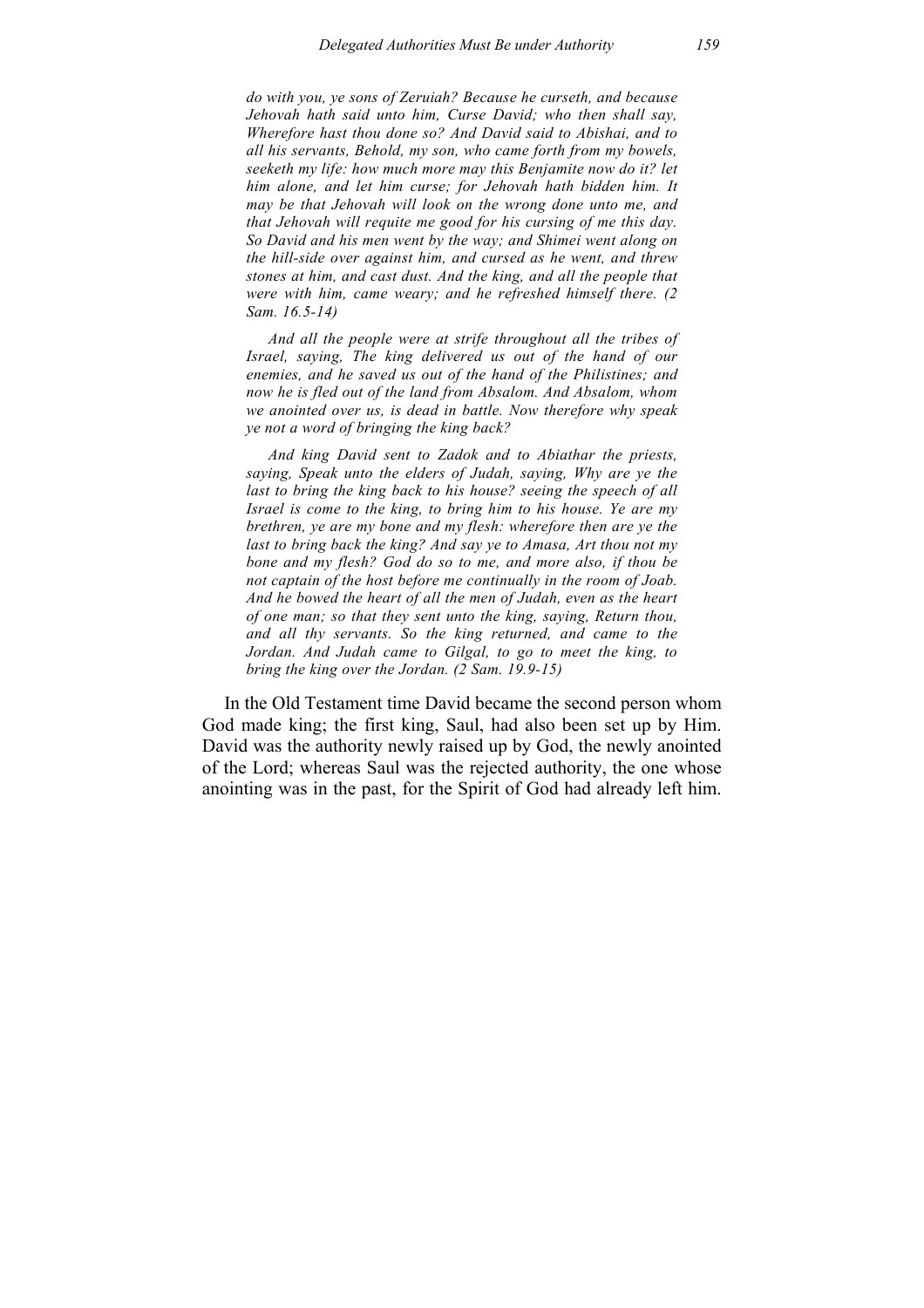Let us now observe how David was subject to authority, making no attempt to establish his own authority.

### *Waiting for God to Secure Authority*

1 Samuel 24 sets down what occurred in Engedi. David cut off Saul's skirt, and his heart smote him because his conscience was extremely sensitive. Chapter 26 tells how David took Saul's spear and jar of water away. He probably thought that by taking these things belonging to Saul it would be proof of his presence and he would thus be better listened to. This, however, is the way of an attorney and not the way of a Christian. A Christian is concerned with feeling, not reasoning; he deals with fact, not with evidence. Now it is true that David at the first acted like an attorney, but having the feeling of a Christian his heart could immediately be smitten. Before God we are people who care for fact and not for politics, therefore we do not emphasize procedure. Though the cutting of a skirt and the taking of a spear and water jar would make us better listened to, nevertheless our heart would still smite us.

David was one who was able to be subject to authority. He never annulled Saul's authority; he simply waited for God to secure his authority. He would not try to help God to do it; he instead would willingly wait for God. Whoever is to be God's delegated authority must learn not to try to secure authority for himself.

## *Authorities Must Be Both God's Choice and Church's Choice*

The first chapter of 2 Samuel relates how a man slew Saul, but David then turned and judged the killer. Why? Because the slayer had violated authority. Although the violation was not directed against David, he nonetheless judged the matter because it was a violation of authority.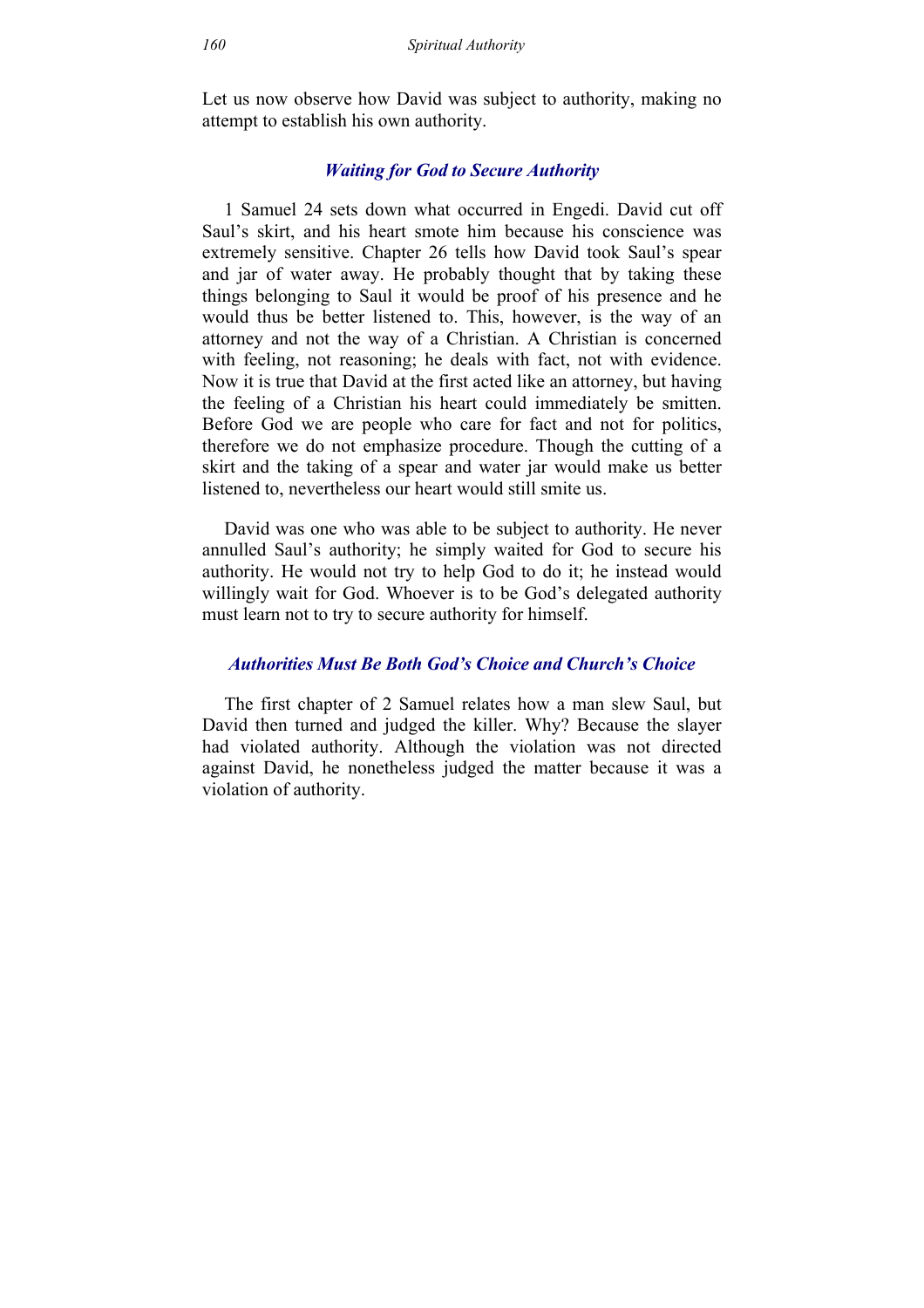After Saul's death David inquired of God as to what city he should go to. Humanly speaking, David with his army should quickly descend on Jerusalem, for there was the palace. This was a chance not to be missed. Yet he asked God and God told him to go to Hebron. Hebron was only a small and insignificant city. David's going there proved that he was not trying to snatch authority on his own initiative. He waited to be anointed by the people of God. Samuel had first anointed him because he was chosen by God. Now Judah anointed him, because he was the people's choice. This action typifies the church making its choices. David could neither oppose nor refuse the people from anointing him; he could not say, "Since I already have the anointing of God upon me, I do not need your anointing." To be anointed by God is one thing; to be anointed by His people is another thing. There must be both the church's choice and God's choice. No one can force himself upon others.

David did not go up to Jerusalem, because he was waiting for God's people to anoint him. He remained in Hebron for seven years. Though it was not a short period, David was not impatient. God never chooses anyone to be an authority who is full of self and seeks for self-glory. God had anointed David to be king over the whole nation of Israel as well as over Judah, but the people of God had not yet fully accepted this. Since the house of Judah anointed him, he became king over that house first. For the rest, he was not anxious; he could wait.

After having reigned over Judah in Hebron for seven years, all the tribes of Israel anointed David as king; thus he was king in Jerusalem for thirty-three years. By its nature authority can neither be selfinstigated nor imposed on others; it must be both the establishing by God and the anointing by men. To be in authority over God's children, both the anointing of the Lord and the anointing of the people are needed. Never during those seven years from age thirty to thirty-seven did David doubt that he would be anointed by the people of Israel. In this matter he submitted to the hand of God.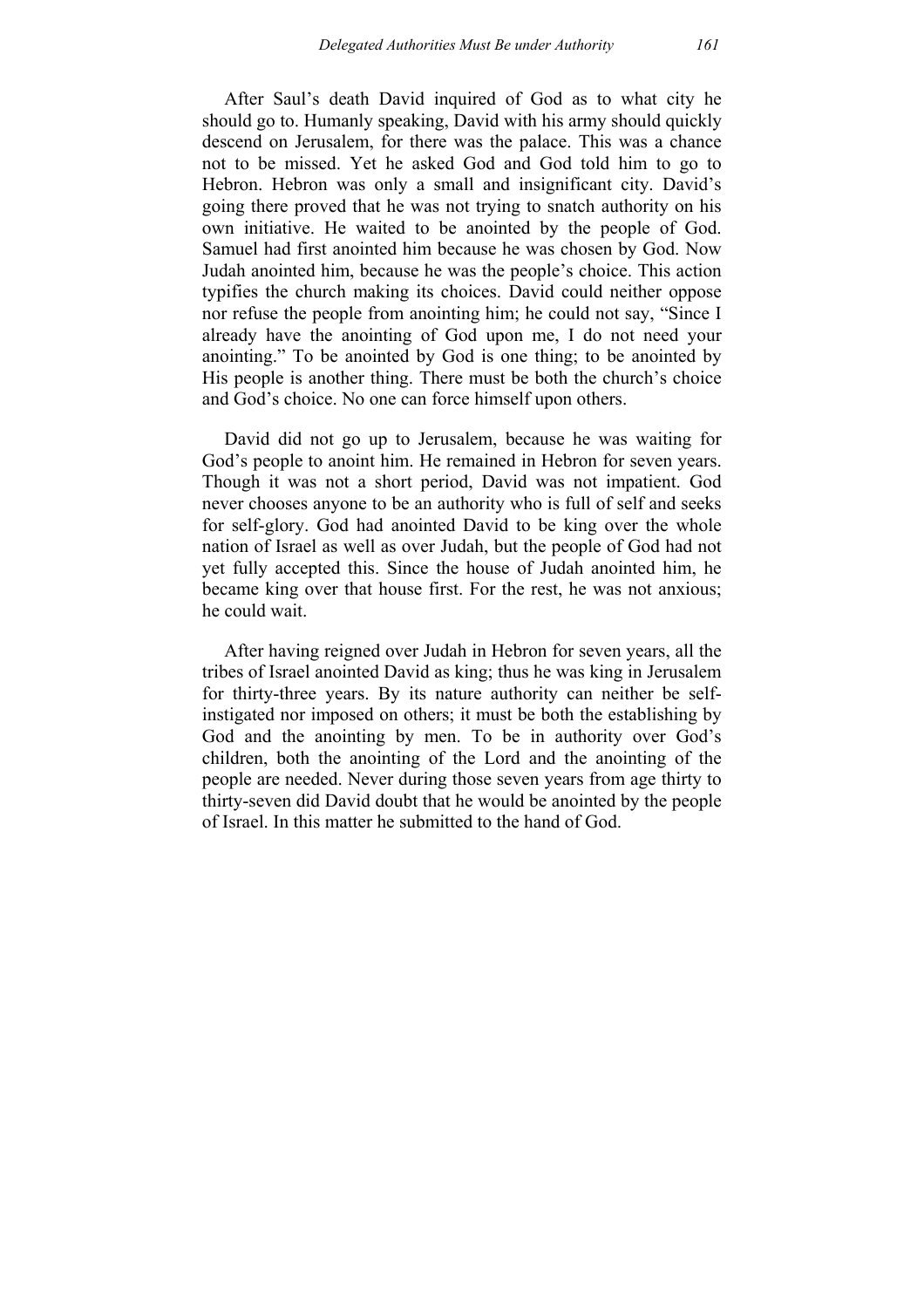All those who know God can wait. If one's condition is right he will be recognized not only by the Lord as His representative but also by the church as God's representative. Let us never strive with the flesh, not even so much as to lift a finger. No one may rise up and claim, "I am God's established authority, you must all submit to me." We must first learn to have spiritual ministry before the Lord and then at God's time we may enter into the midst of His children to serve them.

#### *Maintaining Authority*

Why did David have to wait at Hebron? Because after the death of Saul, his son Ishbosheth succeeded him as king in Jerusalem. Later on Rechab and Baanah murdered Ishbosheth and brought his head to Hebron, thinking they were bringing good news. Instead, David had them killed. David judged them because they had rebelled against authority. The more one knows how to be an authority, the more capable he is to maintain authority. No one should ever permit another person's authority to be damaged in order to establish his own. Whenever there is rebellion against authority—and even if it is not directed against you—it must be judged. Do not deal with people only when they infringe on your authority.

### *No Authority before God*

2 Samuel 6 tells how, when he was already king over all Israel, David danced before the ark. Michal his wife, the daughter of Saul, saw it and despised him in her heart. Michal thought that, being king, he ought to be sanctified before the people of Israel; that is, he should maintain his dignity just as her father Saul had done. David saw it differently. He felt that in the presence of God he had no authority whatsoever, for he was base and contemptible. In her thinking Michal committed the same fault as her father who, even after God had rejected him because he had rebelled in sparing the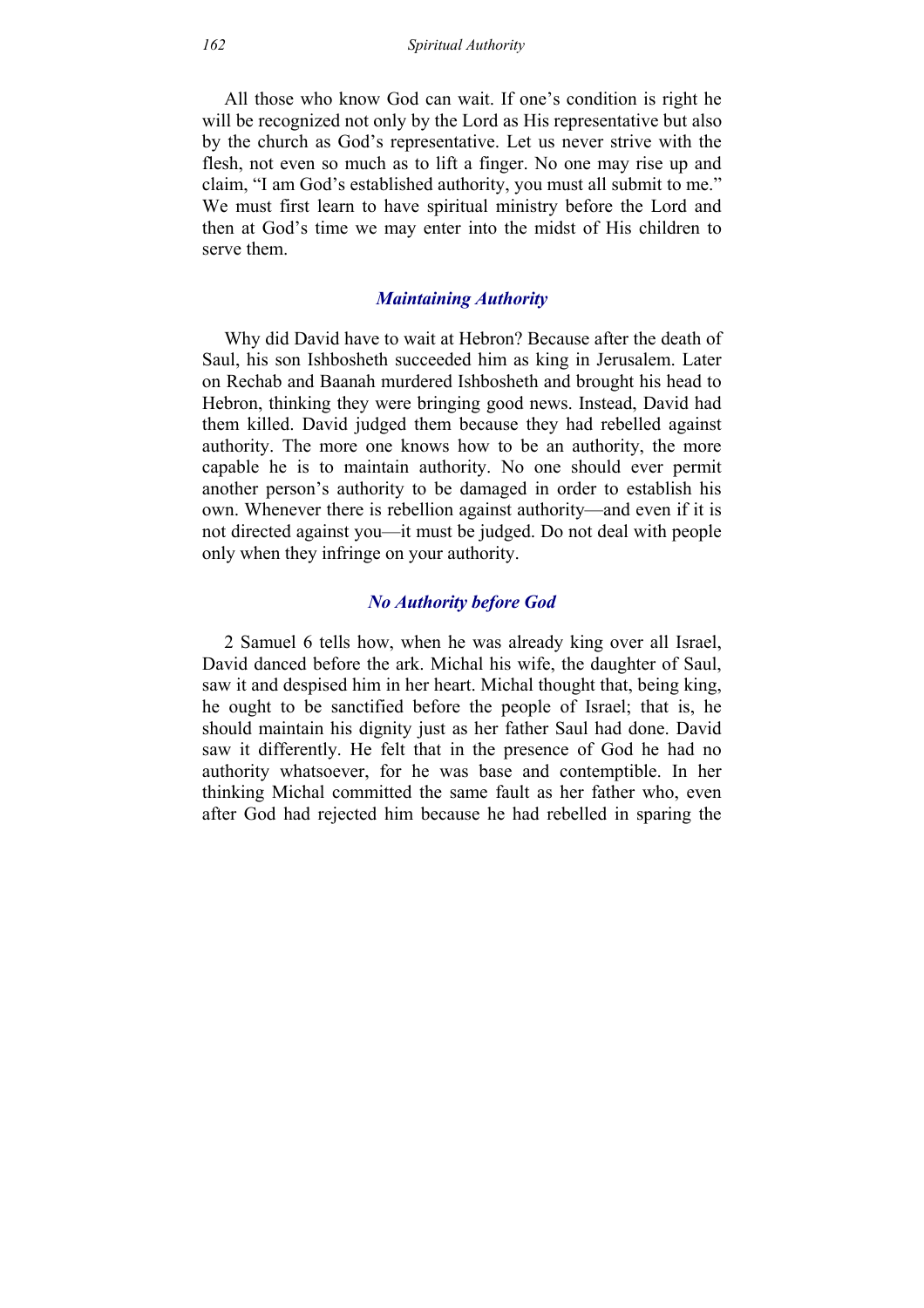best of the cattle and the sheep, still wished to save his face by asking Samuel to honor him before the people of Israel. Michal was familiar with this way of doing things but it was different from what David knew. The result was that God accepted David, but judged Michal by shutting up her womb. Even till now all who walk in the way of Michal will be deprived of offspring.

Anyone who represents authority should be low and humble before God and before His people. He should not be high-minded; neither should he seek to maintain his own authority among men. Though David was king on the throne, before the ark of God he was the same as his people. Michal thought David was also king in God's presence. She could not bear the sight of David dancing before the ark, hence she mocked David, saying, "How the king of Israel honors himself today!" Though some may be chosen to be in authority in the church, everyone is the same before God. Herein lies the ground and secret of authority.

#### *No Self-Consciousness of Authority*

I especially like the word in 2 Samuel 7.18—"Then David the king went in, and sat before Jehovah." The temple was still to be built, therefore the ark was in a tent; and David sat on the ground. There God made a covenant with David, and there David offered an excellent prayer. In this prayer we meet a tender sensitive spirit. Before he became king, David was a mighty warrior; none could stand before him. Now that he was king, he sat humbly on the ground. He remained a humble man.

Michal, who had been born in the palace, desired to retain her majesty, just like her father. She could not see the difference between man going into God's presence and coming out from His presence. Coming out is to speak and act for God with authority, but going in is to prostrate oneself at the feet of the Lord, acknowledging what an unworthy man one is. David was truly a king set up by God, for he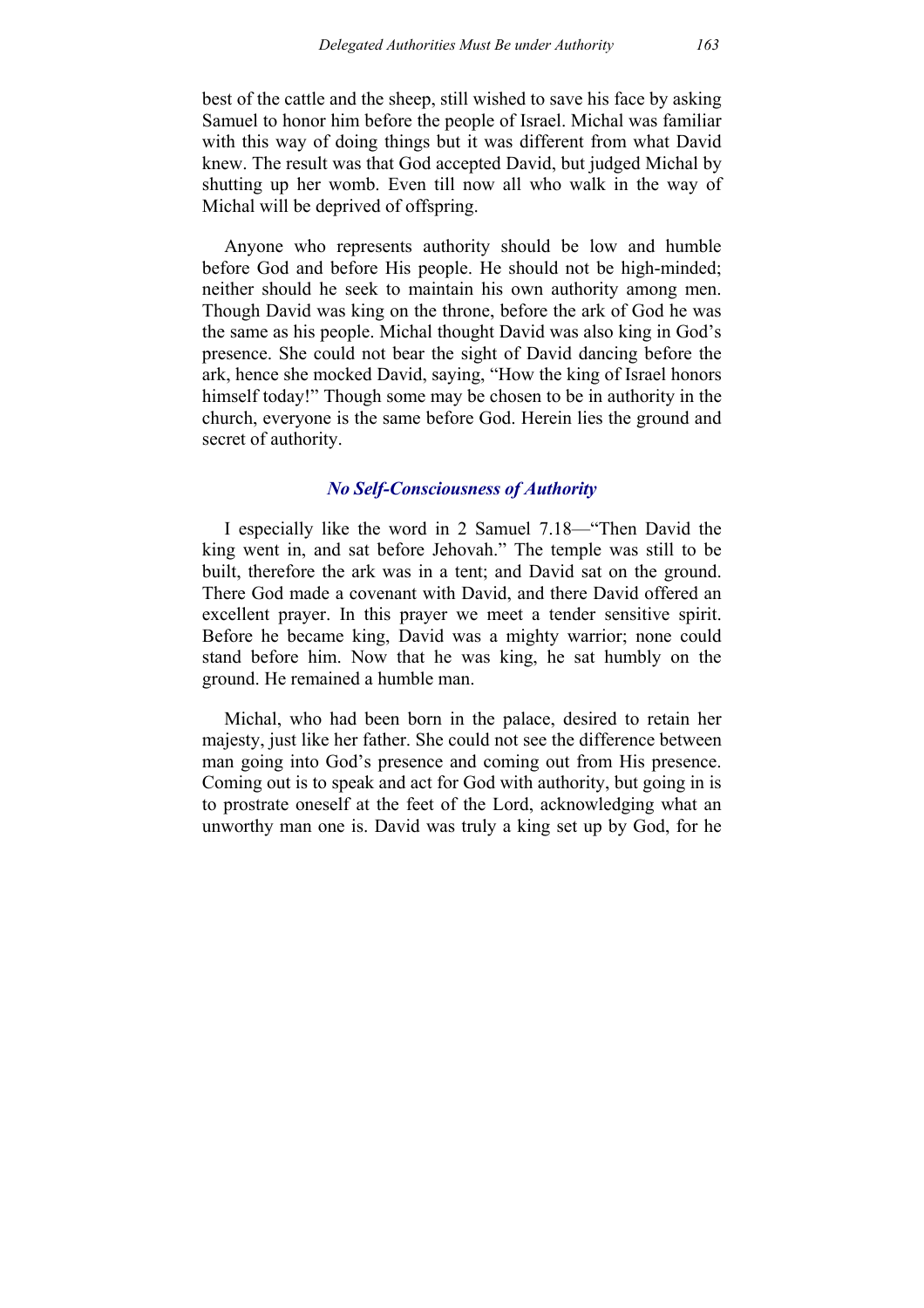had the authority of God. Christ was not only son of Abraham but son of David as well. The name of the last king mentioned in all the Bible is the name of David. Then is it not surprising that David, king though he was, was not at all conscious of his kingship, only conscious of his unworthiness?

No, whoever thinks or feels that he is an authority is not worthy to be that authority. The more authority one possesses, the less that one is conscious of it. One who represents God's authority must have this blessed foolishness in him: to have authority yet to be unconscious of being an authority.

#### *Authority Need Not Be Self-Supported*

Absalom's rebellion was a double one: as a son he rebelled against his father, and as a citizen he revolted against his sovereign. When David fled the city he was in dire need of followers. Even so, he could say to Ittai, "Return, and abide with the king: for thou art a foreigner, and also an exile; return to thine own place" (2 Sam. 15.19). How tender was the heart of David. Even in his distress he would not take men away with him. To really know a person in the palace is not easy, but in trial he is clearly revealed.

Then the priests came with the ark. Now were the ark to go with David, many of the people of Israel would surely have followed. But David rose above his affliction. He would not let the ark follow him: he would rather let God do to him what He deemed good. His attitude was one of absolute subjection under the mighty hand of God. He said, "If I shall find favor in the eyes of Jehovah, he will bring me again, and show me both it, and his habitation: but if he say thus, I have no delight in thee; behold, here am I, let him do to me as seemeth good unto him" (2 Sam 15.25-26). He persuaded Zadok and all the priests who bore the ark to go back.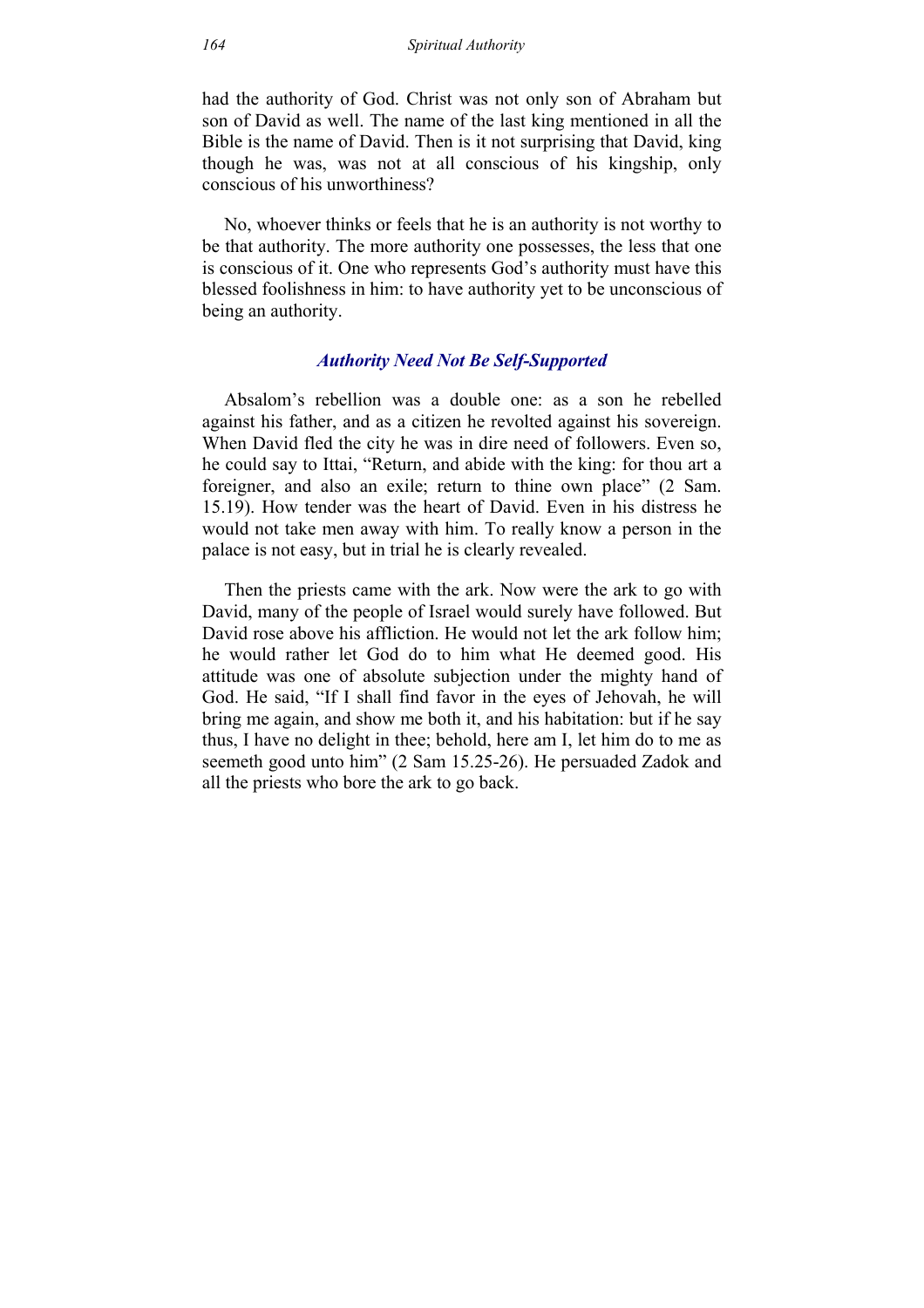Such words sound easy to say, but at a time of retreat they are exceedingly difficult to utter. Those who fled the city were few in number, and Jerusalem was full of rebellious people. David nonetheless could send his good friends back. How pure was David's heart! He went up the ascent of the Mount of Olives, weeping as he went, barefoot and with his head covered. How meek and lowly he was!

Such, indeed, is the condition of God-established authority. Why strive with men? Whether or not one is king is decided by God; it does not depend on the crowds of followers, nor even on the presence of the ark. David felt no need to try to support his authority.

#### *Authority Can Endure Provocation*

A rebellious spirit is contagious. On the way, out came Shimei who cursed David continually and threw stones at him accusingly saying, "Jehovah hath returned upon thee all the blood of the house of Saul" (2 Sam. 16.8). Nothing could be further from the fact, since David had not shed any blood of the house of Saul. Nevertheless David neither argued nor sought revenge nor resisted. He still had his mighty men at his side, and it was within his power to slay that man. But he stopped them from killing Shimei, saying, "Let him alone, and let him curse; for Jehovah hath bidden him" (2 Sam. 16.11).

What a broken and tender man was David. In reading the Bible we need to touch the spirit of David at this hour. As desperate and lonely as he was at that time, surely he could at least let out some of his steam on Shimei. But David was a man of absolute obedience. He submitted to God and accepted everything as coming from God.

Let all brothers and sisters learn this lesson: the man of authority whom God establishes is able to endure provocation. If the authority you possess cannot be offended you are qualified to be in authority. Do not imagine that you can freely exercise authority because you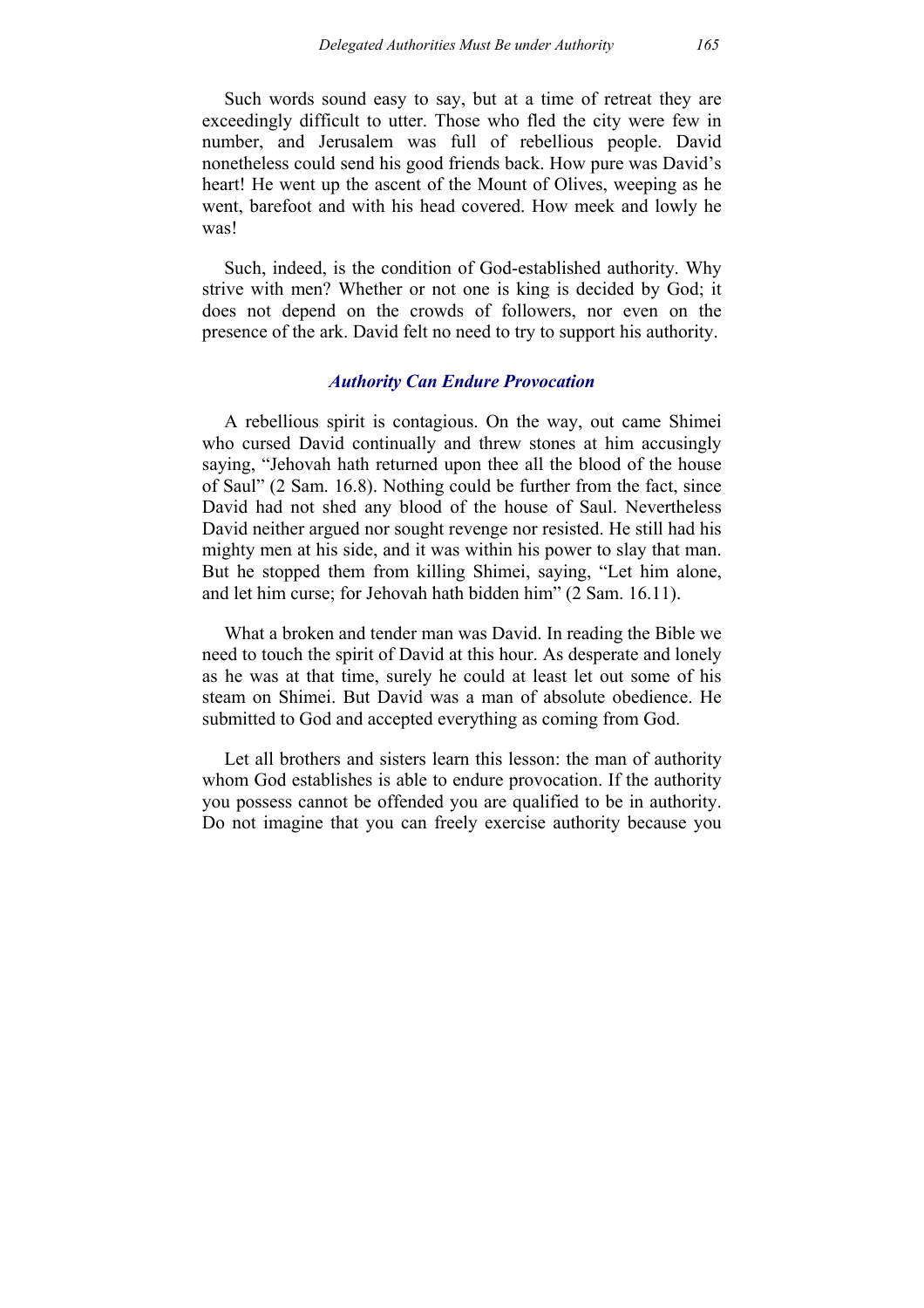have been appointed by God. Only the obedient are fit to be in authority.

#### *Learn to Humble Oneself under Mighty Hand of God*

David did not return to the palace immediately after the death of Absalom. Why? Because Absalom had also been anointed as king by the people. David must therefore wait. Then the eleven tribes came to the king to ask him to return, but the tribe of Judah remained silent. So David, in order to restore their hearts, sent a message to Judah because he himself was of that tribe, though now driven out by them. He must wait for all his people to ask him back. True, David was originally set up by God; nevertheless, when trials came he learned to humble himself under the mighty hand of God. He was not anxious, nor did he fight for himself. All his battles were fought for the people of God.

All who are used by God to be in authority must have the spirit of David. Let no one defend himself nor speak for himself. Learn to wait and to be humble before God. He who knows how to obey best is he who is best qualified to be in authority. The lower one prostrates himself before God the quicker the Lord will vindicate him.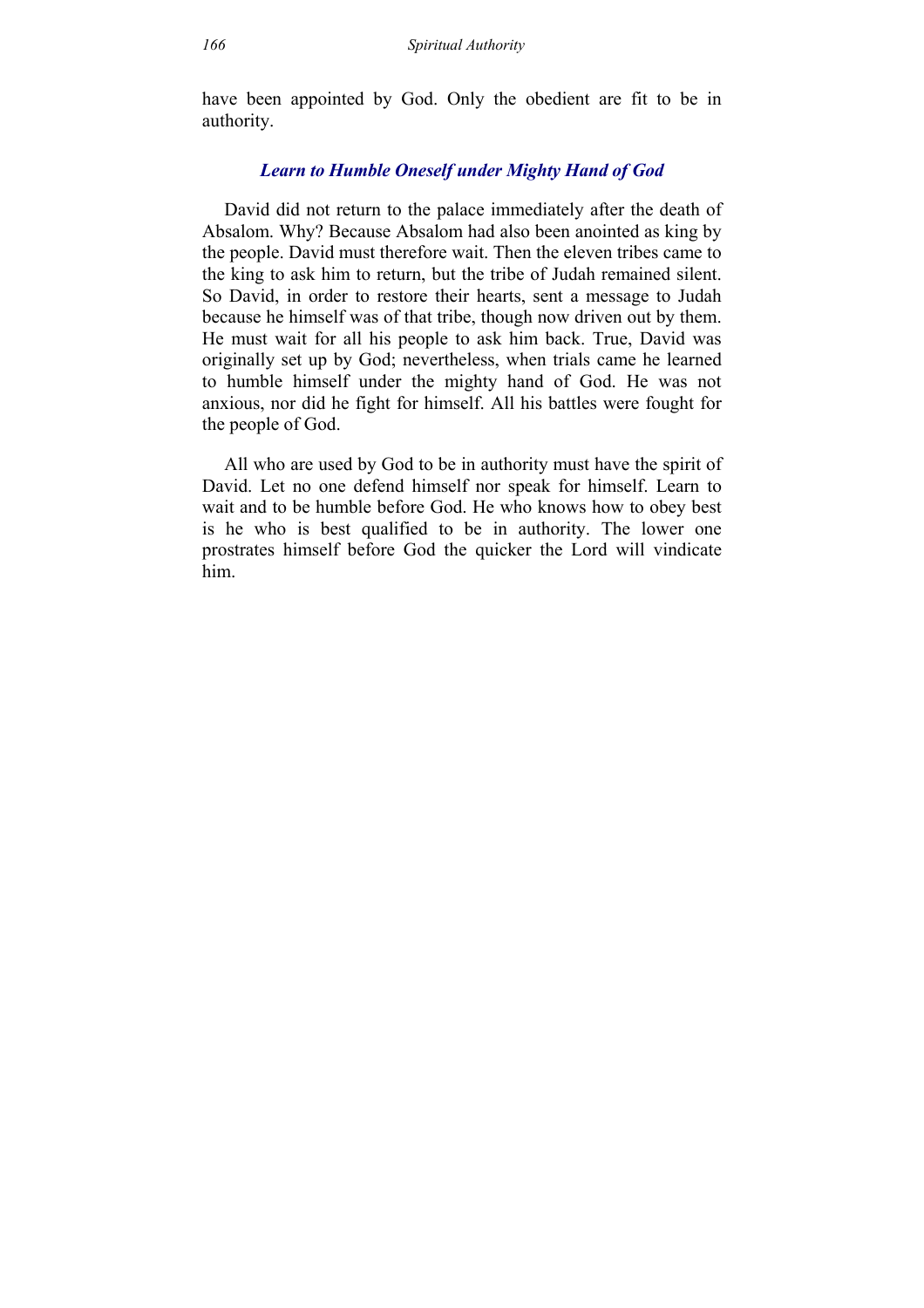

# **18The Daily Life and Inward Motivation of Delegated Authorities Motivation of Delegated Authorities**

*And there come near unto him James and John, the sons of Zebedee, saying unto him, Teacher, we would that thou shouldest do for us whatsoever we shall ask of thee. And he said unto them, What would ye that I should do for you? And they said unto him, Grant unto us that we may sit, one on thy right hand, and one on thy left hand, in thy glory. But Jesus said unto them, Ye know not what ye ask, Are ye able to drink the cup that I drink? or to be baptized with the baptism that I am baptized with? And they said unto him, We are able. And Jesus said unto them, The cup that I drink ye shall drink; and with the baptism that I am baptized withal shall ye be baptized; but to sit on my right hand or on my left hand is not mine to give, but it is for them for whom it hath been prepared. And when the ten heard it, they began to be moved with indignation concerning James and John. And Jesus called them to him, and saith unto them, Ye know that they who are accounted to rule over the Gentiles lord it over them; and their great ones exercise authority over them. But it is not so among you: but whosoever would become great among you, shall be your minister; and whosoever would be first among you, shall be servant of all. For the Son of man also came not to be ministered unto, but to minister, and to give his life a ransom for many. (Mark 10.35-45)*

#### *Drink the Lord's Cup and Be Baptized with the Lord's Baptism*

While on earth our Lord rarely taught people how to be in authority, for this was not His purpose in coming to the world. The clearest passage in which the Lord did instruct on authority is this one found in Mark 10. If anyone wishes to know how to be in authority he ought to read this passage. The Lord shows us here the way to authority. It all began with James and John. They longed to sit on the two sides of the Lord in His glory. Knowing the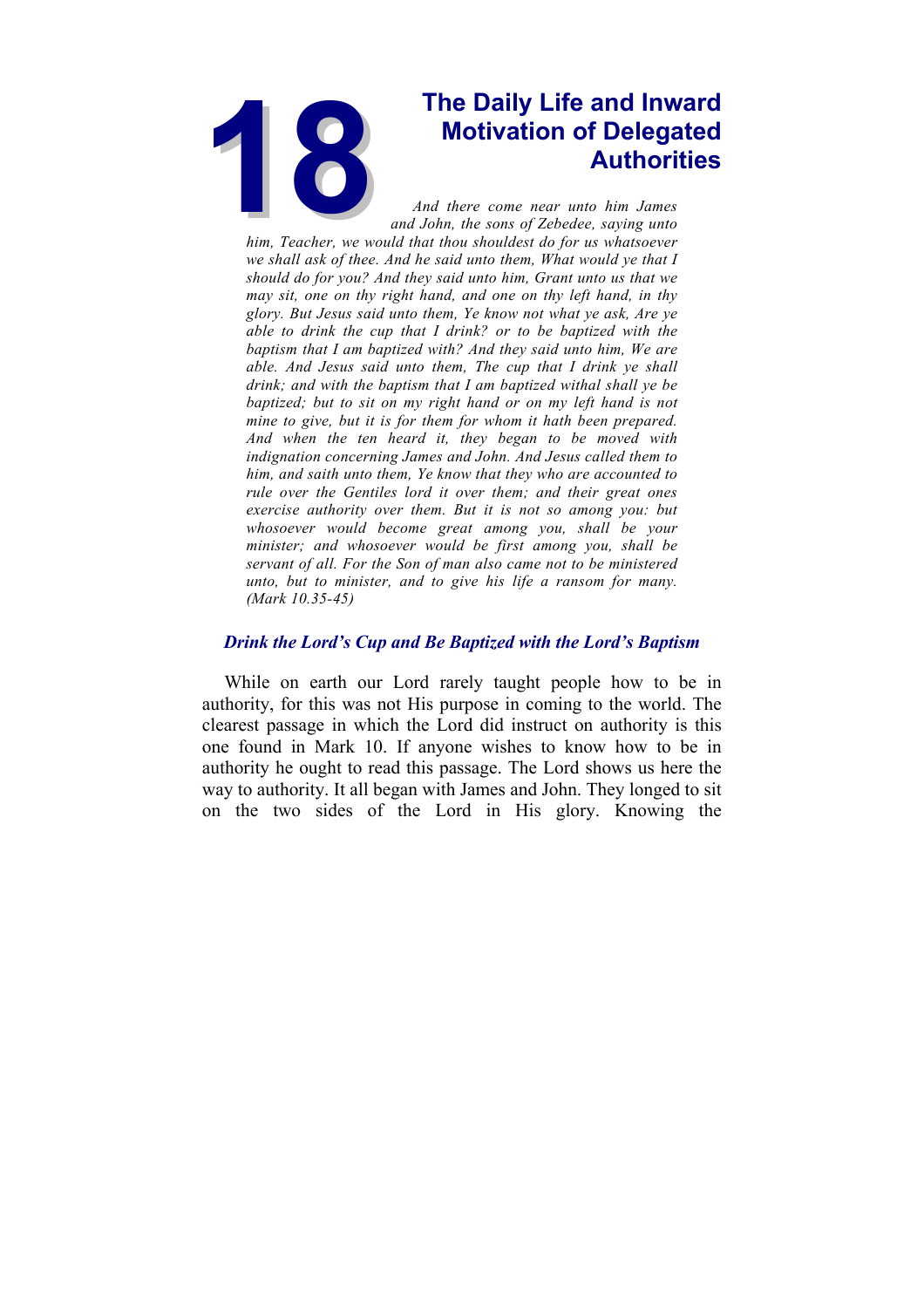inappropriateness of such a request, they dared not come out with it directly but subtly suggested that the Lord grant them anything they might request. They wished to first obtain a promise from the Lord.

But the Lord did not quickly comply; instead, He asked what they wanted Him to do for them. So they said, "Grant unto us that we may sit, one on thy right hand, and one on thy left, in thy glory." Such a request carried two meanings: one, to be near to the Lord; two, to have more authority. It was right for them to desire nearness to the Lord, but their request went far beyond that in their desire for more authority in glory than the other ten disciples. How did the Lord answer them? As He had earlier wondered what they wanted Him to do, now He says that they themselves do not know for what they are asking.

The Lord did not reject the desire to be near Him or to be in a position of authority, nor did He find fault with the longing to sit at His right hand and left. He simply answered that they must drink His cup and be baptized with His baptism before they could sit at His right or left. James and John thought they could get what they wanted just by asking, yet the Lord replied that it was not for the asking but for drinking the cup and receiving the baptism. It is therefore evident that except men drink the Lord's cup and receive the Lord's baptism they can neither get near to the Lord nor possess authority.

#### *What Are the Lord's Cup and Baptism?*

What is the meaning of the Lord's cup? In the Garden of Gethsemane a cup was placed before the Lord, and He prayed: "My Father, if it be possible, let this cup pass away from me: nevertheless, not as I will, but as thou wilt" (Matt. 26.39). At that moment the cup and God's will were not yet one. The cup could be removed, but the will could not be changed. The Lord might still not need to drink the cup, though desiring absolutely to do God's will. His attitude was, that if it were the will of God for Him to drink then He would drink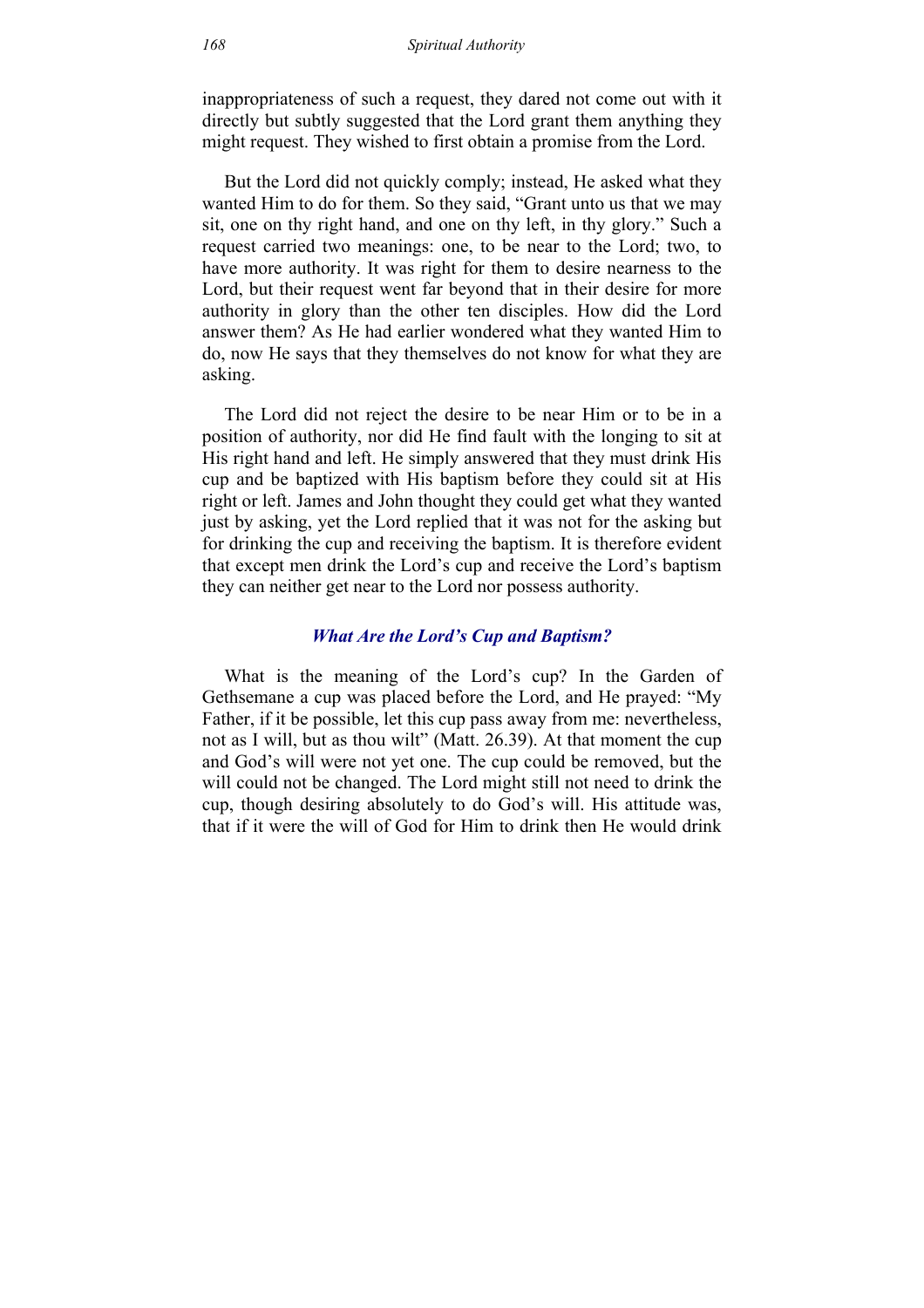it; but if it were not God's will, He would not drink the cup. Such words draw out our worship. What He stressed in the garden was whether or not the cup was God's will. After praying thus three times He knew that the cup and God's will were one. Hence He quickly said, "The cup which the Father hath given me, shall I not drink it?" (John 18.11) In the garden there was still the possibility of the cup passing from Him because the cup and God's will had yet to become one. After this experience in the garden, though, the Lord knew the cup was one with God's will. Therefore, outside the garden, the cup was already one with God's will. It was a cup given by the Father which He must drink.

This is a very deep spiritual lesson. The Lord was not primarily concerned with the cross; He was occupied instead with doing God's will. Although His crucifixion was tremendously important, it still could not substitute for God's will. The cross on which He died as a ransom for many may not exceed God's will. He does not come to be crucified but to do the will of God. God's will is higher than the cross. Hence the Lord's crucifixion is not because of the cross but because of doing God's will. For the sake of the Father He was crucified on the cross. He had no direct relationship with the cross; He was only directly related to God's will. His choice was God's will, not the cross. Accordingly, His drinking the cup meant His subjection to the mighty authority of God in obeying the Latter's will. And so He asked of James and John, "Are ye able to drink the cup that I drink?"

Many are able to be related to consecration or to suffering or to work, but we should maintain direct relationship only with God's will. Some people when engaged in work are not good for anything else. They become so attached to the work that they are drowned in it. They can no longer accept any further will of God. They insist on carrying on to the end, since they are not working on account of God's will but for the sake of the work. Not so with the Lord. He was so intent on doing God's will that it was possible to Him *not* to be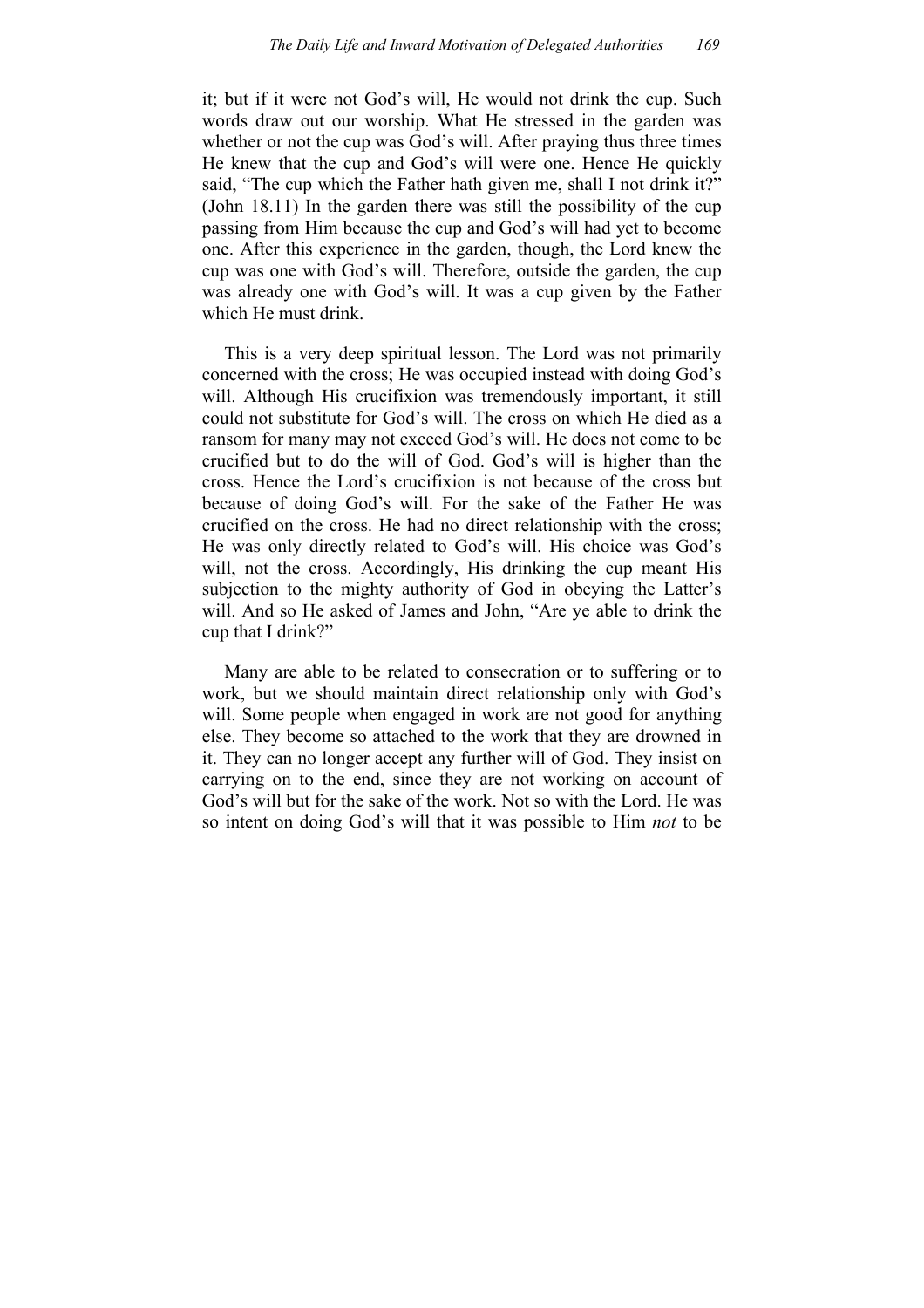crucified on the cross. However, once He became clear that God's will for Him *was* the cross, He immediately accepted it, disregarding its unspeakable pains. Hence His question to James and John was: Are you able to yield to God as I yield? This is the Lord's cup.

Those who are obedient to God are connected only to God's will; everything else is subject to change. Before doing the will of God they must first be subject to God's authority. In the Garden of Gethsemane the Lord reaches the peak of His obedience. He does not mix up the cup with God's will. His object of obedience is the will of God; the cup is not His objective. He is forever obedient to God's will because this He considers to be higher than all. It is neither work nor suffering nor even the cross, but the will of God. The Lord seemed to say to James and John: whether or not you may sit at My right hand and on My left depends on your drinking My cup, which in this case is absolute obedience to the will of God.

What, then, is the meaning of the Lord's baptism? This does not refer to the baptism in the River Jordan since that was a bygone event. No, it points to the future, to His death on the cross. "I have a baptism to be baptized with," said the Lord, "and how am I straitened till it be accomplished!" (Luke 12.50) He was anticipating a release of Himself. The fullness of the glory of God was bound up in His incarnate body. How tight, how straitened He was! What blessing if He could be released! The cross is therefore the release of life as well as the atonement for sin. God releases His life through the cross.

As soon as God's life is released it will be kindled as is a fire which is cast on earth. It will cause division instead of peace. Whatever the fire touches it burns. Households will be divided; the believing and the unbelieving will be in conflict; those with life and those without life will strive against each other; and the burnt and the unburnt will clash. This is called the Lord's baptism. Where life is, there is strife, not peace. Those who have received this baptism are separated from those who do not have it.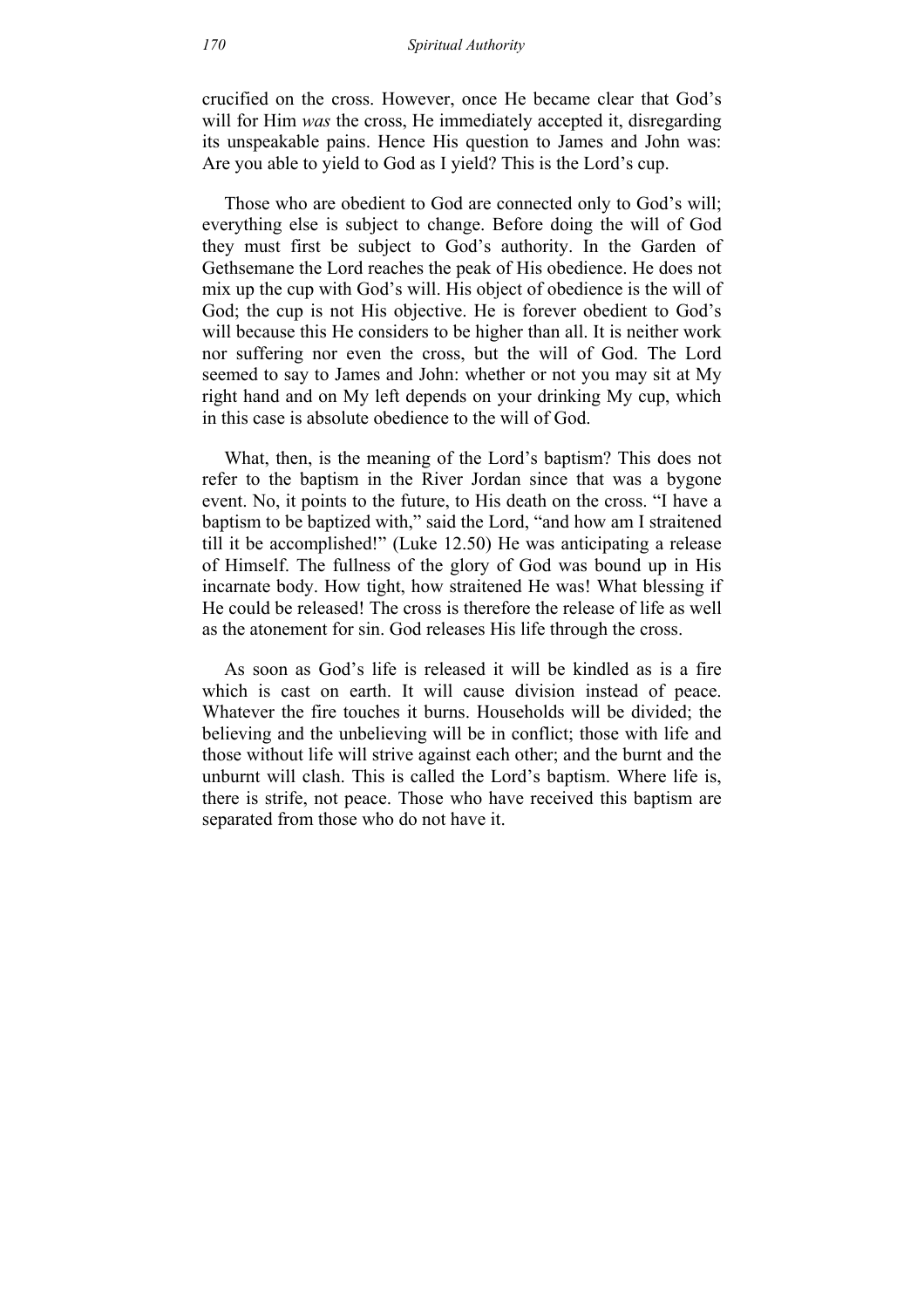Hence the Lord seems to be saying here: I go to the cross to release life so that people may strive with each other; are you able to do the same thing? The baptism itself is first death and then life released; with the consequence of baptism being, to divide people. This is similar to the statement of Paul's which says that "death worketh in us, but life in you" (2 Cor. 4.12). In baptism the Lord sheds His outer shell by death and so releases life.

We ought to do the same today. We must have the outward man broken that the inner life may flow out. When a man's outer shell is broken he is brought very near to others and life may easily flow forth. Otherwise the life will remain enclosed, the spirit hard to come out, and thus the way to give life to others blocked. It is when the grain of wheat falls into the ground and has its shell burst that life begins to flow. Hence the Lord says, "Whosoever shall lose his life for my sake shall find it" (Matt. 16.25).

The Lord does not say "to die" but "to be baptized"—lest anyone should misconstrue it to mean that James and John shared in the atonement. In the matter of atonement Christ as our great high priest alone atones for our sins. There is no one else who can atone or have any part in the atonement. As regards the atoning part of His death on the cross, we have no part in it; but as to the life-releasing part of His death, we all share in it. Consequently, the Lord speaks here only of the life-releasing part of death, not of anything having to do with atonement.

Thus He appears to be saying to us: "The baptism which I will receive will break open my outer shell and release life. Are you willing to be so baptized?" Unless a man is broken, life cannot be released. An unbroken man maintains a great distance between himself and others. Though he may sit very close to people he can never touch them, because his inner life is not able to flow freely.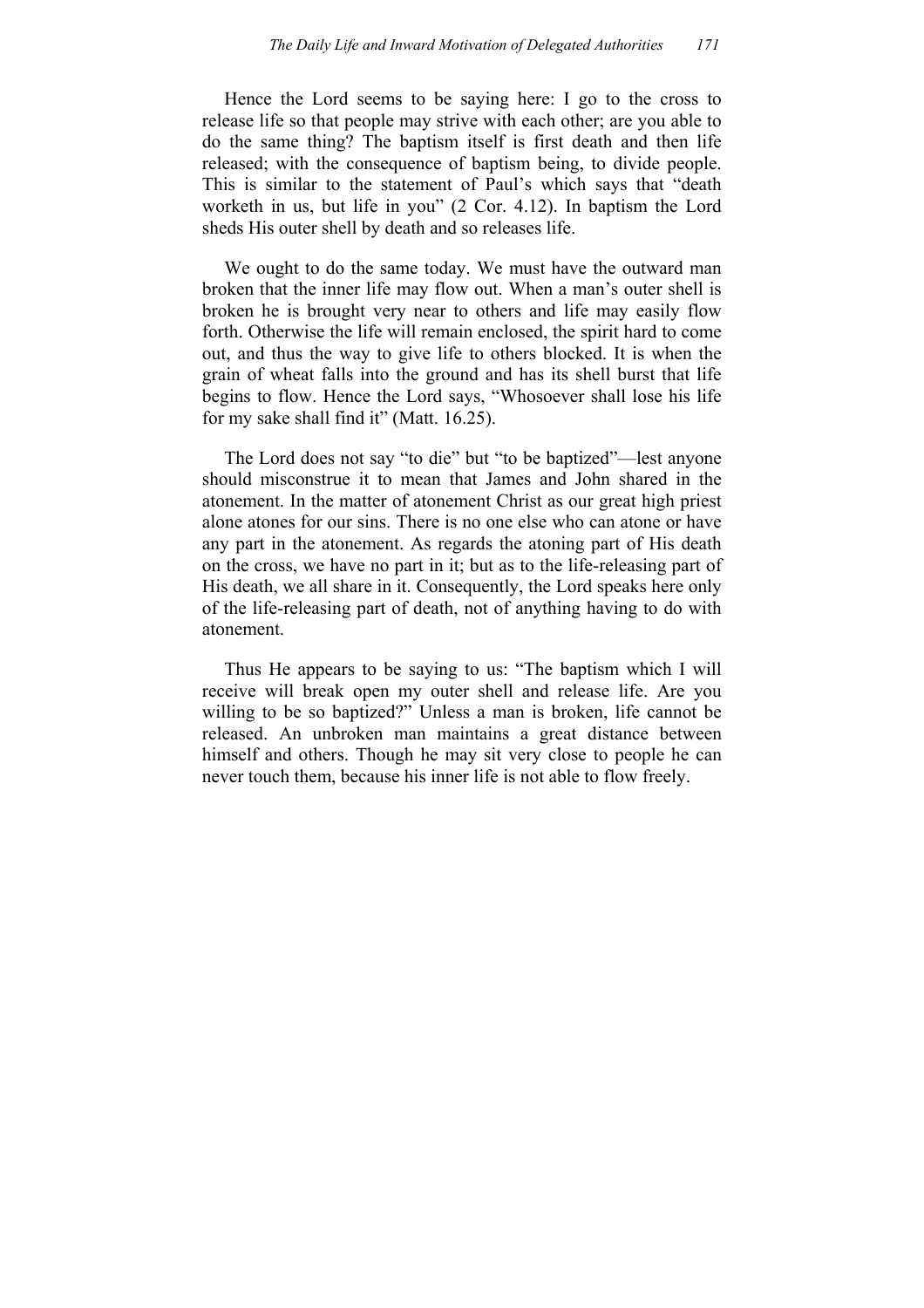As soon as this life flows, the earth loses its peace and is at strife. Many shall be divided because of those with this life flowing. The difference between those who belong to the Lord and those who do not belong is great. Many difficulties will arise between those who have the Lord and those who have not, those who know God and those who do not, those who pay the price and those who do not, those who are faithful and those who are unfaithful, those who accept trials and those who refuse trials. The Lord was seemingly inferring to James and John as follows: "Since you ask to be different from the rest by sitting on My right and left, are you able today to be distinct from the rest of God's children? You first must drink the cup and be baptized with the baptism before you can sit at My right and left in glory." James and John answered presumptuously, "We are able!"

Even so, the Lord did not thereby promise them the coveted seats on His two sides. Though they might request inaccurately, the Lord had to reply correctly. His thought is: except a man drink His cup and be baptized with His baptism, he cannot sit by His right or left; and even if he does drink and is baptized, he may not sit at His side, since those places are for those for whom they have been prepared by God.

### *Authority Is Not Lording Over but Humbly Serving*

The Lord continued His teaching on the matter of authority. He called His disciples together and instructed them about future things in glory. He said that, among the Gentiles, men seek for authority in order that they may rule over others. It is good for us to seek for the future glory, but we ought not have the thought of ruling or lording it over God's children. To do so would cause us to fall into the state of the Gentiles. To exercise authority and to rule are the desires of the Gentiles. Such a spirit must be driven from the church. Those whom the Lord uses are the ones who know the Lord's cup and the Lord's baptism. As we drink the cup and receive the baptism we will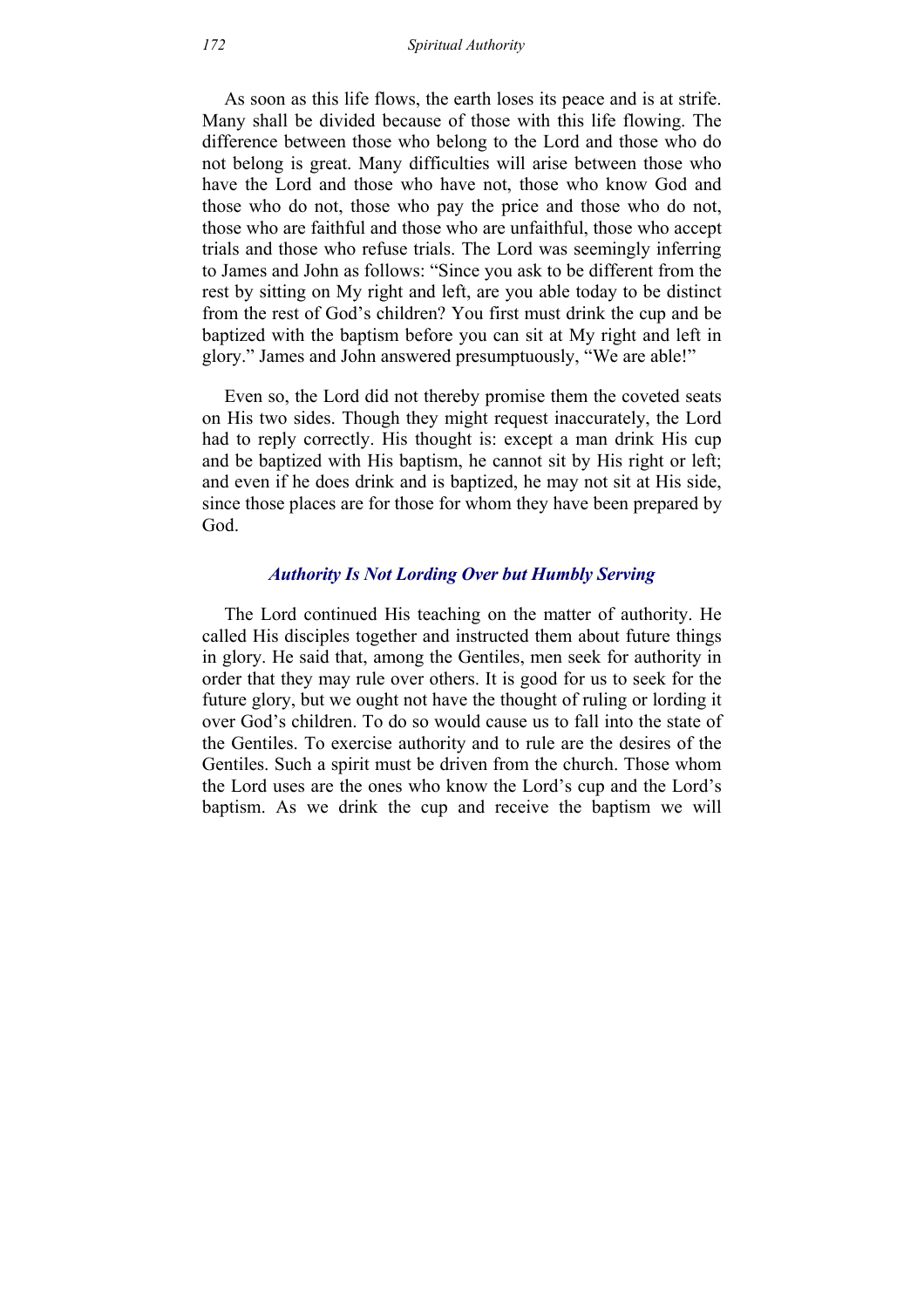naturally have authority. It is a most ugly thing if we seek to rule over men externally. We must drive this spirit of the Gentiles out from us. Else we are unfit to lead others.

Those who seek to exercise authority should not be given authority, for God never gives authority to such persons. The more the spirit of the Gentiles dominates a person the less God can use him. But strange to say, he who senses his incompetency is the one to whom God gives authority. This is the way of the Lord and this should be our way. We should never be like politicians engaging in the political art of diplomacy. We ought not give a position to anyone out of fear that he might otherwise rebel. The way in the house of God must be spiritual and not political. Though our attitude should be gentle and soft, we must be faithful before God. A man needs to fall before God before he can be used; whenever he lifts himself up he is rejected by God.

How vastly different is authority among the Gentiles from that in the church! The first rule by position, but the second rules by the ministry of spiritual life. It is utterly ruinous for the church to fall into the state of the Gentiles. She must maintain a strict separation from them. If anyone among us reckons himself qualified to be an authority, he is most unqualified to be such. We must maintain this sensitivity in our midst.

#### *To Be Great, One Must Be a Servant*

The authority whom God appoints must have a spiritual background—he must drink the cup, that is, absolutely obey God's will; and he must receive the baptism, that is, accept death in order to release life. He must also not have any intention of exercising authority; on the contrary, he must be prepared to serve as the servant and slave of all. In other words, he possesses spiritual ground on the one hand and the spirit of humility on the other. Because he does not seek to be authority God can use him as one. It is irrelevant to talk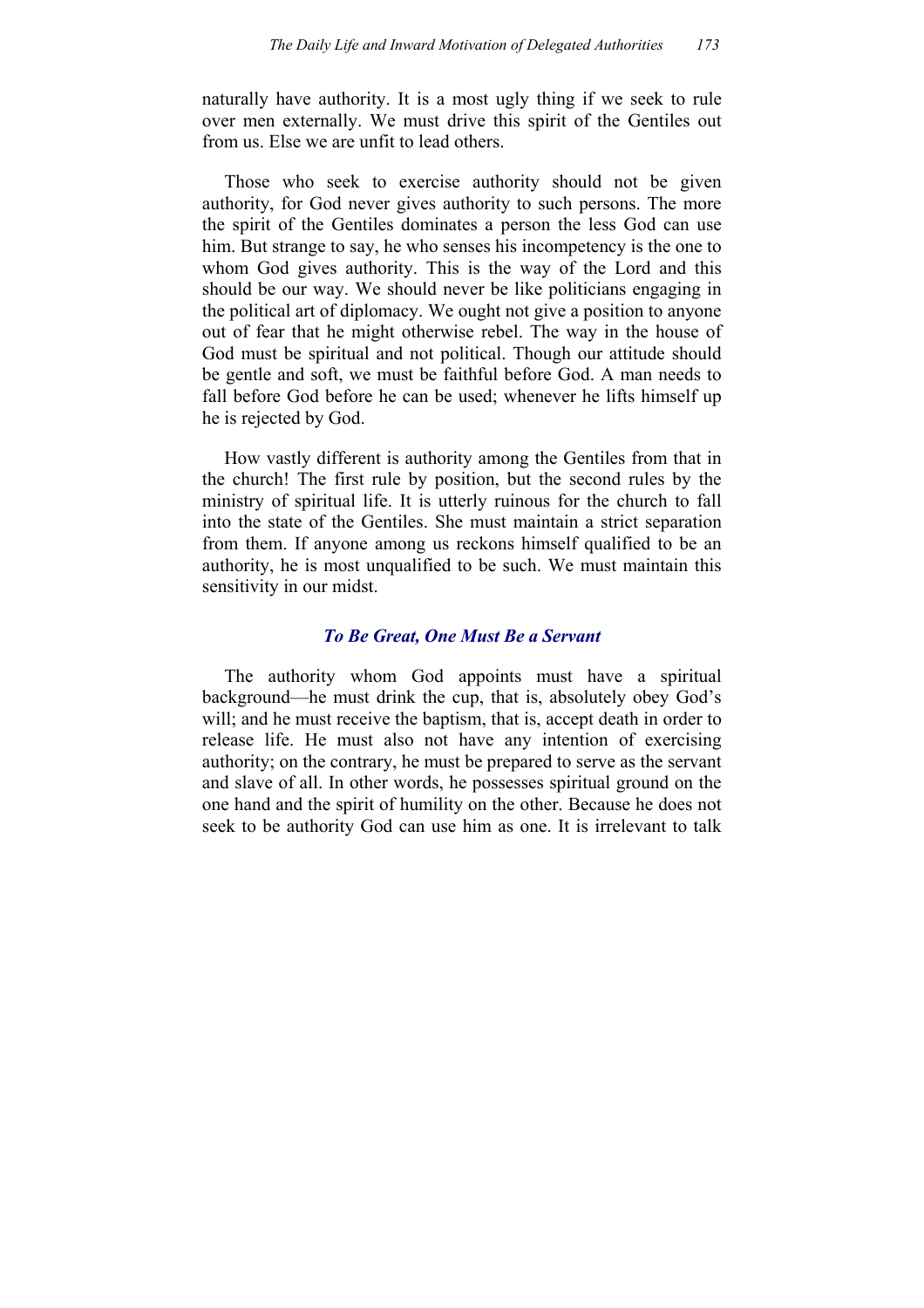about authority if the cup is not drunk and the baptism not received. To one who is truly humble and considers himself unfit for anything except to be servant of all, to that one the Lord announces that he may be great.

The condition for authority is consequently a sense of incompetency and unworthiness. From the Bible we can conclude that God has never used a proud soul. The moment a person becomes proud, at that moment he is laid aside by God. His hidden pride sooner or later will be revealed through his words, for words do not cease to leak out. At the future judgment seat of God even the humble will be greatly surprised. And if that be true, how much more shall be the horror of the proud on that day! We must sense our incompetency, because God only uses the useless. Polite diplomacy is not the thing here; rather is it having a sincere sense that we are but unprofitable servants. Though we have tended the flock and tilled the field, yet in coming back we still acknowledge ourselves as unprofitable servants. We do not forget to stand on the ground of a servant. God never entrusts His authority to the self-righteous and the self-competent. Let us reject pride, learn to be humble and gentle, and never speak for ourselves. Let us learn to know ourselves in the light of God.

Finally, the Lord said, "For the Son of man also came not to be ministered unto, but to minister, and to give his life a ransom for many." The Lord does not come to be authority; He comes to serve. The less one is self-conceited and the more he is humbled the more useful he will be. The more self-important and self-discriminating one is, the less is he useful. Our Lord takes the form of a slave, being born in the likeness of men. He never stretches out His hand to grasp authority, for it is given to Him by God. The Lord Jesus was exalted from humbleness to the highest; this is His life principle. Let us not stretch forth our carnal hands to grasp fleshly authority. Let us be slaves of all until one day God entrusts us with a particular responsibility. Thus shall we learn to represent God. Hence ministry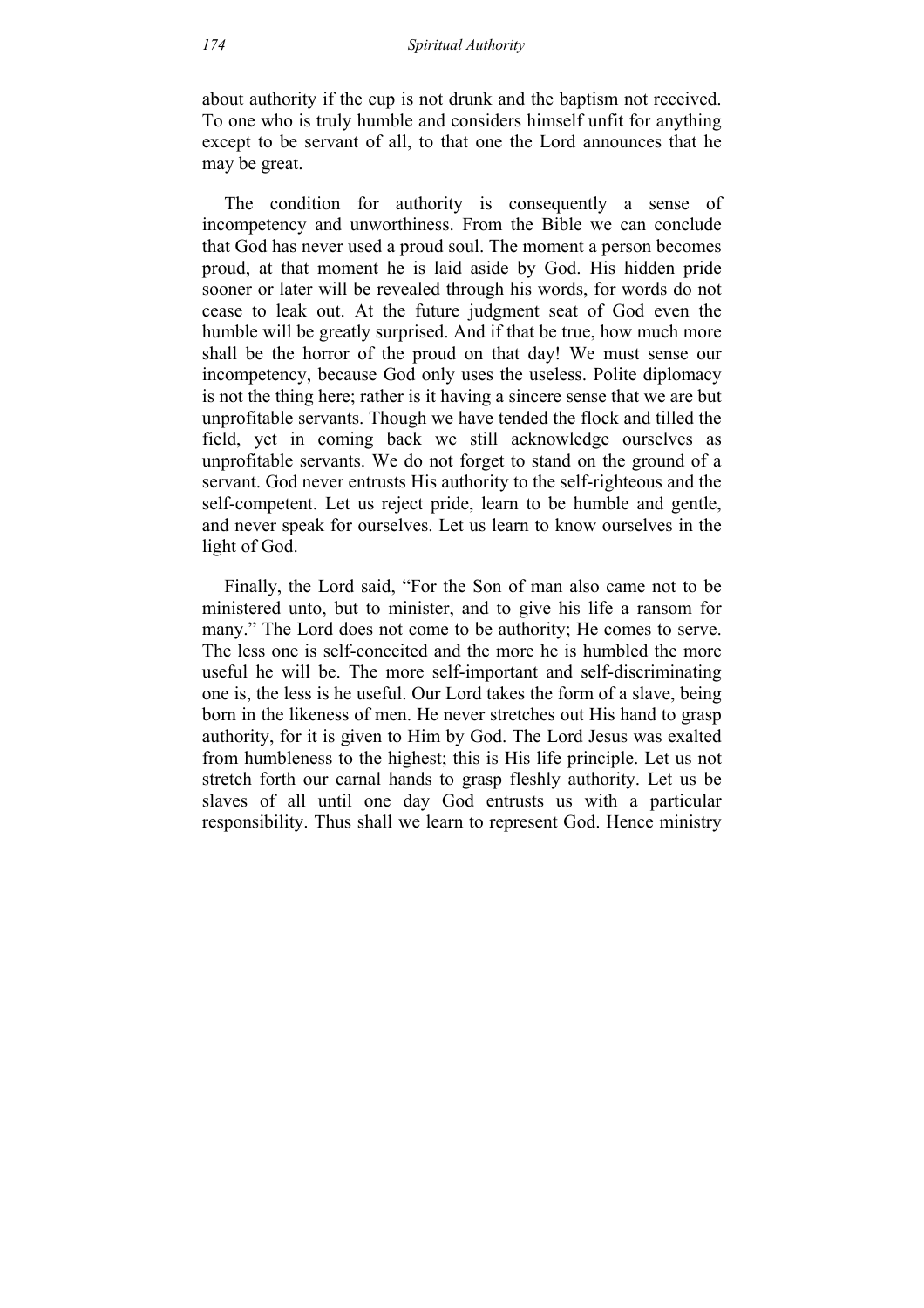is the basis of authority. Ministry comes from resurrection, service comes from ministry, and authority from service. May the Lord deliver us from high-mindedness.

How serious will be the judgment upon those who grab God's authority with their carnal hands. May we fear authority as we fear the fire of hell. To represent God is not an easy thing; it is too great and too marvelous for us to touch. We need to walk strictly in the way of obedience. The path for us is obedience, not authority; it is to be servants, not to be heads; to be slaves, not to be rulers. Both Moses and David were the greatest of authorities, yet they were not people who tried to establish their own authority. Those today who desire to be in authority ought to follow their footsteps. There should always be fear and trembling in this matter of being authority.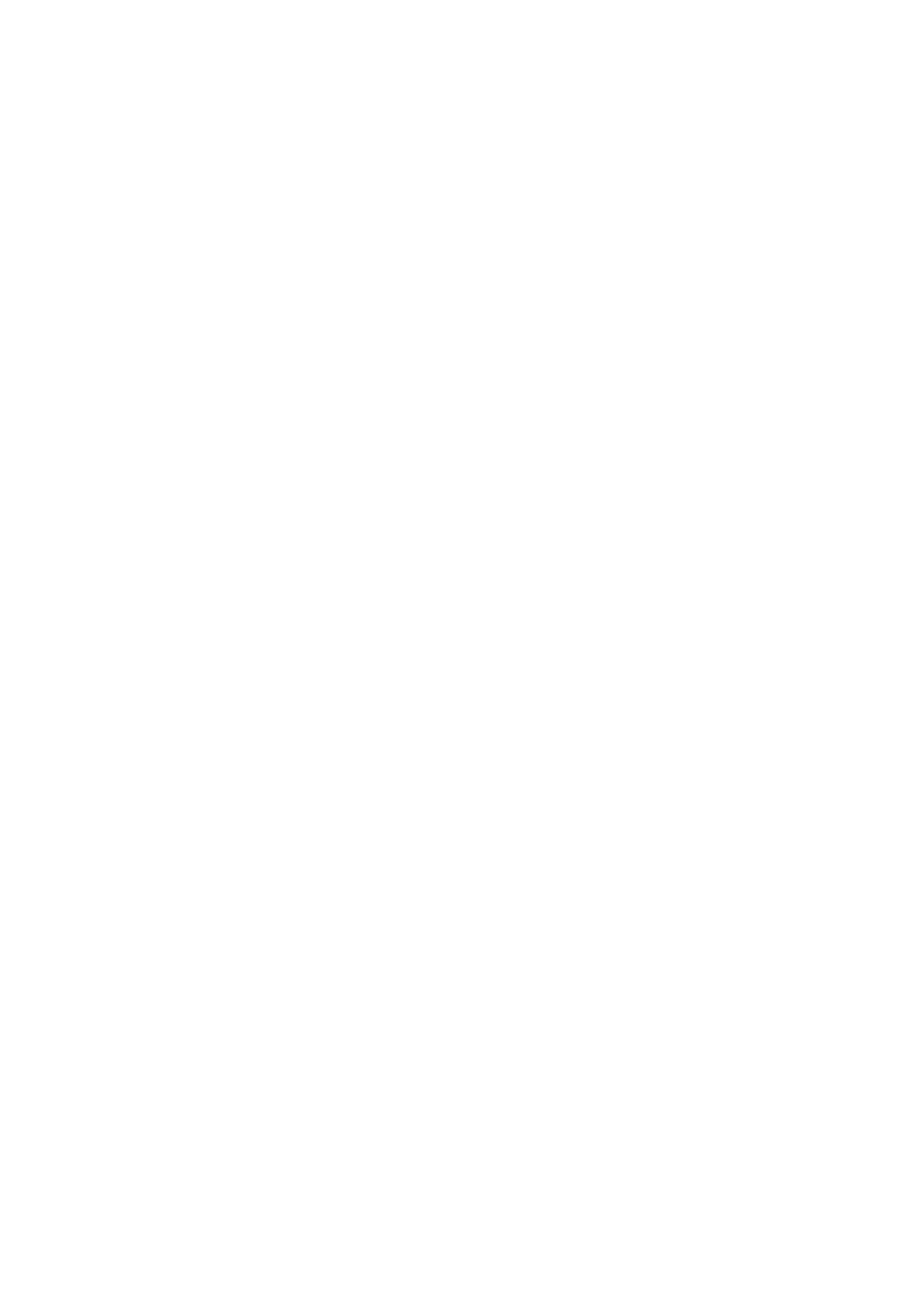

# **Sanctify Themselves**

*For their sakes I sanctify myself, that they themselves also may be sanctified in truth. (John 17.19)*

We have already seen that spiritual authority is based on spirituality. It is not something apportioned by men nor simply appointed by God. We need to remember that it is on the one hand based upon spirituality and on the other hand based upon the humble and obedient condition of the man before God. We will now add one more point, which is, that one who is to be in authority must be sanctified from the crowd. Although our Lord was sent of God and had uninterrupted communion with God, he still declared, "For their (disciples') sakes, I sanctify myself."

## *What Does "the Lord Sanctifying Himself" Mean?*

"The Lord sanctifying Himself" means that for the sake of His disciples the Lord refrained from doing many things which were perfectly legitimate to Him, from speaking many words which He might have lawfully spoken, from maintaining many attitudes which He could have justifiably had, from putting on many kinds of apparel which would have been proper for Him, and from taking many foods which would have been normal to Him. Being the Son of God who knew no sin, His freedom far exceeded any we have on earth. Many things we cannot do because we have defects in us; many words we cannot speak for we are unclean people. But there was no such difficulty in the life of our Lord, since He is most holy. We need to humble ourselves, for our nature is full of pride. But our Lord was never proud, hence He did not need humility. Moreover, we need patience, for we are naturally impatient; our Lord, however, was never impatient, so He had no need of patience. He did not need to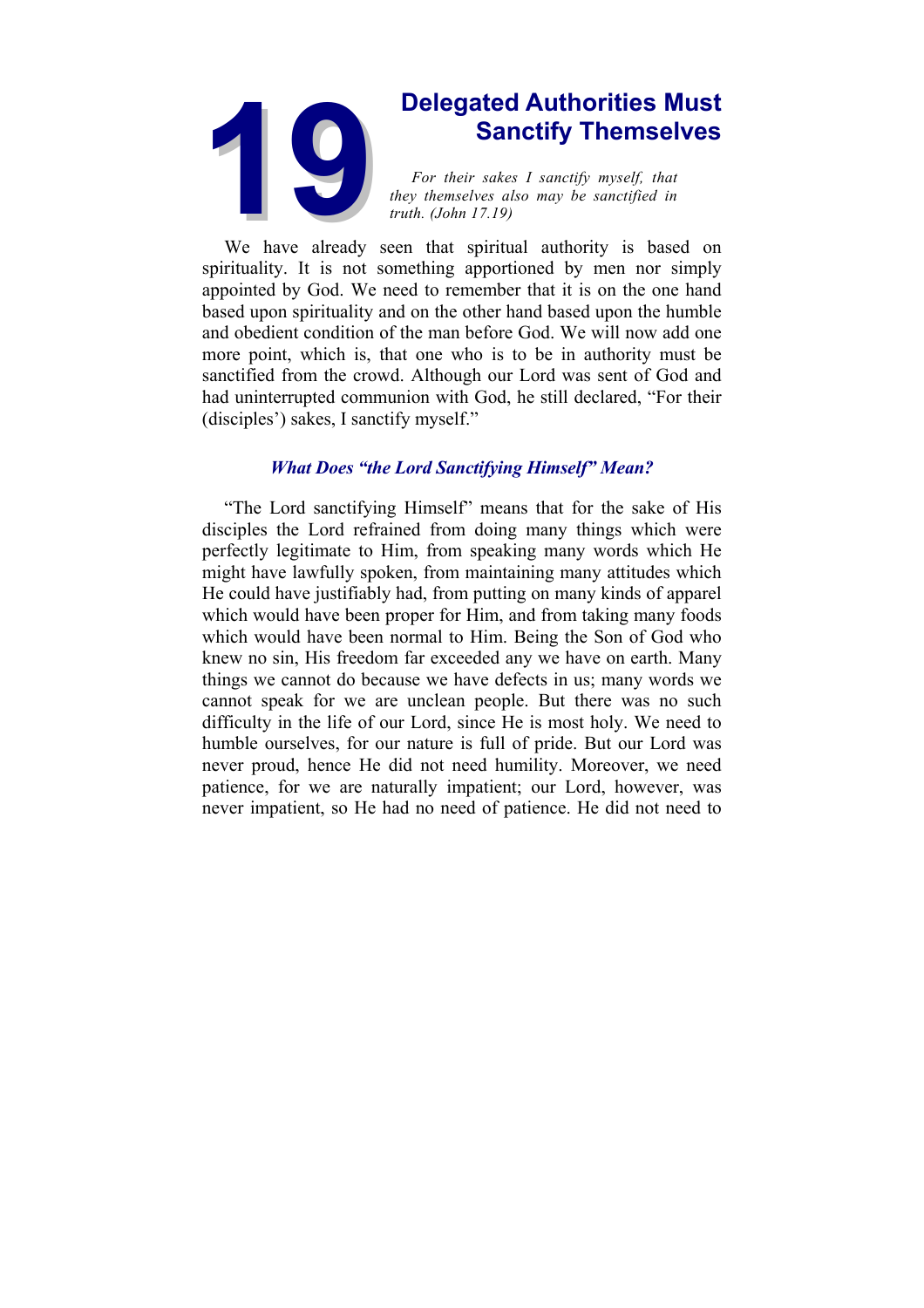be restrained in many things since He was absolutely sinless. Even His anger was without sin. Nonetheless He says, "For their sakes, I sanctify myself." He was willing to be restrained in many things.

With regard to the matter of holiness, the Lord has not only His own holiness in view but ours as well. Whatever holiness we have causes us to be sanctified from the world; consequently there are many things we cannot do. Aside from His own holiness, He adds on ours, hence He sanctifies Himself. For our sake, He accepts the restrictions which come from men. Since He speaks and acts according to His holiness whereas men always speak or judge according to their sins, He was willing to accept restraint lest He be misunderstood by the sinful thoughts of men. We act not, because of sin; but He puts Himself under restraint due to holiness. We do not, for we should not; yet He does not do that which He could do. For the sake of God's authority He refrains from doing many things in order to manifest His separation from the world. This is what is meant by the Lord sanctifying Himself.

#### *To Be in Authority Often Means Loneliness*

In learning to be in authority we ought to be sanctified before brothers and sisters. Many legitimate things we cannot do and many lawful words we cannot speak. We must be sanctified both in words and in sentiments. According to ourselves we take a certain attitude, but among God's children we will be sanctified. Even our fellowship with brothers and sisters must have a limit beyond which we will neither be casual nor frivolous. We should rather lose our liberty, we rather will be lonely. Loneliness is the mark of authority. It is not due to pride but for the sake of representing God's authority.

There is not a question of sin here, only a matter of sanctification. The opposite of holiness is commonness, not sin. To be sanctified is to be different from others. Many rightful things we will not do, many speakable words we will not utter. This is not an outward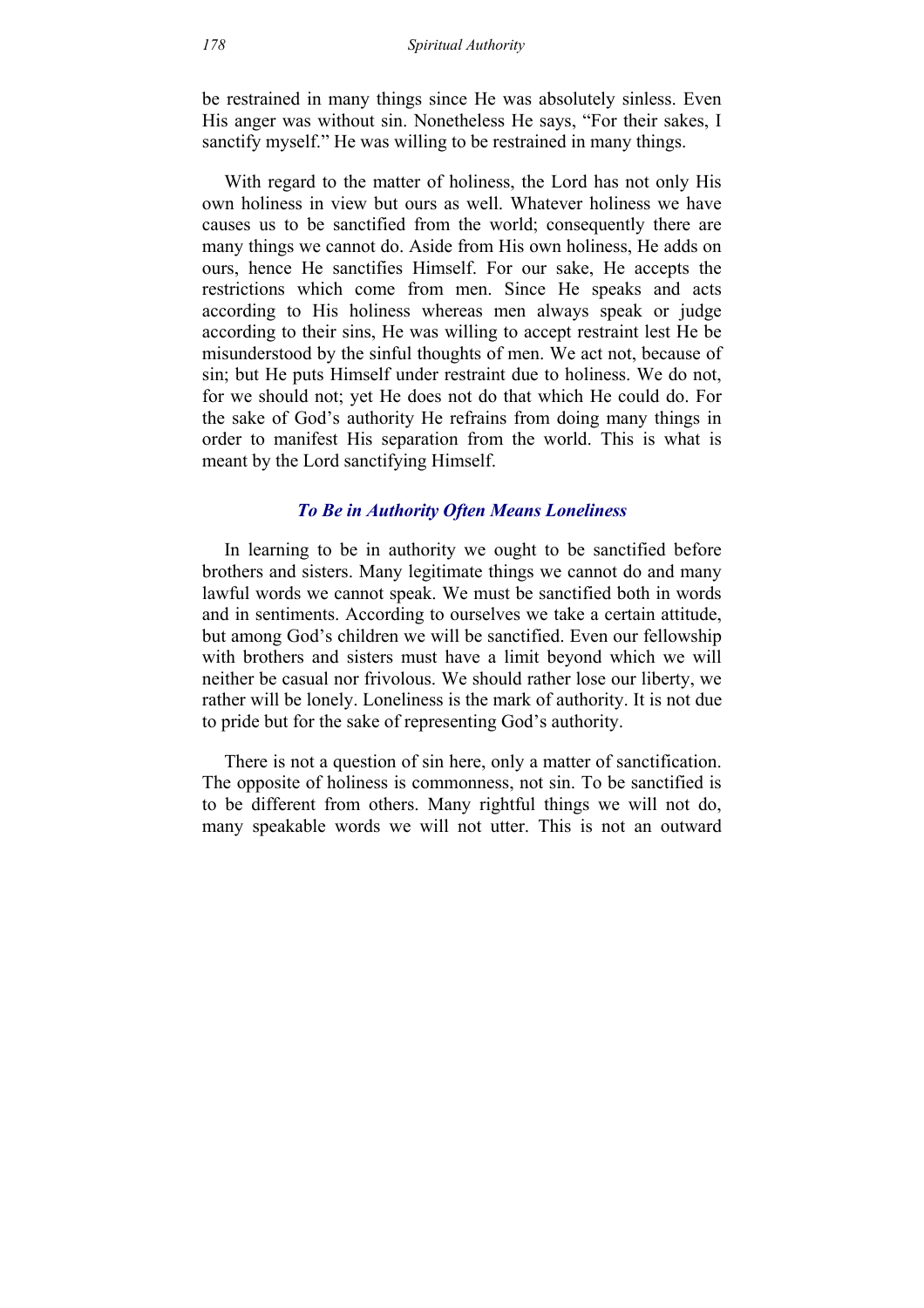pretension but the restraint of God in the spirit. Only in this way can we be God's delegated authorities.

One who is in authority represents God in his every word and action. As we see in Numbers 20.12 Moses failed to sanctify God in the eyes of the people of Israel and he did not sanctify himself before them. He misrepresented God, hence he could not enter Canaan. The sparrows fly in flocks, whereas the eagles fly singly. If we can only fly at a low level because we cannot bear the solitude of high flying we are unfit to be in authority. To be in authority requires restraint; one must sanctify himself. Others may, but you cannot; others may speak, but you cannot. You must obey the Spirit of the Lord as He teaches within you. You may feel lonely and miss the fervor of the crowd; nevertheless, you dare not mingle with the brothers and sisters in joking and jesting. This is the price of authority. Unless we sanctify ourselves like our Lord we are not qualified to be in authority.

Even so, as regards being members one of another, whoever is in authority should be perfectly normal in maintaining the fellowship of the body with all the brothers and sisters. Accordingly, in representing God he must sanctify himself under the restraint of God that he may be an example to all; while as a member of the body he should serve with all his brethren in coordination, never assuming the false position of being in a special class.

#### *To Be in Authority Requires Restraining One's Affections*

Leviticus 10.1-7 records the judgment of Nadab and Abihu because they failed to be subject to the authority of their father Aaron. On the same day their father was anointed, Aaron's four sons were also anointed in the sanctuary to be priests. They were not to serve individually but to help their father in God's service. And so they were not permitted to initiate anything. Now without their father's permission and according to their own thoughts Nadab and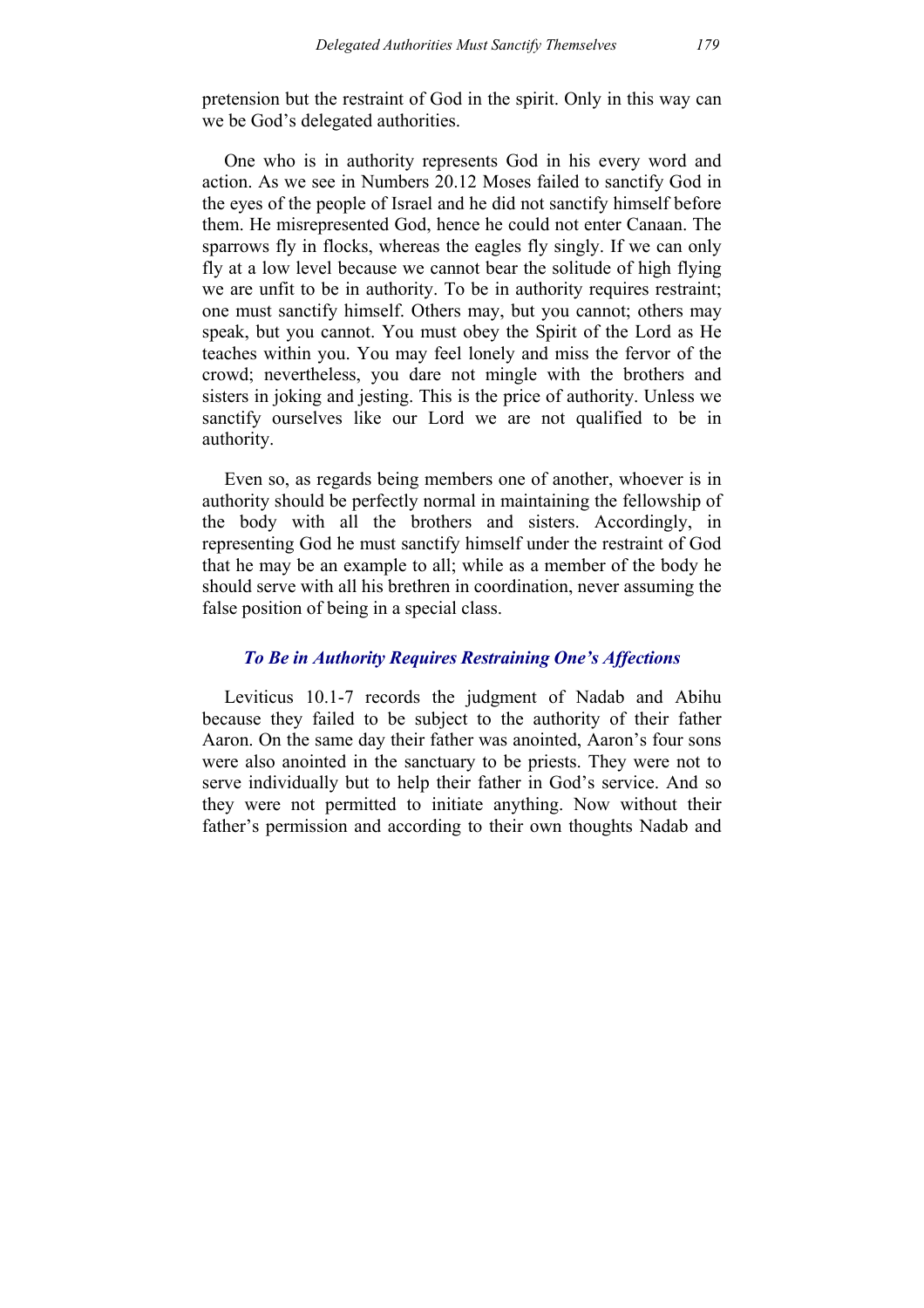Abihu offered strange fire; and consequently, they were consumed by fire. Then Moses said to Aaron: "This is what the Lord has said, 'I will show myself holy among those who are near me." In this incident God reveals something: those who are near Him should never be careless. There is a much severer discipline applied to them than to the people in general.

What could Aaron do when two of his four sons, Nadab and Abihu, died in one day? For he had a double relationship here: he was the priest before God but he was also the head of his family. Can a person serve God to the extent of forgetting his own son? According to the custom of the people of Israel, when there was a death in the family the members of the family would let their hair hang loose and rend their clothes. Yet in this instance Moses commanded that the bodies be carried out and forbade Aaron and his two remaining sons to follow the custom of the day.

Mourning is a normal human affection and is perfectly legitimate. But to those Israelites who served God, as here, it was forbidden lest they die. How serious this is. Those who served God were judged differently from the ordinary Israelites. What all other people of Israel might do, they could not. For a father to mourn for his son, for brothers to wail over brothers, was both lawful and natural; nonetheless, those who had the holy oil upon them must sanctify themselves. No question of sin on their part was involved in this case. Yet not everything which is legitimate, even though sin is not involved, can be indiscriminately done. The issue is not over sin but over sanctification.

As has already been mentioned, the opposite of holiness is commonness. Holiness means that others may, but I cannot. What the disciples may do, the Lord does not. What other brothers may do, those in authority cannot do. Even lawful affection needs to be put under control; otherwise death can be the consequence. The people of Israel died because of their sins, but priests may die because of not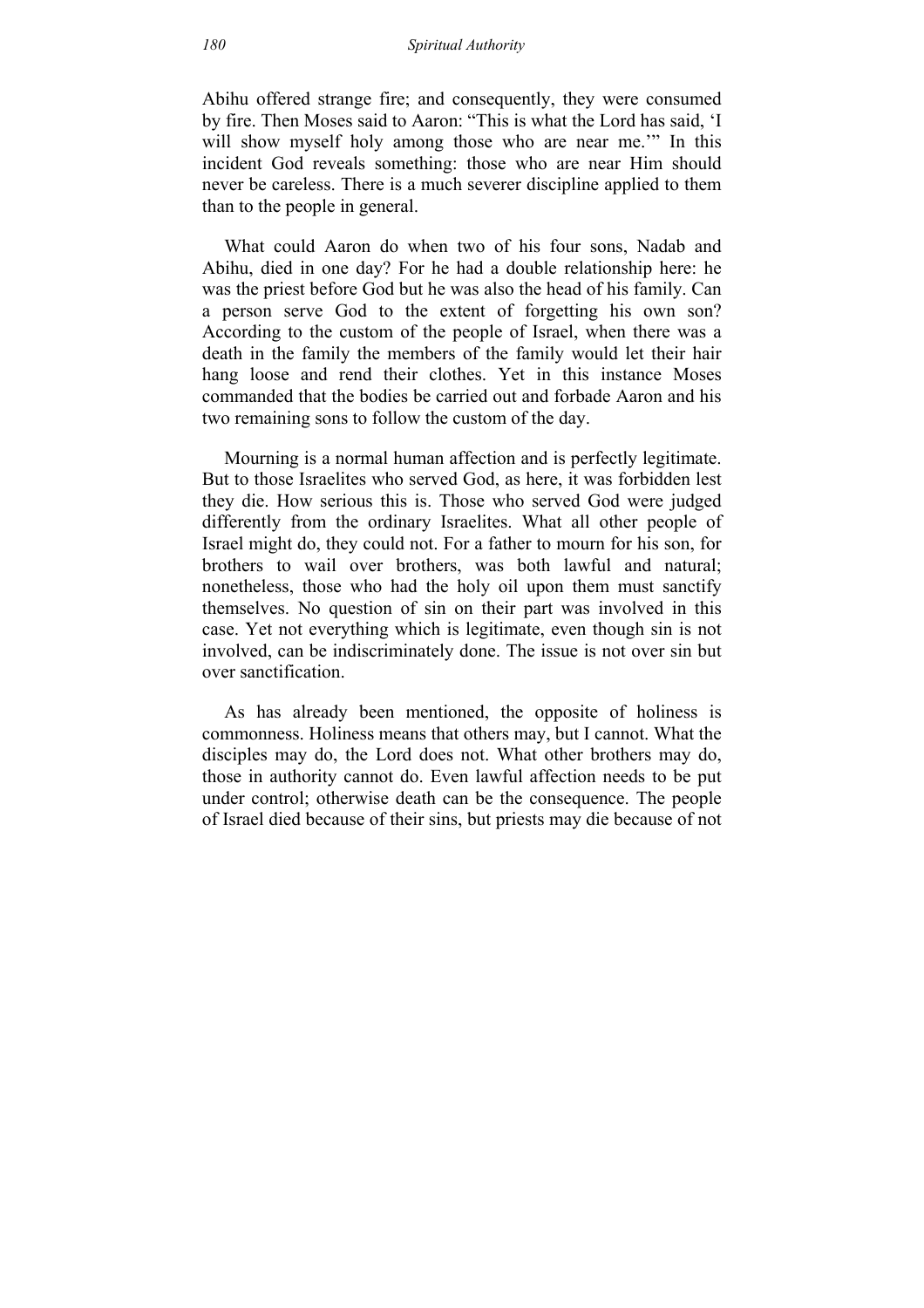being sanctified. With the Israelites, he who killed must die; for Aaron, however, if he had mourned for his sons he would have died. People in authority must pay the price for it.

Aaron could not even go out of the tabernacle; he had to let others bury the dead. The people of Israel did not live in the tabernacle, whereas Aaron and his sons were not allowed to step out of the door of the tabernacle. They must diligently keep God's charge. The anointing oil sanctifies us from our natural affections as well as from customary conduct. We should respect the anointing oil which God gives to us.

Let us therefore have a thorough dealing before God with respect to our being sanctified from the rest of the people. The world and ordinary brothers and sisters may continue their family affections, but God's delegated authorities must maintain the glory of God. They ought not set loose their own affections and act carelessly or rebelliously; rather, they must praise the Lord for seeing His glory.

Those who serve are anointed by God. They should sacrifice their own affections, denying even legitimate ones. All who would maintain God's authority must know how to oppose their own feelings, how to lay aside the deepest of their affections towards their relatives, friends and loved ones. The demand of God is exacting: unless one lays aside his own affections he cannot serve God. He who is sanctified is God's servant; he who is not sanctified is a common person.

## *Sanctified in Life and Enjoyment*

Why did Nadab and Abihu offer strange fire? We read that after what had happened to them God told Aaron, "Drink no wine nor strong drink, thou, nor thy sons with thee, when ye go into the tent of meeting" (Lev. 10.9). All who know how to read the Bible agree that these two men offered strange fire because they were drunk. The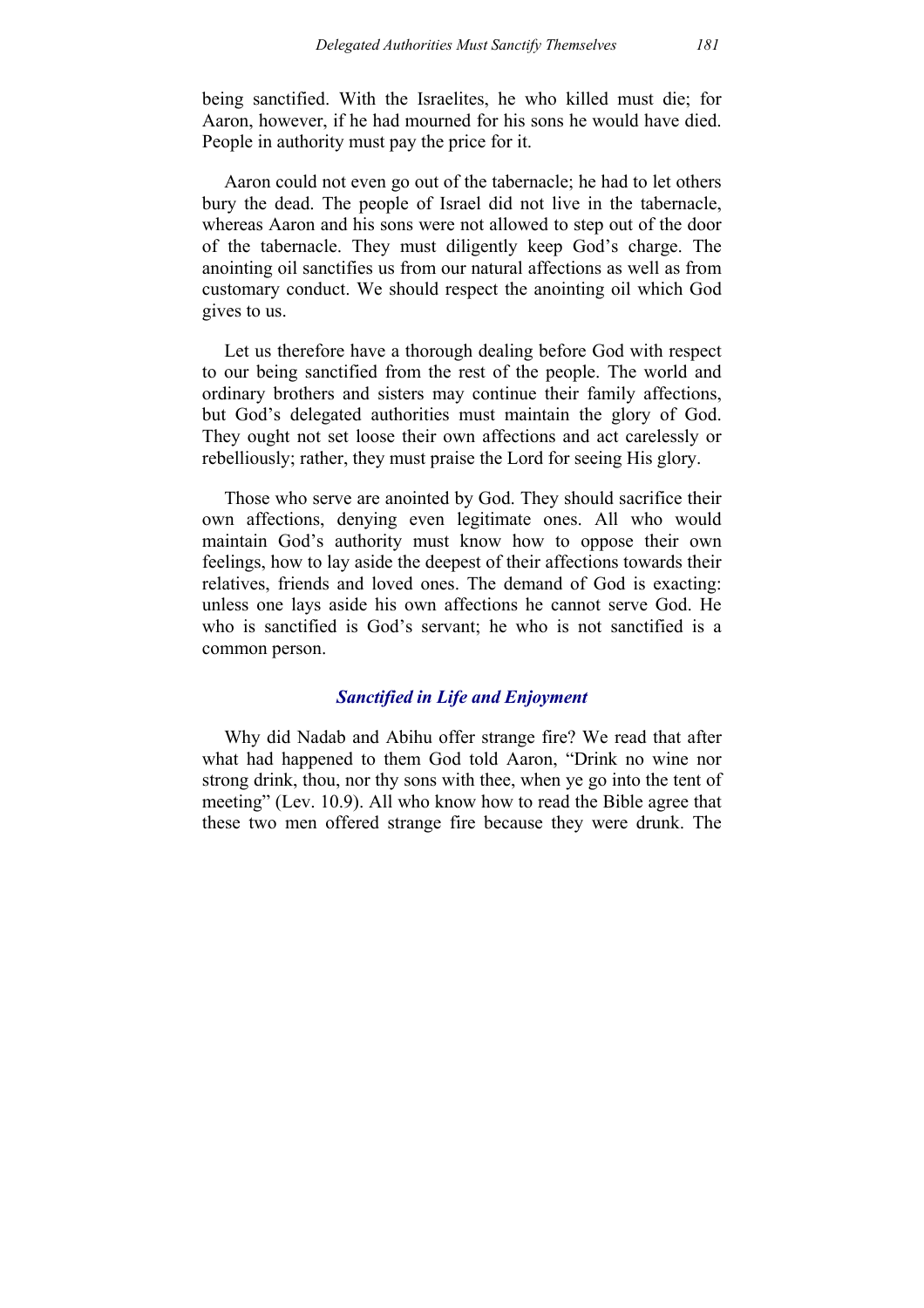people of Israel were allowed to drink wine and strong drink, but the priests of God were absolutely forbidden to touch them.

It is therefore a matter of enjoyment. Others may enjoy, but we cannot. Others may rejoice in pleasures (for wine speaks of rejoicing), but we cannot. People serving God are under discipline that they may be able to distinguish between the holy and the common, and between the unclean and the clean. Though we do indeed need to maintain the fellowship of the body with all brothers and sisters, nevertheless in times of special service we should not be careless. Whatever loosens the reins of restraint is not to be done.

Leviticus 21 records the special demands God made on the priests who served Him to sanctify themselves. These demands were the following:

1. Not one of them should defile himself for the dead among his people, except for his nearest of kin. (This was an ordinary request.)

2. They must be sanctified in clothing and in body. They should not make tonsures upon their heads, nor shave off the edges of their beards (since these were done by the Egyptians in worshiping the sun), nor make any cuttings in their flesh (this was done by the Africans).

3. They must be sanctified in marriage.

4. As to the high priest, the demands of God were even more exacting. He should not go in to any dead body, nor should the high priest defile himself even for his father or for his mother.

The higher the office, the stricter the demand. The degree of nearness to God becomes the degree of His demand. Of him to whom God entrusts more, the more will He demand. God is especially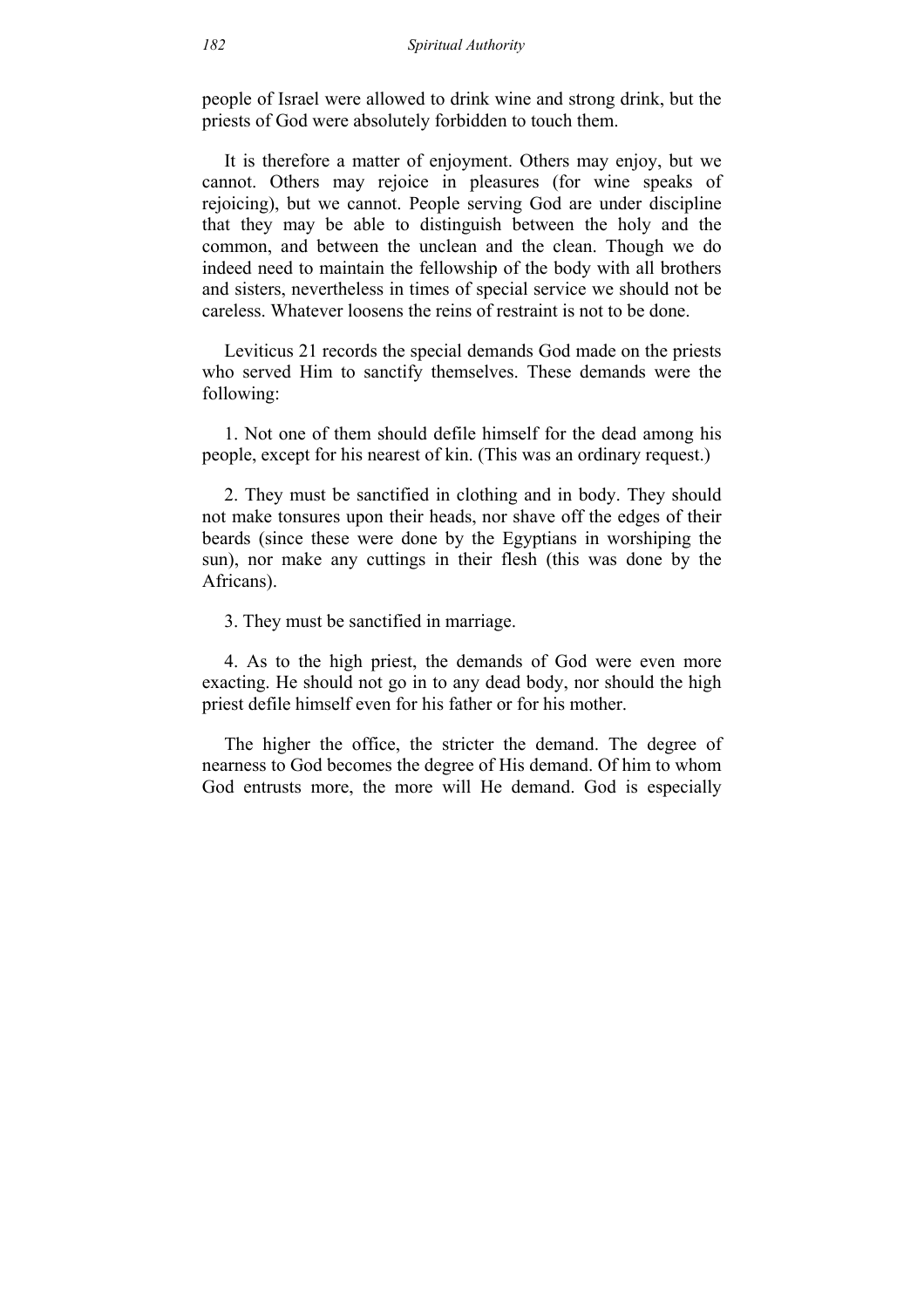concerned with whether or not His servants have sanctified themselves.

## *Authority Is Based on Sanctification*

Authority has its foundation in sanctification. Without sanctification there can be no authority. If you wish to live with the crowd you cannot be an authority. You cannot represent God if you maintain a very liberal and loose communication with the people. The higher the authority the greater the separation. God is the highest authority; consequently He is above all. Let us learn to be sanctified from things unclean or common. The Lord Jesus may do whatsoever He likes, but for the sake of His disciples He sanctifies Himself. He steps aside and stands on the side of holiness.

May we heartily desire to please God too and thus seek after deeper sanctification. It means we will be distinguished from the common, although not separated from God's children as though we were holier than they. The more we are sanctified and are subject to the authority of God the more we may be delegated authorities. If those in authority in the church fail, how can obedience be maintained? Unless this matter of authority is solved the church will always be chaotic.

He who is in authority does not grasp authority; he serves God, is willing to pay the price, and seeks not excitement. To be in authority requires one to climb high, to not fear loneliness, and to be sanctified. May we be those who lay our all on the altar so that God's authority may be restored. This is the way of the Lord in His church.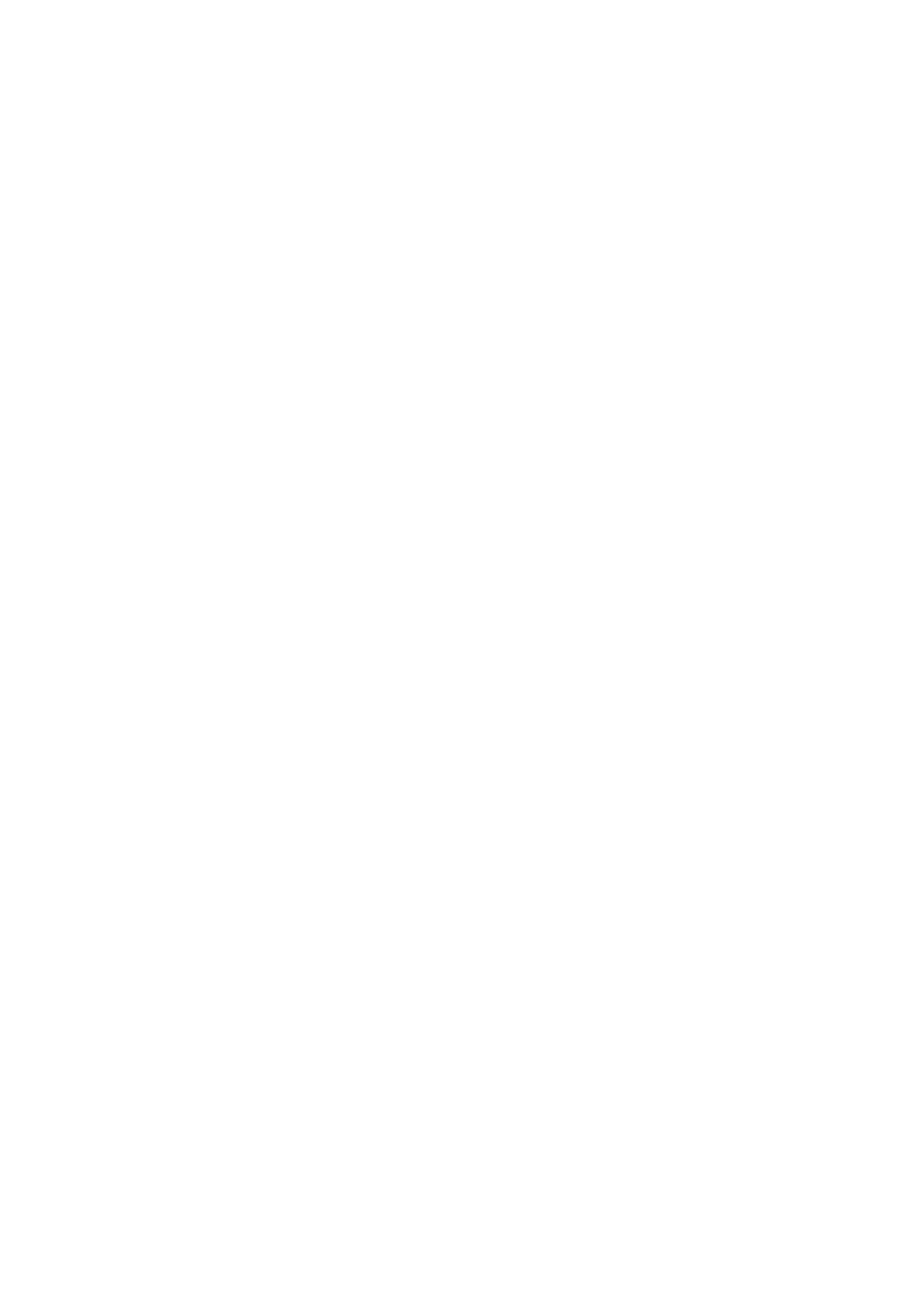

## **Delegated Authorities**

*Wives, be in subjection unto your own husbands, as unto the Lord ... Husbands, love your wives, even as Christ also loved the church, and gave himself up for it ...* 

*Even so ought husbands also to love their own wives as their own bodies. He that loveth his own wife loveth himself ... Nevertheless do ye also severally love each one his own wife even as himself; and let the wife see that she fear her husband. (Eph. 5.22,25,28,33)*

*Children, obey your parents in the Lord: for this is right . . . And, ye fathers, provoke not your children to wrath; but nurture them in the chastening and admonition of the Lord . . . And, ye masters, do the same things unto them, and forbear threatening: knowing that he who is both their Master and yours is in heaven, and there is no respect of persons with him. (Eph. 6.1,4,9)*

*God standeth in the congregation of God; He judgeth among the gods. How long will ye judge unjustly, and respect the persons of the wicked? (Ps. 82.1-2)*

*If any man is blameless, the husband of one wife, having children that believe, who are not accused of riot or unruly. For the bishop must be blameless, as God's steward; not self-willed, not soon angry, no brawler, no striker, not greedy of filthy lucre; but given to hospitality, a lover of good, sober-minded, just, holy, self-controlled. (Titus 1.6-8)*

*One that ruleth well his own house, having his children in subjection with all gravity; (but if a man knoweth not how to rule his own house, how shall he take care of the church of God?) not a novice, lest being puffed up he fall into the condemnation of the devil. (1 Tim. 3.4-6)*

*These things speak and exhort and reprove with all authority. Let no man despise thee. (Titus 2.15)*

*Let no man despise thy youth; but be thou an ensample to them that believe, in word, in manner of life, in love, in faith, in purity. (1 Tim. 4.12)*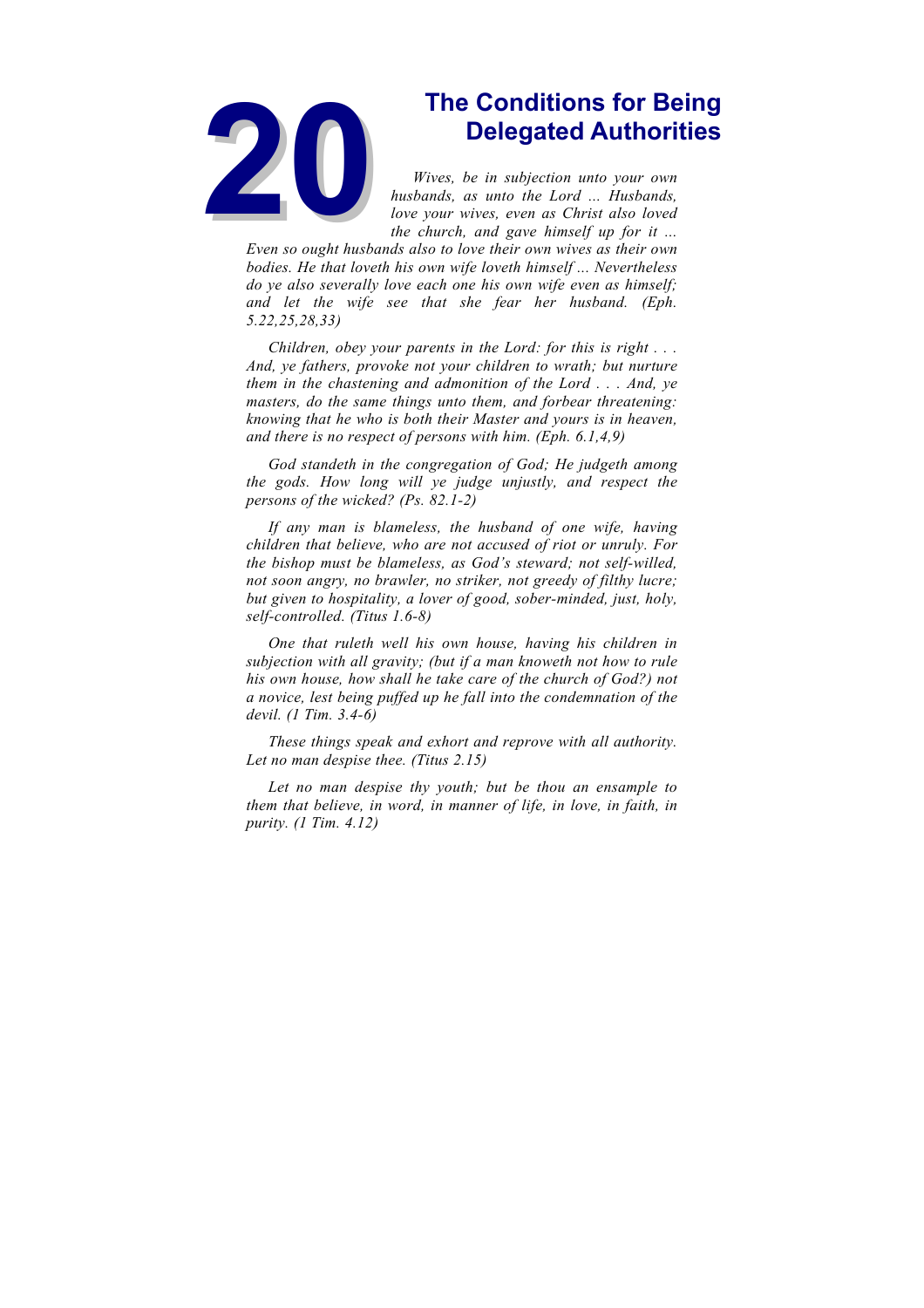*For hereunto were ye called: because Christ also suffered for you, leaving you an example, that ye should follow his steps. (1 Peter 2.21)* 

The authorities whom God has established in the family are the parents in relation to their children, the husbands in relation to their wives, and the masters in relation to their servants. In the world the authorities are the kings in relation to their subjects and the rulers in relation to their subordinates. In the church it is the elders in relation to God's people and the workers in relation to their work. All these various authorities have their respective conditions.

1. *Husbands*. The Bible teaches that wives should be subject to their husbands; yet husbands should exercise authority with a condition. Three times in Ephesians 5 are husbands called upon to love their wives even as they love themselves. Undoubtedly there is authority in the family; nonetheless those in authority need to fulfill God's requirement. The love of Christ for the church sets the example for the love which husbands ought to give their own wives. As Christ loves the church so should husbands love their wives. The love of the husbands ought to be the same as the love of Christ for His church. If husbands wish to represent God's authority they must love their own wives.

2. *Parents*. Unquestionably children must obey their parents; even so, the authority of the parents has its responsibility and condition too. The scripture says, "Fathers, provoke not your children to wrath." In spite of the fact that parents do have authority, they need to learn how to control themselves before God. They should not deal with their children according to their whims, thinking that they have the absolute right to do so since they have begotten and do rear them. Even though God created us, He has never ill-treated us. It is not right to do to children what one would usually dare not do to friends, students, subordinates, or relatives.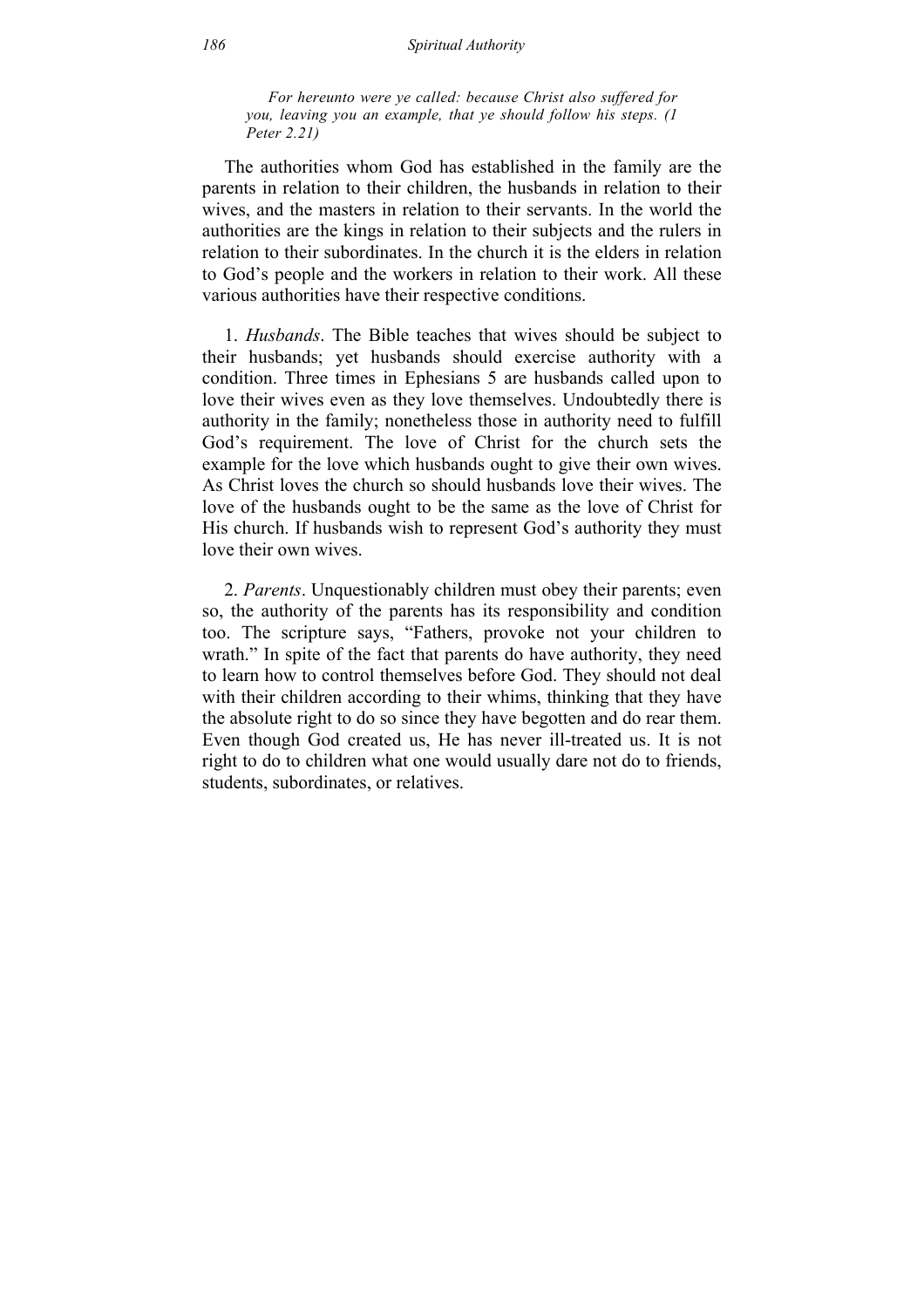A paramount need for parents is to control themselves, that is, to be able to control themselves by the Holy Spirit. There is a limit to what parents can do to their children. The objective of all the authority parents have towards their children is to instruct, to bring their children up in the discipline and admonition of the Lord. No thought of overlording or punishing is involved; the intention is for education and loving protection.

3. *Masters*. The servants ought to be obedient to their masters, yet to be a master is likewise conditional. Masters should not threaten or provoke their servants. God will not allow His delegated authorities to act intemperately; they must have the fear of God within them. They need to know that He who is both their Master and their servants' Master is in heaven and that there is no partiality with Him (Eph. 6.9). Remember well that masters also are under authority. Although people are under their authority, they themselves are under authority—the authority of God. For this reason they cannot be unbridled. The more a person knows about authority the less arrogant and intimidating he becomes. The indispensable attitudes of those in authority are gentleness and love. If one menaces and judges others he himself will soon be judged by God. Therefore masters ought to tremble before God.

4. *Rulers*. We should be subject to the governing authorities. Nowhere in all the New Testament is there any instruction on how to be a ruler. Can this be a hint that God has given the world to the nonbelievers to rule rather than to the Christians? According to the New Testament, it would appear God does not intend that Christians in this age be rulers on the earth. However, the Old Testament does describe to us the conditions of rulers. The basic requirements for governing authorities are righteousness, impartiality, justice, and care for the poor. These are the principles which rulers must keep. They are not out to support themselves but to maintain absolute justice.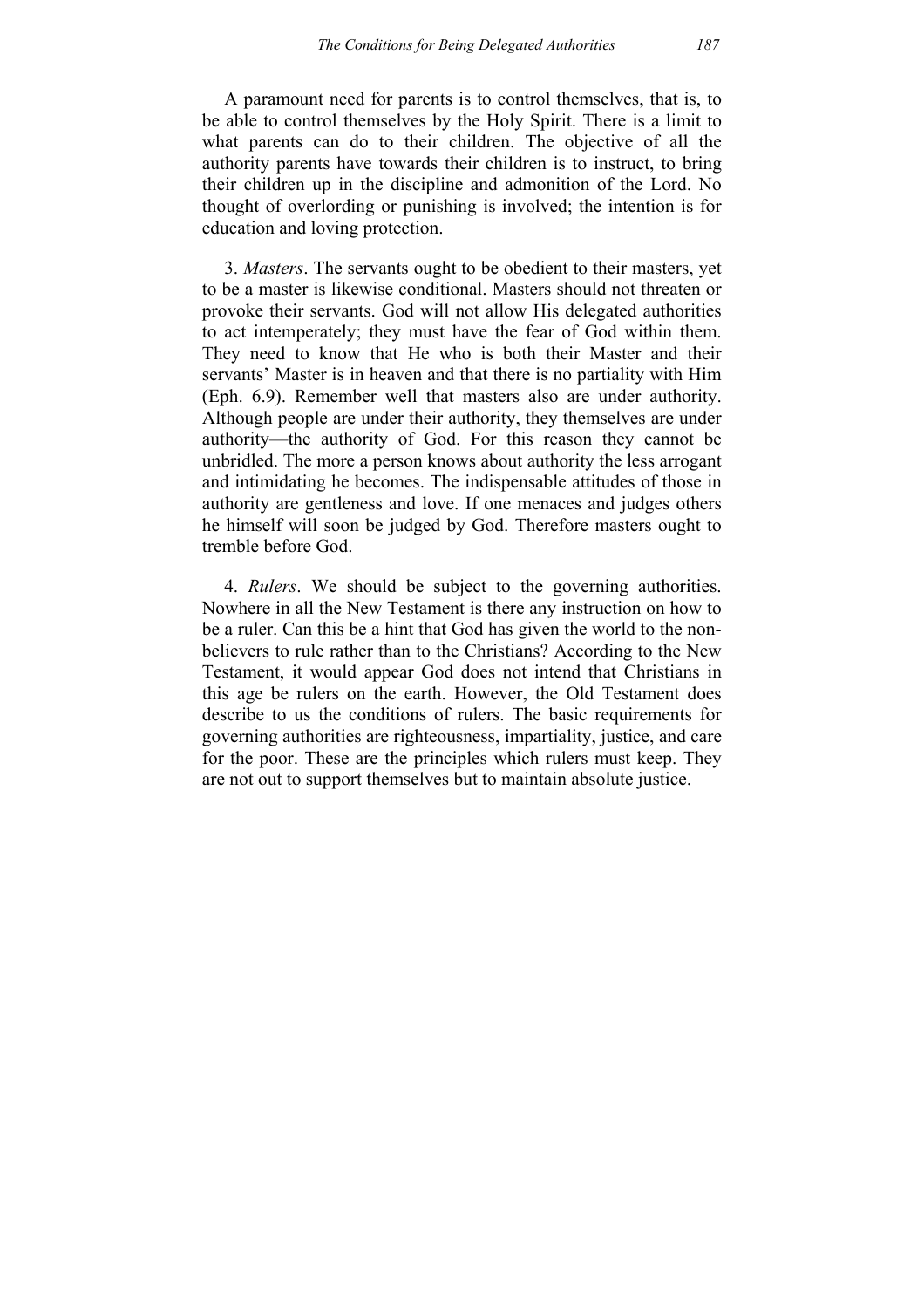5. *Elders*. The elders are the authorities in the local assembly. The brethren should learn to be subject to the elders. One essential quality of elders, as enumerated in Titus 1, is self-control. The lawless can never enforce the law; neither can the rebellious bring in submission. The elders must first be strictly self-controlled. How prevalent among men is the phenomenon of a lack of restraint; consequently in appointing elders let it be the specially disciplined who are chosen. Since the elders are set up in order to take care of the church, they themselves must first know how to obey and be under control that they may be examples to all others. God never appoints to be an elder anyone who likes to put himself first (such as Diotrephes, 3 John 9). Being the highest authority in the local assembly, elders must be self-controlled persons.

In 1 Timothy 3 and 4 another essential quality of an elder is mentioned: he must manage his own household well. This household refers not primarily to parents or wives but especially to the children. The children must be kept submissive and respectful in every way. He who knows how to be a good father may be chosen an elder. Exercising proper authority at home, he is qualified to be an elder in the church.

An elder must not be a self-conceited person. He who becomes haughty when given authority is unfit for the elderhood. The elders of a local assembly should not be susceptible to power consciousness. Whoever is conscious of authority is not fit to be an elder, nor can he manage the affairs of the church. Only small people are proud; they cannot bear either God's glory or His trust and use of them. Hence, a recent convert must not be chosen as elder lest he be puffed up and fall into the condemnation of the devil. (The Greek meaning of a novice is illustrated by a carpenter's apprentice who handles an ax for the first time.)

6. *Workers*. In Titus 2.15 the condition for workers as delegated authorities in the work is specified. Titus was not an elder of the